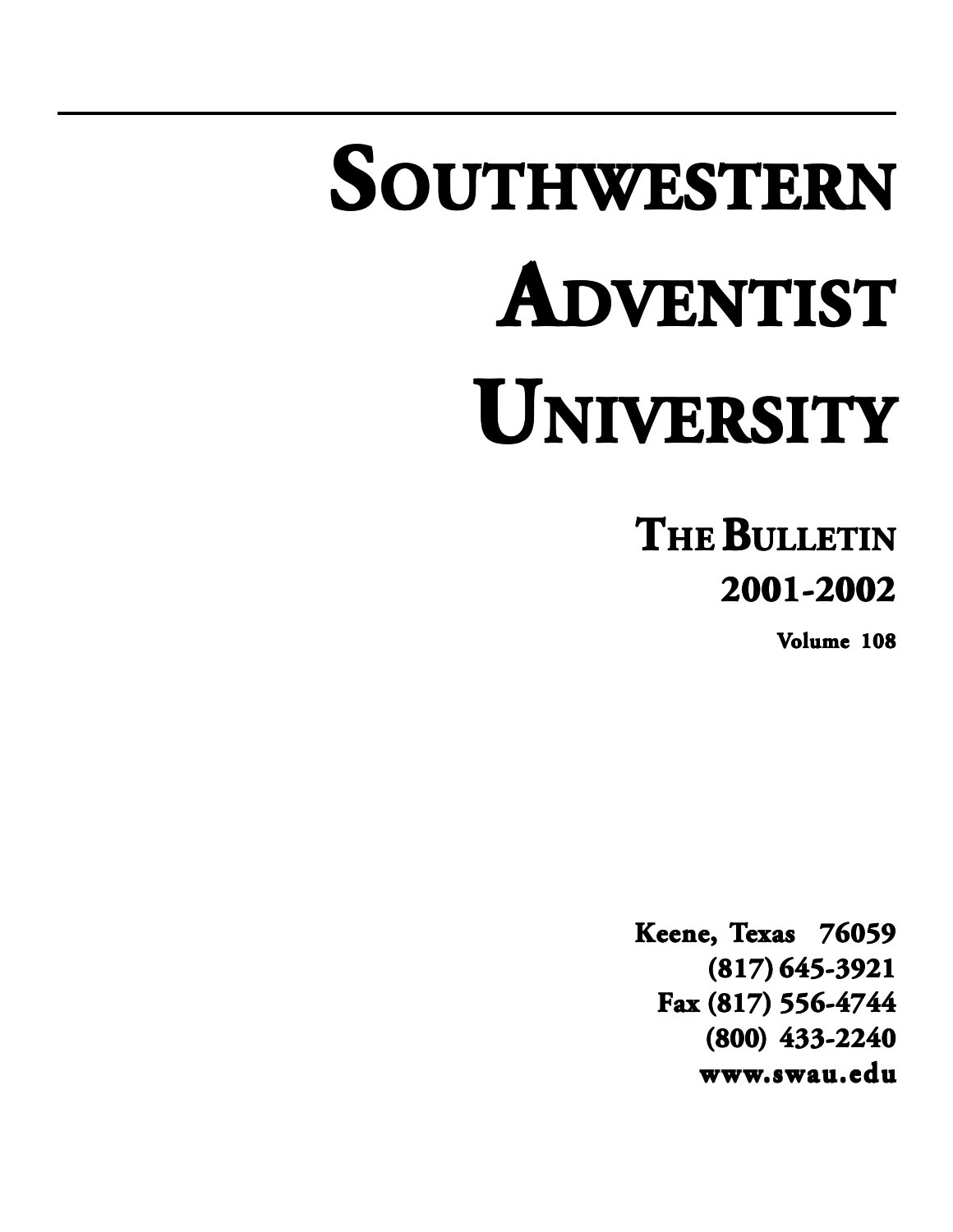# Table of Contents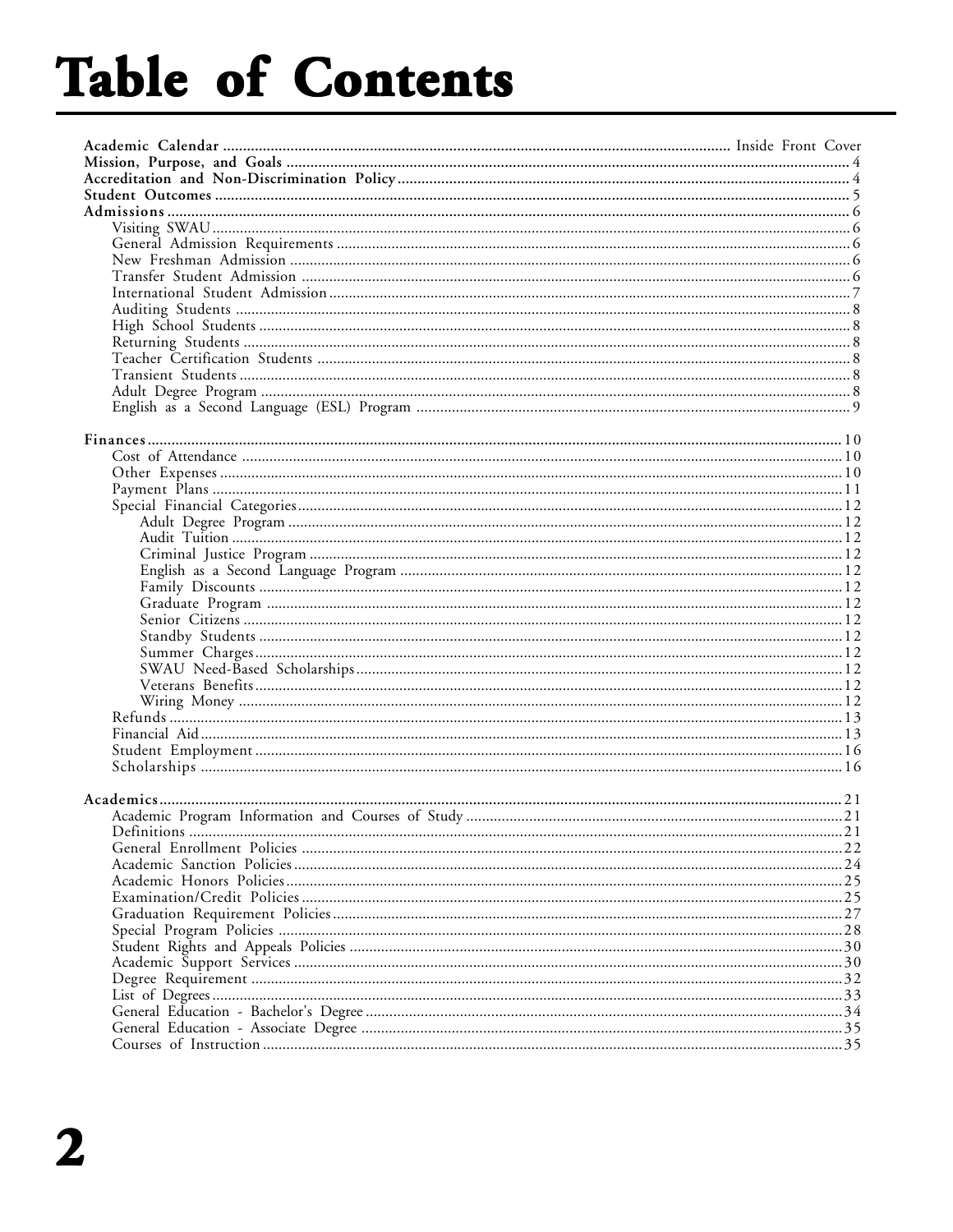# Table of Contents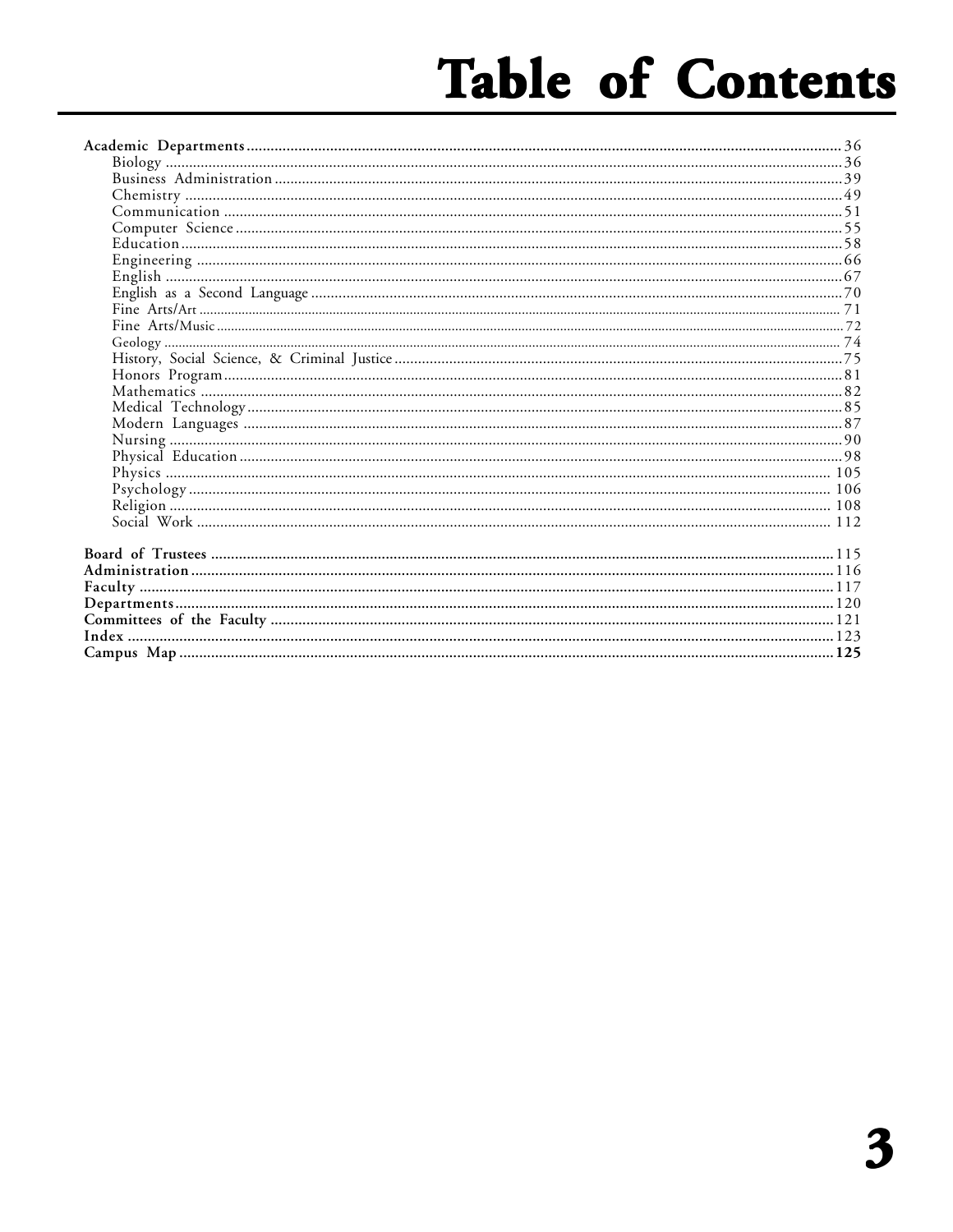# Mission, Purpose, and Goals

| <b>Mission</b><br><b>Statement</b>                         | Southwestern Adventist University is a private institution whose mission is to offer affordable, quality higher education<br>in a Christian environment committed to the Seventh-day Adventist values and ideals. The University fosters the<br>development of the whole person through academic, religious, and social programs, and is committed to the excellence<br>of its faculty and staff, the strength of its curricula, the effectiveness of its support programs, the success of its graduates,<br>and service to others.                                                                                                                                                                                                                                                                                                                                                                                     |
|------------------------------------------------------------|-------------------------------------------------------------------------------------------------------------------------------------------------------------------------------------------------------------------------------------------------------------------------------------------------------------------------------------------------------------------------------------------------------------------------------------------------------------------------------------------------------------------------------------------------------------------------------------------------------------------------------------------------------------------------------------------------------------------------------------------------------------------------------------------------------------------------------------------------------------------------------------------------------------------------|
| <b>Brief History</b>                                       | Southwestern Adventist University was founded in 1893 as Keene Industrial Academy. Junior college level work was first<br>offered in 1916 and the name was changed to Southwestern Junior College. In anticipation of offering baccalaureate work,<br>the name was changed to Southwestern Union College in 1963. The first bachelor level classes were offered in 1967. In<br>1977, the college was renamed Southwestern Adventist College, reflecting its denominational affiliation. Graduate level<br>work was begun in 1987; nine years later the institution changed its name to Southwestern Adventist University. The<br>University has been accredited by the Southern Association of Colleges and Schools since 1958; first as a Level I institution<br>(associate degrees), then in 1970 as a Level II institution (baccalaureate degrees), and since 1989 as a Level III institution<br>(graduate degrees). |
| Pertinent<br>Descriptive<br>Information                    | The University is a coeducational institution of higher learning. It was established and is operated by the Seventh-day<br>Adventist Church and is essential to the fulfillment of the teaching ministry of the church.                                                                                                                                                                                                                                                                                                                                                                                                                                                                                                                                                                                                                                                                                                 |
| <b>Essential</b><br><b>Beliefs</b>                         | The institution is committed to Christian teachings and values as understood by the Seventh-day Adventist Church. God<br>is perceived as the Creator and ultimate source of knowledge and meaning. True education is defined as the harmonious<br>development of the intellectual, spiritual, social, and physical aspects of human nature.                                                                                                                                                                                                                                                                                                                                                                                                                                                                                                                                                                             |
| Geographical<br>Region, Type of<br>Students and<br>Faculty | The University serves primarily the needs of the Seventh-day Adventist membership in the five states of Arkansas,<br>Louisiana, New Mexico, Oklahoma and Texas. The University welcomes students from all religions and geographical<br>areas, as well as from diverse ethnic, social, and cultural backgrounds.                                                                                                                                                                                                                                                                                                                                                                                                                                                                                                                                                                                                        |
|                                                            | To achieve its purpose effectively, the University recruits and retains well-qualified teachers, who are dedicated to teaching<br>and advising and who are willing to spend time with students both in and out of the classroom. The University encourages<br>research and scholarly endeavors on the part of its faculty.                                                                                                                                                                                                                                                                                                                                                                                                                                                                                                                                                                                              |
| Major<br>Institutional<br><b>Functions</b>                 | The University provides a challenging environment conducive to the total development of the student, thus contributing<br>to the realization of each individual's potential. The administrative departments of the University provide the<br>infrastructure needed for the institution to fulfill its educational purposes.                                                                                                                                                                                                                                                                                                                                                                                                                                                                                                                                                                                             |
|                                                            | The University's undergraduate curriculum consists of programs in the liberal arts and sciences, with a number of<br>professional and preprofessional curricula. The general education component brings balance to the academic and<br>professional programs, enriching the intellectual and cultural experiences of the student beyond the limits set by the<br>specific major. The graduate curriculum includes master's degrees in business and education.                                                                                                                                                                                                                                                                                                                                                                                                                                                           |
| Attitudes and<br>Ideals                                    | The University broadens the student's intellect, strengthens the spiritual dimension, contributes to social growth, fosters<br>attitudes and practices of healthful living, develops a wholesome respect for the dignity of labor, and instills a sense of<br>selfless service.                                                                                                                                                                                                                                                                                                                                                                                                                                                                                                                                                                                                                                         |

**4**

.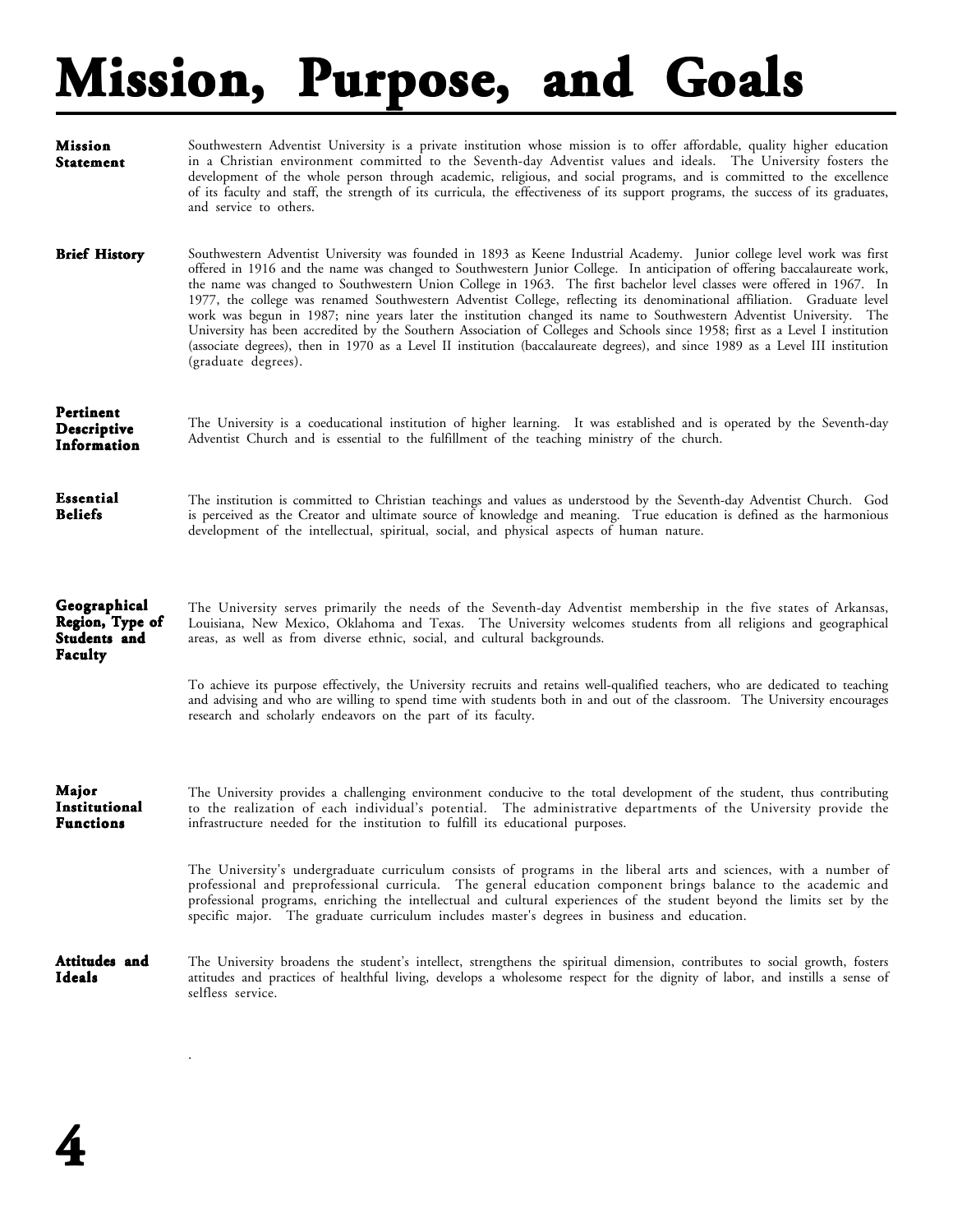# **Purpose and Goals**

### **Institutional**

#### The University has the following goals:

- 1. Recruit and retain well-qualified faculty and staff.
- 2. Employ teachers who are dedicated to teaching and advising and are willing to spend time with the students outside of class.
- 3. Encourage research and scholarly endeavors on the part of the faculty.
- 4. Provide a challenging environment conducive to learning.
- 5. Provide the institutional infrastructure to fulfill its educational purposes.
- 6. Emphasize quality curricular programs in undergraduate education
- 7. Provide a general education component that brings enrichment and balance to all academic and professional programs.
- 8. Provide quality graduate education at the master's level.
- 9. Provide quality distance-learning.
- 10. Broaden the student's intellect.
- 11. Strengthen the student's spiritual dimension.
- 12. Contribute to the student's personal growth.

### **Student**

#### **Outcomes The SWAU graduate will:**

- 1. Have knowledge in the humanities/fine arts, social/behavioral sciences, natural sciences and mathematics.
- 2. Be able to communicate effectively through the spoken word, the written word, and the use of other abstract symbol systems.
- 3. Be able to think critically and solve problems.
- 4. Possess the attributes of growth: ability, tolerance, self-reliance, compassion, and a love of learning.
- 5. Have a commitment to high moral and ethical standards.
- 6. Have knowledge of Seventh-day Adventist values and beliefs.
- 7. Possess leadership skills and a commitment to service.
- 8. Possess the knowledge, skills, and personal attributes to function effectively in the workplace.
- 9. Possess cultural sensitivity and a global perspective.

#### **Accreditation and Non-Discrimination Policy**

Southwestern Adventist University is accredited by the Commission on Colleges of the Southern Association of Colleges and Schools (1866 Southern Lane, Decatur, Georgia 30033-4097, telephone number is 404-679-4501) to award: Associate, Bachelor's, and Master's degrees.

- In addition, the University is currently accredited by the following accrediting bodies:
- •Council on Social Work Education
- •General Conference Accrediting Association of SDA Schools, Colleges, and Universities
- •International Assembly for Collegiate BusinessEducation
- •Texas Education Agency
- •Texas Board of Nurse Examiners
- •National League for Nursing
- The University is a member of the following:
- •National Association of Independent Colleges andUniversities
- •Independent Colleges and Universities of Texas
- •Texas Independent College Fund
- •Association of Texas Colleges and Universities

Southwestern Adventist University does not discriminate on the basis of gender, religion, disability, race or ethnic origin. Dr. Marvin Anderson, president, is responsible for compliance. The University believes the interpretation and implementation of all government laws and regulations are subject to constitutional guarantees against unreasonable entanglement with or infringement on the religious teachings and practices of the Seventh-day Adventist Church. Any regulation or change in regulation adopted by the Board of Trustees or the faculty at any time shall have equal authority as the regulations printed in this bulletin or the student handbook. Each student is responsible for knowing and observing the regulations of the University and is responsible for fulfilling the requirements for his or her degree as defined by the University bulletin.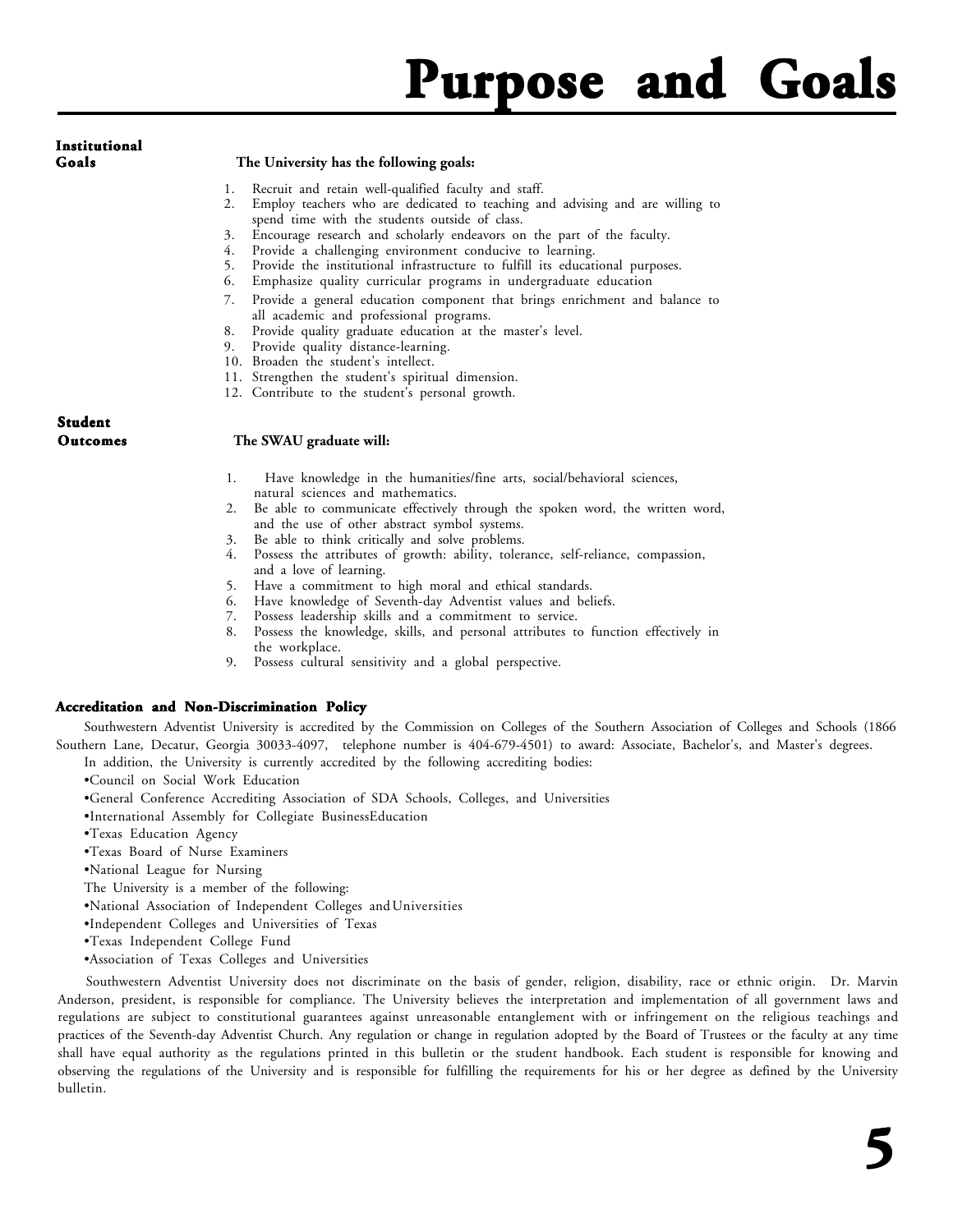## **Admissions dmissions dmissions**

#### **Visiting SWAU**

We at Southwestern Adventist University are delighted to have prospective students and parents visit the campus. It is best to visit during the week as offices are closed on weekends. Because weekend visitation is best for some, there are two special weekend programs annually. These are in March and June. Call for details at (800) 433- 2240.

#### **General Admission Requirements**

SWAU requires each applicant to provide proof of English language proficiency and math proficiency. Students wishing to enter the Nursing program or the Adult Degree Program must meet additional admission requirements (see page 90 for Nursing and page 8 for the Adult Degree Program). Students wishing to graduate with an Elementary Education or Social Work major must also meet additional requirements (see page 58 for Education and page 112 for Social Work). Counsel with an advisor regarding these requirements and check those sections in this bulletin. The Admissions Office will answer questions and help students find advisors in their chosen fields. You may contact the Admissions Office locally at (817) 645-3921, ext. 294, or toll-free at (800) 433-2240. The following are the regular admission procedures.

#### **New Freshman Admission**

SWAU classifies new freshmen as students having 0 to 11 semester hours of college credit. SWAU requires that students be at least 16 years of age and have graduated from high school or have an equivalency diploma. Students must have acceptable ACT or SAT composite scores.

The following are admission procedures for new freshman:

- 1. Complete and return an application to the Admissions Office.
- 2. Submit an official high school transcript, showing graduation date, to SWAU's Admissions Office. If the applicant has enrolled at any college, an official transcript of that academic record must also be submitted. Any applicant who has not graduated from high school must submit an official GED or state equivalency diploma, and an official transcript from the last high school attended if the applicant attended a high school. Home schooled applicants must submit an official GED or state recognized high school equivalency certificate.
- Submit an official score report of an ACT or SAT exam. New freshmen must have a minimum SAT composite of 800 or a minimum ACT composite of 17 to enroll in regular classes. New freshmen who have an SAT composite between 600 and 790, or an ACT composite between 13 and 16, will be enrolled in the Jump Start Program. Applicants who graduate from high school with a cumulative GPA of 3.0 or higher and have a composite ACT of 16 or composite SAT of 760 to 790 are exempt from the Jump Start Program. Applicants whose highest composite scores are below 600 on the SAT or below 13 on the ACT exam will not be accepted. Southwestern's Counseling and Testing Center offers the SAT for applicants who have not taken the exam. SAT results from an on-campus exam cannot be transferred to other institutions or used for athletic freshman eligibility. Applicants who have passed a college level English composition course and a college level math course are exempt from having to submit SAT or ACT scores.
- Submit a letter of explanation and commitment if involved in any incident of suspension, probation, dismissal, criminal conduct, or

**6**

substance use as indicated on the application. The Admissions Committee will review the letter and make a determination regarding the applicant's eligibility for admission.

The Admissions Office will notify applicants by letter regarding acceptance status after application and transcripts have been received. An applicant will be accepted in good standing as a regular student in a degree program when all requirements have been met. Acceptance allows the financial aid and pre-registration process to begin. A conditional acceptance is given if acceptable ACT or SAT scores or an official transcript is submitted but all required documents have not been submitted. Enrollment is limited to a maximum of three semesters when a student has a conditional acceptance.

#### **Transfer Student Admission**

A transfer student is one with 12 or more transferable semester hours. Transfer students may be admitted in any semester. The following are admission procedures for transfer students:

- 1. Complete and return an application to the Admissions Office. To receive Federal financial aid transfer students must indicate on the application when they graduated from high school or passed a GED or state high school equivalency test.
- 2. Submit an official undergraduate transcript from each college or university the student has attended. All official college transcripts must be submitted in the same semester that the student begins classes. A degree audit should be completed before registration the next semester. Transfer students who were home schooled at the high school level and have not completed a college program of at least two years in length must have passed a state recognized high school equivalency test or GED to receive Federal financial aid.
- 3. Submit SAT or ACT scores if the applicant has not passed both an English composition course and a college math course. Southwestern's Counseling and Testing Center offers the SAT throughout the year for students who need to take the test. SAT results from an on-campus exam cannot be transferred to other institutions or used for athletic freshman eligibility.
- Submit a letter of explanation and commitment if involved in any incident of suspension, probation, dismissal, criminal conduct, or substance use as indicated on the application. The Admission Committee will review the letter and make a determination regarding the applicant's eligibility for admission.

Applicants receive notification of acceptance status from the Admissions Office. A transfer student will be accepted in good standing as a regular student in a degree program when all requirements are met. A transfer student with a cumulative GPA of less than 2.0 from previous college work will be accepted on academic warning. A conditional acceptance may be given if all official transcripts have not been submitted. Enrollment will be limited to one semester when a student has a conditional acceptance.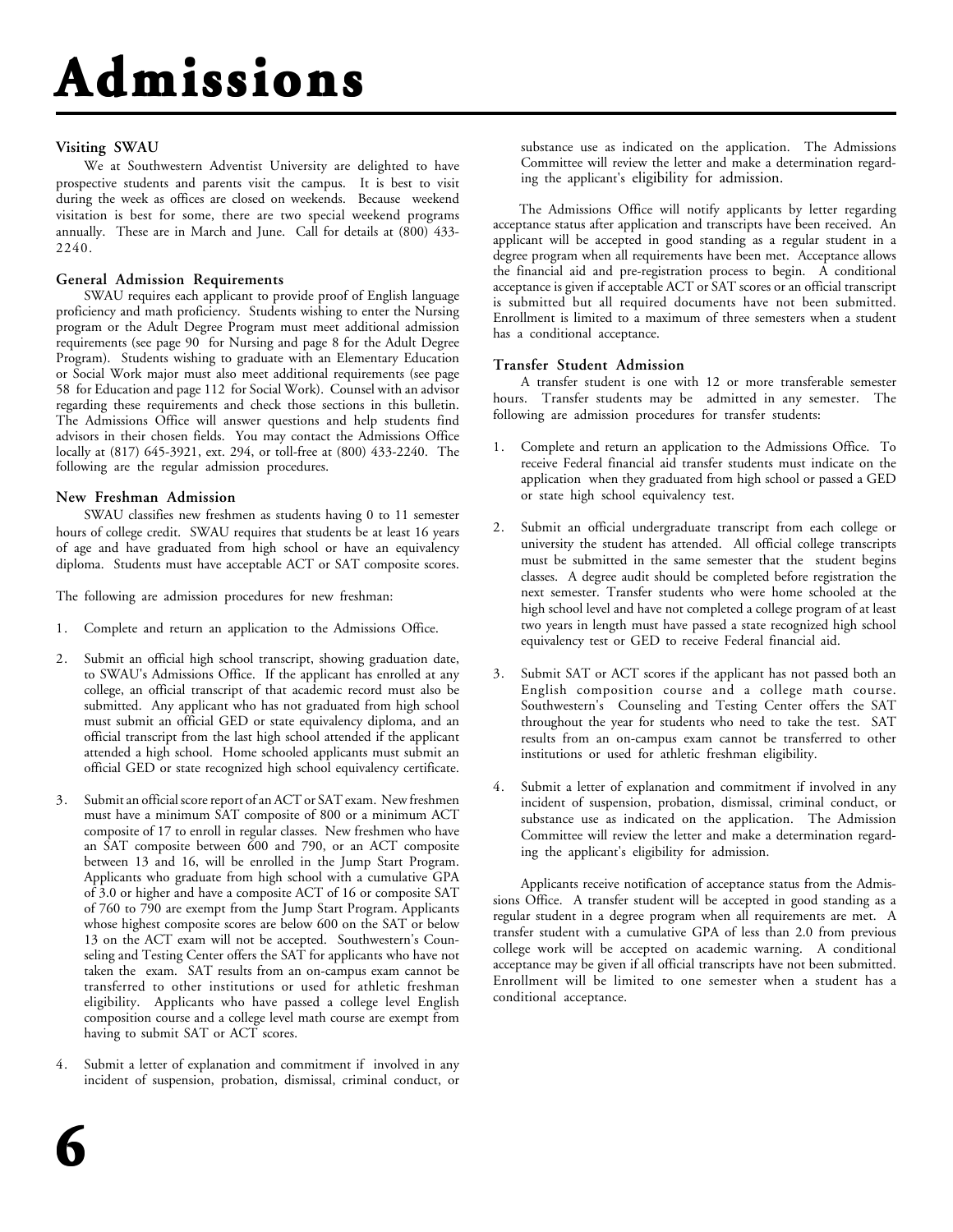### **Admissions dmissionsdmissions**

#### **International Student Admission**

SWAU classifies as an international student all applicants not a citizen or permanent resident of the United States. The procedures for international applicants are as follows:

- 1. Complete and return an application to the Admissions Office.
- 2. Submit official academic transcripts as required by new freshmen, transfer, or graduate admission procedures as appropriate. Degreeseeking students with previous college work must submit an official English translation before SWAU can give transfer credit.
- 3. Submit a SWAU Personal Data form.
- 4. Submit official English language proficiency exam scores. International students wishing to take regular classes must show proof of their ability to take classes at an institution where the language of instruction is English. The student must take the Test of English as a Foreign Language (TOEFL) with a minimum proficiency level of 190 on the computer-based test, or 520 on the paper-based test. If unable to take the TOEFL before arriving on campus, the student must take the Michigan Test through the English as a Second Language (ESL) department at Southwestern, and must pass with an average of 80 over each section. Students who do not meet these minimum requirements will be required to take ESL courses, Jump Start courses, or a combination of these classes in the first semester of enrollment at Southwestern. These students are not required to take the SAT or ACT, but acceptable SAT or ACT scores may be submitted in place of a TOEFL or Michigan Test score. Canadian students will be admitted under the regular admission policy and must submit SAT or ACT scores.
- 5. Submit a SWAU Certificate of Finance form and documentation to prove financial ability to meet the costs of tuition, lodging, food, medical insurance, and personal expenses while studying at SWAU.
- 6. Submit a deposit of \$750 and a pre-payment of \$3,700 if the applicant is not a citizen of U.S.Territories or Canada. The \$3,700 pre-payment will be applied to the student's first semester's expenses at SWAU and the \$750 deposit will be retained as a reserve fund. The reserve fund will become available to the student upon graduation or permanent withdrawal from school, if the student's account balance is zero. No interest is paid on the deposit held in reserve. Deposits and pre-payments will be returned to applicants who do not enroll, minus expenses for mailing I-20s.
- 7. Submit a letter of explanation and commitment if involved in any incident of suspension, probation, dismissal, criminal conduct, or substance use as indicated on the application. The Admission Committee will review the letter and make a determination regarding the applicant's eligibility for admission.

The Admission Office will notify applicants by letter regarding acceptance status after application and transcripts have been received. When an academic acceptance is granted and a Certificate of Finance with acceptable documentation, a SWAU Personal Data form, a deposit and the pre-payment have been received SWAU will issue an I-20.

Because of the prolonged time required to process paper work through embassies and mail systems, SWAU strongly recommends that international applicants meet all financial and academic requirements for admission at least two months prior to registration. Failure to submit the required documentation, deposit and pre-payment by this deadline will jeopardize the issuance of an I-20. In extenuating circumstances, SWAU can express-mail papers at the expense of the applicant. Fees for express-mailing vary according to country but are usually between \$15 and \$100.

Southwestern Adventist University does not issue I-20's for international applicants to the Adult Degree Program. International students applying to the Adult Degree Program must meet ADP admission requirements.

**7**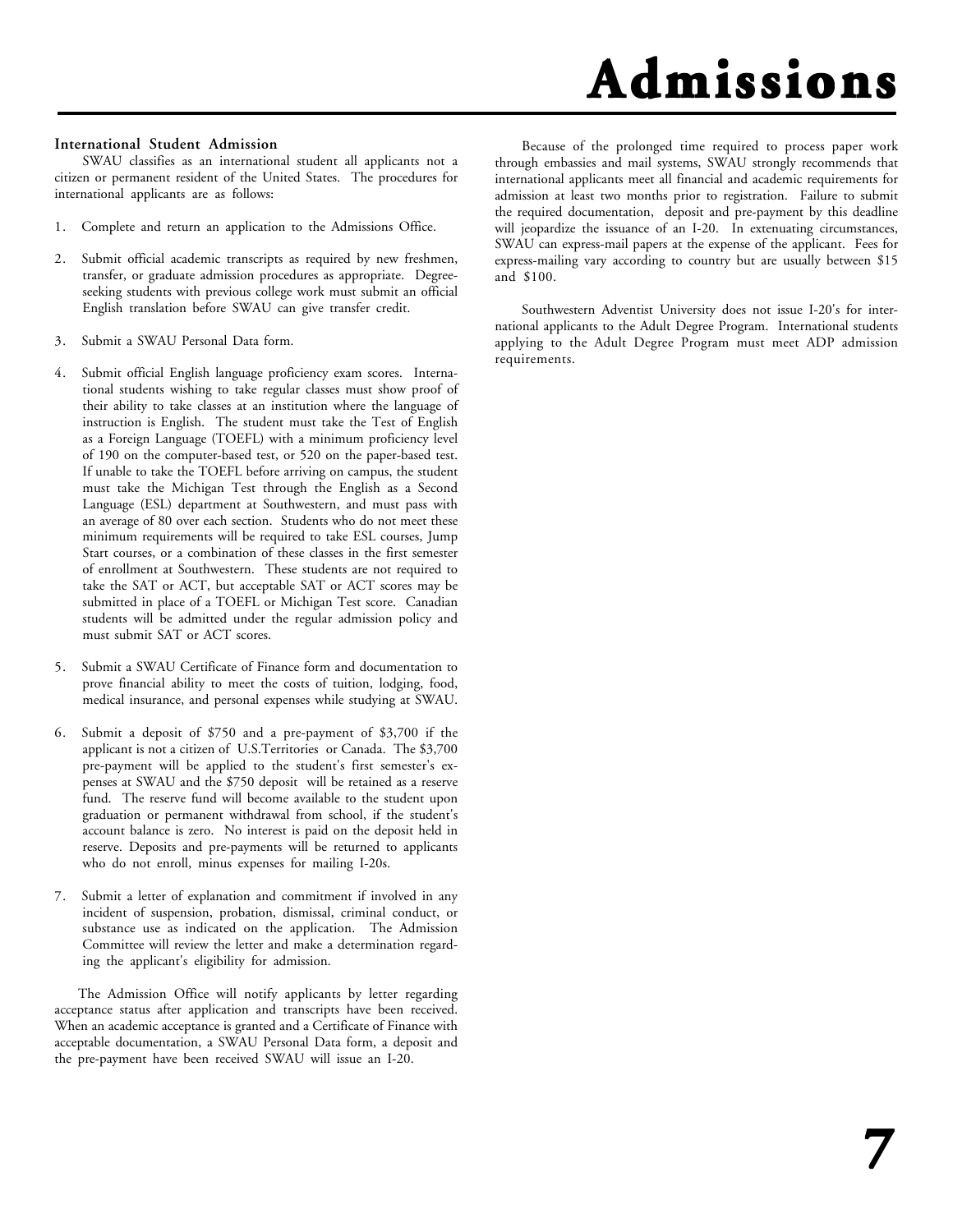# **Admissions dmissions dmissions**

#### **OTHER STUDENTS**

#### **Auditing Students**

Students who plan only to audit classes must submit an application. They will be admitted as an auditing student.

#### **High School Students**

High school students currently enrolled in their junior or senior year may take classes at SWAU. They must submit an application and provide a letter from their principal giving permission to take these classes.

#### **Returning Students**

Former SWAU students wishing to return to SWAU must reapply for admission. Students must reapply if they have not been in attendance for one or more semesters.

#### **Teacher Certification Students**

All teacher certification students must submit an application and official transcript showing graduation from either an undergraduate or graduate institution before registering. Other transcripts may be submitted at the discretion of the student for credits they would like to have applied to the SWAU transcript. Students who have not earned an undergraduate degree must meet general admission requirements.

#### **Transient Students**

SWAU will accept a transient student, a student registering for not more than one semester, with either written recommendation from the student's college registrar or an official transcript of college work already completed. A transient student planning to take a course with a prerequisite must provide evidence that he/she has the necessary background to take that course. Transient students are not eligible for Federal or state financial aid.

#### **Adult Degree Program**

**The Adult Degree Program (ADP) meets the needs of those who cannot attend classes on campus on a regular basis. Students who are at least 22 years old, have been out of college for more than one year, and find it difficult to attend classes full-time because of family responsibilities or other obligations are eligible for this program. Requests for exceptions should be directed to the ADP Committee. For an application or to talk with the department, please call (800) 433-2240, ext. 204.**

**For admission to the Adult Degree Program, students must:**

- **1. Complete the ADP application form and data sheet contained in the ADP brochure.**
- **2. Submit an official report/transcript of one of the following:**
	- **a. an SAT composite score of 800 or higher.**
	- **b. an ACT composite score of 17 or higher.**
	- c. college transcript with passing grades in English and math classes.
	- d. college transcript with grades of C or better in developmental English and math classes.
- 3. Submit official transcripts according to applicable criteria:
	- a. Applicants with less than 12 hours of college credit 1. an official high school transcript showing gradua tion OR an official certificate from a state recognized high school equivalency test.
		- 2. official transcripts from each college attended.
	- b. Applicants with 12 or more credit hours must submit official transcripts of all undergraduate college work from each college attended.

Developmental/remedial classes cannot be taken through the Adult Degree Program. If needed by the student, these classes must be taken prior to admission to the program.

A student transferring experiential credit through a portfolio must submit the portfolio for review by SWAU faculty. If SWAU faculty agree that documentation is sufficient for credit, up to 32 credits may transfer in this manner. Courses and the number of credits must be identified on the transcript. Credit will be awarded only in the areas offered within the current curriculum of the institution. No letter grade is given or transferred for experiential credit.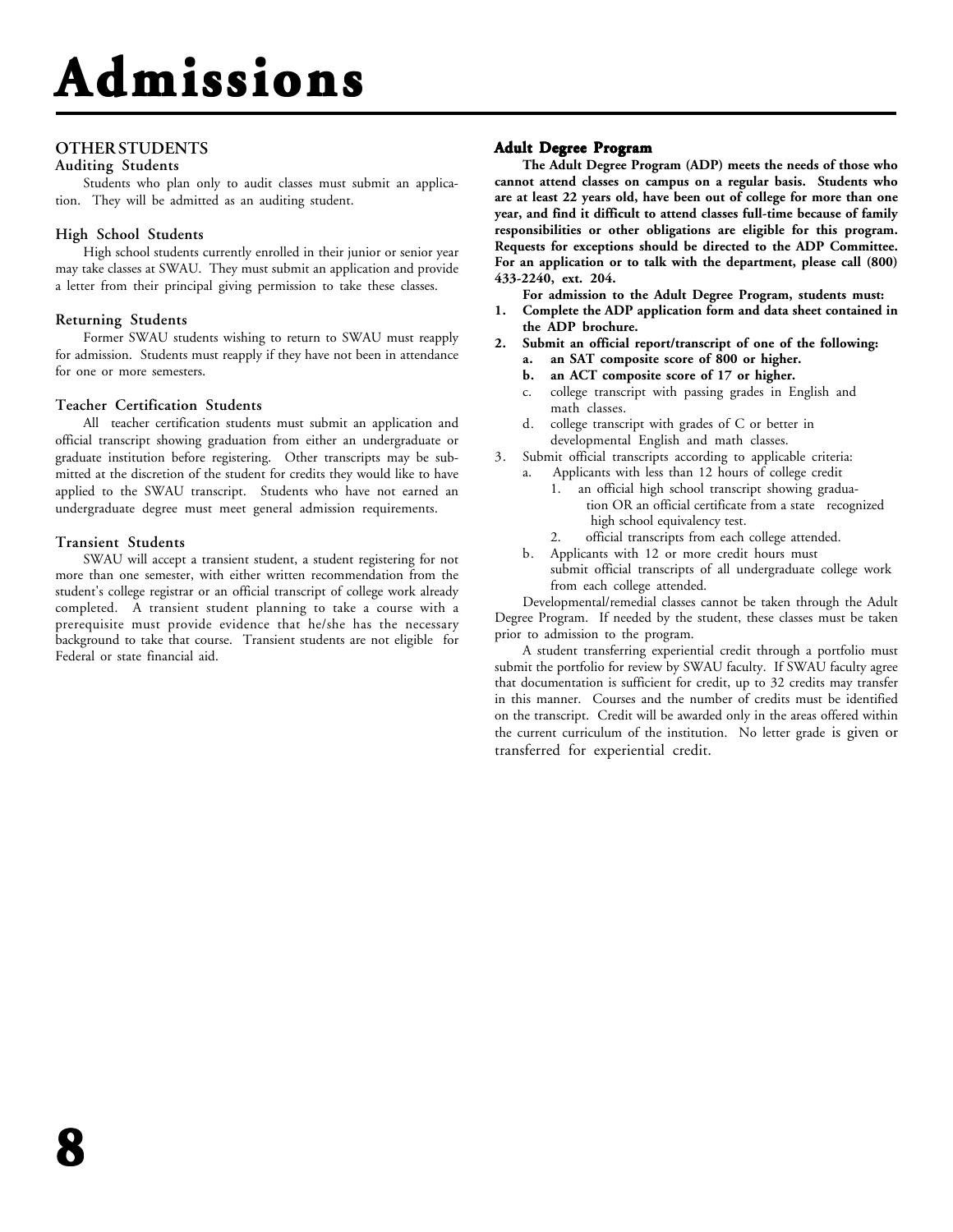### **Admissions dmissionsdmissions**

**9**

#### **English as a Second Language (ESL) Program**

The ESL program is an Intensive English Program designed for students with limited English language proficiency. To be accepted into the program, applicants must:

- 1. Have graduated from high school and be at least 16 years old.
- 2. Submit an undergraduate application to the Admissions Office.
- 3. Submit official academic transcripts as required by new freshmen, transfer, or graduate admission procedures as appropriate. Degreeseeking students with previous college work must submit an official English translation before SWAU can give transfer credit.
- 4. Submit a SWAU Personal Data form.
- 5. Submit a letter of explanation and commitment if involved in any incident of suspension, probation, dismissal, criminal conduct, or substance use as indicated on the application. The Admissions Committee will review the letter and make a determination regarding the applicant's eligibility for admission.
- 6. Submit a Certificate of Finance form and documentation to prove financial ability to meet the costs of tuition, lodging, food, medical insurance, and personal expenses while studying at SWAU if not a citizen of the United States or U.S. Territories.
- 7. Submit a deposit of \$750 and a pre-payment of \$3,700 if the applicant is not a citizen of the United States, U.S. Territories, or Canada. The \$3,700 pre-payment will be applied to the student's first semester's expenses at SWAU and the \$750 deposit will be retained as a reserve fund. The reserve fund will become available to the student upon graduation or permanent withdrawal from school, if the student's account balance is zero. No interest is paid on the deposit held in reserve. Deposits and prepayments will be returned to applicants who do not enroll, minus expenses for mailing I-20s.

The Admissions Office will notify applicants by letter regarding acceptance status after application and transcripts have been received. When an academic acceptance is granted and a Certificate of Finance with acceptable documentation, a SWAU Personal Data form, a deposit and the pre-payment have been received SWAU will issue an I-20.

Students who successfully complete 12 hours of ESL, passing each class with a grade of C or better, and who pass the Michigan Test of English, are not required to submit ACT or SAT scores to continue in another academic area.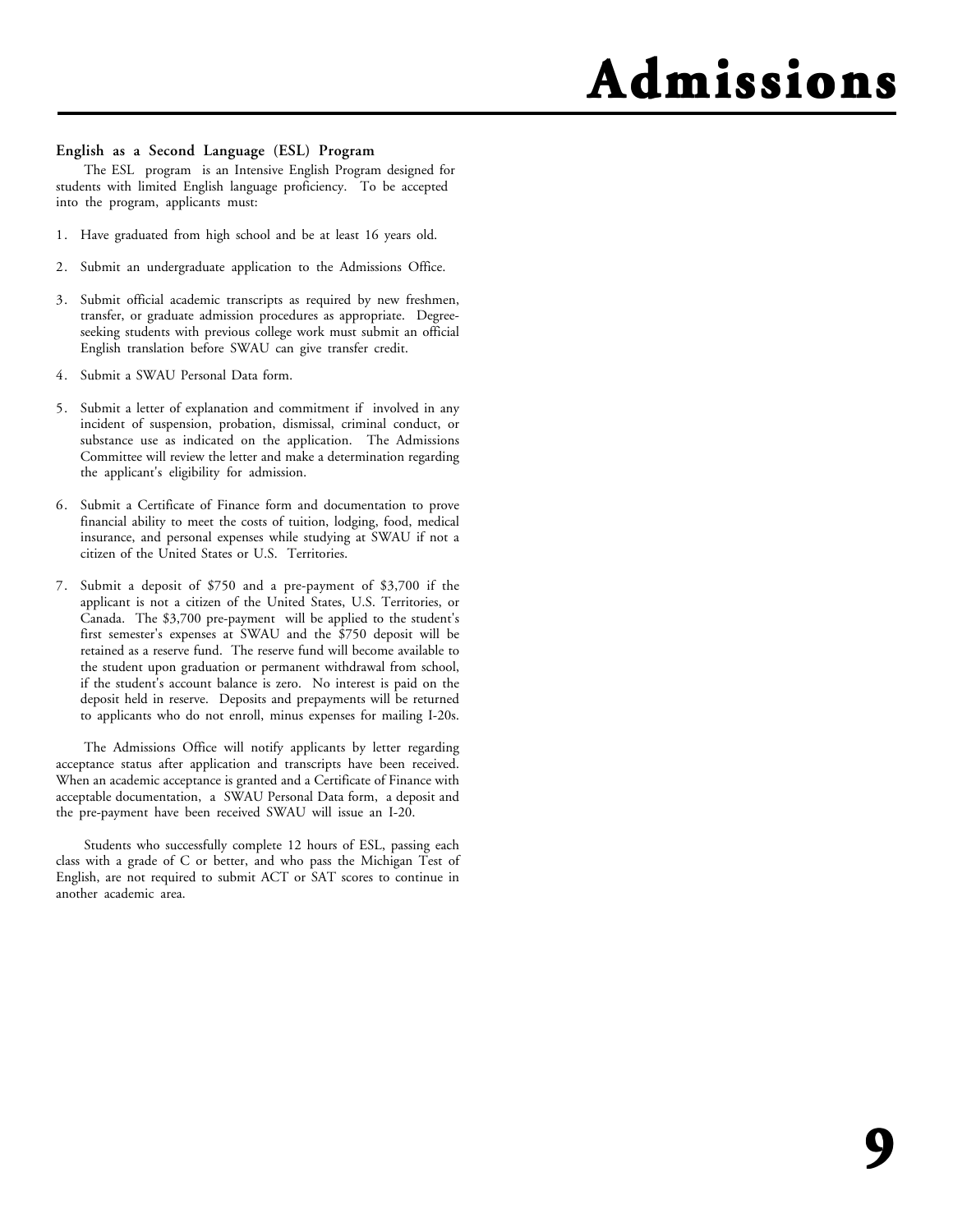#### **COST OF ATTENDANCE**

**Package Plan**

| Dorm Student                 | Semester | Year     |
|------------------------------|----------|----------|
| Tuition (12-17 credit hours) | \$4,940  | \$9,880  |
| SA Fee                       | 70       | 140      |
| Dorm/Cafe 20                 | 2,389    | 4,778    |
| (20 meals weekly)            | \$7,399  | \$14,798 |
| Dorm/Cafe 15 package         | \$7,295  | \$14,590 |
| (15 meals weekly)            |          |          |
| Dorm/Cafe 10 package         | 7.191    | 14,382   |
| (10 meals weekly)            |          |          |

Please note these guidelines before choosing a meal plan

- 1. No change in meal plans after registration week.
- 2. Refunds are on pro-rata basis only when withdrawing from school or moving from dorm.
- 3. Meals do **not** accrue from week to week. Credit will be lost for any weekly meals not eaten that week.
- 4. Meals over the chosen plan are cash only, at walk through price. No charges will be made to student accounts.

#### **Non-Dorm Student**

| Tuition (12-17 credit hours) | \$4,940       | \$9,880  |
|------------------------------|---------------|----------|
| SA Fee                       | <sup>70</sup> | 140      |
|                              | \$5,010       | \$10,020 |

Other miscellaneous charges may apply. See *Other Expenses* on this page and Special Financial Categories on page 12.

#### **STUDENT HOUSING**

All unmarried students under 21 years of age, taking nine or more hours, are required to live in one of the university's residence halls. Residents are also required to select from one of three meal plans offered through the cafeteria. Residents who withdraw from school or fail to register, must move out within seven days.

**Off-Campus Living: Must meet the following requirements and be approved by the Dean of Students**

- Must be 21 years of age or a senior (90+ earned credits) or taking eight or less credits.
- Must be in good and regular standing.
- Must be the same gender, unless living with immediate family members.
- Any other exceptions may be made through the Dean of Students.

The Non-dormitory Student Package (\$5,010 per semester) includes these items:

- 1. Tuition for a 12-17 hour class load
- 2. Library
- 3. PC laboratories
- Science laboratories \*
- 5. Gymnasium
- 6. Student Center
- 7. Nurse's Health Service on campus
- 8. Use of a band instrument
- 9. Cap and gown for graduation
- 10. Diploma

In addition to the above items, the Dormitory Student Package (\$7,399 per semester) includes:

- 1. A room in one of the dormitories
- 2. Meals at the cafeteria from the day before registration to the last day of exams (except scheduled vacations such as Thanksgiving, Christmas, and Spring Break)
- 3. Use of washers and dryers in the dormitories
- 4. A telephone in the dormitory room (campus and local calls)
- *\* Laboratory fees are required for certain science courses, e.g., Microbiology. Contact the department for specific fee amounts.*

#### **Other Expenses**

#### **Books**

Books and class supplies will cost approximately \$363 per semester.

#### **Cafeteria**

Meal credit may be purchased by non-dormitory students from the cafeteria or students may pay cash at the door.

Dormitory and non-dormitory students must pay for the meals of any guests they bring to the cafeteria.

#### **Checks**

Returned checks not honored by bank will carry a \$15 charge.

#### **Credit Hour Charge**

Courses taken above or below the 12-17 hour package will be charged at \$412 per credit hour.

#### **Dorm Deposit/Private Room Fee**

Dormitory students are required to pay a general deposit of \$50. Rooms will not be reserved without this deposit.

Private room fees are an additional \$490 per semester subject to space availability, dean approval, and financial clearance.

#### **Examinations**

Career, Aptitude, and Personality Tests — \$5.

CLEP examinations — \$48. The recording fee is \$25 for the first 12 hours, and \$1 for each additional hour.

Proficiency examinations — \$70 each.

SAT examinations — approximately \$23.

Special examinations, such as GRE, TASP, MCAT, and LSAT, carry a fee.

#### **Fees**

Nursing students' tuition surcharge is \$150 for each AD nursing class. A \$300 surcharge is assessed baccalaureate nursing students when enrolled in courses NRSB 350 and 375.

A Student Association fee of \$70 per semester is required of all students registered for 8 or more hours. This fee is nonrefundable.

#### **Field Trip Costs**

Students will need to pay for their own food and lodging on biology and scientific laboratory class trips.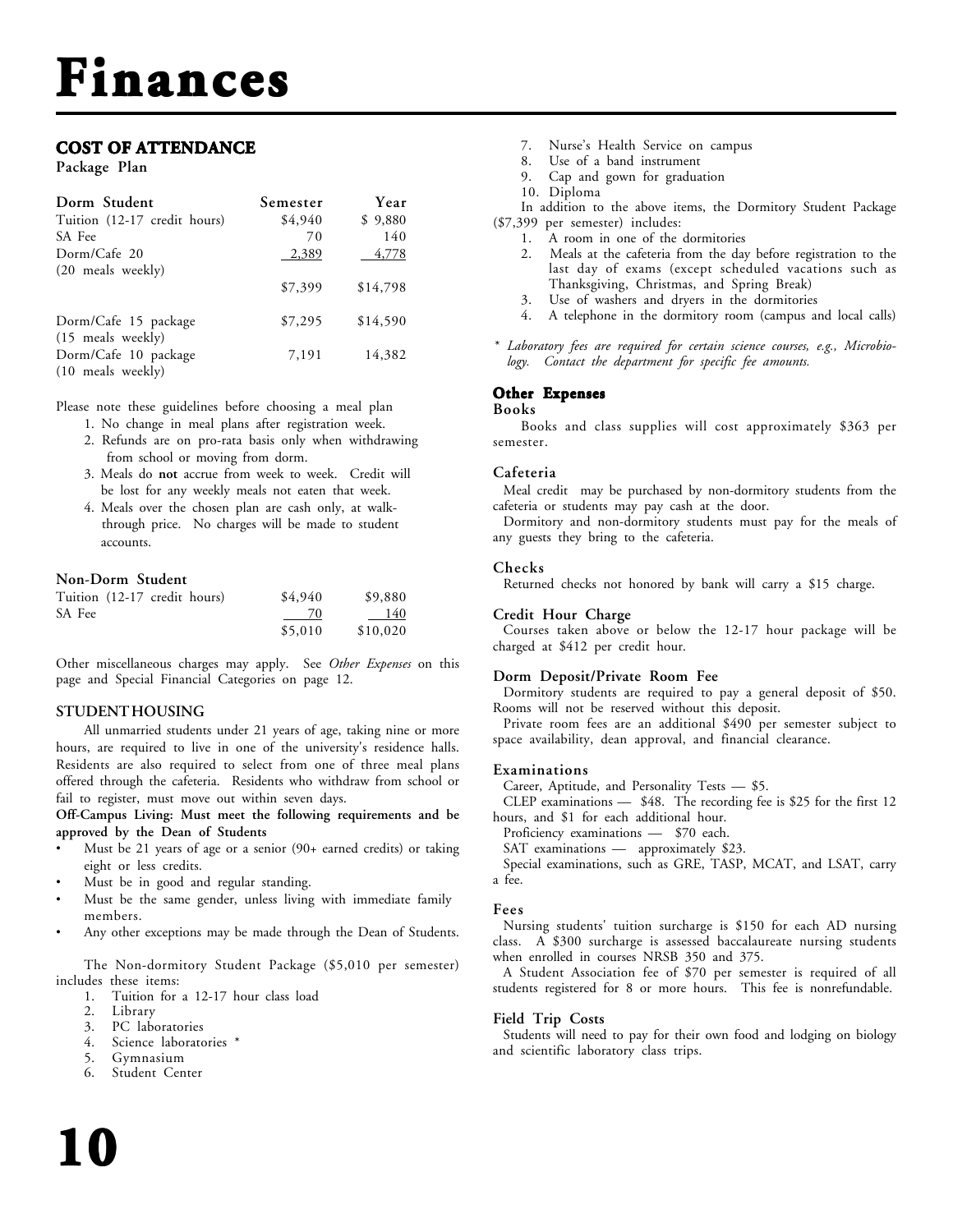#### **Identification Card**

#### An I.D. card is provided to the student for cafeteria, library, and gym use. The first card is provided free of charge and is valid as long as the student is enrolled. There will be a \$5 replacement charge for a lost, stolen, or damaged card.

#### **Insurance**

Automobile insurance is the responsibility of the student. The University does not carry insurance covering theft, loss, or damage of any kind.

Medical insurance is required for all students registered for 8 or more credit hours. Medical insurance can be purchased at registration for approximately \$100 per academic year if the student is not covered by another plan. No refunds will be made after the second week of classes.

Medical insurance coverage for International students will be charged at the following rate: Fall semester \$270, Spring semester \$378. (This is the INS required twelve-month coverage.)

Personal property insurance is the responsibility of the student. The University is not responsible for the loss of personal property by fire, theft, or other causes. It is recommended that students arrange for insurance coverage of their personal belongings with an insurance agency of their choice. Dormitory students are advised not to keep money in their rooms. Students may deposit money in the student bank at the Business Office. Students may withdraw this money any time during the regular office hours unless a parent or guardian specifies when and how much the student may withdraw.

#### **Library Fines**

There will be fines for overdue library materials and charges for lost items.

#### **Medical Technology Majors**

Sudents with this major must pay an administrative fee of \$100 per semester during their clinical year. Check with the advisor regarding tuition and fees at the affiliated hospital.

#### **Music Lessons**

Music lessons are \$150 per semester above the cost of tuition. No refunds after second week.

#### **Nursing Application Fee**

A \$75 deposit is required with the application for admission to the nursing program. This fee is nonrefundable.

#### **Property Damage**

Tampering with the fire alarm system or fire extinguishers is a major offense which carries a penalty charge. If a student damages school property (furniture, light bulbs, windows, screens, dishes, etc.) he or she will be required to pay the replacement cost. A student may be expelled for damaging school property.

#### **Refund of Fees**

Unless requested, refunds of less than \$5 will not be processed.

#### **Senior Class Dues**

These dues are a mandatory fee voted by the Senior class each year.

#### **Transcripts**

Next day transcripts are free; \$15 overnight mail service; \$5 same day office service; and \$5.00 fax service. Transcripts should be requested at least one week in advance. If a check to pay off a student account or First State Bank balance accompanies a transcript request, the transcript will be held for two weeks until the check is cleared. Requests accompanied by a money order or a bank draft are processed more quickly. Accounts may be paid by credit card. Transcripts and diplomas are not released if a student's account and/or bank note is not paid in full, or if government loans are not current in repayment or if the academic file is incomplete. (See also transcripts on page 9.)

#### **Payment Plans**

SWAU offers three payment plans to help students manage their university expenses.

#### **Plan I — Cash in Advance**

When the total charges for a semester are paid on registration day, a discount of 5% is allowed on the cash paid for tuition, room, and board. (Before this discount is figured, all scholarships, loans, grants, awards, other discounts, and university aid funds are subtracted.) Students using this plan must bring with them at registration time the full amount of the package plan, plus miscellaneous charges such as music lessons and private room fee. A cash discount is not given on ESL, ADP, graduate, PBS, or other discounted programs. This discount does not apply to payments made by credit card.

#### **Plan II — Bank Financing**

Students choosing Plan II will be required to have a minimum of 50% of the semester's charges covered at registration. The 50% can include aid the student is receiving. The balance will be financed through First State Bank of Keene with a short-term loan. If the bank note **(and any amount due the University)** is paid by the maturity date, the University will give the student a 5% rebate on cash paid during the semester. **This rebate is not given on fees, scholarships, loans, grants, awards, discounts, university aid funds, educational subsidy, or credit card payments.**

This rebate on the note will be returned to the student in the form of a credit against the next semester's charges. If the student does not enroll next semester, the rebate will be mailed with the January or May statements.

Bank notes paid after the maturity date (December 3 for fall semester, April 17 for spring semester) will not qualify for the rebate. Arrangements must be made for all unpaid Plan II balances before students take examinations. Seniors must pay in full before receiving their diplomas. This obligation to the bank is an obligation to the University.

 This is a short-term loan payment plan, and is due in full on the date specified. When making payments on this loan please note that any balance owed at SWAU is deducted from the payment first. Any remaining credit will then be sent to FSB (around the 10th and 23rd of each month). Payments you specifically want paid on a FSB loan should be sent *directly* to First State Bank of Keene, P.O. Box 676, Keene, TX 76059. Always include the student's full name, and social security number with the payment.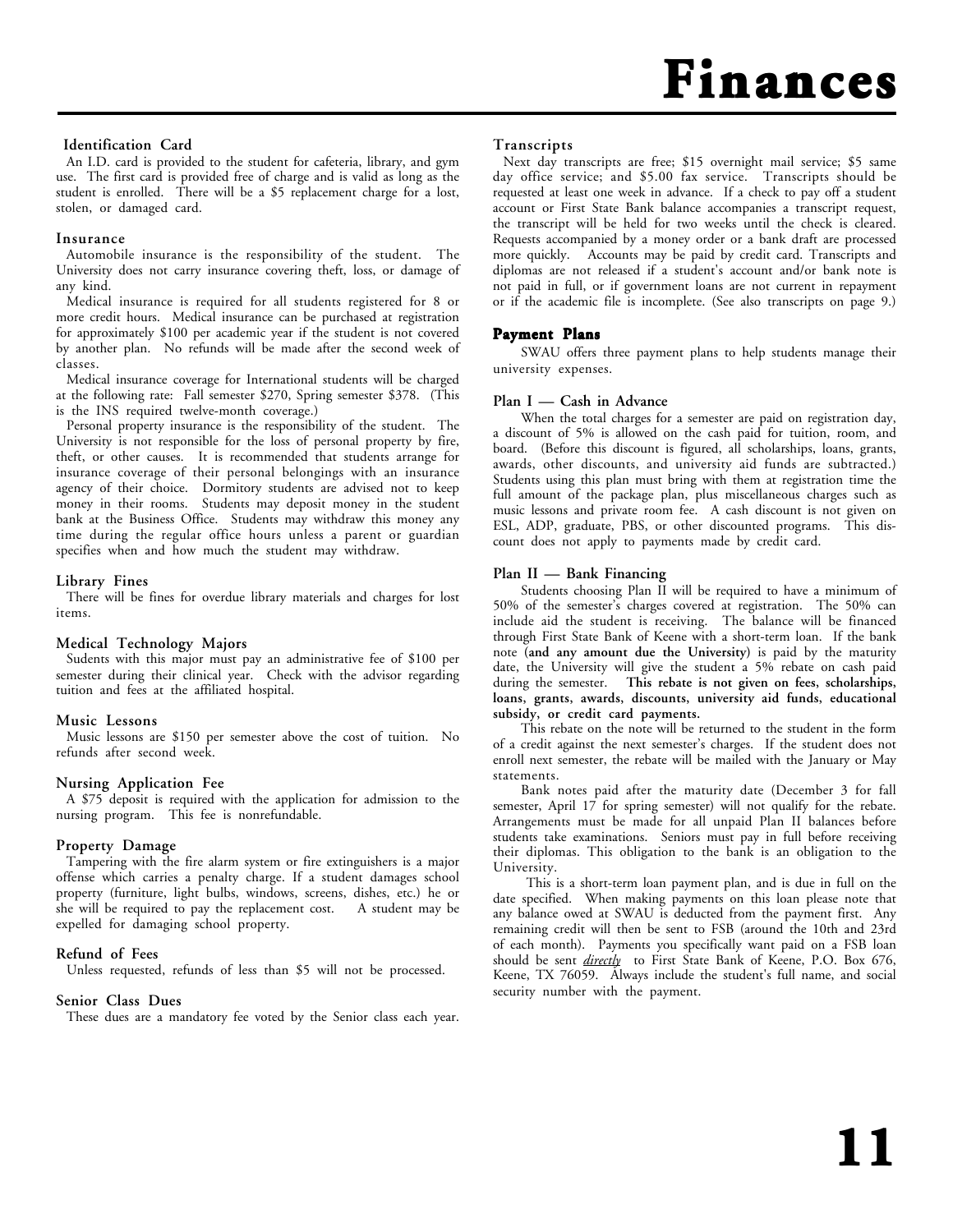#### **Plan III — Contract with SWAU**

This plan is a two-payment contract with the University. One payment, of half the semester charges, is due at registration and one payment is due six weeks after registration. No rebate or cash discount will be given under this plan.

The second payment is due: Fall semester ... October 9 Spring semester ... February 19

### **Special Financial Categories Financial**

#### **Adult Degree Program**

Adult Degree Program tuition must be covered at registration. There are no payment plans for this program. For further information contact the ADP office.

#### **Audit Tuition**

Audit tuition is \$20 per credit hour. This does not apply to ADP, ESL, graduate or certain classes specified by the Records Office.

#### **Family Discounts**

When parents are supporting three or more students from the same family at SWAU, each of these students may receive a 10% discount on tuition, provided each student of this family is taking at least 12 hours of class work. A cash discount (under Plan I) may also be figured on the net cost after the family discount. When students marry, they are no longer eligible for this special discount, even if they had been entitled to it while members of their parents' household. This discount does not apply to Adult Degree Program, ESL, PBS, or other discounted programs.

The spouse of a full-time student is eligible for free tuition up to \$500 per semester. All admission procedures still apply. When both students are full-time, the couple may choose which one will receive the \$500 scholarship. This scholarship does not apply to the Adult Degree Program, ESL, PBS, or other discounted programs.

#### **Graduate Program**

Graduate Program tuition is \$310 per semester hour. Graduate hours are charged separately from the undergraduate tuition package. Students who teach for one of the University's lab schools will receive a 50% tuition scholarship. For further information about the Graduate Program please refer to the *Graduate Bulletin*.

#### **English as a Second Language (ESL)**

The English as a Second Language Program is designed to assimilate the student into an English-speaking environment which includes not only classroom instruction, but also living in the dorm and eating in the cafeteria. The discounted package cost is \$5,228 and includes tuition, room, board (20 meal plan) and SA fee. When a married student chooses to take this program and not stay in the dorm, (s)he will be charged the regular tuition package amount of \$4,940 plus \$70 SA fee. Students who are not enrolled in the ESL package will be charged the regular tuition rate.

ESL courses cannot be audited. All expenses must be covered at the time of registration. Only U.S. citizens or permanent residents who plan to continue in a degree program are eligible to receive Federal Student Aid.

#### **Post-baccalaureate Student (PBS)**

Post-baccalaureate students receive a 50% tuition discount for undergraduate courses. This does not include classes in nursing, student teaching, Adult Degree Program, ESL, Graduate Programs, independent study, private lessons, or laboratory charges. See page 32 for definition of PBS student.

#### **Senior Citizens**

The tuition rate for senior citizens (65+) is \$20 per semester hour. This does not apply to the Adult Degree Program, nursing classes or other discounted programs.

#### **SWAU Need-based Scholarships**

If after applying for an SWAU need-based scholarship the student receives additional aid or resources that cause a credit on the student's account, the SWAU portion of the scholarship may be forfeited. SWAU does not pay its scholarships in cash to the student.

#### **Student Missionary/Task Force Program Charges**

Students who are spending one year of their education as a student missionary or task force worker may choose one of the following options for up to two semesters:

Six hours each semester of non-credit hours charged at \$10 per semester.

Six hours each semester of credit hours charged at 1/2 of the regular hourly tuition rate.

Any combination of the above up to six hours per semester.

#### **Summer Charges**

A discount of 50% is applied to summer tuition. This does not apply to independent study, graduate classes, or the summer biology trip. Dorm is charged by the week and the cafeteria charges by the meal.

#### **Veterans' Benefits**

Students with previous military experience may be eligible for certain benefits. It is best to contact the Department of Veterans Affairs (VA) records center and obtain a certificate of eligibility before school begins. After registration, notification of enrollment will be sent to the VA.

#### **Wiring Money**

Contact the Admissions Office, Business Office, or Student Finance Office for instructions on wiring money to a student's account.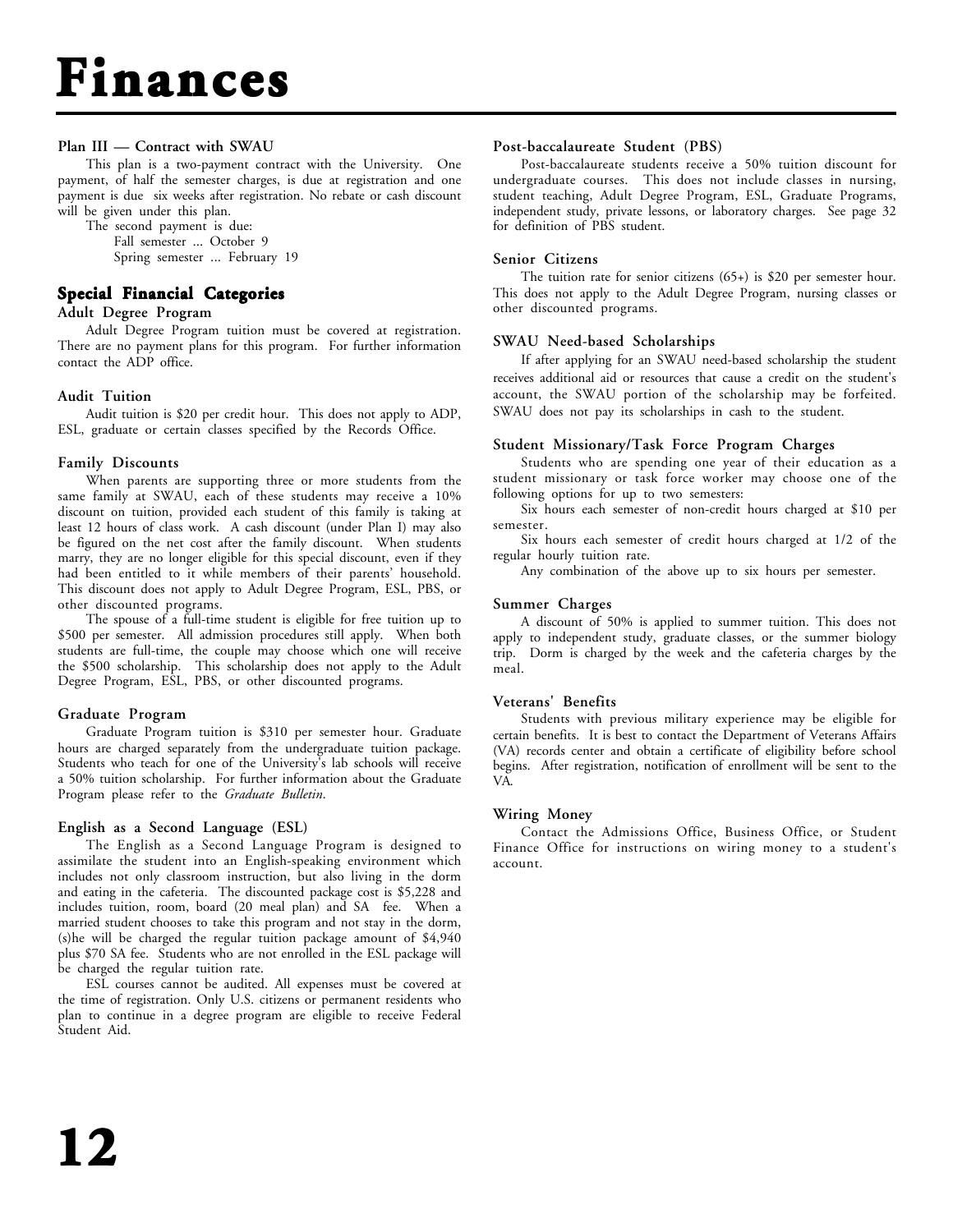#### **REFUNDS Tuition, Room & Board**

#### I**nstitutional Refund**

Tuition charges for students dropping classes will continue until the drop voucher is filed at the Records Office. Room and board charges will continue until the student's personal belongings have been removed from the dormitory and clearance has been filed with the dormitory dean.

Refunds to students dropping all or some classes will be prorated on a weekly basis as shown in the chart below. The same is true for room and board refunds.

|                 | <b>REFUND</b> % | <b>REFUND</b> % |
|-----------------|-----------------|-----------------|
| <b>WEEK</b>     | TUITION         | ROOM & BOARD    |
| Registration    | 96%             | 93.75%          |
| Second Week     | 84%             | 87.50%          |
| Third Week      | 72%             | 81.25%          |
| Fourth Week     | 60%             | 75.00%          |
| Fifth Week      | 48%             | 68.75%          |
| Sixth Week      | 36%             | 62.50%          |
| Seventh Week    | 24%             | 56.25%          |
| Eighth Week     | 12%             | 50.00%          |
| Ninth Week      |                 | 43.75%          |
| Tenth Week      |                 | 37.50%          |
| Eleventh Week   |                 | 31.25%          |
| Twelfth Week    |                 | 25.00%          |
| Thirteenth Week |                 | 18.75%          |
| Fourteenth Week |                 | 12.50%          |
| Fifteenth Week  |                 | 6.25%           |

Refunds are not made on these items:

—Absences

- —Insurance
- —Music Lessons after two weeks
- —SA fee
- —Vacations
- —Weekend Leaves

#### **Return of Federal/State Funds**

 When a student receives federal student aid funds and subsequently withdraws from college, some of these funds may have to be returned to the Federal Government. The return amount is based upon the percentage of assistance earned up to the date of withdrawal within the enrollment period. No return is required after the 60% point in time. Repayment to federal student aid funds will be made in the following order: Unsubsidized Federal Stafford Loan, Federal Stafford Loan, Federal Perkins Loan, Federal PLUS Loan, Federal Pell Grant, Federal SEOG. If it is determined that the student must return funds which they received directly, the student may set up a repayment plan through the Student Finance Office. The University will apply this policy to all federal student aid recipients.

Return of state aid funds is calculated independently of the federal funds, according to state guidelines.

Contact the Student Finance Office for information regarding this policy, including examples of the application of this policy.

#### **General Deposits**

The dormitory student's general deposit of \$50 will be held until the student graduates, moves out of the dorm, or withdraws from the university. The deposit will then be credited to the student's account. Any student who moves out of the dormitory without filing clearance with the dormitory dean will automatically lose this deposit.

Should a student cancel an application for admission before the beginning of the semester, the general deposit will be refunded.

All general deposit refunds will be sent with the May statement.

#### **STUDENT FINANCIAL AID Federal Grant Programs**

Eligibility for the following programs is based upon receipt and evaluation of the Institutional Student Information Record (ISIR), the results of the Free Application for Federal Student Aid (FAFSA). To be considered for all federal grants for the next academic year, the priority deadline for filing this application is March 15. Students are automatically considered for all grants for which they may be eligible.

**Federal Pell Grant.** This is a federally funded grant available to undergraduate students enrolled in a program leading to a degree. The actual award for each student is determined by the U.S. Department of Education through evaluation of the FAFSA application. The annual award ranges from \$400 to \$3,750.

**Federal Supplemental Educational Opportunity Grant (FSEOG).** This grant is funded through a combination of federal and university funds and is dependent on funding levels approved by the federal government. Annual awards at SWAU range from \$100 to \$1,200.

#### **State Grant Programs**

Eligibility for the following programs is based upon receipt and evaluation of the ISIR.

**Tuition Equalization Grant (TEG).** The State of Texas has established a program to help equalize tuition between state-sponsored institutions and independent universities. To qualify for this program a student must establish eligibility through the FAFSA, be a Texas resident, not be a recipient of an athletic scholarship, and not be enrolled in a theological or religious degree program. Annual awards at SWAU range from \$200 to \$2,850.

**Leveraging Educational Assistance Partnership (LEAP).** These funds match TEG awards and have the same eligibility requirements. Annual awards range from \$100 to \$1300.

**TEXAS Grant Program.** The State of Texas has established a program for students who graduate from a Texas public or private accredited high school (NOT students who Home School or get their GED) and are bonafide Texas residents. Students must have completed the Recommended or Advanced Curriculum while in high school, establish eligibility through the FAFSA, and enroll in college within 16 months of high school graduation. An Associate Degree recipient from an eligible institution in May 2001 or later may be eligible to enter the TEXAS Grant Program. You must be a bonafide Texas resident, establish eligibility through the FAFSA, and enroll in a baccalaureate program no later than 12 months after receiving your Associate Degree.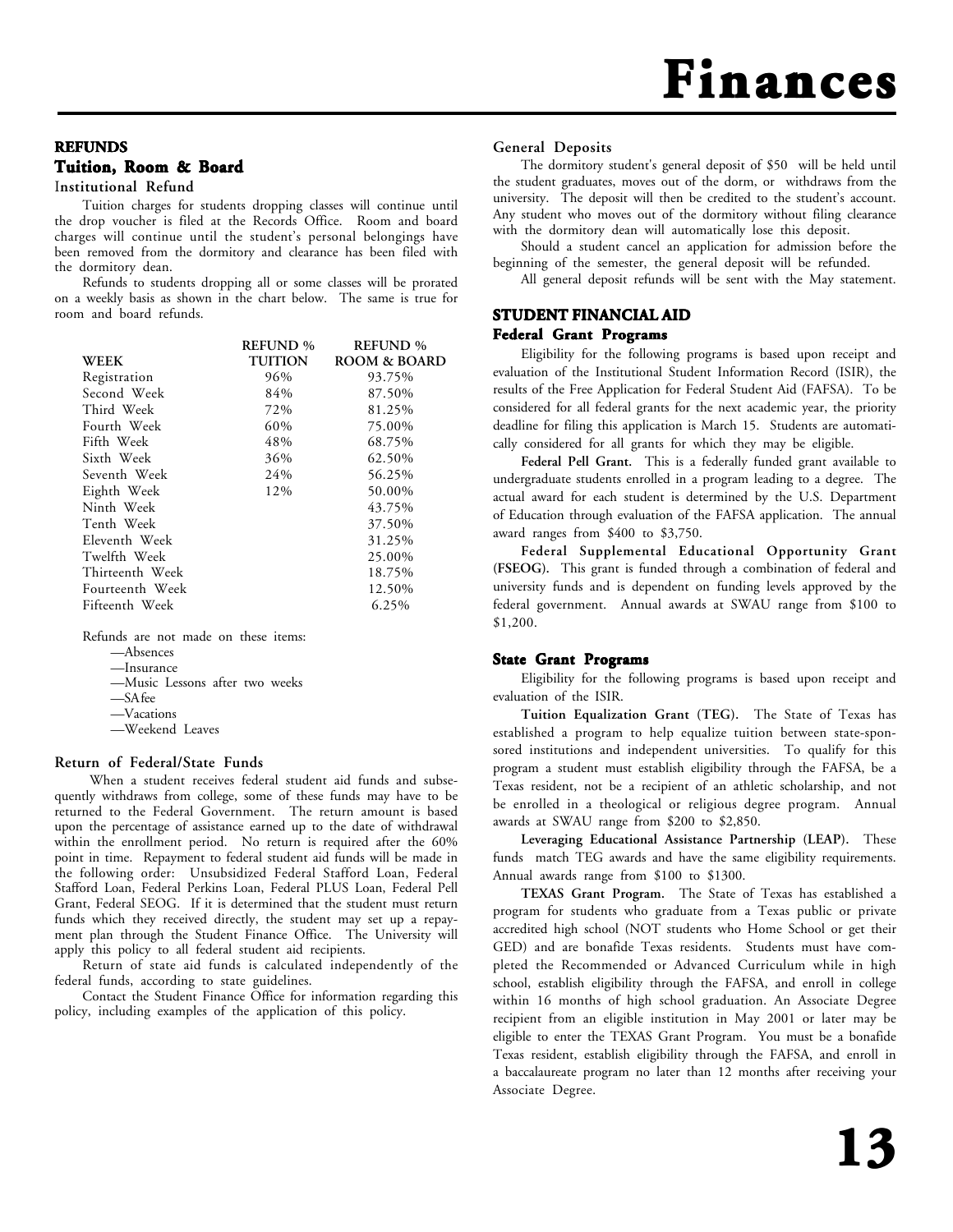### **Finances Finances Finances**

Students may receive the TEXAS Grant in succeeding years of college provided they continue to meet Satisfactory Academic Progress, continue to be bonafied Texas resident, establish eligibility through the FAFSA, enroll at least on a 3/4 time basis, and NOT received a baccalaureate degree. The annual award for the TEXAS Grant is \$2,650.

#### **Employment Programs**

Eligibility for the following programs is based upon the receipt and evaluation of the ISIR. These programs are designed to give students work opportunities to help with university expenses and obtain experience that will compliment each recipient's educational program or career goals. The student applies for these programs on the SWAU Financial Aid Application.

**Federal Work-Study Program (FWS).** This is a federal program. Students work on campus or in a community service job and are paid at least minimum wage. Students receive paychecks monthly through the Business Office.

**Texas Work-Study Program (TWS).** This is a state-sponsored program. Students receive monthly paychecks through the Business Office for their on-campus jobs.

#### **Student Loan Programs**

Eligibility for the following programs (with the exception of the PLUS Loan) is based upon receipt and evaluation of the ISIR. Loan programs require completion of an initial master promissory note. Students receiving any of the following loans (except the PLUS Loan) must complete entrance counseling before receiving the first disbursement of their loan and must have exit counseling before graduating or withdrawing from the University. Loans normally have a ten-year repayment period.

**Federal Stafford Loan.** This is a federally regulated loan program. A student may make this loan with any participating bank, savings and loan, or credit union. The Student Finance Office will provide a list of lenders if the student needs help in locating a lender. For new borrowers, the interest rate is a variable interest rate and caps at 8.25%. Undergraduate students may borrow up to \$2,625 at the freshman level, \$3,500 at the sophomore level, and \$5,500 at the junior and senior levels, up to a maximum of \$23,000. Repayment begins six months after the student is no longer enrolled on at least a half-time basis. The lender deducts up to a 3% origination fee from the proceeds at the time of disbursement.

**Unsubsidized Federal Stafford Loan.** Students who have limited or no eligibility for the Federal Stafford Loan may apply for the unsubsidized Federal Stafford Loan. In combination with the Stafford Loan maximums, independent students may borrow \$6,625 at the freshman level, \$7,500 at the sophomore level, and \$10,500 at the junior and senior levels with a maximum of \$46,000. The terms for this loan program are identical to the Subsidized Stafford Loan Program with the exception that the interest payments must be made during the in-school period or interest will accrue and be added to the loan principal when repayment begins.

**Federal Perkins Loan Program.** SWAU is the lender for this federal program. The student may borrow up to \$1,500 at the sophomore level and \$2,250 at the junior and senior levels. Interest on this loan is 5% and repayment does not begin until nine months after the student ceases to be enrolled on at least a half-time basis. Because of limited funding for this program, SWAU requires that a student first apply for the Stafford Loan. The student must sign a promissory note at the Student Finance Office during the first two weeks of the semester or the loan may be canceled.

**Federal PLUS Loan.** Parents of dependent students may borrow under this loan program. The parent may choose to make this loan with any participating lender, savings and loan, or credit union. A parent may borrow up to the cost of attendance minus any other aid the student is receiving. Repayment begins on the date of the last disbursement for that loan period. Interest is variable not to exceed 9%.

#### **Applying for Federal/State Aid**

**(Priority Deadline: March 15)**

1. Complete Free Application for Federal Student Aid (FAFSA) Request paper application from Student Finance Office

**or** Access new application on the Internet at: www.fafsa.ed.gov **or**

Access renewal application by using your PIN # at: www.fafsa.ed.gov

New application or lost PIN # ? Request new PIN# at: www.pin.ed.gov

2. The following forms are required to complete your file: Results of your FAFSA

SWAU Financial Aid Application

The Federal Processing Center flags some aid applications for additional verification. Copies of **'00 tax returns** and a Verification Worksheet will be requested.

#### **Determining Financial Need**

Financial need is calculated by subtracting the student's financial resources from the cost of attending the University:

> **Cost of Education -Family Contribution**

> > **=Financial Need**

**Cost of Education** includes tuition, fees, books, and supplies, room and board, transportation, and personal expenses.

**Family Contribution** is the amount a family can be expected to contribute to educational costs. The federal processing center arrives at this figure by evaluating the answers given by parents and students on the Free Application for Federal Student Aid (FAFSA).

**Financial Need** is the maximum amount of aid a student may receive from all sources when the student accepts any federal or state aid. Aid that is considered a part of the student's aid package includes: Federal loans, grants, and work-study; state loans, grants, and workstudy; private scholarships, educational subsidy, and cash discounts. PLUS Loans and Unsubsidized Stafford Loans can be considered a part of the Family Contribution.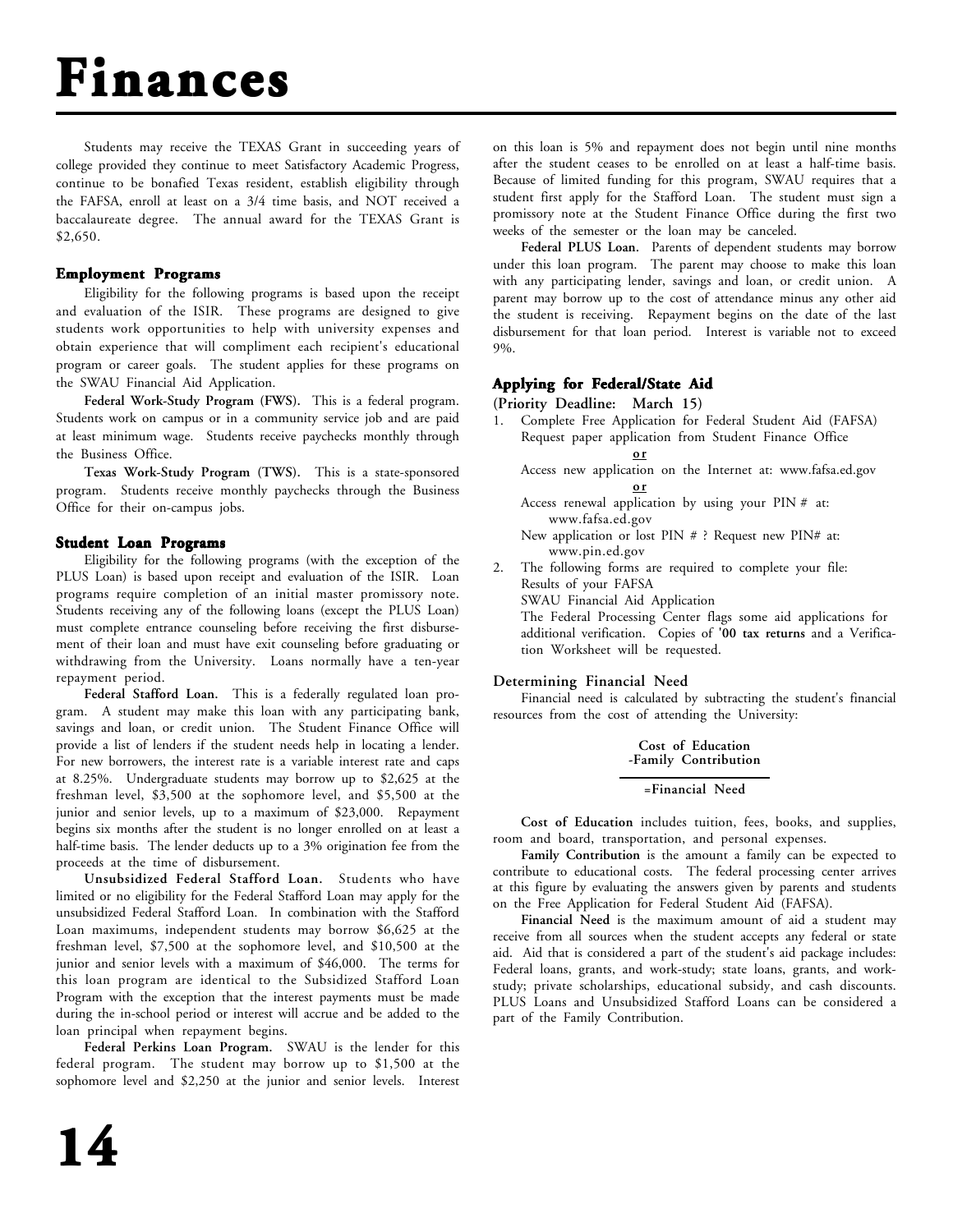### $$

#### **Financial Aid Availability**

Federal Pell Grants, Federal Stafford Loans and Federal PLUS Loans are available to all students who have been determined eligible for these programs through the federal application process. SWAU receives limited allocations for the following programs:

TEG(Tuition Equalization Grant) FSEOG (Federal Supplemental Educational Opportunity Grant) FWS (Federal Work-Study Program) TCWS (Texas College Work-Study Program) Federal Perkins Loan TEXAS Grant

Because of the limited allocations, some students who qualify for these programs may not be awarded these funds because they have not completed their financial aid file before the funds are depleted. Students are encouraged to complete their financial aid file early to receive the maximum in available grant money.

Financial aid commitments are made only after the student is accepted for admission to the University and the financial aid file is complete.

#### **Adventist Colleges Abroad and Financial Aid**

Enrollment in ACA is approved for credit by Southwestern Adventist University and may be considered as enrollment at SWAU for purposes of applying for federal student financial assistance.

#### **Financial Aid Disbursement**

**Federal Pell Grant/FSEOG** — award is divided over two semesters. The Business Office transfers funds directly to the student's account.

**TEG/LEAP/TEXAS Grant** — award is divided over two semesters. The Business Office transfers funds directly to the student's account.

**Federal Stafford Loan, Unsubsidized Stafford Loan** — two disbursements for each loan period. The Business Office transfers funds directly to the student's account.

Federal PLUS — two disbursements for each load period. Funds from the lender are electronically transferred to the student's account or a check is mailed to the parent for endorsement.

**Federal Perkins Loan** — student signs promissory note. The Business Office transfers funds directly to the student account.

Federal and State Work Study - student receives a monthly paycheck through the Business Office.

#### **Financial Aid Academic Progress Standards**

SWAU's Satisfactory Academic Progress (SAP) policy specifies the standards a student must maintain to be considered making progress in his/her course of study. The policy also establishes the criteria by which a student who has failed to maintain satisfactory progress may reestablish his/her eligibility for financial assistance.

SWAU's satisfactory progress policy for undergraduate students contains a qualitative component which requires a cumulative grade point average of 2.0 at the end of each semester for undergraduate work. The quantitative satisfactory progress policy specifies a maximum time frame in which a student must complete his or her educational program measured in academic semesters. Nursing majors must maintain at least a 2.5 GPA in all nursing courses. Teacher Education Program students (includes Elementary Education majors and Secondary Certification students) must have a minimum GPA of 2.5.

|               | <b>Associate Degree</b> |               | <b>Bachelor's Degree</b> |
|---------------|-------------------------|---------------|--------------------------|
| SAP           | Minimum                 | SAP           | Minimum                  |
| Semester      | Cumulative              | Semester      | Cumulative               |
| <u>Number</u> | Credits Required        | <u>Number</u> | Credits Required         |
| .5            | 6                       | .5            | 6                        |
| 1.0           | 8                       | 1.0           | 8                        |
| 1.5           | 12                      | 1.5           | 12                       |
| 2.0           | 16                      | 2.0           | 16                       |
| 2.5           | 21                      | 2.5           | 21                       |
| 3.0           | 26                      | 3.0           | 25                       |
| 3.5           | 31                      | 3.5           | 30                       |
| 4.0           | 36                      | 4.0           | 34                       |
| 4.5           | 43                      | 4.5           | 40                       |
| 5.0           | 50                      | 5.0           | 45                       |
| 5.5           | 57                      | 5.5           | 51                       |
| 6.0           | 64                      | 6.0           | 56                       |
|               |                         | 6.5           | 62                       |
|               |                         | 7.0           | 68                       |
|               |                         | 7.5           | 74                       |
|               |                         | 8.0           | 80                       |
|               |                         | 8.5           | 86                       |
|               |                         | 9.0           | 92                       |
|               |                         | 9.5           | 98                       |
|               |                         | 10.0          | 104                      |
|               |                         | 10.5          | 110                      |
|               |                         | 11.0          | 116                      |
|               |                         | 11.5          | 122                      |
|               |                         | 12.0          | 128                      |

*Semester Number*

*= 1.0 for 12 or more attempted credit hours within a semester*

*= 0.5 for 6-11 attempted credit hours*

*= 0 for fewer than 6 attempted credit hours*

*For purposes of SAP, credit hours taken during the summer sessions are counted as one semester.*

Transfer hours are considered in the qualitative and quantitative standards after the student has completed 12 credit hours at SWAU.

Progress will be reviewed at the end of each semester. Freshman students who do not meet these standards during their first semester will be given a probationary semester to get on track. All other students who do not meet the progress standards will be placed on financial aid suspension. This suspension will result in loss of federal and state aid until the student again attains the required standard according to the schedule.

A student who has not previously received aid must be making satisfactory progress to be considered for federal or state funds.

#### **Financial Aid Appeal Process**

A student may submit a written appeal to the Student Finance Committee describing the circumstances which attributed to his/her failure to make academic progress. A Financial Aid Suspension Appeal Form may be obtained at the Student Finance Office. Appeal may be made under these conditions:

- The student has experienced serious illness (chronic, long-term, hospitalization, etc.).
- The student has a degree plan change; individual schedule will be considered.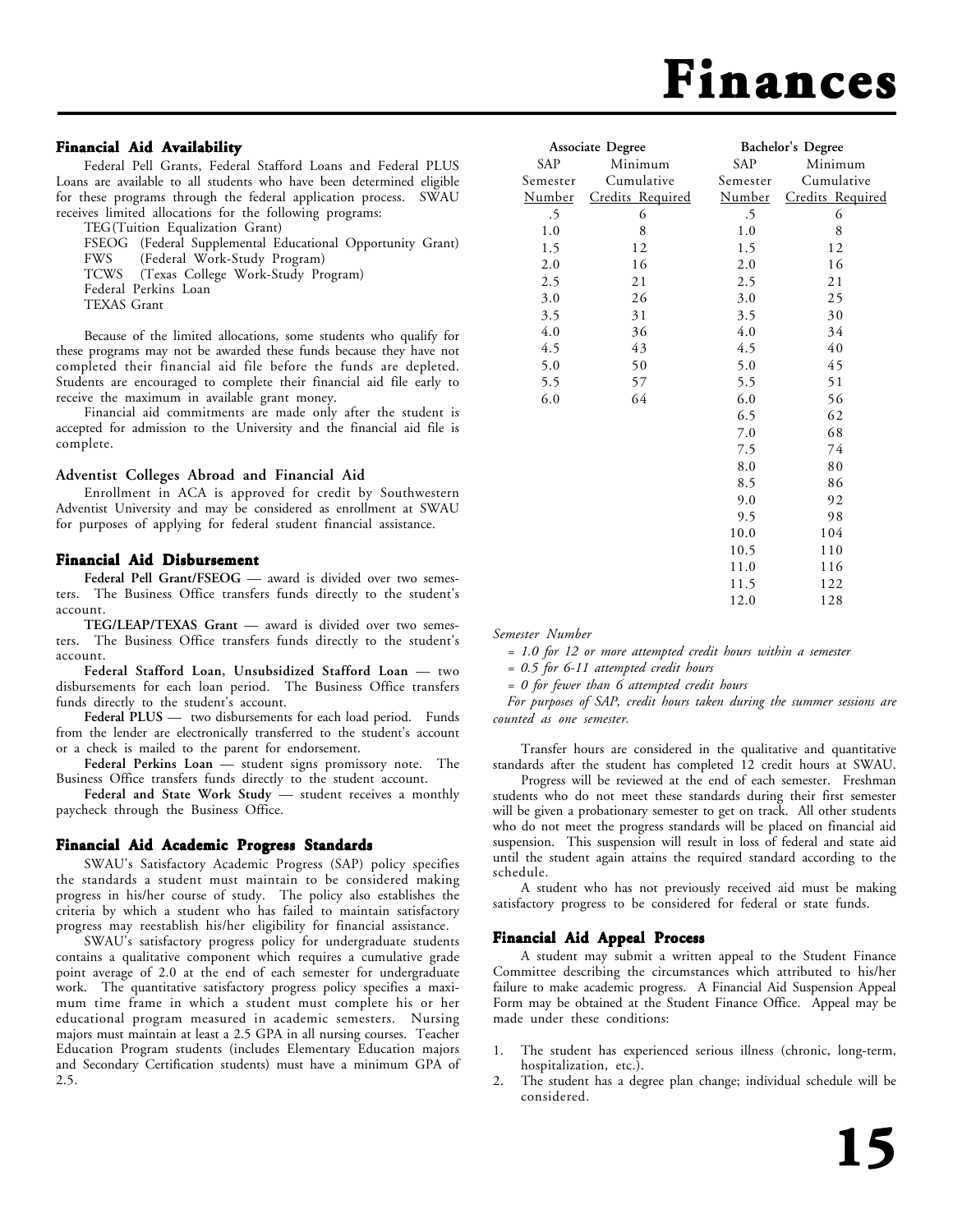### **Finances Finances Finances**

- 3. The student, out of financial necessity, carried an extremely heavy full-time workload over an extended period of time.
- Upon recommendation of the Academic Vice President.
- 5. At the discretion of the Assistant Financial Vice President for Student Finance.

#### **STUDENT EMPLOYMENT**

SWAU is committed to providing a campus job to any student desiring work. Students apply for a job by going directly to the department for which they wish to work, or by contacting the Student Employment Office. Many campus jobs will require that the student arrange a class schedule that will allow them to work all morning or all afternoon each weekday. Departments that hire students include:

| Administrative offices    | <b>KJCR</b>  |
|---------------------------|--------------|
| The University Book Store | Laboratories |
| Building maintenance      | Library      |
| Cafeteria                 | Media lab    |
| Custodial                 | Teachers     |
| Dormitories               | Security     |
| Grounds                   | Switchboard  |

The Student Employment Office is located next to The University Book Store. You may also reach this office by calling (817) 645-3921, ext. 290, during office hours.

Students who work for the University may pick up their earnings checks at the Business Office on the first day of each month. Students who have any unpaid charges on their school bill will have their institutional (not federal/state work-study) earnings automatically applied to their accounts. **Students may only receive up to 20% of their earnings if a balance is owed at SWAU or FSB of Keene.**

#### **AWARDS**

To give formal and public recognition for outstanding scholastic achievement, loyalty to University standards, and exemplary citizenship, the University conducts an Awards Convocation each spring. Described on pages 16-20 are some of the awards and scholarships given to students during the convocation.

#### **Gold Award**

Students who have completed 75+ hours of college credit with a GPA of 3.90+ will receive Gold Awards of \$300. Recipients of this award must be currently enrolled in at least 12 hours for the spring semester and must have earned (in residence) a minimum of 12 hours of credit in the fall. Students who have been under citizenship probation any time during the school year automatically forfeit all eligibility for this award. This award is given to returning students during the following academic year. Graduating students may receive cash if their bill is paid.

#### **Silver Award**

Students who have completed 75+ hours of college credit with GPAs of 3.70 to 3.89 will receive Silver Awards of \$200. The same enrollment, residency, and citizenship stipulations apply to the Silver Award as stated under the Gold Award. This award is given to returning students during the following academic year. Graduating students may receive cash if their bill is paid.

#### **NEED-BASED SCHOLARSHIPS**

#### **3-Way Match Scholarship**

A 3-Way Scholarship allows a student's family, church or a concerned person, and Southwestern Adventist University scholarship funds to assist with payment of the SWAU student account. It is the responsibility of the student to obtain a commitment from two different sources. Thus, two contributions of \$500 may be matched by \$500 from the university. While \$500 is the maximum award, smaller 3-Way donations can also be matched.

It is important to note that application for these funds does not mean automatic approval of the SWAU matching portion. This is a need-based scholarship, and the scholarshp will not be awarded to create a credit on the student's account. The following criteria must be met to receive SWAU's match: a) application for federal/state grants and loans, 2) contribution of student's work earnings to the school account, 3) unmet need by the federal aid calculation and 4) unmet expenses after all other aid. A student who has a private dorm room or receives educational allowance is not eligible to receive a 3- Way Scholarship.

#### **Pechero Scholarship**

The Pechero Scholarship is need-based, and offered to residents of the following Texas counties: Bee, Bexar, Calhoun, Cameron, Galveston, Harris, Hidalgo, Jackson, Nueces and Willacy. A limited number of these scholarships are available, and applicants will be individually evaluated as to eligibility. Applicants must also be working, placing earnings on their accounts, have applied for federal grants and loans for which they are eligible, and have a minimum GPA of 2.0. Award amounts will vary, and SWAU will match the scholarship second semester for returning students.

#### **FRESHMAN SCHOLARSHIPS**

Southwestern Adventist University offers a number of scholarships to freshmen who have high academics and/or demonstrated leadership during their high school years in their school, community, or church. The scholarships listed here are applicable only to new SWAU freshmen who enroll during the 2001/2002 school year. These freshman scholarship awards will be divided between the first two semesters the student is enrolled at SWAU, provided the student is taking at least 12 credit hours each semester. Scholarships of \$3,000 or more will be divided over three semesters and scholarships of \$4,000 or more will be divided over four semesters. ESL students are not eligible for freshman scholarships. Academic awards for GPA are renewable for one year if the student has at least a 3.5 cumulative GPA at the end of his/her freshman year at SWAU.

If a student qualifies for any freshman scholarship, he/she should write out a list of his/her activities and achievements and send it with verification to: SWAU Enrollment Office, P. O. Box 567, Keene, TX 76059. Verification will be needed before scholarship awards can be applied to a student's account. We accept any of the following as verification for school activities and achievements: a letter from a school counselor, registrar, teacher, sponsor, coach, or principal; photo copies of yearbook and newspaper listings; copies of award letters; and high school transcripts. For community and church activities a letter from a civic leader, pastor or church officer is sufficient documentation.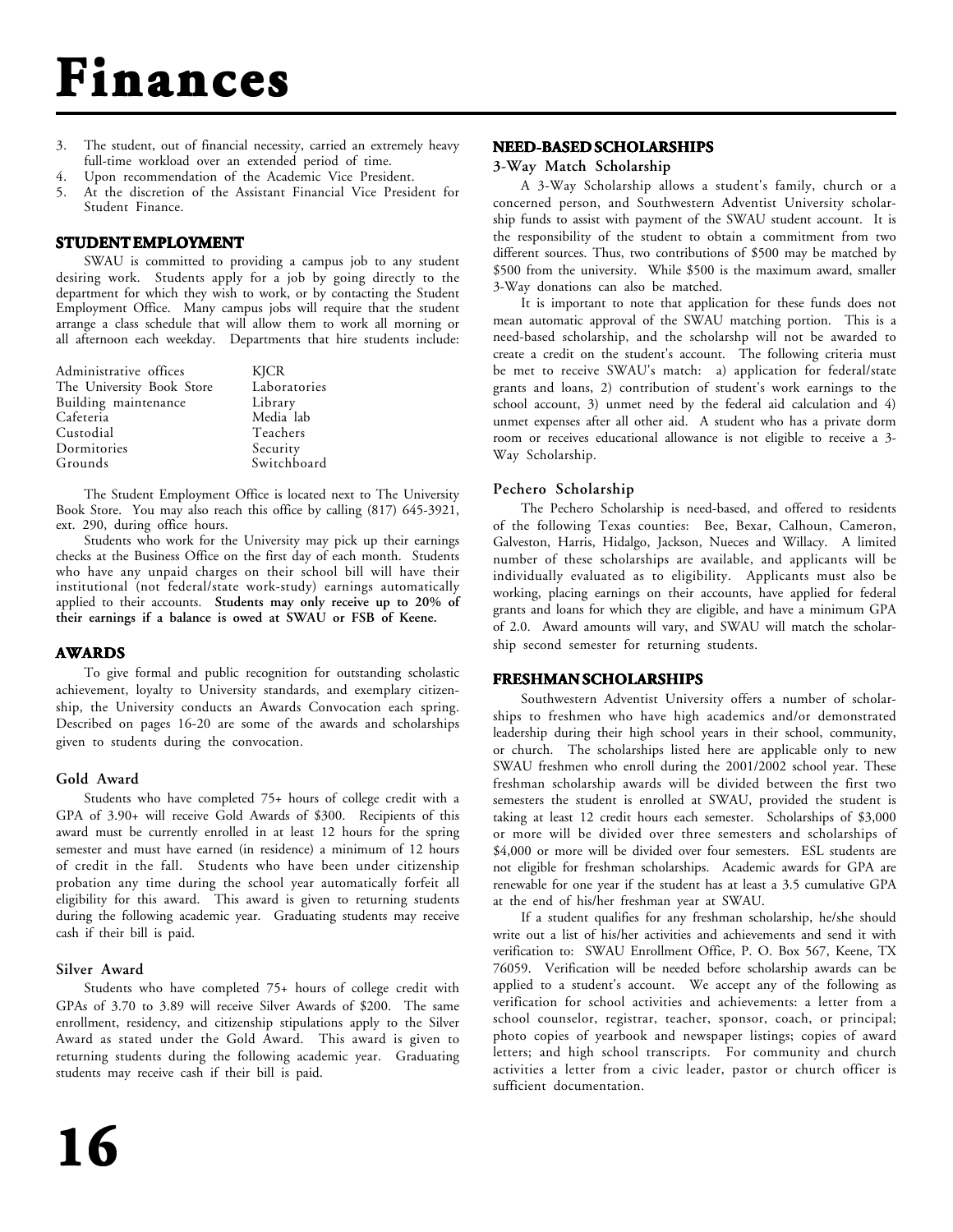#### **Academic & Leadership Scholarships**

SWAU will give students awards for up to three things from the following list. Students who qualify for three or more of the awards listed in this section will receive the full amount of the largest award plus 1/2 of the next two highest awards. Only one academic award is given. GPA awards are renewable one year for students who have a cumulative GPA of 3.5 or better at the end of their freshman year at SWAU. Community and church activities are evaluated by the Enrollment Vice President for equivalency to school activities.

| President of Men's or Women's Club, NHS, etc \$900 |  |
|----------------------------------------------------|--|
|                                                    |  |
|                                                    |  |
|                                                    |  |
|                                                    |  |
|                                                    |  |

#### **National Honor Society Scholarship (additional to above)**

SWAU freshmen who were members of the National Honor Society in high school will receive a one time award of \$200. Only one award is given for being in the National Honor Society, either as a member or as an officer.

|  | SAT/ACT Scholarship - |  | — (additional to above) |  |  |
|--|-----------------------|--|-------------------------|--|--|
|--|-----------------------|--|-------------------------|--|--|

| <b>ACT</b> | Recentered SAT   |         |
|------------|------------------|---------|
| scores     | After April 1995 | Award   |
| 22         | 1,000 to 1,040   | \$100   |
| 23         | 1,050 to 1,080   | \$300   |
| 24         | 1,090 to 1,110   | \$500   |
| 25         | 1,120 to 1,150   | \$700   |
| 26         | 1,160 to 1,190   | \$900   |
| 27         | 1,200 to 1,220   | \$1,100 |
| 28         | 1,230 to 1,260   | \$1,300 |
| 29         | 1,270 to 1,300   | \$1,500 |
| 30         | 1,310 to 1,340   | \$1,700 |
| 31         | 1,350 to 1,380   | \$1,900 |
| 32         | 1,390 to 1,440   | \$2,100 |
| 33         | 1,450 to 1,500   | \$2,300 |
| 34         | 1,510 to 1,560   | \$2,600 |
| 35         | 1,570 to 1,580   | \$2,800 |
| 36         | 1,590 to 1,600   | \$3,000 |
|            |                  |         |

**Who's Who Scholarship Award** — (additional to above)

 SWAU freshmen named to Who's Who in high school will receive a one-time award of \$200.

**Short-term Mission Scholarship --** (additional to above) SWAU freshmen who went on a short-term mission project in high school will receive a one time award of \$250. Participation in multiple mission programs does not result in more than one award.

#### **Southwestern Scholars** —

The Southwestern Scholarship Award is given to students who achieve the level of Finalist, Semi-finalist, or Commended Scholar in the *National Merit Qualifying Test*. Students must take the Pre-SAT test their junior year and the SAT test their senior year to qualify. Selection is determined by SAT officials.

| Finalist      | 100% tuition | (renewable 3 years) |
|---------------|--------------|---------------------|
| Semi-Finalist | 50% tuition  | (renewable 3 years) |
| Commended     | 25% tuition  | (renewable 1 year)  |

This scholarship is renewable IF the student maintains a 3.3 cumulative GPA and enrolls for 12 or more hours each semester. Commended scholars are eligible for all other freshman awards except the SAT/ACT scholarship. Semi-finalists and Finalists are not eligible for any other freshman awards. Transfer students who were recognized by the National Merit organization as a Semi-finalist or Finalist and who have at least a 3.3 cumulative GPA are also eligible for this award. These awards are determined after all grant money and/or assistance is applied for and received.

#### **GENERAL SCHOLARSHIPS**

To receive the full amount of these scholarships, students must be enrolled for 12 credit hours or more each semester. Scholarships will be pro-rated for the semester if a student enrolls for less than 12 hours. The following general scholarships do not apply to students in the English as a Second Language and the Adult Degree Programs. These scholarships are non-transferable.

The combination of scholarships, grants, subsidies and SWAU discounts are not intended to create a credit on the student's account. If this occurs, SWAU scholarships may be saved for another semester. SWAU does not pay its scholarships in cash to the student.

SWAU encourages students and parents to search for scholarships through local service clubs or employers. Scholarships sources can also be found by researching the Internet or scholarships books in libraries.

**Student Missionary & Task Force Worker Scholarships** — SWAU awards scholarships to students who successfully complete a full term of service no shorter than 8 months in an approved student missionary or task force program. These awards are evenly divided over the two semesters of the school year immediately following the return of the student missionary or task force worker.  $$1,200$ 

| Student Missionary | 91,200  |
|--------------------|---------|
| Taskforce          | \$1,200 |

#### **Summer Work Scholarships —**

 SWAU students who work between school years in a summer ministries program (such as at a summer camp or as a literature evangelist) will receive a scholarship worth 100% of whatever portion of their net earnings they apply to their account, up to \$2,000. SWAU will then match 25% of up to \$4,000 additional net earnings applied to a student's account. The maximum Summer Work Scholarship amount SWAU will apply as a match is \$3,000. The student's earnings are applied to the fall semester and the SWAU match is applied to the spring semester. If the student does not return for the second semester, this scholarship is forfeited. This scholarship does not include PBS students. The SWAU match plus other scholarships and grants cannot exceed charges.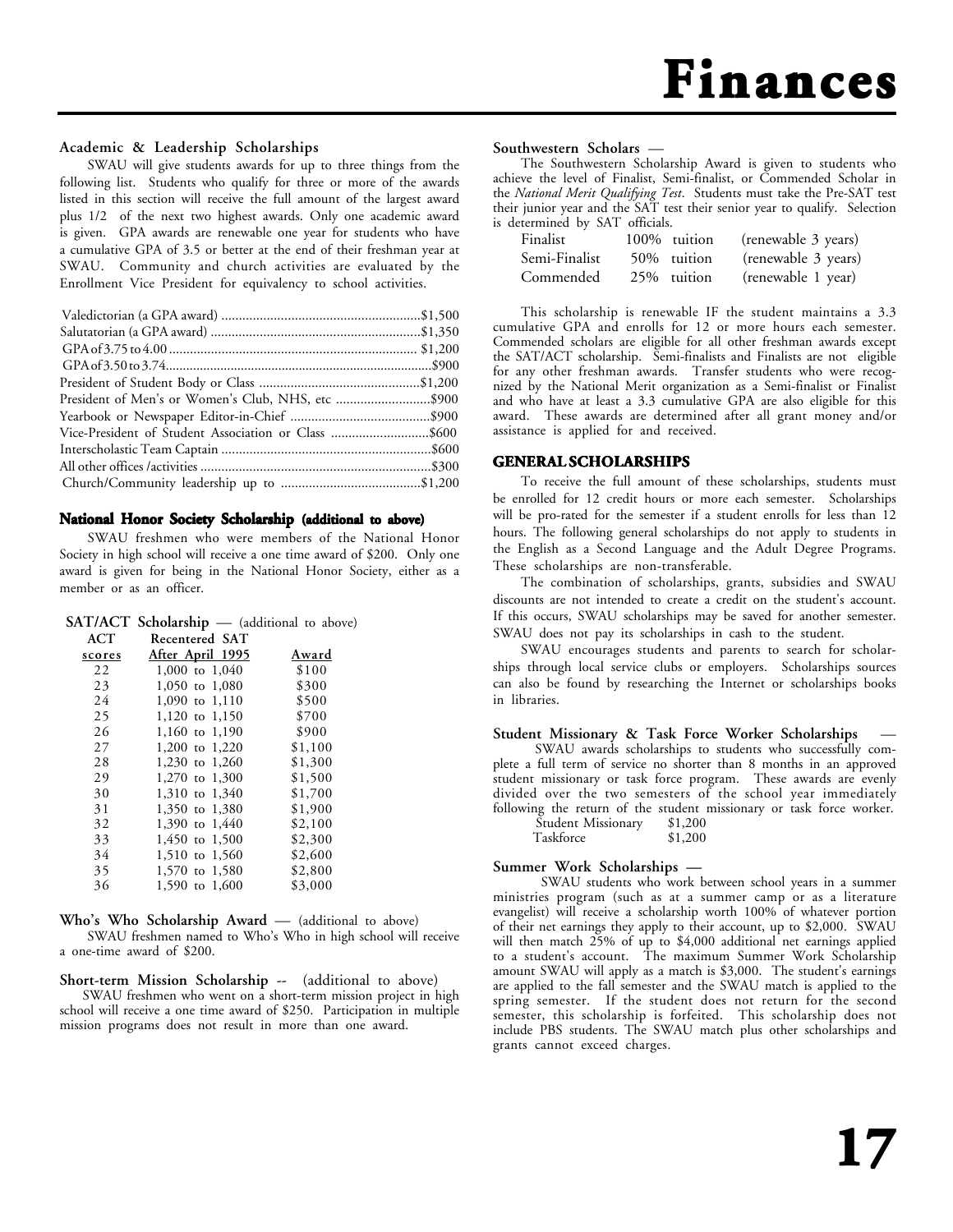#### **Athletic Scholarships --**

SWAU offers a limited number of scholarships to current SWAU students for sports played while attending college. Students seeking more information regarding these scholarships should contact SWAU's Athletic Director.

#### **ENDOWED AWARDS & SCHOLARSHIPS**

Southwestern Adventist University is grateful to the donors who have made endowed scholarship funds possible. The funds have an accumulated principal greater than two years' annual tuition at the time the scholarship was established. Anyone interested in establishing a named scholarship may contact the Advancement Vice President

Students do not apply for these scholarships and awards, unless otherwise noted. The scholarships and awards are given to returning students and are awarded at a convocation in the spring for the following academic year. The recipients are chosen by department chairs, faculty, and administrative committees, based on one or more of the following criteria: academic achievement, citizenship, contribution to campus life, and financial need.

#### *Frank H. Abel Student Aid Fund*

This scholarship is given at the discretion of the administration to a student who faces the possibility of being unable to continue his studies without financial help, owing to a change in his financial situation.

#### *Adventist Health System Healthcare Management Scholarship*

This scholarship is given to graduate or undergraduate students pursuing careers in healthcare management, financial management or related academic disciplines supportive of healthcare-related professions. Department chairs in these disciplines make recommendations to the administration

#### *Alumni Homecoming Honoree Scholarship*

Recipients of this award are chosen by the chairs in honor of each year's Homecoming honorees.

#### *S. Eric Anderson Scholarship*

This scholarship is given to a student who has completed 36 semester hours, has a GPA of at least 2.75, works at least 10 hours a week, and is a full-time student in a four-year program. It is awarded on the basis of an application form reviewed by the administration and the donor.

#### *Isaac Baker Scholarship*

This scholarship fund is established specifically for ministerial students. The recipient is chosen by the Religion Department.

#### *Nathan L. Beebe Scholarship*

Based on academic achievement and financial need, this scholarship is given at the discretion of the administration.

#### *Thelma Beem Scholarship*

This fund is established specifically for education students. Recipients of this award are chosen by the Education Department.

#### *Jessie Casey Belz Scholarship*

This scholarship fund is established specifically for senior ministerial students. Recipients are chosen by the Religion Department.

#### *Irene Black Scholarship*

This scholarship will be given at the discretion of the administration and is based on academic achievement and/or financial need.

#### *Board of Trustees Scholarship*

This scholarship will be awarded to a currently enrolled student or to an incoming freshman. The administration will select the recipient(s) based on academic achievement and leadership experiences.

#### *Frances Draper Brennan Nursing Scholarship*

This scholarship is awarded on the basis of academic achievement and financial need. Priority is given to single parents who are studying for the A.S. degree in nursing. Recipients are recommended to the donor by the Nursing Department.

#### *Edward and Sylvia Brickman Scholarship*

This scholarship is given to students with academic achievement and financial need. The recipients are recommended by the Executive Advisory Committee.

#### *Raleigh and Edith Burchfield Scholarship*

This scholarship fund is given at the discretion of the administration on the basis of financial need and/or scholastic achievement.

#### *John and Remy Cabansag Scholarship*

This scholarship is given in alternate years to premed and account ing majors. The recipient is chosen by the premed advisor or the Business Administration Department chair, in cooperation with the donors and the administration. The recipient will be chosen based on academic achievement (evidenced by a GPA of 3.25 or above) and financial need.

#### *Frances I. Clark Scholarship*

This scholarship is given to an education major. Recipients are chosen by the donor and the education department faculty, based on an application form detailing academic achievement, financial need, and future plans for teaching.

#### *Jimmie C. Culpepper Scholarship*

This fund is based upon financial need and awarded to a student minister or church worker. The recipient of the award is chosen by the Religion Department.

#### *John and Joan Curnow Student Missionary Scholarship*

This scholarship is given, at the discretion of the administration in consultation with the donors, to a student missionary returning from an assignment overseas.

#### *Clarence Dortch Memorial Scholarship*

 This scholarship is given at the discretion of the administra tion to a musically talented student. Criteria also include academic achievement and financial need.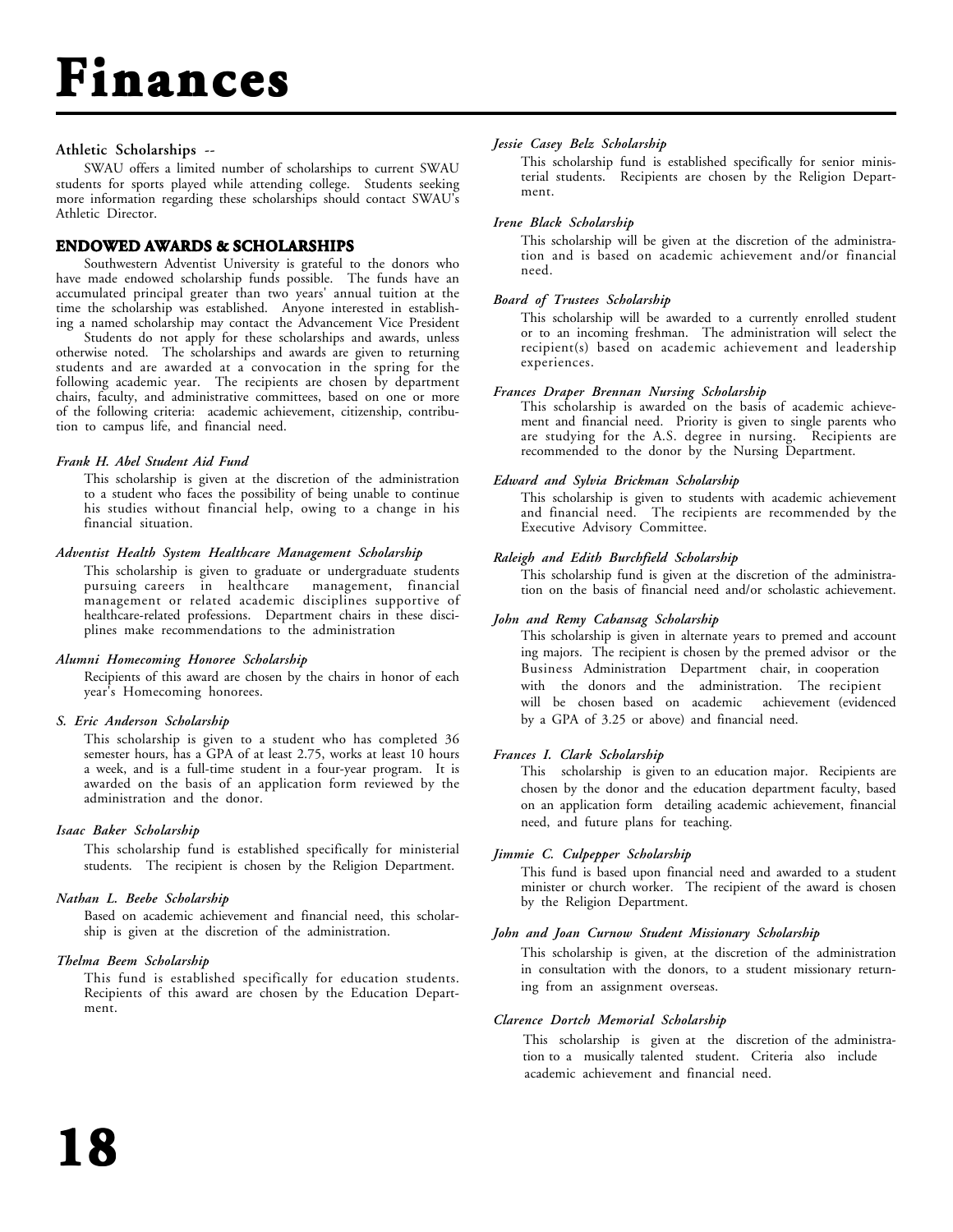#### *Edwards-Wiest Scholarship*

This scholarship is based upon financial need and/or scholastic achievement. The scholarship is given at the discretion of the administration.

#### *El Jean Scholarship*

This scholarship fund is established to aid nursing students. Awards are based on character, academic achievement, leadership, and financial need. Recipients are chosen by the Nursing Department.

#### *Entrepreneurship Scholarship*

This award is given to promising students who have been members of the Profiles of Entrepreneurship class. It is given on the recommendation of the Business Administration Department.

#### *R. T. and Grace Hadley Scholarship*

This scholarship fund is established specifically for ministerial students and nursing students. It is based upon character, leadership, and academic achievement. Recipients are chosen by the Nursing and Religion Departments in cooperation with the donors.

#### *Lessie Culpepper Hagen Scholarship*

This scholarship is given to women pursuing degrees in English or business. Recipients are chosen by the English and Business Administration Departments.

#### *Orville Lee and Laura Judge Hayes Scholarship*

This scholarship is given to students from East Texas at the discretion of the administration and the donor.

#### *Alvin C. Heinrich Memorial Scholarship*

This scholarship is awarded to an elementary education major who is planning to teach in a Seventh-day Adventist school. It is given at the recommendation of the Education Department faculty.

#### *Dale Heinrich Music Scholarship*

This scholarship fund is established for musically talented students who share their talents with the University and community. The recipient is chosen by the Music Department in cooperation with the donors.

#### *Kim and Jim Hopps Scholarship*

Recipients of this scholarship are selected by the donors from candidates recommended by the departments and the administration, based on academic achievement, financial need, and potential for leadership and ministry. The recipient will have completed the freshman year.

#### *Victorine Zaidan Kafrouni Scholarship*

This scholarship is awarded to a nursing student with the potential of being compassionate and altruistic in providing nursing care. The student must excel in meeting the patient's physical and spiritual needs. The Nursing Department faculty will select the recipient based on academic achievement (evidenced by a GPA of 3.25 or above) and financial need.

#### *George R. Leffler Theology Scholarship*

This scholarship is awarded to theology majors entering their junior or senior year. The Religion Department will select the recipient based on academic achievement and financial need.

#### *George Mathews Scholarship*

This scholarship fund is established for education students. The recipient is chosen by the Education Department.

#### *Daniel A. and Ruth M. McAdams Scholarship*

This scholarship is given to a student planning a career in denominational work for the Seventh-day Adventist Church. The administration will select the recipient based on academic achievement and financial need.

#### *Jason Mickley Scholarship*

This scholarship fund is established specifically for nursing or premedical students. It is based upon financial need and/or academic achievement. Recipients of this award will be required to write a paper on cystic fibrosis from personal research at a CF center or hospital. The Nursing Department and premed advisor make recommendations to the administration.

#### *Fred B. and Blanche Gilbert Moore Scholarship*

This scholarship fund is given at the discretion of the administration on the basis of financial need and academic achievement.

#### *Sheree Parris Nudd Communication Scholarship*

This scholarship is awarded to a student who has "star" quality and outstanding potential for serving the church and impacting his/her community and the world. It is given on recommendation of the Communication Department.

#### *Odyssey Harbor Scholarship*

This scholarship is given to a social work major; the recipient is selected by the Social Work Department faculty.

#### *Ruben and Norma Pechero Scholarship*

This scholarship is given to graduates of private and public schools in the Rio Grande Valley of Texas. Each semester, the scholarship is awarded to five students selected by the Student Finance Office and the donors.

#### *Charles Popejoy Scholarship*

This scholarship is awarded by recommendation of the Religion Department to ministerial students based on academic achievement and/or financial need.

#### *Bruce Prindle Scholarship*

This scholarship is given to an education major, based on academic achievement and financial need. The administration chooses the recipient.

#### *Vincent L. and Alga Bland Roberts Scholarship*

Recipients of this scholarship will be selected by the Executive Advisory Committee, based on academic achievement and financial need.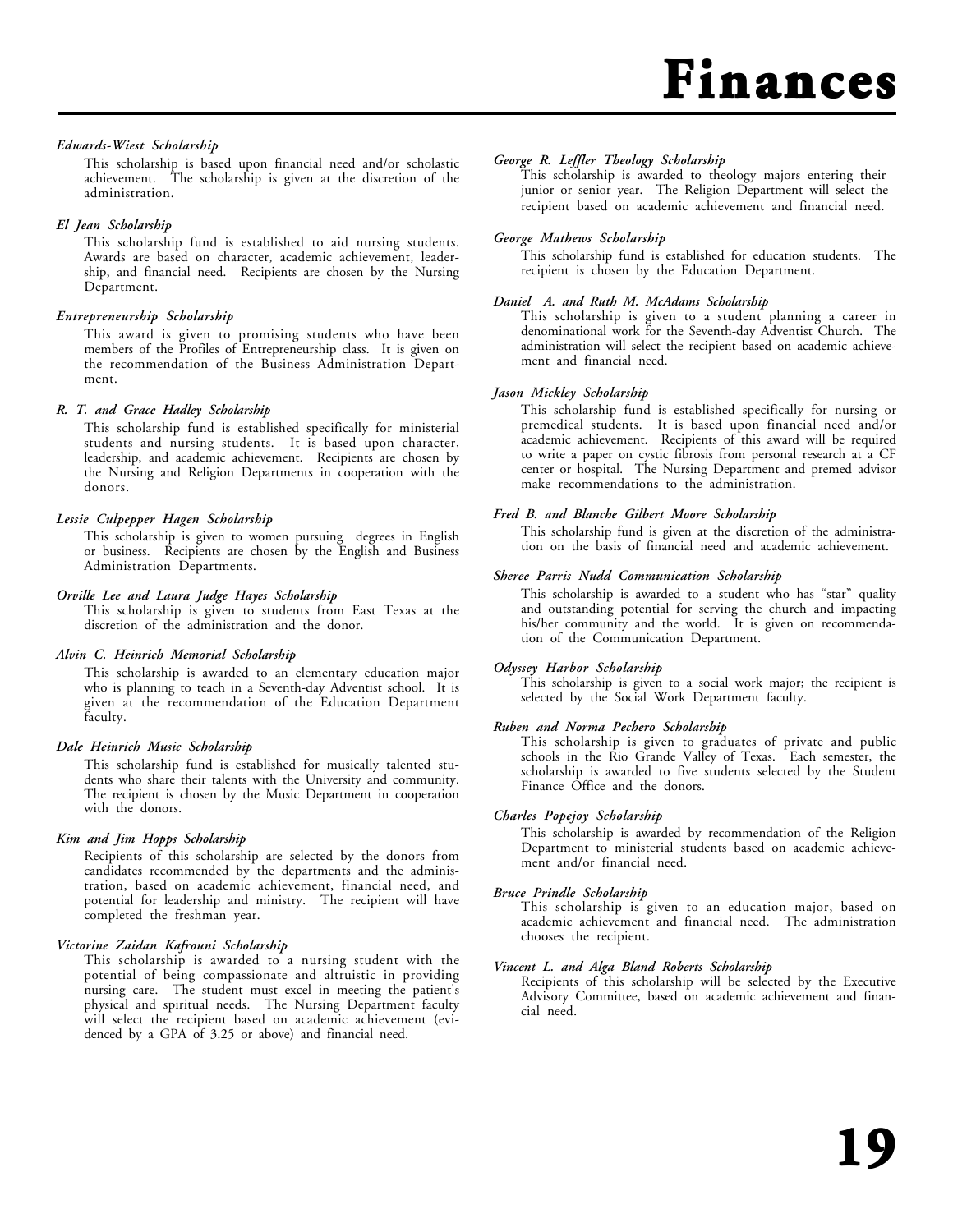### **Finances Finances Finances**

#### *Herbert and Irene Roth Scholarship*

This scholarship will be awarded to a student entering the junior or senior year with a major or minor in English, based on academic achievement and/or financial need. The recipient will be recommended by the English department faculty and will be chosen by the donors in consultation with the Administration.

#### *Alma Saylor Sandefur Business Scholarship*

This is a scholarship for worthy business students based on financial need and/or academic achievement. It is awarded on the basis of an application form reviewed by the administration and the donor.

#### *Cree and Mildred Sandefur Scholarship*

This scholarship is awarded to theology majors based on academic achievement, financial need, and the recommendation of the Religion Department faculty.

#### *School of the Prophets Scholarship*

This scholarship is awarded to students who are service-oriented for ministry to the world church. It is given on the recommendation of the Religion Department faculty.

#### *E. Frank and Joy Hargrove Sherrill Scholarship*

This scholarship is given to theology majors, based on academic achievement and financial need. It is given on the recommendation of the Religion Department faculty.

#### *Villa Gillis Sierk Scholarship*

This scholarship is given to Johnson County residents based on academic achievement and financial need. The recipient is chosen by the administration.

#### *Spells Family Scholarship*

 This scholarship is awarded to a science major and is based on academic achievement, employment, and the recommendations of the science department.

#### *Wes Stoops Memorial Scholarship*

The departments of mathematics and physical sciences and computer science nominate candidates for this scholarship - well-rounded students with a love of learning and an imagination and innovation that extends into the areas of work, problemsolving and human relations. A committee of donors, in cooperation with the administration, chooses the recipient.

#### *Student Association Presidents***'** *Scholarship for Leadership*

The recipient of this scholarship is selected by a committee of administrators, current S.A. officers and former S.A. presidents, who consider the demonstration of leadership, as well as the participation in campus life, of the scholarship nominees.

#### *Eugene V. Thomsen Memorial Scholarship*

This scholarship will be given to students with junior class standing who have demonstrated academic excellence in the classroom, broad interests in the arts, humanities, and sciences, and a commitment to serving with their talents. Recipients will be chosen by the administration in consultation with the donor.

#### *Trixie Pearl Memorial Scholarship*

This scholarship is given to computer science or computer information systems majors or minors. It is given at the discretion of the computer center director and a selection committee, based on academic achievement and/or financial need.

#### *William V. Wiist Scholarship*

This scholarship is awarded to a business major and based on academic achievement and financial need. The recipient is selected by the business department

#### *Brandon Michael Williams Scholarship*

This scholarship is given to a nursing student and to a preoccupational therapy student. These awards are given on the recommendations of the nursing faculty and the pre-occupational therapy advisor.

#### *Paul Harlan and Jean Heinbaugh Wilson Scholarship*

The Administration will select the recipient of this scholarship baesd on financial need, employment, and academic potential.

#### *Paul L. and Dorothea Wilson Scholarship*

This scholarship is given on the recommendation of the administration and is given on the basis of academic achievement and financial need.

#### *George Washington and Mary Alice Winn Scholarship*

This scholarship is given based upon financial need and/or scholastic achievement. The recipient is chosen by the administration.

#### *Wisdom Nursing Scholarship*

This scholarship is awarded to a nursing student based on the recommendation of the nursing faculty and on academic achievement and/or financial need.

#### *Ernest and Vera Wolfe Scholarship*

This scholarship is given at the discretion of the administration on the basis of academic achievement.

#### *Perfil and Pauline Zapara Scholarship*

This scholarship is awarded to a communication major and is based on financial need and/or scholastic achievement. The recipient will be chosen by the Communication Department.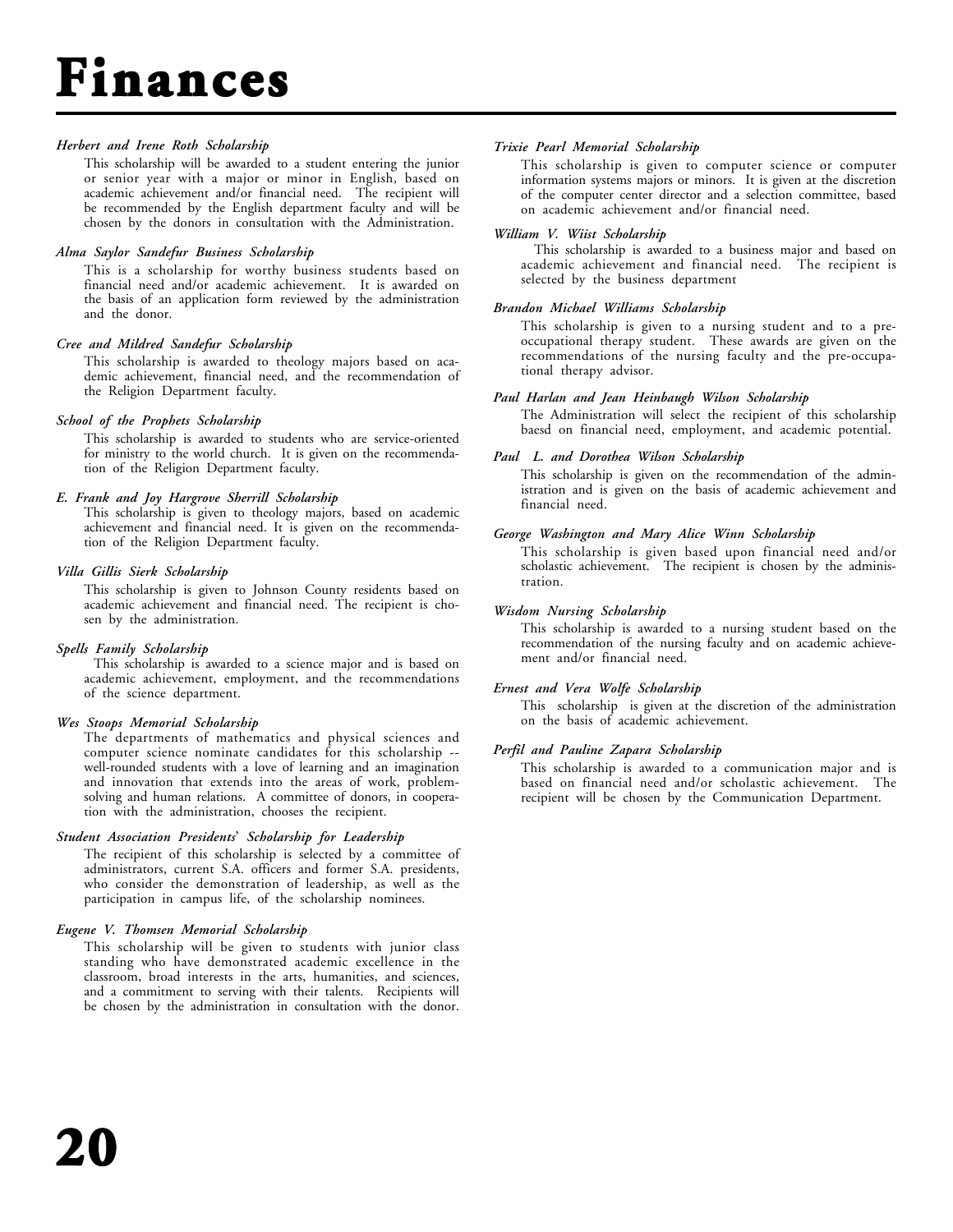### **ACADEMIC PROGRAM INFORMATION AND COURSES OF STUDY**

#### **Academic Policies**

**The rules and regulations by which a university operates its program are called academic policies. At Southwestern Adventist University these policies are continually under review by the faculty to assure consistency with the curriculum and fairness to students. The Academic Policies Committee oversees the implementation of these policies.**

#### **DEFINITIONS**

#### **Academic Integrity**

**Students are expected to follow academic ethical standards in harmony with Christian concepts of honesty. Students who attempt to manipulate or disturb the academic evaluation process by cheating, plagiarizing or any other form of academic dishonesty will place their status as students in jeopardy.**

#### **Academic Semesters**

**The academic year is divided into semesters and modules: Fall Semester**

**Spring Semester**

**Summer Modules**

**The academic calendar is printed inside the front cover of the bulletin. It shows the registration dates and other deadlines for the fall, spring and summer sessions.**

#### **Attendance**

**Prompt attendance at classes, assemblies and worships is expected of all students. Class absences due to illness, family emergencies and unavoidable emergencies should not exceed the number of credit hours for which the class is listed. Absences beyond this number may subject the student to a lowered grade in the course. The student must make arrangements with the teacher for any makeup assignments.**

**Anticipated absences due to University sponsored activities must be prearranged with each instructor. The instructor may require class attendance rather than allowing participation in the activity. Faculty members will specify in the course syllabus at the beginning of the semester their policies regarding absences or irregular attendance.**

#### **Class Schedule**

**Class schedules are published in advance and are available from the Records Office and on-line at www.swau.edu . Although every effort is made to be accurate in listing course offerings, the University reserves the right to make essential course changes, to discontinue any course for which an insufficient number of students register, or to change the semester in which a course is offered.**

#### **Cognate**

**A required course from a discipline other than one's major.**

#### **Course Load**

| Part-time | 1-5 credit hours        |
|-----------|-------------------------|
| Half-time | 6-11 credit hours       |
| Full-time | 12-17 credit hours      |
| Overload* | 18 or more credit hours |

**Students on academic probation are not permitted to register for more than 13 credits. Students wishing to take an overload must obtain permission by petitioning the Academic Exceptions Committee.**

**\*If enrollment in an honors class creates an overload of one hour, tuition will be waived for the one hour.**

#### **Electives**

**Those courses selected by the student to complete the total hours needed for graduation but not required by general education, the major or the minor. These are important options which the student may use to pursue interests beyond the major or minor.**

#### **Field Trips**

**All field trips must be approved by the Academic Policies Committee at least a week in advance of proposed trip.**

**Students participating in an approved class field trip, should consult the teachers of his/her other classes in advance of the trip to make arrangements to make up the class work.**

#### **General Education**

**The courses required for every student, regardless of major. These courses provide a background of knowledge which allows students to place their chosen major in the context of the entire world.**

#### **Hour/Course Credit**

**A unit of credit for a course based on the number of clock hours a course meets each week.**

#### **Major**

**A group of courses clustered in an area of intellectual inquiry. Students in a major study a particular field of knowledge based on the student's career objectives.**

#### **Minor**

**A series of linked courses and learning opportunities that allow students to explore a secondary field of study.**

#### **Prerequisite**

**Any requirement which must be met before enrollment in a course.**

#### **Transcript**

**An official document from the Records Office listing all academic work completed or attempted, and the official grades and grade point averages.**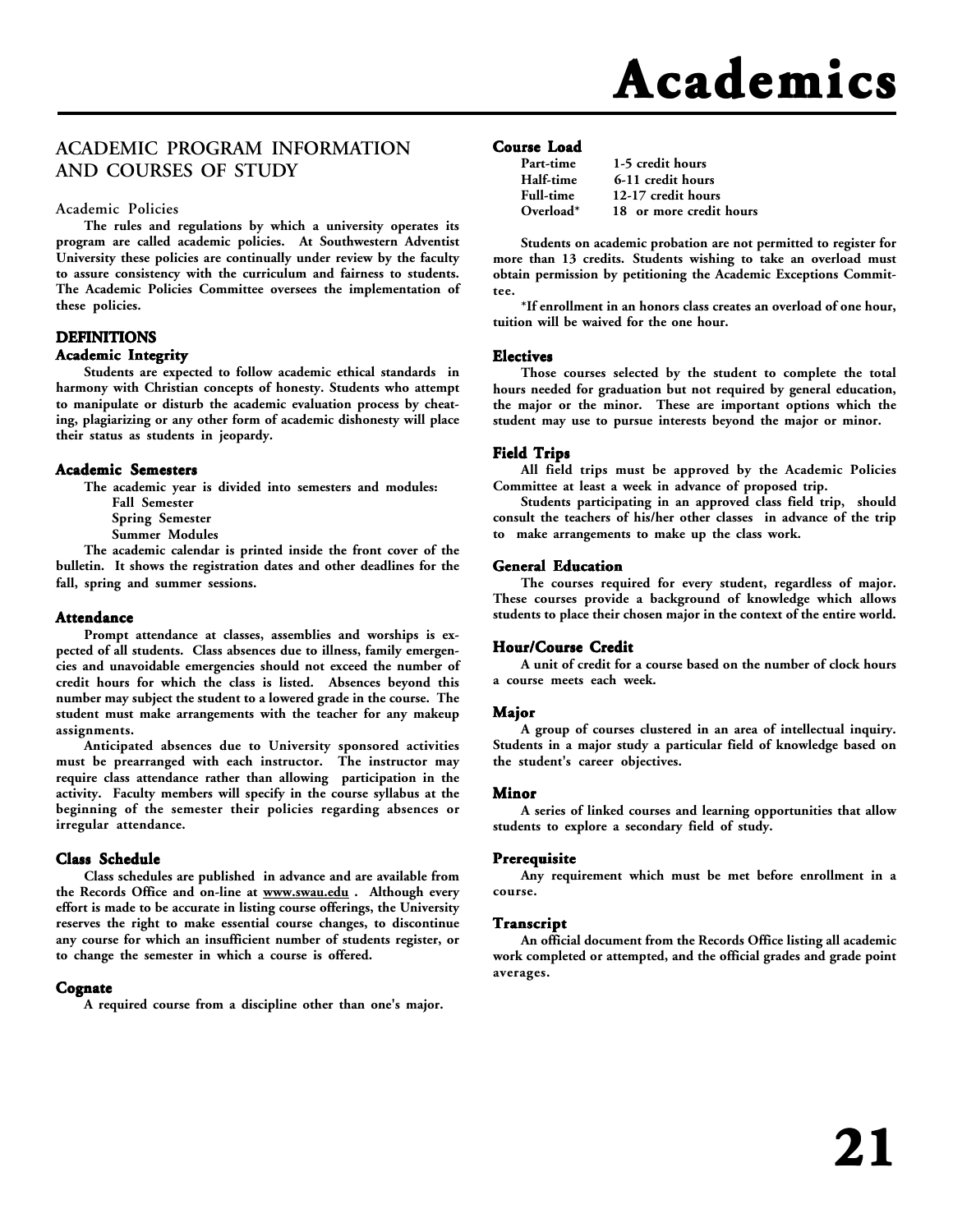## **Academics cademics cademics**

### **GENERAL ENROLLMENT POLICIES**

#### **Registration Process**

**Academic registration will take place with your advisor. Class schedules are available on-line and advisors will help students decide on a class schedule. A student who does not know who his/her advisor is, or has any questions concerning the registration process, should contact the Records Office. Dates are very important in the registration process. Please consult the Academic Calendar found on the front inside cover of the bulletin. Registration will not be finalized until all academic, financial, and student service blocks have been removed. Any class work missed during late registration days must be made up to the instructor's satisfaction.**

#### **Pre-registration**

**Students may reserve classes during the time periods indicated in the Academic Calendar found on the front inside cover of the bulletin.**

#### **Registration**

**Registration will take place on the date indicated in the Academic Calendar. Registering on this day will insure enrollment in preregistered classes. Failure to register on registration day will cause the student to be dropped from preregistered classes. Students need to complete registration on registration day and be ready to attend classes on the first day of instruction.**

#### **Late Registration**

**Late registration begins the day after registration and continues for seven school days. Specific dates are listed in the Academic Calendar. During this time students may begin and finalize registration, add classes, and withdraw from classes without receiving a W. Students may not register for closed classes or courses where the professor has determined the student has missed too much course content.**

#### **Upper and Lower Division**

**All courses are either lower division or upper division classes. A lower division course is freshman/sophomore level and an upper division course is junior/senior level. Students must complete at least 30 semester hours of lower division courses before they can register for upper division work. Exceptions may be made at the discretion of the instructor.**

#### **Selected Topics**

**Most departments of the University list selected topics courses in the bulletin. These courses offer opportunities for the departments to schedule directed reading and research for credit. Students desiring to enroll in a selected topics course must have written approval of the instructor, department chair, and academic vice president. (This form is available in the Records Office).**

**Generally, students in selected topics take the course individually and are required to read widely, follow approved research methods, and present a paper or project showing competence in the area of study. Three clock hours of course work per week are required for one semester hour credit. When the number of students wishing to study in the same area is sufficient to have a class, then the selected topics course will be conducted as a one time class offering. Questions regarding selected topics studies in a particular area should be directed to the department chair.**

#### **Academic Advising**

**The office of the Academic Vice President is the central source of educational information and guidance for the University. The Records Office retains information on students, advisors, degree audits, requirements, and course credits. Academic advisors assist individual students and help them understand and meet academic requirements for a degree, but the students themselves are responsible for understanding and fulfilling them. If requirements are not satisfied, the degree will be withheld pending adequate fulfillment. Thus, it is essential that students become familiar with all requirements and remain currently informed throughout their college career. Freshmen and general studies students are assigned advisors to help choose classes to fulfill their academic goals.**

#### **Dropping and Adding Classes**

**During the registration period, students who want to add a class or withdraw from a class without receiving a W must obtain a form from the Records Office, have it signed by their academic advisor and the course professor and return it to the Records Office. The deadline for adding or withdrawing from a course is listed in the academic calendar. This policy also applies to audited courses and change from credit to audit.**

#### **Course Registration**

**Students may not attend a class unless they are properly enrolled and registered in accordance with the procedure set by the Records Office. Students are not officially dropped from a course unless they have completed and returned a drop form to the Records Office, unless administratively withdrawn by the instructor. If a student should drop out of a class without following this procedure, an F will be recorded in that class and tuition will be charged.**

#### **Withdrawal from a Course**

**To officially withdraw from a course, students must obtain a form from the Records Office, and have it signed by their academic advisor and the course professor. The signed form must then be returned to the Records Office. In order for the withdrawal to be "official" this process must be completed by the last day to withdraw from a class. Grades for "unofficial" course withdrawals will be recorded as an F on the academic transcripts. Please consult the Academic Calendar to determine the last day to withdraw from a course.**

#### **Withdrawal from the University**

**To officially withdraw from Southwestern Adventist University, students must obtain a withdrawal form from the Records Office. The withdrawal form must be signed by the following university personnel or their designees: the Academic Vice President, Dean of Students, Academic Advisor, Student Finance Advisor and Registrar. The form should be returned to the Records Office after all signatures have been obtained. Refunds will be made where applicable. If a student should drop out of classes without following this procedure Fs will be recorded on the student's transcript.**

**Students who officially withdraw from SWAU will not be permitted to charge for expenses on campus or live in the residence halls after their official withdrawal date.**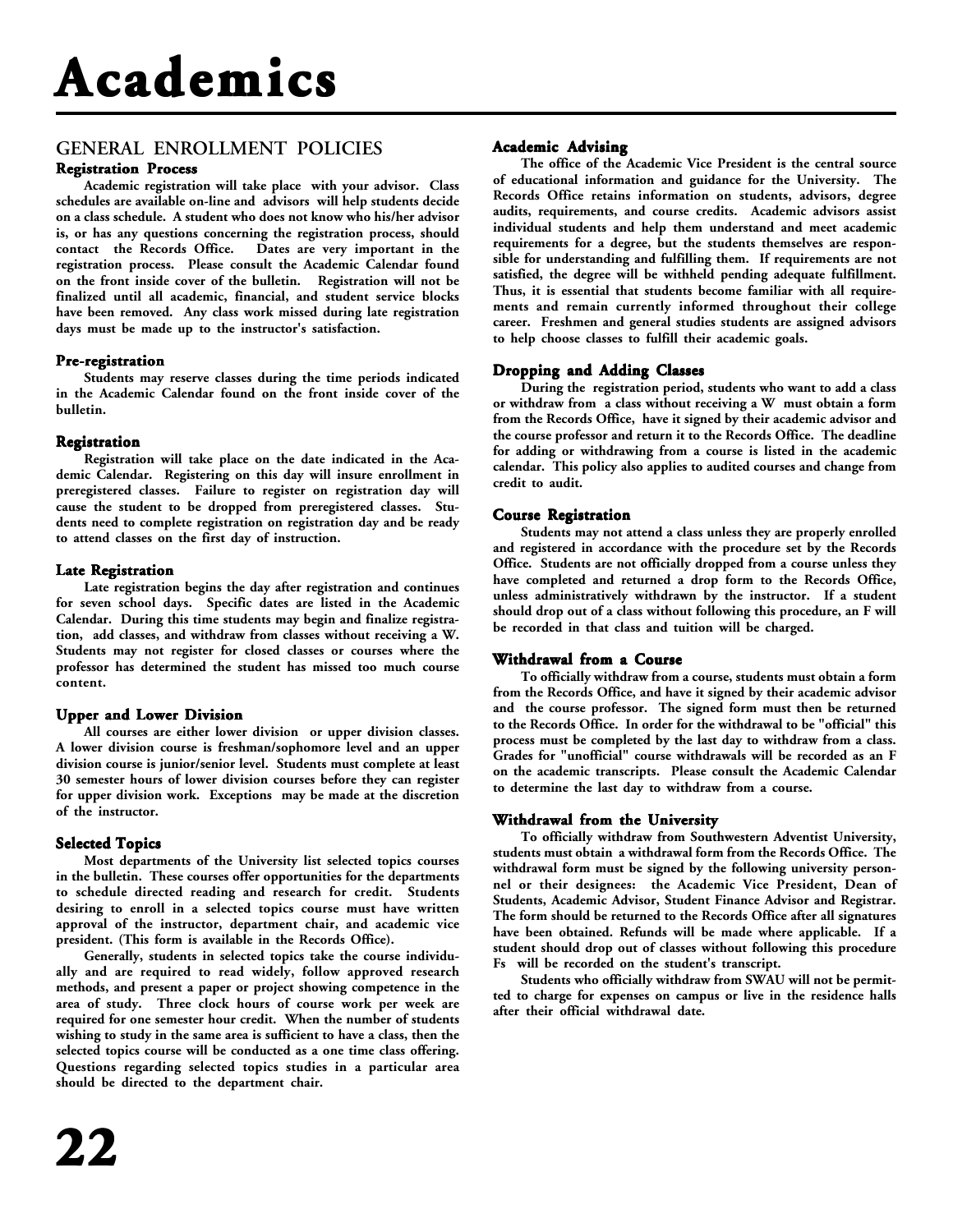#### **Concurrent Enrollment**

**Any course taken at another institution while a student is enrolled at SWAU (correspondence or summer school, as examples) must have prior approval of the Registrar to ensure appropriate application to a SWAU degree program.**

#### **Auditing**

**In some instances, a student may want to audit a course. If space is available, the student may attend the class and listen to lectures and discussions for a fee of \$20 per credit hour. No exams, quizzes, papers or projects will be required of an auditing student except at the discretion of the teacher. No credit is given. No change from credit to audit may be made after the last day to withdraw from a course. Audited courses cannot be dropped. Full-time students do not pay a fee for auditing course.**

**Some courses may be audited only at the full tuition rate. These include laboratory-type classes, English as a Second Language and Adult Degree courses. The Records Office has a list of courses under this stipulation. Where a course has enrollment limits, students taking the course for credit will be given priority. Auditing students must understand the instructor is under no obligation to evaluate their work and/or performance. Audits will be recorded on transcripts. Proficiency exams may not be taken after a course is audited. Students desiring to audit courses must first be admitted to the University to establish an academic record. Students who only audit classes will not receive an I.D. card to use campus facilities.**

#### **Repeating a Course**

**A course in which a student has earned a C may be repeated only with permission of that department chair and the Exceptions Committee. A student who has earned a grade of D in a major or minor must repeat the course, or, with the consent of the major advisor, take another course in the same area. If a student takes a course and then repeats it, only the last grade earned will be used in calculating the GPA. Students may not receive credit for a course more than once with the exception of music performance, team sports and selected topics. A course may not be repeated for credit by correspondence study, but may be taken at another school.**

#### **Study Load**

**One semester hour equals one 50-minute class period per week (or two or three clock hours of laboratory per week). For each semester hour of academic work earned, a student is expected to spend two clock hours a week in outside preparation (or three clock hours a week in supervised laboratory work). The number of hours the student works should be taken into consideration when planning the class load.**

**In order to graduate in 4 years a student's class load must average 16 hours per semester. A student may register for 18 semester hours with departmental approval if his/her GPA for the previous semester is a minimum of 3.00. The student must file a petition at the Records Office should he/she wish to register for more than 18 hours in one semester. A study load of 12 semester hours meets the minimum requirements for international students, financial aid, veterans and NAIA.**

### **GRADING, RECORDING & QUALIFYING POLICIES**

#### **Grade Point**

**The number value assigned to the grade a student earns in each course.**

#### **Grade Point Average**

**Two grade point averages are maintained by SWAU: (1) a semester average based on courses taken at SWAU during a particular term, and (2) a cumulative average based on all work completed.**

**A student's grade point average (GPA) is computed by dividing the number of grade points (grade points are earned per semester hour for the successful completion of academic work) by the number of hours (total credit hours attempted, excluding those attempted on a pass/no credit basis).**

#### **Grade Reports**

**Grade reports are given to students and advisors at mid-term, at the end of each semester, and at the end of each summer module. Students should check their grade reports carefully. If a student believes any part of the report is incorrect, the corrections must be taken care of by the first week of the next semester. Only the endof-semester grades are recorded on the permanent grade transcript. Semester grade reports will only be released to students who have regular admission status. The system of grading used is:**

#### **Grade Points per hour**

| (Superior)<br>A      | 4            |
|----------------------|--------------|
| (Above Average)<br>B | 3            |
| C<br>(Average)       | $\mathbf{2}$ |
| (Below Average)<br>D | 1            |
| F<br>(Failure)       | 0            |
| P<br>(Pass)          | 0            |
| I<br>(Incomplete)    | 0            |
| W (Withdraw)         | 0            |
| AU(Audit)            | 0            |
| IP<br>(In progress)  | 0            |
| NC (No credit)       | 0            |
| <b>CR</b> (Credit)   |              |

#### **Incomplete Grades**

**An incomplete grade I indicates the student was unable to complete class work because of illness or other unavoidable circumstances. Grades of I are not given because the class work was below passing or because the student neglected to complete scheduled assignments. When an I is received, the work necessary to complete the class must be finished within nine weeks of the end of the semester. If the makeup work is of such a nature that it may require additional time, the student must seek approval of the instructor and request permission from the Academic Exceptions Committee. (Forms for this request may be obtained in the Records Office.) An incomplete grade will become an F if the class work is not finished in the prescribed time.**

#### **Grade Changes**

**A grade may be changed only by the faculty member administering the course. Changes in a grade are permitted only when a computational error has been made. A student who feels that an**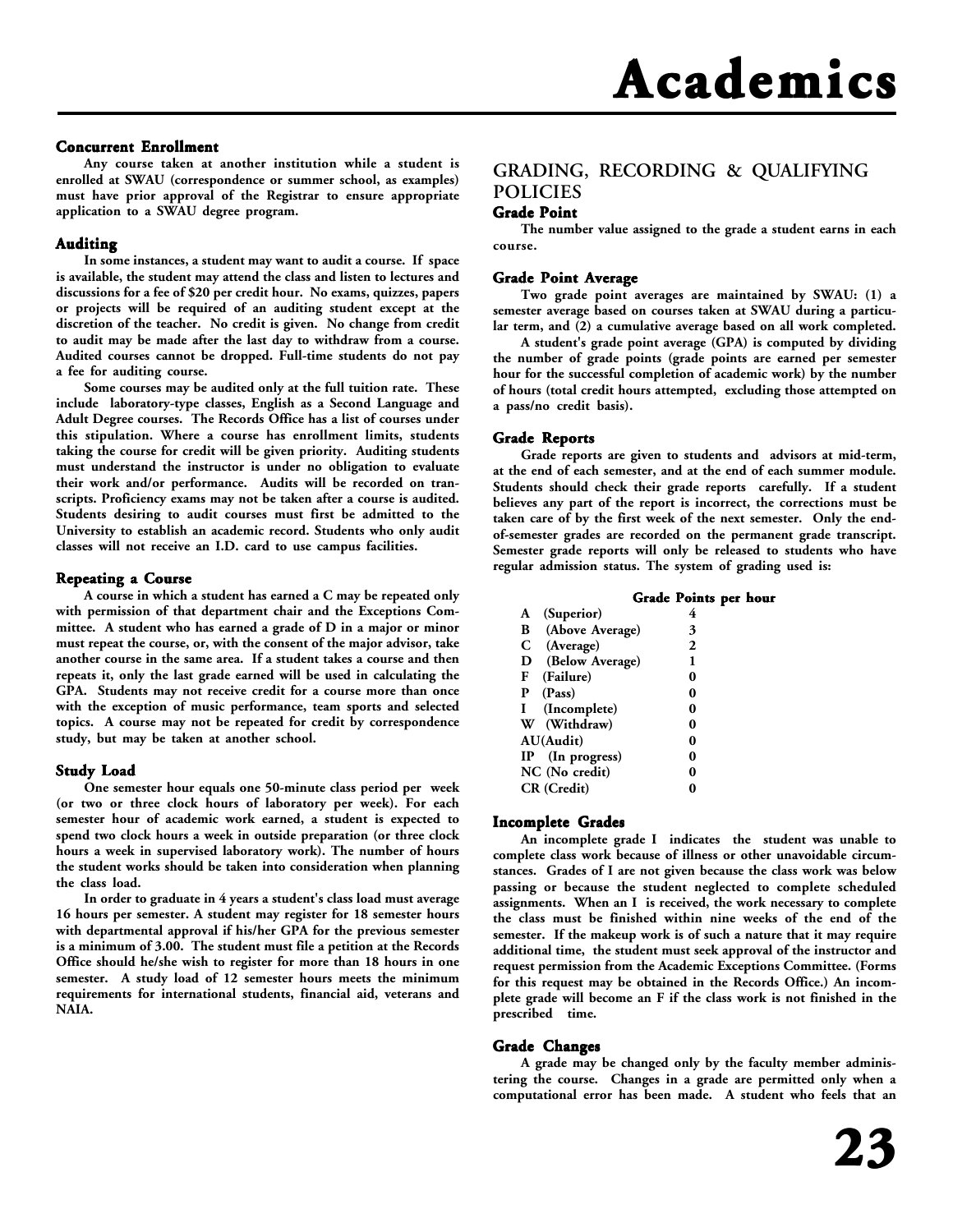# **Academics cademics cademics**

**improper grade has been received must notify the faculty member immediately upon receipt of the grade. All grades are final three months after they are posted.**

#### **Transcript, Requesting**

**To request your current SWAU transcript, a written and signed request must be submitted to the Records Office preferably one week in advance of desired mailing. Facsimile requests are acceptable. Next day transcripts are free; \$15 for overnight service; \$5 for same day office service; and \$5 for fax service. In order for a transcript to be released student accounts must be cleared of admissions blocks and paid in full. (See transcript policy under Other Expenses in the Financial Section.)**

#### **Classification of Students**

**Class standing is determined at the beginning of each semester as follows:**

**Freshman Freshman have completed 0-23 hours Sophomores** have completed 24-55 hours **Juniors Juniors have completed 56-89 hours** Seniors have completed 90+ hours

#### **Residency Requirement**

**A student in residence is someone who is regularly and continuously enrolled for classes at SWAU. One breaks residence by withdrawing from classes for two or more semesters, or by taking classes off campus without permission of the Exceptions Com**mittee. A student who breaks residence must meet current Bulletin **requirements.**

**A bachelor's degree student is required to take at least 32 of the last 38 semester hours in residence. At least one-half of the upper division hours in the major and six of the upper division hours in the minor must be taken in residence. For the associate degree at least 24 semester hours must be taken in residence.**

#### **Residency Required for BBA, MBA Concurrent Degree**

**Transfer students with a BBA degree from a foreign country who wish to receive a BBA from the U.S. must take a minimum of 52 hours in residence. Sixteen upper division business hours including BUAD 472 must be taken from BBA courses. When a student completes the requirements for the MBA degree, he/she will also receive a BBA degree.**

#### **Double Major**

**Although students are encouraged to seek a broad educational experience at SWAU, the approval to earn a double major is not automatic. In some cases, receiving a double major may require actually earning two degrees. Because the requirements of double majors and two degrees are complex, students wishing to pursue more than one major should investigate major and degree requirements early in their career at SWAU. To pursue a double major or two degrees, written application must be filed with the Records Office. Classes fulfilling the requirements of one major may not be used to meet the requirements of another major and the requirements for each major must be fulfilled.**

#### **Concurrent Bachelor's Degree**

**A SWAU student who wishes to pursue two bachelor's degrees concurrently must (1) declare his/her intent and file all degree plans**

#### **Additional Bachelor's Degree**

**An applicant holding a bachelor's degree from an accredited institution must successfully fulfill all specific major, minor, and University degree requirements in force at the time of enrollment at SWAU. Courses from a previously earned bachelor's degree will be evaluated on an individual basis to determine their applicability to University degree requirements. Additionally, a returning SWAU student must complete a minimum of 158 cumulative semester hours to earn an additional bachelor's degree. A non-SWAU graduate must successfully complete a minimum of 32 semester hours in residence.**

### **ACADEMIC SANCTION POLICIES**

**Students must have a minimum cumulative GPA of 2.00 in order to graduate. The University will notify students when their performance is not reaching that minimum level.**

**The status of every student, whether full or part-time, is determined after each semester grading period. Any student who is not making satisfactory progress may lose the right to continue academic course work, financial aid and athletic eligibility.**

#### **Academic Warning**

**If a student's semester GPA falls below 2.00 while their cumulative GPA remains above 2.00 the student and the advisor will receive a letter indicating the student has been placed on academic warning. Upon admission, incoming freshmen and transfer students with a GPA lower than 2.00 will be placed on academic warning. There are no restrictions of activity but the student needs to be aware of the GPA requirements for graduation.**

#### **Academic Probation**

**If a student's cumulative GPA falls below 2.00 at the end of a semester, the student and the advisor will receive a letter indicating the student has been placed on academic probation. The Academic Vice President will monitor the student's progress during the probationary period. The student will be required to earn a semester GPA of at least 2.00 until reaching a minimum cumulative GPA of 2.00. Students on academic probation should be aware their academic careers are in serious jeopardy and that some programs and activities, financial aid, and athletic eligibility may not be available. Students on academic probation will not be allowed to enroll for more than 13 credit hours.**

#### **Academic Suspension**

**Should a student not earn a semester GPA of at least 2.00 during any semester of academic probation, that student will be suspended for one or more semesters. In special circumstances, the academically suspended student may petition the Academic Vice President for a restricted enrollment. During the suspended semester, the student may be allowed to enroll only in classes in which grades of D or F were received. The suspended student is allowed to enroll in summer classes and may be reinstated by raising the cumulative GPA to 2.00.**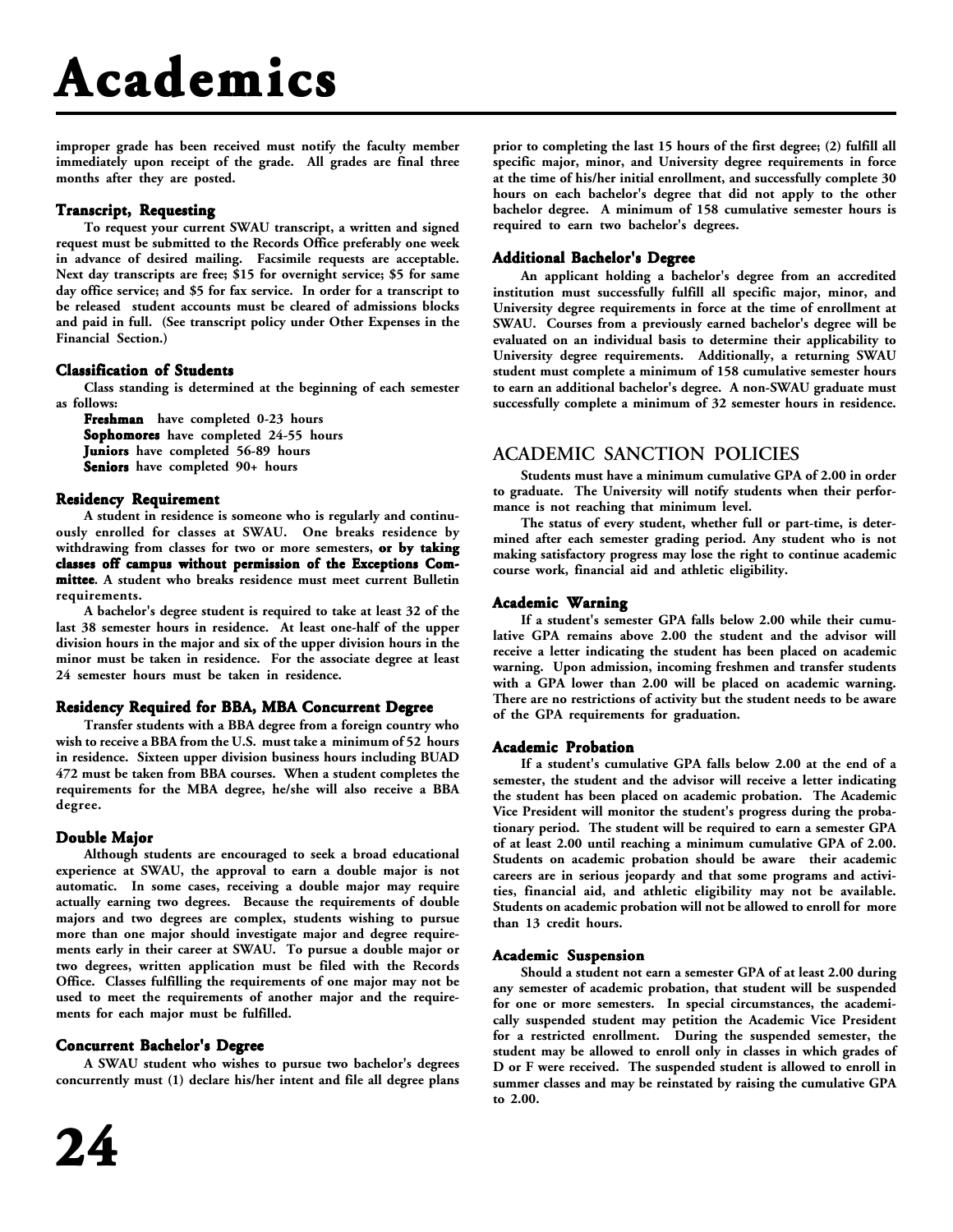#### **Academic Dismissal**

**Suspended students who are readmitted and who fail to raise their cumulative GPA, or have a deficiency which makes it unreasonable to anticipate eventual completion of degree requirements, will be permanently dismissed.**

#### **ACADEMIC HONORS POLICIES Dean's List/Dean's Distinguished List Dean's List/Dean's Distinguished List**

**Special recognition is given at the end of each semester to students having high GPAs. Two lists of these names are posted. One is the Dean's Distinguished List, for which a student must have a semester GPA of 3.65 to 4.00 on at least 15 hours of class work. The other is the Dean's List, for which a student must have a semester GPA of 3.30 to 3.64 on at least 15 hours of class work. (On both lists, at least 12 of the 15+ hour class load must be graded courses, not pass/ fail or other such designations).**

#### **Gold Award**

**Students who have completed 75+ hours of credit with a GPA of 3.90+ will receive Gold Awards of \$300. Recipients of this award must be currently enrolled in at least 12 hours for the spring semester and must have earned (in residence) a minimum of 12 hours of credit in the fall. Students who have been under citizenship probation any time during the school year automatically forfeit all eligibility for this award. This award is given to returning students during the following academic year. Graduating students may receive cash if their bill is paid.**

#### **Silver Award**

**Students who have completed 75+ hours of credit with GPAs of 3.70 to 3.89 will receive Silver Awards of \$200. The same enrollment, residency, and citizenship stipulations apply to the Silver Award as stated under the Gold Award. This award is given to returning students during the following academic year. Graduating students may receive cash if their bill is paid.**

#### **Graduation Honors**

**Honors status will be calculated for Spring bachelor's degree graduates after the semester grades are issued. The following designations are given to graduates who have maintained high GPAs.**

- **GPA of 3.50 to 3.74 may graduate** *cum laude*
- **GPA of 3.75 to 3.89 may graduate** *magna cum laude*
- **GPA of 3.90 to 4.00 may graduate** *summa cum laude*

**The associate degree candidate who has maintained a cumulative GPA of at least 3.60 may graduate** *with distinction***.**

**Upon recommendation of the major department, bachelor's degree candidates may be given departmental recognition if the GPA in the major area is at least 3.50 and the cumulative GPA is at least 3.00. The candidate must also have earned 64 hours in residence to qualify for this departmental recognition. Honors students may graduate with the designation of Honors Program Graduate by meeting the requirements outlined under Honors Program.**

#### **EXAMINATION/CREDIT POLICIES**

#### **Final Examinations**

**In order to complete the semester, each student must take final examinations as scheduled. The final examination is considered to be such an important part of each course that every class has its own final examination period. The final examination schedule is part of the class schedule which is published before the beginning of the Fall semester. It is the student's responsibility to arrange travel in a manner that will not interfere with the examination schedule. that with schedule Requests for modification of a student's final examination schedule, because of unforeseen emergencies, must be arranged through the Exceptions Committee. A form may be obtained from the Records Office or the Academic Vice President's Office. A student whose account is overdue must make arrangements for payment of the account before taking final examinations.**

#### **Multiple Exams**

**Students having three or more final exams on the same day may make arrangements with the instructor and the Academic Vice President two weeks in advance to reschedule one exam at another time during exam week. Forms may be obtained in the Academic Vice President's Office or the internet under Academic Vice President.**

#### **CLEP Exams**

**The University will grant credit for the College Level Examination Program of the College Entrance Examination Board (CLEP), on the following basis.**

- **1. The passing level for all examinations is a score of 50.**
- **2 In order to obtain CLEP credit for ENGL 121 Freshman Composition, either the Freshman Composition or the English Composition test must be taken. If the student takes the essay section, it will either be included with the grade or sent to SWAU for grading. If the student does not take the essay section, he/she must take and pass an essay examination administered by the SWAU English Department.**
- **3. All examinations may count toward a major or minor with the exception of Natural Sciences and Social Sciences and History.**
- **4. The University records will indicate that credits accepted have been completed by examination.**
- **5. In addition to the fee payable to the Educational Testing Service, the University charges a recording fee for credit earned on CLEP examinations.**
- **6. CLEP examinations must be taken before the last semester of the senior year in order to be considered as a May graduate.**
- **7. CLEP examinations may not be repeated.**

#### **Proficiency Exams**

**Qualified students who wish to challenge a course offered on campus may apply to take a proficiency examination. Forms for this purpose are available at the Records Office. A proficiency exam is given to evaluate learning from significant life experiences, not to measure textbook cramming skills. A fee is required for the proficiency examination. (If a CLEP exam exists for the subject in which the student desires a proficiency exam then the CLEP exam must be used.)**

**If the student passes the examination with a grade of C or better, then he/she will be allowed to receive course credit or have the requirement of the course waived by payment of a recording fee. All proficiency examinations must be taken before the last semester of**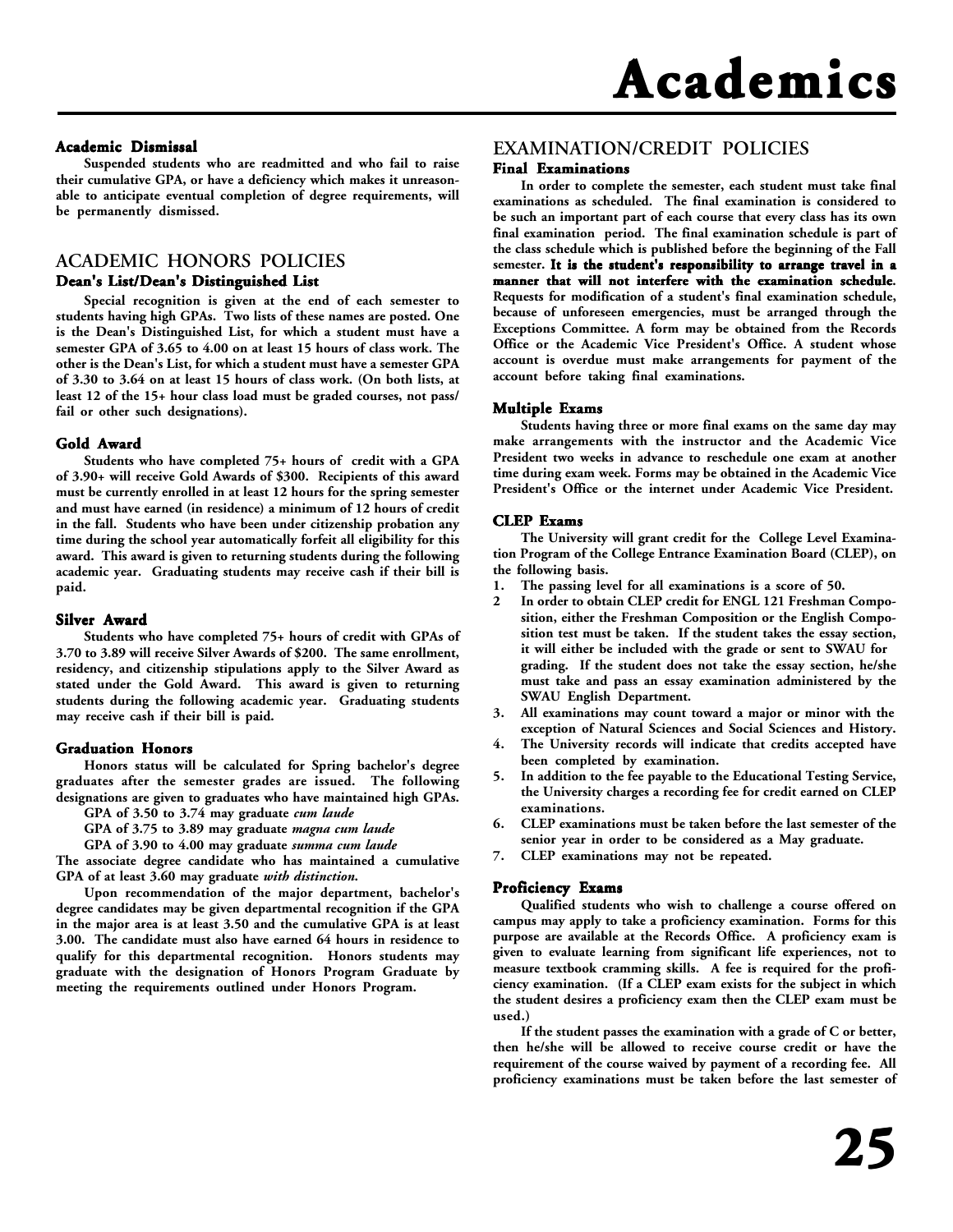# **Academics cademics cademics**

**the senior year. Proficiency examinations may not be retaken. Students must be matriculated to be eligible to take a proficiency exam. Students who have audited a course may not take a proficiency exam for that course.**

#### **Advanced Placement Exams**

**College credit may be earned by successful completion of Advanced Placement courses and examinations taken during high school. Grades of 3, 4, or 5 will receive credit for equivalent courses at SWAU. Awards are as follows:**

#### **ARTS 111 Beginning Drawing ARTS 212 Introduction to Painting**

**Students obtaining 3 or higher on the Advanced Placement Art-Studio Art, Drawing Portfolio, or General Portfolio Examination will be awarded 3 semester hours credit for ART 111 or 212.**

#### **ARTS 221 History of Western Art**

**Students obtaining 3 or higher on the Advanced Placement Art-History of Art Examination will be awarded 3 semester hours for ARTS 221.**

#### **BIOL104 Human Biology**

**Students obtaining 3 or higher on the Advanced Placement Biology Examination will be awarded 4 semester hours for BIOL 104.**

#### **CHEM 111 General Chemistry CHEM 112**

**Students obtaining 3 or higher on the Advanced Placement Chemistry Examination will be awarded 8 semester hours credit for CHEM 111,112.**

#### **CSIS 105 Introduction to Computing**

**Students obtaining 3 or higher on the Computer Science A Examination will be awarded 3 semester hours credit for CSIS 105.**

#### **CSIS110 Principles of Computer Programming I CSIS111 Principles of Computer Programming II**

**Students obtaining 3 or higher on the Advanced Placement Computer Science A and B Examinations will be awarded 6 semester hours credit for CSIS 110 & 111.**

#### **ECON 211 Macroeconomics**

**Students obtaining 3 or higher on the Advanced Placement Macroeconomics Examination will be awarded 3 semester hours credit for ECON 211.**

#### **ECON 212 Microeconomics**

**Students obtaining 3 or higher on the Advanced Placement Microeconomics Examination will be awarded 3 semester hours credit for ECON 212.**

#### **ENGL 121 Freshman Composition**

**Students obtaining 4 or higher on the Advanced Placement English Language Examination and Composition Examination and passing an essay examination by the SWAU English Department will be awarded 3 semester hours of credit for ENGL 121.**

**Students obtaining 3 or higher on the Advanced Placement French Language Examination will be awarded 6 semester hours credit for FREN 211, 212.**

#### **HIST 212 History of Western Civilization II**

**Students obtaining 3 or higher on the Advanced Placement European History Examination will be awarded 3 semester hours credit for HIST 212. A maximum of 6 hours of history credit will be allowed.**

#### **HIST 111 American History 1492-1865 HIST 112 American History 1866-Present American**

**Students obtaining 3 or higher on the Advanced Placement United States History Examination will be awarded 6 semester hours credit for HIST 111, 112. A maximum of 6 hours history credit will be allowed.**

#### **PHYS 101 Introductory Physics**

**Students obtaining 3 or higher on the Advanced Placement Physics B Examination will be awarded 3 semester hours credit for PHYS 101.**

#### **PHYS 121 General Physics PHYS 221 General Physics with Calculus**

**Students obtaining 3 or higher on the Advanced Placement Physics C (Mechanics) Examination will be awarded 4 semester hours credit for PHYS 121 and 1 semester hour for PHYS 221.**

#### **PHYS 122 General Physics PHYS 222 General Physics with Calculus**

**Students obtaining 3 or higher on the Advanced Placement Physics C (Electricity and Magnetism) Examination will be awarded 4 semester hours credit for PHYS 122 and 1 semester hour credit for PHYS 222.**

#### **PSYC 212 General Psychology**

**Students obtaining 3 or higher on the Advanced Placement Psychology Examination will be awarded 3 semester hours credit for PSYC 212.**

#### **SPAN 211 Intermediate Spanish SPAN 212 Intermediate Spanish**

**Students obtaining 3 or higher on the Advanced Placement Spanish Language Examination will be awarded 6 semester hours credit for SPAN 211,212.**

#### **MATH 241 Intro to Probability & Statistics**

**Students obtaining 3 or higher on the Advanced Placement Statistics Examination will receive 3 semester hours credit for MATH 241.**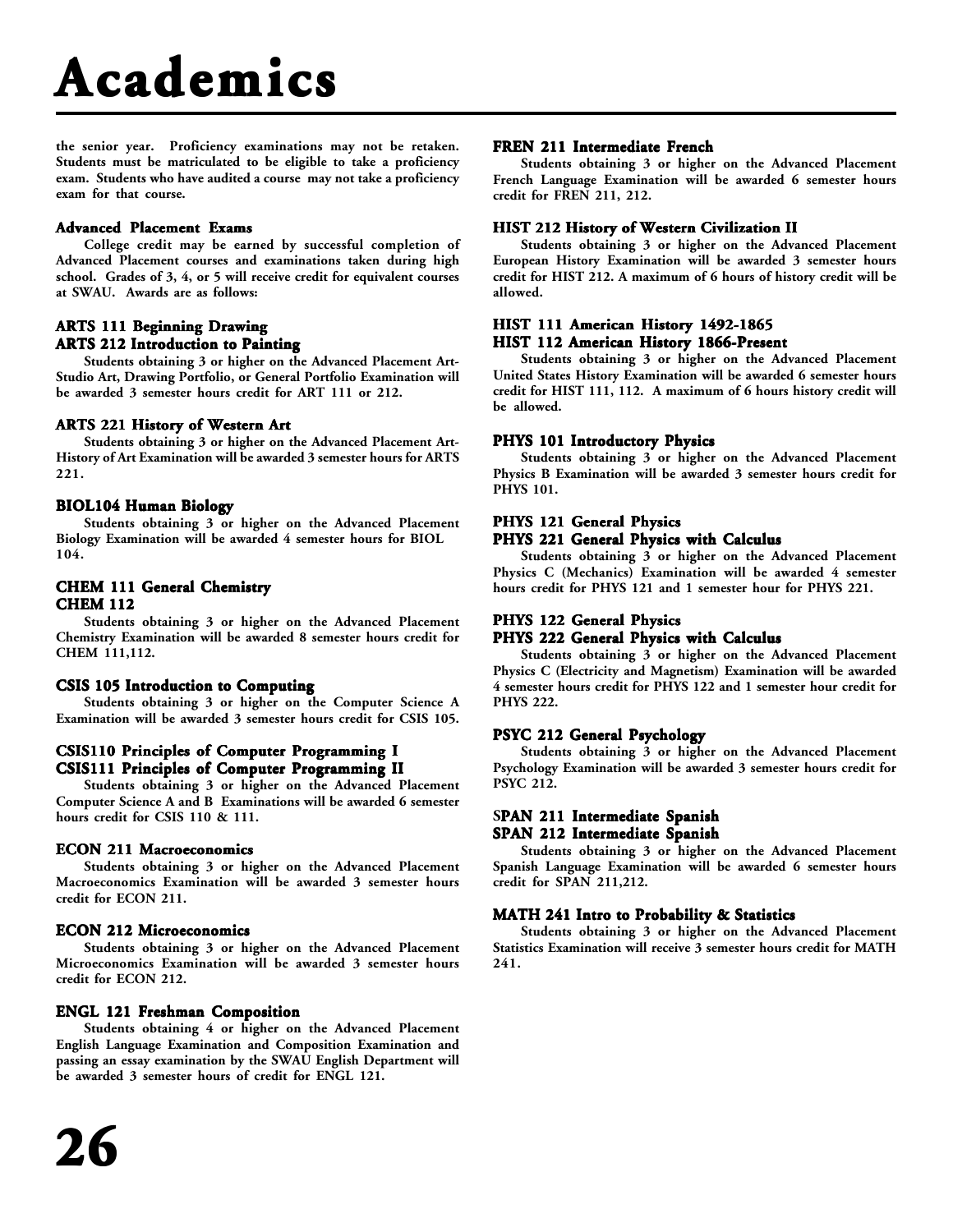### Academics

#### **Correspondence Credit Credit**

**Students who want to register for correspondence work while earning their degrees at SWAU must request permission from the Exceptions Committee. Special petition forms for this purpose are available at the Records Office.**

**A course taken at SWAU in which the student earned a D or F may not be repeated by correspondence. No correspondence credit will be entered on a transcript until the student has taken a minimum of 12 hours on campus with an average GPA of 2.00+. Correspondence courses with a grade of D are not acceptable.**

**With permission from the Exceptions Committee, a maximum of 12 semester hours of correspondence courses may apply toward a bachelor's degree; 9 hours toward an associate degree. Upper division correspondence courses may apply toward the major or minor at the discretion of the department. A maximum of 6 hours of correspondence work in the major field may be taken if departmental approval is granted.**

**Seniors are not permitted to register for correspondence courses during their last semester.**

#### **Transfer Credit Transfer**

**All credit taken at accredited colleges will be accepted as transfer credit. Because of differences in degree requirements and course content, all credits may not apply toward specific graduation requirements at SWAU. English as a Second Language (ESL) courses will not be accepted for transfer credit. Transfer students with a cumulative GPA of at least 2.0 can transfer grades of D or better. For students whose cumulative GPA is less than 2.0, only C grades or better will be transferred. Grades of F will not transfer. All transfer credit will be recorded only after the successful completion of 12 semester hours at SWAU.**

**Credit may be accepted from certain unaccredited institutions. Students transferring credit from an unaccredited post secondary institution must have a cumulative grade point average of at least 2.0. Validating examinations may be required for such transfer credits at the discretion of the Academic Vice President. No credit will be transferred until a minimum of 12 semester credits are earned at SWAU.**

**A student transferring experiential credit through a portfolio, must submit the portfolio for review by the SWAU Adult Degree Committee. If SWAU faculty agree that documentation is sufficient for credit, up to 32 credit hours may transfer in this manner. Credit received through experiential learning will be identified as such on the transcript. Credit will be awarded only in the areas offered within the current curriculum of SWAU. No letter grade is given or transferred for experiential credit.**

**College credit earned by Proficiency Exams may be transferred provided such credit meets the guidelines used by SWAU for granting credit. No courses transferred from a two-year college may be used to satisfy the SWAU upper division requirement.**

#### **Credit for Military Service**

**The University follows, with limitations, the recommendations of the American Council of Education as published in the** *Guide to the Evaluation of Educational Experiences in the Armed Forces* **in granting credit for military service schools. At a minimum, the following limitation applies.**

**Courses must be in the baccalaureate/associate degree category as defined by the ACE Guide. This precludes acceptance of vocational, technical or certificate category courses, or military occupational specialties or job experience.**

**For consideration of credit for military service schools, the applicant may submit the following military records:**

- **1. A certified original of the DD Form 295, or**
- **2. A copy of the DD Form 214, or**
- **3. Course completion certificates.**

**The Assistant Registrar will assist persons eligible for veterans educational assistance benefits.**

#### **Outcome Assessment Outcome**

**In keeping with the University's commitment to program improvement, and in accordance with the criteria regarding institutional effectiveness established by the University's accrediting agencies, the University has established several measures to assess effectiveness in meeting its stated educational goals. Students will take tests or complete surveys designed to measure achievement in general education and/or selected major areas, academic support services, student and spiritual life, and administrative areas for the purpose of evaluating institutional effectiveness.**

#### **GRADUATION REQUIREMENT POLICIES**

#### **Baccalaureate Degree**

**Students must meet the following requirements :**

- **1. Be recommended by the faculty and approved by the Board of Trustees.**
- **2. Complete at least 128 semester hours, including 40 hours of upper division credit.**
- **3. Satisfactorily complete specific requirements for prescribed classes in the major, minor, and general education and meet the residency requirements.**
- **4. Earn a minimum cumulative GPA of 2.00\*.**
- **5. Earn a minimum GPA of 2.25 in upper division major course work. No course with a grade below C may apply toward a major or minor. (However, all class work taken in the major or minor will be included in computing the student's GPA).**
- **6. Take at least 12 hours in the major and 6 hours in the minor of upper division courses.**
- **7. Take a Major Field Achievement Test as designated by the major department. This comprehensive examination will cover material the student is expected to know as a graduating senior in his/ her major. (See the Academic Calendar inside the front cover for scheduled date.)**
- **8. Take the Academic Profile Survey. A senior who does not score at least Level One in three areas will need to take the test again before graduation. (See Academic Calendar for the scheduled date.)**

**\*Nursing and education majors must have a minimum cumulative GPA of 2.50. See Nursing and Education sections for special graduation requirements for these majors.**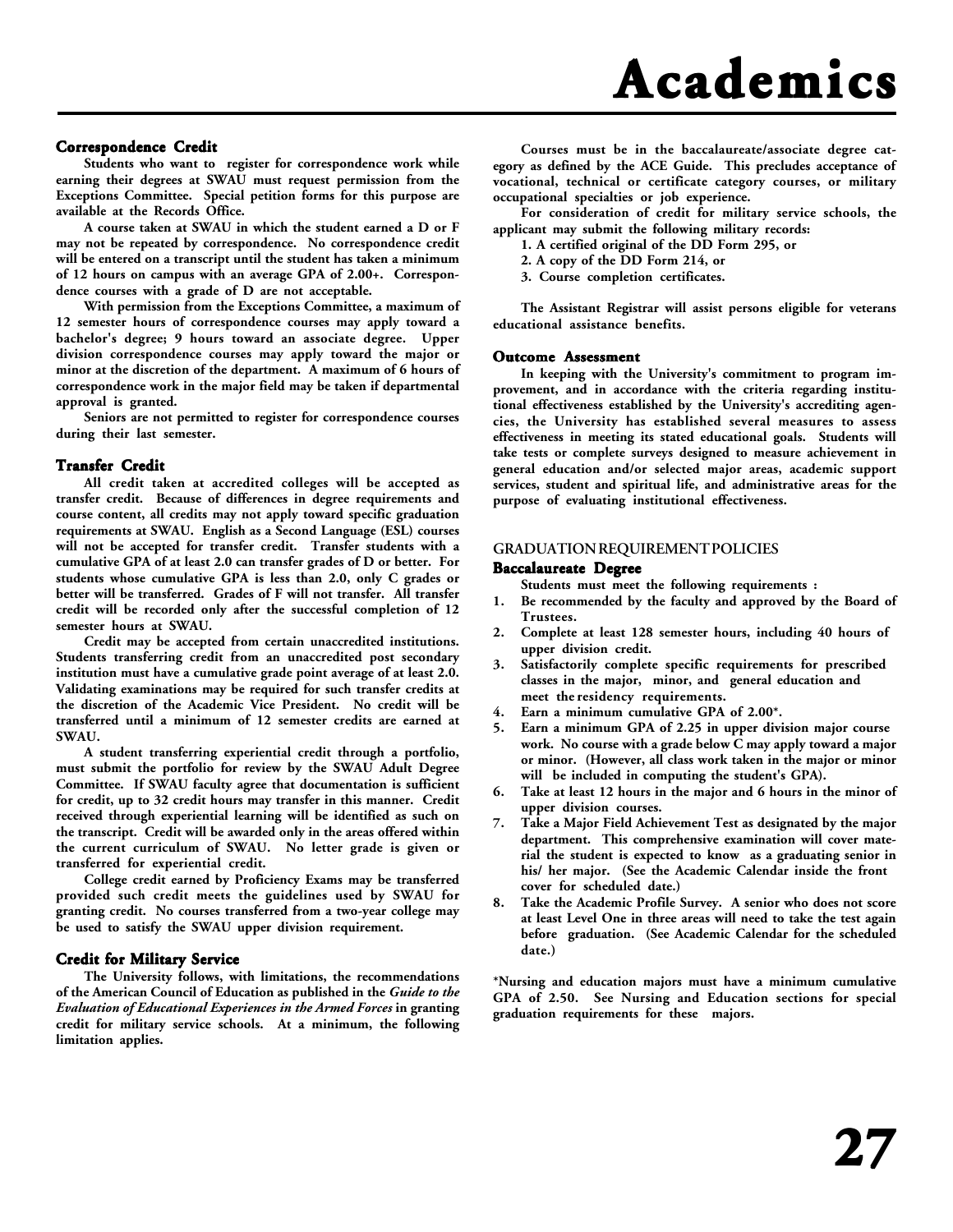#### **Associate Degree**

**Students must meet the following requirements:**

- **1. Be recommended by the faculty and approved by the Board of Trustees.**
- **2. Complete at least 64 hours of credit.**
- **3. Satisfactorily complete specific requirements for prescribed classes in the major, general education (see General Education for requirement distribution of general education courses), and meet residency requirements.**
- **4. Earn a minimum cumulative GPA of 2.00.**
- **5. Earn a minimum overall GPA in their major courses of 2.00 (C)\*. No course with a grade below C may apply toward the major.**
- **6. Take a Major Field Achievement Test as designated by the major department. This comprehensive examination will cover material the student is expected to know as a graduating senior in his or her major. (See the Academic Calendar inside the front cover of this bulletin for scheduled date.)**

**\*Nursing majors must have a minimum cumulative GPA of 2.50.**

**A graduating student will complete all requirements published in the University Bulletin. The student may use the Bulletin published at the time of enrollment or any Bulletin issued during continuous enrollment. A student not in regular attendance for two or more consecutive semesters must meet the requirements of the current Bulletin upon resuming attendance.**

An application for graduation should be completed and filed **in the Records Office three semesters before the student expects to graduate.**

A Senior Program form must be completed and returned to the **Records Office no later than one week after the start of the senior year.**

**Any correspondence work must be completed and the official transcript of this work must be in the Records Office by April 1. Seniors should not register for correspondence courses during their last semester. All CLEP and Proficiency examinations must be taken before the last semester of the senior year.**

**The student must satisfactorily meet all financial obligations to the University, including payment of graduation dues. (The amount of dues is determined by the class with the approval of the president.) If graduation dues were paid as a two-year graduate, only half of the dues will be required of the four-year graduate.**

**All graduates are expected to participate in the commencement exercises unless given permission by the Academic Vice President to graduate in absentia.**

#### **Graduation Ceremonies**

**The annual baccalaureate and commencement ceremonies are held at the end of the spring semester each year. Students who complete their work at the end of the summer or fall semester are invited to participate in this ceremony with the spring graduates. The program for each commencement ceremony lists the names of all students who have completed the requirements for December and May graduation and also the names of candidates for August graduation.**

**Transcripts showing graduation may be obtained in August, December and May, depending on when work is completed.**

#### **Deferred Graduation**

**Students who lack two classes or less for a bachelor's degree or one class for an associate degree may petition the Exceptions Committee to be allowed to participate in the graduation exercises.\* A petition form is available at the Records Office. It must be submitted by March 15. The petition will include the courses yet required for completion of the degree and a plan for completion. Course deficiencies should be removed the summer following graduation. Should the petition be granted, the student will not receive a degree or diploma until all course work is completed. The student will be listed as a Prospective August Graduate in the graduation program. After April 15 of the following year, students will be expected to meet the graduation requirements of the new Bulletin.**

*\*Graduating seniors registered in their last semester for all required hours, who maintain their registration but fail to complete all these hours, may still participate in the graduation exercises.*

### **SPECIAL PROGRAM POLICIES**

#### **Jump Start Program**

 The Jump Start Program is designed to help freshmen with low SAT or ACT scores make a successful transition into a regular full-time academic program. The program is outlined below:

- 1. Entering freshmen with a composite SAT score between 600 and 790, or an ACT composite between 13 and 16, must be in this program the fall semester of their freshman year. Enrollment must be initiated on registration day. There will be no late registration.
- 2. The courses for first semester are Composition Review, Introduction to Algebra, Study Skills, Freshman Success, and one threehour credit course. Additionally, a one-hour music or physical education class may be taken.
- 3. A Jump Start orientation is required during the first week of the semester.
- 4. There will be a monitored, tutored study hall. Attendance is required.
- 5. No off-campus activities that require classes to be missed will be allowed. These activities include: athletics, club sports, music trips, drama trips, recruitment trips, etc.

#### **At the end of the first semester:**

- 1. In order to advance into Freshman Composition, a student must receive a grade of at least a C in Composition Review. To advance into college level mathematics, a student must receive a grade of at least a C in MATH 012 Intermediate Algebra. This may necessitate taking MATH 011 and 012 in order to be ready for a college math course. Failure to meet the above requirement will mean the class must be repeated the next semester.
- Students with 80% attendance at study hall, but who receive a F or W in either Composition Review or Introduction to Intermediate Algebra will be allowed to enroll in classes for the following semester.
- 3. Students receiving a D in Composition Review or Introduction/ Intermediate Algebra and at least a C in the other class, may continue the following semester. They must, however, repeat the course in which they received a D.
- 4. If at the end of the second semester the student has not passed both Composition Review and Intermediate Algebra with grades of at least a C, they may not enroll the following semester.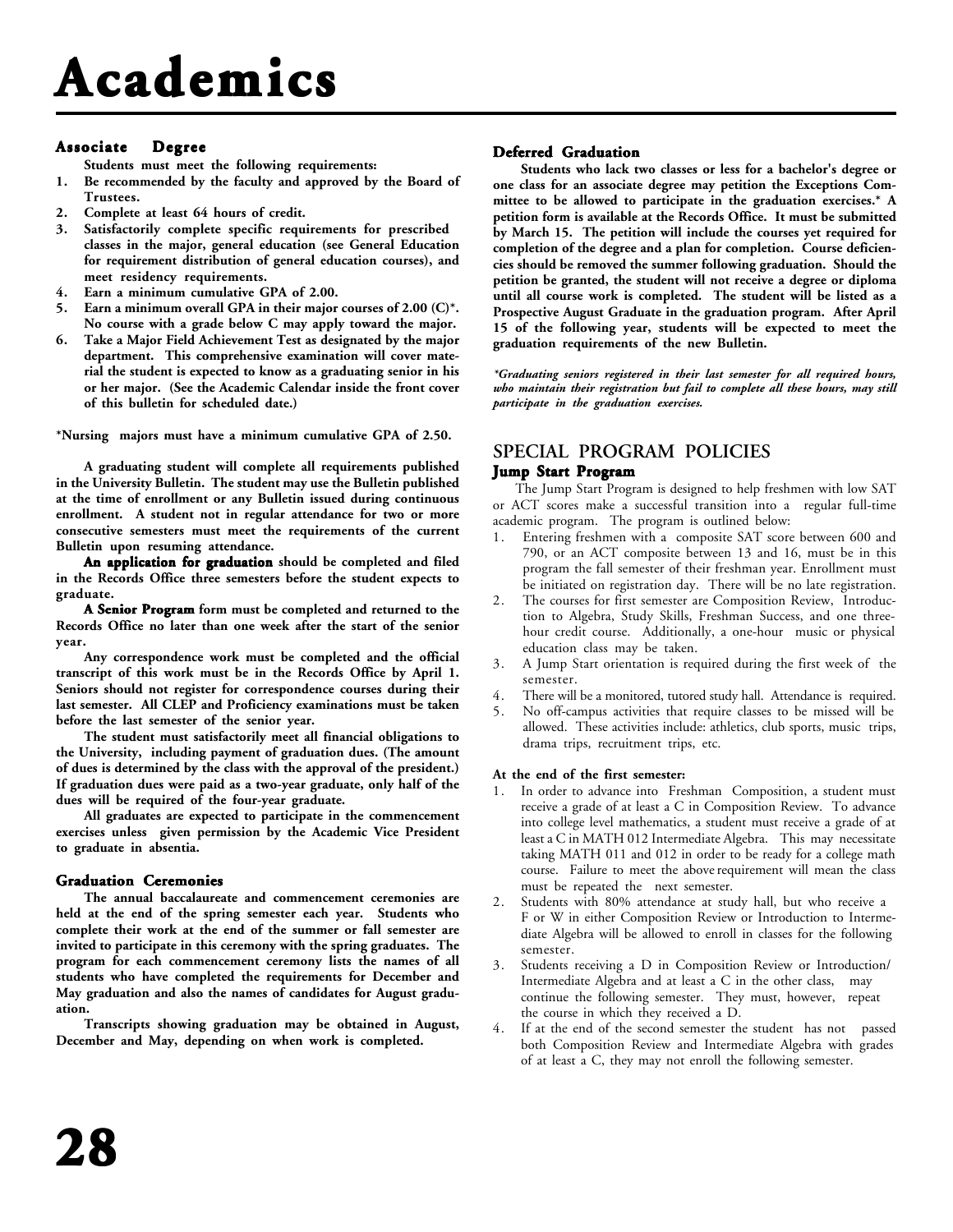### Academics

#### **Personalized Degree (Integrative Studies)**

**A student who has a specific career goal not included in the list of majors and minors may counsel with the Academic Vice President about a personalized degree plan. Approval for this plan must be sought and granted before completion of 64 semester hours. A proposal must include all course work needed for the program and should include a minimum of 18 hours each from two or more disciplines and meet the general education, residency and upper division requirements. Courses should be grouped by general education, completed major courses, major courses in progress and major courses planned. The proposal should include a short essay which explains the program as well as an abstract which can be included with the student's transcript, if requested. The development of this major is done in consultation with a selected faculty advisor and with one or more selected faculty members from separate academic disciplines who comprise the faculty committee for the major. The approved program becomes the student's major. The Registrar will determine the student's readiness for graduation by checking compliance with all the components of the Personalized Degree Program.**

#### **Adult Degree Program**

**The Adult Degree Program (ADP) meets the needs of those who cannot attend classes on campus on a regular basis. Students who are at least 22 years old, have been out of college for more than one year, and find it difficult to attend classes full-time because of family responsibilities or other obligations are eligible for this program. Requests for exceptions should be directed to the ADP Committee. For an application or to talk with the department, please call (800) 433-2240, ext. 204.**

**For admission to the Adult Degree Program, students must:**

- **1. Complete the ADP application form and data sheet contained in the ADP brochure.**
- **2. Submit an official report/transcript of one of the following:**
	- **a. an SAT composite score of 800 or higher.**
	- **b. an ACT composite score of 17 or higher.**
	- c. college transcript with passing grades in English and math classes.
	- d. college transcript with grades of C or better in developmental English and math classes.
- 3. Submit official transcripts according to applicable criteria: Applicants with less than 12 hours of college credit
	- 1. an official high school transcript showing graduation OR an official certificate from a state recognized high school equivalency test.
	- 2. official transcripts from each college attended.
	- b. Applicants with 12 or more credit hours must
	- submit official transcripts of all undergraduate college work from each college attended.

Developmental/remedial classes cannot be taken through the Adult Degree Program. If needed by the student, these classes must be taken prior to admission to the program.

A student transferring experiential credit through a portfolio must submit the portfolio for review by SWAU faculty. If SWAU faculty agree that documentation is sufficient for credit, up to 32 credits may transfer in this manner. Courses and the number of credits must be identified on the transcript. Credit will be awarded only in the areas offered within the current curriculum of the institution. No letter grade is given or transferred for experiential credit.

#### **Graduate Programs**

**SWAU provides graduate programs in Education and Business. Call for a Graduate Bulletin at 18004332240 or stop by the Graduate Office.**

#### **Adventist Colleges Abroad**

**Through Adventist Colleges Abroad (ACA), qualifying students may elect to take a year out of their curriculum to become immersed in a foreign culture and learn a foreign language. Applicants for this program need not be language majors. The colleges affiliated with ACA are Colegio Adventista de Sagunto, Sagunto, Spain; Centre Universitaire et Pedagogique du Saleve, Collonges-sous-Saleve, France; Seminar Schloss Bogenhofen, St. Peter am Hart, Austria; Universidad Adventista del Plata, Entre Rios, Argentina; and University of Eastern Africa, Baraton, Eldoret, Kenya and Instituto Adventista Villa Aurora, Italy. Following are the requirements for a year of study abroad:**

- **1. Admission to SWAU.**
- **2. Complete and return the ACA application form, which is available at the SWAU Records Office. An application fee of \$100 is also required. Financial application agreement forms need to be completed at the Student Finance Office before the ACA application is mailed. See Finances section for application procedures and types of aid available.**
- **3. Be competent in the language. (The minimum requirement is one year of foreign language study in college or two years in high school.)**
- **4. Have a grade point average of 3.00 in the foreign language and 2.50 overall.**
- **5. Have a good citizenship record.**
- **6. Meet the financial requirements. (These costs, including transportation, are comparable to those at Adventist colleges in the United States.)**

**A year of study is usually taken during the sophomore or junior year; however, freshmen who have competence in the language are not excluded.**

#### **Summer Abroad Language Program**

**Adventist Colleges Abroad operates summer language programs. These are primarily for students with no previous language instruction. This program is designed to provide students with elementary or intermediate language proficiency, therefore allowing them to enroll in the Year Abroad Program, should they be interested. Contact the Records Office for more information.**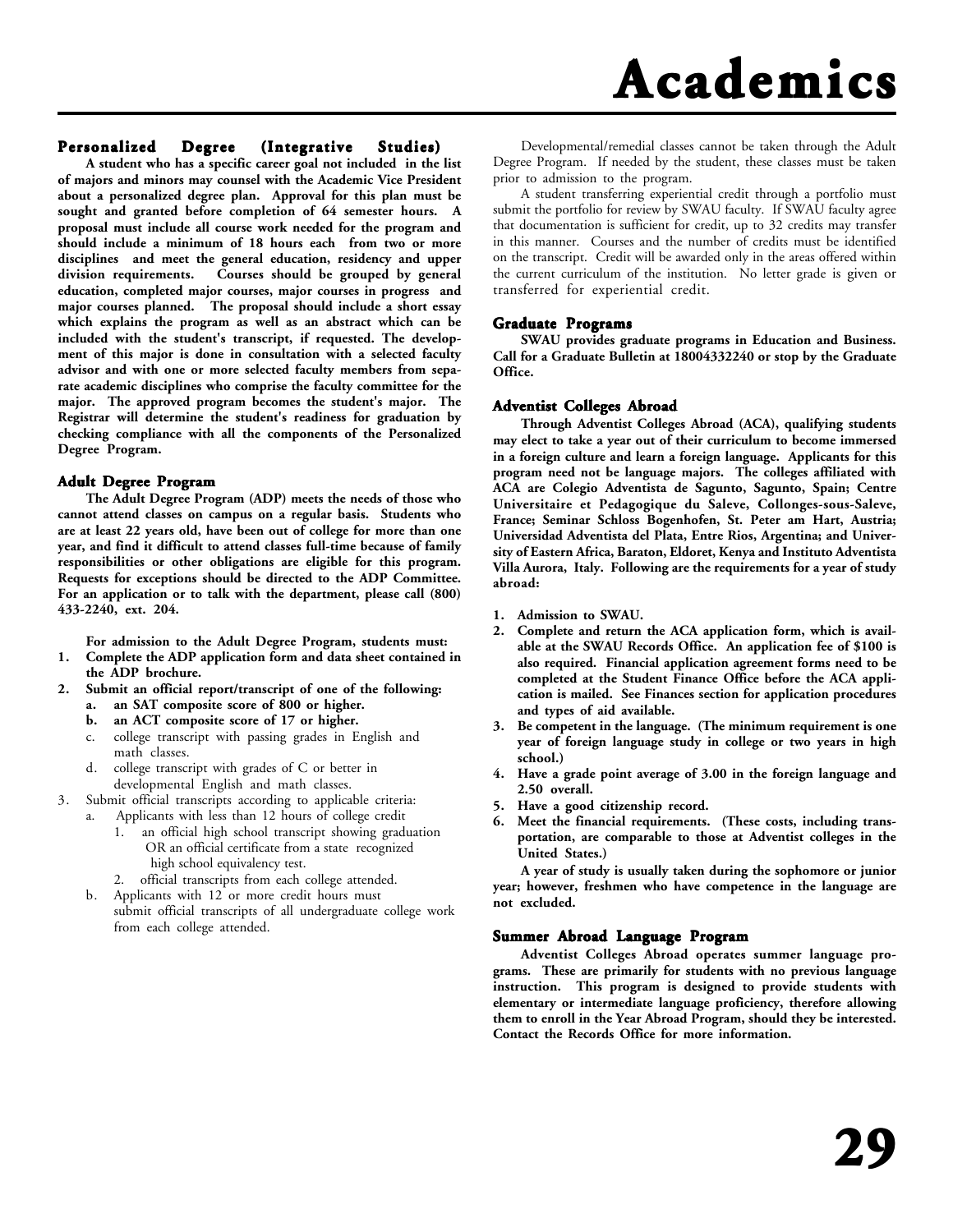#### **Student Missionary Program**

**Following the call of Matthew 28 to go into all the world, the Student Missions Program is a chance for students to experience being a missionary for 9-12 months.**

**Student Missionaries teach English and Bible in Asia, Russia, Eastern Europe, Central and South America. There are positions to teach in elementary and secondary classrooms in Micronesia and the Marshall Islands. Pre-med and nursing students can receive experience in their fields working in many different countries as medical assistants or nurses. Religion majors can get experience in Australia and New Zealand as youth pastors and Bible workers. Assistant dean positions are available in Europe, Australia, and Africa. Students who prefer to stay in the United States may choose to serve as Taskforce for 9-12 months. Taskforce workers are assistant deans at academies, student chaplains, church youth pastors, kindergarten teachers, cooks, Bible and literature evangelists who serve in the United States and Canada.**

**These are just a few of the hundreds of calls available to students each year for places far and near. The benefits of going as a Student Missionary are: improving your Christian walk, travel, learning about a new culture and language, new friends, scholarships, and strength-**Check out <u>sm.swau.edu</u> or **chaplain.swau.edu for more information.**

#### **STUDENT RIGHTS & APPEALS POLICIES Student Academic Appeals Process**

Students who believe they have an academic grievance should follow this procedure:

- 1. The student should discuss his/her grievance with the instructor involved no later than two weeks after the incident which prompts the grievance.
- 2. If the grievance is not resolved, he/she should submit a written statement to the department chairperson no later than one month after the occurrence. The chairperson will then speak with the instructor involved and reply in writing to the student within one week of receiving the student's written statement.
- 3. If a resolution has not been reached, the student can request that all materials concerning the grievance, including the written statement to the department chairperson and that person's reply, be given to the Academic Vice President. The Vice President will then review the grievance materials and return a written decision within two weeks of receipt.
- 4. In the event that the student wishes to appeal the Academic Vice President's decision, he or she may submit a written formal request to the Academic Policies Committee. The decision of the Academic Policies Committee will be final.
	- **Order of appeal procedure: procedure:**
		- **1. Instructor**
		- **2. Department Chair**
		- **3. Academic Vice President**
		- **4. Academic Policies Committee**

#### **For academic policy and procedure appeals: For and**

- **1. Registrar 2. Academic Vice President**
- **3. Academic Policies Committee**

#### **Student Records**

**The Family Educational Rights and Privacy Act (FERPA) affords students certain rights with respect to their education records. They are:**

- **1. The right to inspect and review their education records within 45 days of the day the University receives a request for access. Students should submit to the registrar, head of the academic department, or other appropriate official, written requests that identify the record(s) they wish to inspect. The University official will make arrangements for access and notify the student of the time and place where the records may be inspected. If the records are not maintained by the University official to whom the request was submitted, that official shall advise the student of the correct official to whom the request should be addressed.**
- **2. The right to request the amendment of the student's education records that the student believes are inaccurate or misleading. If the University decides not to amend the records as requested by the student, the University will notify the student of the decision and advise the student of his/her right to a hearing regarding the request for amendment. Additional information regarding the hearing procedures will be provided to the student when notified of the right to a hearing.**
- **3. The right to consent to disclosures of personally identifiable information contained in the student's education records, except to the extent that FERPA authorizes disclosure without**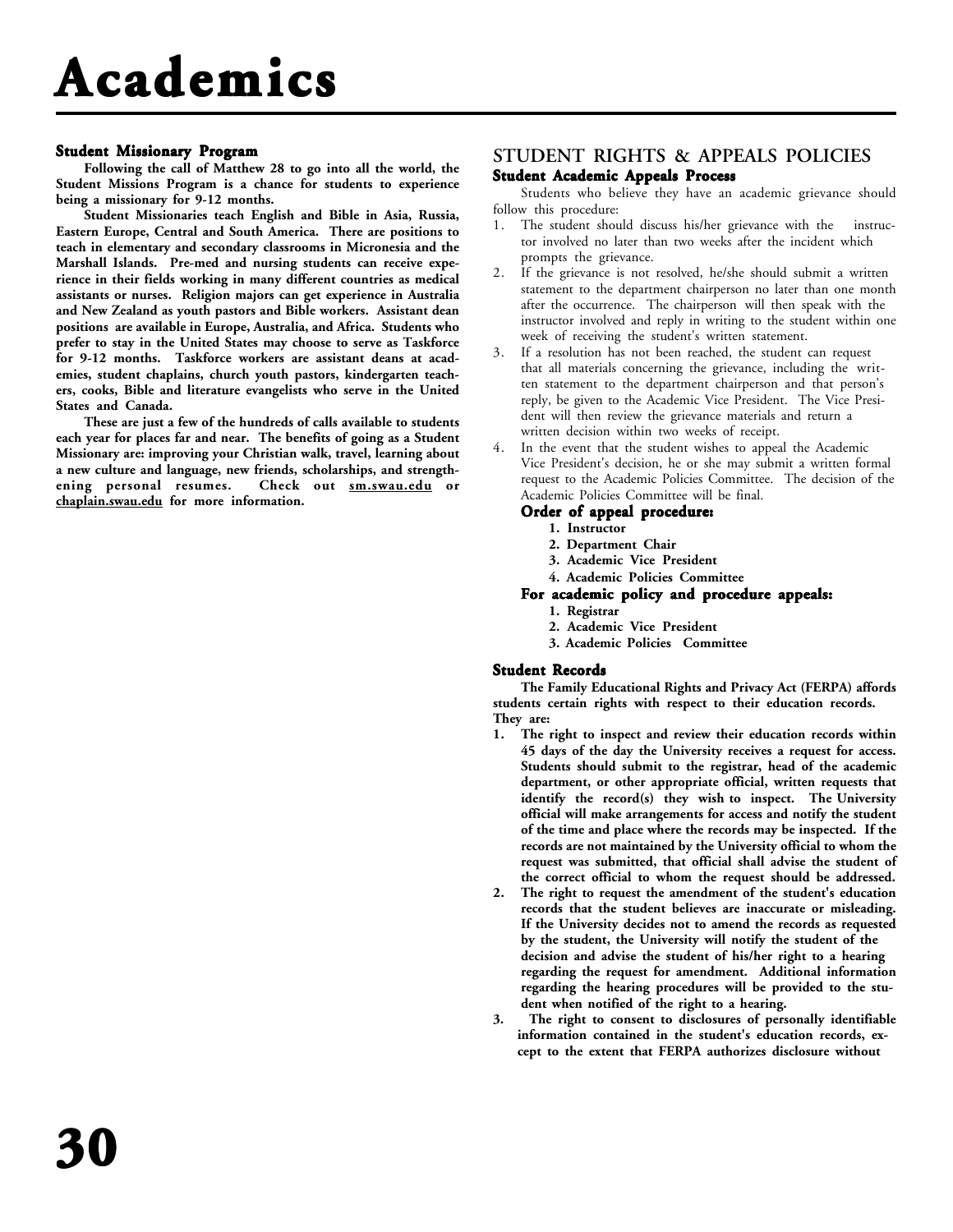**consent. One exception which permits disclosure without consent is disclosure to school officials with legitimate education interests. A school official is a person employed by the University in an administrative, supervisory, academic research, or support staff position (including law enforcement unit personnel and health staff); a person or company with whom the University has contracted (such as an attorney, auditor, or collection agent); a person serving on the Board of Trustees; or a student serving on an official committee, such as a disciplinary or grievance committee, or assisting another school official in performing his or her tasks. A school official has a legitimate educational interest if the official needs to review an education record in order to fulfill his/her professional responsibility. Upon request, the University discloses education records without consent to officials of another school in which a student seeks or intends to enroll.**

- **4. The right to file a complaint with the U. S. Department of Education concerning the alleged failures by Southwestern Adventist University to comply with the requirements of FERPA. The name and address of the office that administers FERPA is:**
	- **Family Policy Compliance Office**
		- **U.S. Department of Education**
		- **600 Independence Avenue, SW**
		- **Washington, DC 20202-4605**

**The University may, at its discretion, publish or release the following information without prior consent unless the student requests in writing that certain information be withheld: Student name, address, telephone listing, major field of study, weight and height of athletes, most recent previous school attended, photographs, date and place of birth, participation in officially recognized activities and sports , e-mail address, dates of attendance, degrees and awards.**

**The Records Office is responsible for compliance with the provision of this Act. Questions concerning the Family Education Rights and Privacy Act may be referred to the Records Office.**

#### **ACADEMIC SUPPORT SERVICES**

#### **Information Services Center**

**The office of Information Services is responsible for providing computer resources, campus network infrastructure, digital and voice telecommunications, standard software licensing, and institutional research to support the academic and administrative functions of the university. The staff installs and maintains servers, off-campus connectivity, administrative computer systems, as well as providing help for faculty, staff, and administrators in addressing their computer-related problems. There is a continual program to upgrade connectivity, external access, hardware and software, and digital resources for classroom use.**

**The MicroGarden, located in the Chan Shun Library, contains computers for the use of SWAU students during library hours. The Computer Teaching Lab, located in Scales Hall, houses a number of computers that are available for general use when classes are not scheduled in that facility. Other clusters of systems include the English Writing Lab and the Evans Hall Lab.**

**Residence hall students can connect their personal systems directly to the campus network. Off campus students can connect via modem lines. Problems with computer resources may be reported to the Help Desk (ext. 411).**

#### **Library Instruction Program**

**The Chan Shun Library staff aim to serve the information needs of the SWAU community through acquiring, organizing and preserving books and serials, non-print and electronic resources, and providing guidance, consultation and instruction to assist users in effectively obtaining, evaluating and applying needed information. The library contains a growing collection of books, periodicals, audiovisual and multimedia resources selected to support student learning. Print and electronic reference tools point to a wealth of information resources that can be delivered to students through interlibrary loan or printed as full-text. Computer workstations provide network access to the on-line catalog, bibliographic databases, and the Internet. Through cooperative agreements, faculty and students have easy access to the resources of the Chan Shun Library.**

**Librarians participate with classroom instructors in helping students to develop information literacy, skills and concepts essential for functioning effectively in an information society. Information literacy includes the ability to locate, evaluate and use needed resources in a variety of formats. SWAU's on-line card catalogue can be accessed at http://silc.swau.edu/. The library homepage can be accessed at http://library.swau.edu/.**

#### **Student Services**

Students with personal and campus concerns and questions should contact the Dean of Students whose office is located in the Findley Administration Building. The Vice President for Student Services/Dean of Students staff practice a student-centered, student-first philosophy of service. The student code of conduct, which is in place for the safety and well being of our university campus community, is enforced by the Vice President for Student Services. The Student Services staff is further involved in student life by sponsoring numerous programs and activities, planning and coordinating new student orientation, providing leadership training and opportunities for student involvement in campus governance.

#### **Counseling and Testing Center**

The Counseling and Testing Center provides services which focus on helping students cope with personal concerns as they engage in their spiritual, academic, social and personal activities. Typical student needs and concerns include learning how to study more effectively, resolving interpersonal conflicts, managing stress reactions, coping with loneliness, and handling feelings of depression, anxiety and other emotional crises.

**Career Planning**: Several career and interest inventories are given by the Counseling Center to help students learn more about their aptitudes, achievements, interests, values, and personality. The College-Level Examination Program (CLEP), correspondence tests, and national tests for admission to graduate schools are administered by the Counseling Center.

**Special Needs**: The Counseling Center strives to assist students with qualifying disabilities which can include vision and hearing, medical conditions, and learning disabilities which substantially limit one or more of a person's major life activities and may necessitate modifications to the facilities, programs, or services of the University. Information provided by the student will be used only in the coordination and facilitation of service and accommodations required to make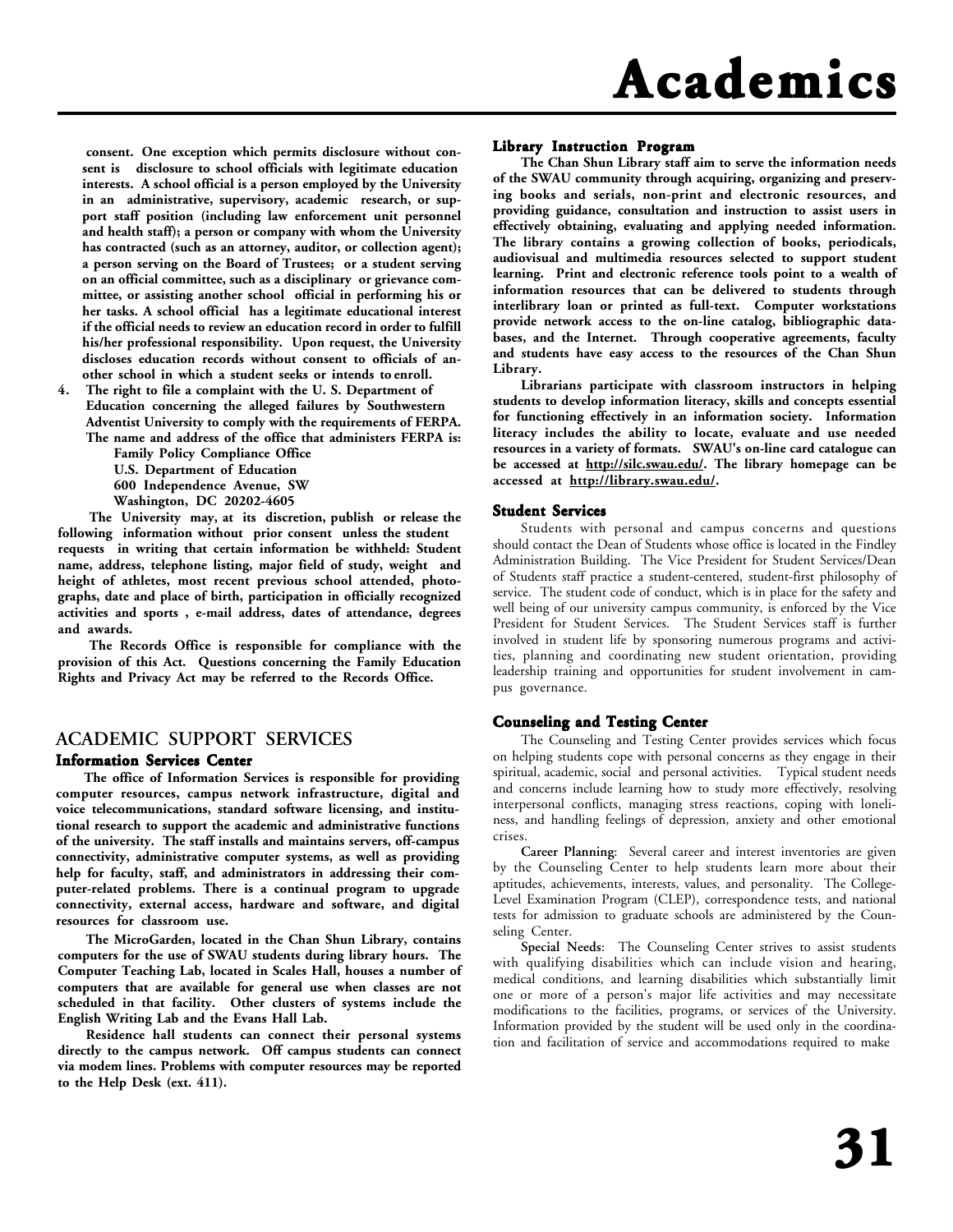# **Academics cademics cademics**

programs accessible to the student. The University reserves the right to request current documentation of physical and/or mental disabilities prior to the determination and facilitation of appropriate accommodations; documentation requirements are discussed in more detail in the ADA Policy found in the Counseling and Testing Center.

#### **Health Services**

Health Services provides assistance to students or staff who are ill or have minor injuries, without cost. The clinic is located in Hagen Hall and is open 8:00 A.M. - 5:00 P.M. Monday-Thursday and 8:00 A.M. - 12:00 P.M. on Friday. A nurse is on call in the evenings from 5:00 P.M. - 10:00 P.M. Sunday-Thursday. The operator can give you the nurse's name and extension. If you should have a health care need during weekends or nights, call the operator for assistance, in contacting a nurse. See the Student Handbook for more details on how to receive assistance.

#### **ADA Support**

SWAU is committed to policies which provide an equal opportunity for full participation of all qualified individuals with disabilities. The university prohibits discrimination on the basis of disability in admission or access to its educational programs and associated activities.

Appropriate aids and services to accommodate the needs of individuals with disabilities are coordinated through the Disability Services Office in the Counseling and Testing Center. Students with disabilities who require accommodations should contact the office as soon as possible. Students seeking accommodation are responsible for providing the university with documentation of this disability

#### **Post-baccalaureate Student**

**SWAU offers four-year graduates of any accredited U.S. college/ university, including SWAU, the opportunity to take additional undergraduate classes or to complete another undergraduate degree at half the current tuition rate. The half-tuition rate applies only to full-tuition courses. Discounts do not apply to classes in nursing, student teaching, Adult Degree Program, ESL Program, Criminal Justice Program, independent study, private lesson fees or laboratory charges.**

**Any previous accounts must be paid in full. If graduation is anticipated, graduation clearance is the responsibility of the student.**

#### **COURSE CODES**

#### **Course Numbering System**

**All courses are prefixed with the subject, such as ENGL, MATH, CHEM, etc. This abbreviation is followed by a three position number.**

**Course numbers are intended to guide students and advisors in appropriate course selection.**

| 000-099 | Developmental classes. Do not meet graduation re-     |
|---------|-------------------------------------------------------|
|         | quirement and cannot be transferred.                  |
| 100-199 | Courses primarily for first-year students and General |
|         | <b>Education.</b>                                     |
| 200-299 | Courses primarily for sophomores and juniors.         |
| 300-499 | Courses primarily for juniors and seniors.            |
| $500+$  | Graduate level courses.                               |

#### **First Digit Digit**

**0 is reserved for college preparatory (non-college level) courses. The numeral 1 is reserved for freshman level courses, with 2,3, and 4 reserved for sophomore, junior, and senior level courses respectively.**

#### **Second Digit**

**The numerals 1-8 are used at the discretion of the department. The numeral 9 is reserved for independent study type courses.**

#### **Third Digit**

**Numerals 0-9 are to be used at the discretion of the department. Courses separated by a comma mean that course content is covered sequentially and that normally the courses are taken in sequence, but that they can be taken out of sequence.**

#### **Explanation of Abbreviations**

- **Lec the number of 50-minute lecture periods per week.**
- **Lab the number of clock hours in laboratory per week.**
- **u.d. upper division. i.e., courses numbered in the 300 and 400 range.**

#### **DEGREE REQUIREMENTS**

A four-year degree is called a bachelor or baccalaureate degree. A two-year degree is called an associate degree.

Generally, degrees granted by SWAU follow these guidelines:

| <b>Bachelor</b> of Arts | Bachelor of Science     |
|-------------------------|-------------------------|
| 30 hour major           | 33 hour major*          |
| 18 hour minor           | 18 hour minor           |
| 53 general ed. hours    | 53 general ed. hours    |
| 21 elective hours       | 24 elective hours       |
| 6 hours intermediate    | 128 hours (including 40 |
| level foreign language  | upper division hours)   |
| 128 hours (including 40 |                         |
| upper division hours)   |                         |

 A**ssociate of Science** major courses +general ed. hours +elective hours

64 total hours

*\*Some Bachelor of Science majors are composite. (The major will include at least 48 semester hours and a minor is not required.)*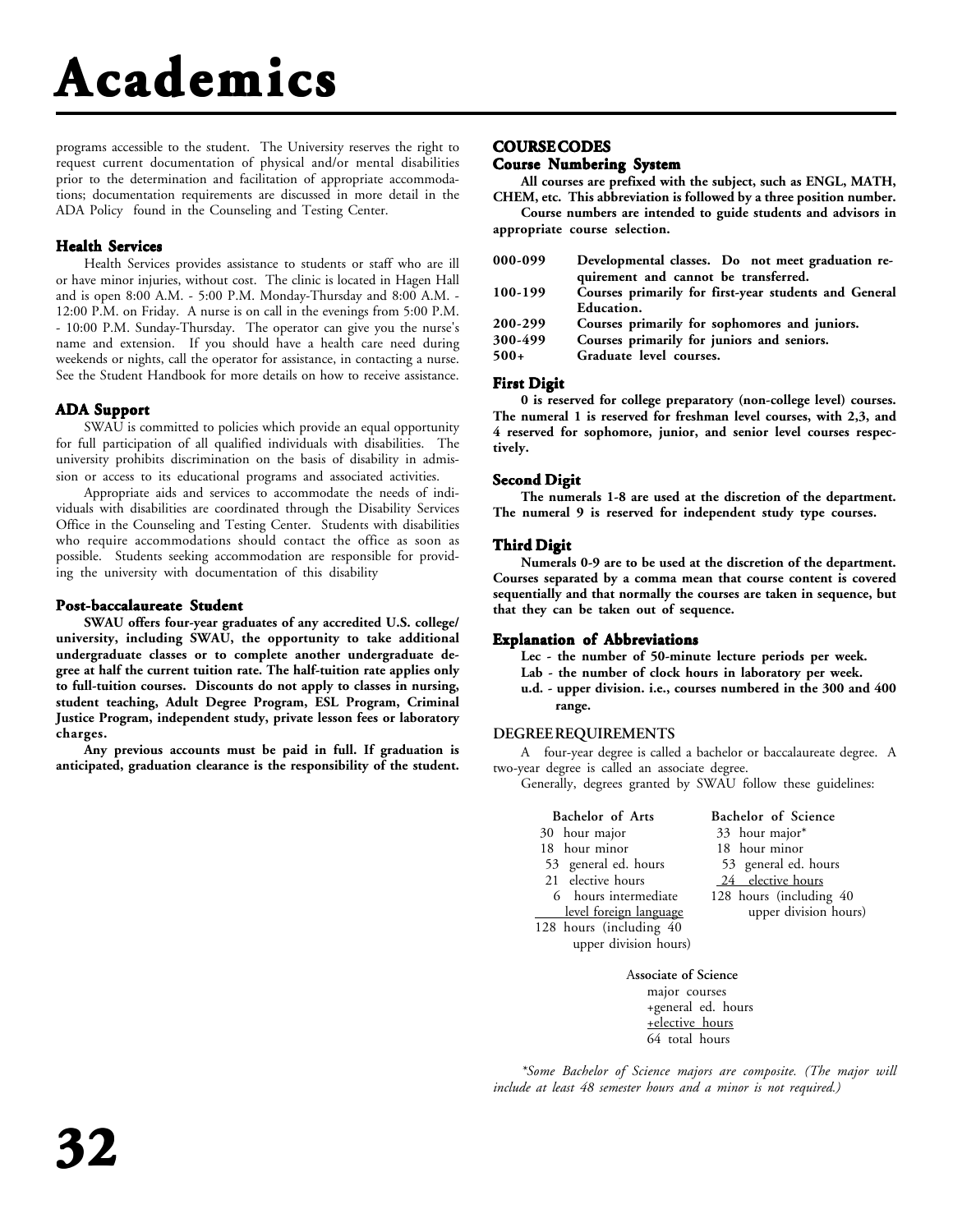**Southwestern Adventist University offers the following academic programs:**

#### **Master of Business Administration (MBA)**

**Master of Education in Elementary Education (MEd)-English or Science Emphasis**

#### **Bachelor of Arts (BA)**

**Biology Broadcasting Business Administration Chemistry Computer Information Systems English History International Affairs Journalism Mathematics Religion Social Science Speech Theology**

#### **Bachelor of Business Administration (BBA)**

**Accounting (concentration) Business Administration (concentration) International Business (concentration) Long-term Health Care Administration (concentration) Management (concentration) Management Information Systems (concentration) Marketing and E-Commerce (concentration) Office Systems Administration (concentration) Small Business Management (concentration)**

#### **Bachelor of Science (BS)**

**Biology Biostatistics Broadcasting Business Education Chemistry Computer Information Systems Computer Science Corporate Communication Criminal Justice Elementary Education Exercise Science Journalism Management Mathematical Physics Mathematics Medical Technology Nursing Office Systems Administration Physical Education Physics Psychology Security Management Social Science Social Studies Speech Wellness**

#### **Bachelor of Social Work (BSW)**

#### **Associate of Science (AS)**

**Computer Information Systems Emergency Medical Systems Nursing Office Technology**

#### **Minors are available in the following areas:**

**Spanish Speech Wellness Accounting Biblical Languages Biology Broadcasting Business Administration Chemistry Computer Science Corporate Communication Criminal Justice English History Journalism Mathematics Music Office Systems Administration Physical Education Physics Political Science Psychology Religion Social Science Social Studies Sociology**

#### **Elementary Teaching Areas**

**Biology English History Mathematics Music Physical Education**

#### **Secondary Teaching Areas**

**Biology Business Chemistry Computer Science English History Mathematics Physical Education Physics Social Studies**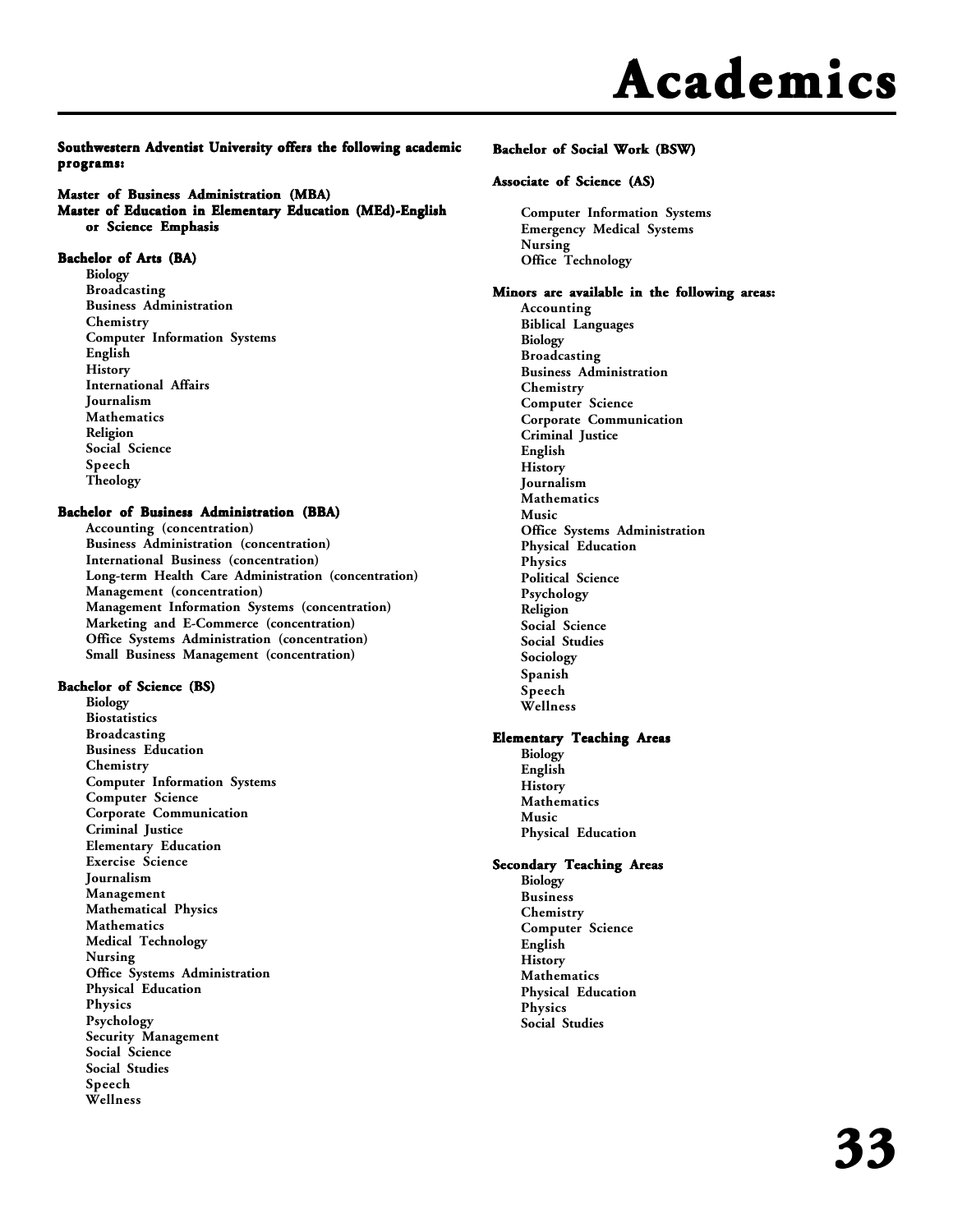# **Academics cademics cademics**

#### **Preprofessional Programs**

**Members of the faculty serve as counselors in the following professional areas for which SWAU does not offer a degree:**

| Dr. Dale Clayton                     |
|--------------------------------------|
| Dr. Dale Clayton                     |
| Dr. Dale Clayton                     |
| Dr. Dale Clayton                     |
| Dr. Dale Clayton                     |
| Mr. Greg Sullivan                    |
| Dr. Roy Campbell                     |
| Dr. Erwin Sicher                     |
| Dr. Dale Clayton                     |
| Occupational Therapy Dr. Karl Konrad |
| Dr. Roy Campbell                     |
| Dr. Dale Clayton                     |
| Dr. Karl Konrad                      |
| Dr. Karl Konrad                      |
| Dr. Dale Clayton                     |
| Dr. Robert McChesnev                 |
|                                      |

### **General Education Purpose**

It is the purpose of the General Education Program at Southwestern Adventist University to bring balance to all the academic and professional programs, and to enrich the intellectual and cultural experiences of the student beyond the limits set by the specific major.

The General Education Program requirements are derived from the Statement of Purpose and thus contribute to its fulfillment. The courses designated by the requirements are drawn from the humanities/fine arts, the social/behavioral sciences, the natural and computer sciences/ mathematics, and the health/physical education areas.

#### **General Education Objectives**

- 1. To expose the student to broad areas of knowledge.
- 2. To foster the continuing development of academic skills.
- 3. To strengthen the student's spiritual dimension.
- 4. To encourage attitudes and practices of healthful living.

### **General Education Requirements**

In addition to major and minor requirements, all students will need to complete the general education courses listed here. **These courses have been chosen so that students successfully completing them will meet the objectives and will have the basic skills in oral and written communication, mathematics, computer science, and at least one physical activity.**

Students with a bachelor's degree from a United States regionally accredited post-secondary institution will be considered to have fulfilled, with the exception of the religion requirements, SWAU's general education requirements. The religion requirement must be explicitly fulfilled.

|    | General Education - Bachelor's Degree*                                                                                      | Hours |
|----|-----------------------------------------------------------------------------------------------------------------------------|-------|
| А. |                                                                                                                             |       |
| B. |                                                                                                                             |       |
|    |                                                                                                                             |       |
|    | 2.                                                                                                                          |       |
|    | 3.<br>Speech (COMM 111, 113, 115, or 233)  3                                                                                |       |
|    | All entering freshmen are expected to complete, in sequence,                                                                |       |
|    | the following courses. Each course may be taken during the first or                                                         |       |
|    | second semester of the year.                                                                                                |       |
|    | Freshman year - ENGL 121                                                                                                    |       |
|    | Sophomore year - ENGL 220                                                                                                   |       |
|    | Junior year - Literature course taken in English                                                                            |       |
|    | Senior year - A required upper division course, with a                                                                      |       |
|    | writing component, in the student's major or minor                                                                          |       |
|    | area of specialization.                                                                                                     |       |
| C. |                                                                                                                             |       |
|    | Choose one of these options:                                                                                                |       |
|    | Health & Wellness & P.E. Activity Course<br>1.                                                                              |       |
|    | PSYC 344, PEAC 111, & P.E. Activity Course<br>2.                                                                            |       |
|    | HLED 216, PEAC 111, & P.E .Activity Course<br>3.                                                                            |       |
|    | PEAC 111 & three different P.E. Activity Courses<br>4.                                                                      |       |
| D. | Math/Natural and Computer Sciences  12-14                                                                                   |       |
|    | 1.                                                                                                                          |       |
|    | 2.                                                                                                                          |       |
|    | 3.                                                                                                                          |       |
| Е. |                                                                                                                             |       |
|    | It is strongly recommended that students enroll for a minimum                                                               |       |
|    | of one course each school year. Applied religion is not to exceed                                                           |       |
|    | three credits; three of the religion credits must be upper division.                                                        |       |
|    | Transfer students from non SDA schools must take one religion                                                               |       |
|    | course for each year in residence at SWAU with a minimum of six                                                             |       |
|    | hours. Students involved in off-campus programs affiliated with<br>SWAU must meet the 12-hour requirement. Education majors |       |
|    | should see Religion requirements under the Education program.                                                               |       |
| F. |                                                                                                                             |       |
|    | 1.                                                                                                                          |       |
|    | (Must include 3 hours in non-American history)                                                                              |       |
|    | 2.                                                                                                                          |       |
|    | Economics, Fine Arts, Geography, Modern Language, Political                                                                 |       |
|    | Science, Psychology, Sociology, Survey of Music.                                                                            |       |
| G. |                                                                                                                             |       |
|    | The Bachelor of Arts degree, and some other degrees, require                                                                |       |
|    | six hours of an intermediate-level foreign language.                                                                        |       |
|    |                                                                                                                             |       |
|    | * Students seeking teaching certification must see the Education section                                                    |       |
|    | of the bulletin for specific general education requirements.                                                                |       |

*\*\* All freshmen who have taken less than twelve previous college hours must enroll in the Freshman Success course.*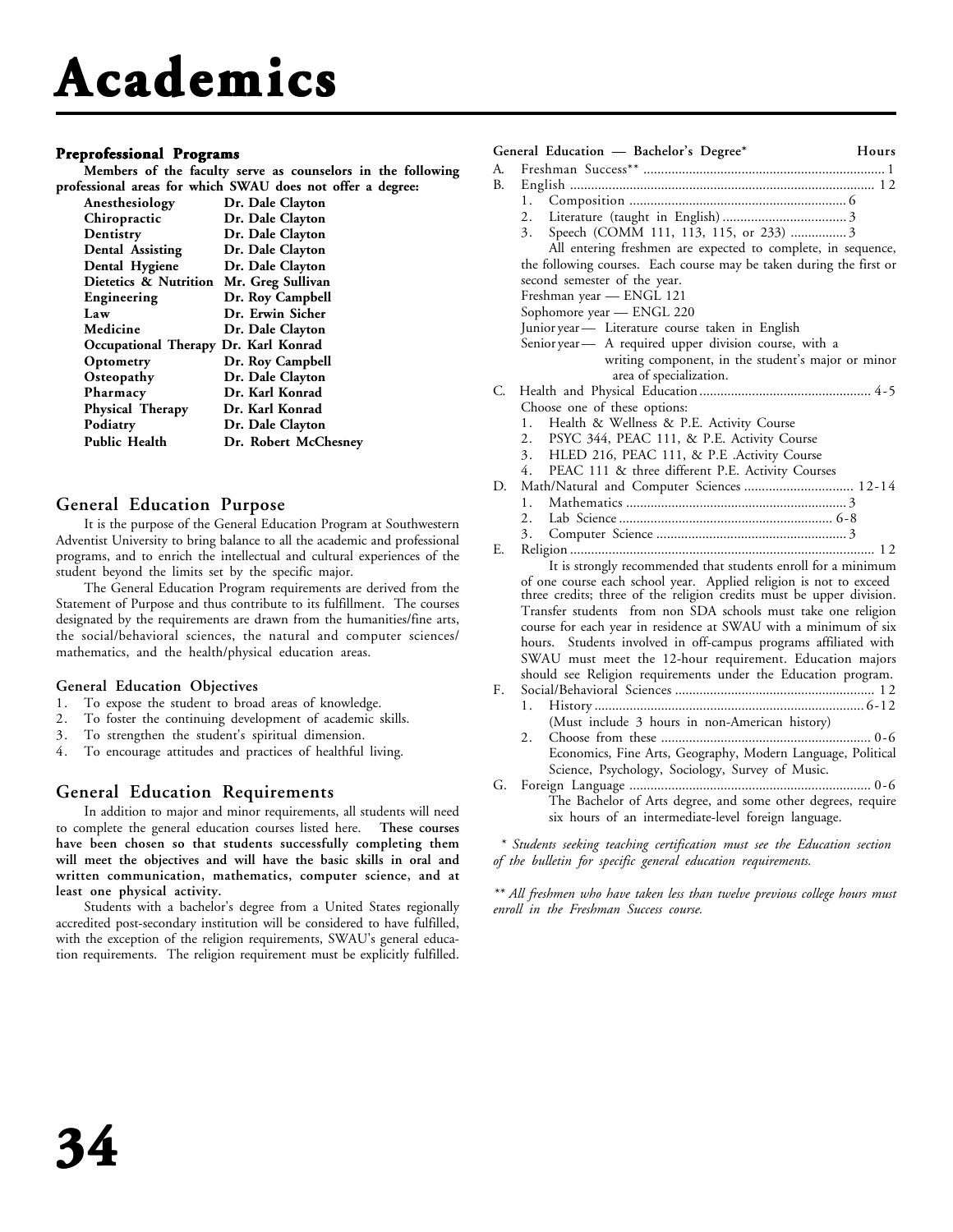|    | General Education — Associate Degree           | Hours |
|----|------------------------------------------------|-------|
| А. |                                                |       |
| В. |                                                |       |
|    | 1. Freshman Composition (ENGL 121)  3          |       |
|    | 2. Technical Writing and Research (ENGL 220)** |       |
|    | or a Speech elective (COMM 111, 113, 115,      |       |
|    |                                                |       |
| C. |                                                |       |
|    | Choose one of these options:                   |       |
|    |                                                |       |
|    |                                                |       |
|    | 3. PEAC 111 and one PE Activity course  2      |       |
|    | D. Math/Natural and Computer Sciences  12-14   |       |
|    |                                                |       |
|    | 2 <sub>1</sub>                                 |       |
|    |                                                |       |
| E. |                                                |       |
| F. |                                                |       |

*\* All freshmen who have taken less than twelve previous college hours must enroll in the Freshman Success course.*

*\*\* E NGL 220 is required by some departments.*

#### **Major Studies Advisors**

In the back pages of this bulletin is a list of the faculty members in departments. The chair of the department is the main advisor for that department.

#### **General Studies Advisors** —

Watson Chin Judy Miles Roy Campbell Steve Jones

#### **COURSES OF INSTRUCTION**

**UNIV 101 Freshman Success 1 hour** An orientation guide to campus, academic, social and devotional life; required of all first-time freshmen during their first semester at SWAU. Entering freshmen with 12 college hours or more are exempt.

| UNIV 102 Study Skills | 2 hours |
|-----------------------|---------|

This course is designed to improve the study skills of university students. It will emphasize specific ways to upgrade and refresh the skills that are utilized by students who have successfully completed high school and have entered the University.

#### **STUDENT MISSIONARY PROGRAM**

Student missionaries may earn up to six hours of credit per semester. The campus chaplain monitors student missionary credit. Students must make arrangements for their courses before leaving campus.

#### **UNIV 103 Experiential Program 6 hours**

This course is designed to allow the student missionary or taskforce worker to serve in the field and maintain enrollment. By this the University recognizes the legitimate educational value of this experience.

**UNIV 211 Field Experience 0-6 hours** While in the mission field, students will keep a weekly journal. A paper will be written which is suitable for publication in the *Insight* or other church periodical. The grade for this course is pass/fail.

#### **ADULT DEGREE PROGRAM**

**ADPS 130 Portfolio Development 3 hours**

Prerequisite: Admission to ADP and attendance at a seminar. An intensive study of portfolio development and orientation to reentering college level study. This includes an autobiography, competency statements, and goals. The most important section is a documentation of experiential learning.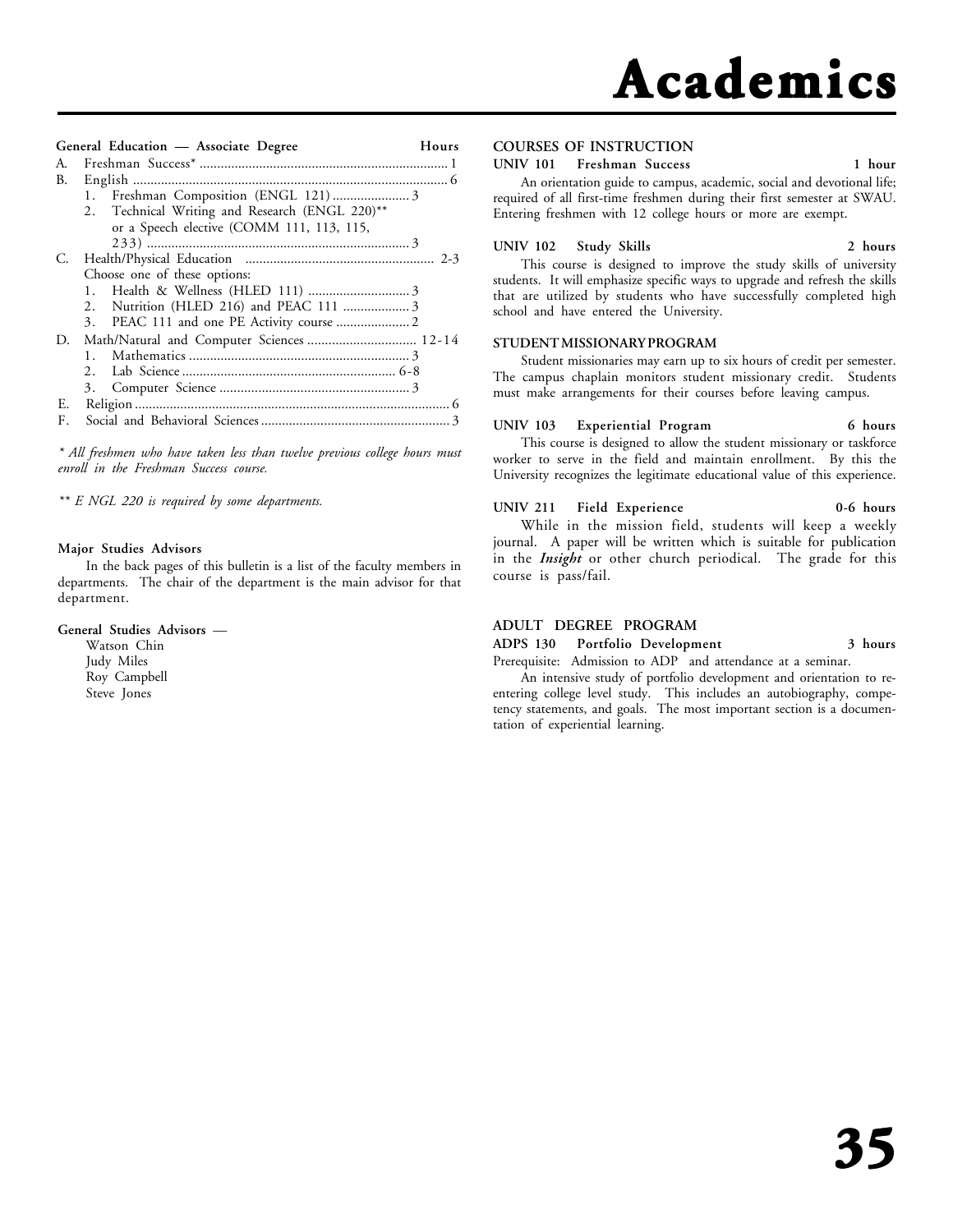# **Biology**

Arthur V. Chadwick, Chair; Dale L. Clayton, Richard L. McCluskey, Dan Petr

#### **AIMS OF THE DEPARTMENT**

The objectives of the department are:

- to encourage the study of living organisms,
- to prepare biology majors in basic and advanced courses that provide a foundation for graduate study, teaching, and research in biology,
- to prepare pre-professional students in courses that satisfy entrance requirements for medical, dental, and veterinary medical school, and other professional programs,
- to prepare students anticipating careers in nursing and allied health fields,
- to prepare students seeking to fulfill general education lab science requirements, and
- to prepare students to respond intelligently to Creation/Evolution issues.

The department offers a Bachelor of Arts and a Bachelor of Science degree in biology. The B.A. degree requires 36 semester hours in biology and includes a foreign language component. The B.S. degree requires 44 semester hours in biology and emphasizes course work in biology and the sciences. Required cognate courses are specified for each degree. The program has flexibility to allow students the choice of elective biology courses of special interest beyond the basic requirements listed below.

#### **PROGRAMS**

|             | Biology, B.A. degree |                                   |    |
|-------------|----------------------|-----------------------------------|----|
|             | $BIOL = 111, 112$    |                                   |    |
| BIOL        | 230                  |                                   |    |
| <b>BIOL</b> | 320                  |                                   |    |
| BIOL.       | 419                  |                                   |    |
| <b>BIOL</b> | 470                  |                                   |    |
| <b>BIOL</b> | 380                  |                                   |    |
| BIOL.       | 340                  | Cell & Molecular Biology or       |    |
| <b>BIOL</b> |                      | Elective from Group II or III 3-4 |    |
| BIOL        |                      |                                   |    |
| <b>BIOL</b> |                      |                                   |    |
|             |                      | TOTAL                             | 36 |
|             |                      |                                   |    |

Required Cognates: CHEM 111, 112; MATH 121. Recommended Cognates: CHEM 331, 332.

#### **Biology, B.S. degree**

| BIOL        | 111, 112 |       |    |
|-------------|----------|-------|----|
| <b>BIOL</b> | 230      |       |    |
| <b>BIOL</b> | 320      |       |    |
| <b>BIOL</b> | 340      |       |    |
| <b>BIOL</b> | 419      |       |    |
| BIOL        | 470      |       |    |
| <b>BIOL</b> | 380      |       |    |
| <b>BIOL</b> |          |       |    |
| BIOL        |          |       |    |
| <b>BIOL</b> |          |       |    |
| <b>BIOL</b> |          |       |    |
|             |          | TOTAL | 44 |
|             |          |       |    |

Required Cognates: CHEM 111\*, 112\*, 331\*, 332\*; PHYS 121\*, 122\*; MATH 121\*.

#### **Group I Biology of Plants** BIOL 314 Systematic Botany<br>BIOL 360 Plant Dynamics Plant Dynamics **Group II Biology of a Taxon** BIOL 310 Invertebrate Zoology<br>BIOL 312 Field Ornithology BIOL 312 Field Ornithology<br>BIOL 430 Entomology BIOL 430 Entomology<br>BIOL 440 Mammalogy Mammalogy **Group III Organismic Biology**

| $m_{\rm H}$ $m_{\rm H}$ $m_{\rm H}$ $m_{\rm H}$ |                       |  |
|-------------------------------------------------|-----------------------|--|
| <b>BIOL 220</b>                                 | Microbiology          |  |
| <b>BIOL 350</b>                                 | Developmental Biology |  |
| $DTOT$ 420                                      | Animal Daharian       |  |

| <b>BIOL 420</b> | Animal Behavior     |
|-----------------|---------------------|
| <b>BIOL 443</b> | Comparative Anatomy |
| <b>BIOL 450</b> | Histology           |
| <b>BIOL 460</b> | Animal Physiology   |

#### **Biology Minor**

18 hours (6 u.d.) of biology, including: BIOL 111, 112.

#### **PRE-PROFESSIONAL REQUIREMENTS**

The entrance requirements for most medical, dental and veterinary medical schools are satisfied by the Biology B.S. degree and its cognate requirements of Chemistry, Physics and Math. Medical schools may require additional math and schools of veterinary medicine often have unique entrance requirements. The pre-professional student must choose a major from the list on page 34 and should consult with his/her pre-professional advisor to develop the best degree plan to satisfy specific pre-professional requirements.

#### **TEACHING CERTIFICATION PROGRAM**

Teaching certification requirements for specialization in Biology can be met by the following biology options:

#### **Elementary Education -- see Education section. Education -- section.**

#### **Biology B.A. or B.S. - Secondary Teaching Area Option I**

The student must meet the requirements for a B.A. or B.S. degree in Biology.

#### **Biology Minor - Secondary Teaching Area**

| BIOL 230 |              |
|----------|--------------|
| 320      |              |
| 419      |              |
|          |              |
|          | 24           |
|          | <b>TOTAL</b> |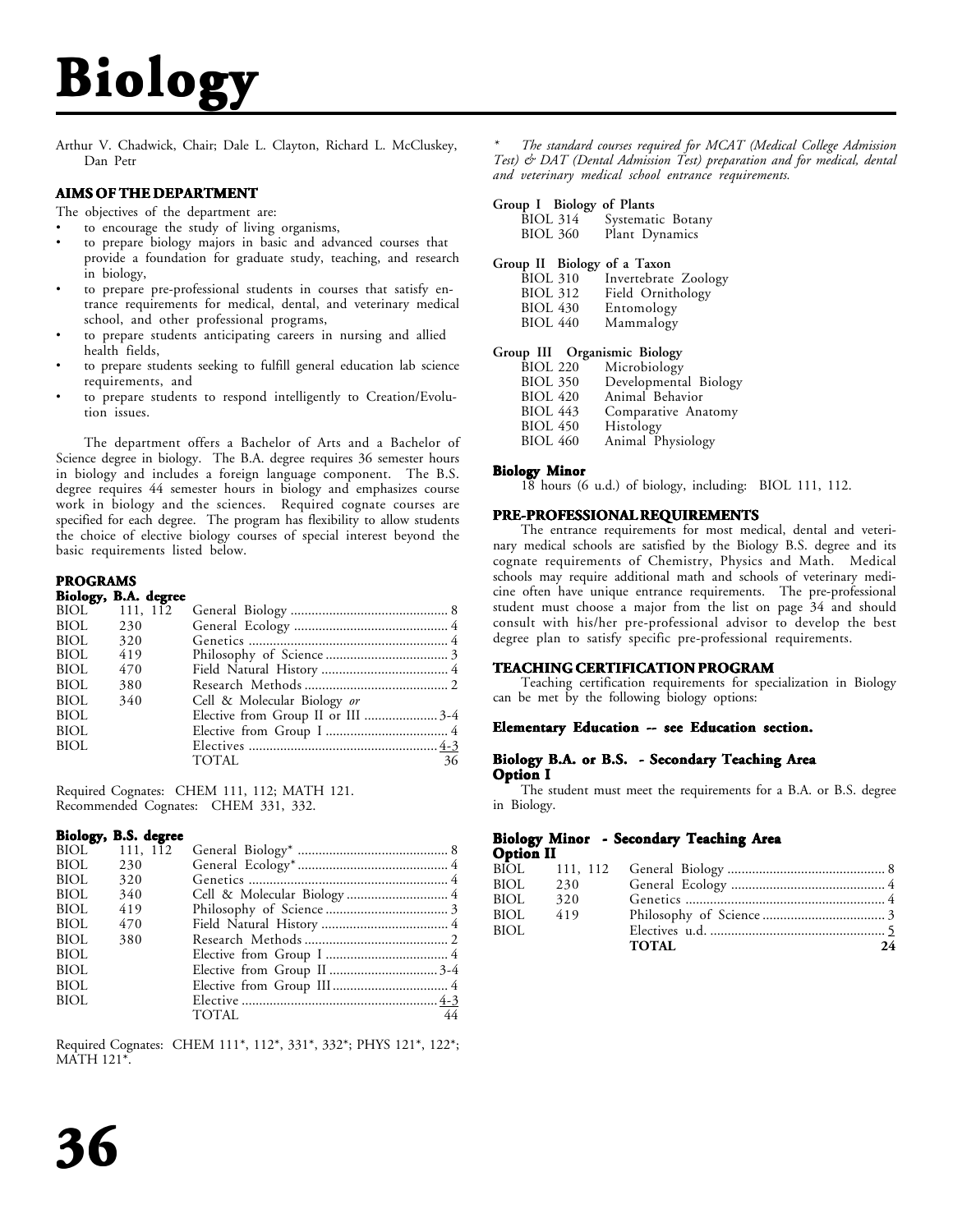# **BIOLOGY COURSES**

# **BIOL 101, 102 Anatomy & Physiology 4, 4 hours**

An integrated study of the anatomy and physiology of human organ systems as well as cellular biology and fluid, electrolyte and acidbase balance. 3 Lec 3 Lab. Does not apply toward a biology major nor minor.

# **BIOL 104, 105 Human Biology 3, 3 hours**

 A two-semester survey-study of the human body including structure and function, life-span from conception to death, impact of disease processes and injury on the human body, and the interaction of humans with each other and with the environment. Discussion of the impact of healthful living on human physiology is a very important part of this course. This course is designed to meet the General Education Science requirement and does not apply toward a Biology major nor minor. 2 Lec 3 Lab.

# **BIOL 111, 112 General Biology 4, 4 hours**

A two-semester course covering the basic disciplines of life science. General concepts in genetics, taxonomy, behavior, ecology, morphology, physiology and speciation of living organisms are taught. High school chemistry highly recommended. 3 Lec 3 Lab.

# **BIOL 220 Microbiology 4 hours**

Prerequisite: BIOL 111, 112 *or* BIOL 101, 102.

Introduction to the structure, function and control of microorganisms in the environment with special emphasis on those organisms of medical importance. Introduction to immune responses and mechanisms including antibody and host-antigen interactions, bursal and thymic influences on the lymphoid system, and humoral and cellular immunological response mechanisms. 3 Lec 3 Lab. Lab fee.

# **BIOL 230 General Ecology 4 hours**

Prerequisite: BIOL 111, 112.

A general course including study of plant and animal distribution, ecological interrelationships, and observations of the delicate balance in nature. The laboratory includes a four-day field trip. 3 Lec 3 Lab. Field trip fee.

# **BIOL 291 Selected Topics 1 hour**

Prerequisite: BIOL 111, 112, and approval of instructor.

A study in an area of student interest under the direction of a staff member. This study may involve data collection, or library work and will involve a written report. Content and method of study must be arranged prior to registration.

# **BIOL 310 Invertebrate Zoology 4 hours**

Prerequisite: BIOL 111, 112.

A taxonomic and ecological study of invertebrates from marine, freshwater, and terrestrial environments. Considerable attention is focused on the direct role of invertebrates on human life. Laboratory includes a four-day field trip. 3 Lec 3 Lab. Offered on alternate years. Field trip fee.

# **BIOL 312 Field Ornithology 3 hours**

Prerequisite: BIOL 111, 112 *or* permission of instructor.

A field study of native American birds, with emphasis on avian identification, geographical distribution, migration, habits and conservation. Laboratory includes a four-day field trip. 2 Lec 3 Lab. Field trip fee.

# **BIOL 314 Systematic Botany 4 hours**

Prerequisite: BIOL 111, 112.

A taxonomic study of the flowering plants of Texas. Includes methods for identification and preservation of plant specimens. Laboratory includes a four-day field trip. 3 Lec 3 Lab. Offered alternate years. Field trip fee.

### **BIOL 320 Genetics 4 hours**

Prerequisite: BIOL 111, 112.

The study of inheritance as it relates to man, animals and plants, including a detailed study of molecular genetics. Experimental work in laboratory involves both lower and higher organisms. 3 Lec 3 Lab.

### **BIOL 340 Cellular and Molecular Biology 4 hours** Prerequisite: BIOL 111, 112; CHEM 112.

A study of the internal workings of the cell. The molecular basis of various cell activities is emphasized. Particular attention is paid to energetics, replication and synthesis, molecular transport, and excitability of cells. Methods of molecular biology, including biomolecular engineering will be studied in the laboratory. 3 Lec 3 Lab.

# **BIOL 350 Developmental Biology 4 hours**

Prerequisite: BIOL 111, 112.

A study of vertebrate embryonic development from the formation of germ cells to the development of major organs and parturition. Reference is made to human developmental anatomy throughout the course. Laboratory includes microscopic study and experiments with sea urchin, frog, and chick embryos. 3 Lec 3 Lab. Offered alternate years.

# **BIOL 360 Plant Dynamics 4 hours**

Prerequisite: BIOL 111, 112 *or* permission of instructor. A broad course emphasizing the biological importance of plants in the world ecosystem as well as their direct vital role in human life. This is an applied botany course in which plant physiology, plant structure, ecology, and systematics are studied. Methods in experimental horticulture are examined. Laboratory includes a four-day field trip. 3 Lec 3 Lab. Offered on alternate years. Field trip fee.

# **BIOL 380 Research Methods 2 hour**

Prerequisite: BIOL 111, 112, or any entry level science sequence. A general introduction to the techniques and methodologies of scientific literature and presentations based upon library and on-line research. Each student will select a specific topic for research, prepare a paper, and make an oral presentation based on that work. The student will learn scientific methodology, basic statistical skills, and critical data analysis.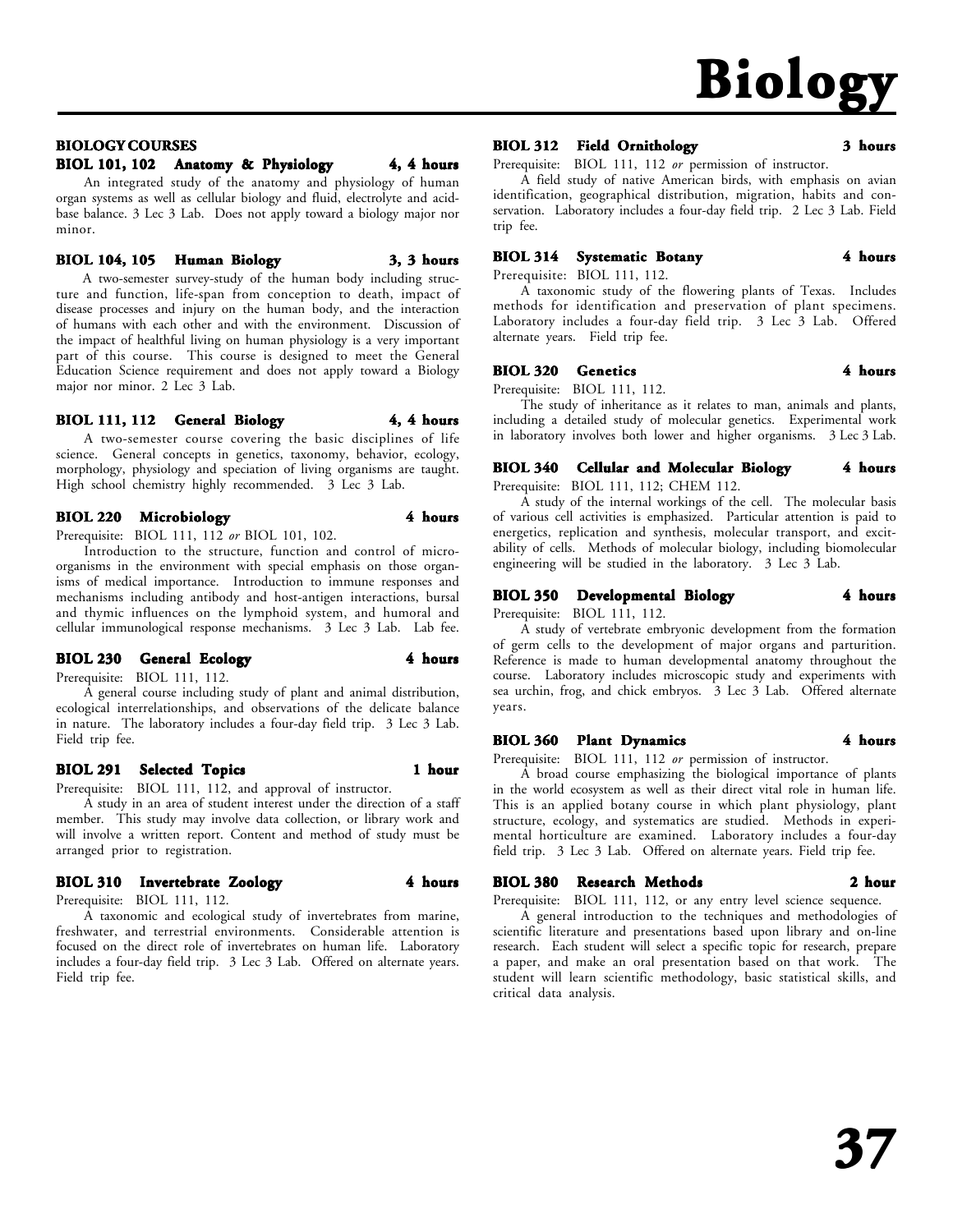# **Biology**

# **BIOL 419 Philosophy of Science 3 hours**

A study of the philosophies and methodologies of science. Includes a review of the history of scientific and religious thought and the role each has played in the development of modern theories of origin.

# **BIOL 420 Animal Behavior 4 hours**

Prerequisite: BIOL 112.

A comparative study of behavioral patterns seen in animals and the forces behind them. This course draws from biological fields such as physiology, ecology and genetics, and interfaces with disciplines such as psychology and sociology. Offered alternate years.

# **BIOL 430 Entomology 4 hours**

A study of the basic morphology, physiology, ethology and classification of insects and related arthropods. The topics include a discussion of development and insect metamorphosis, insect ecology, a treatment of applied entomology, and introduction to insects of medical and veterinary significance. Laboratory includes collecting techniques, preparatory techniques of museum specimens, and insect microscopy. 3 Lec 3 Lab. Offered alternate years.

# **BIOL 440 Mammalogy 4 hours**

Prerequisite: BIOL 111, 112.

A systematic study of mammals with emphasis on natural history and ecology. 3 Lec 3 Lab. Offered periodically.

# **BIOL 443 Comparative Vertebrate Anatomy 4 hours**

Prerequisite: BIOL 111, 112.

An introduction to the classification and diversity of chordates and a comparison of the different vertebrate organ systems. Special consideration will be given to taxonomic comparisons of the skeletal and muscular systems. 3 Lec 3 Lab. Offered perdiodically.

# **BIOL 450 Histology 4 hours**

Prerequisite: BIOL 111, 112.

An investigation of the structure and function of the tissues of the human body. The course is lab intensive and is intended to acquaint the student with the microscopic characteristics of tissues. 2 Lec 6 Lab. Offered alternate years.

# **BIOL 460 Animal Physiology 4 hours**

Prerequisite: BIOL 111, 112; CHEM 111, 112.

Emphasis will be placed on mammalian organ systems, but comparative aspects of each system and the interaction of environment and physiology will be discussed. 3 Lec 3 Lab. Offered alternate years.

# **BIOL 470 Field Natural History 4 hours**

Prerequisite: BIOL 111, 112.

An intensive advanced level course for students majoring in biology providing the opportunity for first-hand study of life forms in their natural setting. Includes field work in a region of high biological interest. Subjects include ornithology, mammalogy, entomology, systematic botany, herpetology, paleontology, ecology, and marine biology. Offered summers. Travel fee.

# **BIOL 480 Research in Biology 1-3 hours**

Prerequisite: BIOL 380 and approval of instructor.

A supervised research experience involving the development of a research proposal, data collection, and a written paper. Research proposal may be developed in BIOL 380. May be repeated for up to 5 hours.

### **BIOL 481 Senior Thesis 1 hour**

Prerequisite: BIOL 480.

This course is designed to permit the student to develop a publishable-quality research paper. Instruction consists of writing techniques and guidance in the completion of the project. Students will give several oral progress-reports, a final presentation at the Biology Research Symposium, and a completed Senior Thesis.

# **BIOL 491 Selected Topics 1 hour**

Prerequisite: BIOL 111, 112; two upper division courses; and permission of the instructor.

Special study may be pursued beyond completed course work under the direction of a staff member. This study may involve data collection or library work and will involve a written report. Content and method of study must be arranged prior to registration.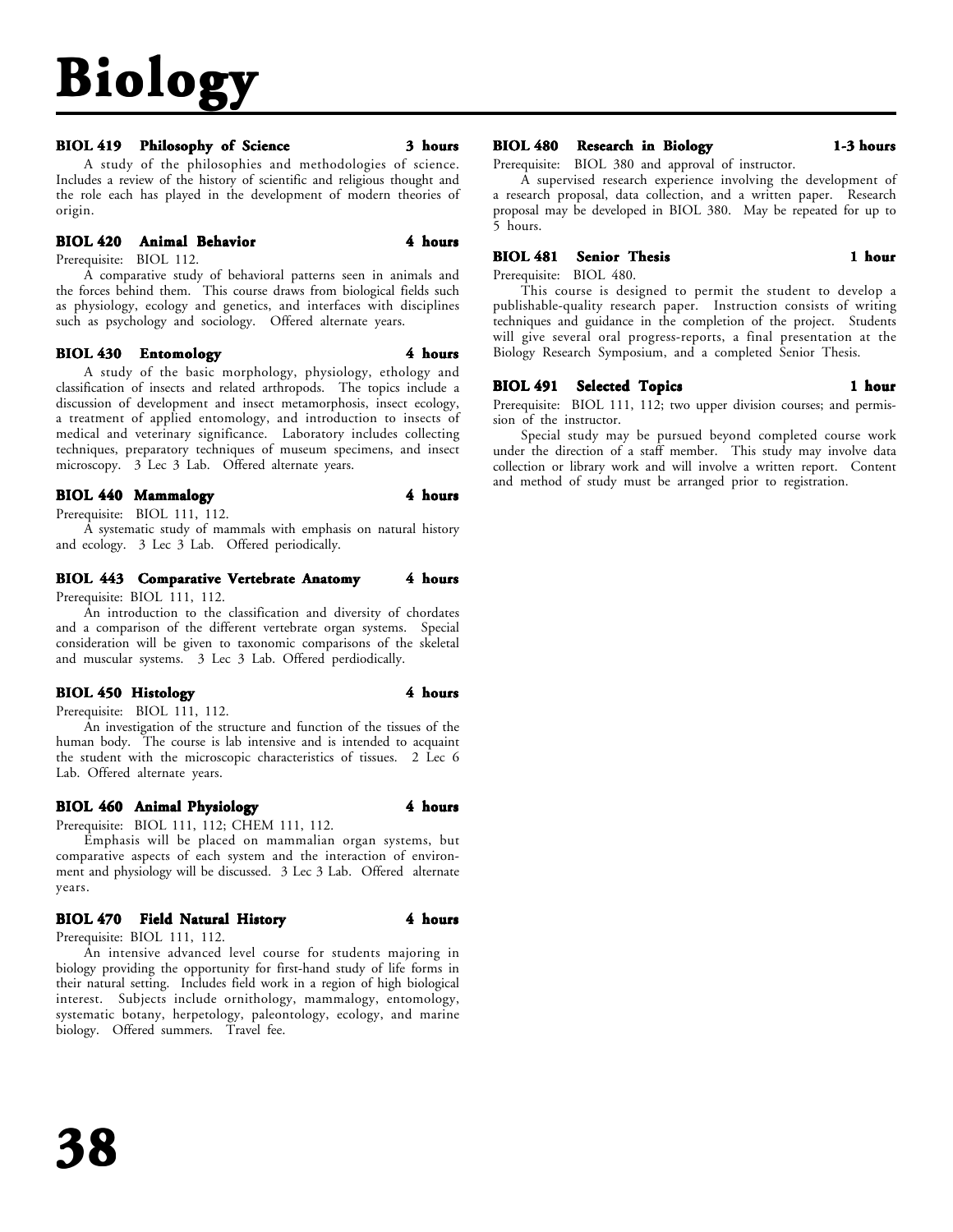Robert L. McChesney, Chair; Jerry L. Chi, Janeric A. Gustavsson, Kristen B. Harrington, Judith F. Miles

Adjunct: Eric Anderson, Fred Harder, Rahdhames Lizardo,

L. Jerome McGill, Ruben Moses, Rodney Dyke

# **MISSION**

The department offers contemporary business/management education to inspire and to prepare students for excellence and service in their Christian experience and professional careers. This mission is pursued by offering undergraduate and graduate programs using current technology within the business environment.

# **AIMS OF THE UNDERGRADUATE PROGRAM**

- Maintain a curriculum that provides students with the necessary knowledge for successful work experiences in today's business environment and preparation for graduate studies.
- Provide students with meaningful, practical experience to help them develop managerial and entrepreneurial skills.
- 3. Assist students in understanding the value of attitudes, integrity, responsibility, and related characteristics in pursuing a successful professional and meaningful spiritual experience.
- 4. Enrich the learning-teaching experience by fostering access to and utilization of appropriate learning resources.

# **GRADUATE PROGRAM, MBA**

See *Graduate Bulletin*.

# **PROGRAMS OFFERED**

### **Bachelor of Business Administration (BBA)**

With concentration in: Accounting

Business Administration International Business Long-term Health Care Administration Management Management Information Systems Marketing and E-Commerce Office Systems Administration Small Business Management

# **Bachelor of Science (BS)**

With major in: Business **(Secondary Certification)** Management Office Systems Administration

**The above BBA and BS degrees are composite majors and do not require a minor.**

### **Bachelor of Arts (BA)**

With major in Business Administration

### **Associate of Science (AS)**

With major in Office Technology

### **Minors**

Accounting Business Administration Office Systems Administration

### **DEGREE REQUIREMENTS**

### **Business Core Courses**

|             |          | Required of all BBA and BS in Management students. |    |
|-------------|----------|----------------------------------------------------|----|
| ACCT        | 211, 212 |                                                    |    |
| <b>BUAD</b> | 211      |                                                    |    |
| <b>BUAD</b> | 301      |                                                    |    |
| <b>BUAD</b> | 302      |                                                    |    |
| <b>BUAD</b> | 311, 312 |                                                    |    |
| <b>BUAD</b> | 321      |                                                    |    |
| <b>BUAD</b> | 496      |                                                    |    |
| <b>ECON</b> | 211      |                                                    |    |
| <b>ECON</b> | 212      |                                                    |    |
| MKGT        | 343      |                                                    |    |
|             |          | <b>TOTAL Business Core</b>                         | 36 |
|             |          |                                                    |    |

#### **BBA Cognate Requirements**

| MATH | 236  | Applied Mathematics for Business  3 |
|------|------|-------------------------------------|
| MATH | 2.41 |                                     |
| OFIS | 100  |                                     |
|      |      | TOTAL                               |

*\*Students who took keyboarding in high school or who can otherwise present documentation attesting that they possess required skills will be exempted.*

# **Area of Concentration or Major**

**See following pages.**

### **General Education Requirements**

All business administration students will take CSIS 102 and COMM 115 while completing their general education requirements.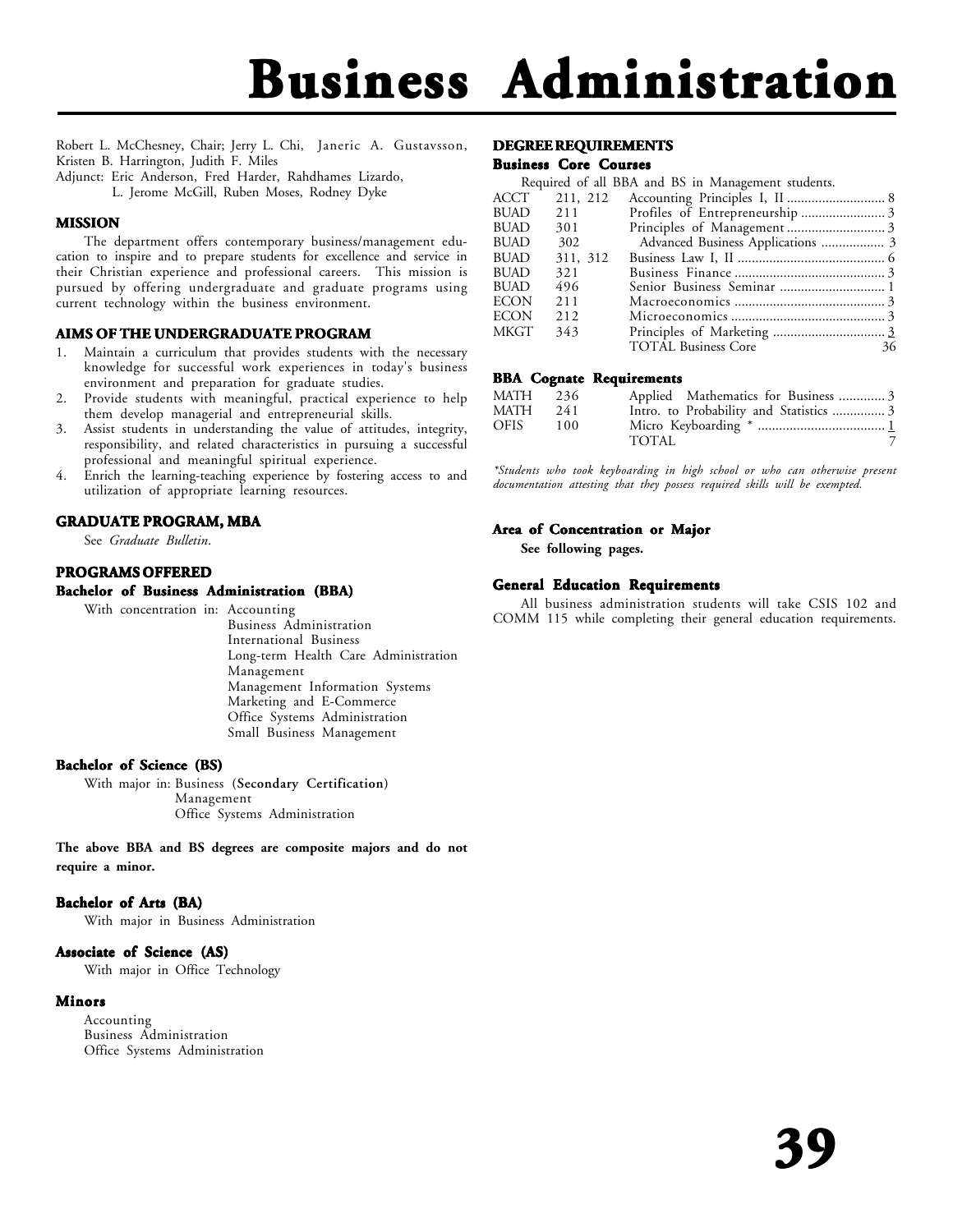# **PURPOSES/REQUIREMENTS BY CONCENTRATION**

# **ACCOUNTING**

Numerous career choices are available to accounting graduates, including working in not-for-profit accounting (for the Seventh-day Adventist denomination or other not-for-profit entities), public accounting, industry (ranging from small businesses to large corporations), and governmental accounting. To accommodate the different requirements of these and other possible accounting careers, the accounting curriculum has two separate tracks.

# **Four-Year Track**

The four-year track is designed for students who do not intend to take the national Certified Public Accounting (CPA) examination for CPA certification. Students graduating with this degree would have the ability to pursue different accounting careers, except public accounting. National certifications include Certified Managerial Accountant (CMA), Certified Internal Auditor (CIA), and Certified Fraud Examiner (CFA). Program requirements include the following:

| ACCT |       |    |
|------|-------|----|
|      | TOTAL | 23 |

| *Electives to be selected from the following courses: |  |  |  |  |
|-------------------------------------------------------|--|--|--|--|
|                                                       |  |  |  |  |

| ACCT<br>317  |  |
|--------------|--|
| ACCT<br>318  |  |
| ACCT<br>319  |  |
| 412<br>ACCT  |  |
| 415<br>ACCT  |  |
| 417<br>ACCT  |  |
| ACCT<br>42.1 |  |
| ACCT<br>492  |  |

# **Five-Year Track**

The five-year track is designed for students who intend to take the national Certified Public Accounting (CPA) examination for CPA certification. The five-year track will flow seamlessly into the MBA program; therefore, at the end of the fifth year, the student will graduate with both a BBA with a concentration in accounting and the MBA **. (For additional information, see** *Graduate Bulletin.***)** Program requirements include the following:

| ACCT        |     |                                  |    |
|-------------|-----|----------------------------------|----|
| ACCT        | 317 |                                  |    |
| ACCT        | 318 |                                  |    |
| ACCT        | 313 |                                  |    |
| <b>ACCT</b> | 412 |                                  |    |
| ACCT        | 415 |                                  |    |
| ACCT        | 417 | Accounting Information Systems 3 |    |
|             |     | <b>TOTAL</b>                     | 28 |

# **BUSINESS ADMINISTRATION**

The business administration degree assists the individual needing a college degree for continual personal growth and professional promotions. Basic business skills are mastered and additional courses are selected to assist with career growth, development, and advancement.

# **Business Administration Concentration:**

| TOTAL | 24 |
|-------|----|

# **INTERNATIONAL BUSINESS**

International business is the current growth area for most organizations: large and small firms, not-for-profit organizations, and the public sector. Students wishing to maximize both their career options and their promotional opportunities in management, marketing, and finance while enjoying the opportunities of travel and cross-cultural activities will find that the more familiar they are with the international arena of business the more likely they will find career satisfaction.

# **International Business Concentration:**

| BUAD             | 451 |                               |    |
|------------------|-----|-------------------------------|----|
| BUAD             | 452 |                               |    |
| BUAD             | 453 | Cross-Cultural Organizational |    |
|                  |     |                               |    |
| BUAD             | 472 |                               |    |
| BUAD             | 492 | Business Internship or        |    |
| <b>SPAN/FREN</b> |     |                               |    |
| GEOG 311         |     |                               |    |
|                  |     |                               |    |
|                  |     | <b>TOTAL</b>                  | 24 |
|                  |     |                               |    |

|          | Elective to be selected from the following courses: |  |
|----------|-----------------------------------------------------|--|
|          |                                                     |  |
| BUAD 372 |                                                     |  |
| BUAD 381 |                                                     |  |
|          |                                                     |  |
|          |                                                     |  |

# **LONG-TERM HEALTH CARE ADMINISTRATION**

This field of study provides students with an overall knowledge and understanding of the elderly and the necessary skills, abilities, and attitudes for careers in nursing homes, retirement centers, housing for the elderly, and adult day care centers. A student completing this program should be prepared to take and pass the State Board Exam to be licensed as a Nursing Home Administrator.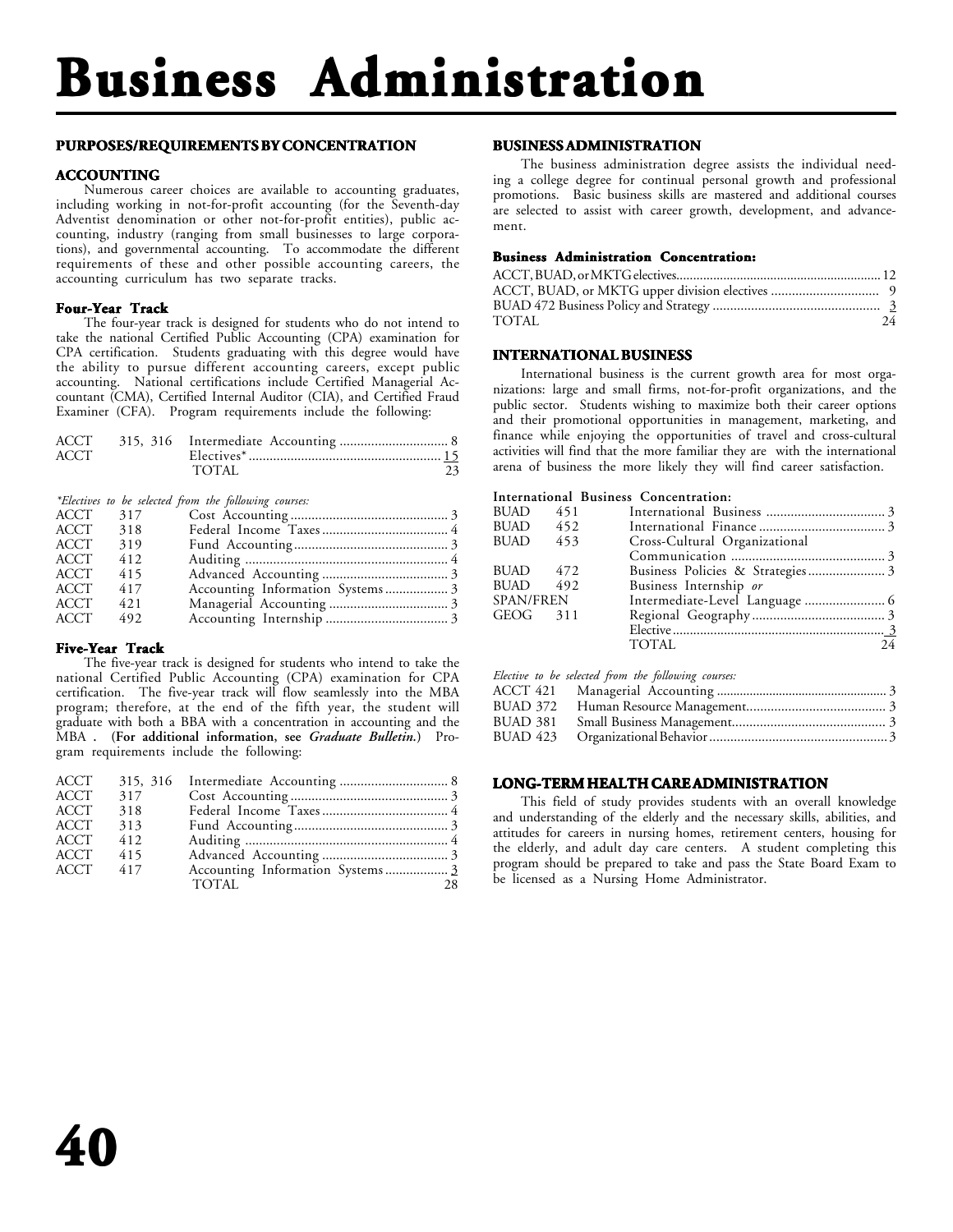### **Long-term Health Care Administration Concentration:\***

| <b>HCAD</b> | 311 | General Administration of the Nursing Facility 4 |    |
|-------------|-----|--------------------------------------------------|----|
| <b>HCAD</b> | 312 | Nursing Facility Technology  4                   |    |
| <b>HCAD</b> | 315 | Personal and Auxiliary Relationships of          |    |
|             |     |                                                  |    |
| <b>HCAD</b> | 316 | Financial Management of                          |    |
|             |     |                                                  |    |
| <b>HCAD</b> |     |                                                  |    |
|             |     |                                                  |    |
|             |     | <b>TOTAL</b>                                     | 30 |
|             |     |                                                  |    |

*\*Long-term Health Care Administration students should include the following courses as part of their general education requirements:*

| $PSYC$ 450 |  |  |
|------------|--|--|

# **MANAGEMENT**

This concentration provides education and training in theoretical and applied management principles and functions for students desiring a management career in for-profit, not-for-profit, and governmental entities.

### **Management Concentration:**

| <b>BUAD</b> | 317 |                                        |    |
|-------------|-----|----------------------------------------|----|
| <b>BUAD</b> | 372 |                                        |    |
| <b>BUAD</b> | 423 |                                        |    |
| BUAD        | 466 | Production and Operations Management 3 |    |
| BUAD.       | 472 |                                        |    |
|             |     |                                        |    |
|             |     | TOTAL.                                 | 24 |
|             |     |                                        |    |

| *Electives to be selected from the following courses: |  |  |  |  |
|-------------------------------------------------------|--|--|--|--|
|                                                       |  |  |  |  |

| ACCT        | 317 |                               |  |
|-------------|-----|-------------------------------|--|
| ACCT        | 318 |                               |  |
| <b>MKTG</b> | 351 |                               |  |
| <b>BUAD</b> | 381 |                               |  |
| <b>BUAD</b> | 451 |                               |  |
| <b>BUAD</b> | 453 | Cross-Cultural Organizational |  |
|             |     |                               |  |
| <b>BUAD</b> | 450 |                               |  |
| <b>BUAD</b> | 492 |                               |  |
|             |     |                               |  |

# **MANAGEMENT INFORMATION SYSTEMS (MIS)**

This option prepares students for positions of responsibility in the design, development, and implementation of computer based information systems in a business environment.

|                          | MIS students will not take the following business core courses: |  |
|--------------------------|-----------------------------------------------------------------|--|
| 1. BUAD 312              |                                                                 |  |
| 2. MKTG 343              |                                                                 |  |
|                          |                                                                 |  |
| instead, they will take: |                                                                 |  |
|                          |                                                                 |  |
|                          |                                                                 |  |
|                          |                                                                 |  |

#### **Management Information Systems Concentration:**

| CSIS- |     | 110, 111 Principles of Computer Programming I, II  6 |    |
|-------|-----|------------------------------------------------------|----|
| CSIS  | 205 |                                                      |    |
| CSIS  | 215 | Object-Oriented Programming C++ 3                    |    |
| CSIS  | 245 |                                                      |    |
| CSIS  | 320 |                                                      |    |
| CSIS  | 360 |                                                      |    |
| CSIS  | 450 |                                                      |    |
| CSIS  | 445 |                                                      |    |
| CSIS  | 490 |                                                      |    |
|       |     | <b>TOTAL</b>                                         | 30 |
|       |     |                                                      |    |

### **MARKETING AND E-COMMERCE**

The marketing and e-commerce concentration within the BBA prepares students for the marketing challenges of the new millennium. Computer technology is revolutionizing the traditional strategies used by organizations to market and sell their products and services. Students completing this academic option will be prepared for job opportunities in sales, retailing, advertising, and marketing with organizations integrating electronic technology to serve their customers.

#### **Marketing and E-Commerce Concentration:**

| MKTG | 303 |       |    |
|------|-----|-------|----|
| MKTG | 351 |       |    |
| MKTG | 402 |       |    |
| MKTG | 443 |       |    |
| BUAD | 450 |       |    |
| BUAD | 472 |       |    |
|      |     |       |    |
|      |     | TOTAL | 24 |
|      |     |       |    |

#### *\*Electives to be selected from the following courses:*

| BUAD | 372 | Human Resource Management  3 |  |
|------|-----|------------------------------|--|
| BUAD | 451 |                              |  |
| BUAD | 453 |                              |  |
| MKTG | 426 |                              |  |
| MKTG | 492 |                              |  |
|      |     |                              |  |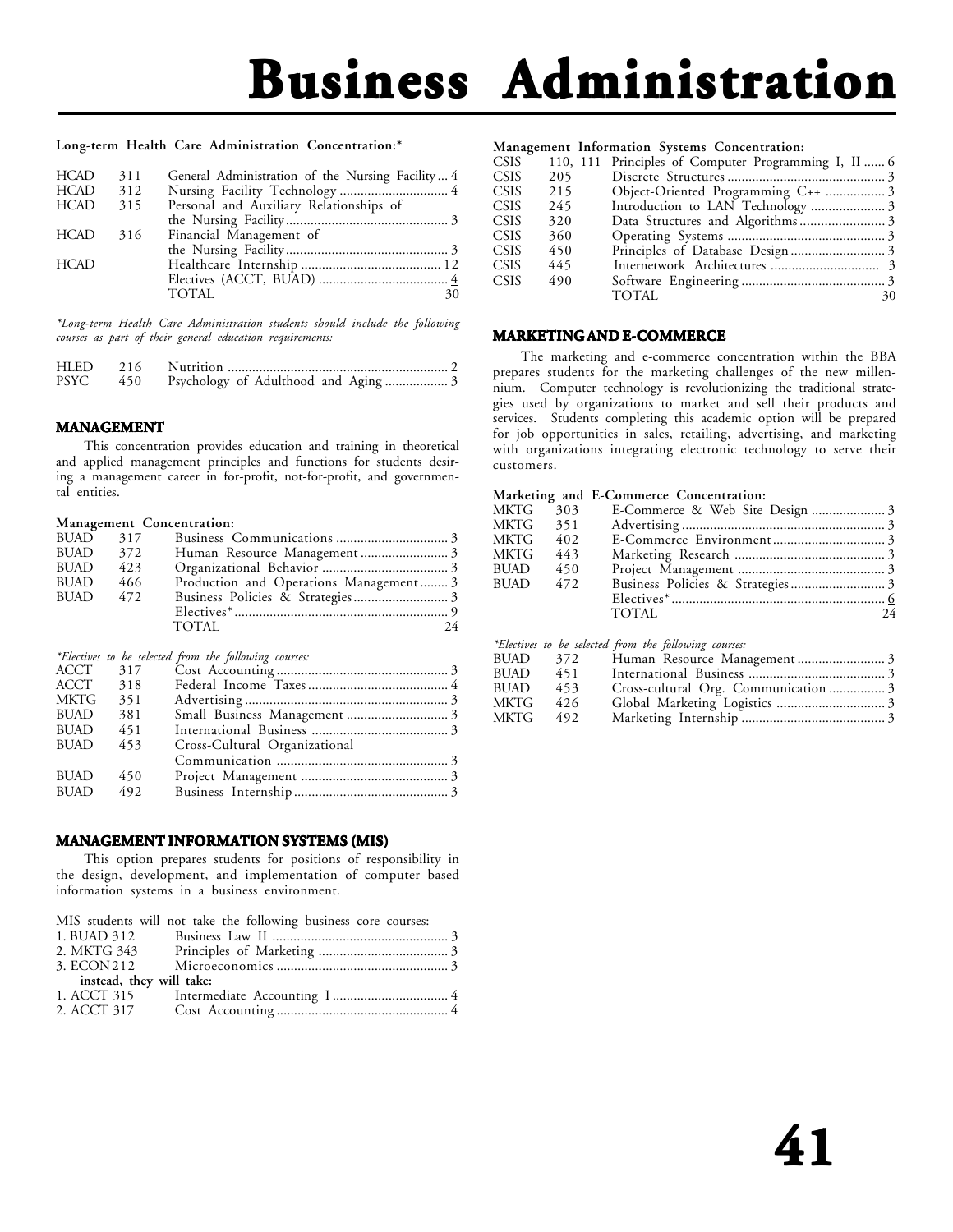# **OFFICE SYSTEMS ADMINISTRATION**

This concentration is designed to prepare business students with a fundamental and technical link to business and office information systems. It will also provide the essential foundation for the graduate to progress on an information management career path.

### **Office Systems Administration concentration:**

| <b>BUAD</b> | 303 |                                           |    |
|-------------|-----|-------------------------------------------|----|
| <b>BUAD</b> | 317 |                                           |    |
| <b>OFIS</b> | 123 |                                           |    |
| <b>OFIS</b> | 385 |                                           |    |
| <b>OFIS</b> | 388 | Office Systems Training and Management  4 |    |
| <b>OFIS</b> | 490 |                                           |    |
| <b>OFIS</b> |     |                                           |    |
|             |     | <b>TOTAL</b>                              | フフ |
|             |     |                                           |    |

# **SMALL BUSINESS MANAGEMENT**

This concentration within the BBA provides students with entrepreneurial aspirations the business tools to operate their own businesses, if they so desire, and to perform with the entrepreneurial spirit, abilities, and attitudes currently expected by many medium- and largesize organizations.

|             |          | Small Business Management Concentration: |    |
|-------------|----------|------------------------------------------|----|
| ACCT        | 318      |                                          |    |
|             | BUAD 372 |                                          |    |
| <b>BUAD</b> | 381      |                                          |    |
| <b>BUAD</b> | 450      |                                          |    |
| BUAD        | 472      |                                          |    |
|             |          |                                          |    |
|             |          | TOTAL                                    | フフ |

*\*Electives should be chosen from the following courses:*

| ACCT       | 417   |                                   |  |
|------------|-------|-----------------------------------|--|
| MKTG-      | - 303 | E-Commerce and Web Site Design  3 |  |
| MKTG       | 351   |                                   |  |
| $BUAD$ 451 |       |                                   |  |
| $BUAD$ 452 |       |                                   |  |
| $BUAD$ 492 |       |                                   |  |
|            |       |                                   |  |

# **TEACHING CERTIFICATION PROGRAM**

The following business major is for teaching certification only. Requirements for certification are listed in the Education section of this bulletin.

### **Business BS - Secondary Teaching Area**  $\mathbf{O}_{\mathbf{D}}$

| Option III |     |                                           |    |
|------------|-----|-------------------------------------------|----|
| ACCT       | 211 |                                           |    |
| ACCT       | 212 |                                           |    |
| BUAD       | 201 |                                           |    |
| BUAD       | 301 |                                           |    |
| BUAD       | 302 |                                           |    |
| BUAD       | 311 |                                           |    |
| BUAD       | 317 |                                           |    |
| BUAD       | 496 | Senior Business Seminar  1                |    |
| CSIS       | 102 | Microcomputer Literacy and Application  3 |    |
| ECON       | 211 |                                           |    |
| MATH       | 236 | Applied Mathematics for Business  3       |    |
| MKTG       | 303 | E-Commerce and Web Site Design  3         |    |
| MKTG       | 343 |                                           |    |
| OFIS       | 123 |                                           |    |
| OFIS       | 272 | Administrative Records and                |    |
|            |     |                                           |    |
| OFIS       | 385 |                                           |    |
| OFIS       | 388 | Office Systems Training and Management. 4 |    |
| OFIS       | 479 | Methods of Teaching Business Ed.  3       |    |
| OFIS       | 490 |                                           |    |
|            |     | TOTAL                                     | 59 |

# **BACHELOR OF SCIENCE (BS) in MANAGEMENT**

This degree provides students some flexibility for enriching their managerial training. It prepares graduates for managerial careers in for-profit, not-for-profit, and governmental entities, as well as for entrepreneurial endeavors.

| Major Courses:     |                            |    |
|--------------------|----------------------------|----|
| $BUAD$ 317         |                            |    |
| BUAD 372           | Human Resource Management3 |    |
| BUAD 423           |                            |    |
| <b>BUAD</b><br>472 |                            |    |
| ACCT or BUAD       |                            |    |
|                    | <b>TOTAL</b>               | 15 |
|                    |                            |    |
| Cognate Courses:   |                            |    |
| MATH 241           |                            |    |
| OFIS 100           |                            |    |
|                    |                            |    |

*\*Students who took keyboarding in high school or who can otherwise present documentation attesting that they possess required skills will be exempted.*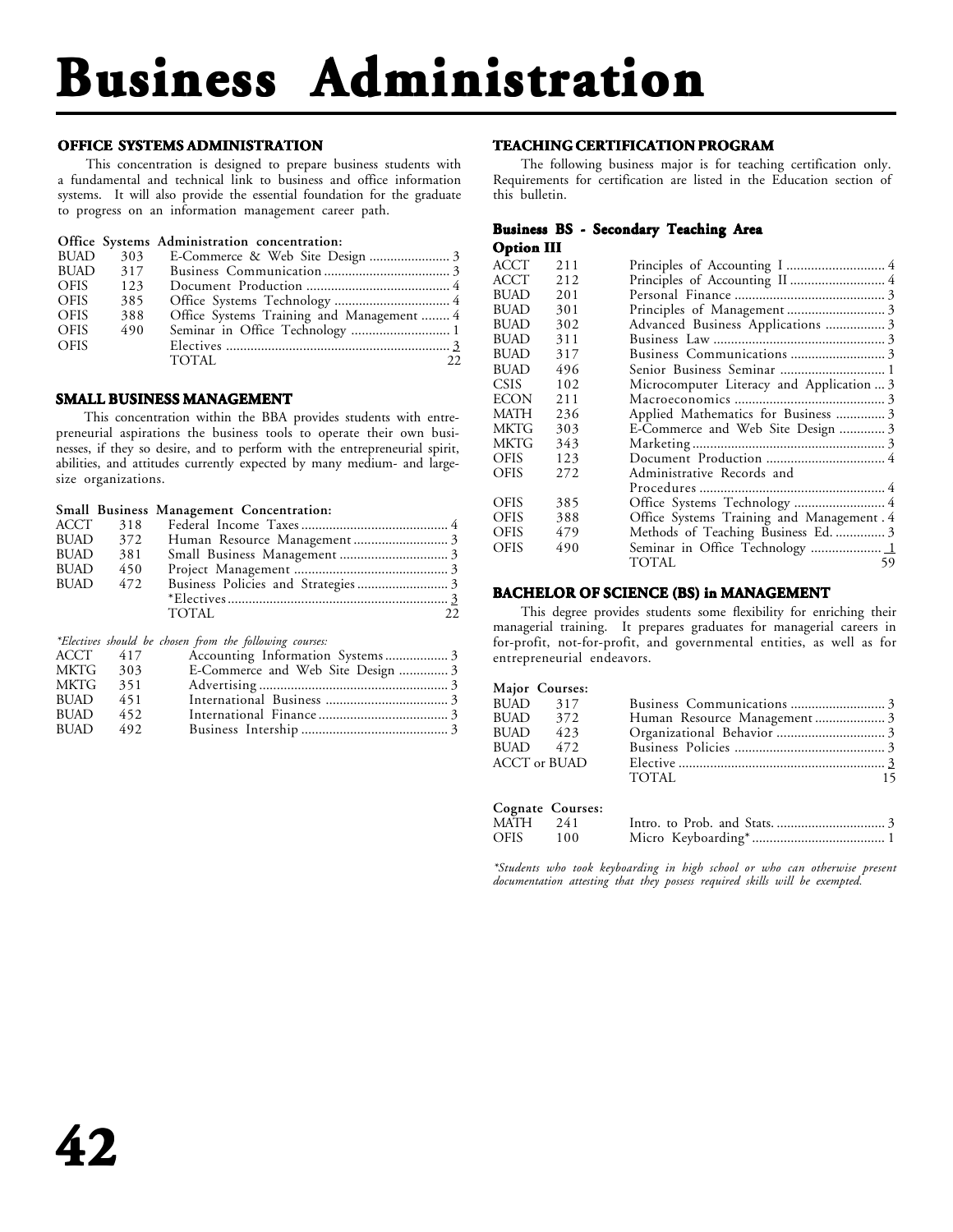# **BACHELOR OF SCIENCE (BS) in OFFICE SYSTEMS**

# **ADMINISTRATION**

This degree is designed to prepare competent office personnel for careers as office managers or administrative assistants in business, industry, and government. Graduates will be prepared to assume major administrative and supervisory duties in the electronic office and to function as part of an effective office team.

### **Major Courses:**

| <b>ACCT</b> | 211 |                                           |
|-------------|-----|-------------------------------------------|
| <b>ACCT</b> | 212 |                                           |
| <b>BUAD</b> | 301 |                                           |
| <b>BUAD</b> | 302 | Advanced Business Applications  3         |
| <b>BUAD</b> | 311 |                                           |
| <b>BUAD</b> | 317 |                                           |
| <b>BUAD</b> | 496 |                                           |
| <b>ECON</b> | 211 |                                           |
| <b>MKTG</b> | 303 | E-Commerce and Web Site Design  3         |
| <b>OFIS</b> | 100 |                                           |
| <b>OFIS</b> | 123 |                                           |
| <b>OFIS</b> | 272 | Administrative Records and Procedures  4  |
| <b>OFIS</b> | 385 |                                           |
| <b>OFIS</b> | 388 | Office Systems Training and Management. 4 |
| <b>OFIS</b> | 490 |                                           |
| <b>OFIS</b> |     |                                           |
|             |     | TOTAL                                     |

# **BACHELOR OF ARTS (BA) in BUSINESS ADMINISTRATION**

This option is available to students who wish a broad liberal arts education. This program prepares students for careers in business administration and graduate work. A minor is required for the BA degree.

### **Major Courses:**

| <b>ACCT</b>         | 211, 212 |                                       |    |  |  |
|---------------------|----------|---------------------------------------|----|--|--|
| <b>BUAD</b>         | 211      |                                       |    |  |  |
| <b>BUAD</b>         | 301      |                                       |    |  |  |
| <b>BUAD</b>         | 302      | Advanced Software Applications  3     |    |  |  |
| <b>BUAD</b>         | 311, 312 |                                       |    |  |  |
| <b>BUAD</b>         | 321      |                                       |    |  |  |
| <b>BUAD</b>         | 496      |                                       |    |  |  |
| <b>ECON</b>         | 2.11     |                                       |    |  |  |
| <b>ECON</b>         | 212      |                                       |    |  |  |
| <b>MKTG</b>         | 343      |                                       |    |  |  |
|                     |          | TOTAL                                 | 36 |  |  |
| BA Cognate Courses: |          |                                       |    |  |  |
| MATH                | 241      | Intro. to Probabilities & Statistics3 |    |  |  |
| <b>OFIS</b>         | 100      |                                       |    |  |  |
|                     |          | TOTAL                                 |    |  |  |

*\*Students who took keyboarding in high school or who can otherwise present documentation attesting that they possess required skills will be exempted.*

# **ASSOCIATE OF SCIENCE (AS) in OFFICE TECHNOLOGY**

This degree provides the student with an in-depth background in the software aspect of computer and office systems and an understanding of how to apply this knowledge in the automated office environment.

| Core Courses: |     |                                   |     |
|---------------|-----|-----------------------------------|-----|
| ACCT          | 211 |                                   |     |
| BUAD          | 302 | Advanced Business Applications  3 |     |
| BUAD          | 317 |                                   |     |
| BUAD          | 496 |                                   |     |
| CSIS-         | 102 | Microcomputer Literacy and App3   |     |
| MKTG          | 303 | E-Commerce and Web Site Design  3 |     |
| OFIS-         | 100 |                                   |     |
| OFIS-         | 385 |                                   |     |
|               |     | <b>TOTAL</b>                      | 22. |
|               |     |                                   |     |

# **Option I — Administration**

| BUAD<br>2.11 |                                           |  |
|--------------|-------------------------------------------|--|
| OFIS.<br>123 |                                           |  |
| OFIS-<br>272 | Administrative Records and Procedures  4  |  |
| OFIS.<br>388 | Office Systems Training and Management. 4 |  |
| OFIS         |                                           |  |
|              | TOTAL                                     |  |

### **Option II — Bilingual**

| TOTAL |                                                                                                                                |
|-------|--------------------------------------------------------------------------------------------------------------------------------|
|       | Administrative Records and Procedures  4<br>Spanish Composition and Conversation  3<br>Adv. Spanish Gram.-Morph. and Syntaxis3 |

# **Option III — Legal**

| BUAD  | 311  |                                           |  |
|-------|------|-------------------------------------------|--|
| OFIS. | 123  |                                           |  |
| OFIS. | 2.72 | Administrative Records and Procedures  4  |  |
| OFIS. | 388  | Office Systems Training and Management. 4 |  |
| OFIS  |      |                                           |  |
|       |      | TOTAL                                     |  |
|       |      |                                           |  |

# **Option IV — Medical**

| BIOL.<br>101                                              |  |
|-----------------------------------------------------------|--|
| OFIS<br>123                                               |  |
| OFIS<br>Administrative Records and Procedures  4<br>2.72  |  |
| OFIS.<br>Office Systems Training and Management. 4<br>388 |  |
| OFIS                                                      |  |
| TOTAL                                                     |  |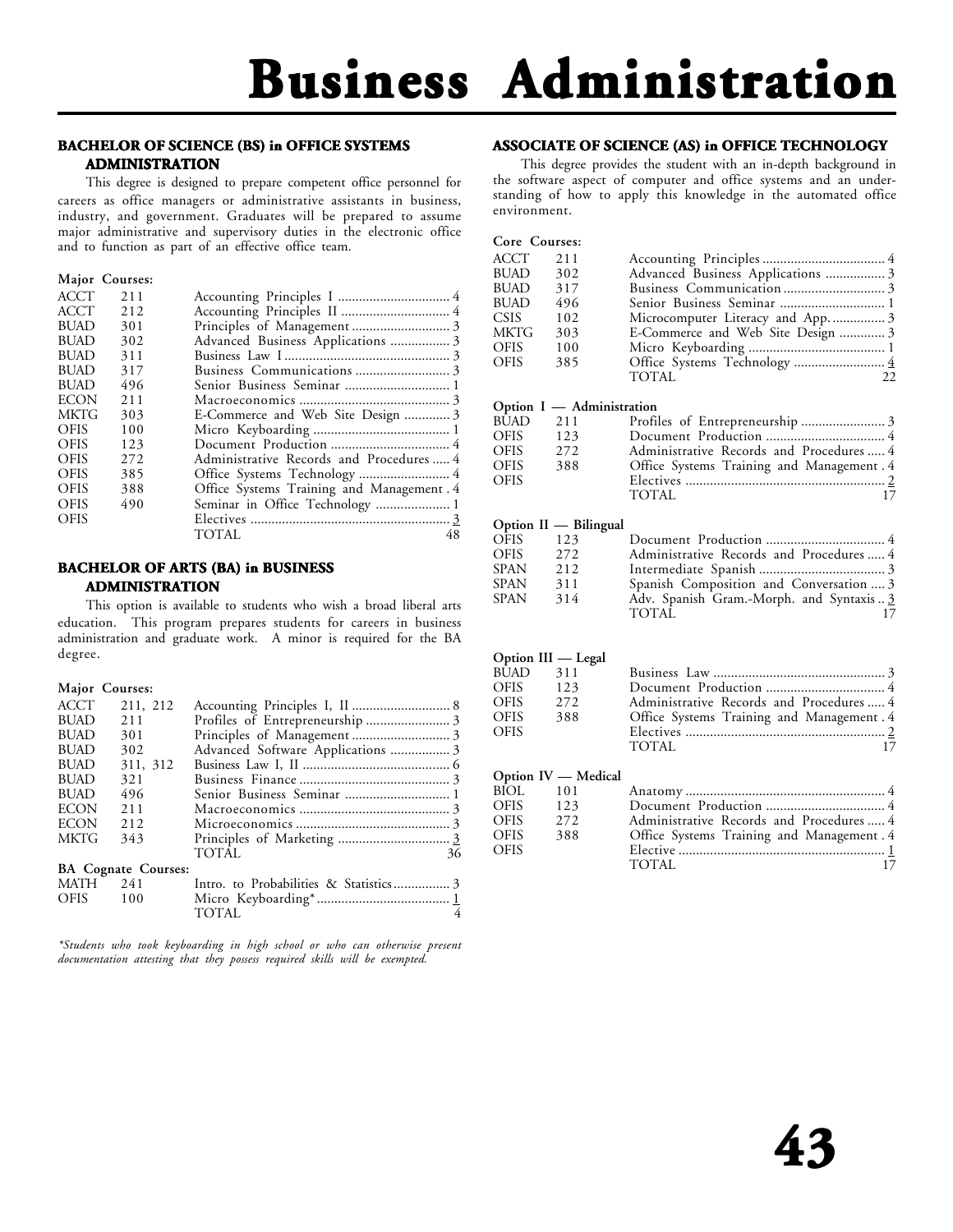# **COURSE REQUIREMENTS BY MINOR**

|      | Minor: Accounting |             |
|------|-------------------|-------------|
|      |                   |             |
| ACCT |                   |             |
| ACCT |                   |             |
|      |                   | TOTAL<br>20 |

### **Minor: Business Administration**

| <b>ECON</b> | 211   |       |    |
|-------------|-------|-------|----|
| BUAD.       | - 301 |       |    |
| <b>BUAD</b> |       |       |    |
|             |       | TOTAL | 20 |

#### **Minor: Office Systems Administration** 302 Advanced Software Applications .

| CSIS-       | 102 | Microcomputer Literacy and Application  3 |
|-------------|-----|-------------------------------------------|
| <b>MKTG</b> | 303 | E-Commerce and Web Site Design  3         |
| <b>OFIS</b> | 100 |                                           |
| <b>OFIS</b> | 272 | Administrative Records and Procedures  4  |
| <b>OFIS</b> | 385 |                                           |
| <b>OFIS</b> |     |                                           |
|             |     | TOTAL<br>20                               |
|             |     |                                           |

# **ACCOUNTING COURSES ACCT 211 Accounting Principles I 4 hours**

Nature of accounting data and its use in business, fundamental procedures and records, operating cycle, preparation of financial statements, measurement of income and assets. 4 Lec 1 Lab

#### **ACCT 212 Accounting Principles II 4 hours** Prerequisite: ACCT 211.

Accounting procedures and practices in partnerships and corporations, development of accounting data for use in management decisions, financial statement analysis, cash flow, income tax.

# **ACCT 315 Intermediate Accounting I 4 hours**

Prerequisite: ACCT 212.

4 Lec 1 Lab

An in-depth study of the theory and techniques of financial accounting, including an accounting conceptual framework, a review of the accounting process and financial statement presentation, liabilities, and accounting concerns and standards relating to both current and noncurrent assets.

# **ACCT 316 Intermediate Accounting II 4 hours**

Prerequisite: ACCT 315.

A continuation of ACCT 315 emphasizing the application of accounting theory and standards to liabilities, equity, revenue recognition, leases, post-retirement benefits, income taxes, financial analysis, and changing prices.

# **ACCT 317 Cost Accounting 3 hours**

# Prerequisite: ACCT 212.

An in-depth study of the technical aspects of cost accounting systems including cost allocations; joint product and by-product accounting; actual, standard, and direct cost methods. Process cost is emphasized.



# **ACCT 318 Federal Income Taxes 4 hours**

Prerequisite: ACCT 212.

A study of the provisions of federal income tax laws as they apply to individuals, corporations, and other taxpayers. Emphasis is on personal income taxes, the various types of income, and the deductibility of costs and expenses in the determination of tax liability.

# **ACCT 319 Fund Accounting 3 hours**

Prerequisite: ACCT 212.

Special accounting procedures for units of government and other not-for-profit organizations.

# ACCT 412 Auditing 4 hours

Prerequisite: ACCT 212; MATH 241

A study of the theory and professional standards and their application to financial and compliance auditing and the auditor's attest function.

# **ACCT 415 Advanced Accounting 3 hours**

Prerequisite: ACCT 316.

A study of advanced accounting and financial reporting topics ncluding business combinations and consolidated financial statements, partnerships and branches, bankruptcy, multinational enterprises, and segments.

# **ACCT 417 Accounting Information Systems 3 hours**

Prerequisite: ACCT 212.

Conceptual foundation of accounting information systems in computerized and manual settings; contrast between file-based and data base approaches to data processing with emphasis on data fase; system development and documentation techniques; system controls and security; information systems for business cycles.

# **ACCT 421 Managerial Accounting 3 hours**

Prerequisite: ACCT 212.

A study of cost accounting fundamentals with emphasis on accounting as a managerial tool. Special attention is given to costvolume-profit relationships, job-order costing, budgeting, standard costing, capital budgeting, cost behavior patterns, transfer pricing, and divisional performance measurement.

# **ACCT 491 Selected Topic 1 hour**

Prerequisite: Permission of department chair.

Designed for the student who wishes to do independent study or research. Content and method of study must be arranged prior to registration. May be repeated once for credit.

# **ACCT 492 Accounting Internship 3-8 hours**

This course is an on-the-job, career-oriented internship program for training in accounting. Variable credit of 3-8 semester hours is available. Admission to internship is limited to students who have completed 40 semester hours in the business core and concentration and have maintained a GPA of at least 2.50 in the major. Prior approval of the business internship coordinator and department chair are required before the internship is started. The internship may count as one three-hour elective course in the accounting major. Note: A student may not exceed a total of 8 hours for ACCT 492, BUAD 492, MKTG 492 and OFIS 492 combined.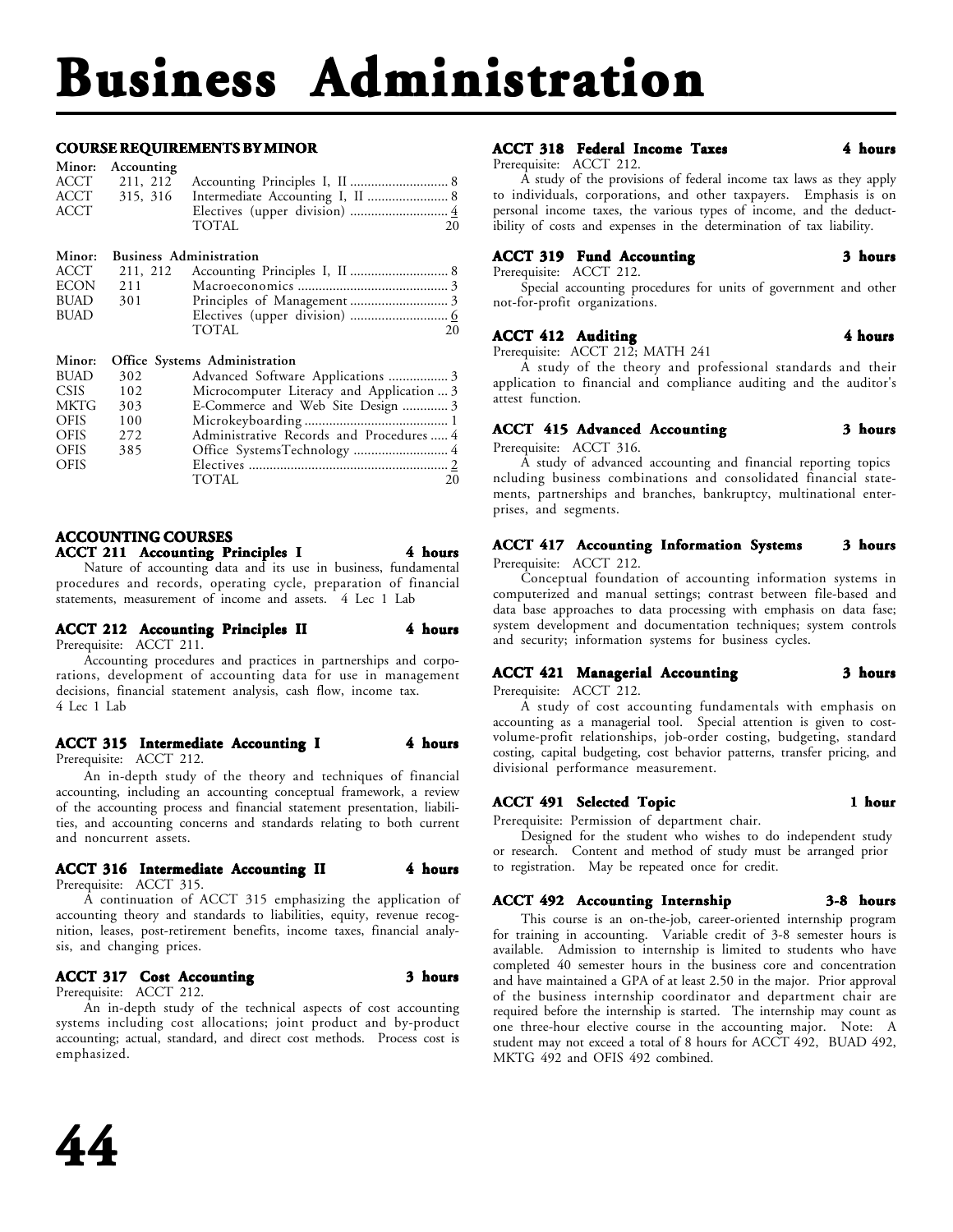# **BUSINESS COURSES**

# **BUAD 201 Personal Finance 3 hours**

A course in consumer finance that is concerned with the earnings of individuals and the many ways in which these funds are allocated in day-to-day living: earning, spending, and saving. Topics include financial planning, establishing credit, purchase of a house, and insurance. Taught on an as-needed basis.

### **BUAD 211 Profiles of Entrepreneurship 3 hours**

A business course offering a survey of major topics and issues in the contemporary business world and in business career planning. A team-teaching approach utilizing faculty and practicing professionals will be used to acquaint the students with both the theoretical concepts and the practical applications of these concepts in the real world.

# **BUAD 241 Public Relations 3 hours**

(See description of COMM 241 under Communication courses.)

### **BUAD 250 Project Management and Leadership 3 hours**

Course open to business and non-business students who desire to learn and practice the intricacies of project management and leadership. Subjects include project planning, budgeting, scheduling, implementing, evaluating and reporting. Students will work as part of entrepreneurial teams to design, develop and implement projects. Each team will work independently, with the guidance of industry mentors and faculty coaches, to develop and implement specific projects. Students in Free Enterprise (SIFE) may be used as a means for accomplishing the practical aspects of the course. This course has a two-semester duration. Lec & Lab.

### **BUAD 301 Principles of Management 3 hours**

Overview of work performed by management. Emphasis is placed on the functions of planning, organizing, directing, and controlling.

# **BUAD 302 Advanced Software Applications 3 hours**

Prerequisite: CSIS 102.

Information systems, components of the Office suite, and integration of the individual software packages with one another and the Internet. Projects will challenge students to apply advanced software functions to real-life business scenarios.

### **BUAD 311 Business Law I 3 hours**

A study of the legal issues confronted in business operations. A general overview of the legal environment is presented, followed by an in-depth examination of contract law and the law of agency.

### **BUAD 312 Business Law II 3 hours**

A continuation of BUAD 311 given consideration to the provisions of the Uniform Commercial Code, laws relating to business organizations, and other selected legal topics pertaining to business operations.

### **BUAD 317 Business Communications 3 hours**

Prerequisite: ENGL 121.

This course is designed to survey the principles and forms of communication frequently found in business and the professions. Emphasis on oral and written communication theory and practice.

### **BUAD 321 Business Finance 3 hours**

Prerequisite: ACCT 212; ECON 212.

A survey of the field of finance, both private and public. Emphasis is placed on current problems in the field. Financial institutions are discussed, and loans and investment practices are analyzed.

### **BUAD 372 Human Resources Management 3 hours** Prerequisite: BUAD 301.

A course designed to provide a working knowledge of personnel functions, with emphasis on recruitment, selection, placement, and wage/salary administration.

# **BUAD 381 Small Business Management 3 hours**

An in-depth analysis of entrepreneurship and the function of the entrepreneur in new venture creation. A framework is developed which incorporates marketing feasibility studies and financial analysis into a comprehensive business plan. The business venture is examined with respect to financial planning, marketing, management and tax decisions at the various stages of the business cycle.

# **BUAD 423 Organizational Behavior 3 hours**

Prerequisite: BUAD 301

A study of the understanding, prediction, and control of human behavior within organizations. Topics include motivation, learning, leadership, diversity, communication, interpersonal behavior, group dynamics, decision-making and change.

# **BUAD 441 Corporate Communication**

(See description of COMM 441 under Communication courses.)

# **BUAD 450 Project Management 3 hours**

Prerequisite: Permission of department chair.

Course open to business majors to practice the intricacies of project management and leadership. Under the direction of a faculty member, a student will identify, plan, and implement a project that is congruent with his/her professional training and goals.

# **BUAD 451 International Business 3 hours**

Prerequisites: BUAD 301, MKTG 343.

An analysis of how culture and social values influence management and marketing practices throughout the world. Problems and perspectives encountered in operating business across boundaries are considered.

# **BUAD 452 International Finance 3 hours**

Prerequisites: BUAD 321; ECON 211, 212.

Financial management and economic theory in the international environment. The impact of regulation, taxation, capital and money markets, working capital management, capital budgeting, risk, and exchange rates on decision-making, are considered. Consideration is also given to the development and application of economic principles within the world economy.

# **BUAD 453 Cross-Cultural Organizational Cross-Cultural Communication 3 hours**

Variables and effects of both verbal and non-verbal communication in international business. Practical applications are made for cultural differences, management expectations, and marketing practices.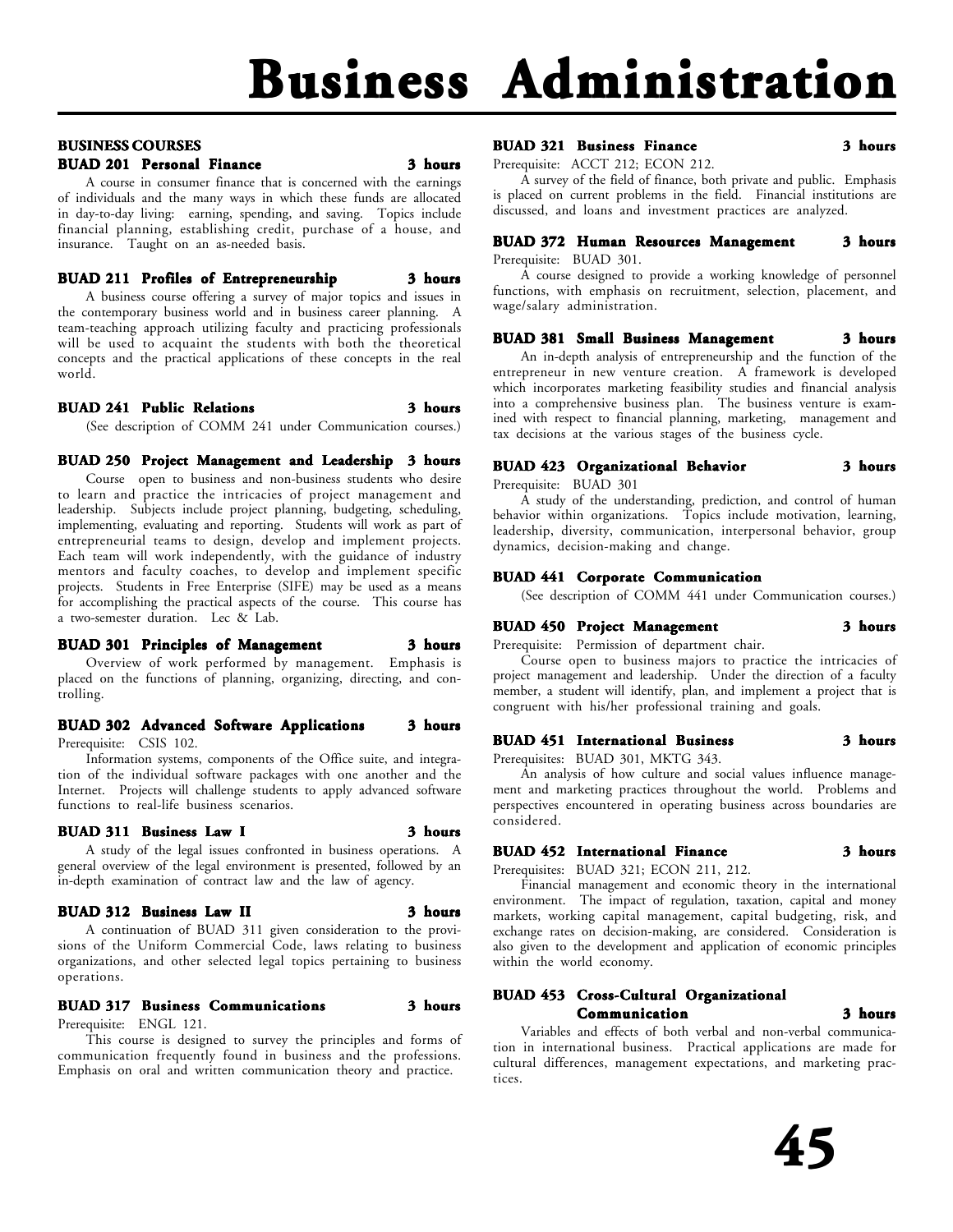# **BUAD 466 Production and Operations Management 3 hours**

Prerequisite: BUAD 301; MATH 241.

A study and analysis of the planning, design, direction, and control of physical and human resources used in the production of goods and services. Emphasis is placed on solutions to operational problems in the physical, locational, storage, and general service subsystems.

# **BUAD 472 Business Policies & Strategies 3 hours**

Prerequisite: Open only to seniors majoring in the department. Subject to prior permission of department chair.

An integrative capstone course that explains what policies are, how they related to strategies, and how a manager builds a strategic dimension into his or her actions. Any problem or opportunity … accounting, management, marketing, finance, production, organizational, personnel or other organizational dimensions … if it materially affects a firm's performance, is of strategic concern.

# **BUAD 491 Selected Topics 1 hour**

Prerequisite: Permission from the department chair. Designed for the student who wishes to do independent study or

research. Content and method of study must be arranged prior to registration. May be repeated once for credit.

### **BUAD 492 Business Internship 3-8 hours**

An on-the-job, career-oriented internship program for training in business management. Variable credit of 3-8 semester hours is available. Admission to internship is limited to students who have completed 40 semester hours in the business core and concentration and have maintained a GPA of at least 2.50 in the major. Prior approval of the business internship coordinator and department chair are required before the internship is started. The internship may count as one three-hour elective course in the management major. Note: A student may not exceed a total of 8 hours for BUAD 492, ACCT 492, MKTG 492 and OFIS 492 combined.

# **BUAD 496 Senior Business Seminar 1 hour**

Preparation for meeting the demands of the work and academic worlds after graduation. Topics include current trends, issues, challenges, and opportunities in business and in graduate education.

# **ECONOMICS COURSES**

# **ECON 211 Macroeconomics 3 hours**

A basic study of macroeconomics which includes national problems such as supply and demand, growth, output and productivity, inflation, employment, interest rates, trade balance, and fiscal and monetary policies.

# **ECON 212 Microeconomics 3 hours**

A basic study of microeconomics which includes supply and demand theory, production and operation cost theory, consumer theory, price theory, competition, market structures, economics of the firm, and the role of government.

# **HEALTH CARE ADMINISTRATION**

# **HCAD 311 General Administration of the Nursing Facility 4 hours**

Prerequisite: BUAD 301.

A study of management tools and techniques including planning, organizing, staffing, directing, evaluating, and controlling, discussion of insurance liability, business law, in-service training, human relations, group dynamics and conference leadership in nursing facility administration. The course also emphasizes licensing standards for certification of Long-Term Care Facility, nursing facility licensure application process, admission, transfer and discharge, and requirements for Medicaid-certified facilities, administration, inspection, surveys, visits and enforcements, and PASARR.

# **HCAD 312 Nursing Facility Technology 4 hours**

Detailed study of the technical aspects of nursing facility administration, including a review of the history and philosophy of nursing facilities, life safety codes, construction of safe facilities, physical plant and environment, and different government agencies that are affiliated with nursing facilities.

# **HCAD 315 Personal and Auxiliary Relationships of the Nursing Facility 3 hours** Prerequisite: BUAD 301.

Study of how the resident's quality of life is enhanced by the stability of employee-employer relationships and labor relations.

### **HCAD 316 Financial Management of the Nursing Facility 3 hours**

Prerequisite: ACCT 212.

A review of financial management techniques and the interpretation of financial information for management decision-making in the nursing facilities, with emphasis on the classification of revenue and expense, and preparation of the financial statements.

# **HCAD 492, 493, 494, 495 Healthcare Internship 12 hours**

Prerequisites: HCAD 311, 312, 315, 316, ACCT 212, BUAD 301.

This course contains all the elements of the domains of practice structured as an administrator-in-training internship program of 1,000 actual hours spent in the nursing facility under the direct supervision of the facility staff. Admission to program limited to students with a concentration in long-term health care administration and subject to prior approval of department chair. The 12 hours are divided as follows:

# **HCAD 492 - Part I (250 actual hours) 3 hours**

Student will plan, implement, and evaluate programs relating to the following departments of the nursing facility: Housekeeping & Laundry, Environmental Management & Maintenance, Activities, and Social Services.

# **HCAD 493 - Part II (250 actual hours) 3 hours**

Student will plan, implement, and evaluate programs relating to the following departments of the nursing facility: Dietary, Rehabilitation, and Medical Records.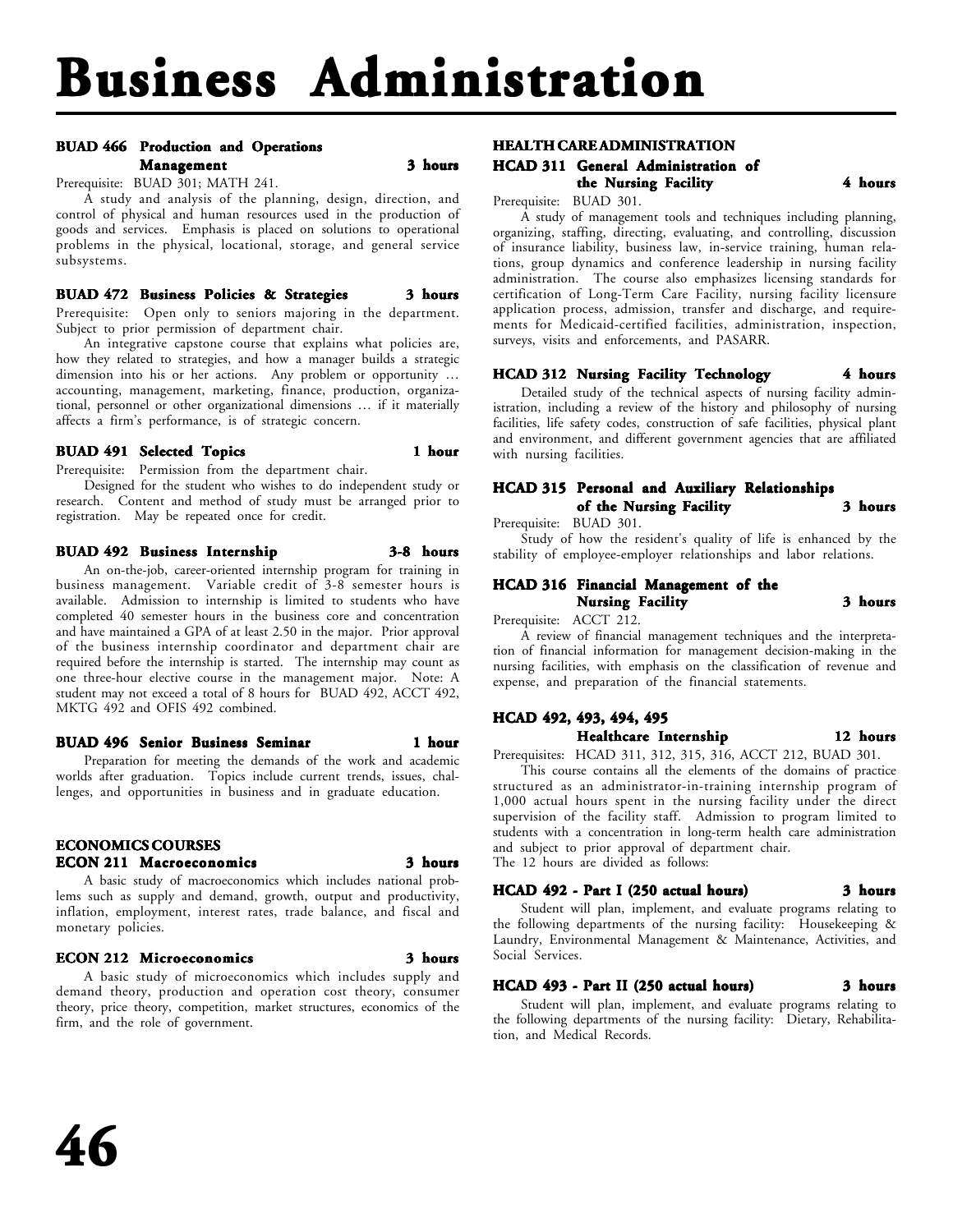### **HCAD 494 - Part III (250 actual hours) 3 hours**

Student will plan, implement, and evaluate programs relating to the following departments of the nursing facility: Business Office & Financial Management, Personal Resource & Management, and Administration.

### **HCAD 495- Part IV (250 actual hours) 3 hours**

Student will plan, implement, and evaluate the program relating to the nursing department of the nursing facility.

### **MANAGEMENT INFORMATION SYSTEMS**

(See Computer Science for course descriptions.)

### **MARKETING COURSES**

# **MKTG 303 E-Commerce & Web Site Design 3 hours**

Prerequisite: BUAD 302 or permission of department chair.

An examination of the ground rules for competitive survival in the new market space of electronic commerce, including the electronic channels of well-designed Web sites and their impact on small and large business entities. Emphasis will be placed on analyzing information and applying graphic design techniques to develop effective Web pages for online business. Topics include e-commerce, navigation, security issues, networks, business models, and an overview of Web design and development tools.

# **MKTG 343 Principles of Marketing 3 hours**

An introductory course dealing with basic marketing concepts. Emphasis is placed on managerial decisions in the areas of price, promotion, product design and distribution.

### **MKTG 351 Advertising 3 hours**

(See description of COMM 351 under Communication courses.)

This course studies the role of advertising in society, its impact on the economy, its function in business and marketing, and its communication aspects, including media applications. Attention is given to social, legal, and ethical considerations, the business of advertising, consumer behavior, and creative strategies and processes.

#### **MKTG 402 E-Commerce Enrivonment 3 hours**

Prerequisite: MKTG 303 or CSIS 303.

Social, legal, marketing and economic aspects of e-commerce. Internet technologies and methodologies needed for business usage in e-commerce, advertising and marketing. Topics include trust and security, intellectual property, and legal & ethical issues of e-commerce.

### **MKTG 426 Global Marketing Logistics 3 hours**

Prerequisite: BUAD 343.

Analysis and design of domestic and international logistics systems. Topics include transportation, warehousing, inventory control, materials handling and packaging, and plant and warehouse locations. Emphasis is given to concepts and practices that provide firms with global competitive advantages.

# **MKTG 443 Marketing Research 3 hours**

Prerequisite: BUAD 343.

An overview of research theories, concepts, and methodologies as applied to marketing problems. Attention is directed toward the application of sampling, sample design, data analysis of marketing problems, and how findings are used in formulating marketing policies.

### **MKTG 492 Marketing Internship 3-8 hours**

This course is an on-the-job, career-oriented internship program for training in marketing and e-commerce. Variable credit of 3-8 hours is available. Admission to internship is limited to students who have completed 40 semester hours in the business core and concentration and have maintained a GPA of at least 2.50 in the major. Prior approval of both the business internship coordinator and the department chair is required before the internship is started. The internship may count as one three-hour elective course in the marketing concentration. Note: A student may not exceed a total of 8 hours for MKTG 492, ACCT 492, BUAD 492, and OFIS 492.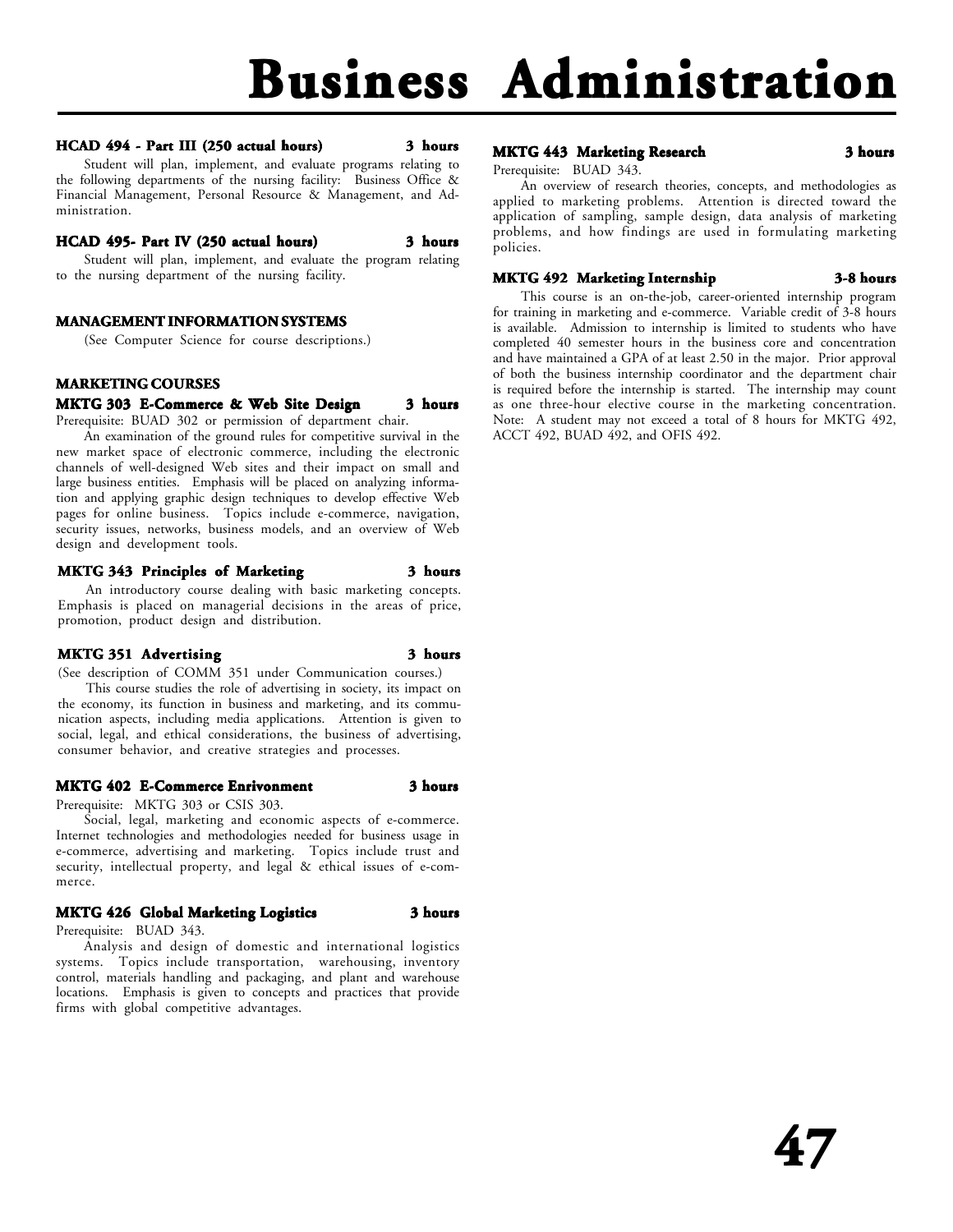# **OFFICE SYSTEMS ADMINISTRATION COURSES**

### **OFIS 100 Micro Keyboarding 1 hour**

 A course designed to introduce students to the microcomputer keyboard and 10-key pad. Emphasis is on developing basic keyboarding skills, and formatting of basic documents. Not open to challenge examination.

# **OFIS 123 Document Production 4 hours**

A lecture/laboratory class providing advanced skill development and mastery of word processing, computer 10-key pad, and machine transcription. Includes a review of punctuation, spelling, editing, and proofreading skills. Emphasis is placed on speed, accuracy, and formatting skills used in most softwares. 3 Lec 3 Lab

### **OFIS 181 Internet—Web Publishing 1 hour**

An introduction to the structure of HTML language used to create web pages on the World Wide Web. Emphasis is placed on adding text, tables, graphics and defining links to other web sites or specific sections of a homepage. Lecture/Lab

# **OFIS 272 Administrative Records and** Procedures **4 hours**

A study of records procedures and theories used in present systems of filing. Includes practice in alphabetic, geographic, numeric and subject filing systems. Additional emphasis placed on the study of administrative procedures with study in organizing, prioritizing, ethical decision-making and problem-solving in the office environment. Lab activities include projects directed toward the medical, legal, corporate and international offices. 3 Lec 3 Lab

# **OFIS 291 Selected Topics 1 hour**

Prerequisite: Approval by department chair. Designed for the student who wishes to do independent study or research. Content and method of study must be arranged prior to registration. May be repeated once for credit.

# **OFIS 383 Word Processing 1 hour**

An in-depth user-oriented course designed for those who anticipate using a microcomputer on the job with advanced WordPerfect applications.

### **OFIS 385 Office Systems Technology 4 hours**

Prerequisite: CSIS 102 or permission of instructor.

A study of office systems — technology, people, and procedures within an organizational and environmental context. Technologies that support improved productivity through information creation, storage, retrieval, manipulation, and distribution are discussed. Emphasis is placed on the evaluation of office systems concepts through the utilization of problem-solving skills and critical thinking cases.

# **OFIS 388 Office Systems Training and Management 4 hours**

A study of management and learning theories used to supervise and train employees in an office systems setting. Topics include supervisory styles; leadership techniques; instructional design; and implementation, evaluation, and management of a training program. Attention given to training professionals who work in environments with automated information systems.



# **OFIS 477 CPS: Examination Review 3 hours**

Prerequisite: OFIS 388 and permission of instructor.

A course designed for office administration and office information systems students who wish to prepare for the CPS examination that by passing will give them the Certified Professional Secretary (CPS) designation.

# **OFIS 479 Methods of Teaching Business Education 3 hours**

**An introduction to the history of philosophy of business education and study of the problem areas in teaching skill subjects.**

# **OFIS 490 Seminar in Office Technology 1 hour**

**An advanced class that covers the trends and future developments in Office Information Systems. A capstone course that ties together the latest office and computer concepts.**

# **OFIS 491 Selected Topics 1 hour**

Prerequisite: Approval by department chair.

Designed for the student who wishes to do independent study or research. Content and method of study must be arranged prior to registration. May be repeated once for credit.

# **OFIS 492 Office Administration Internship 3-8 hours**

This course is an on-the-job, career-oriented internship program for training in office administration. Variable credit of 3-8 semester hours is available. Admission to internship is limited to students who have completed 40 semester hours in the business core and concentration and have maintained a GPA of at least 2.50 in the major. Prior approval of the business internship coordinator and department chair are required before the internship is started. Note: A student may not exceed a total of 8 hours in OFIS 492, ACCT 492, BUAD 492 and MKTG 492 combined.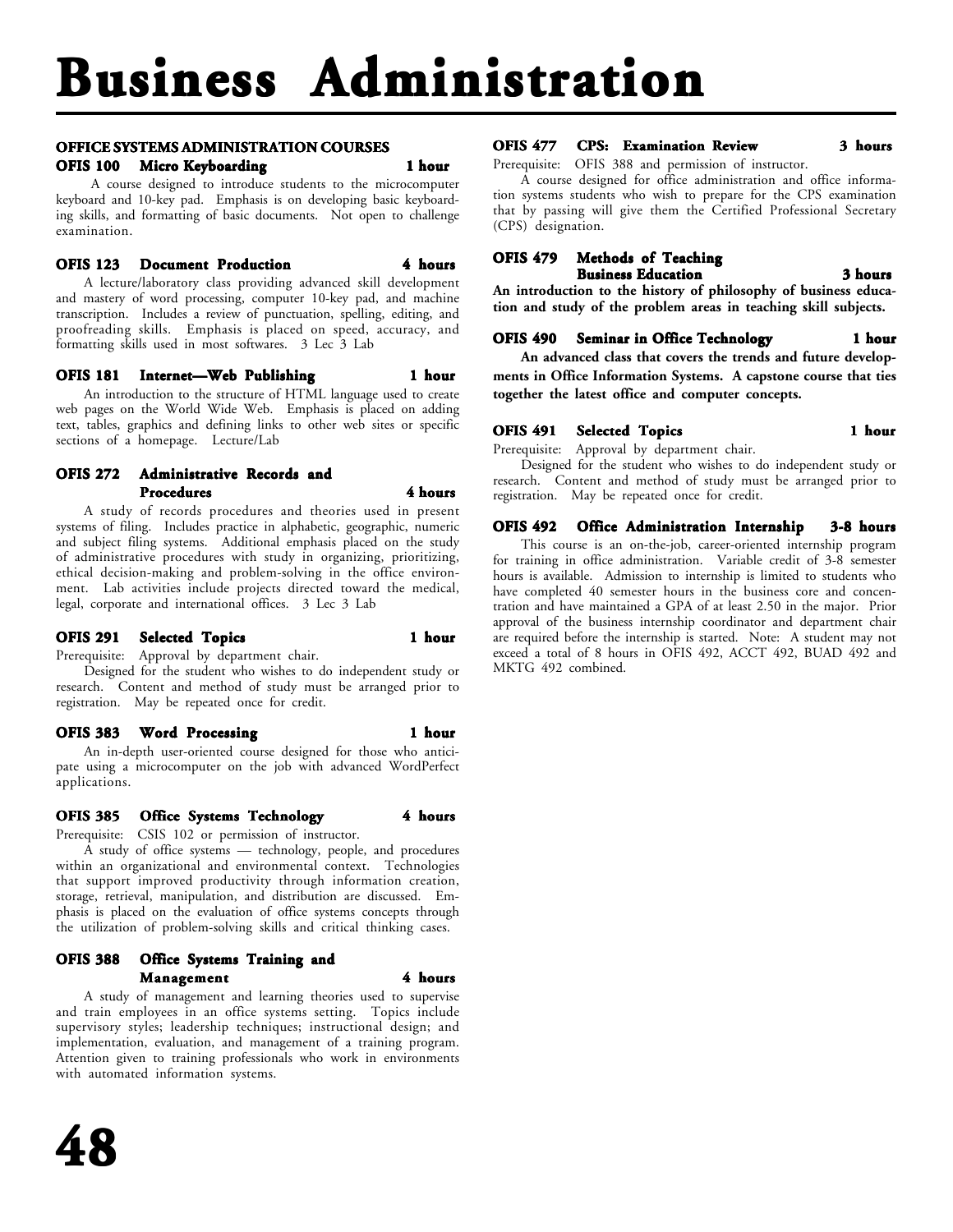

Karl Konrad, Chair; Mitchell Menzmer

### **AIMS OF THE CHEMISTRY PROGRAM**

The aim of the chemistry program is to develop in students the ability to think critically and creatively. The chemistry curriculum is designed to provide the student with a strong background in the areas of organic, biological and physical chemistry. The major will serve as a solid foundation upon which the candidate can build a professional career or a more specialized graduate program.

### **PROGRAMS**

Bachelor of Arts Bachelor of Science Teaching Area — Secondary Minor

### **BA** Major requirements:

The chemistry BA major includes the following courses or their equivalents.

| <b>CHEM</b> | 111, 112 |                                |    |
|-------------|----------|--------------------------------|----|
| <b>CHEM</b> | 221      | Modern Analytical Chemistry  4 |    |
| <b>CHEM</b> | 331, 332 |                                |    |
| <b>CHEM</b> | 341      |                                |    |
| <b>CHEM</b> | 451      |                                |    |
| <b>CHEM</b> | 462      |                                |    |
| <b>CHEM</b> | 491 —    |                                |    |
| <b>CHEM</b> | 471, 472 | Seminar in Chemistry           |    |
| or          |          |                                |    |
| BIOL.       | 380      |                                |    |
| Electives   |          |                                |    |
|             |          | TOTAL                          | 37 |
|             |          |                                |    |

Required Cognates: MATH 181; PHYS 121, 122. Recommended Cognates: MATH 282, 283; CSIS 110.

### **BS Major requirements: requirements:**

The chemistry BS major includes the following courses or their equivalents.

| <b>CHEM</b>        | 111, 112 |                                                              |
|--------------------|----------|--------------------------------------------------------------|
| <b>CHEM</b>        | 221      | Modern Analytical Chemistry  4                               |
| <b>CHEM</b>        | 331, 332 |                                                              |
| <b>CHEM</b>        | 341 342  |                                                              |
| <b>CHEM</b>        | 451      |                                                              |
| <b>CHEM</b>        | 454      | Methods of Physical Biochemistry  4                          |
| <b>CHEM</b>        | 462      |                                                              |
| <b>CHEM</b>        | 491      |                                                              |
| <b>CHEM</b>        | 471, 472 | Seminar in Chemistry                                         |
| or                 |          |                                                              |
| BIOL               | 380      |                                                              |
|                    |          | TOTAL<br>41                                                  |
|                    |          |                                                              |
| Required Cognates: |          | CSIS 110; MATH 181, 282, 283; PHYS 121,                      |
|                    |          | 122.                                                         |
|                    |          | Recommended Cognates: MATH 321; an intermediate foreign lan- |
|                    |          | guage.                                                       |

#### **Chemistry Minor:**

18 hours including CHEM 111, 112 and 10 hours chosen from courses listed for the major.

### **TEACHING CERTIFICATION PROGRAM**

The following chemistry major is for teaching certification only. Requirements for certification are listed in the Education section of this bulletin.

#### **Chemistry BS - Secondary Teaching Area Option I**

| CHEM | 111, 112                     |                    |  |
|------|------------------------------|--------------------|--|
| CHEM | 221                          |                    |  |
| CHEM | 331, 332                     |                    |  |
| CHEM | 341                          |                    |  |
| CHEM | 451 —                        |                    |  |
| CHEM | 462                          |                    |  |
| CHEM | 471, 472                     |                    |  |
|      | Choose one of these courses: |                    |  |
| CHEM | 342                          |                    |  |
| CHEM | 454                          |                    |  |
|      |                              | <b>TOTAL</b><br>36 |  |
|      |                              |                    |  |

#### **COURSES**

### **CHEM 101 Introductory Chemistry: Chemistry: General Chemistry 3 hours**

Prerequisite: High school algebra or Corequisite: MATH 110.

The course is designed as an introduction to the fundamental principles of chemistry. In addition to a wide range of topics from inorganic chemistry, nuclear chemistry and the chemistry of carbohydrates and proteins are also addressed. Not applicable to major, minor or teaching sequence. 3 Lec.

### **CHEM 102 Introductory Chemistry Laboratory 1 hour**

Prerequisite: High school algebra or Corequisite; MATH 110.

A laboratory course to accompany CHEM 101. Experiments cover topics from inorganic chemistry, organic, and biochemistry. 3 Lab.

# **CHEM 103 Introductory Chemistry: Chemistry: Organic and Biochemistry 3 hours**

Prerequisite: CHEM 101 with grade of C or above.

Additional introductory topics from organic and biochemistry with emphasis on human metabolism. Not applicable to major, minor or teaching sequence. 3 Lec.

# **CHEM 104 Introductory Chemistry Laboratory 1 hour**

Prerequisite or corequisite: CHEM 103.

A laboratory course to accompany CHEM 103. Experiments cover basic concepts from organic and biochemistry. 3 Lab.

### **CHEM 111 General Chemistry 4 hours**

Prerequisite: MATH 110 or equivalent; or Corequisite: MATH 121. This course develops basic topics such as atomic structure, periodicity, chemical equations, chemical bonding, and structure and states of matter. 3 Lec 3 Lab.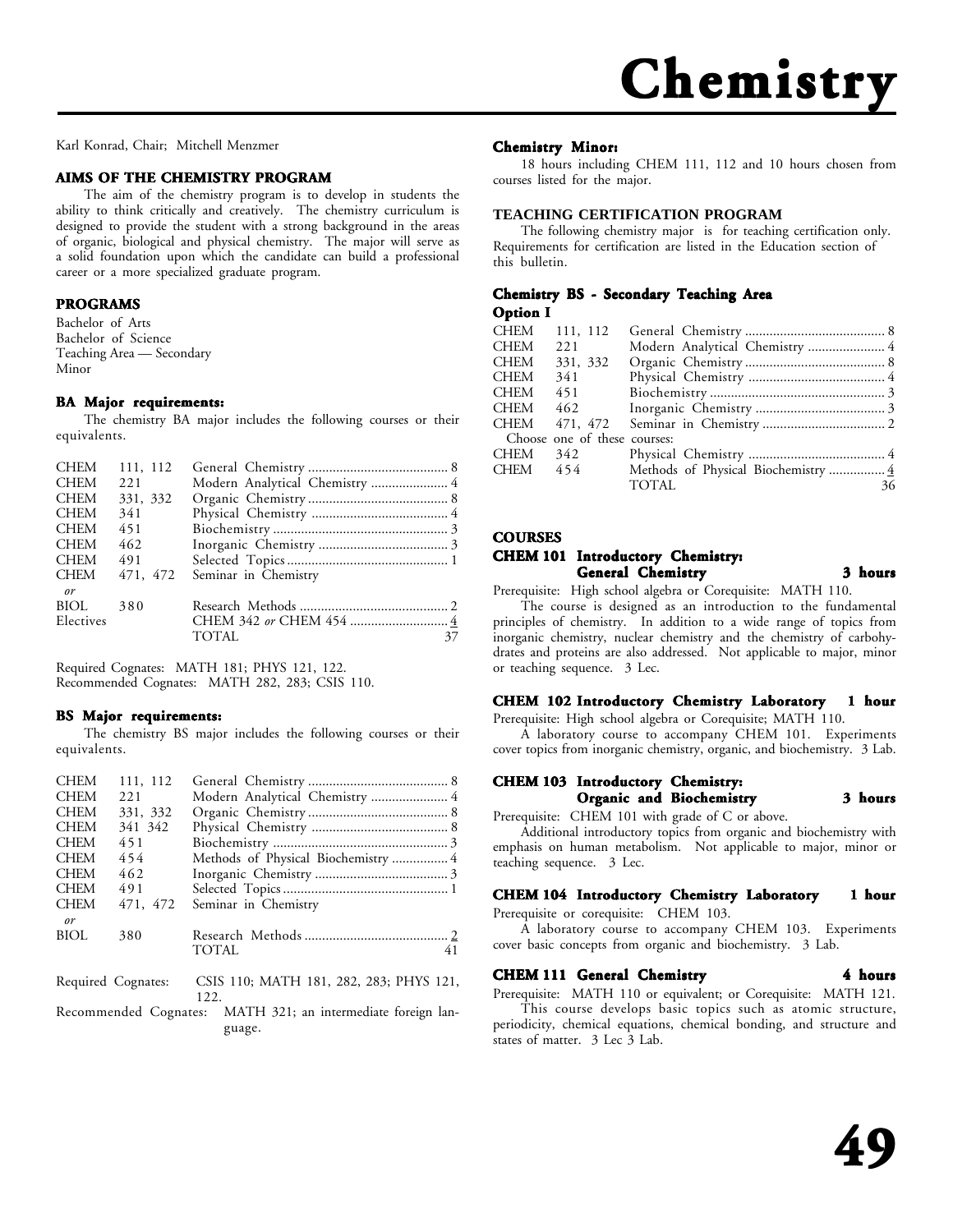# **Chemistr Chemistr Chemistry**

### **CHEM 112 General Chemistry 4 hours**

Prerequisite: CHEM 111 with a grade of C or above. A continuation of CHEM 111. Included are discussions of solutions, acids and bases, equilibrium, and electrochemistry. 3 Lec 3 Lab.

# **CHEM 221 Modern Analytical Chemistry 4 hours**

Prerequisite: CHEM 112 with a grade of C or above.

A course in which quantitative and instrumental techniques of chemical analysis are combined. Emphasis will be on developing analytical skills. 3 Lec 3 Lab.

# **CHEM 291 Selected Topics 1 hour**

Prerequisite: Permission of the department chair.

This course offers the lower division student opportunity for independent study under the direction of a staff member. This study may involve research, laboratory, or library work. Content and methods of study must be arranged prior to registration. May be repeated once for credit.

### **CHEM 331 Organic Chemistry 4 hours**

Prerequisite: CHEM 112 with grade of C or above, and/or permission of instructor.

The course deals with the theory and applications of basic organic chemistry. Included is the study of alkanes, alkenes, alkynes, simple aromatics, alkyl halides, alcohols, ethers and spectroscopic methods. 3 Lec 3 Lab.

# **CHEM 332 Organic Chemistry 4 hours**

Prerequisite: CHEM 331 with a grade of C or above.

A continuation of the study of basic organic chemistry. Includes carboxylic acids, aldehydes, ketones, amines, heterocyclics, unsaturated carbonyl compounds, carbohydrates, phenols, glycols and epoxides. 3 Lec 3 Lab.

# **CHEM 341 Physical Chemistry 4 hours**

Prerequisite: CHEM 112 or equivalent with a grade of C or above; MATH 181.

Concepts chosen from elementary quantum mechanics, classical and molecular thermodynamics. 3 Lec 3 Lab.

# **CHEM 342 Physical Chemistry 4 hours**

Prerequisite: CHEM 341 with a grade of C or above, MATH 282 or 283 concurrently.

Continuation of CHEM 341 with emphasis on rates and mechanisms of reactions. 3 Lec 3 Lab.

# **CHEM 451 Biochemistry 3 hours**

Prerequisite: CHEM 332 with a grade of C or above, and/or permission of instructor. (CHEM 221 recommended)

The course is designed to expose the students to the fundamental aspects of biochemistry, including protein and nucleic acid chemistry, lipids, carbohydrates, and an introduction to enzymatic and metabolic processes. Quantative understanding will be emphasized. 3 Lec.

# **50**

# **CHEM 454 Methods of Physical Biochemistry 4 hours**

Prerequisite: CHEM 451 with a grade of C or above, MATH 181, and/or permission of instructor. (CHEM 342, MATH 282 or higher level calculus recommended.)

This course will introduce the students to specialized areas of physical biochemistry including: kinetics of sterols in acidic media, thermodynamics and mechanism of abiogenic processes, and non-linear chemical dynamics. Instrumentation and computer modeling will be emphasized. 3 Lec 3 Lab.

# **CHEM 462 Inorganic Chemistry 3 hours**

Prerequisite: CHEM 341 or permission of instructor.

A survey course including a study of the elements and their periodic relationships, acid-base theories, current bonding theories, coordination compounds, and other selected topics. 3 Lec.

# **CHEM 471 Seminar in Chemistry 1 hour**

An introduction to the use of the chemical literature as a source of information. While focusing on the reading and study of selected scientific papers, the course can include oral and written reports, attendance at local scientific meetings and guest lecturers. Can be started in junior year.

# **CHEM 472 Seminar in Chemistry 1 hour**

A continuation of CHEM 471. Includes a thorough literature search and bibliography with a comprehensive report on an agreedupon topic.

# **CHEM 491 Selected Topics 1-3 hours**

Prerequisite: Permission of chemistry faculty.

The subject of study is selected by conference between the student and the chemistry faculty, and will consist mainly of independent study and/or laboratory work summarized by a comprehensive report. Content and method of study must be arranged prior to registration. May be repeated once for credit.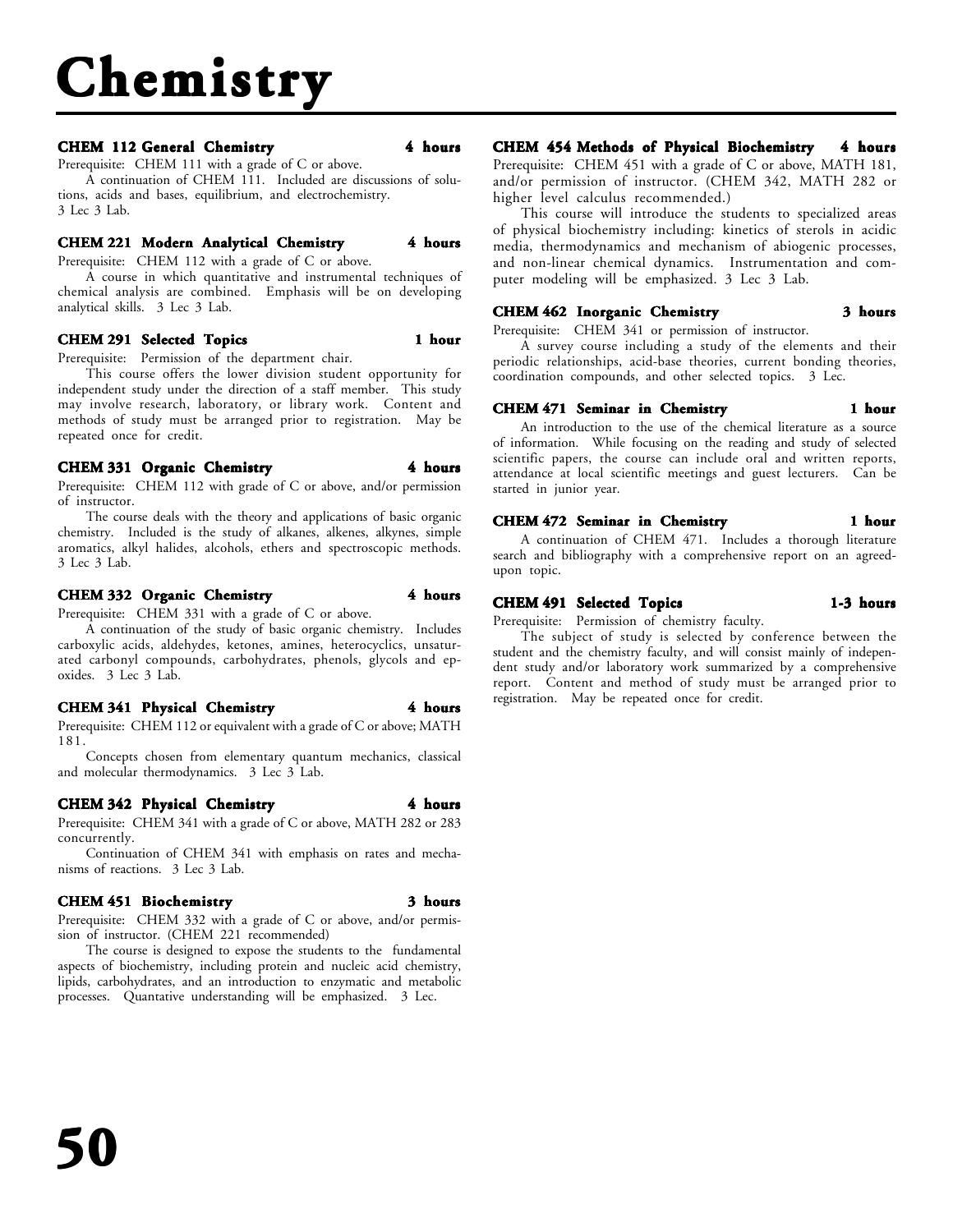# **Communication Communication Communication**

Robert R. Mendenhall, Chair; Glen Robinson, John D. Williams Adjunct: Shauna D. Lewis

# **AIMS OF THE DEPARTMENT**

There is a great demand both in the United States and around the world for men and women skilled in creating and managing the elements of communication. It is the aim of this department to strengthen students' personal, public, and professional communication skills.

Communication students at Southwestern Adventist University choose one of the department's three major areas of concentration: broadcasting, corporate communication or journalism. The department also offers a minor in speech.

Many communication students acquire valuable training and experience at one or more of the following facilities on or adjoining the campus:

> KJCR, the University-owned FM station KGSW, the University's broadcast TV station Roberts Recording Studio, the Department's digital audio production facility Cable TV Channel 49

The department encourages all upper division majors to complete an off-campus internship in radio, television, journalism, or corporate communication. Even before graduation, and sometimes as a direct result of internship positions, many of our majors are hired into a variety of communication positions.

Communication alumni from Southwestern who have continued their education through graduate school have done so very successfully. Experience has clearly indicated a need for Christian communication professionals both within and outside the Seventh-day Adventist denomination. This department prepares men and women to meet those challenges and opportunities.

# **Withdrawing from or Repeating Courses**

Students may withdraw from or repeat a course in their communication major or minor only one time.

# **Communication Competencies**

Competence in both oral and written communication is required for progress in each of the three majors offered by the department (broadcasting, corporate communication, and journalism). Competence in oral communication is considered to be the completion of speech courses required in the major with a grade of C or above.

ENGL 220 -- Writing is a major component of upper division communication courses. All communication majors are expected to pass ENGL 220 Technical Writing and Research or its equivalent during their first 60 semester hours. Students who have not fulfilled this requirement may register for an upper division communication course only with permission of the instructor.

### **Broadcasting, BA**

|      |     | Major                         | Minor |
|------|-----|-------------------------------|-------|
| COMM | 110 |                               |       |
| COMM | 111 | Fundamentals of Speech 3      |       |
| COMM | 112 | Radio/TV Announcing  3        | 3     |
| COMM | 222 |                               |       |
| COMM | 226 | Digital Audio Production I  3 | 3     |
| COMM | 230 |                               |       |
| COMM | 313 |                               | 3     |
| COMM | 325 |                               | 3     |
| COMM | 332 |                               |       |
| COMM | 351 |                               |       |
| COMM | 431 |                               |       |
| COMM | 451 | Communication Theory  3       | 3     |
|      |     | TOTAL.<br>36                  | 18    |
|      |     |                               |       |

### **Broadcasting, BS**

|      |     | Major                           | Minor |
|------|-----|---------------------------------|-------|
| COMM | 110 |                                 | 3     |
| COMM | 111 | Fundamentals of Speech 3        |       |
| COMM | 112 |                                 | 3     |
| СОММ | 113 |                                 |       |
| COMM | 211 | Radio/TV News Production  (1-2) |       |
| COMM | 222 |                                 |       |
| COMM | 226 | Digital Audio Production I  3   | 3     |
| COMM | 230 | Broadcast Journalism  3         |       |
| COMM | 255 |                                 |       |
| COMM | 313 |                                 | 3     |
| COMM | 325 |                                 | 3     |
| COMM | 326 | Digital Audio Production II or  |       |
| COMM | 425 | Documentary Production  3       |       |
| COMM | 332 | Broadcast Management3           |       |
| COMM | 351 |                                 |       |
| COMM | 411 | Radio/TV News Reporting  (1-2)  |       |
| COMM | 431 | Media Law and Ethics  3         |       |
| COMM | 451 | Communication Theory 3          | 3     |
|      |     | TOTAL<br>48                     | 18    |
|      |     |                                 |       |

**This major does not require a minor.**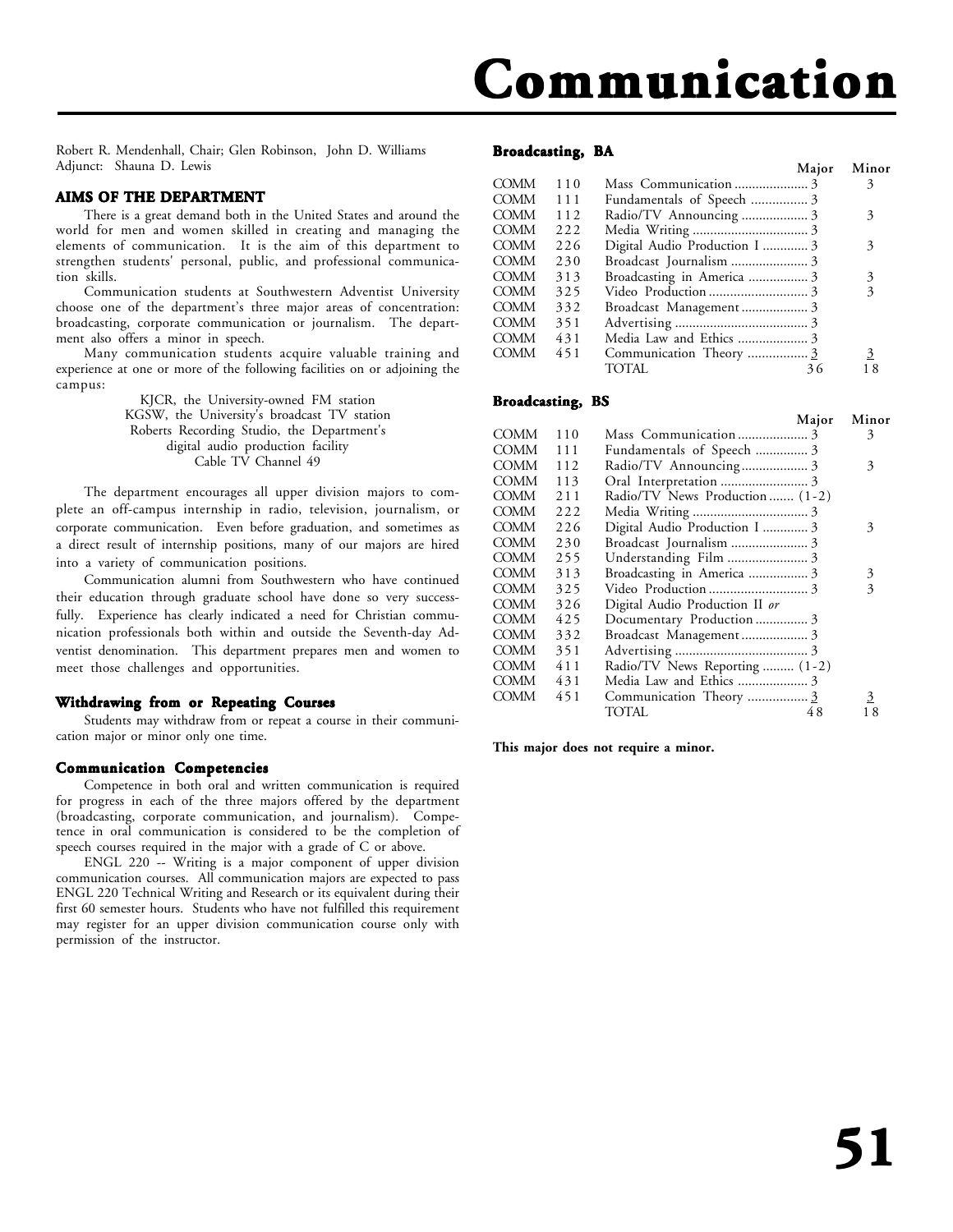# **Communication Communication Communication**

# **Corporate Communication, BS**

|             |      | Major                          | Minor   |
|-------------|------|--------------------------------|---------|
| <b>COMM</b> | 110  |                                | 3       |
| <b>COMM</b> | 111  | Fundamentals of Speech 3       |         |
| <b>BUAD</b> | 2.11 | Profiles of Entrepreneurship 3 | 3       |
| <b>COMM</b> | 163  |                                |         |
| <b>COMM</b> | 222  |                                |         |
| <b>COMM</b> | 2.41 |                                | 3       |
| <b>BUAD</b> | 301  | Principles of Management  3    | 3       |
| <b>COMM</b> | 342  |                                | $(0-3)$ |
| <b>MKTG</b> | 343  | Principles of Marketing  3     |         |
| <b>COMM</b> | 351  |                                |         |
| <b>COMM</b> | 381  |                                | $(0-3)$ |
| <b>COMM</b> | 431  | Media Law and Ethics  3        |         |
| <b>COMM</b> | 441  | Corporate Communication  3     | 3       |
| <b>COMM</b> | 451  | Communication Theory  3        |         |
|             |      | TOTAL<br>42                    |         |
|             |      |                                |         |

# **Journalism, BA**

|             |     |                             | Major | Minor |
|-------------|-----|-----------------------------|-------|-------|
| <b>COMM</b> | 110 |                             |       |       |
| <b>COMM</b> | 111 | Fundamentals of Speech  3   |       |       |
| <b>COMM</b> | 163 |                             |       |       |
| <b>COMM</b> | 222 |                             |       | 3     |
| <b>COMM</b> | 230 |                             |       | 3     |
| <b>COMM</b> | 241 |                             |       |       |
| <b>COMM</b> | 322 | News Writing and Reporting3 |       |       |
| <b>COMM</b> | 342 |                             |       |       |
| <b>COMM</b> | 383 |                             |       | 3     |
| <b>COMM</b> | 422 |                             |       | 3     |
| <b>COMM</b> | 431 |                             |       |       |
| <b>COMM</b> | 451 |                             |       |       |
|             |     | TOTAL.                      | 36    |       |
|             |     |                             |       |       |

# **Journalism, BS**

|             |     |                                 | Major | Minor |
|-------------|-----|---------------------------------|-------|-------|
| COMM        | 110 | Mass Communication  3           |       | 3     |
| COMM        | 111 | Fundamentals of Speech  3       |       |       |
| <b>COMM</b> | 112 |                                 |       |       |
| <b>COMM</b> | 163 |                                 |       |       |
| <b>COMM</b> | 211 | Radio/TV News Production  (1-2) |       |       |
| <b>COMM</b> | 222 |                                 |       | 3     |
| <b>COMM</b> | 230 | Broadcast Journalism  3         |       | 3     |
| <b>COMM</b> | 241 |                                 |       |       |
| <b>COMM</b> | 263 |                                 |       |       |
| COMM-       | 322 | News Writing and Reporting  3   |       |       |
| COMM        | 342 |                                 |       |       |
| <b>COMM</b> | 351 |                                 |       |       |
| <b>COMM</b> | 383 | Editorial Techniques  3         |       | 3     |
| <b>COMM</b> | 411 | Radio/TV News Reporting  (1-2)  |       |       |
| <b>COMM</b> | 422 |                                 |       | 3     |
| <b>COMM</b> | 431 | Media Law and Ethics  3         |       | 3     |
| <b>COMM</b> | 451 | Communication Theory  3         |       |       |
|             |     | TOTAL                           | 48    |       |

**This major does not require a minor.**

### **Speech, BA or BS**

|     |                                    | Minor   |
|-----|------------------------------------|---------|
| 110 |                                    |         |
| 111 | Fundamentals of Speech 3           | 3       |
| 112 |                                    |         |
| 113 |                                    | $(0-3)$ |
| 115 |                                    | $(0-3)$ |
| 222 |                                    |         |
| 233 | Interpersonal Communication  3     | 3       |
| 335 |                                    | 3       |
| 431 |                                    |         |
| 438 | Rhetorical Theory and Criticism  3 | 3       |
| 451 | Communication Theory  3            | 3       |
|     | TOTAL.<br>33                       | 18      |
|     |                                    | Major   |

# **COURSES**

# **COMM 110 Mass Communication 3 hours**

A critical survey of the role played by mass communication in shaping culture. Individual media institutions are examined in terms of the information they distribute, the entertainment they provide, and the influence they bring. Special attention is given to the audience/medium relationship and to improving students' media literacy.

# **COMM 111 Fundamentals of Speech 3 hours**

Theoretical and practical instruction in the principles of effective oral communication, with a concern for its importance in a democratic society. Emphasis is placed on content, organization, speaker attitudes, critical listening, audience analysis, and delivery.

# **COMM 112 Radio/TV Announcing 3 hours**

Introduces the student to current radio and television announcing techniques. Attention is given to the responsibilities of the announcer as well as to the phonetics of writing and delivery of standard types of script, the uses of specific broadcast equipment, and interviewing.

# **COMM 113 Oral Interpretation 3 hours**

Introduction to and experience in discovering the meaning in literature and effectively sharing this meaning through oral presentations. A variety of readings will be selected from scripture, poetry, prose, and drama.

# **COMM 115 Discussion Techniques 3 hours**

A study of the democratic methods used to solve problems and conduct business in various kinds of group organizations. Includes a number traditional face-to-face group activities as well as group discussion via electronic mail and web conferencing and individual presentations.

# **COMM 163 Photography 3 hours**

Prerequisite: Permission of instructor.

Introduces the basic tools, materials, and techniques of black and white photography. Assignments are designed to develop skill in camera operation, darkroom processes, and finishing the photograph. Student must furnish 35mm single -lens reflex (SLR) camera and film as assigned. Evening lab and supplies fee.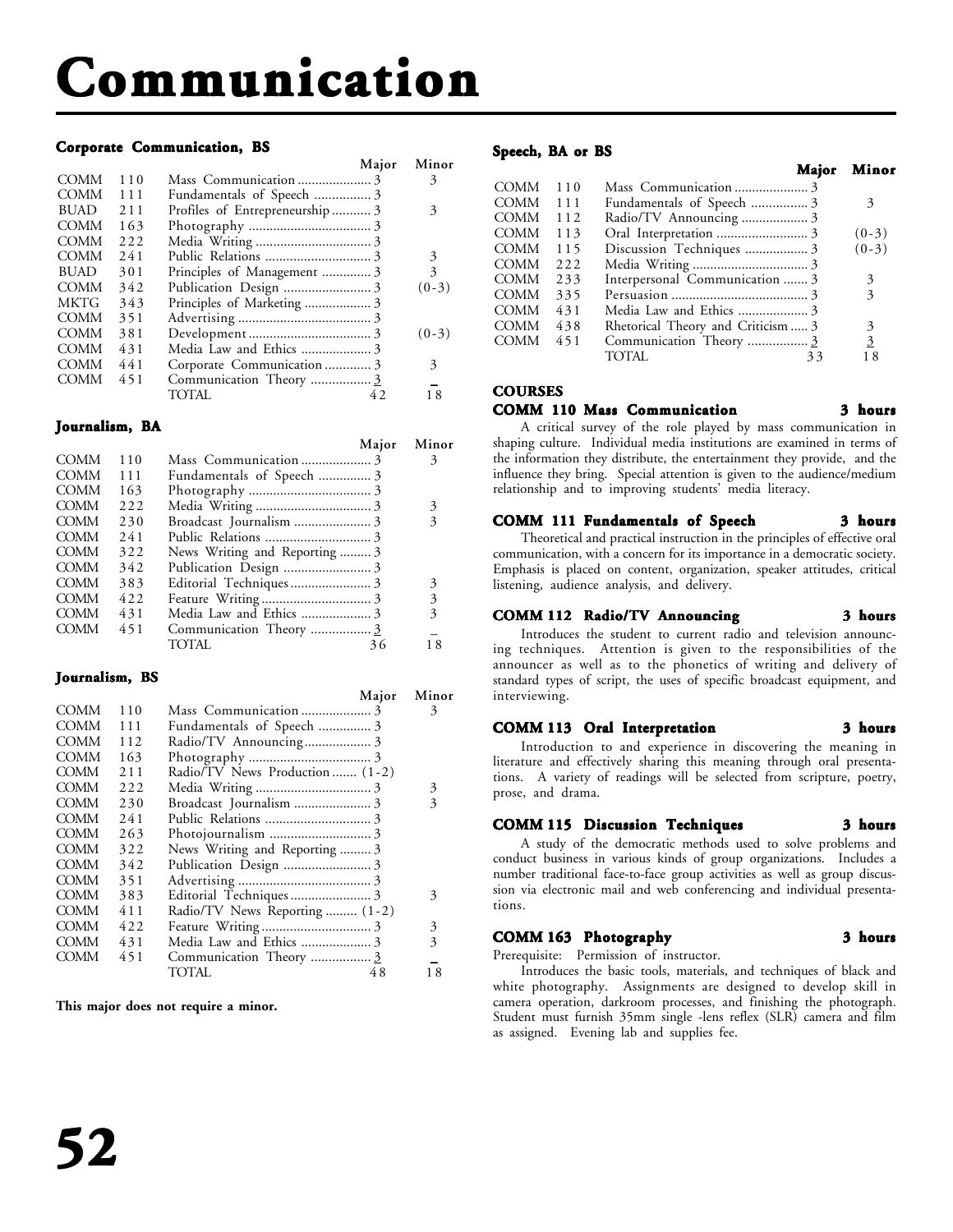# **COMM 211 Radio/TV News Production 1 hour**

A laboratory class providing practical training in the production of broadcast news. Emphasis is placed on equipment operation in both studio and location environments. May be repeated once for credit.

# **COMM 222 Media Writing 3 hours**

Prerequisites: ENGL 121 and word-processing skills.

An introduction to news, public relations, advertising, and other writing styles for communicating effectively. This course examines the writing process, including appropriate use of grammar, spelling, and punctuation, and shows students how to accomplish a variety of writing tasks in a mass media context. Extensive practice in writing.

### **COMM 226 Digital Audio Production I 3 hours**

In this course the student receives practical hands-on experience with digital audio equipment. Attention is given to mixing, recording, and editing. Includes segments on air shifts, news production, and commercial production. Supplies fee. 3 Lec 2 Lab.

# **COMM 230 Broadcast Journalism 3 hours**

Includes segments on broadcast news reporting, writing, and production. While emphasis is given throughout to writing style, other elements include ethics and law, news programming for various formats and markets, and careers in broadcast journalism. Offered alternate years.

# **COMM 233 Interpersonal Communication 3 hours**

Cognitive and experiential learning about interpersonal relationships. Students acquire insights about themselves and how they relate to others. Offered alternate years.

# **COMM 241 Public Relations 3 hours**

A course dealing with definitions, basic objectives, and concepts of public relations. Attention is given to the role of public relations, research for public relations, publics and target audiences, communication concepts and channels, campaigns, and the legal and ethical environment of public relations.

# **COMM 255 Understanding Film 3 hours**

A study of film, including the medium's history and the development of cinema structure within social and cultural contexts. Viewing and analysis of significant films in cinema history. 2 Lec 3 Lab.

# **COMM 263 Photojournalism 3 hours**

Prerequisite: COMM 163 or permission of instructor.

A study of the visual image as it is used to document social conditions. Emphasis is given to the news photograph, the feature photograph, assignment and selection of photographs, cropping, and legal and ethical considerations. Student must furnish 35mm singlelens reflex (SLR) camera and film as assigned. Digital photo editing and finishing skills are emphasized. Supplies fee. Offered alternate years.

### **COMM 291 Selected Topics 1 hour**

Prerequisite: Approval of the department chair.

This course offers the lower-division student opportunity to pursue investigations in fields of special interest under the direction of the departmental staff. Content and method of study must be arranged prior to registration. May be repeated once for credit.

# **COMM 313 Broadcasting in America 3 hours**

An advanced study of broadcasting in the United States, this course includes elements on the origins and growth of broadcasting and cable; the physical bases of radio, television, and cable; programming, ratings, and effects; regulatory and constitutional matters; and current issues, including an international perspective. Offered alternate years.

# **COMM 322 News Writing and Reporting 3 hours**

Prerequisites: COMM 222; ENGL 220, and word-processing skills.

A continuation of COMM 222, with emphasis on the principles, practices, and ethics of news reporting, interviewing, and writing. Extensive writing. Offered alternate years.

# **COMM 325 Video Production 3 hours**

Prerequisites: COMM 226 or permission of instructor. This course includes segments on lighting, the video camera, the production switcher, equipment interconnection, the video tape recorder, linear and nonlinear editing, and program production for low power television and cable. Emphasis is given to multiple camera techniques for both studio and location productions. Supplies fee. 3 Lec 3 Lab.

#### **COMM 326 Digital Audio Production II 3 hours** Prerequisite: COMM 226 or permission of instructor.

Advanced study in the production of major digital audio projects. Emphasis is placed on multitrack production for commercials, news, documentaries, and music recording. Supplies fee. 3 Lec 2 Lab. Offered alternate years.

# **COMM 332 Broadcast Management 3 hours**

Emphasis on station management, including segments on financial and human resource management, promotion and marketing, sales, broadcast regulations, and cable television systems. Offered alternate years.

# **COMM 335 Persuasion 3 hours**

Prerequisite: COMM 111.

A study and practice of the principles and techniques involved in persuasion and persuasive speaking. Other subjects covered include the psychology of persuasion; the relation of persuasion to imaging, advertising, and propaganda; and the role of persuasion in a free society. Offered alternate years.

# **COMM 342 Publication Design 3 hours**

A study of the elements and organization of both written and visual materials used in publications. Emphasis is given to learning design software, copy preparation, editing, and layout design as they relate to newspaper, magazine, public relations, and advertising practice today.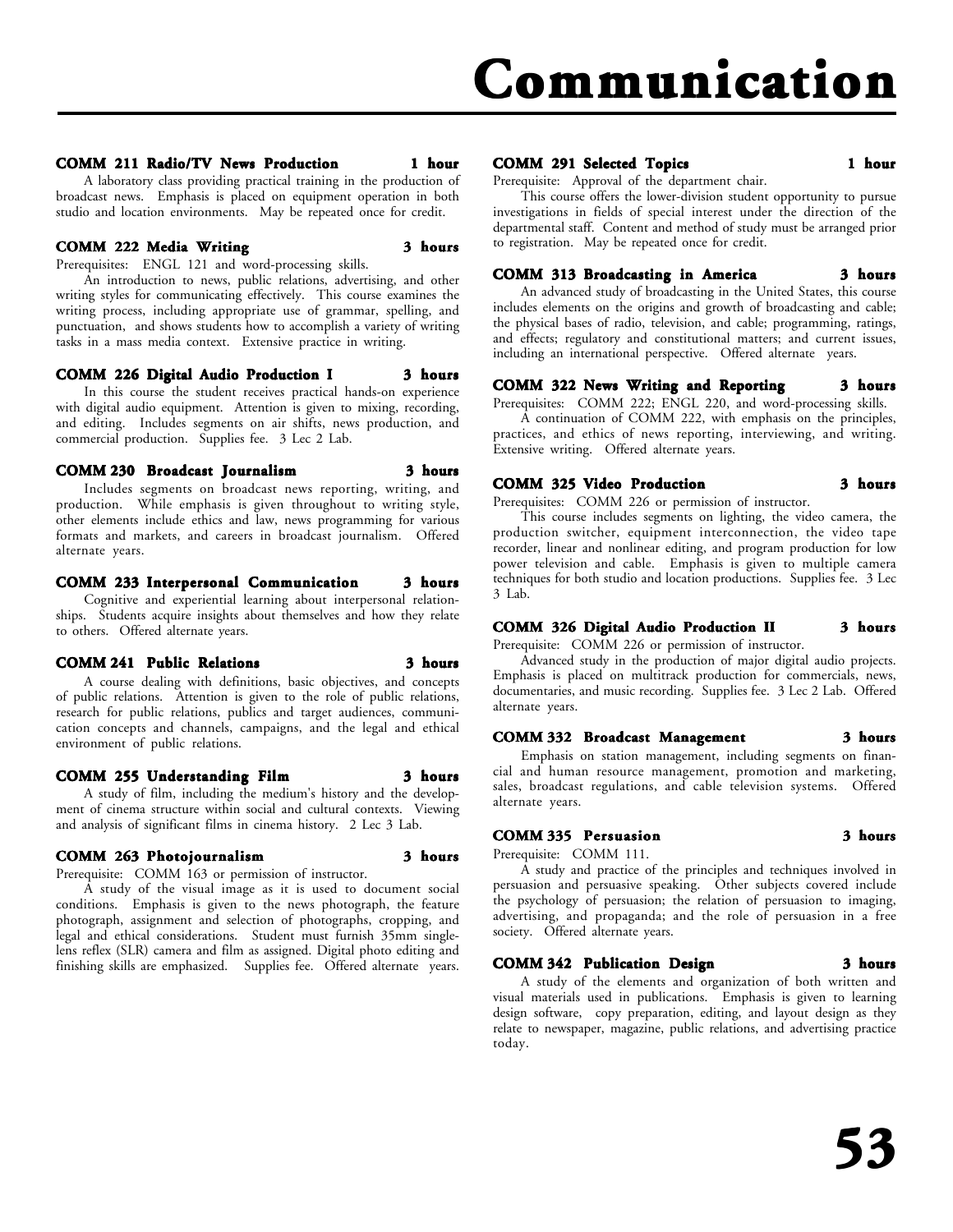# **Communication Communication Communication**

### **COMM 351 Advertising 3 hours**

This course studies the role of advertising in society, its impact on the economy, its function in business and marketing, and its communication aspects, including media applications. Attention is given to social, legal, and ethical considerations, the business of advertising, consumer behavior, and creative strategies and processes.

# **COMM 381 Development 3 hours**

A study of fund-raising and the philanthropic tradition and its role in the successful operation of nonprofit organizations. Attention is given to the techniques of producing fund-raising proposals and campaigns directed to individuals, foundations, corporations, and other philanthropic organizations. Offered alternate years.

# **COMM 383 Editorial Techniques 3 hours**

Prerequisite: COMM 222 and word-processing skills.

The principles and practices of copy preparation and editorial decision making. Emphasis is on working with writers, a production staff, and deadlines, as well as headline writing, picture editing, writing photo captions, and editing copy for accuracy, newsworthiness, language effectiveness, legality, and good taste. Offered alternate years.

### **COMM 411 Radio/TV News Reporting 1 hour**

Prerequisite: Permission of instructor.

A laboratory course in broadcast news reporting. Emphasis is placed on story selection and development for a local audience, studio and field production techniques, and reporter announcing skills. May be repeated once for credit.

### **COMM 422 Feature Writing 3 hours**

Prerequisites: COMM 223; ENGL 220, and word-processing skills. A course dealing with newspaper and magazine features. Emphasis is placed on publishing articles in on- and off-campus publications. Extensive practice in writing various types of feature stories and in dealing with editors and deadlines. Offered alternate years.

### **COMM 425 Documentary Production 3 hours**

Prerequisite: COMM 325 or permission of instructor.

Advanced study in the production of information, educational and social commentary films. Emphasis placed on the historical development of the documentary and the application of present-day film and video technology. Film and video projects required. Supplies fee. Offered alternate years.

# **COMM 431 Media Law and Ethics 3 hours**

A study of the major principles of media law and media-related ethical concerns. Emphasis is given to the most important court decisions and statutory enactments in communication law, including prior restraint, libel and slader, fair trial/free press conflicts, and the First Amendment. Attention is given to building a personal approach to ethics within the context of the individual's relationships both with supervisors and with the public. Offered alternate years.

# **COMM 438 Rhetorical Theory and Criticism 3 hours** Prerequisite: COMM 111.

A study of the forms and uses of communication artifacts as they relate to significant national and international issues. Subjects covered include the history of rhetorical theory, forms and characteristics of discourse, methodologies to define how and why we communicate, and the role public persuasion plays in creating, exacerbating, and resolving conflicts. Offered alternate years.

# **COMM 441 Corporate Communication 3 hours**

A course designed to synthesize current knowledge and understanding of the role and function of corporate communication in the business environment. Emphasis is also given to the role of research in corporate communication. Attention is also given to leadership skills and the application of communication theory in business practice today. Offered alternate years.

# **COMM 451 Communication Theory 3 hours**

This course presents the theoretical bases of both interpersonal and mass communication. Attention is given to the nature of inquiry and theory as well as several topics in communication theory, including system theory, signs and language, discourse, message production, social and cultural reality, experience and interpretation, and critical theories. Elements also include communication in relationships, group decision-making, organizational networks, and the media. Offered alternate years.

| COMM 471 Radio Internship             | 1-3 hours |
|---------------------------------------|-----------|
| <b>COMM 472 Television Internship</b> | 1-3 hours |
| COMM 473 Journalism Internship        | 1-3 hours |
| COMM 474 Corporate Internship         | 1-3 hours |

Prerequisite: Permission of department chair.

These courses offer the advanced student college credit for onthe-job, off-campus work in radio, television, journalism, or the corporate setting under the joint direction of the departmental staff and a supervisor at the medium or business selected.

# **COMM 491 Selected Topics 1 hour**

Prerequisite: Approval of the department chair.

This course offers the advanced student opportunity to pursue investigations in fields of special interest under the direction of the departmental staff. Content and method of study must be arranged prior to registration. May be repeated once for credit.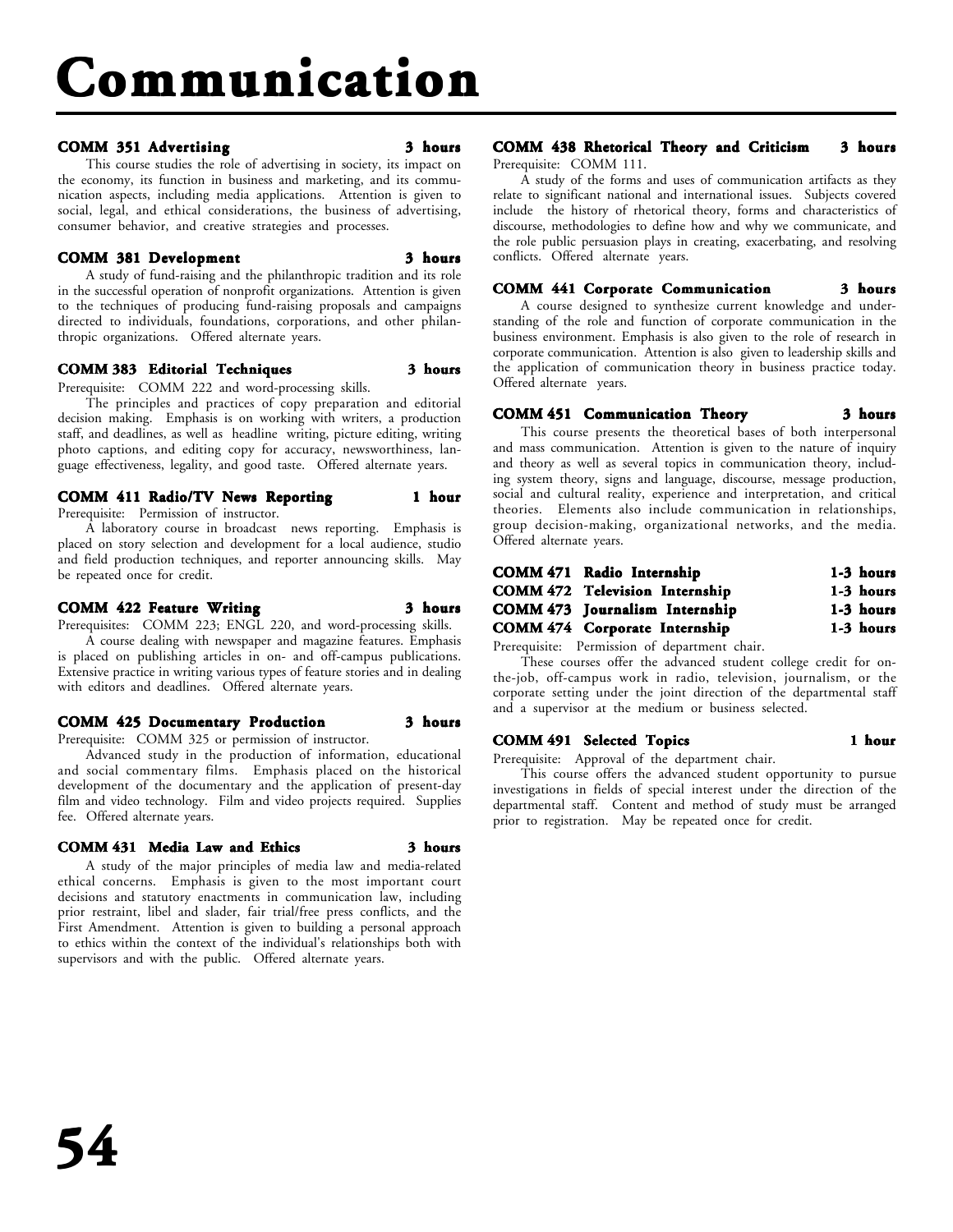# **Computer Science**

Daryl D. Thomas, Chair; Ed R. Connell, Robert M. Durkin, Judith F. Miles

# **AIMS OF THE PROGRAM**

The Department of Computer Science offers degrees in both computer science and information systems. The Bachelor of Science in Computer Science is designed to prepare students for careers in industry as well as graduate study in computer science. The Bachelor of Science in Information Systems is designed to prepare students for careers in areas applying the systematic study of the storage, retrieval, and manipulation of data using computers.

The Bachelor of Arts in Computer Information Systems is offered for the student with a general interest in data processing. The bachelor of arts degree is intended as a second major, and should therefore be coordinated with another discipline in which information systems can be applied.

In addition to the degree programs listed here, the Department of Computer Science collaborates with the Department of Business Administration in offering a BBA in Management Information Systems. For details, see the section entitled Business Administration.

An Associate of Science degree in Computer Information Systems and a minor in Computer Science are also offered.

### **Bachelor of Science in Computer Sciene**

| <b>CSIS</b> | 110, 111 |                                              |    |
|-------------|----------|----------------------------------------------|----|
| CSIS        | 205      |                                              |    |
| <b>CSIS</b> | 215      | Object-Oriented Programming in C++  3        |    |
| <b>CSIS</b> | 245      |                                              |    |
| <b>CSIS</b> | 310      | Assembler Programming & Machine              |    |
|             |          |                                              |    |
| <b>CSIS</b> | 315      | Application Development for Event-Driven GUI |    |
|             |          |                                              |    |
| <b>CSIS</b> | 320      |                                              |    |
| <b>CSIS</b> | 360      |                                              |    |
| <b>CSIS</b> | 405      | Formal Languages and Automata  3             |    |
| <b>CSIS</b> | 445      |                                              |    |
| <b>CSIS</b> | 450      |                                              |    |
| <b>CSIS</b> | 490      |                                              |    |
| <b>PHYS</b> | 305      |                                              |    |
|             |          |                                              |    |
|             |          | TOTAL                                        | 50 |

Required Cognates: PHYS 121, 122; MATH 181, 241; COMM 115.

The Bachelor of Science in Computer Science is a composite major. It therefore does not require a minor.

We strongly suggest that students seeking a Bachelor of Science in Computer Science plan to take the above courses in the following sequence:

| Freshman Year - Fall Semester |                           | CSIS 110                                          |
|-------------------------------|---------------------------|---------------------------------------------------|
|                               |                           | Spring Semester CSIS 111, CSIS 205                |
|                               |                           | Sophomore Year - Fall Semester CSIS 215, CSIS 245 |
|                               | Spring Semester CSIS 315  |                                                   |
| Junior Year -                 | Fall Semester             | CSIS 310, CSIS 320, PHYS 305,                     |
|                               | Spring Semester CSIS 360, |                                                   |
|                               |                           | CSIS upper division elective                      |

Senior Year - Fall Semester CSIS 405, CSIS 490,

CSIS upper division elective Spring Semester CSIS 445, CSIS 450

### **Bachelor of Science in Computer Information Systems**

| CSIS  | 110, 111 | Principles of Computer Programming I, II  6  |    |
|-------|----------|----------------------------------------------|----|
| CSIS- | 205      |                                              |    |
| CSIS- | 215      | Object-Oriented Programming in C++ 3         |    |
| CSIS- | 245      | Introduction to LAN Technology  4            |    |
| CSIS- | 315      | Application Development for Event-Driven GUI |    |
|       |          |                                              |    |
| CSIS  | 320      |                                              |    |
| CSIS- | 360      |                                              |    |
| CSIS- | 445      |                                              |    |
| CSIS  | 450      | Principles of Database Design 3              |    |
| CSIS. | 490      |                                              |    |
|       |          |                                              |    |
|       |          | TOTAL                                        | 40 |
|       |          |                                              |    |

Required Cognates: MATH 241; COMM 115; ACCT 211, 212; and BUAD 301.

### **Bachelor of Arts in Computer Information Systems**

| CSIS- | 110, 111 | Principles of Computer Programming I, II  6  |    |
|-------|----------|----------------------------------------------|----|
| CSIS- | 205      |                                              |    |
| CSIS- | 215      | Object-Oriented Programming C++  3           |    |
| CSIS- | 245      | Introduction to LAN Technology  4            |    |
| CSIS- | 315      | Application Development for Event-Driven GUI |    |
|       |          |                                              |    |
| CSIS  | 320      |                                              |    |
| CSIS- | 360      |                                              |    |
| CSIS- | 445      |                                              |    |
| CSIS- | 450      |                                              |    |
| CSIS  | 490      |                                              |    |
|       |          |                                              |    |
|       |          | TOTAL                                        | 37 |
|       |          |                                              |    |

# **Associate of Science in Computer Information Systems**

|            | CSIS 110, 111 | Principles of Computer Programming I, II  6 |    |
|------------|---------------|---------------------------------------------|----|
| CSIS 205   |               |                                             |    |
| $CSIS$ 215 |               | Object-Oriented Programming in C++  3       |    |
| $CSIS$ 245 |               | Introduction to LAN Technology  4           |    |
| $CSIS$ 320 |               |                                             |    |
| $CSIS$ 445 |               |                                             |    |
| MATH 110   |               |                                             |    |
|            |               | TOTAL                                       | 25 |

### **Minor in Computer Science**

|            | CSIS 110, 111 | Principles of Computer Programming I, II  6  |  |
|------------|---------------|----------------------------------------------|--|
| $CSIS$ 205 |               |                                              |  |
| $CSIS$ 215 |               | Object-Oriented Programming in C++ 3         |  |
| $CSIS$ 245 |               | Introduction to LAN Technology  4            |  |
| $CSIS$ 315 |               | Application Development for Event-Driven GUI |  |
|            |               |                                              |  |
| $CSIS$ 320 |               |                                              |  |
| CSIS 445   |               |                                              |  |
|            |               | TOTAL<br>25                                  |  |
|            |               |                                              |  |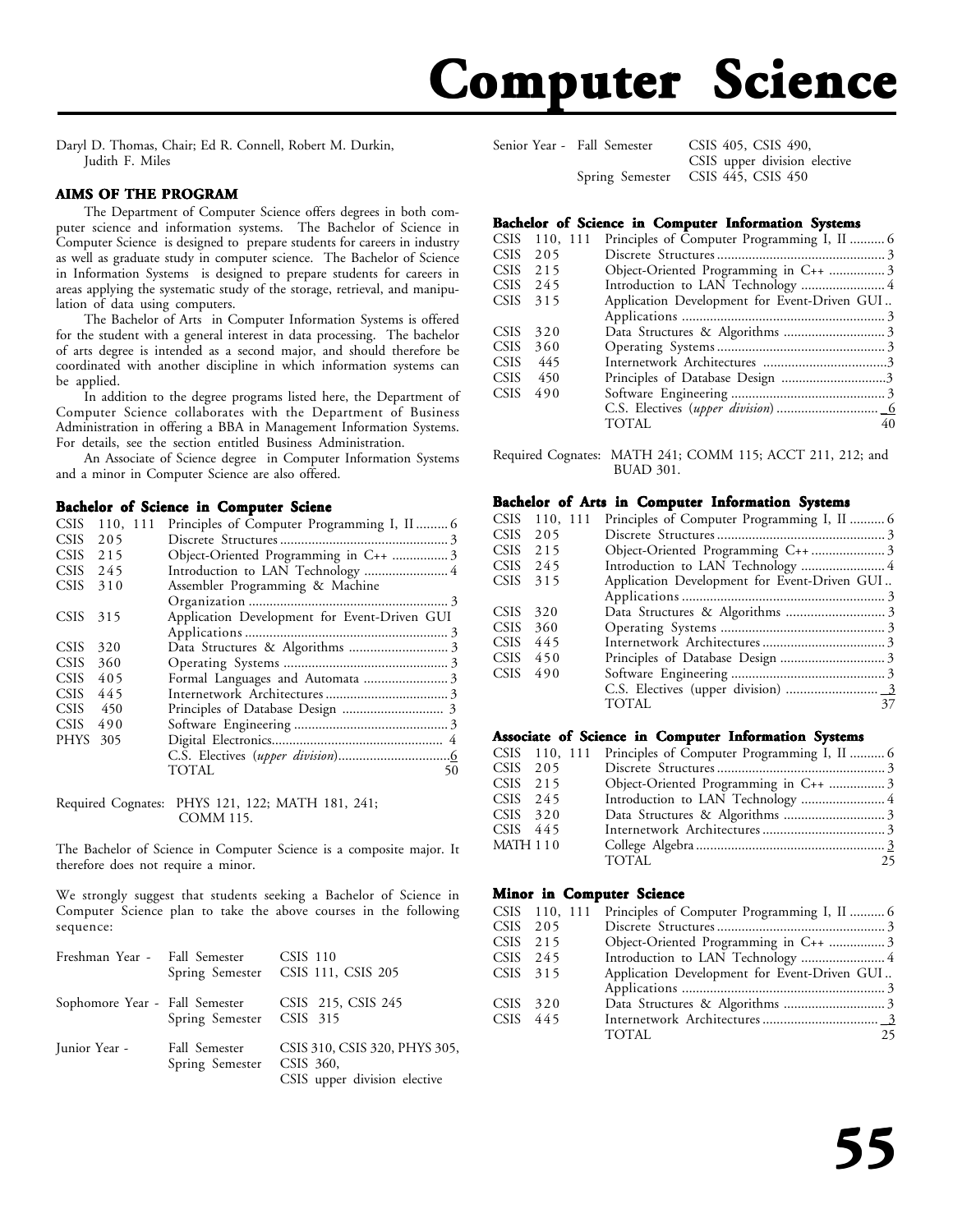# **Computer Science Computer Science Computer Science**

# **TEACHER CERTIFICATION PROGRAM**

The following Computer Information Systems major is for teaching certification only. Requirements for elementary certification are listed in the Education section of this bulletin.

# **Computer Information Systems BS - Secondary Teaching Area - Option I**

|             | CSIS 110, 111 | Principles of Computer Programming I, II  6  |    |
|-------------|---------------|----------------------------------------------|----|
| <b>CSIS</b> | 205           |                                              |    |
| <b>CSIS</b> | 215           | Object-Oriented Programming in C++ 3         |    |
| <b>CSIS</b> | 245           | Introduction to LAN Technology  4            |    |
| CSIS        | 315           | Application Development for Event-Driven GUI |    |
|             |               |                                              |    |
| <b>CSIS</b> | 320           |                                              |    |
| <b>CSIS</b> | 360           |                                              |    |
| <b>CSIS</b> | 445           |                                              |    |
| <b>CSIS</b> | 450           |                                              |    |
| <b>CSIS</b> | 490           |                                              |    |
|             |               |                                              |    |
|             |               | TOTAL                                        | 40 |
|             |               |                                              |    |

Required Cognate: MATH 241.

# **COURSES CSIS 102 Microcomputer Literacy and Application 3 hours**

Prerequisite: OFIS 100 or permission of department chair.

An introduction to the use of microcomputers, oriented toward future microcomputer users, not computer specialists. Topics include history of the field, computer hardware, software, operating systems, the Internet, and information systems. Students will work with popular applications for business and personal use, including web browsers, word processors, spreadsheets, and databases.

### **CSIS 105 Introduction to Computing 3 hours**

An overview of computing as a human activity emphasizing the use of computers as tools to meet the needs of individuals and groups. Topics for study and discussion will include the history and development of computers, the impact of computers on the quality of life, information processing using computers, and ethical issues with respect to the use of information. Students will be introduced to the use of the Internet.

# **CSIS 110 Principles of Computer Programming I 3 hours**

Introduction to problem solving using computers. Topics include top-down design, algorithm development, information representation, and programming using the Java language. Assumes a basic knowledge of PC operation.

# **CSIS 111 Principles of Computer Programming II 3 hours**

Prerequisite: CSIS 110.

A continuation of CSIS 110 with emphasis on elementary data structures and advanced techniques. Students will be introduced to  $C_{++}$ .

# **CSIS 205 Discrete Structures 3 hours**

Prerequisites: CSIS 110, MATH 110.

A course in problem solving which emphasizes the systematic analysis of different possibilities, the exploration of the logical structure of a problem, and ingenuity. Topics include logic, methods of proof, induction, counting methods, recurrence relations, graph theory and trees.

# **CSIS 215 Object-Oriented Programming in C++ 3 hours**

Prerequisite: CSIS 111 or Instructor's approval.

A development of a strategic object-oriented approach to problem solving — analysis, design and coding — using the C++ language. There will be a focus on the use of classes to implement abstract data types, thus supporting the modern approach to loosely linked, modular code. The overloading of functions and operators, inheritance, and polymorphism will be studied as abstraction tools.

# **CSIS 245 Introduction to Local Area Network Technology 4 hours**

Prerequisite: CSIS 111.

A practical introduction to current LAN network technologies including Ethernet, Token-Ring and others. Topics include: integration/configuration/operation of hardware, cabling, and LAN operating systems.

# **CSIS 291 Selected Topics 1-3 hours**

Prerequisite: Permission of department chair.

Designed for the student who wishes to do independent study or research. Content and method of study must be arranged prior to registration. May be repeated once for credit.

# **CSIS 301 Issues and Practices in Information Security 3 hours**

Prerequisite: CSIS 105 or permission of instructor.

An examination of the issues to be considered and practices typically employed when implementing security measures to protect computing resources and data. Topics to be considered include basics of computation and networking, as well as securing communications channels, computer systems, and information resources.

# **CSIS 303 E-Commerce & Web Site Design 3 hours**

An examination of the ground rules for competitive survival in the new market space of electronic commerce, including the electronic channels of well-designed Web sites and their impact on small and large business entities. Emphasis will be placed on analyzing information and applying graphic design techniques to develop effective Web pages for online business. Topics include e-commerce, navigation, security issues, networks, business models, and an overview of Web design and development tools.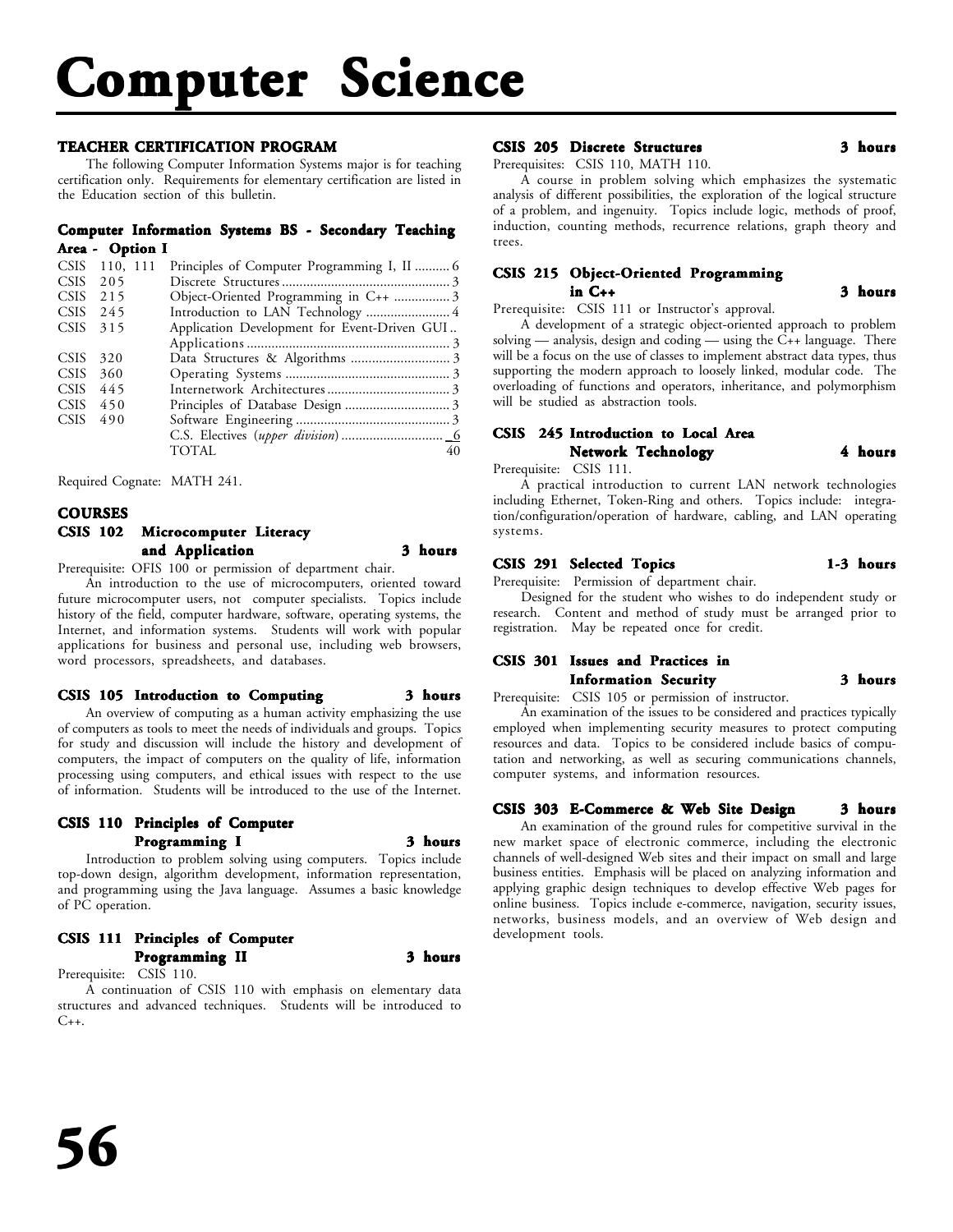# **Computer Science**

# **CSIS 310 Assembler Programming and Machine Organization 3 hours**

Prerequisites: CSIS 111, CSIS 205.

An introduction to assembler language programming and computer organization and architecture.

# **CSIS 315 Application Development for Event-Driven GUI Applications 3 hours**

An introduction to the event-driven programming model using a windowed graphical user interface. An emphasis will be on using available tools and libraries to speed the development of significant applications.

# **CSIS 320 Data Structures and Algorithms 3 hours**

Prerequisites: CSIS 205, CSIS 215.

A continuation of CSIS 111's study of data structures, and a study of the time-complexity of algorithms. There will be an emphasis on choosing the appropriate storage arrangement and the appropriate algorithms to manipulate data, both in high speed memory, on mass storage devices, or using a combination of the two.

# **CSIS 360 Operating Systems 3 hours**

Prerequisites: CSIS 215, CSIS 310, CSIS 320. A study of operating system organization, job control, I/O, and resource management and the UNIX o/s.

### **CSIS 370 Programming Languages 3 hours** Prerequisite: CSIS 215.

Comparative study of programming languages with emphasis on formal language specification and analysis, run-time behavior, and implementation.

# **CSIS 405 Formal Languages and Automata 3 hours**

Prerequisite: CSIS 205.

An introduction to formal language theory, with emphasis on regular and context-free grammars. Topics include: language properties, the Chomsky Hierarchy, Finite State Machines, uncomputability, and computational complexity.

# **CSIS 445 Internetwork Architectures 3 hours**

Prerequisite: CSIS 245, 360.

An in-depth study of internetwork architectures. Topics include: protocols, switching, WAN routing, interconnectivity, virtual circuits, Client/Server based distributed applications, and distributed processing.

# **CSIS 450 Principles of Database Design 3 hours**

Prerequisite: CSIS 320.

Course covers design and implementation of databases with emphasis on structures and schems, information retrieval, SQL, security and integrity.

# **CSIS 490 Software Engineering 3 hours**

Prerequisite: CSIS 215.

Study of the management and implementation of programming projects. Includes project management, scheduling and control, programming assignments and specifications, testing and documentation, system implementation, and evaluation.

# **CSIS 491 Selected Topics 1-3 hours**

Prerequisite: Approval by department chair. Designed for the student who wishes to do independent study or

research. Content and method of study must be arranged prior to registration. May be repeated once for credit.

# **CSIS 492 Computer Internship 1-3 hours**

Prerequisite: Permission of department chair.

On-the-job supervised experience in systems development and programming. Limited to senior majors.

# **CSIS 495 Special Topics Seminar 1-3 hours**

Prerequisite: Approval by department chair.

Covers topics of special interest such as new developments in the field of computer science, as well as occasional specialized topics such as artificial intelligence, computer graphics, etc. May be repeated for credit.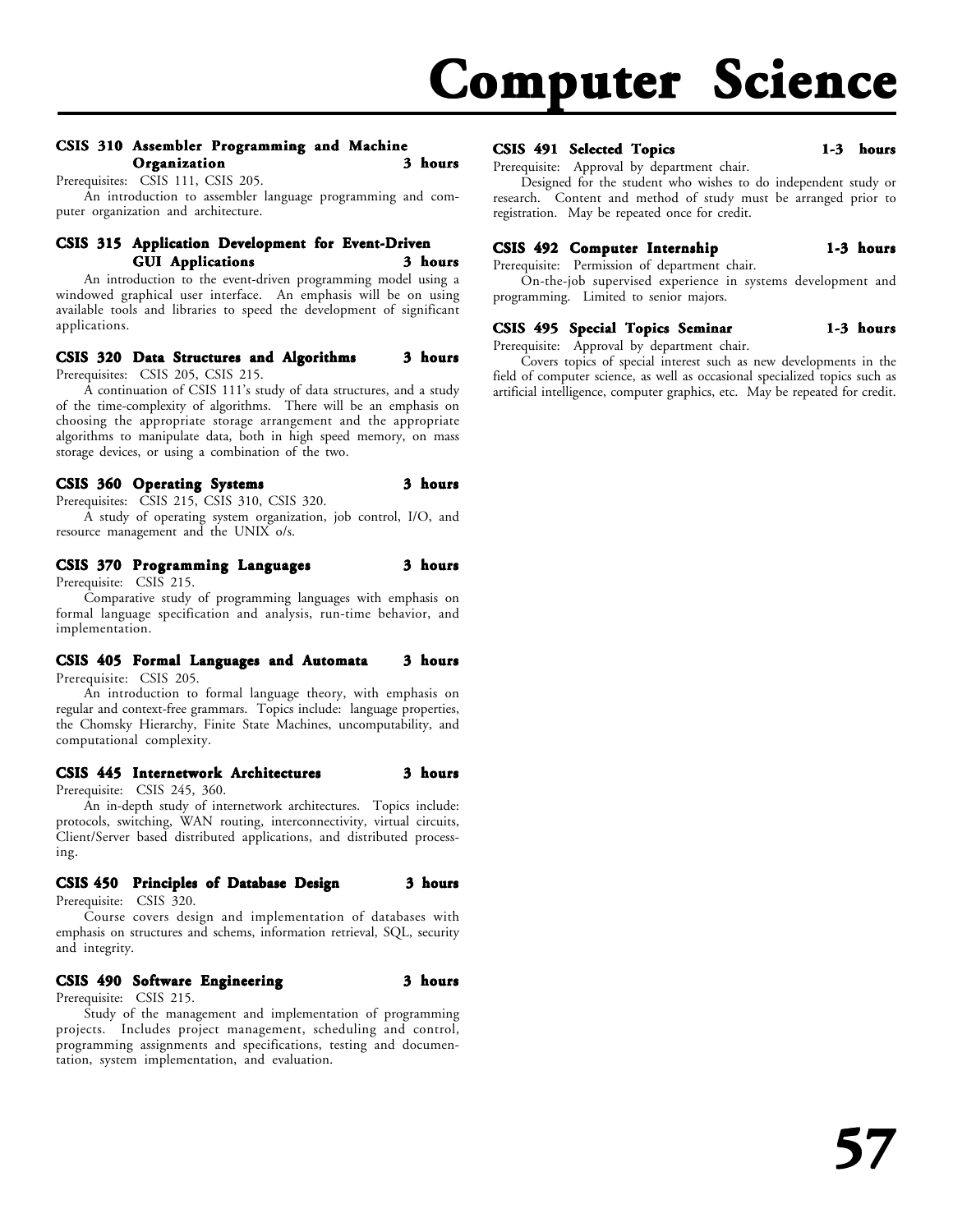# **Education ducation ducation**

Dee Anderson, Chair and Certification Officer; Michael England, Randy Gilliam, Mel Underhill

# **AIMS OF THE DEPARTMENT**

Within the broad purpose and mission of Southwestern Adventist University, the Teacher Education Program seeks to select bright and promising students and to train them as competent and effective teachers for public and private schools.

# **Objectives of the Teacher Education Program**

- To assure that each teacher education student:
- 1. Receives a good liberal arts education.<br>2. Acquires an understanding of the nature
- Acquires an understanding of the nature of man and the universe.
- 3. Masters his teaching field(s).<br>4 Writes and speaks the English
- Writes and speaks the English language clearly and correctly.
- 5. Masters the basic college mathematical skills.
- 6. Understands the importance of reading problems.
- 7. Gains a knowledge of the history, philosophy, organization and function of American education and the place it occupies as an institution in our society.
- 8. Acquires an understanding of human growth and development and the relevant learning theories.
- 9. Familiarizes himself with the various educational resources and supply services.
- 10. Develops good communication and interpersonal relations skills.
- 11. Comprehends the legal and multicultural dimensions of education.
- 12. Develops emotional maturity and stability.
- 13. Demonstrates an understanding of the principles and techniques of effective teaching, including an awareness of special education methodology.
- 14. Participates in sufficient field experience to observe, analyze and apply the knowledge gained.
- 15. Develops behavior that is ethically and morally responsible.
- 16. Acquires an understanding of the principles of measurement, evaluation, and classroom management.
- 17. Develops an interest in lifelong professional growth.

# **THE TEACHER EDUCATION PROGRAM**

The Teacher Education Program at Southwestern Adventist University provides teacher training in elementary education, including the intermediate school, and at the secondary level.

Certification in the state of Texas requires the completion of an approved four-year degree program, comprehensive examination(s), and United States citizenship, or indication of intention to become a naturalized citizen as evidenced by filing a Statement of Intention to Become a United States Citizen with the Division of Teacher Certification.

Upon the completion of the bachelor's degree, the approved teacher education program and all the requirements, the student receives a provisional certificate which is valid for life, unless cancelled by lawful authority. To be recommended for certification by Southwestern Adventist University, **a minimum of 12 semester hours in residence is required.**

Seventh-day Adventist teacher certification may be acquired simultaneously with the addition of two requirements, as outlined in the North American Division Office of Education, "Certification Requirements, K-12," as revised in 1999.

Students desiring denominational certification in religion (without state certification) must pursue the regular secondary level teacher education program with a major in religion and a second teaching field, as outlined in the North American Division Certification Requirements.

According to Article 6252-13c, Texas Civil Statutes, the Commissioner of Education may refuse to certify a teacher education graduate who has been convicted of a felony or misdemeanor for a crime with a direct bearing on his duty as a teacher. It is therefore imperative for any student who is considering teaching as a career and who has been convicted of a felony or misdemeanor to contact immediately the University certification officers for clarification of his certification status.

# **GENERAL PROVISION**

At the point of initial registration, or during the first year and a half in the University, students who plan to enter a teacher education program are requested to file an application for admission with the director of teacher education. This statement will make up the beginning of each student's information file, which will be augmented as he progresses through his chosen program.

During the freshman and sophomore years, all potential teacher education candidates take a common program of general education as outlined below. They also work in one or more fields of specialization.

Throughout the undergraduate program, students will depend upon the major department, as well as the teacher education staff, for planning and counseling.

# **ADMISSION TO THE TEACHER EDUCATION PROGRAM**

To be admitted to the Teacher Education Program, students must:

- 1. Complete all general admission requirements and be accepted to the University.
- Apply for admission to the office of teacher education by the sophomore year. Formal admission to the Teacher Education Program shall be a prerequisite before taking more than six hours for certification.
- Submit two recommendations, one from the major and one from the minor academic specialization departments.
- 4. Have a minimum grade point average of 2.5 on all work completed prior to admissions to the Teacher Education Program.
- Successfully complete an admissions interview with the director of teacher education.
- 6. Pass the required state proficiency **Texas Academic Skills Program (TASP)** in mathematics, reading and writing/composition. Persons who fail the test may retake it after a four-month interval for as many times as needed to pass.
- 7. Be mentally, emotionally, and physically able to function effectively as a teacher.

The teacher education staff will review the application of each student and make a decision. Any decision may be appealed to the Teacher Education Council.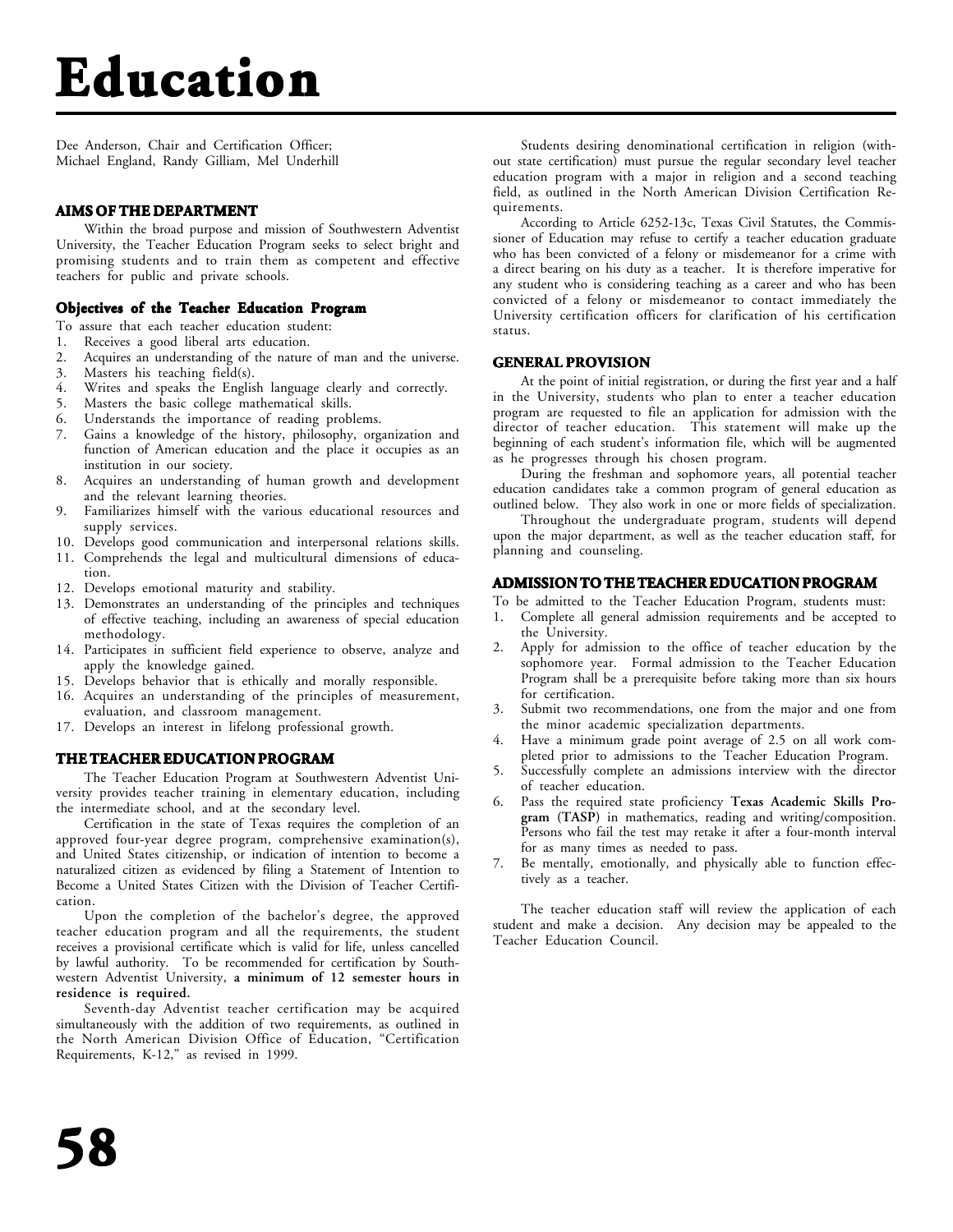# **RETENTION IN THE TEACHER EDUCATION PROGRAM**

To be retained in the Teacher Education Program, students must:

- 1. Maintain a 2.5 grade point average in all course work.
- 2. Give evidence of satisfactory professional growth.
- 3. Show promising development in field experiences.
- Demonstrate behavior that is ethically and morally responsible.

At the end of the junior year, the teacher education staff will review each student's progress and advise him/her according to the findings.

# **ADMISSION TO STUDENT TEACHING**

To be eligible for student teaching, students must:

- 1. Be unconditionally admitted to the Teacher Education Program.
- 2. Maintain an overall grade point average of not less than 2.5.
- 3. Maintain a grade of  $\overline{C}$  or better in courses in the teaching field(s), or academic specialization area, with an overall grade point average of not less than 2.5.
- 4. Maintain a grade of C or better in the courses in professional education, with an overall grade point average of not less than 2.5.
- 5. Complete 45 clock hours of satisfactory work in the field experience component of the professional education courses.
- 6. Have senior standing.
- 7. Demonstrate sound physical and mental health and acceptable moral character. (The Teacher Education Council may request a student to take a physical examination and/or selected psychological tests or inventories.)
- 8. File an application for student teaching by April 1 for a fall student teaching assignment, and by October 1 for a spring assignment.
- 9. Submit four recommendations for approval to student teach: one from the major department (or academic specialization area); another from the minor department, (if applicable, otherwise a teacher who has taught the candidate in two or more classes); one from the director of field experiences; and one from the certification officer.

### **RECOMMENDATION FOR CERTIFICATES**

To receive the recommendation for the teaching certificate, the student must have demonstrated knowledge, skills, and attitudes indicative of competent teaching.

Furthermore, the student must have successfully completed the following:

- 1. All required courses in academic foundations (general education) with a minimum grade point average of 2.5.
- All requirements for the teaching field(s) or academic specialization with a minimum grade point average of 2.5. No grade below C will count toward certification.
- 3. All professional education coursework required for the certificate sought, with a minimum grade point average of 2.5. No grade below C will count toward certification.
- 4. All other requirements toward the baccalaureate degree.
- 5. Achieve a passing score on the **EXCET**, an examination prescribed by the State Board of Education. A departmental **EXCET** Practice Test must be passed before the eligibility bar code can be obtained from the Certification Officer to register for the State **EXCET** Exam.
- 6. Submission of all necessary documentation to the certification officer of the Teacher Education Program, including final transcript, application for certification and \$75 certification fee.

# **FIELD EXPERIENCE AND STUDENT TEACHING**

Field experience in accredited schools and the community is required in connection with many professional education courses and is provided by SWAU to students working toward a teaching certificate. The field experience allows prospective teachers to observe, analyze and work with children and youth in typical home, community, playground and classroom situations before they begin formal student teaching, which will vary according to the option chosen. During the semester of student teaching a student cannot register for more than 12 semester hours including student teaching.

# **DEGREE PLAN**

After the student has been admitted to the Teacher Education Program, he should develop a degree plan with his major adviser and the department of education. The plan will show the declared major or teaching fields, the work completed and the remaining requirements for the degree. Copies of the degree plan will be filed with the registrar's office, teacher education department and the major advisor.

### **BACHELOR OF SCIENCE — Elementary Education**

Students may choose from interdisciplinary option II, III or IV approved by the State Board for Educator Certification (SBEC).

### **BACHELOR OF SCIENCE OR ARTS**

Major in an approved academic specialization with secondary teaching certification. For additional information see the section regarding the Major in Academic Specialization with Secondary Certification in this bulletin. Consult the education department for additional information and to coordinate the certification requirements with the teaching fields.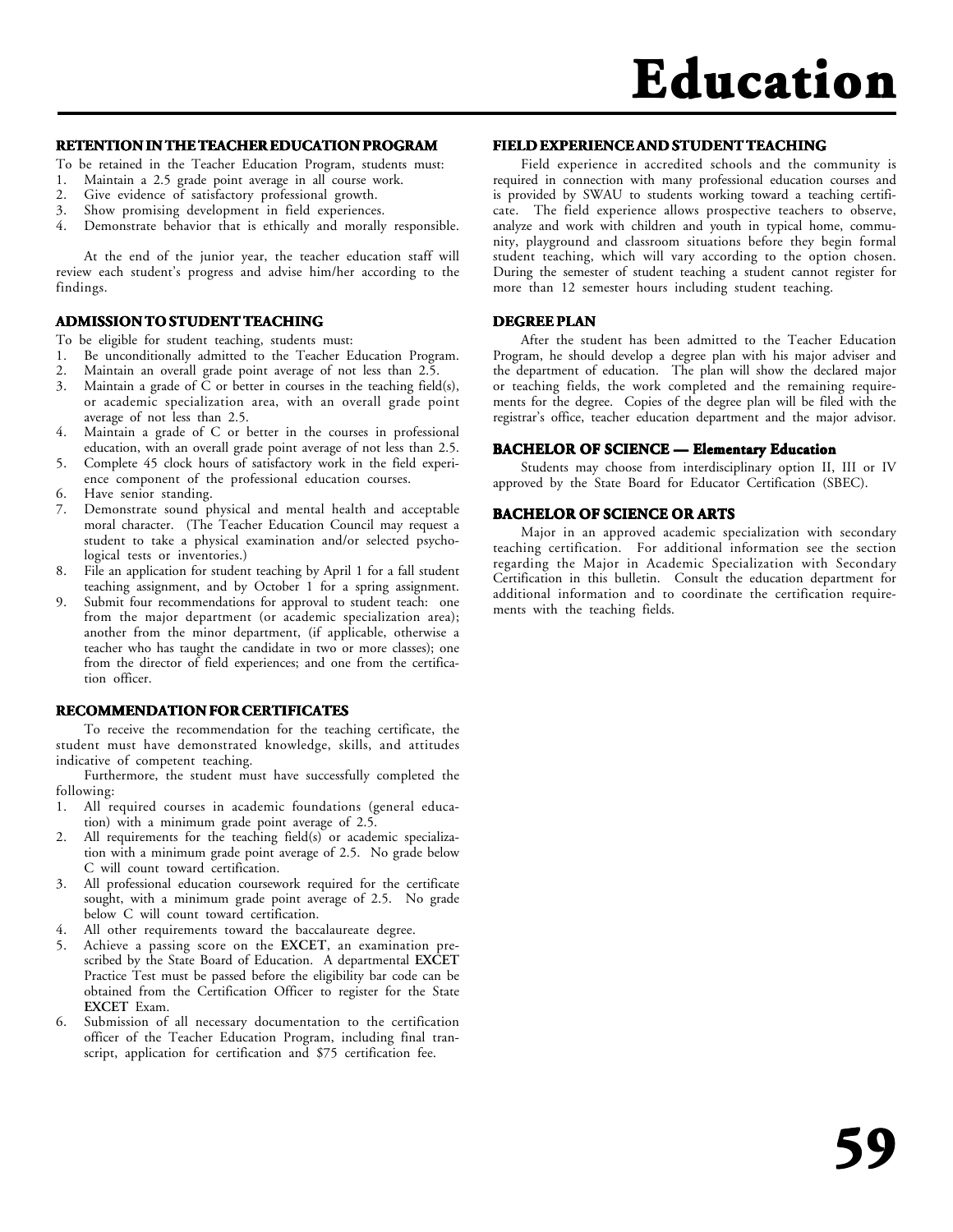# **Education ducation ducation**

# **PROGRAMS**

The Teacher Education Program consists of three major components: academic foundations (general education), academic specialization and professional development.

# **MAJOR IN ELEMENTARY EDUCATION (INTERDISCIPLINARY)**

**CURRICULA - Must complete A, B and C**

| A. GENERAL EDUCATION CURRICULA MINIMUM     |
|--------------------------------------------|
| <b>REQUIREMENTS*</b>                       |
| <b>ENGLISH</b>                             |
|                                            |
|                                            |
|                                            |
|                                            |
| <b>SPEECH</b>                              |
| (Must emphasize oral language proficiency) |
|                                            |
|                                            |
|                                            |
|                                            |
|                                            |
| Math (College Algebra or above)  3         |
|                                            |
|                                            |
| To be selected from at least two areas:    |
| Fine Arts (Required)                       |
| Psychology                                 |
|                                            |
|                                            |
|                                            |
|                                            |
|                                            |
|                                            |
|                                            |
| Old Testament, New Testament, or other     |
|                                            |
|                                            |
| $62 - 64$                                  |

 *\* Students who qualify for honors classes may substitute where appropriate.* \**\* Transfer students from non SDA schools must take one religion course for each year in residence at SWAU with a minimum of six hours.*

 *\*\*\* All freshmen who have taken less than 12 previous college hours must enroll in the Freshman Success course.*

# **B. ACADEMIC SPECIALIZATION AREA**

Students may choose either Option II, III, or IV. Each academic specialization and delivery system (Early Childhood) shall comply with one of the following options.

# **Option II (Grades 1 - 8)**

- a. Must take one of the following academic specializations (9 semester hours must be upper division): biology, English, history, mathematics, music or physical education; and
- b. Must take the following combination of courses taught in the elementary grades. Nine semester hours of upper division reading courses must be included. (May not include courses in general education.)

| ARTS | 223 |                                            |  |
|------|-----|--------------------------------------------|--|
| EDUC | 375 | Children's Literature and the              |  |
|      |     |                                            |  |
| MUED | 253 |                                            |  |
| GEOG | 311 |                                            |  |
| PETH | 243 | P.E./Health in the Elementary School3      |  |
| EDUC | 382 | Reading and Language Arts in the           |  |
|      |     |                                            |  |
| EDUC | 384 |                                            |  |
| EDUC | 386 | Mathematics in the Elementary School3      |  |
| EDUC | 413 |                                            |  |
| EDUC | 419 | Social Studies in the Elementary School  3 |  |
|      |     |                                            |  |

# **Option III (Grades 1 - 8)**

a. Must take the following courses for a specialization in: Social Studies

b. Twelve semester hours in a combination of subjects taught in the elementary grades and 9 hours of upper division courses in reading. This requirement will be met by taking the following courses:

| ARTS | 223 |                                            |  |
|------|-----|--------------------------------------------|--|
| EDUC | 375 | Children's Literature and the              |  |
|      |     |                                            |  |
| EDUC | 382 | Reading & Language Arts in the             |  |
|      |     |                                            |  |
| EDUC | 384 |                                            |  |
| EDUC | 386 | Mathematics in the Elementary School 3     |  |
| EDUC | 413 |                                            |  |
| EDUC | 419 | Social Studies in the Elementary School  3 |  |
|      |     |                                            |  |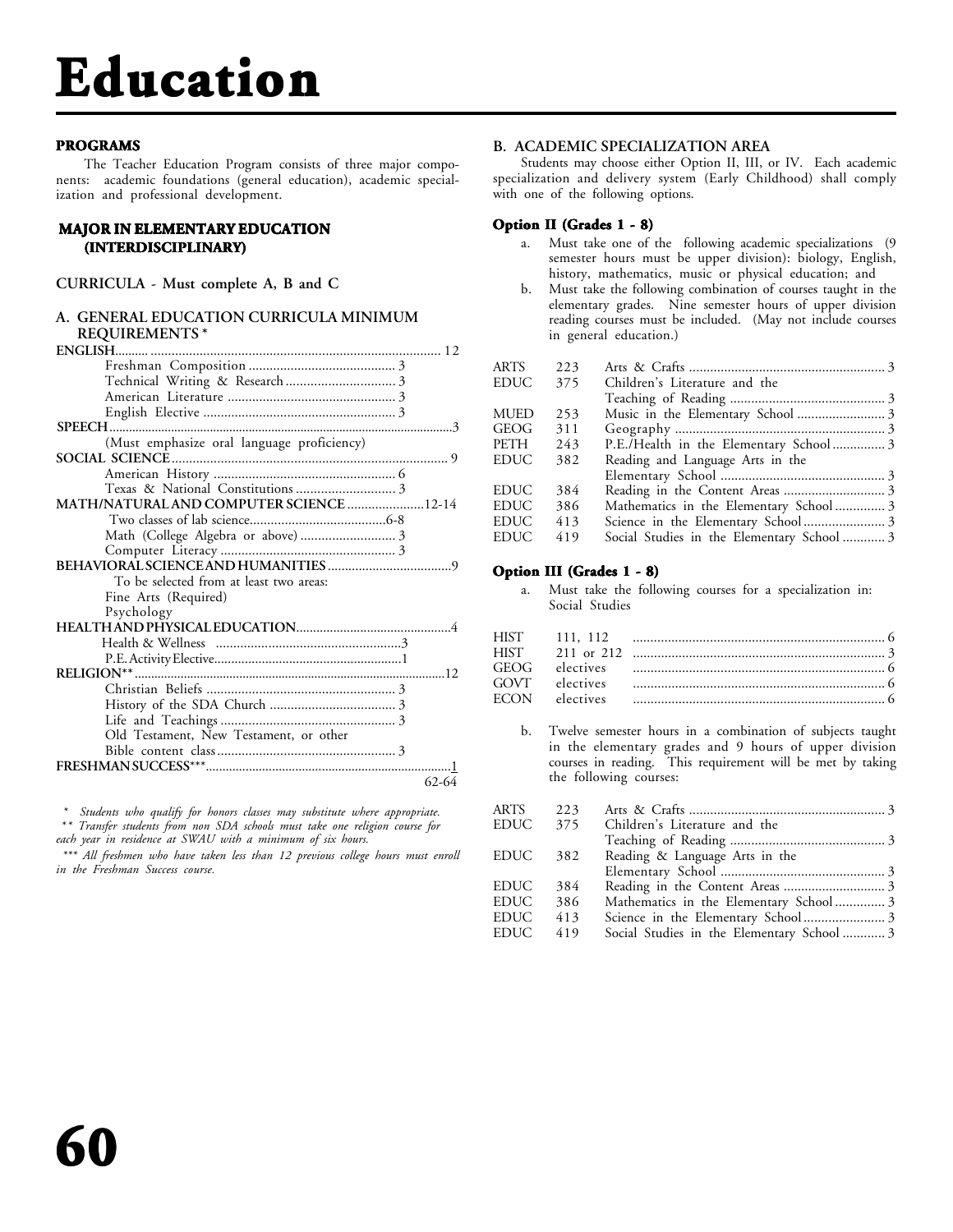# **Option IV (Pre-kindergarten - Grade 6) Early Childhood Option**

a. Twenty-four semester hours with 12 semester hours upper division courses in a delivery system emphasizing instructional areas designed for early childhood education.

| <b>PETH</b> | 243 | P.E./Health in the Elementary School 3     |    |
|-------------|-----|--------------------------------------------|----|
| <b>EDUC</b> | 364 |                                            |    |
| <b>EDUC</b> | 366 | Educational Programs for Young Children  3 |    |
| <b>EDUC</b> | 386 | Mathematics in the Elementary School 3     |    |
| <b>EDUC</b> | 413 |                                            |    |
| <b>EDUC</b> | 419 | Social Studies in the Elementary School  3 |    |
| <b>EDUC</b> | 465 |                                            |    |
| <b>MUED</b> | 253 |                                            |    |
|             |     |                                            | 24 |

b. Twelve semester hours in a combination of subjects taught in the elementary grades. Nine semester hours of upper division courses in reading must be included in the professional development sequence.

| EDUC     | 375 Children's Literature and the |  |
|----------|-----------------------------------|--|
|          |                                   |  |
| EDUC 382 | Reading and Language Arts in the  |  |
|          |                                   |  |
|          |                                   |  |

# **C. PROFESSIONAL DEVELOPMENT**

| <b>PSYC</b> | 311 |                                        |  |
|-------------|-----|----------------------------------------|--|
| <b>EDUC</b> | 312 |                                        |  |
| <b>EDUC</b> | 316 | Legal, Philosophical, and Ethical      |  |
|             |     |                                        |  |
| <b>EDUC</b> | 326 |                                        |  |
| <b>EDUC</b> | 334 | Principles of Testing, Assessment, and |  |
|             |     |                                        |  |
| <b>EDUC</b> | 350 |                                        |  |
| <b>EDUC</b> | 354 | Educational Foundations with           |  |
|             |     |                                        |  |
| <b>EDUC</b> | 475 | Directed Teaching in the               |  |
|             |     |                                        |  |
| <b>RLGN</b> | 263 |                                        |  |
|             |     |                                        |  |

*\*for SDA certification only*

# **KINDERGARTEN ENDORSEMENT**

This endorsement may be added to valid SDA denominational certification in elementary education.

The professional development sequence for the kindergarten endorsement shall consist of 9 semester hours of kindergarten education:

| EDUC | 364 | Kindergarten Materials and Methods3     |
|------|-----|-----------------------------------------|
| EDUC | 366 | Education Programs for Young Children 3 |
| EDUC |     |                                         |

# **Option II -- Elementary Teaching Areas**

# **Biology Minor**

| BIOL. | 230 |       |  |
|-------|-----|-------|--|
| BIOL. | 419 |       |  |
| BIOL. |     |       |  |
|       |     | TOTAL |  |

# **English Minor**

|     | World Masterpieces I or                |
|-----|----------------------------------------|
|     |                                        |
|     |                                        |
| 224 |                                        |
| 231 |                                        |
| 464 |                                        |
|     | And a minimum of 6 hours from:         |
| 451 | Studies in Renaissance Literature (3)  |
| 452 | Studies in 17th Century Literature (3) |
| 453 | Studies in 18th Century Literature (3) |
| 455 | Studies in Romantic Literature (3)     |
| 456 | Studies in Victorian Literature (3)    |
| 457 |                                        |
|     | TOTAL<br>18                            |
|     | 221<br>222                             |

# **History Minor**

| HIST 211, 212 |  |                                              |  |
|---------------|--|----------------------------------------------|--|
| <b>HIST</b>   |  | Electives u.d. (3 hrs. European History)  12 |  |
|               |  | TOTAL                                        |  |

# **Mathematics Minor**

| MATH 181 |      |       |    |
|----------|------|-------|----|
| MATH     | 241  |       |    |
| MATH     | 2.82 |       |    |
| MATH     | 341  |       |    |
| MATH     | 361  |       |    |
| MATH     | 431  |       |    |
|          |      | TOTAL | 20 |
|          |      |       |    |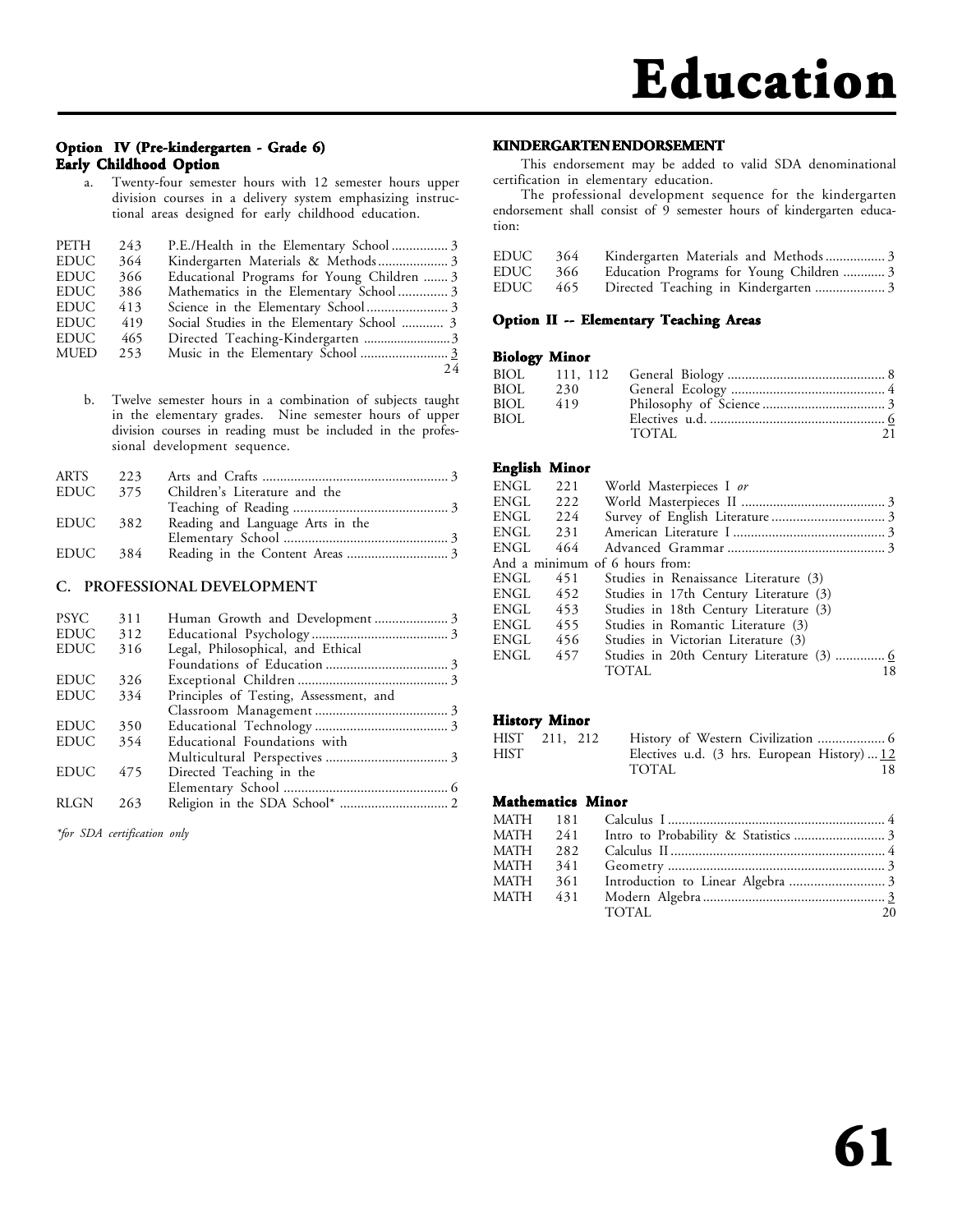# **Education ducation ducation**

# **Music Minor**

| MUHL        | 2.2.1 |    |
|-------------|-------|----|
| MUCT        | 111   |    |
| MUCT        | 211   |    |
| <b>MUPF</b> | 281   |    |
| MUPF        | 381   |    |
| MUEN        |       |    |
| MUED        |       |    |
| MUPF        |       |    |
|             |       | 20 |

# **Physical Education Minor - Elementary Teaching Area, Teaching Option II**

| PETH | 241                | Care and Prevention of Athletic Injuries  3       |
|------|--------------------|---------------------------------------------------|
| PETH | 311                | Administration of Health and                      |
|      |                    |                                                   |
| PETH | 321                |                                                   |
| PETH | 351                |                                                   |
|      |                    |                                                   |
|      |                    |                                                   |
| PEAC | 221                | Flag Football Teaching & Officiating              |
| PEAC | 222                | Soccer Teaching & Officiating                     |
|      | PEAC 223           | Basketball Teaching & Officiating                 |
|      | PEAC 225           | Volleyball Teaching & Officiating                 |
| PEAC | 230                | Baseball/Softball Teaching & Officiating          |
|      |                    |                                                   |
|      |                    |                                                   |
|      |                    | PEAC 112 or 312 Aerobics or Advanced Aerobics     |
|      |                    | PEAC 131 or 133 Swimming or Intermediate Swimming |
|      |                    | PEAC 142 or 342 Tennis or Intermediate Tennis     |
|      | PEAC 143           | Racquetball                                       |
|      |                    | PEAC 334 Lifeguard Training*                      |
|      | PEAC 344 Golf*     |                                                   |
|      |                    | PEAC 429 Gymnastics Team                          |
|      |                    | 18                                                |
|      | Required cognates: |                                                   |
| BIOL | 101                |                                                   |

HLED 111 Health & Wellness ........................................ 3

# **MAJOR IN ACADEMIC SPECIALIZATION WITH SECONDARY CERTIFICATION**

**CURRICULA - Must complete A, B and C**

### **A. GENERAL EDUCATION CURRICULA MINIMUM REQUIREMENTS**

| ***************************                |             |
|--------------------------------------------|-------------|
| ENGLISH <sup>*</sup> .                     |             |
|                                            |             |
|                                            |             |
|                                            |             |
|                                            |             |
|                                            |             |
| (Must emphasize oral language proficiency) |             |
|                                            |             |
|                                            |             |
|                                            |             |
| MATH/NATURAL AND COMPUTER SCIENCE 12-14    |             |
|                                            |             |
| Math (College Algebra or above)  3         |             |
|                                            |             |
|                                            |             |
| To be selected from at least two areas:    |             |
| Fine Arts (Required)                       |             |
| Psychology                                 |             |
|                                            |             |
|                                            |             |
|                                            |             |
| <b>RELIGION**</b>                          | $\ldots$ 12 |
|                                            |             |
|                                            |             |
|                                            |             |
|                                            |             |
|                                            |             |
|                                            | 62-64       |
|                                            |             |

*\* Students who qualify for honors classes may substitute where appropriate.* \**\* Transfer students from non SDA schools must take one religion course for each year in residence at SWAU with a minimum of six hours. \*\*\* All freshmen who have taken less than 12 previous college hours must enroll in the Freshman Success course.*

# **B. OPTIONS**

 A secondary education teaching certificate shall be based on completion of a teacher education program and an academic specialization in one of the following options.

**Option I**<br> **Option** I shall prepare the individual to teach in grades 6-12 and shall require completion of a major teaching field with 21 semester hours of upper division courses. May include the following areas:

Biology Chemistry Computer Information Systems English **History** Mathematics Physical Education Physics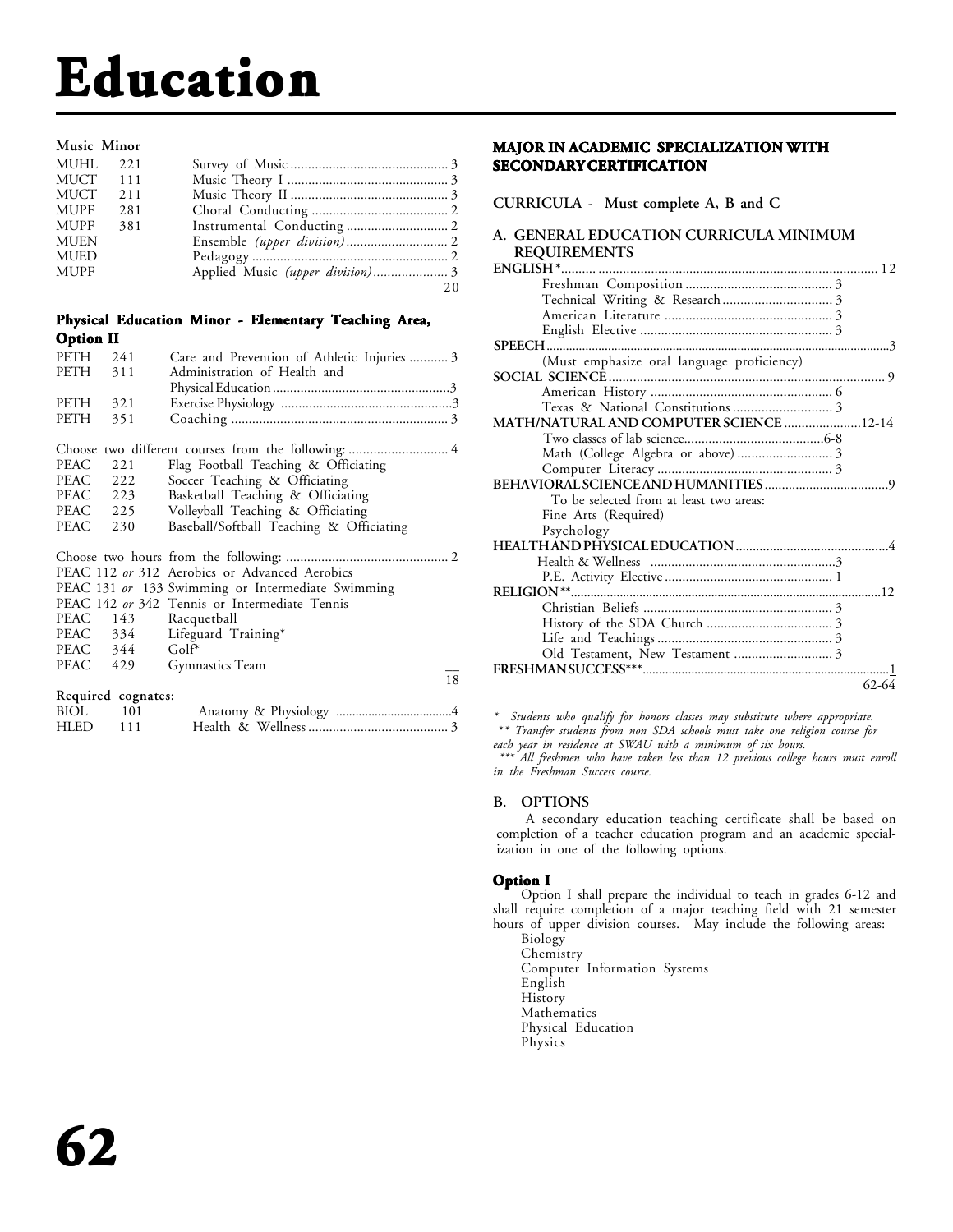**Option II**<br>
Option II shall prepare the individual to teach in grades 6-12 and shall require completion of two 24 semester hour teaching fields, with 12 semester hours of upper division courses in each area. May include the following areas:\*

Biology English History Mathematics Physical Education Physics

*\* One of the two teaching fields chosen must include an academic major. The hours must be increased from 24 to the number of hours required for the chosen teaching area major.*

**Option III**<br>Option III shall prepare the individual to teach in grades 6-12 and shall require the completion of a broad teaching field with 24 semester hours of upper division courses. May include the following area:

Business

### **Option IV**

Option IV shall prepare the individual to teach in grades 6-12 and shall require completion of a composite teaching field with 24 semester hours in one area, 12 semester hours of which must be upper division. A minimum of 6 semester hours must be completed in each area. May include the following area:

Social Studies

# **C. PROFESSIONAL DEVELOPMENT**

| 311 |                                       |                                     |
|-----|---------------------------------------|-------------------------------------|
| 312 |                                       |                                     |
| 316 | Legal, Philosophical and Ethical      |                                     |
|     |                                       |                                     |
| 326 |                                       |                                     |
| 334 | Principles of Testing, Assessment and |                                     |
|     |                                       |                                     |
| 350 |                                       |                                     |
| 354 | Educational Foundations with          |                                     |
|     |                                       |                                     |
| 384 |                                       |                                     |
| 450 |                                       |                                     |
| 485 | Directed Teaching in the              |                                     |
|     |                                       |                                     |
| 263 |                                       |                                     |
|     |                                       | Teaching in the Secondary School  3 |

*\* for SDA certification only*

Elective as needed.<br>EDUC 322 Adolescent Psychology

# **EDUCATION COURSES**

### **EDUC 101 College Reading 2 hours**

This course is open to those who wish to increase their reading speed and comprehension. Individual laboratory practice emphasizes expanding the vocabulary, reading speed and retention.

### **EDUC 291 Selected Topics 1 hour**

Prerequisite: Admission to teacher education, and approval of department chair.

A study in an area of interest under the direction of a staff member. This study may involve research, laboratory, or library work. Content and method of study must be arranged prior to registration. It may be repeated once for credit.

# **EDUC 312 Educational Psychology 3 hours**

Prerequisite: PSYC 212.

A study of psychology as it relates to the learning processes and teaching methods. Principles and theories of learning are reviewed and individual differences and psychological concepts examined. Attention is given to exceptional learners. Includes field experience.

# **EDUC 316 Legal, Philosophical, and Ethical Ethical Foundations of Education 3 hours**

Prerequisite: Admission to teacher education.

A study of the legal aspects of education, with emphasis on the responsibilities, duties, and existing constitutional statutory rights of agencies and individuals, including the handicapped, and those from minority groups. This course also surveys the philosophic enterprise, from the Christian viewpoint, as it relates to the understanding and evaluation of contemporary movements in educational thinking.

# **EDUC 322 Adolescent Psychology 3 hours**

(See description of PSYC 322 under Psychology courses.)

# **EDUC 326 Exceptional Children 3 hours**

Prerequisite: Admission to teacher education.

A study in understanding educational and psychological problems in all areas of exceptionality. Study will include the characteristics, assessment, admission, review, and dismissal processes for special students requiring individualized or specialized programs. Includes field experience.

# **EDUC 334 Principles of Testing, Assessment, Principles of Testing, Assessment, and Classroom Management 3 hours**

Prerequisite: Admission to teacher education.

Consideration is given to the construction and use of standardized evaluation instruments and performance-based assessment procedures, including the development of a professional portfolio. Attention is given to methods of grading and reporting that enhance teaching and learning. Focus will also be on classroom management techniques that create an environment where students feel valued and respected.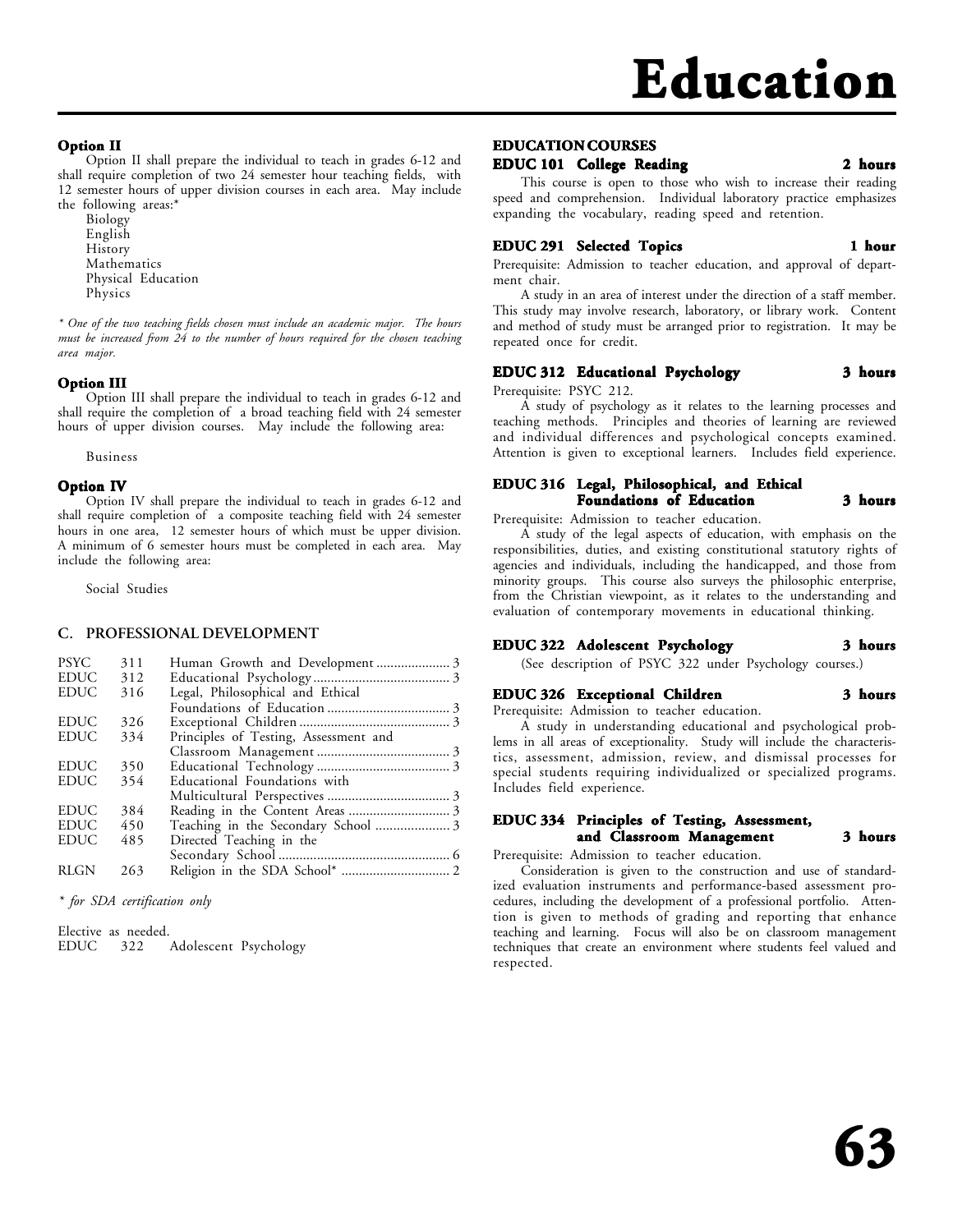# **Education ducation ducation**

# **EDUC 350 Educational Technology 3 hours**

Prerequisite: Admission to teacher education.

Examination of technology as it relates to student learning. Multiple intelligences, perceptual strengths, information processing habits, and motivational factors are integrated into media selection. Exploration of educational software/hardware, Internet resources, the development of lesson plans, and field trips are utilized.

# **EDUC 354 Educational Foundations with Multicultural Perspectives 3 hours**

An analysis of education as a social system with emphasis upon the structure and organization of schools in the United States, the roles and processes in a school system, and the impact of cultural, ethnic, language, and social differences upon instructional processes. Includes field experience.

### **EDUC 364 Kindergarten Materials and Methods 3 hours** Prerequisite: Admission to teacher education.

A study of the instructional materials and methods utilized in the interrelated curricular programs for young children. Includes materials on ethnic groups and exceptional children. Includes field experience.

# **EDUC 366 Educational Programs for Young Children 3 hours**

Prerequisite: Admission to teacher education.

A study of educational programs for young children as related to and affected by current economic and sociological trends. The interrelatedness of relationships to parents, community, and school are reviewed. Includes field experience.

# **EDUC 375 Children's Literature and the Teaching of Reading 3 hours**

A course designed to acquaint the student with current and past literature for children and in using children's literature to teach and aid in reading instruction. Study will be given to developing skill in selecting and evaluating children's literature, developing strategies and techniques for motivating children to read, and developing skill in determining readability levels of reading materials using the various readability formulas. A review of research of strategies used with children's literature for more effective reading instruction.

# **EDUC 382 Reading and Language Arts in the Elementary School Elementary School 3 hours**

Prerequisite: Admission to teacher education.

A course designed to acquaint the student with the concepts, teaching strategies, materials, and resources for teaching reading and language arts in the elementary school. Analysis and diagnosis of reading disorders including dyslexia will be included. Creative development of materials and lessons are emphasized. (This course does not apply to English requirements.) Requires field experience.

# **EDUC 384 Reading in the Content Areas 3 hours**

Prerequisite: Admission to teacher education.

A study of the basic principles of teaching reading in the content areas and in the secondary school. Study will include concepts, methods, materials, and organizational skills for reading instruction. Includes field experience.

### **EDUC 386** Mathematics in the Elementary School 3 hours Prerequisite: Admission to teacher education.

A course designed to acquaint the student with concepts, methods, and available materials for effective mathematics instruction in the elementary school. Creative development of materials and lesson plans are emphasized. (This course does not apply to mathematics requirements.) Includes field experience.

### **EDUC 413** Science in the Elementary School 3 hours Prerequisite: Admission to teacher education.

A course designed to prepare students with practical, classroomtested activities and ideas that are presented on planning, organizing, managing, and assessing an effective guided discovery science program. (This course does not apply to science requirements.) Includes field experience.

# **EDUC 419 Social Studies in the Elementary School** 3 hours

Prerequisite: Admission to teacher education.

An overview of the multicultural elementary school social studies program which incorporates proven teaching strategies such as models of teaching, cooperative learning, learning styles, and dimensions of learning. Students will have opportunity to develop thematic lesson plans in an active-learning environment. (This course does not apply to social studies requirements.) Includes field experience.

### **EDUC 450 Teaching in the Secondary School 3 hours** Prerequisite: Admission to student teaching.

A study of the teacher's role, teaching techniques, classroom management and evaluation of learning experiences in the secondary school as these affect all students, including the handicapped and minorities. Includes field experience.

#### **EDUC 465 Directed Teaching in Kindergarten 3 hours** Prerequisite: Two-thirds of the professional education classes, academic specialization(s) and academic foundations, senior standing, and admission to student teaching.

This course is open only to students seeking Kindergarten Endorsement. Requires full-day observations and student teaching in an approved kindergarten for six weeks under the direction of supervising teachers.

# **EDUC 475 Directed Teaching in** Elementary School 6 hours

Prerequisite: Two-thirds of the professional education classes, academic specialization(s) and academic foundations, senior standing, and admission to student teaching.

This course is open only to students seeking certification in Elementary Education. It requires full-day observations and student teaching in an approved elementary school for twelve weeks under the direction of supervising teachers.

# **EDUC 485 Directed Teaching in Secondary School 6 hours**

Prerequisite: Two-thirds of the professional education classes, academic specialization(s) and academic foundations, senior standing, and admission to student teaching.

This course is open only to students seeking certification in Secondary Education. It requires full-day observations and student teaching in an approved secondary school for twelve weeks under the direction of supervising teachers.

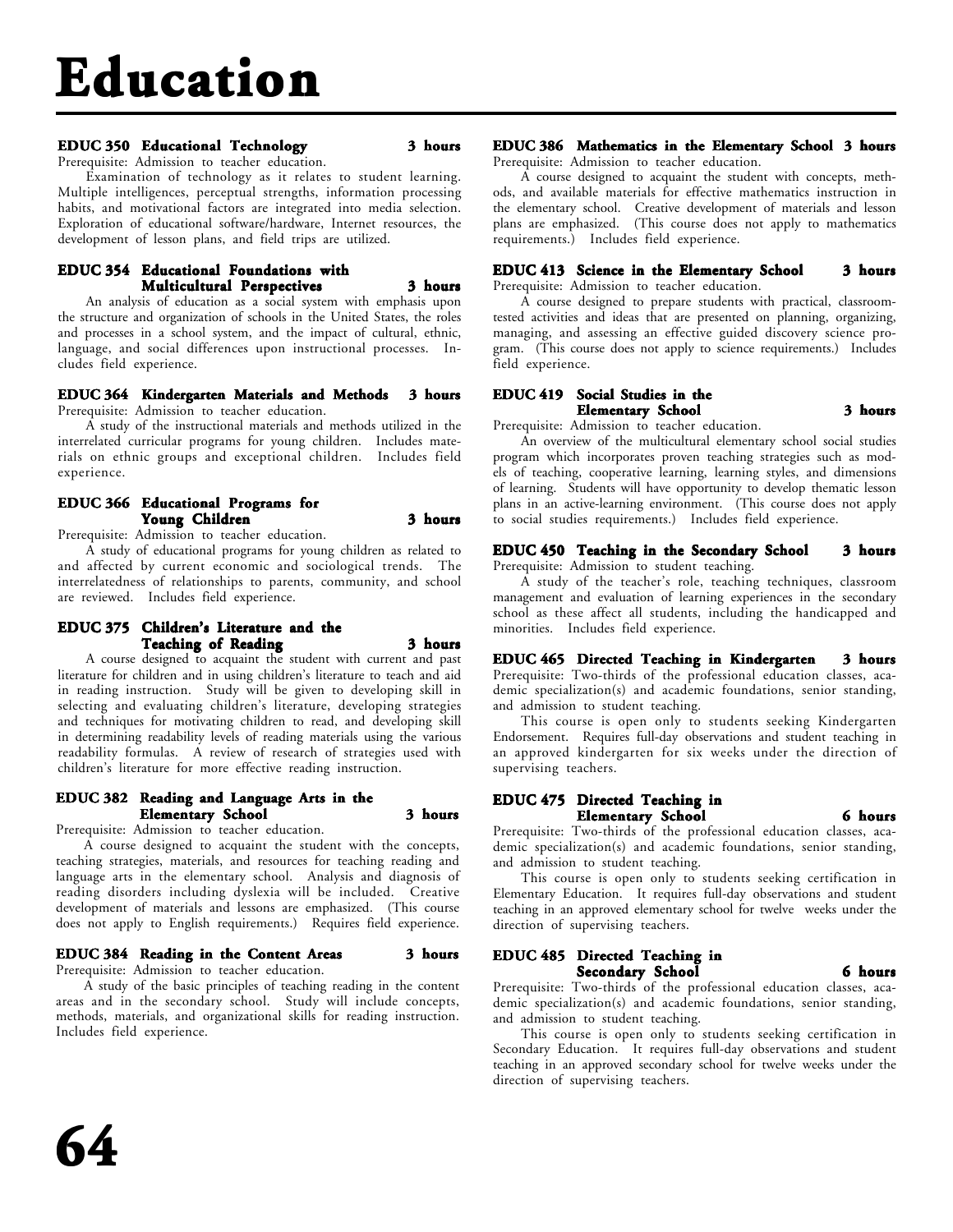# **Education ducation ducation**

# **EDUC 491 Selected Topics 1 hour**

Prerequisite: Admission to teacher education, and approval of department chair.

A study in an area of student interest under the direction of a staff member. This study may involve research, laboratory, or library work. Content and method of study must be arranged prior to registration. It may be repeated once for credit.

# **OTHER COURSES REQUIRED**

**ARTS 223 Arts and Crafts 3 hours** A course of exploratory activities in a variety of two- and three dimensional arts and crafts media and methods of Discipline-Based Art Education for children.

# **PETH 243 Physical Education/Health in the Elementary School Elementary School3 hours**

Prerequisite: Admission to teacher education. The course provides the teacher with an extensive repertoire of

teaching techniques in the elementary physical education program. Emphasis is placed on health-related fitness, skill development, special events and game development. Students will have the opportunity to develop lesson plans. Includes field experience.

# **MUED 253 Music in the Elementary School Elementary School2 hours**

A course designed to prepare teachers to direct the music activities of children. The contents include fundamentals, appreciation, singing and rhythm activities.

# **RLGN 263** Religion in the SDA School 2 hours

Prerequisite: Admission to teacher education.

A study of a variety of strategies in teaching the Bible creatively. Students will discover an approach to learning that Jesus perfected- totally involving people through active experiences, creating learning environments, adjusting emphasis from teaching to learning, and developing lessons using a model of teaching repertoire. (This course does not apply to religion requirements but is required for Seventhday Adventist Denominational Certification.) Includes field experience.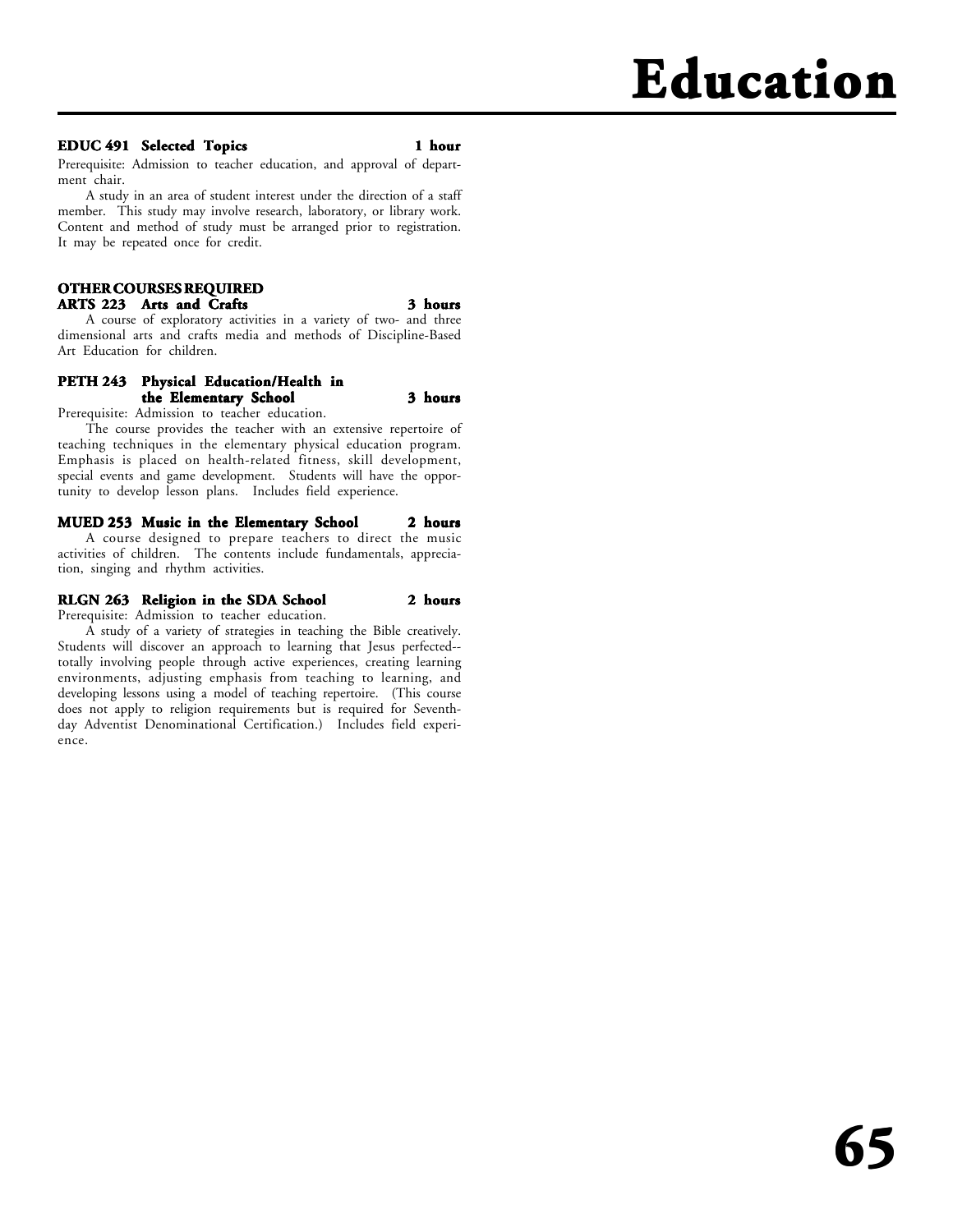# **Engineering ngineering ngineering**

Roy Campbell, Engineering Advisor

# **PROGRAM**

Southwestern Adventist University, in conjunction with Walla Walla College, offers an engineering program with major emphasis in mechanical, civil or electrical engineering and bioengineering.

English (3 units), history (1 unit), chemistry (1 unit), physics (1 unit), mathematics (3 units: Algebra I, geometry and trigonometry) on the secondary level are required for entrance into the engineering program. The freshman year is taken on the campus of Southwestern Adventist University, while the sophomore, junior and senior years are taken on the campus of Walla Walla College.

#### **FRESHMAN YEAR Fall**

| ENGL        | 121 |                                                  |    |
|-------------|-----|--------------------------------------------------|----|
| <b>CHEM</b> | 111 |                                                  |    |
| <b>RLGN</b> |     |                                                  |    |
| <b>MATH</b> | 121 |                                                  |    |
| COLL        | 101 |                                                  |    |
|             |     | Humanities or Social Studies elective 3<br>TOTAL | 17 |
| Spring      |     |                                                  |    |
| <b>CSIS</b> | 110 | Principles of Computer Programming3              |    |
| <b>CHEM</b> | 112 |                                                  |    |
| <b>MATH</b> | 181 |                                                  |    |
| <b>PEAC</b> |     |                                                  |    |
| RLGN        |     |                                                  |    |
|             |     | Humanities or Social Studies elective 3          |    |
|             |     | TOTAL                                            | 18 |
|             |     |                                                  |    |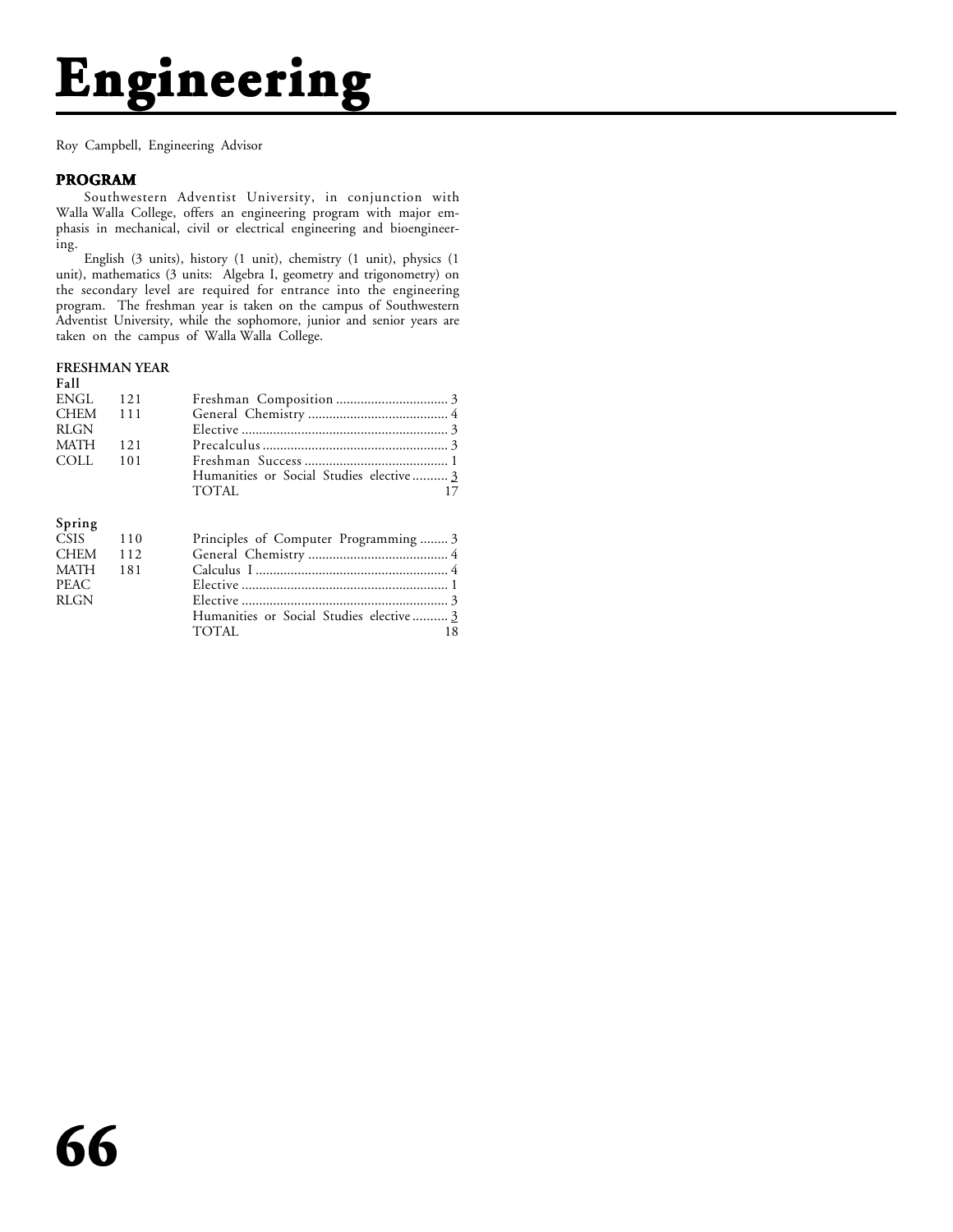Judy Myers Laue, Chair; Renard K. Doneskey, Andrew Woolley III Adjunct: Bettye Cook, Patricia Davis, Donna Guerrero, Herbert Roth

# **AIMS OF THE DEPARTMENT**

The English Department provides classes and support for English majors, English minors, and general studies students. In Freshman Composition and Technical Writing all students at the university learn how to write coherent, well-organized essays. In the junior year students take a literature class which requires writing on literary topics. The department helps English majors and minors understand and appreciate American, English, and world literature, as well as linguistics and advanced composition.

Students may elect courses which prepare them for careers as secondary English teachers or for graduate study in English. A major in English is also an important asset to any student who wishes to specialize in several professional areas: law, medicine, business, public relations, or federal service. Since many employers recognize the value of a liberal education, students are encouraged to consider the possibility of a double major and thus increase their opportunities for employment.

# **General Information**

ENGL 121 and 220 must be completed in sequence during the freshman and sophomore years before any other course in English can be taken.

# **BACHELOR OF ARTS—ENGLISH**

| ENGL | 2.2.1 | World Masterpieces I or |  |
|------|-------|-------------------------|--|
| ENGL | 222   |                         |  |
| ENGL | 224   |                         |  |
| ENGL | 231   |                         |  |
| ENGL | 232   |                         |  |
| ENGL | 414   |                         |  |
| ENGL | 415   |                         |  |
| ENGL | 458   |                         |  |
| ENGL | 464   |                         |  |
|      |       |                         |  |

And a minimum of 12 hours from:

| ENGL | 451 | Studies in Renaissance Literature (3)      |  |
|------|-----|--------------------------------------------|--|
| ENGL | 452 | Studies in 17th Century Literature (3)     |  |
| ENGL | 453 | Studies in 18th Century Literature (3)     |  |
| ENGL | 455 | Studies in Romantic Literature (3)         |  |
| ENGL | 456 | Studies in Victorian Literature (3)        |  |
| ENGL | 457 | Studies in 20th Century Literature (3)  12 |  |
|      |     | TOTAL<br>36                                |  |
|      |     |                                            |  |

*\*ENGL 464 is prerequisite to EDUC 485.*

# **The English Minor**

| THE THRUSH MINOR |     |                                        |
|------------------|-----|----------------------------------------|
| ENGL             | 221 | World Masterpieces I or                |
| ENGL             | 222 |                                        |
| ENGL             | 224 |                                        |
| ENGL             | 231 |                                        |
| ENGL             | 232 |                                        |
|                  |     |                                        |
|                  |     | And a minimum of 6 hours from:         |
| ENGL –           | 451 | Studies in Renaissance Literature (3)  |
| ENGL             | 452 | Studies in 17th Century Literature (3) |
| ENGL             | 453 | Studies in 18th Century Literature (3) |
| ENGL.            | 455 | Studies in Romantic Literature (3)     |
| ENGL             | 456 | Studies in Victorian Literature (3)    |
| ENGL             | 457 |                                        |
|                  |     | TOTAL<br>18                            |
|                  |     |                                        |

# **TEACHING CERTIFICATION PROGRAM**

The following English major and minors are for teaching certification only. Requirements for certification are listed in the Education section of this bulletin.

# **Elementary Education -- see Education section. -- section.**

# **English BA - Secondary Teaching Area Option I - see Bachelor of Arts--English.**

# **English Minor - Secondary Teaching Area Option II**

| Upuon 11 |     |                                            |
|----------|-----|--------------------------------------------|
| ENGL     | 221 | World Masterpieces I or                    |
| ENGL.    | 222 |                                            |
| ENGL 224 |     |                                            |
| ENGL.    | 231 |                                            |
| ENGL     | 464 |                                            |
|          |     | And a minimum of 12 hours from:            |
| ENGL.    | 451 | Studies in Renaissance Literature (3)      |
| ENGL     | 452 | Studies in 17th Century Literature (3)     |
| ENGL     | 453 | Studies in 18th Century Literature (3)     |
| ENGL.    | 455 | Studies in Romantic Literature (3)         |
| ENGL.    | 456 | Studies in Victorian Literature (3)        |
| ENGL.    | 457 | Studies in 20th Century Literature (3)  12 |
|          |     | TOTAL<br>24                                |
|          |     |                                            |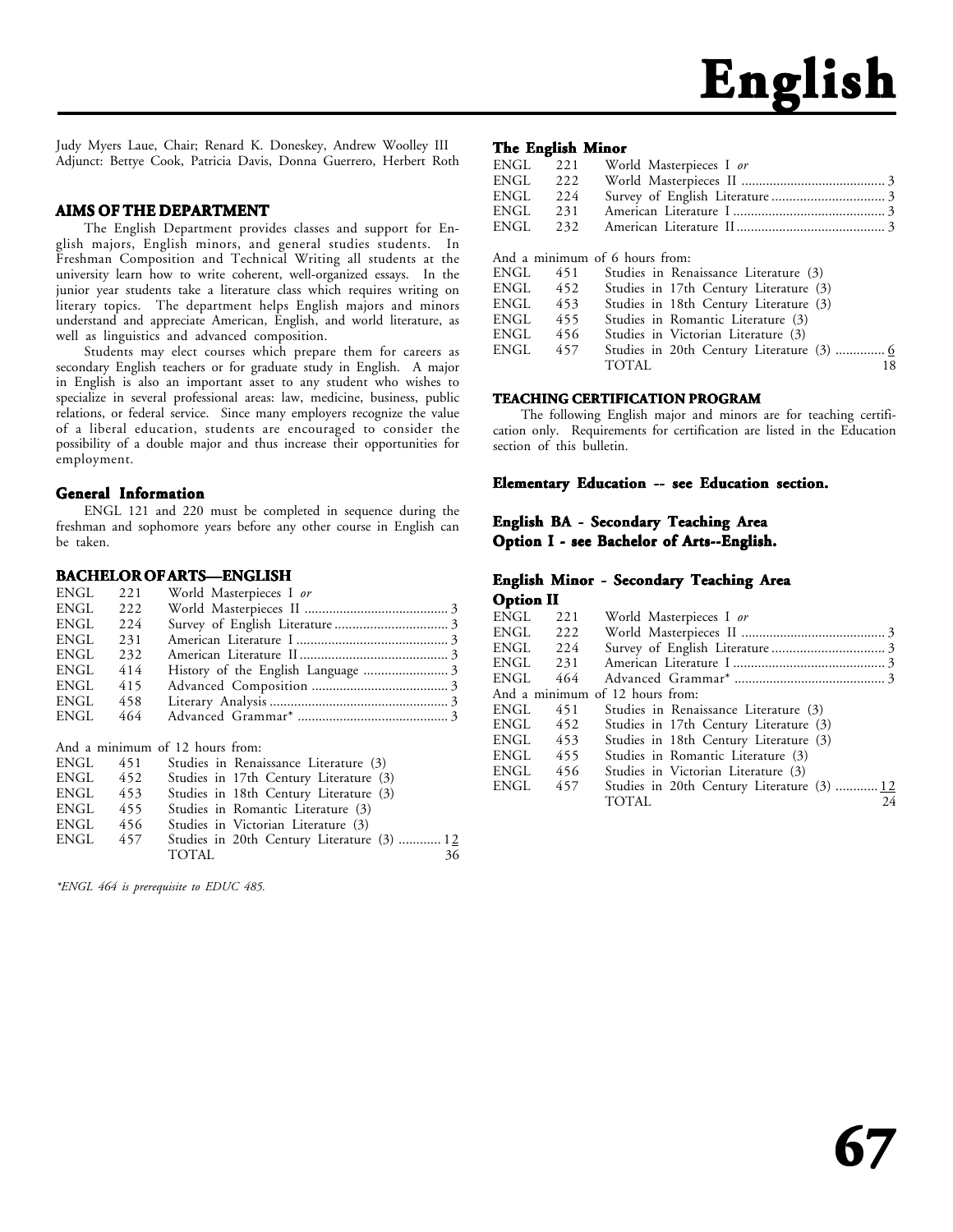# **COMPOSITION COURSES**

# **ENGL 021 Composition Review 3 hours**

This class is required of students whose SAT verbal score is below 400 or whose ACT composite score is below 17. Those students who enroll in ENGL 121 and demonstrate in their introductory essay that they need reinforcement in basic mechanics, usage, and structure will be advised to enroll in this class. Credit will not apply toward graduation.

A basic review of spelling, punctuation, and grammar. Special emphasis will be given to the construction of a coherent paragraph.

# **ENGL 121 Freshman Composition 3 hours**

Prerequisite: Minimum SAT verbal score of 400, a minimum ACT composite of 17, or a minimum grade of C in ENGL 021 , or successful completion of the ESL program with a satisfactory score on the Michigan Test of Language Proficiency.

The principles and practice of expository composition in the major strategies of writing: description, illustration, definition, cause and effect, argument, and classification.

# **ENGL 220 Technical Writing and Research 3 hours**

Prerequisite: ENGL 121 and sophomore status.

This course is designed to teach students the basic principles behind all on-the-job technical writing. Structured for students from a variety of academic disciplines, the course emphasizes three fundamental principles: writing in terms of audience and purpose, writing to emphasize important information, and writing clearly and concisely. A major requirement of this course will be the construction of a research paper in which the student is given the opportunity to choose a topic from his/her major area of specialization and to demonstrate his ability to evaluate scholarship critically and to synthesize it in a research paper.

### **ENGL 415 Advanced Composition 3 hours** Prerequisite: ENGL 121, 220.

An advanced course in the art of rhetoric. Students will study the components of the rhetorical context in which all communication exists. The writing process will be reviewed in detail. Special attention will be devoted to style. Students will develop the ability to make appropriate rhetorical choices.

# **LITERATURE COURSES ENGL 221 World Masterpieces: Ancient to Enlightenment 3 hours**

Prerequisite: ENGL 121, 220.

A basic course with emphasis on an understanding of and an appreciation for the various types of literature including poetry, drama, and prose. Selections will be chosen from English and World literature.

# **ENGL 222 World Masterpieces: World Masterpieces: Enlightenment to Contemporary 3 hours**

Prerequisite: ENGL 121, 220.

A continuation of the study of world masterpieces from the Enlightenment to modern literature.

# **ENGL 224 Survey of English Literature 3 hours**

Prerequisite: ENGL 121, 220.

A survey of major figures and trends in British literature from the Anglo-Saxon period into the 20th century.

# **ENGL 231 American Literature I 3 hours**

Prerequisite: ENGL 121, 220.

A comprehensive study of the major writers and literary movements from 1620-1860. Special emphasis will be given to the more important writers including Bradford, Taylor, Franklin, Bryant, Poe, Emerson, Thoreau, Hawthorne and Melville.

# **ENGL 232 American Literature II 3 hours**

Prerequisite: ENGL 121, 220.

A continuation of the study of American literature from 1860- 1920, with emphasis on the Local Colorists, Clemens (Mark Twain), H. James, Dickinson, Robinson, Frost, and Eliot.

### **ENGL 451 Studies in Renaissance Literature 3 hours** Prerequisite: ENGL 121, 220.

The historical and literary background of the English Renaissance from 1485-1616, with emphasis on the most significant writers of the period, including Shakespeare. Offered alternate years.

### **ENGL 452 Studies in 17th Century Literature 3 hours** Prerequisite: ENGL 121, 220.

English prose and poetry from 1603-1660, with particular attention to the poetry of Jonson, Donne, and Herbert; and a more detailed study of John Milton and his major poems. Offered alternate years.

### **ENGL 453 Studies in 18th Century Literature 3 hours** Prerequisite: ENGL 121, 220.

English poetry and prose from 1660-1800 with special attention to the major works of Dryden, Swift, Pope, Goldsmith, Johnson, Boswell, and others. Offered alternate years.

### **ENGL 455 Studies in Romantic Literature 3 hours** Prerequisite: ENGL 121, 220.

Representative English Romantic poetry and prose with special emphasis on Wordsworth, Coleridge, Shelley, Keats, and Byron. Offered alternate years.

# **ENGL 456 Studies in Victorian Literature 3 hours**

Prerequisite: ENGL 121, 220.

Representative English Victorian poetry and prose with special emphasis on Tennyson, Browning, Newman, and Arnold. Offered alternate years.

# **ENGL 457 Studies in 20th Century Literature 3 hours**

Prerequisite: ENGL 121, 220.

A study of the major trends and writers in English and American literature since 1900. Offered alternate years.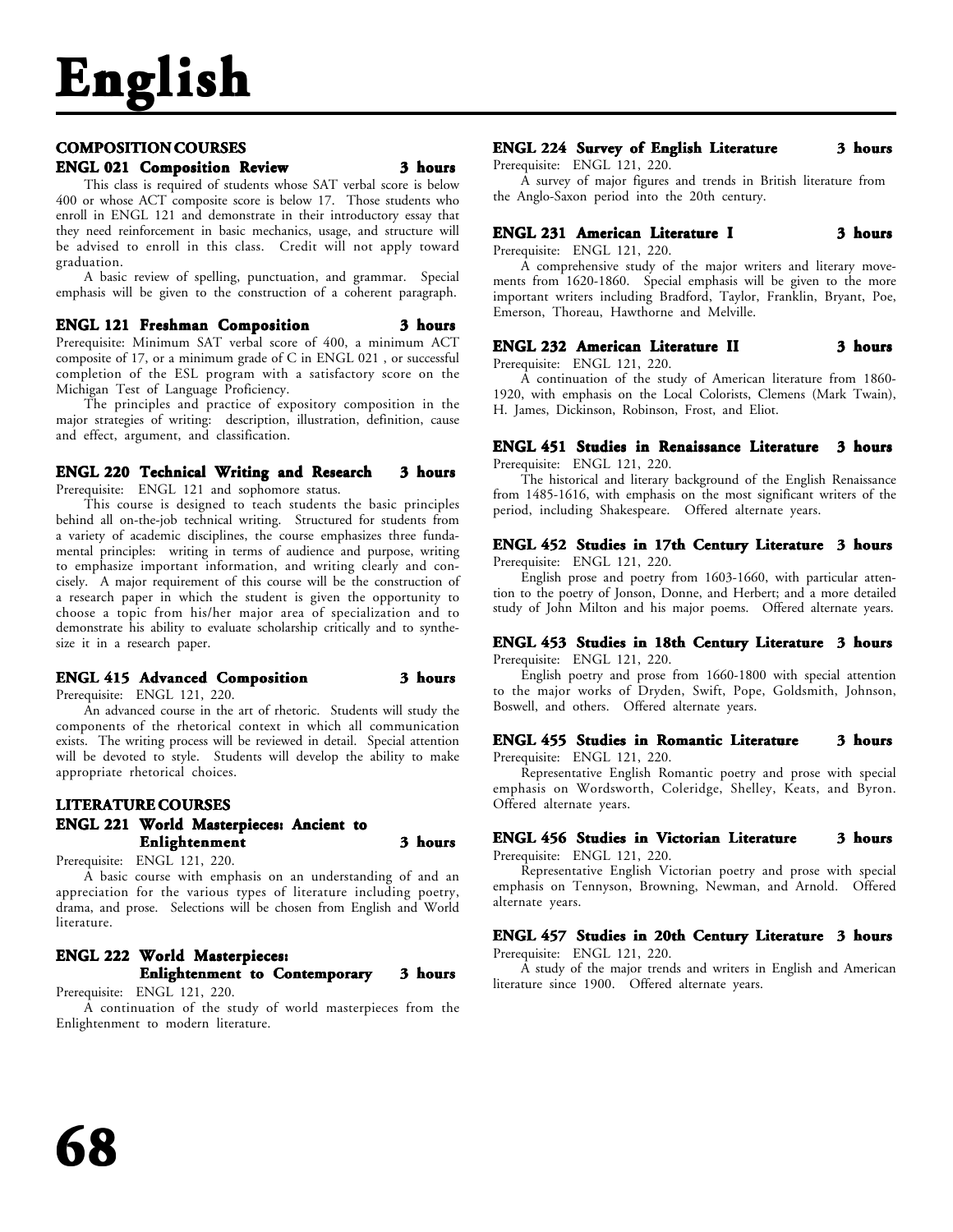# **ENGL 458 Literary Analysis 3 hours**

### Prerequisite: Completion of all lower-division English requirements.

An examination of literary theories and genres and their application to selected works of literature. Designed as a capstone to the English major, this class will be taken during the student's senior year.

# **OTHER COURSES**

**ENGL 271 Play Production 1 hour** Prerequisite: Permission of instructor.

Through analysis, rehearsal, and performance of the play, the student learns voice control, stage presence, and character creation. (Elective credit only; does not apply toward the general education requirement.)

### **ENGL 291 Selected Topics 1 hour**

Prerequisite: Approval by department chair.

This course offers the student opportunity to pursue investigations in fields of special interest under the direction of the departmental staff. Content and method of study must be arranged prior to registration. May be repeated once for credit.

# **ENGL 414 History of the English Language 3 hours**

Prerequisite: ENGL 121, 220.

A linguistic study of the history of the English language through modern English. Also, study will be given to American English and how it relates to our present culture.

### **ENGL 464 Advanced Grammar 3 hours**

Prerequisite: ENGL 121, 220. This course is primarily designed for prospective elementary and secondary teachers who will need the knowledge and methods for teaching basic English grammar. Also, study will be given to current theories and rules of grammar.

# **ENGL 491 Selected Topics 1 hour**

Prerequisite: Approval by department chair.

This course offers the advanced student opportunity to pursue investigations in fields of special interest under the direction of the departmental staff. Content and method of study must be arranged prior to registration. May be repeated once for credit.

**69**

# **English English English**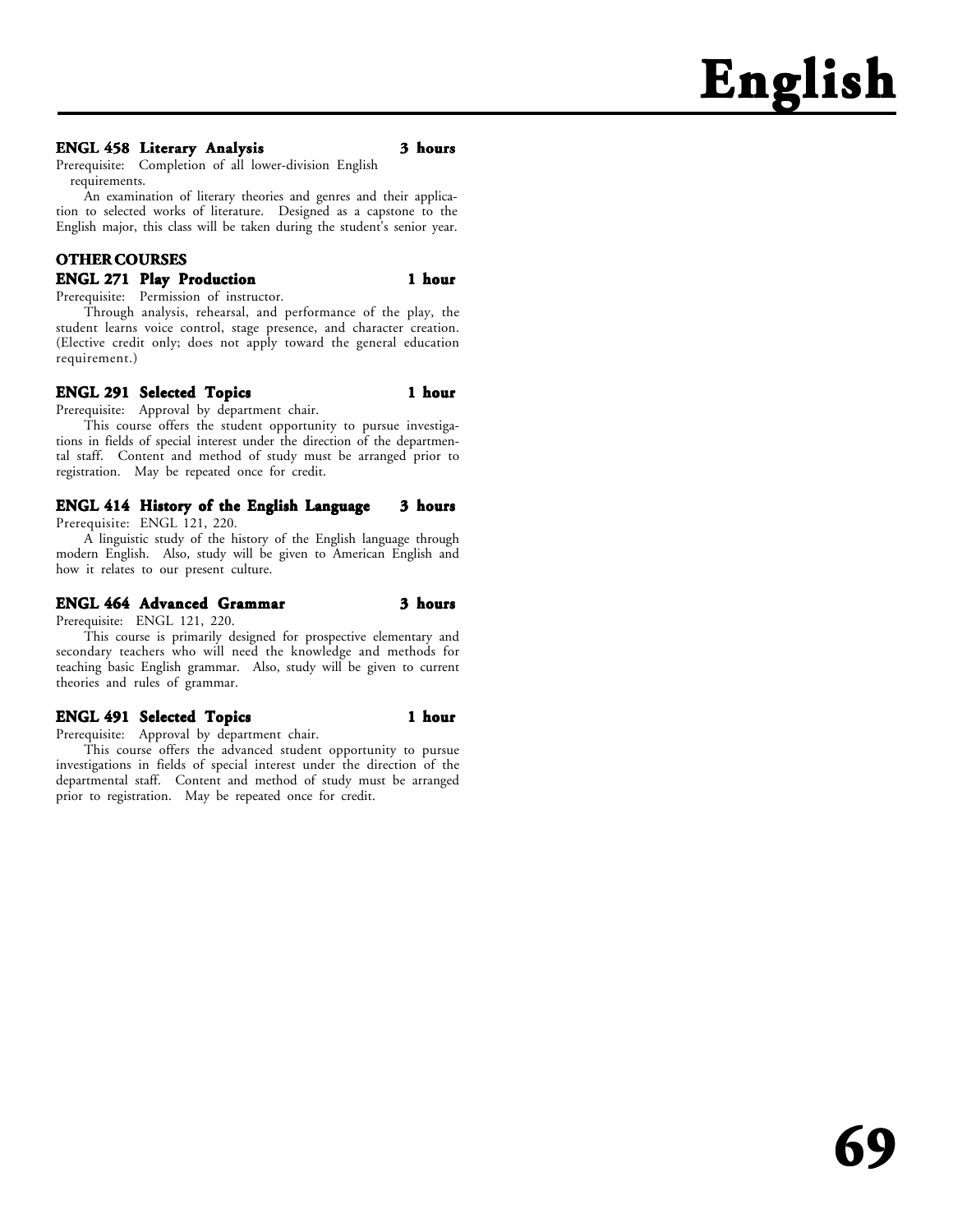# **English as a Second Language**

Edith Willis, Program Director; Mariaelena Godinez

# **ENGLISH AS A SECOND LANGUAGE**

This is an Intensive English Language Program that is designed to immerse limited English proficient (LEP) students in the English language. ESL classes will help the student develop the language and language-related skills necessary to succeed in a university program conducted in English. These classes will cover phonetics, syntax, aural comprehension, and speech, reading, and writing skills. Classes and laboratories are taught in English for five to eight hours a day, according to the individual student's needs. Formal classes will be supplemented by informal discussion groups, modern language lab, interactions with native-English speaking tutors, role-playing and field trips.

# **ADMISSION**

Students must meet all admission requirements for enrollment at Southwestern Adventist University.

Students entering the ESL program will take the Michigan Placement Test to determine the level of ESL classes suited to the level of English proficiency. Students will then be advised on the courses they should take: Level 1, 2, or 3. Students may also take university courses along with Level 3 ESL courses if they have taken the Michigan Test of English Language Proficiency and the results show that they have the proficiency necessary to succeed in selected courses.

At the end of the semester, students will retake the Placement Test to determine the progress made. Students will also take the Michigan Test of English Language Proficiency to determine ability to enter mainstream university courses.

### **ESOL 110 Oral Composition 3 hours**

A basic course that introduces language used in everyday life on the university campus and in society. Emphasis is placed on the development of vocabulary, phrases necessary to function in all social interactions, clear pronunciation, and fluent speech. The class meets five times a week and four hours of lab are required.

### **ESOL 112 Advanced Oral Composition 3 hours**

This course includes an introduction to the phonology of the English language. Specific listening skills are developed. Class time is given to practical exercises developing extemporaneous and prepared speech. Fluency and accuracy are encouraged. This class meets five times a week and four hours of lab are required.

# **ESOL 120 Grammar 3 hours**

Introduction to the basics of English spelling, handwriting, parts of speech, punctuation, and sentence patterns. The class meets five times a week.

### **ESOL 125 Advanced Grammar 3 hours**

Study of the structure of English sentence patterns, parts of speech, all verb tenses and forms, idioms, and spelling. The class meets five times a week.

# ESOL 130 Reading I 3 hours

An introduction to reading in the English language with emphasis on developing vocabulary, and phonetic and comprehesion skills. This course meets five days a week.

### **ESOL 135** Reading II 3 hours

This course is designed to develop phonetic skills as well as emphasize the understanding of vocabulary in contest, reading for the main idea, reading for facts and details, and making inferences and judgments. This course meets five days a week.

### **ESOL 140 Writing 3 hours**

This course is designed to develop the creation of original sentences and paragraphs using the four rhetorical modes. The class meets five times a week.

# **ESOL 145 Advanced Writing 3 hours**

Development of the five paragraph essay in the four rhetorical patterns. Emphasis is on fluency and speed of production. The class meets five times a week.

# **ESOL 200 University Experience Studies 3 hours**

This course is designed to expose non-native English speakers to a variety of teachers in a variety of fields. This is to enable students to evaluate their own ability to cope with different usage of English and teaching styles.

# **ESOL 210 English Composition Skills 3 hours**

This course is designed to aid those students for whom English is a second language, and whose writing skills are not yet up to college entrance standards to develop the writing skills necessary for college entrance. The course includes intensive writing practice and vocabulary development.

# **ESOL 215 Speech Composition and**

 **Comprehension 3 hours** A study of the phonology of the English language, with in-class practice of the sounds, stress, intonation, and inflection of words, phrases, and sentences. This class emphasizes listening skills necessary for taking notes in mainstream classes. Emphasis is give to correct pronunciation and fluent speech. The class meets five times a week and three hours of lab are required.

# **ESOL 230 English Structure and Usage 3 hours**

Review of all English grammar structures with concentration on preparation for the TOEFL test. Emphasis is given to the understanding and use of structural patterns**.**

# ESOL 240 Reading III 3 hours

This course is designed to bring the reading skills of LEP students up to college entry standards. This course includes intensive exercises in reading: comprehension, vocabulary, and reading rate.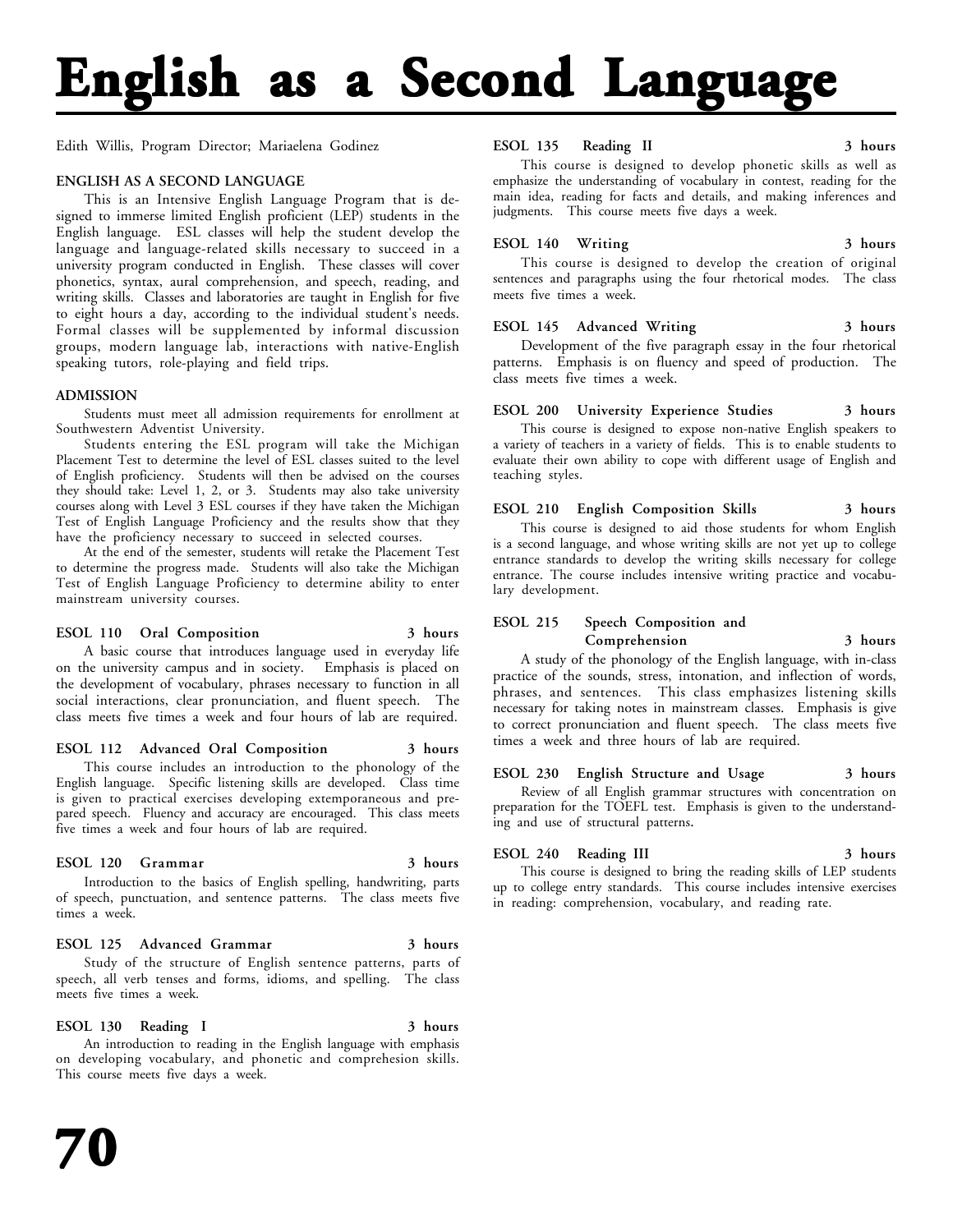# **Fine Arts/Art**

John Boyd, Chair; Ruth Keitz

# **AIMS OF THE ART PROGRAM**

The aim of the art program is to cultivate an appreciation of the various forms of visual experience and to provide opportunity for selfexpression. (The following classes may be taught with sufficient student demand.)

### **COURSES**

# **ARTS 111 Drawing 3 hours**

An introduction to the media and techniques of drawing. Development of perceptual skills and application of the elements and principles of two-dimensional design.

# **ARTS 212 Introduction to Painting 3 hours**

A course in the basics of painting with transparent water color including color mixing, manipulative skills, observational skills, design and composition.

# **ARTS 223 Arts and Crafts 3 hours**

(See description of ARTS 223 under Education courses.)

### **ARTS 312 Advanced Painting 3 hours**

Prerequisite: ARTS 212

Application of "Introduction to Painting" skills as students develop their personal expressive style with their preferred subject matter.

### **ARTS 221 History of Western Art 3 hours**

A survey of the fine arts and how they have related to the various cultures throughout western civilization. The class will deal with the arts from the Renaissance to the present time.

# **ARTS 291/491 Selected Topics 1,1 hour**

Prerequisite: Approval by department chair.

Designed for the student who wishes to do independent study or research. Content and methods of study must be arranged prior to registration. May be repeated once for credit.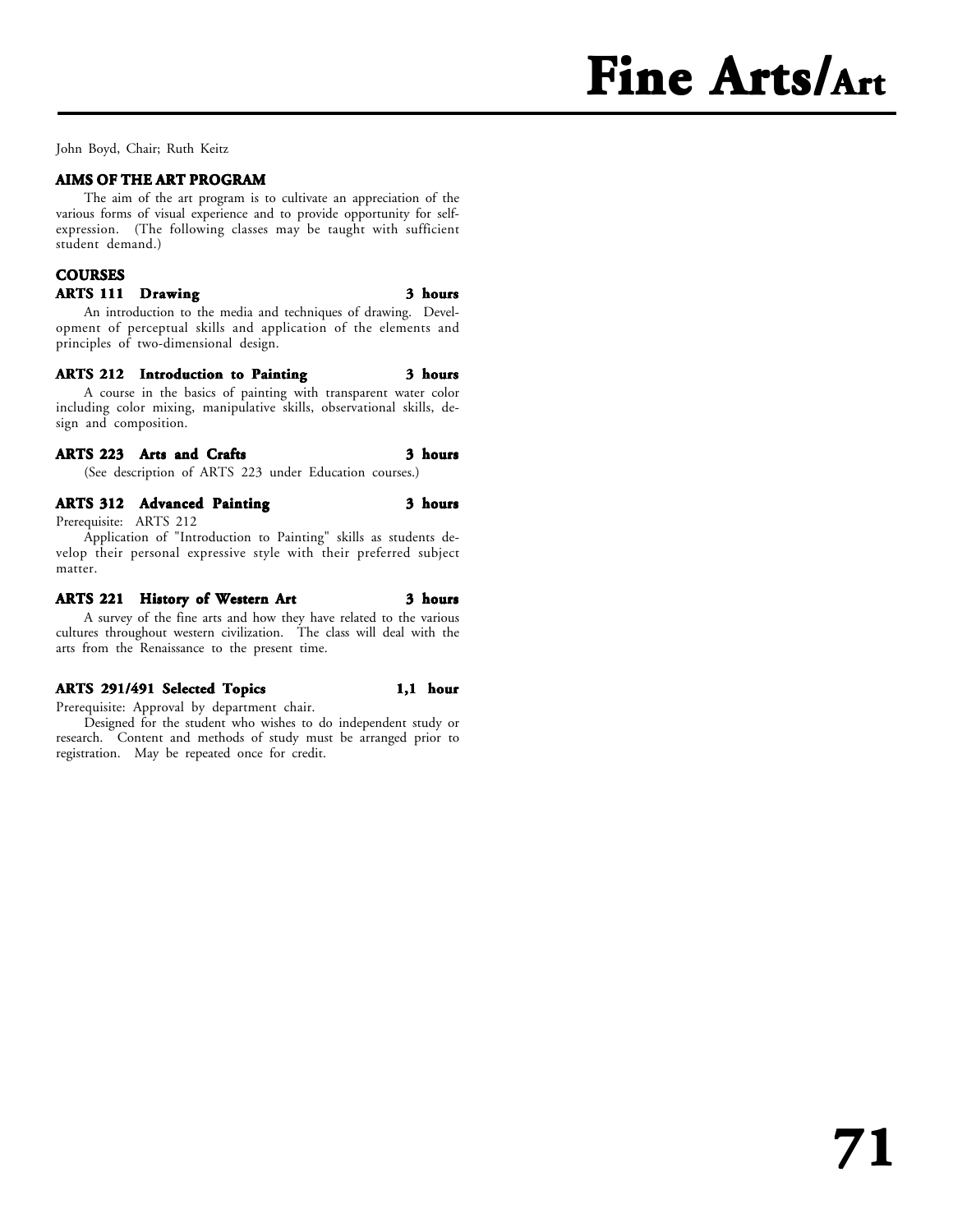# **Fine Arts/Music**

John Boyd, Chair; David R. Anavitarte, Mugur Doroftei, Timothy Scholl

### **AIMS OF THE MUSIC DEPARTMENT**

Music classes are offered to provide an atmosphere in which students can learn to be proficient performers and music leaders in their home communities, schools, and churches.

The music program offers classes which provide experience in solo performance, ensemble playing, and choral singing as well as keyboard and instrumental instruction.

Since music is an important, creative outlet for emotion and a means of spiritual expression, a high priority is placed on individual involvement by many students in all academic disciplines.

The music program is positioned to serve in a variety of ways and several of the following programs indicate the underlying philosophy that music is all inclusive, an important activity for all people, and an art that can be combined with other academic offerings.

# **PROGRAMS**

Music minor Teaching certification program

### **GENERAL REQUIREMENTS**

- 1. A senior recital is required of all minors.
- 2. Each minor will perform in at least one recital per semester.
- 3. A student is expected to practice a minimum of four hours per week for each hour of lesson credit.

### **Music Minor**

| MUCT 111 |              |  |
|----------|--------------|--|
| 2.11     |              |  |
| 221      |              |  |
| 380      |              |  |
| 381      |              |  |
| 467      |              |  |
|          |              |  |
|          |              |  |
|          |              |  |
|          | <b>TOTAL</b> |  |
|          |              |  |

### **TEACHING CERTIFICATION PROGRAM**

The following minor is for teaching certification only. Requirements for certification are listed in the Education section of this bulletin.

### **Elementary Education -- see Education section**

# **Music Minor - Secondary Teaching Area**

| Option II |     |              |    |
|-----------|-----|--------------|----|
| MUHL      | 211 |              |    |
| MUCT      | 111 |              |    |
| MUCT      | 112 |              |    |
| MUED      | 355 |              |    |
| MUED      | 380 |              |    |
| mued      | 381 |              |    |
| MUEN      |     |              |    |
| MUEN      |     |              |    |
| MUED      |     |              |    |
| MUPF      |     |              |    |
| MUPF      |     |              |    |
|           |     | <b>TOTAL</b> | 24 |
|           |     |              |    |

# **COURSES**

**MUEN Ensembles 1 hour**

Practical experience in the performance of selected ensemble works.

| .          |            |           |                    |
|------------|------------|-----------|--------------------|
| MUEN 111   | MUEN 311   |           | Choraliers         |
| MUEN 161-1 | MUEN 361-1 |           | Piano Ensemble     |
| MUEN 161-2 | MUEN       | $361 - 2$ | Camerata           |
| MUEN 161-3 | MUEN 361-3 |           | University Singers |
| MUEN 161-4 | MUEN 361-4 |           | Southwestern Brass |
| MUEN 181   | MUEN 381   |           | Wind Symphony      |
|            |            |           |                    |

### **MUSIC PERFORMANCE**

**MUPF Applied Music 1 hour**

Weekly private instruction with major teacher in piano, voice, organ, brass woodwinds, percussion, and strings.

| <b>MUPF</b> | 102 | Class Guitar |     |              |
|-------------|-----|--------------|-----|--------------|
| <b>MUPF</b> | 111 | <b>MUPF</b>  | 311 | Strings      |
| <b>MUPF</b> | 131 | <b>MUPF</b>  | 331 | Voice        |
| <b>MUPF</b> | 141 | <b>MUPF</b>  | 341 | <b>Brass</b> |
| <b>MUPF</b> | 151 | <b>MUPF</b>  | 351 | Piano        |
| <b>MUPF</b> | 161 | <b>MUPF</b>  | 361 | Organ        |
| <b>MUPF</b> | 171 | <b>MUPF</b>  | 371 | Woodwinds    |
| <b>MUPF</b> | 182 | <b>MUPF</b>  | 382 | Percussion   |
| <b>MUPF</b> | 191 | <b>MUPF</b>  | 391 | Guitar       |
|             |     |              |     |              |

# **MUPF 467 Music Minor Senior Recital 1 hour**

The final semester of applied music lessons for the music minor, culminating in the senior recital with involvement of at least 15 to 20 minutes.

# **MUSIC HISTORY & LITERATURE**

**MUHL 221 Survey of Music 3 hours**

Music in western civilization including music fundamentals and a brief history from antiquity to the present. Presented by recordings, visuals, and lectures.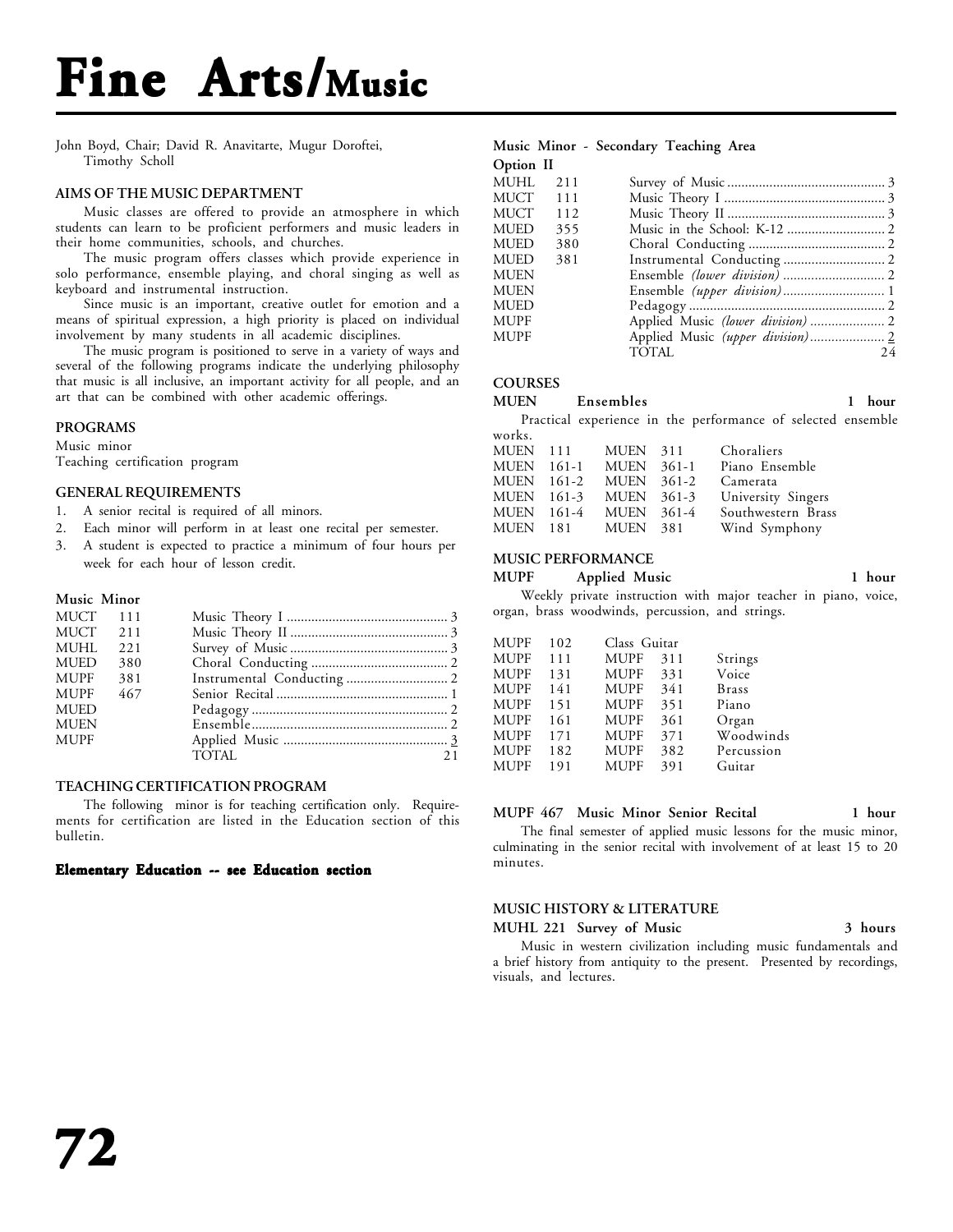### **MUSIC EDUCATION**

#### **MUED 253 Music in the Elementary School 3 hours**

Music in the education of children six to twelve years of age. Students develop their philosophy of music education as they practice methods for guiding children in musical experiences of listening, performing, and creating to foster aesthetic and cognitive growth.

#### **MUED 355 Music in the School: K-12 2 hours**

Music in the school from kindergarten through high school. Covers objectives, organization of subject matter, teaching techniques, and materials for general music classes. Will involve observation in the classroom.

#### **MUED 380 Choral Conducting 2 hours**

The study and drill of basic conducting techniques. Coordination of hand techniques, breath control, sound control, articulation, dynamics, and baton techniques.

#### **MUED 381 Instrumental Conducting 2 hours** Prerequisite: MUED 380.

Conducting patterns applied to elements of interpretation. Emphasis on score reading, rehearsal techniques, and conducting problems. Practical application in active musical organizations.

#### **MUED 451 Voice Technique & Pedagogy 2 hours**

Proper voice development and methods of vocal production. Emphasizes pedagogical techniques.

#### **MUED 452 Piano Technique & Pedagogy 2 hours**

Introduction to teaching and performing piano through intermediate level. Performance techniques, pedagogical methods and materials, maintenance and practical teaching experience.

### **MUSIC THEORY**

#### **MUCT 111 Music Theory I 3 hours**

An integrated study of harmony, keyboard harmony, counterpoint, form, and style at a comparatively elementary level.

#### **MUCT 112 Music Theory II 3 hours**

Prerequisite: MUCT 111.

An integrated study of harmony, keyboard harmony, counterpoint, form, and style with basic concepts of music in more complex musical situations.

### **MUCT 416 Composition 3 hours**

Prerequisite: MUCT 111.

Composing in the smaller forms of music for a variety of vocal and instrumental combinations.

#### **SELECTED TOPICS**

#### **MUSC 291/491 Selected Topics 1, 1 hour**

Prerequisite: Approval by department chair. Designed for the student who wishes to do independent study or research. Content and methods of study must be arranged prior to registration. May be repeated once for credit.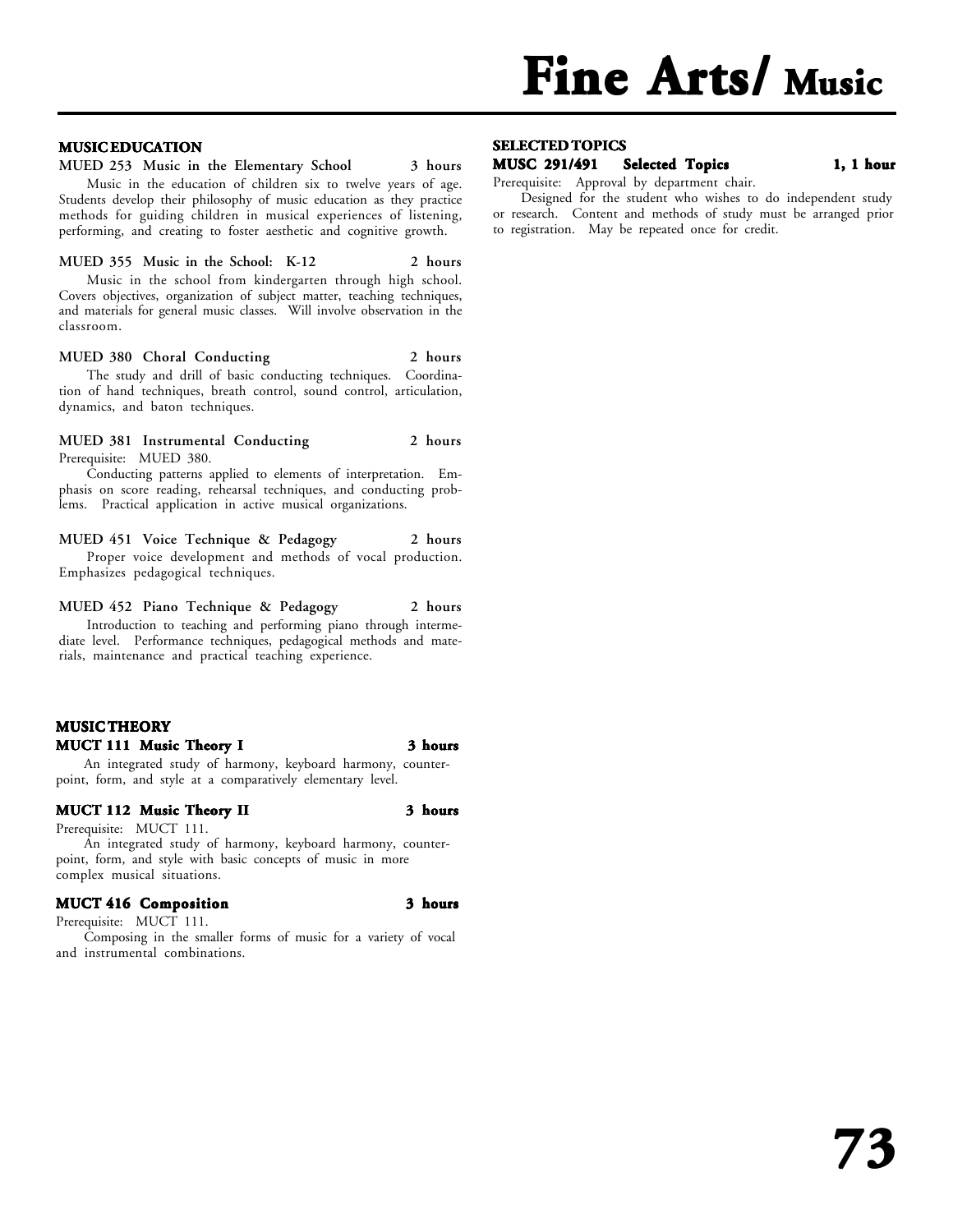Art Chadwick, Chair

#### **AIMS OF THE ART PROGRAM**

Southwestern Adventist University, in conjunction with Loma Linda University, offers a geology program with major emphasis in sedimentology, stratigraphy and paleontology. The freshman and sophomore years are taken on the campus of Southwestern Adventist University, while the junior and senior years are taken on the campus of Loma Linda University.

#### **FRESHMAN YEAR**

| <b>RLGN</b> |              |    |
|-------------|--------------|----|
| MATH 121    |              |    |
| ENGL 121    |              |    |
|             |              |    |
|             | <b>TOTAL</b> | 32 |

#### **SUMMER**

| Field Methods in Vertebrate Paleontology 4<br><b>GEOL</b> |  |  |
|-----------------------------------------------------------|--|--|
|-----------------------------------------------------------|--|--|

#### **SOPHOMORE YEAR**

| ENGL.       | 220 |       |    |
|-------------|-----|-------|----|
|             |     |       |    |
| PEAC        |     |       |    |
| <b>RLGN</b> |     |       |    |
| <b>HIST</b> |     |       |    |
|             |     |       |    |
|             |     | TOTAL | 32 |

### **GEOLOGY COURSES**

#### **GEOL 111 Physical Geology 4 hours**

A study of the earth, its composition, and the forces that control and change it. Laboratory includes recognition of common rocks and minerals and training in use of geologic maps and interpreting the physical processes recorded in the earth's surface. Laboratory includes a four-day field trip. 3 Lec 3 Lab. Offered on alternate years. Field trip fee.

#### **GEOL 112 Principles of Historical Geology and Paleontology 4 hours**

A study of the disciplines of historical geology and invertebrate paleontology. Emphasis will be on the tools of historical interpretation. Laboratory will cover the invertebrate and vertebrate fossil groups systematically. May apply toward biology major by petition. Laboratory includes a four-day field trip. 3 Lec 3 Lab. Offered on alternate years. Field trip fee.

#### **GEOL 210 Field Methods in Vertebrate Paleontology 4 hours**

An introduction to the techniques and methods of data collection in vertebrate paleontology. Topics covered include introductions to biostratigraphy, taphonomy, excavation technique, and specimen preservation. Laboratory will include practical experience in excavation of fossil vertebrates. Meets the General Education Laboratory Science requirement and may apply toward biology major by petition. 3 Lec 3 Lab. Offered summers. Travel fee.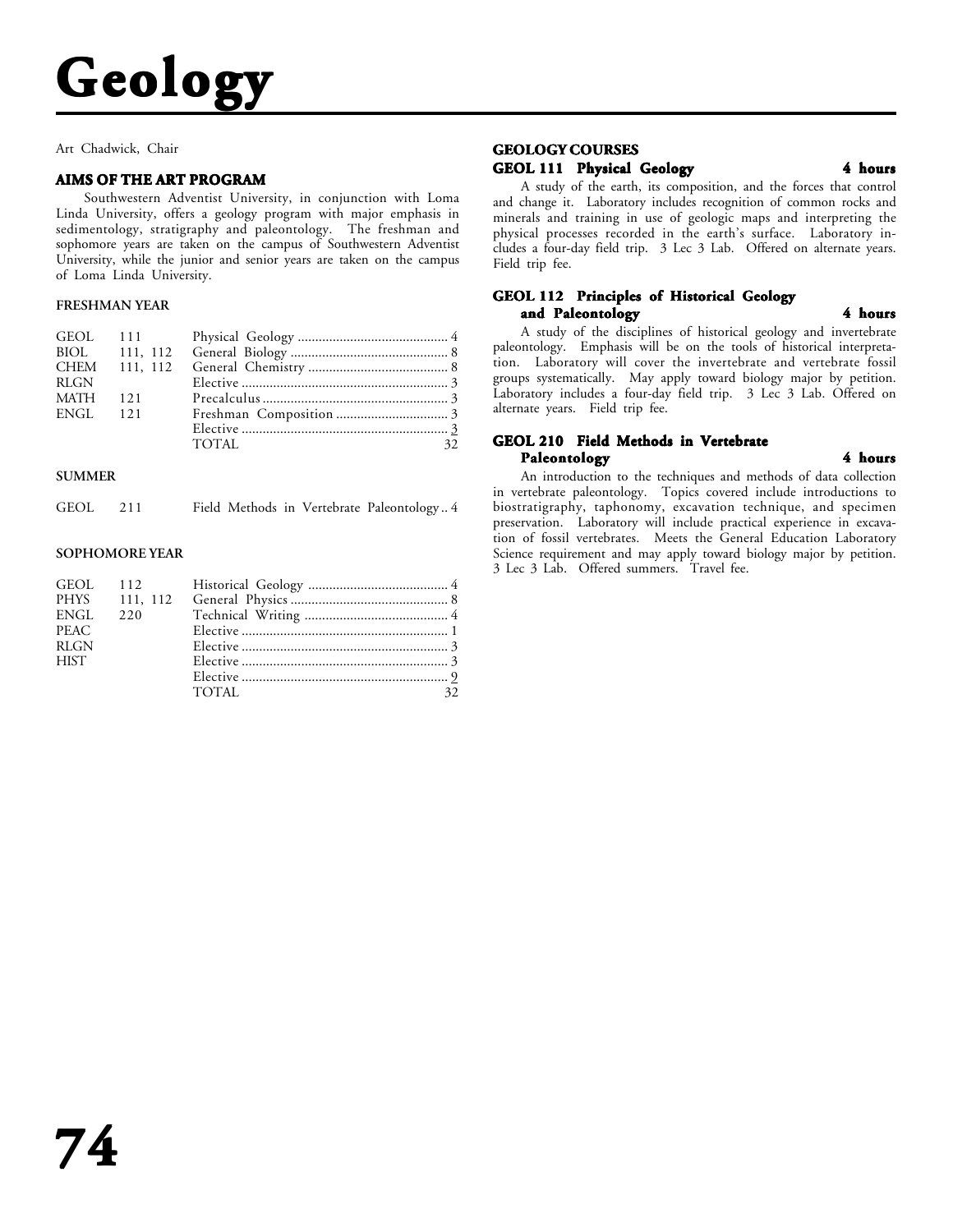Erwin Sicher, Chair; Randall R. Butler, R. Steven Jones

Adjunct: Jerry Benjamin, Ted Phillips, Gary Reeves, Sheryl Harrison, Bobby Whitmire

#### **AIMS OF THE DEPARTMENT**

The department's offerings in history are designed to help the student to understand the present more fully by guiding him in a study of the past and by helping him to reason from cause to effect. The study of history is approached from the biblical viewpoint. "In the annals of human history the growth of nations, the rise and fall of empires, appear as dependent on the will and prowess of man. The shaping of events seems, to a large degree, to be determined by his power, ambition, or caprice. But in the Word of God the curtain is drawn aside, and we behold, behind, above, and through all the play and counter-play of human interests and power and passions, the agencies of the all-merciful One, silently, patiently working out the counsel of His own will." E. G. White, EDUCATION, p. 173.

In political science the student traces the development, functions, and operation of national, local, and foreign governments.

In sociology, the student is provided with a better understanding of how societies, communities, and groups are organized and maintained, and how the behavior of the individual is related to that of a group. It also seeks to introduce the student to the concepts and methods used in sociological research.

The Criminal Justice Program offers an interdisciplinary major leading to a BS degree. The Program provides an appreciation of the full complexity of American criminal justice. The core courses provide a basic understanding of the nature of crime and society's reaction to crime, as well as an in-depth explanation of the various components within the Criminal Justice System.

Southwestern Adventist University and Hill College (a fully accredited community college) have established an agreement to facilitate concurrent enrollment of students at both institutions pursuing a Bachelor of Science degree in Criminal Justice or Security Management. Under the agreement the lower (1000 or 2000) level criminal justice courses which are preparatory to taking the Basic Peace Officer Licensing Examination are offered only by Hill College. These courses are, however, transferable to SWAU and form part of the core requirements for the Criminal Justice major.

The department offers an interdisciplinary Security Management major leading to a BS degree. The program involves a comprehensive examination of the role of private security in the United States. The student will learn the relationship between private and public protective services, and the role of private security in all aspects of American society (including hotel/motel security, security and loss prevention in industry, contract security services, private investigations, executive protection, and general crime prevention). In addition, the student will receive an overview of the basic management and operational skills necessary within the private security field. The program prepares students for careers as managers and consultants.

#### **PROGRAMS**

BA History BA Social Science BS Social Science Teaching Areas -- Elementary -- Social Studies Minor Teaching Areas -- Secondary -- B.S. Social Studies BS Criminal Justice BS Security Management Minors in History, Sociology, Social Science, Political Science and Criminal Justice

#### **MAJOR IN HISTORY**

All BA majors in history are required to take 36 semester hours of history (18 hours u.d.) including HIST 111, 112, 211, 212, 250 and nine hours of European history, see note on next page. One cognate course in government and an intermediate year of foreign language will be required.

#### **MINOR IN HISTORY**

All history minors are required to take 18 semester hours of history (9 hours u.d.) which must include HIST 111, 112 and 211 or 212.

#### **MINOR IN SOCIOLOGY**

A minor in sociology will require 18 hours including SOCI 111.

#### **MAJOR IN SOCIAL SCIENCE**

A major in social science will require 48 semester hours. Included are 24 semester hours in history (with 12 hours upper division and HIST 111, 112 and 211, 212, and HIST 250), 6 hours of government, 6 hours of geography, 6 hours of economics and 6 hours of social science/history electives.

An intermediate language is required for the BA degree; no language is required for the BS degree.

The BS in Social Science is a composite major, therefore no minor is required.

#### **MINOR IN SOCIAL SCIENCE**

The minor in social science requires 24 semester hours (9 hours u.d.) which must include HIST 112 and 212. The remaining hours must include 6 hours of geography, 6 hours of government and 6 hours of economics.

#### **INTERNATIONAL AFFAIRS MAJOR**

(See Modern Languages section for course listing.)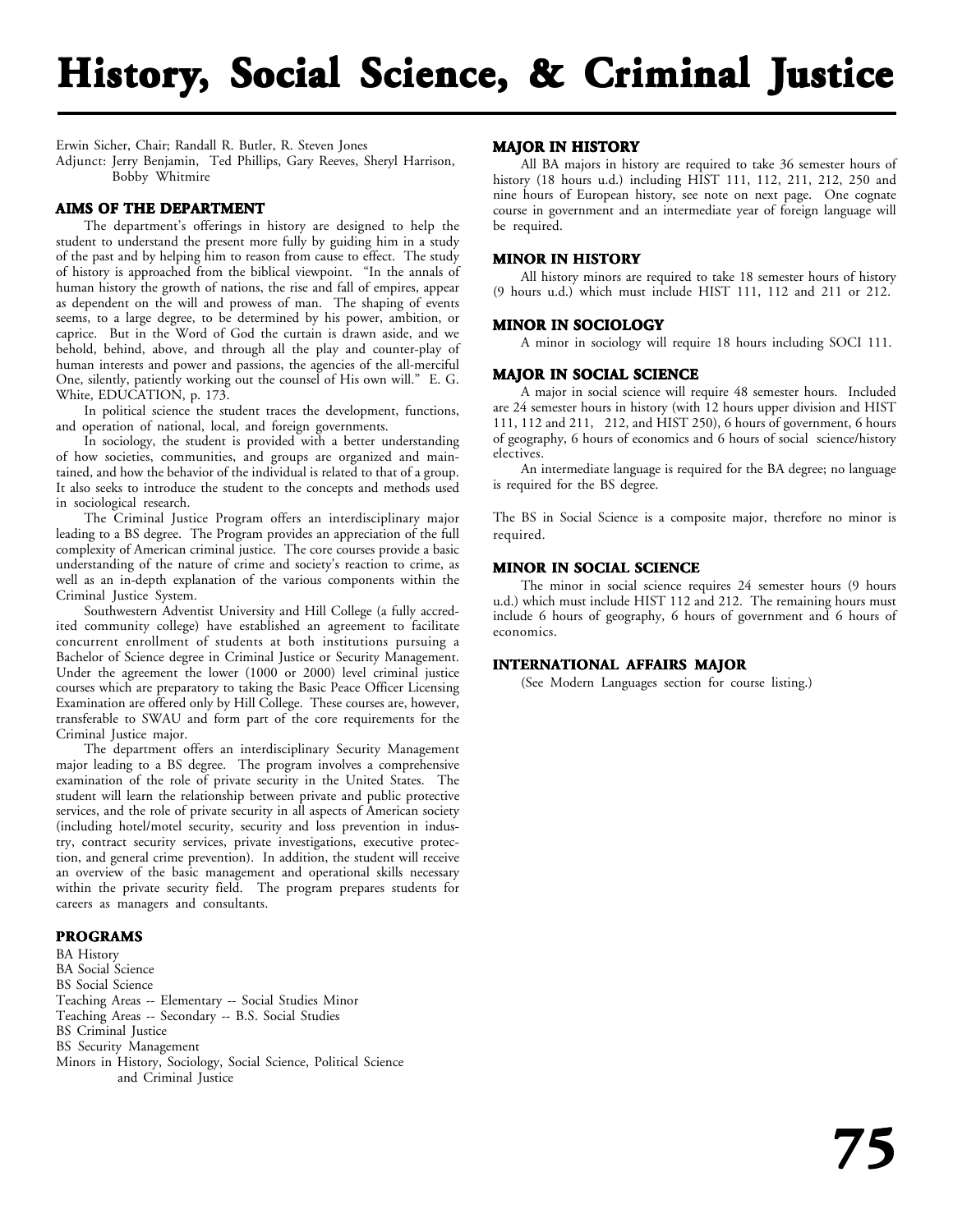#### **CRIMINAL JUSTICE MAJOR**

### **BS degree in Criminal Justice**

### No minor is required.

| Hill College Courses* |                                         |
|-----------------------|-----------------------------------------|
|                       |                                         |
| CRII 1306             | The Courts and Criminal Procedures  3   |
| CRIJ<br>1307          |                                         |
| CRII<br>1310          |                                         |
| CRIJ 2314             |                                         |
| CRIJ 2323             | Legal Aspects of Law Enforcement3       |
| CRIJ 2328             |                                         |
| <b>SWAU</b> Courses:  |                                         |
| CILE 325              |                                         |
| CILE 331              | Correctional Systems and Practices 3    |
| CJLE 332              | Constitutional Rights of the Accused  3 |
| CJLE 334              | Criminal Law and Justice  3             |
| <b>CILE 430</b>       |                                         |
| CJLE 434              | Criminal Justice Administration         |
|                       |                                         |
| CJLE 460              | Applied Social Research Methods (may    |
|                       | also be taken as either SOCI 460, SOWK  |
|                       |                                         |
| CJLE or CJSM          | upper division electives  3             |
| SOCI                  |                                         |
| PSYC                  |                                         |
|                       | 63                                      |

Recommended electives include BUAD 301, BUAD 372, PSYC 340, PSYC 435, PSYC 445, SOCI 223, SOCI 331, SOCI 334, SOCI 440, SOWK 331 and SOWK 334.

*\*These seven courses are offered only by Hill College.*

#### **MINOR IN POLITICAL SCIENCE**

All political science minor are required to take 18 semester hours in political science (9 hours u.d.) which must include POLS 211.

#### **MINOR IN CRIMINAL JUSTICE**

The minor in Criminal Justice requires 18 semester hours with a minimum of 9 semester hours upper division including CJLE 325.

#### **SECURITY MANAGEMENT MAJOR**

No minor is required.

Requirements for the BS degree in Security Management:

- 1. Complete a minimum of 128 semester hours, including at least 40 hours at the advanced (300 or 400) level.
- Fulfill the general education major requirements for the Bachelor of Science degree.
- 3. Complete 88 semester hours as follows:

#### *Hill College Courses\**

| CJSA 1302        |                                   |  |
|------------------|-----------------------------------|--|
| CISA 1312        |                                   |  |
| CJSA 1322        |                                   |  |
| CISA 1307        |                                   |  |
| CISA 1342        |                                   |  |
| CJSA 1348        |                                   |  |
| CJSA 1371        |                                   |  |
| CISA 1372        |                                   |  |
| CJSA 1373        |                                   |  |
| CJSA 2300        | Legal Aspects of Law Enforcement3 |  |
| CISA 2371        |                                   |  |
| CJSA 2372        |                                   |  |
| CISA 2373        |                                   |  |
| CISA 2374        |                                   |  |
| CISA/ACCT        |                                   |  |
| CISA/ACCT        |                                   |  |
| <b>SIRT 1447</b> | Industrial Fire Protection  4     |  |
|                  |                                   |  |

#### *SWAU Courses:* CJSM 332 Constitutional Rights of the Accused ........... 3 CJSM 336 Law for Security Personnel ............................ 3 CJSM 350 Corporate and White Collar Crime ............... 3 CJSM 420 Security and Loss Prevention ........................ 3 CJSM 430 Ethics in Criminal Justice .............................. 3 CJSM 434 Criminal Justice Administration and Management ........................................... 3 BUAD 301 Principles of Management ................................3 BUAD 423 Organizational Behavior OR BUAD 372 Human Resource Mngt .. ............................... 3 CSIS 301 Issues & Practices in Information Security .. 3 PSYC 445 Deviant Behavior ........................................... 3 SOCI 331 Strength in Diversity ..................................... 3 COMM 441 Corporate Communication ........................... 3 TOTAL

*\* These 17 courses are offered only by Hill College.*

#### **TEACHING CERTIFICATION PROGRAM**

The following history and social studies majors and minors are for teaching certification only. Requirements for certification are listed in the Education section of the bulletin.

#### **Elementary Education - see Education section**

#### **History BA - Secondary Teaching Area**

**Option I**

| ------   |               |                                                  |    |
|----------|---------------|--------------------------------------------------|----|
|          | HIST 111, 112 |                                                  |    |
|          | HIST 211, 212 |                                                  |    |
| HIST 250 |               |                                                  |    |
| HIST     | $\ast$        | Electives (including 9 hrs. European History) 21 |    |
|          |               | TOTAL (21 hrs. must be u.d.)                     | 36 |
|          |               |                                                  |    |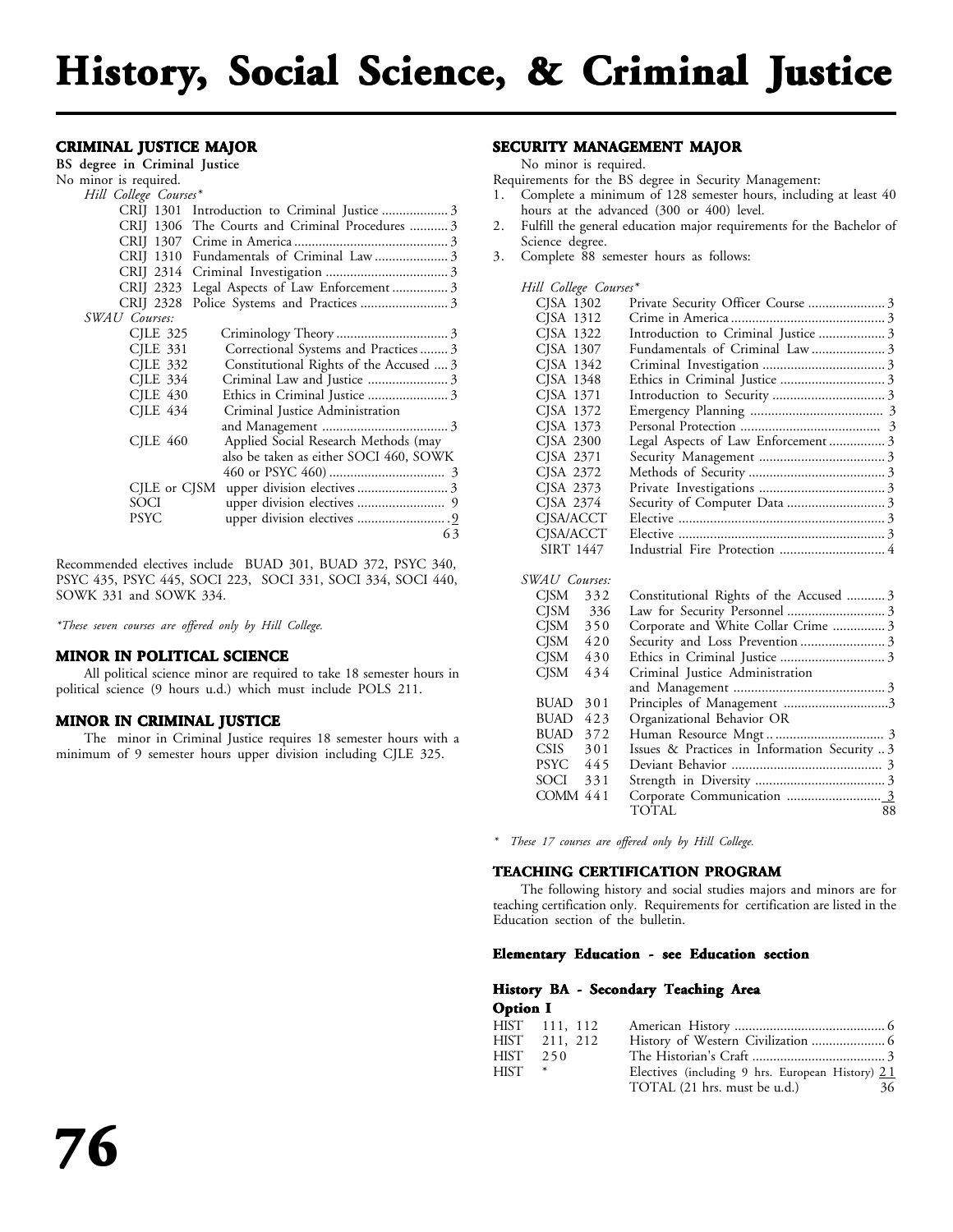#### **History Minor - Secondary Teaching Area Option II**<br>HIST 11 HIST 111, 112 American History ........................................... 6 HIST 211, 212 History of Western Civilization ..................... 6 Electives (including 9 hrs. European History) $\frac{12}{24}$ TOTAL (12 hrs. must be u.d.) 24

#### **Social Studies BS - Secondary Teaching Area**

**Option IV**

|             | HIST 111, 112 |                                         |  |
|-------------|---------------|-----------------------------------------|--|
|             | HIST 211, 212 |                                         |  |
| <b>HIST</b> | ∗             | European History (as specified below) 9 |  |
| <b>HIST</b> | 250           |                                         |  |
| <b>HIST</b> | 415           |                                         |  |
| <b>HIST</b> |               |                                         |  |
| <b>POLS</b> |               |                                         |  |
| <b>ECON</b> |               |                                         |  |
| GEOG        |               |                                         |  |
|             |               | <b>TOTAL</b>                            |  |
|             |               |                                         |  |

\**The following are European History courses:*

| $HIST \quad 331$ |                                    |  |
|------------------|------------------------------------|--|
| $HIST \quad 364$ |                                    |  |
| $HIST \quad 414$ |                                    |  |
| $HIST \quad 424$ | Europe from 1789 to the Present  3 |  |

#### **HISTORY COURSES**

#### **HIST 111 American History, 1492-1865 3 hours**

A brief account of the discoveries, colonization, and the struggle for independence; growth of federal government, expansion of territory, and the Civil War.

#### **HIST 112 American History, 1866 to Present 3 hours**

A survey of U.S. history beginning with Reconstruction and big business, through two major world wars, to the present time of cold and hot wars.

#### **HIST/HNRS 204 Advanced American History, Advanced American History, 1866-Present 3 hours**

This course provides a detailed study of American history from Reconstruction to the present, charting the United States' rise from a frontier nation to a world power. This course covers the turbulent days of post-Civil War Reconstruction and the settlement of the west, booming industrialism, Populism and Progressivism, the United States in World Wars I & II, the Cold War, and the distrust of the post-Watergate era. Students will become acquainted with trends in American historiography and practice the skills of historical interpretation and writing. The class, satisfies general education requirements for history. It is required for history/social science majors. Students taking this course should not take HIST 112, American History, 1866-present.

#### **HIST/HNRS 205 Advanced Western Civilization, 205 Advanced Western 1648-Present 3 hours**

This course covers the revolutionary transformation of Western Civilization from the seventeenth century to the present including the scientific, inductrial and political revolutions, communism, imperialism, and world wars as well as the major intellectual and cultural develop-

ments. The class satisfies general education requirements for history. It is required for history/social science majors. Students taking this course should not take HIST 212, History of Western Civilization.

#### **HIST 211 History of Western Civilization 3 hours**

A study of Near Eastern and Western man's past from the earliest time to 1648. Special attention is given to man's evolving cultural framework, his changing ideas and beliefs, his views of human nature, the world, the universe, the deity, and the good life. The rise and fall of many of the Near Eastern and Western empires will also be considered.

#### **HIST 212 History of Western Civilization 3 hours**

The course of European history from the Peace of Westphalia to the present. Examined will be the political, social, cultural, and economic history of that period, including the Age of Absolutism, the Scientific Revolution, the Enlightenment, the Age of Revolution, the Nineteenth Century "isms", world wars, cold wars, and contemporary history.

#### **HIST 221 History of Western Art 3 hours**

A survey of fine arts and how they have related to the various cultures throughout western civilization. The class will deal with the arts from the Renaissance to the present time.

#### **HIST 250 The Historian's Craft 3 hours**

Introduction to the discipline of history, with special emphasis on writing, research, and the various schools of historical thought.

#### **HIST 291 Selected Topics 1 hour**

Prerequisite: Approval of department chair.

Designed for the student who wishes to do independent study or research. Content and method of study must be arranged prior to registration. May be repeated once for credit.

#### **HIST 325 From Discovery to Revolution, Discovery to Revolution, 1492-1783 3 hours**

A study of America from the age of European discovery and exploration through the Revolutionary War. Emphasizes the political, social and economic trends culminating in the fight for independence.

#### **HIST 331, 332 History of Christianity 3, 3 hours**

(See description of RLGN 331, 332 under Religion courses.)

#### **HIST 335 Establishing a Nation, 1783-1836 3 hours**

An in-depth study of United States history from the Articles of Confederation through the Constitution, War of 1812, and Jacksonian Democracy.

#### **HIST 345 Sectionalism and Civil War, 1836-1865 3 hours**

American history from the Reform Era through Manifest Destiny, Sectionalism and Civil War.

#### **HIST 355 Rise of Industrial America: Rise of Industrial 3 hours 1865-1933**

American history from Reconstruction, the Gilded Age, the spread of social movements, the rise of Imperialism, and World War I through the Roaring Twenties.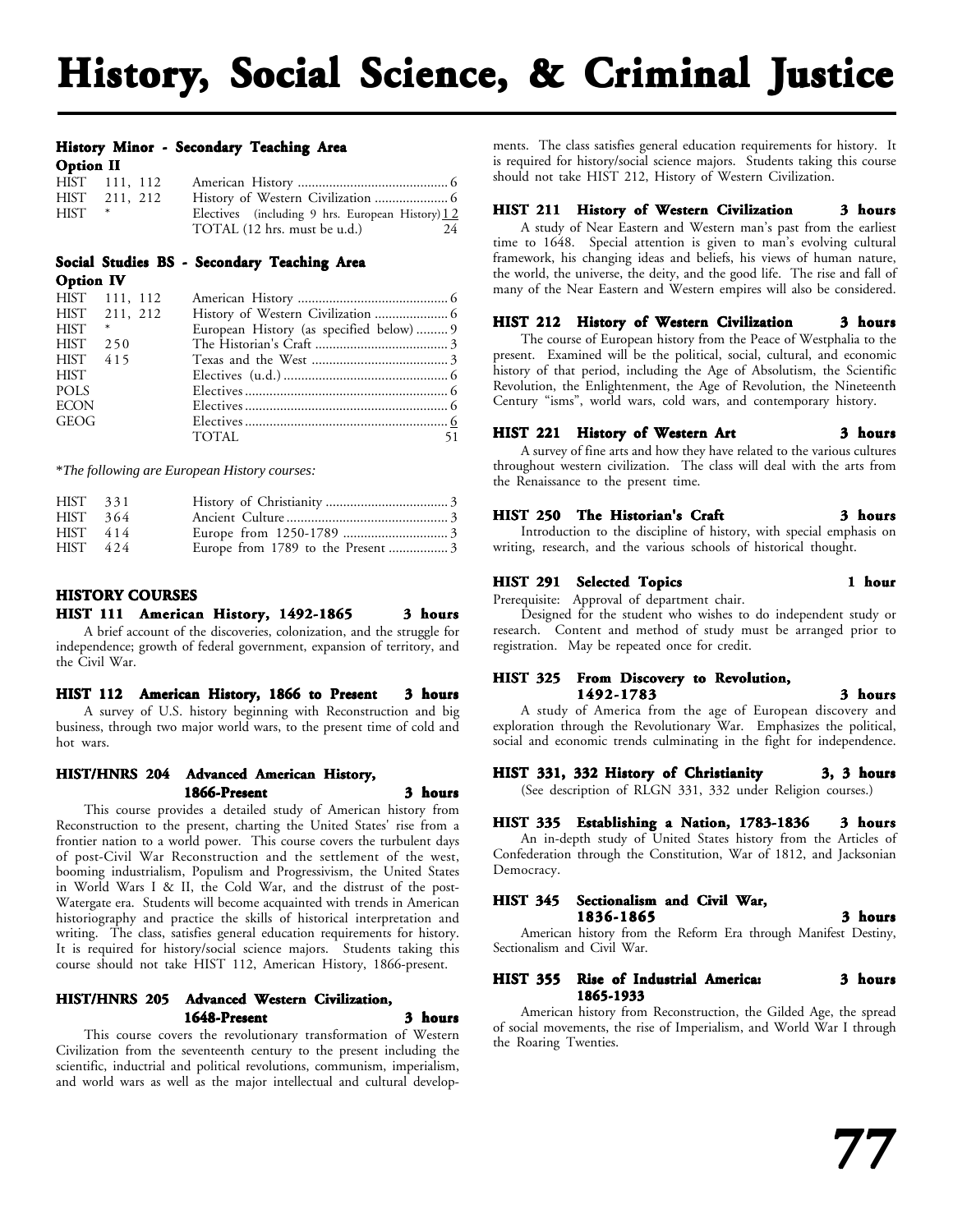#### **HIST 364 Ancient Culture 3 hours**

This is a study of man from his beginning through the empires of Assyria, Babylon, Egypt, Persia, Israel, Greece, and Rome to the end of the Roman Republic.

#### **HIST 365 Global Power: America from 1933-Present 3 hours**

A study of the American rise to global power. This class will focus on the Great Depression, the New Deal, World War II, the Cold War, the Civil Rights struggle, Vietnam, Watergate, the contemporary conservative and liberal political struggle and more.

#### **HIST 375 Social and Cultural History of the United States 3 hours**

An overview of social movements in the United States, including Puritanism, the Enlightenment, the Great Awakenings, Transcendentalism, American Socialism, Populism, the various Women's Rights campaigns, Civil Rights, and the Peace movement of the 1960s and 1970s. The class will also explore cultural trends in American art and entertainment.

#### **HIST 414 Europe from 1250-1789: Prologue to Modernity 3 hours**

A survey of the Renaissance, Reformation, counter-Reformation, Absolutism, competition for empire, the Scientific Revolution, the Enlightenment, and the coming of Revolutions.

#### **HIST 415 Texas and the West 3 hours**

A study of the multi-cultural heritage of Texas and the West with special emphasis on the pre-Columbian Native American cultures; Spanish, Mexican, and Anglo-American colonization; the annexation of the region to the US; and social, political, and industrial developments up to the present.

#### **HIST 424 Europe from 1789 to the Present: the Age of Controversy and Conflict 3 hours**

A study of the Intellectual and Industrial Revolution, the New Imperialism, the intensification of Nationalism, World War I, the Depression, the development and spread of Fascism and Communism, World War II, the Cold War, Decolonization and the emergence of a multipolar world.

#### **HIST 491 Selected Topics 1 hour**

Prerequisite: Approval of department chair.

Designed for the student who wishes to do independent study or research. Content and method of study must be arranged prior to registration. May be repeated once for credit.

#### **POLITICAL SCIENCE COURSES**

**POLS 211 National and Texas Constitutions 3 hours** This is a comprehensive treatment of U.S. and Texas Constitutions. The course deals with the formation of these constitutions and the governments which were established as a result. This course fulfills the government requirements as established by the Texas Education Agency.

#### **POLS 291 Selected Topics 1 hour**

Prerequisite: Approval of department chair. Designed for the student who wishes to do independent study or

research. Content and method of study must be arranged prior to registration. May be repeated once for credit.

#### **POLS 310 American Political Institutions 3 hours**

A study of the development, influence, and evolution of the American presidency, Congress, and Supreme Court as the three components of the United States governmental structure.

#### **POLS 320 American International Relations 3 hours**

Details American foreign policies and diplomatic relations toward Europe, Latin America, and Asia, from the revolutionary era to the present. Will detail major foreign policy decisions and initiatives and the results of each.

#### **POLS 364 American Constitutional Development 3 hours**

An historical and institutional study of the origin, growth, and interpretation of the United States Constitution, with emphasis on the leading decisions of the Supreme Court.

#### **POLS 410 American Political Process 3 hours**

An examination of the organization, history, and activities of political parties and interest groups, with emphasis on the functions they serve in national, state and local politics in the United States.

#### **POLS 420 Modern Political Theory 3 hours**

Details developments in western political theory from the Renaissance to the present. Students will learn about major political philosophies, including Classical Liberalism, Democracy, and Marxism, and major political philosophers from Machiavelli to Mill.

#### **POLS 491 Selected Topics 1 hour**

Prerequisite: Approval of department chair.

Designed for the student who wishes to do independent study or research. Content and method of study must be arranged prior to registration. May be repeated once for credit.

### **GEOGRAPHY COURSES**

#### **GEOG 291 Selected Topics 1 hour**

Prerequisite: Approval of department chair.

Designed for the student who wishes to do independent study or research. Content and method of study must be arranged prior to registration. May be repeated once for credit.

#### **GEOG 311 Regional Geography 3 hours**

The relationship of geographic factors to current political and economic issues in the major regions of the world with particular emphasis on various countries within each culture region. Exercises and map work.

#### **GEOG 411 Physical Geography 3 hours**

Study of the physical environment, including earth-sun relations, weather and climate, soils, vegetation and landforms; interrelationships, distribution, and distributional controls. Exercises and map work.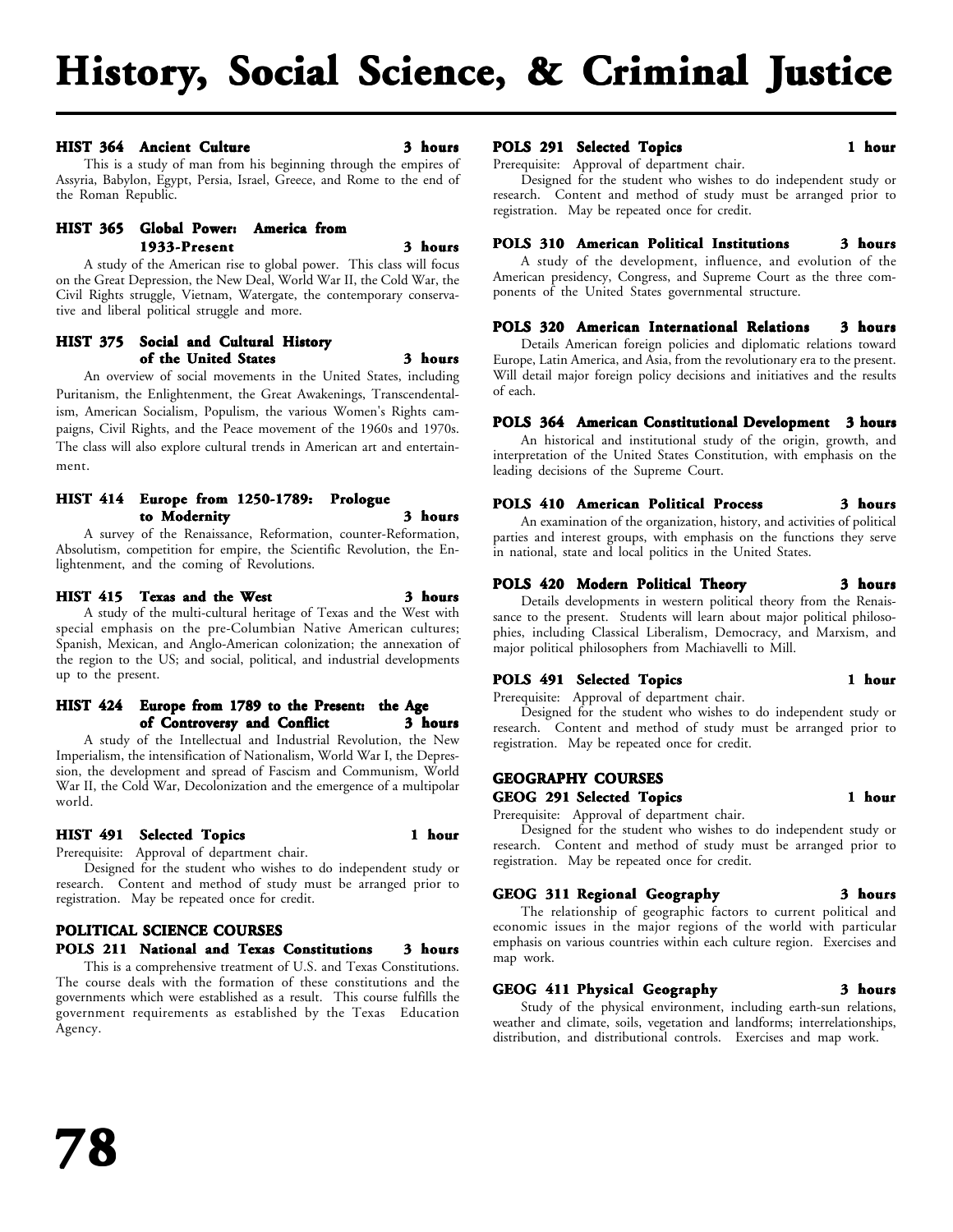#### **SOCIOLOGY COURSES**

#### **SOCI 111 Introduction to Sociology 3 hours**

A general survey of sociology and many of the areas of investigation in sociology; these areas will include the family, race and ethnic relations, social class, formal organizations, collective behavior, population problems and dynamics, culture, etc. Additionally, a brief introduction to the scientific methods and theories utilized in the study of society will be presented.

#### **SOCI 222 Problems of Modern Society 3 hours**

Society is faced with seemingly insurmountable problems, such as poverty, crime, drugs, population problems, environmental pollution, family problems, racial discrimination, social and economic discrimination, and inequality. These problems — their causes and possible methods of dealing with them — will be the focus of this course.

#### **SOCI 291 Selected Topics 1 hour**

Prerequisite: Approval of department chair.

A study in an area of student interest under the direction of a staff member. This study may involve research, laboratory or library work. Content and method of study must be arranged prior to registration. May be repeated once for credit.

#### **SOCI 331 Strength in Diversity 3 hours**

A study of racial and ethnic groups in American society featuring an examination of their history, cultural heritage, contributions, struggles, and hopes for the future. Emphasis will be placed on a strengths-based analysis of diverse groups.

#### **SOCI 334 Juvenile Delinquency 3 hours**

The delinquent as a person and delinquency as a social phenomenon, theories of delinquency, the law and the juvenile justice system, the methods of correctional treatment, and prevention programs.

#### **SOCI 410 Urban Development 3 hours**

Review and analysis of recent research on urban areas, including their social organization, culture and subcultures, institution, and contemporary problems.

#### **SOCI 440 Domestic Violence and Abuse 3 hours**

An exploration of the incidence, scope, and contributing factors in domestic violence. Various perspectives (feminist, psychological, sociological, historical and legal) are examined. Topical issues include patriarchy, marital rape, domestic assault, and child sexual abuse. Coverage includes theories of violence, alternatives to violent interactions, and criminal justice systems response.

#### **SOCI 460 Applied Social Research Methods 3 hours** Prerequisite: MATH 241.

An introduction to applied research methods and their applications to the disciplines of Social Work, Criminal Justice and Law Enforcement, Psychology, and Sociology. Emphasis is on understanding basic terminology, the use of fundamental research tools, and the integration of research and practice. Students will gain experience with single subject designs, program evaluation methods, SPSS-driven data analysis, and case studies in data collection.

#### **SOCI 491 Selected Topics 1 hour**

Prerequisite: Approval of department chair.

A study in an area of student interest under the direction of a staff member. This study may involve research, laboratory or library work. Content and method of study must be arranged prior to registration. May be repeated once for credit.

### **SECURITY MANAGEMENT COURSES**

**CJSM 332 Constitutional Rights of the Accused 3 hours** A study of white collar, corporate, and occupational crime from a historical, sociological, and legal perspective. An examination of the causes, cost, extent, history, law, and social impact of these crimes.

#### **CJSM 336 Law and Security Personnel Law and 3 hours**

A study of the law of arrest, search, and seizure applications in the private sector. Analysis of civil and criminal liability of security personnel. Regulation and licensing are also analyzed. Comparison of public and private law enforcement.

#### **CJSM 350 Corporate and White Collar Crime 3 hours**

A study of white collar, corporate, and occupational crime from a historical, sociological, and legal perspective. An examination of the causes, cost, extent, history, law, and social impact of these crimes.

#### **CJSM 420 Security and Loss Prevention 3 hours**

Management of asset protection and loss prevention programs in business, industry, and government. Emphasis on the methods and techniques, including risk analysis, security surveys, and audits to prevent and reduce losses due to theft and casualty.

#### **CJSM 430 Ethics in Criminal Justice 3 hours**

Focus on ethical decisions and dilemmas with an emphasis on the application of ethical theory to problems confronting criminal justice. Critical analysis of traditional and recent theories of justice, rights, responsibilities, punishments, freedom, equality, goodness, duty, happiness, and other key concepts.

#### **CJSM 434 Criminal Justice Administration and Management 3 hours**

Management philosophies for administration of criminal justice agencies; focus on organizational behavior, theories of management, planning and budgeting, administrative legal issues, and administrative problems unique to the criminal justice systems.

#### **CJSM 491 Selected Topics 1-2 hours**

Prerequisite: Approval of Criminal Justice program director.

An individualized approach to guided reading and critical evaluation. Content and method of study must be arranged prior to registration. May be repeated once for credit.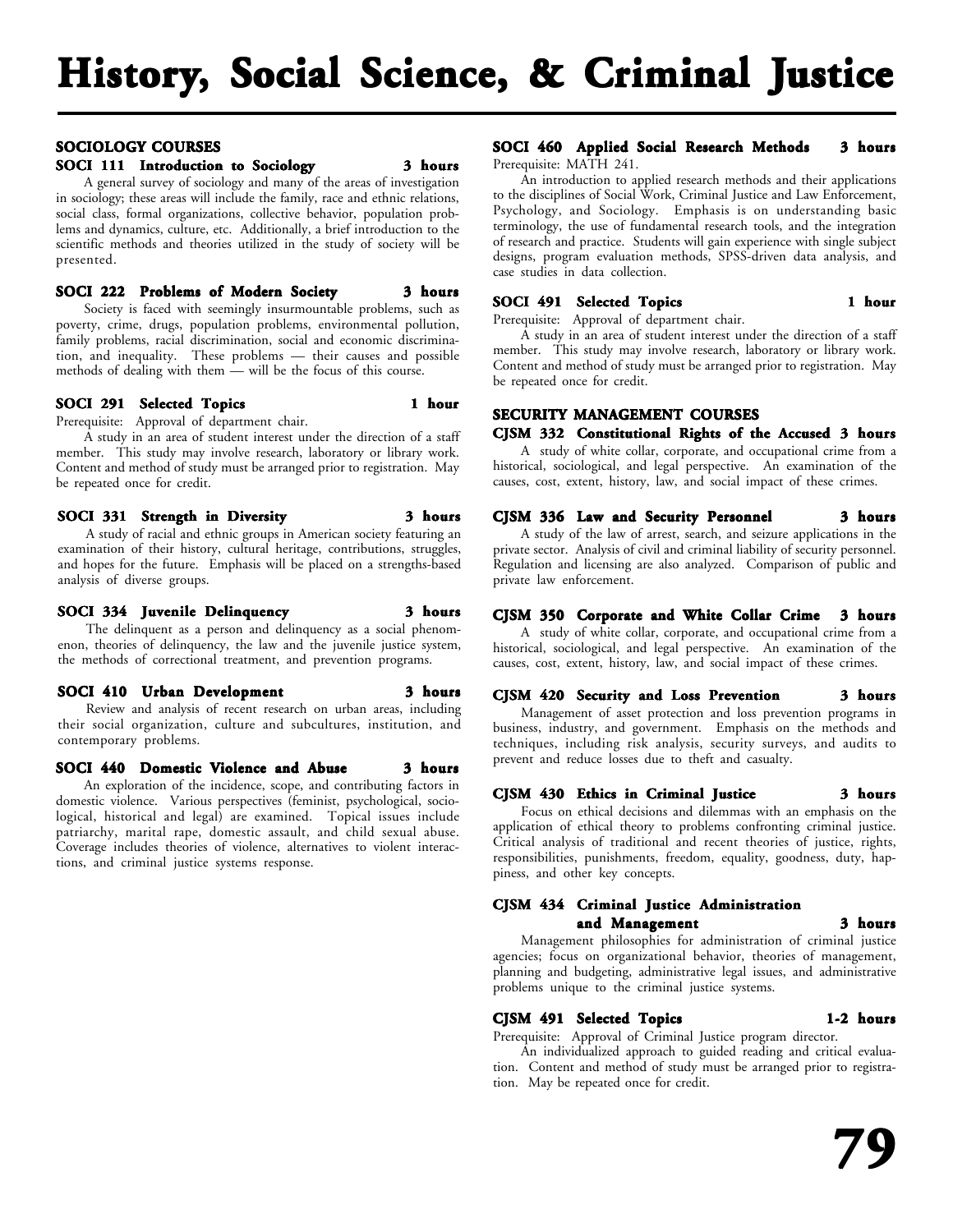Randy Butler, Program Director

### **CRIMINAL JUSTICE COURSES**

#### **CJLE 325 Criminology Theory 3 hours**

Prerequisite: SOCI 111 or permission of instructor.

An overview of the major causal theories of criminal behavior and examination of the social, political, economic, and intellectual milieu within which each arose. Beginning with early 18th century theories, the course focuses on the sociological constructs of criminality.

#### **CJLE 331 Correctional Systems and Practices 3 hours** Prerequisite: SOCI 111 or permission of instructor.

The role of corrections in the criminal justice system. History, development and functons of correctional practices with emphasis on institutional operations, community-based corrections, rehabilitation and treatment, and the impact of incarceration on inmates.

#### **CJLE 332 Constitutional Rights of the Accused 3 hours**

In-depth study of processes of the criminal justice system governed by guarantees and protections of the U.S. and state constitutions, with emphasis on recent developments.

#### **CJLE 334 Criminal Law and Justice 3 hours**

An intensive study of the role of criminal laws in the democratic society. Inquiry is focused on the relationship between the accused and the actors in the criminal justice system.

#### **CJLE 350 Corporate and White Collar Crime 3 hours**

A study of white collar, corporate, and occupational crime from a historical, sociological, and legal perspective. An examination of the causes, cost, extent, history, law, and social impact of these crimes.

### **CJLE 385 Studies in Criminal Justice 3-6 hours**

**Prerequisite: Sophomore status and CJLE 325.**

**Examines selected topics or contemporary issues in crime and criminal justice. May be repeated once for credit when course topics differ.**

#### **CJLE 430 Ethics in Criminal Justice 3 hours**

Focus on ethical decisions and dilemmas with an emphasis on the application of ethical theory to problems confronting criminal justice. Critical analysis of traditional and recent theories of justice, rights, responsibilities, punishments, freedom, equality, goodness, duty, happiness, and other key concepts.

#### **CJLE 434 Criminal Justice Administration and Management 3 hours**

Management philosophies for administration of criminal justice agencies; focus on organizational behavior, theories of management, planning and budgeting, administrative legal issues, and administrative problems unique to the criminal justice system.

#### **CJLE 436 Internship 3-6 hours**

Prerequisite: Senior status, a minimum cumulative grade point average of 2.5, and permission of Criminal Justice program director.

This course is designed to provide the student with an opportunity to apply academic training in practical situations. A total of 150 hours is required at a selected site suitable to the student's goals, abilities, chosen discipline, and interests. Students cannot use their regular place of employment as the agency setting for their internship. Besides working at an agency, the internship requires a written assignment every two weeks in order to obtain the necessary credit hours. Pass/fail grade. May be repeated once for credit.

#### **CJLE 460 Applied Social Research Methods 3 hours** Prerequisite: MATH 241.

An introduction to applied research methods and their applications to the disciplines of Social Work, Criminal Justice and Law Enforcement, Psychology, and Sociology. Emphasis is on understanding basic terminology, the use of fundamental research toolds, and the integration of research and practice. Students will gain experience with single subject designs, program evaluation methods, SPSS-driven data analysis, and case studies in data collection.

#### **CJLE 491 Selected Topics 1-2 hours**

Prerequisite: Approval of Criminal Justice program director.

An individualized approach to guided reading and critical evaluation. Content and method of study must be arranged prior to registration. May be repeated once for credit.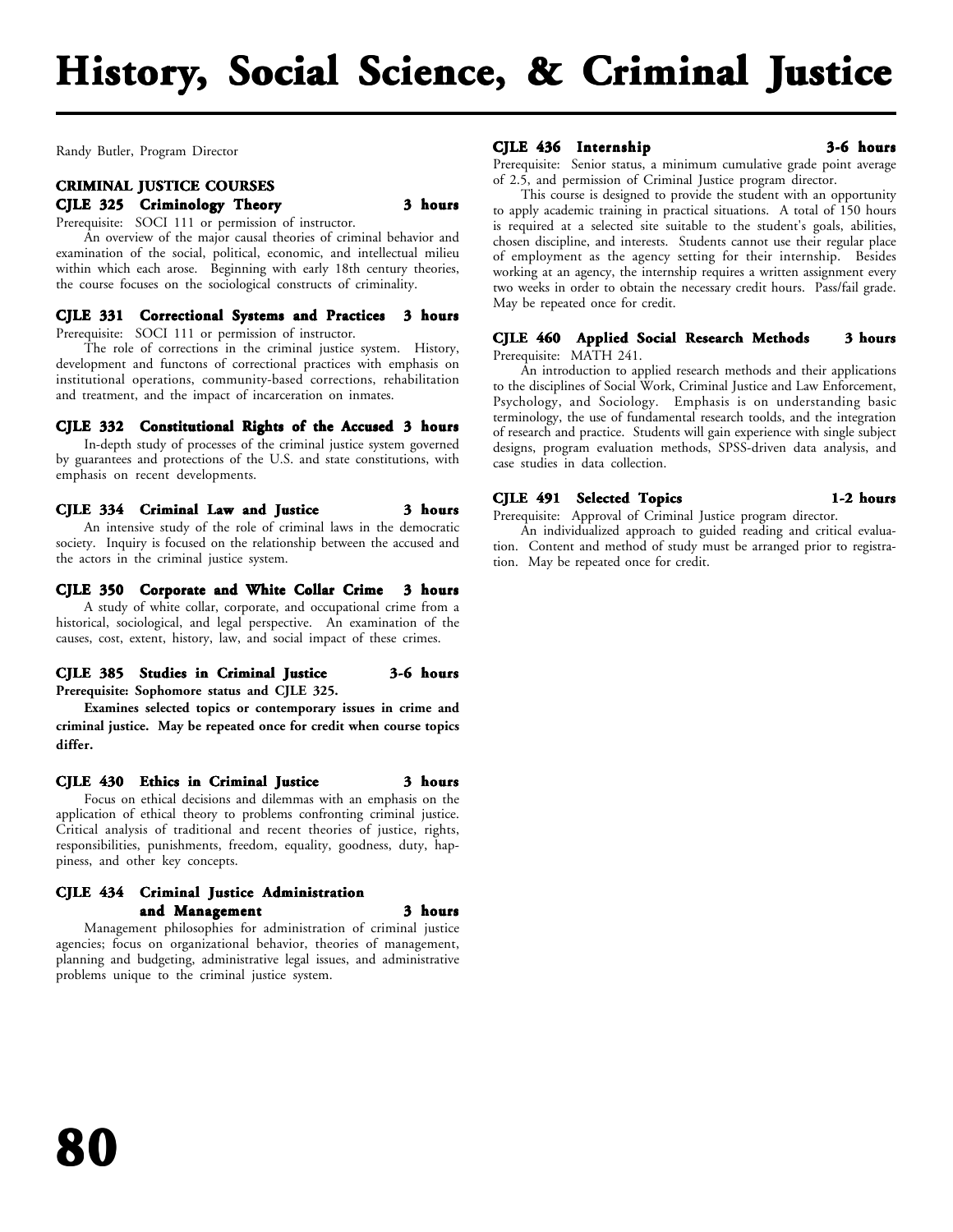## **Honors Program**

Renard Doneskey, Director of Honors Program

The Honors Program at Southwestern Adventist University is designed to foster an intellectually challenging environment and provide a richer educational experience for qualified students. This curriculum will explore the human search for an understanding of one's relationship to self, society, nature, and God.

#### **Admission and Retention**

Entering freshmen with a cumulative high school GPA of at least 3.4 or an SAT score of at least 1050 (or an ACT score of 24 plus) are invited to apply for admission to the Honors Program. Currently enrolled SWAU students and transfer students with a GPA of at least 3.4 on all their college courses may apply for admission to the Honors Program. Upon acceptance into the Honors Program a student will be designated an Honors Student. In order to remain in the Honors Program as an Honors Student, a student must maintain an overall GPA of at least 3.4.

#### **Requirements and Procedures**

In order to earn the designation Honors Graduate upon completing a bachelor's degree, an Honors Student must fulfill the following requirements:

- A. File an application form with the Honors Committee.
- B. Complete 9 units from the following: HNRS 104, HNRS 204 or 205, HNRS 304, HNRS 404
- C. Complete 3 units of HNRS 250 and/or 450.
- D. Complete 3 units of HNRS 480.
- E. Complete 1 unit of HNRS 481
- F. The Honors Committee will vote the student an *Honors Graduate* upon satisfactory completion of all the requirements.

#### **Honors Courses**

#### **HNRS 104 Human Communication 3 Hours**

This course emphasizes the theory and technique of effective oral communication through public speaking, group discussion, and oral interpretation. The class satisfies general education requirements for communication. Students taking this course should not take COMM 111, Fundamentals of Speech.

#### **HNRS 204 Advanced American History 1966-Present 3 Hours**

This course provides a detailed study of American history from Reconstruction to the present, charting the United States' rise from a frontier nation to a world power. The course covers the turbulent days of post-Civil War Reconstruction and the settlement of the west, booming industrialism, Populism and Progressivism, the United States in World Wars I & II, the Cold War, and the distrust of the post-Watergate era. Students will become acquainted with trends in American historiography and practice the skills of historical interpretation and writing. The class satisfies general education requirements for history. It is required for history/social science majors. Students taking this course should not take HIST 112, American History, 1866-present.

#### **HNRS 205 Advanced Western Civilization, 1648-Present 3 hours**

This course covers the revolutionary transformation of Western Civilization from the seventeenth century to the present including the scientific, industrial and political revolutions, communism, imperialism, and world wars as well as the major intellectual and cultural developments. The class satisfies general education requirements for history. It is required for history/social science majors. Students taking this course should not take HIST 212, History of Western Civilization.

#### **HNRS 250, 450 Honors Seminar 1 hour**

Prerequisite: Permission of the Honors Committee. Courses specifically designed for the Honors Program covering a wide range of interests depending on the faculty member in charge.

#### **HNRS 304 Discovering the Universe 3 hours**

This course presents a study of modern and historical astronomy, what we know about the universe and how we know it. Topics include planets and the solar system, stellar evolution, galaxies and cosmology. The class satisfies general education requirements for a lab science. Students taking this course should not take PHYS 112, Introductory Astronomy. 2 hours lecture, 3 hours lab.

#### **HNRS 404 The Bible and Human Understanding 3 hours**

This course explores Biblical approaches to the human search for our relationship to self, society, nature, and God. The class satisfies general education requirements for a Bible-content class.

#### **HNRS 480 Honors Thesis 1-3 hours**

Prerequisite: Permission of the Honors Committee and an acceptable thesis proposal.

The student will work with a faculty advisor on a scholarly work of mutual interest. This course is open to Honors Students only. The course may be repeated up to 5 hours; 3 hours are required for Honors graduation.

#### **HNRS 481 Honors Thesis Forum 1 hour**

Co-requisite: HNRS 480.

The student will submit the Honors thesis in publishable form and present it in an open forum.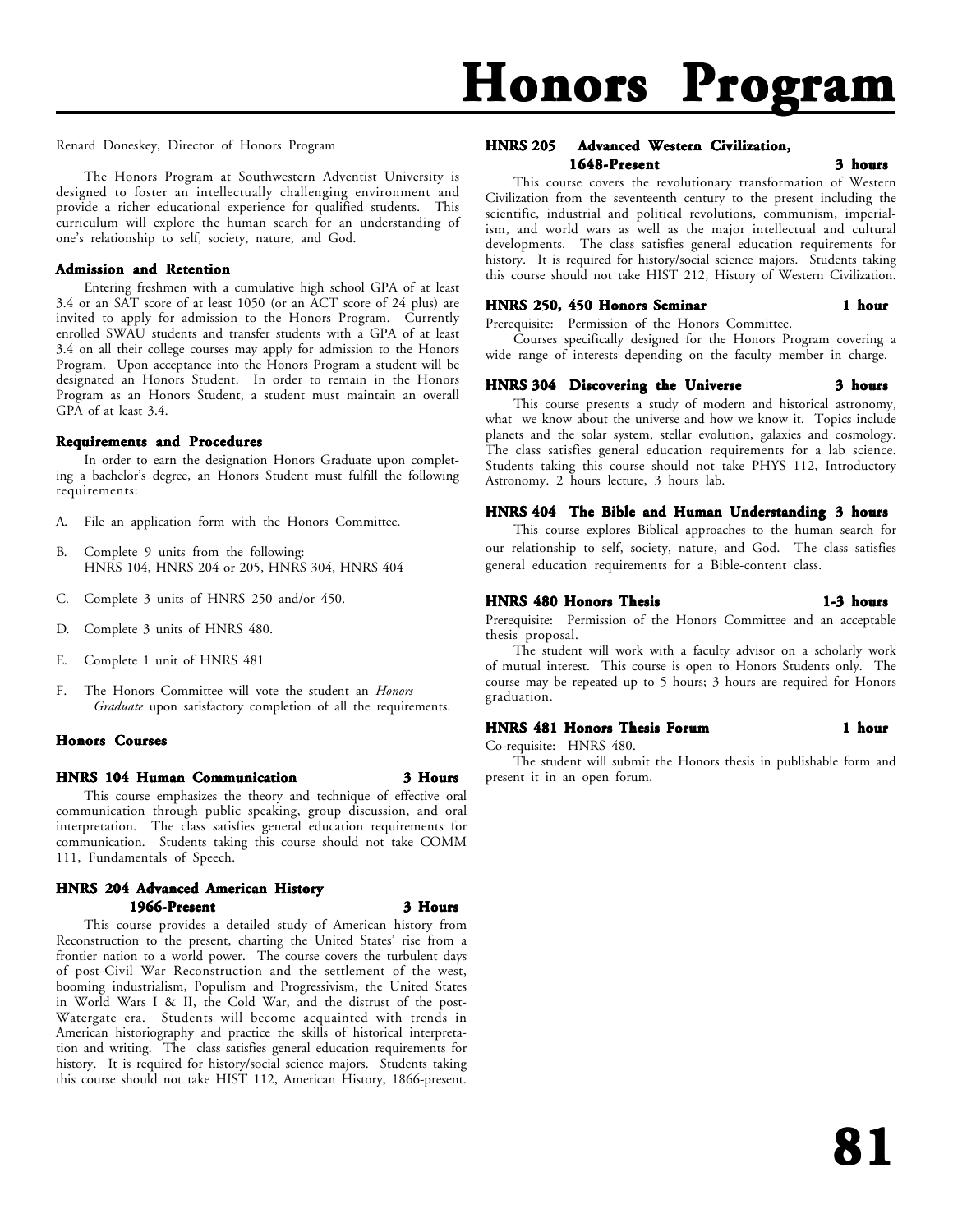## **Mathematics athematics athematics**

Karl Konrad, Chair; Watson L. Chin, R. Edwin Connell, Murray Cox, Lawrence E. Turner, Jr.

Adjunct: Robert Childers, Norman Martin, Michael Mizher

#### **AIMS OF THE PROGRAM**

First, we aim to give each student an understanding of basic mathematics and its application to solving problems expressible by algebraic equations and inequalities. Second, we aim to train students to understand the fundamental concepts of mathematics so that they can teach the subject on the elementary or secondary level. Third, we aim to give a solid foundation in the area of mathematics which will prepare students to pursue further studies in mathematics, the physical sciences, economics, and the engineering sciences. Fourth, we aim to train students with marketable skills in biostatistics for the competitive job market in our technological society.

#### **PROGRAMS**

Bachelor of Arts — Mathematics Major: 30 hours (18 u.d.) Bachelor of Science — Mathematics Major: 36 hours (24 u.d.) Bachelor of Science — Mathematical Physics Major: 52 hours (30 u.d.) Bachelor of Science — Biostatistics Major: 56 hours (22 u.d.) Mathematics Minor: 18 hours (6 u.d.) Teaching Areas — Elementary Teaching Areas — Secondary

#### **Major in Mathematics, BA**

| <b>MATH</b> | 181  |       |    |
|-------------|------|-------|----|
| <b>MATH</b> | 2.82 |       |    |
| MATH        | 283  |       |    |
| MATH        | 321  |       |    |
| MATH        | 361  |       |    |
| MATH        | 431  |       |    |
| MATH        | 471  |       |    |
| MATH        |      |       |    |
|             |      | TOTAL | 30 |

#### **Major in Mathematics, BS**

| 181 |              |    |
|-----|--------------|----|
| 282 |              |    |
| 283 |              |    |
| 321 |              |    |
| 361 |              |    |
| 411 |              |    |
| 431 |              |    |
| 451 |              |    |
| 471 |              |    |
|     |              |    |
|     | <b>TOTAL</b> | 36 |
|     |              |    |

**Required cognate: CSIS 110 or equivalent.**

#### **Major in Mathematical Physics, BS**

| MATH        | 181 |                                 |    |
|-------------|-----|---------------------------------|----|
| MATH        | 282 |                                 |    |
| MATH        | 283 |                                 |    |
| MATH        | 321 |                                 |    |
| MATH        | 361 |                                 |    |
| MATH        | 381 |                                 |    |
| MATH        | 411 |                                 |    |
| MATH        | 431 | Modern Algebra or               |    |
| MATH        | 471 |                                 |    |
| MATH        | 451 |                                 |    |
| PHYS        | 121 |                                 |    |
| <b>PHYS</b> | 122 |                                 |    |
| PHYS        | 221 | General Physics with Calculus 1 |    |
| <b>PHYS</b> | 222 | General Physics with Calculus 1 |    |
| PHYS        | 311 |                                 |    |
| PHYS        | 322 |                                 |    |
| PHYS        | 351 |                                 |    |
| PHYS        | 411 |                                 |    |
|             |     | TOTAL                           | 52 |
|             |     |                                 |    |

The BS in Mathematical Physics is a composite major, therefore no minor is required.

#### **Major in Biostatistics, BS**

| CSIS  | 110      | Principles of Computer Programming I 3 |    |
|-------|----------|----------------------------------------|----|
| MATH  | 181      |                                        |    |
| MATH  | 241      | Intro. to Probability & Statistics  3  |    |
| MATH  | 282      |                                        |    |
| MATH  | 283      |                                        |    |
| MATH  | 321      |                                        |    |
| MATH  | 361      | Introduction to Linear Algebra  3      |    |
| MATH  | 411      |                                        |    |
| MATH  | 451      |                                        |    |
| BIOL. | 111, 112 |                                        |    |
| BIOL. | 320      |                                        |    |
| BIOL. | 380      |                                        |    |
| BIOL. | 381      |                                        |    |
| BIOL  | 460      |                                        |    |
| CHEM  | 111, 112 | General Chemistry or                   |    |
| PHYS  | 121, 122 |                                        |    |
|       |          | TOTAL                                  | 56 |
|       |          |                                        |    |

The BS in Biostatistics is a composite major, therefore no minor is required. Students majoring in biostatistics, and planning to enter medical school after graduation, must take general chemistry, general physics, and organic chemistry.

#### **Minor in Mathematics**

| MATH |        |  |  |
|------|--------|--|--|
|      | TOTAL. |  |  |
|      |        |  |  |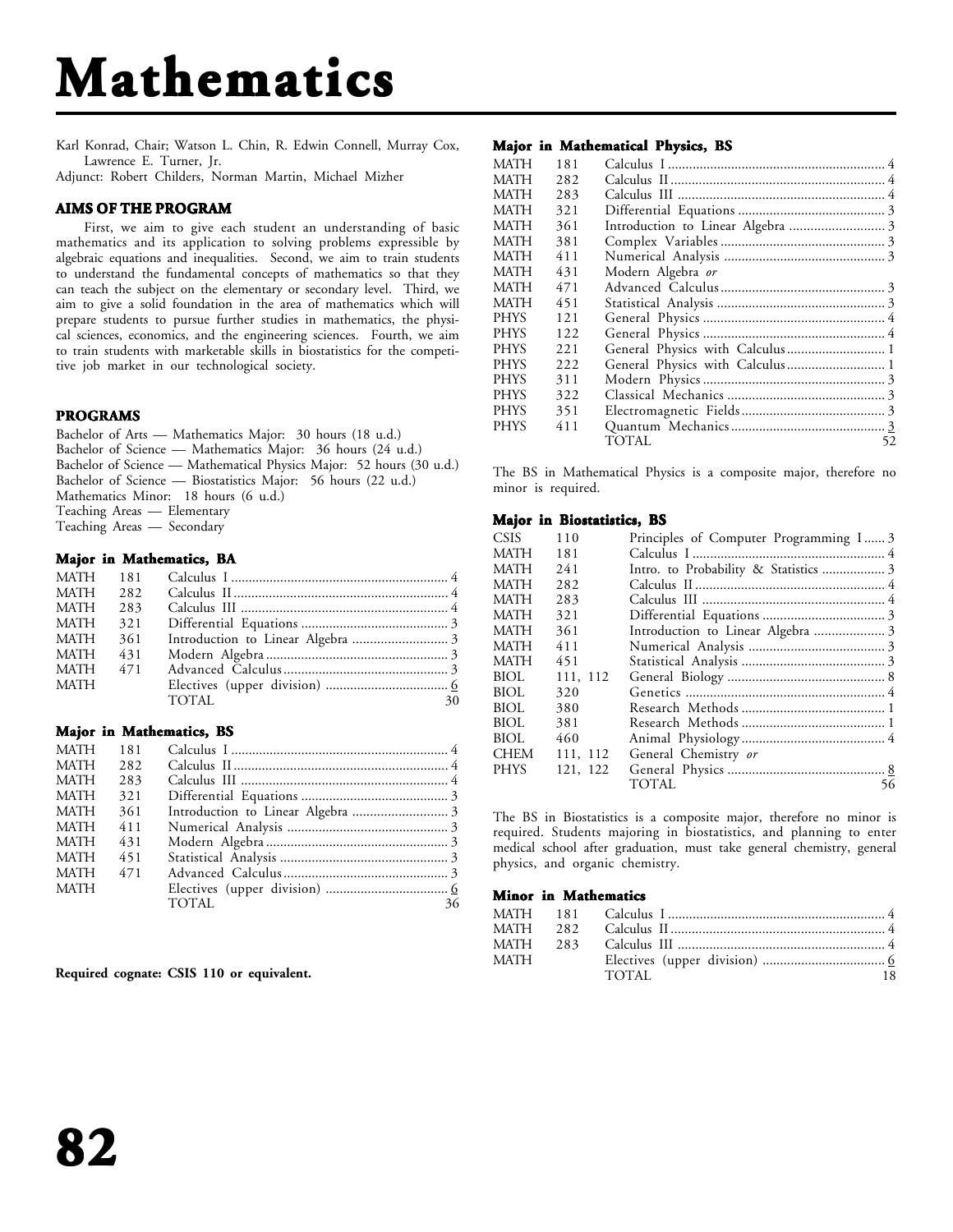## **Mathematics**

#### **TEACHING CERTIFICATION PROGRAM**

The following mathematics major and minors are for teaching certification only. Requirements for certification are listed in the Education section of this bulletin.

#### **Elementary Education - see Education section**

#### **Mathematics BS - Secondary Teaching Area Option I**

| <b>MATH</b> | 181             |                       |    |
|-------------|-----------------|-----------------------|----|
| <b>MATH</b> | 241             |                       |    |
| MATH        | 282             |                       |    |
| <b>MATH</b> | 283             |                       |    |
| <b>MATH</b> | 321             |                       |    |
| <b>MATH</b> | 341             |                       |    |
| MATH        | 361             |                       |    |
| MATH        | 411             |                       |    |
| <b>MATH</b> | 431             |                       |    |
| <b>MATH</b> | 451             |                       |    |
|             | Choose one from | the following:        |    |
| <b>MATH</b> | 381             | Complex Variables (3) |    |
| MATH        | 471             |                       |    |
|             |                 | <b>TOTAL</b>          | 36 |
|             |                 |                       |    |

#### **Mathematics Minor - Secondary Teaching Area Option II**

| <b>MATH</b> | 121 |                                |    |
|-------------|-----|--------------------------------|----|
| MATH        | 181 |                                |    |
| <b>MATH</b> | 241 |                                |    |
| <b>MATH</b> | 282 |                                |    |
| MATH        | 341 |                                |    |
| MATH        | 361 |                                |    |
|             |     | Choose two from the following: |    |
| <b>MATH</b> | 381 | Complex Variables (3)          |    |
| MATH        | 431 | Modern Algebra (3)             |    |
| MATH        | 451 |                                |    |
|             |     | <b>TOTAL</b>                   | 26 |
|             |     |                                |    |

#### **COURSES**

#### **MATH 011 Introduction to Algebra 3 hours**

The course reviews algebra of the real number system, concepts of elementary set theory, rules of exponents with integer exponents, roots of real numbers, arithmetic of rational numbers and rational expressions, factorizing whole numbers into prime factors, factoring polynomials in one variable with integer coefficients into irreducible factors relative to the set of integers, solve linear equations and linear inequalities, solve applied problems which can be modeled by linear equations or linear inequalities.

A student must take this course if he or she needs a review of elementary algebra, or scored less than the passing score on the math placement test. Each class meets three times a week with the instructor and twice a week in recitations. *This course does not apply toward general education or graduation requirements.*

#### **MATH 012 Intermediate Algebra 3 hours**

The course reviews algebra of the real number system, rules of exponents with rational exponents, factoring polynomials in one variable with integer coefficients into irreducible factors relative to the set of integers, solve linear and quadratic equations and inequalities, graph functions, solve applied problems which can be modeled by linear or quadratic equations or linear inequalities.

A student must take this course if he or she needs a review of algebra, or scored less than the passing score on the math placement test. Each class meets three times a week with the instructor and twice a week in recitations. *This course does not apply toward general education or graduation requirements.*

#### **MATH 101 Mathematics for Liberal Arts 3 hours**

Prerequisite: Acceptable score on math placement test or at least a C in MATH 012.

Introduction to sets, Venn diagrams, truth tables, applications of Venn diagrams to logic, logical arguments, probability, sample spaces, permutations, combinations, statistics, averages, normal distributions, the metric system, measurement, consumer interest, and loans.

#### **MATH 110 College Algebra 3 hours**

Prerequisite: Acceptable score on math placement test or at least a C in MATH 012.

College Algebra is a study of equations, inequalities, certain classes of functions (polynomial, rational, exponential, and logarithmic), and their graphs and systems of equations.

#### **MATH 121 Precalculus 3 hours**

Prerequisite: Two years of high school algebra and an acceptable score on placement test or MATH 110.

A study of polynomials, rational, exponential, logarithmic, and trigonometric functions and their graphs and conic sections.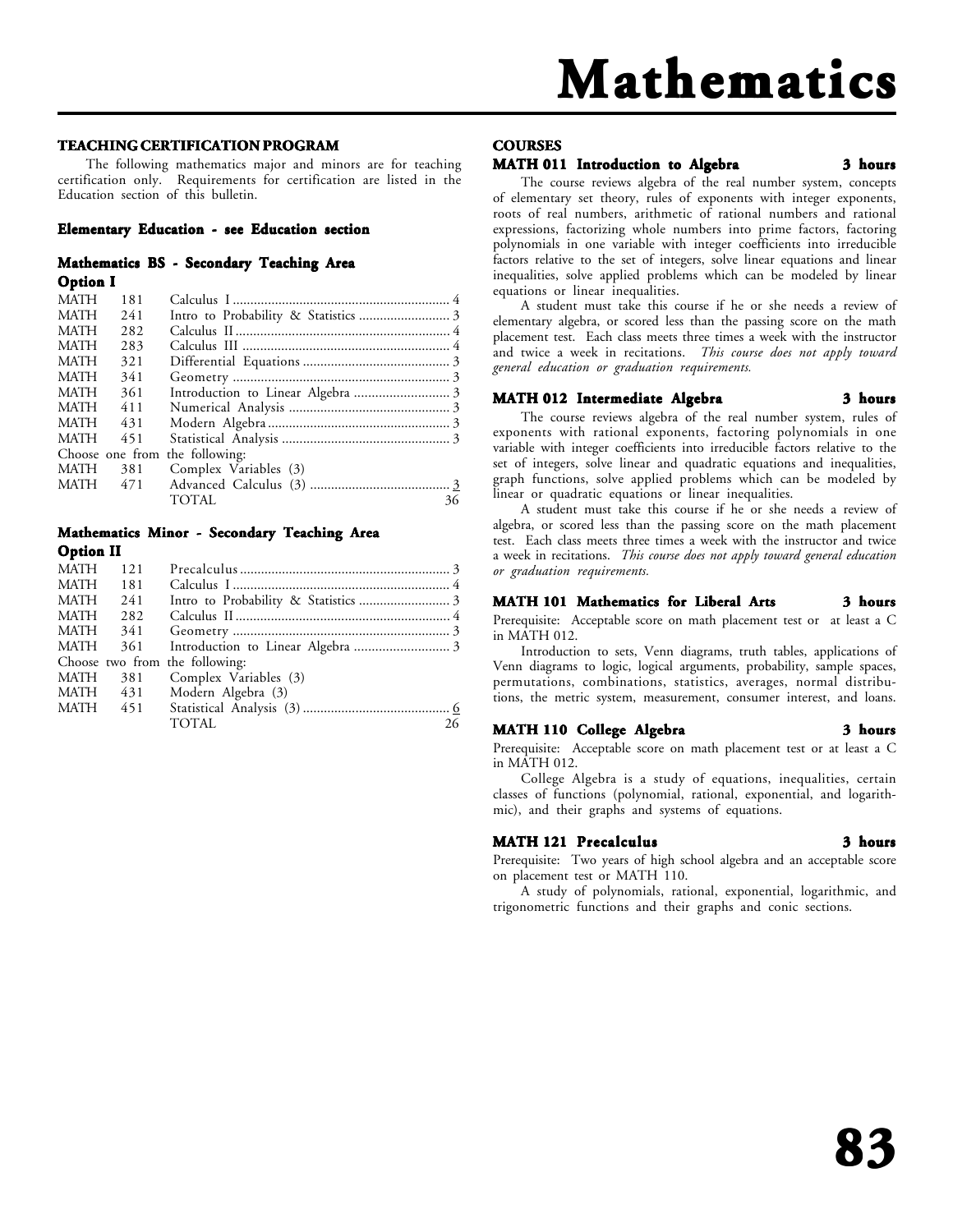## **Mathematics athematics athematics**

#### **MATH 181 Calculus I 4 hours**

Prerequisite MATH 121 or its equivalent.

A study of functions of one variable, continuity, inequalities, differentiation, and integration. Offered spring semester.

#### **MATH 236 Applied Mathematics for Business 3 hours**

Prerequisite: MATH 110 or 121.

The study of mathematical tools necessary to make effective business decisions. Areas of study include: linear equations, linear programming, probabilities, optimization, and functions.

#### **MATH 241 Intro. to Probability & Statistics 3 hours**

Prerequisite High school Algebra II or MATH 110.

This course introduces elementary probability, statistical inference, and applications to business and science. Offered each semester.

#### **MATH 282 Calculus II 4 hours**

Prerequisite: MATH 181.

A study of exponential, logarithmic, and trigonometric functions, series and more techniques of integration. Offered fall semester.

#### **MATH 283 Calculus III 4 hours**

Prerequisite: MATH 282.

A study of the calculus of functions of several variables and elements of infinite series. Offered spring semester.

#### **MATH 291 Selected Topics 1 hour**

Prerequisite: Approval by department chair. Designed for the student who wishes to do independent study or

research. Content and method of study must be arranged prior to registration. May be repeated once for credit.

#### **MATH 321 Differential Equations 3 hours**

Prerequisite: MATH 283.

This is a study of ordinary differential equations with emphasis on the analytic methods for solving them.

#### **MATH 341 Geometry 3 hours**

Prerequisite: MATH 282. This course is a study of Euclidean and non-Euclidean geometry.

#### **MATH 361 Introduction to Linear Algebra 3 hours**

Prerequisite: MATH 283.

An introduction to vector spaces and matrix theory over the field of real numbers.

#### **MATH 381 Complex Variables 3 hours**

Prerequisite: MATH 283.

This course is a study of analytic functions, power series, calculus of residues, and conformal mappings.

### **MATH 411 Numerical Analysis with Application 3 hours**

Prerequisite: MATH 283, 321; knowledge of some computer programming language.

This is a course in numerical methods for solving mathematical problems. The writing of computer programs for solving problems is a part of the course.

#### **MATH 431 Modern Algebra 3 hours**

Prerequisite: MATH 361.

A study of the abstract systems: groups, rings, fields, and integral domains.

#### **MATH 451 Statistical Analysis 3 hours**

Prerequisite: MATH 282.

A study of the basic ideas of probability theory, discrete and continuous random variables, and their distributions, with application to statistics.

#### **MATH 471 Advanced Calculus 3 hours**

Prerequisite: MATH 283.

This is a study of functions of one real variable, and the conditions for differentiability and for integrability of these functions. Emphasis is placed on proving theorems.

#### **MATH 491 Selected Topics 1-3 hours**

Prerequisite: Approval by department chair.

Designed for the student who wishes to do independent study or research. Content and method of study must be arranged prior to registration. May be repeated once for credit.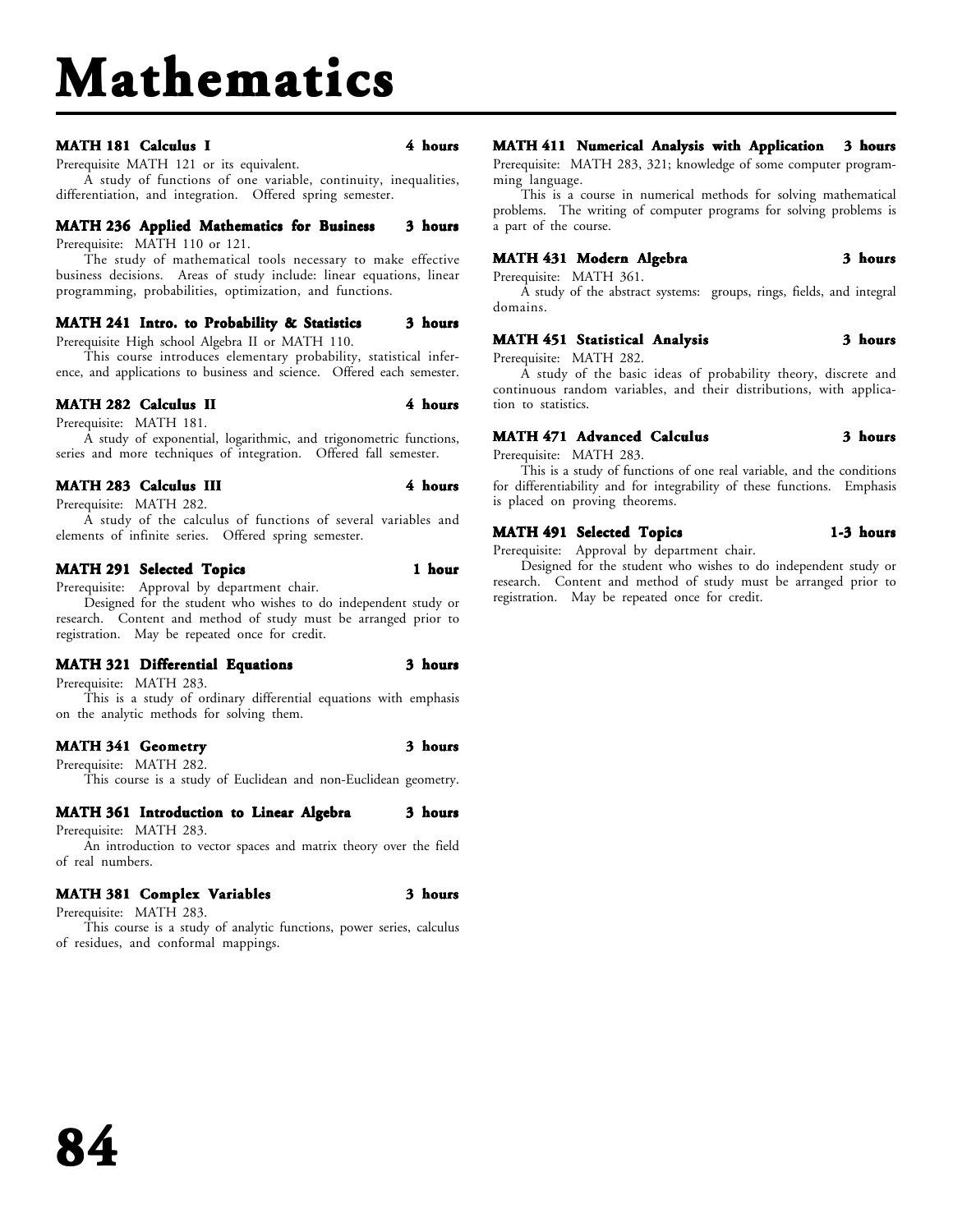# **Medical Technology echnology echnology**

Art Chadwick, Chair; Dan Petr, Coordinator

#### **AIMS OF THE PROGRAM**

The Medical Technology program prepares students to be certified clinical laboratory technologists in hospitals and other clinical laboratory settings.

#### **PROGRAM**

Southwestern Adventist University offers a Bachelor of Science degree (128-134 semester hours) in medical technology. This degree is offered in affiliation with (a) Tarleton State University in Fort Worth, Texas; (b) Andrews University in Berrien Springs, Michigan; (c) Florida Hospital, Orlando, Florida. The first three years are completed at the SWAU campus. The fourth year (12 months) of the program consists of clinical training to be completed at one of the affiliated hospital-based programs. Tarleton State University starts classes in July and January. Andrews University and Florida Hospital classes start in August. The program is accredited by the Council on Allied Health Education and Accreditation in conjunction with the National Accrediting Agency for Clinical Laboratory Sciences.

Each student must apply to the hospital training program of his/ her choice, preferably early in the junior year. Acceptance into the Southwestern Adventist University program and declaration as a medical technology major does not imply that the student will be accepted for the senior clinical year by an affiliated hospital program. The student is encouraged to maintain a science and an overall grade point average of 3.0 (on a four-point scale) or higher. The criteria for student selection by an affiliated hospital institution include scholastic ability, completed application materials, letters of reference, and a personal interview. At least 32 of the last 38 semester hours of academic work taken prior to the senior clinical year must be taken in residence at Southwestern Adventist University. Sixteen of the 32 hours must be science courses. English as a Second Language courses are not applicable toward residency.

#### **Required Courses for SWAU Medical Technology Curriculum**

| <b>BIOL</b> |          | 111, 112 General Biology or |    |
|-------------|----------|-----------------------------|----|
| <b>BIOL</b> | 101, 102 |                             |    |
| BIOL        | 220      |                             |    |
| BIOL.       | 320      |                             |    |
| MATH        | 121      |                             |    |
| <b>CHEM</b> | 111, 112 |                             |    |
| <b>CHEM</b> | 331, 332 |                             |    |
| <b>CHEM</b> | 451      |                             |    |
| <b>CSIS</b> |          |                             |    |
|             |          | <b>TOTAL</b>                | 41 |
|             |          |                             |    |

#### **Recommended Courses for Medical Technology**

| PHYS       |  |  |
|------------|--|--|
| $CHEM$ 221 |  |  |

### **Suggested Curriculum for Medical Technology Majors**

#### **FRESHMAN YEAR**

| Fall   |      |              |    |
|--------|------|--------------|----|
| COLL   | 101  |              |    |
| BIOL.  | 111  |              |    |
| MATH   | 12.1 |              |    |
| ENGL   | 121  |              |    |
| CHEM   | 111  |              |    |
|        |      | <b>TOTAL</b> | 15 |
| Spring |      |              |    |
| BIOL   | 112  |              |    |
| RLGN   |      |              |    |
| HIST   |      |              |    |
| CHEM   | 112  |              |    |
|        |      | <b>TOTAL</b> | 14 |
|        |      |              |    |

#### **SOPHOMORE YEAR**

| TOTAL |                                 |
|-------|---------------------------------|
|       | $BIOL$ 220<br>220<br>$CHEM$ 331 |

#### **Spring**

| COMM   |     |       |    |
|--------|-----|-------|----|
| RLGN   |     |       |    |
| CHEM   | 332 |       |    |
| HIST . |     |       |    |
| HLED.  | 111 |       |    |
|        |     | TOTAL | 16 |

#### **JUNIOR YEAR**

| Fall        |     |                                       |    |
|-------------|-----|---------------------------------------|----|
| <b>CHEM</b> | 451 |                                       |    |
| <b>RLGN</b> |     |                                       |    |
| <b>HIST</b> |     | History or Humanities Elective  3     |    |
| ENGL        |     |                                       |    |
| <b>CHEM</b> | 221 | Modern Analytical Chemistry or        |    |
| <b>PHYS</b> | 121 |                                       |    |
|             |     | TOTAL                                 | 16 |
| Spring      |     |                                       |    |
| BIOL        | 320 |                                       |    |
| <b>CSIS</b> |     |                                       |    |
| <b>PEAC</b> |     |                                       |    |
| <b>RLGN</b> |     | Religion Elective (upper division)  3 |    |
|             |     | TOTAL                                 |    |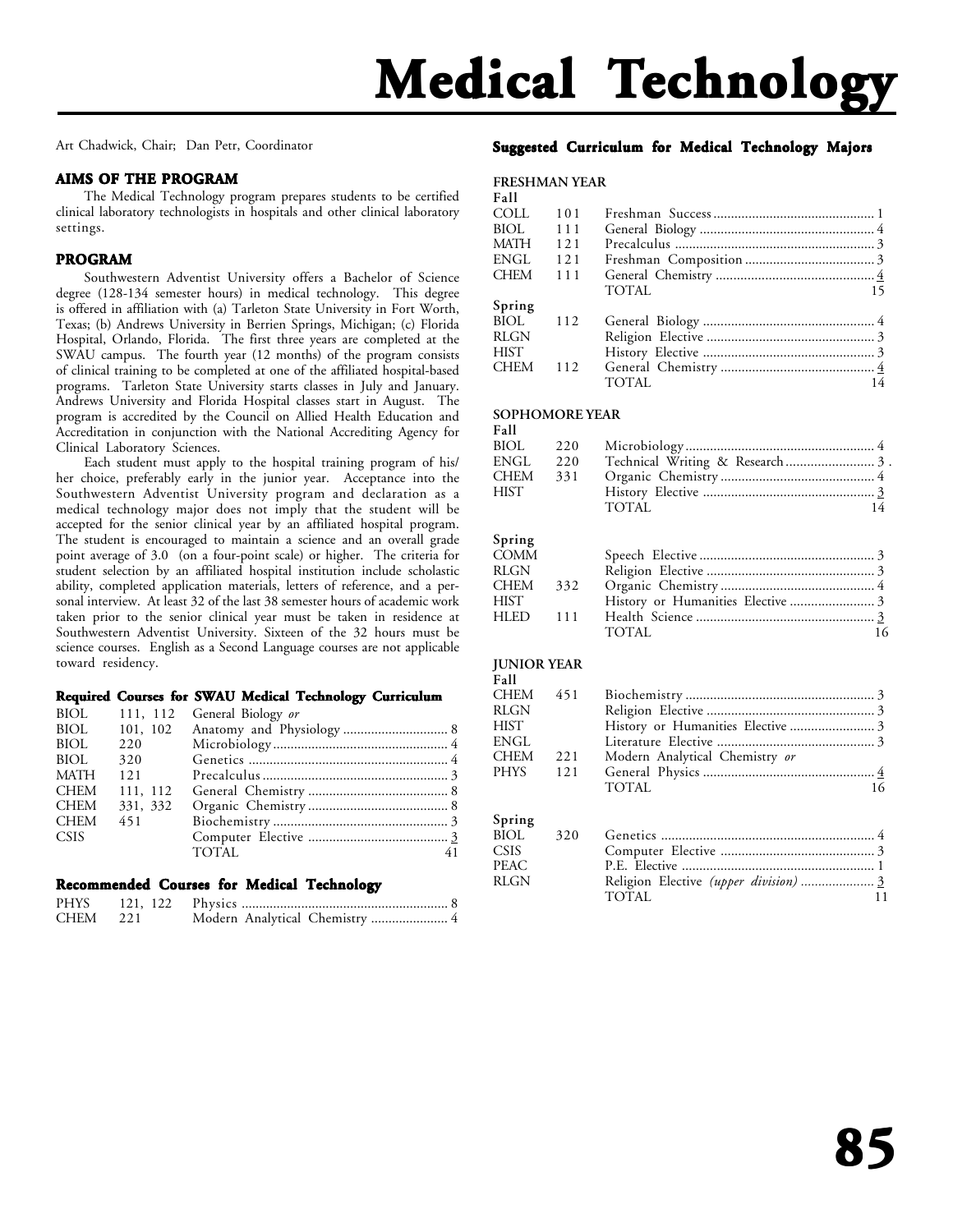# **Medical Technology echnology echnology**

**SENIOR YEAR -** Clinical training at an affiliated hospital institution.

| <b>TOTAL</b> hours for graduation<br>128-134 |                                                          |                                       |    |  |
|----------------------------------------------|----------------------------------------------------------|---------------------------------------|----|--|
|                                              | (Tarleton State University clinical year experience  48) |                                       |    |  |
|                                              |                                                          | TOTAL                                 | 42 |  |
| MDTC                                         | 491                                                      | Clin. Path. Microbiology Practicum  2 |    |  |
| <b>MDTC</b>                                  | 490                                                      | Clinical Pathogenic Microbiology  4   |    |  |
| MDTC                                         | 481                                                      | Immunohematology Practicum  2         |    |  |
| MDTC                                         | 480                                                      |                                       |    |  |
| <b>MDTC</b>                                  | 471                                                      |                                       |    |  |
| <b>MDTC</b>                                  | 470                                                      |                                       |    |  |
| <b>MDTC</b>                                  | 461                                                      |                                       |    |  |
| <b>MDTC</b>                                  | 460                                                      |                                       |    |  |
| <b>MDTC</b>                                  | 451                                                      | Immunology and Serology Practicum  1  |    |  |
| <b>MDTC</b>                                  | 450                                                      |                                       |    |  |
| <b>MDTC</b>                                  | 443                                                      | Coagulation/Hemostasis Practicum  1   |    |  |
| <b>MDTC</b>                                  | 440                                                      |                                       |    |  |
| MDTC                                         | 431                                                      | Clinical Parasitology Practicum  1    |    |  |
| <b>MDTC</b>                                  | 430                                                      |                                       |    |  |
| <b>MDTC</b>                                  | 421                                                      |                                       |    |  |
| <b>MDTC</b>                                  | 420                                                      |                                       |    |  |
| <b>MDTC</b>                                  | 411                                                      |                                       |    |  |
| <b>MDTC</b>                                  | 410                                                      |                                       |    |  |
| MDTC                                         | 403                                                      | Comparative Technical Procedure  1    |    |  |
| <b>MDTC</b>                                  | 402                                                      |                                       |    |  |
| <b>MDTC</b>                                  | 401                                                      |                                       |    |  |
| <b>MDTC</b>                                  | 400                                                      |                                       |    |  |
|                                              |                                                          | the Thomas Thosphan Thogham.          |    |  |

Courses as listed by the Florida Hospital Program: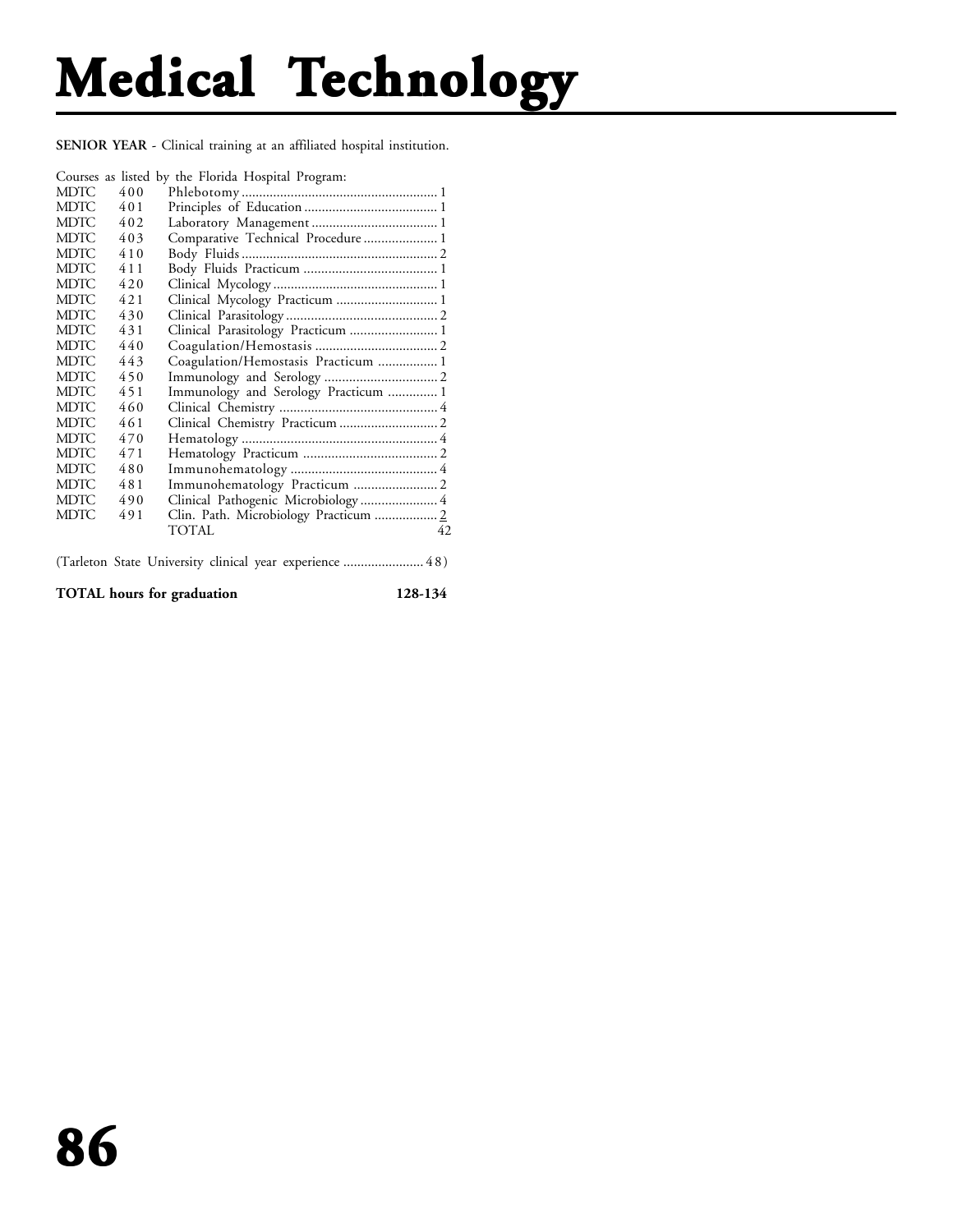## **Modern Languages**

Erwin Sicher, Chair; Luz Arauzo

#### **AIMS OF THE DEPARTMENT**

The languages of the nations in which English is not spoken have assumed increased importance to Americans as technology has brought men into closer contact. Nationalistic jealousies have caused men to reject the idealistic dream of a universal language, while Christ's commission to carry the gospel to all the world has greatly increased the need of having the means to communicate His Word to people of other tongues.

The extensive Spanish-speaking population of the American Southwest and of the countries south of our borders represents opportunities and challenges for persons entering the ministry, social work, education, business, or medical service. The department aims to prepare its enrollees to meet these challenges, and students entering these or related fields would be well-advised to consider the study of Spanish as an adjunct to their majors. Those planning for degrees in the arts are required to include intermediate foreign language in their academic programs. Persons seeking bachelor of science degrees should consult their respective departments for specific language requirements.

#### **PROGRAMS**

BA in International Affairs Minors in Spanish and International Affairs

#### **Waiving of Requirements**

Students who wish to have the modern languages requirement waived by passing a proficiency examination should apply at the time of registration.

#### **MINOR IN SPANISH**

A minor consists of 18 hours, exclusive of the elementary course or its equivalent, 12 hours of which must be upper division and includes 3 hours of literary analysis.

#### **MAJOR IN INTERNATIONAL AFFAIRS**

SWAU's International Affairs major is dedicated to educating students on global issues and preparing them for service in the multicultural and international arena. The major combines perspectives from many academic fields into a multidisciplinary awareness of cross-border relations.

The major is administered by the Social Science/Modern Languages Department and draws most of its courses from different liberal arts departments. It requires students to take more social science, history, and foreign language courses than the general liberal arts graduate.

Students receive a thorough liberal arts education, not vocational training for a specific career in International Affairs. It provides students with communication and critical-thinking skills which they can apply to a wide variety of careers, including those in International Affairs.

These courses provide a basis for further studies or work-related training in many international careers, including foreign service, international law, international education, governmental and nongovernmental organizations, and in international business.

#### **BA in International Affairs Major**

| ECON  | 211 |                                            |    |
|-------|-----|--------------------------------------------|----|
| ECON  | 212 |                                            |    |
| POLS. | 211 |                                            |    |
| GEOG  | 311 |                                            |    |
| SOCI  | 222 | Problems of Modern Society or              |    |
| SOCI  | 111 | Introduction to Sociology or               |    |
| SOCI  | 331 |                                            |    |
| POLS  | 364 | American Constitutional Development 3      |    |
| HIST  | 365 | Global Power: America from 1933-Present  3 |    |
| HIST  | 414 | Europe from 1250-1789 or                   |    |
| HIST  | 212 |                                            |    |
| HIST  | 424 |                                            |    |
| SPAN  | 317 |                                            |    |
| POLS  | 320 |                                            |    |
|       |     | TOTAL                                      | 33 |
|       |     |                                            |    |

Required minor in a foreign language: 18 hours.

#### **ADVENTIST COLLEGES ABROAD**

The Modern Languages Department offers to both the student majoring in languages and the general University student body the privilege of studying in Europe without losing credit or lengthening the course of study. SWAU is a member of a consortium known as Adventist Colleges Abroad, and through this consortium the student is able to study languages in the actual homeland of that particular language.

#### **COURSES**

#### **SPAN 111, 112 Elementary Spanish 4, 4 hours**

The sound and sentence patterns of Spanish are learned through drills, dialogues, readings and models, both live and recorded. 4 Lec 1 Lab.

#### **SPAN 211, 212 Intermediate Spanish 3, 3 hours**

Prerequisite: SPAN 112 or demonstrated equivalent.

A thorough review of Spanish grammar through oral and written composition as well as cultural and literary readings. Attention is given to the history, customs, and traditions of the Spanish-speaking people. 3 Lec 1 Lab.

#### **SPAN 291 Selected Topics 1 hour**

Prerequisite: Approval by department chair.

Designed for the student who wishes to do independent study or research. Content and method of study must be arranged prior to registration. May be repeated once for credit.

**ALL COURSES NUMBERED ABOVE 300** are conducted in Spanish. The instructor may require a demonstrated ability in the language before granting permission to enroll.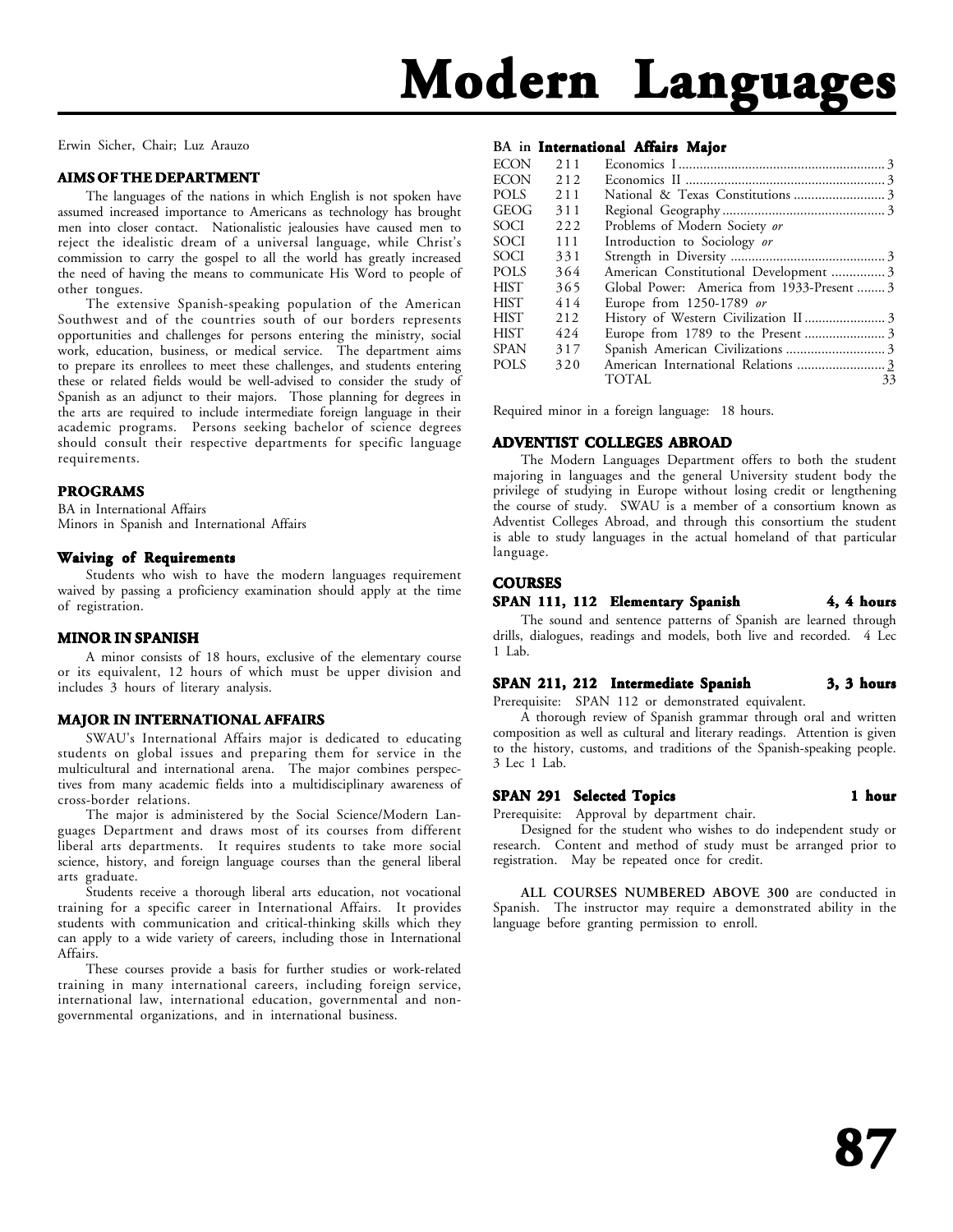# **Modern Languages n Languages n Languages**

#### **SPAN 311 Spanish Composition 3 hours and Conversation**

Prerequisite: SPAN 212 or equivalent.

The development of confidence in accepted oral and written expression, based on topics of current interest and cultural significance.

#### **SPAN 314 Advanced Spanish Grammar--**

**Morphology and Syntaxis 3 hours** Prerequisite: SPAN 311

A detailed survey of Spanish grammar as it pertains to the parts of speech, sentence construction, syntax, and punctuation. Especially helpful for prospective teachers, writers, and those who wish to strengthen their skills in grammar analysis.

#### **SPAN 315 Spanish Civilization and Culture 3 hours**

Prerequisite: SPAN 311 or equivalent.

A presentation of some of the dominant themes, personalities, and creative achievements in Hispanic history, civilization and culture.

#### **SPAN 317 Spanish American Civilization 3 hours**

Prerequisite: SPAN 311 or equivalent.

A presentation of some of the dominant themes, personalities, and creative achievements in Latin-American history, civilization, and culture.

#### **SPAN 411 Masterpieces of Spanish-American Literature I 3 hours**

Prerequisite: Three years of college Spanish, including SPAN 311, or permission of the instructor.

A presentation of the history of Spanish-American literature from the discovery of America to Romanticism.

#### **SPAN 412 Masterpieces of Spanish-American Literature II 3 hours**

Prerequisite: Three years of college Spanish, including SPAN 311, or permission of instructor.

A presentation of the history of Spanish-American literature from Modernism to contemporary literature.

#### **SPAN 413 Masterpieces of Spanish Literature I 3 hours**

Prerequisite: Three years of college Spanish, including SPAN 311, or permission of the instructor.

A survey of peninsular Spanish literature with selections from the Middle Ages to Neoclassicism.

#### **SPAN 414 Masterpieces of Spanish Literature II 3 hours**

Prerequisite: Three years of college Spanish, including SPAN 311, or permission of the instructor.

A survey of peninsular Spanish literature with selections from the Romanticism to contemporary literature.

#### **SPAN 491 Selected Topics 1 hour**

Prerequisite: Approval of department chair.

Designed for the student who wishes to do independent study or research. Content and method of study must be arranged prior to registration. May be repeated once for credit.

#### **FREN 111, 112 Elementary French 4, 4 hours**

An introduction to French through class and laboratory models. To be taken in sequence. 4 Lec 1 Lab.

#### **FREN 211, 212 Intermediate French 3, 3 hours**

Prerequisite: FREN 112 or demonstrated equivalent. A review of French grammar, with selected readings and oral work. To be taken in sequence. 3 Lec 1 Lab.

#### **ADVENTIST COLLEGES ABROAD**

#### **COURSES TAUGHT AT SAGUNTO, SPAIN**

| <b>SPAN</b> | 201, 202, 203 | Spanish Folklore  2,2,2, qt hrs.       |
|-------------|---------------|----------------------------------------|
| <b>SPAN</b> | 251, 252, 253 | Intermediate Spanish                   |
|             |               | Grammar  4,4,4, qt hrs.                |
| <b>SPAN</b> | 261, 262, 263 | Intermediate Spanish                   |
|             |               | Composition  3,3,3 qt hrs.             |
| <b>SPAN</b> | 271, 272, 273 | Intermediate Spanish                   |
|             |               | Conversation  2,2,2, qt hrs.           |
| <b>SPAN</b> | 281, 282, 283 | Current Events in Spain  1,1,1, qt hr. |
| <b>SPAN</b> | 301, 302, 303 | History of Spain  3,3,3, qt hrs.       |
| <b>SPAN</b> | 312, 313      | Spain and Its Culture  2,2, qt hrs.    |
| <b>SPAN</b> | 331, 332, 333 | History of Spanish                     |
|             |               | Literature  3,3,3, qt hrs.             |
| <b>SPAN</b> | 351, 352, 353 | Advanced Spanish                       |
|             |               | Grammar I  4,4,4, qt hrs.              |
| <b>SPAN</b> | 361, 362, 363 | Advanced Spanish                       |
|             |               | Composition  3,3,3 qt hrs.             |
| <b>SPAN</b> | 371, 372, 373 | Advanced Spanish                       |
|             |               | Conversation  2,2,2, qt hrs.           |
| <b>SPAN</b> | 422, 423      | Translation and                        |
|             |               | Interpretation  2,2 qt hrs.            |
| <b>SPAN</b> | 451, 452, 453 | Advanced Spanish                       |
|             |               | Grammar II  4, 4, 4, qt hrs.           |
| <b>SPAN</b> | 461, 462, 463 | Advanced Spanish                       |
|             |               | Composition II  3,3,3 qt hrs.          |
| <b>SPAN</b> | 471, 472, 473 | Advanced Spanish                       |
|             |               | Conversation II  2,2,2, at hrs.        |
| <b>SPAN</b> | 495           | Independent Study  1-4 qt hrs.         |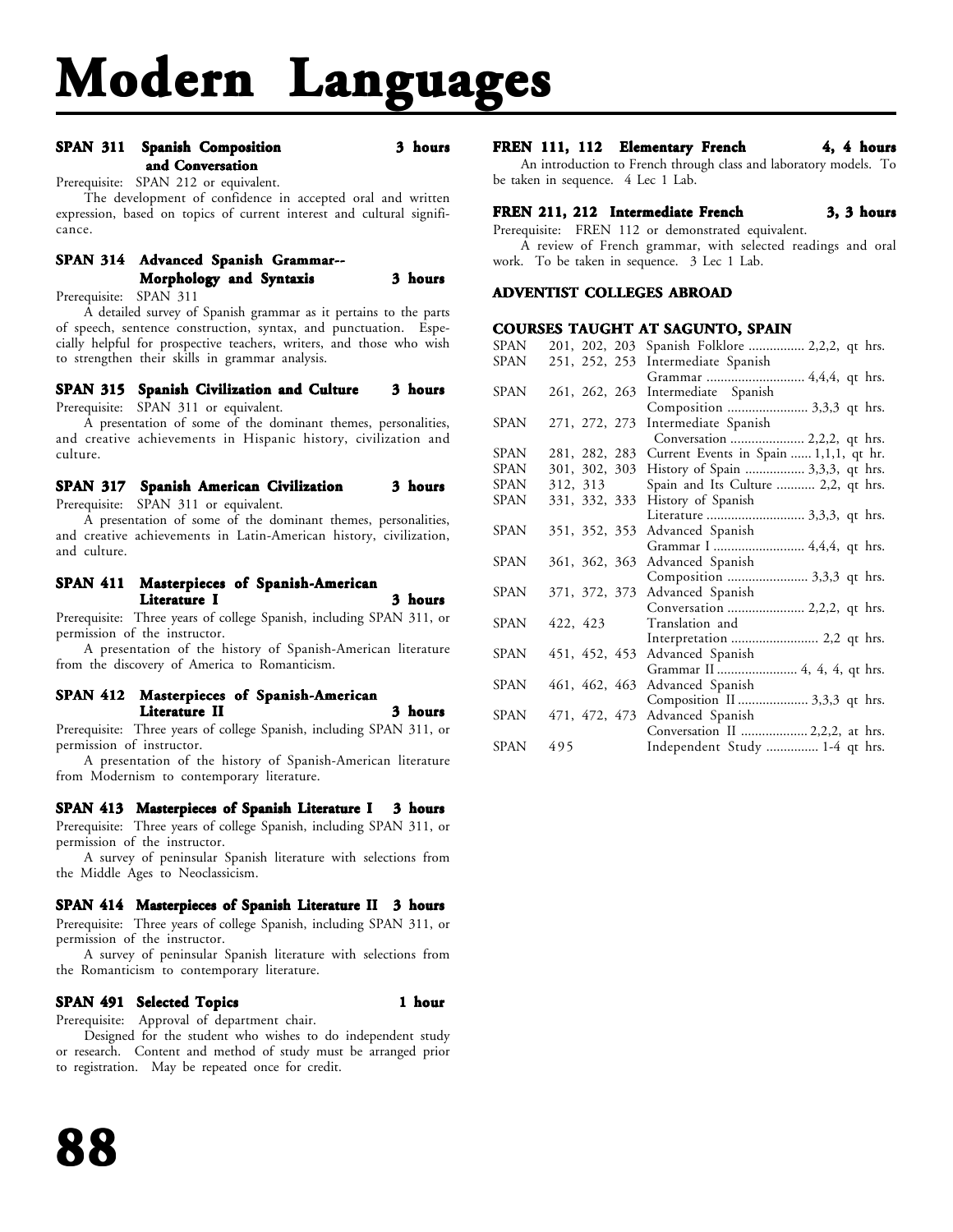# **Modern Languages**

#### **COURSES TAUGHT AT COLLONGES-SOUS-SALÈVE, FRANCE**

| FREN        | 011           |                                          |
|-------------|---------------|------------------------------------------|
| <b>FREN</b> | 101           | Beginning French  12 qt hrs.             |
| <b>FREN</b> | 111           |                                          |
| <b>FREN</b> | 151, 152, 153 | Elementary Oral                          |
|             |               | Expression  3,3,3, qt hrs.               |
| FREN        | 191           | Intensive French Review I  12 qt hrs.    |
| FREN        | 201, 202      | Intermediate French  9, 5 qt hrs.        |
| <b>FREN</b> | 221, 222      | Intermediate Composition  3, 2 qt hrs.   |
| FREN        | 251, 252      | Intermediate Oral                        |
|             |               |                                          |
| FREN        | 291           | Intensive French Review II  9 qt hrs.    |
| <b>FREN</b> | 321, 322      | Advanced Composition  3, 2 qt hrs.       |
| FREN        | 331, 332      |                                          |
| FREN        | 341           |                                          |
| <b>FREN</b> | 351, 352      | Advanced Oral                            |
|             |               |                                          |
| FREN        | 361, 362      | Text Analysis  2, 2, qt hrs.             |
| <b>FREN</b> | 479           | French Culture and                       |
|             |               |                                          |
| FREN        | 499           | Independent Study  1-4 qt hrs.           |
|             |               | Advanced Language Study (Upper Division) |
| <b>FREN</b> | 421           | French Composition  3 qt hrs.            |
| <b>FREN</b> | 431           | Advanced Orthography I 2 qt hrs.         |
| FREN        | 432           | Advanced Orthography II  2 qt hrs.       |
| <b>FREN</b> | 441           | Morphology/Syntax of                     |
|             |               |                                          |
| FREN        | 442           | Morphology/Syntax of                     |
|             |               | the Complex Sentence  3 qt hrs.          |
|             |               |                                          |

#### **COURSES TAUGHT AT UNIVERSIDAD ADVENTISTA DEL PLATA, ARGENTINA**

| <b>SPAN</b> | 251, 252, 253 Intermediate Spanish |
|-------------|------------------------------------|
|             |                                    |
| <b>SPAN</b> | 261, 262, 263 Intermediate Spanish |
|             | Composition  2,2,2 qt.hrs.         |
| <b>SPAN</b> | 271, 272, 273 Intermediate Spanish |
|             | Conversation  2,2,2 qt.hrs.        |
| <b>SPAN</b> | 351, 352, 353 Advanced Spanish     |
|             |                                    |
| <b>SPAN</b> | 361, 362, 363 Advanced Spanish     |
|             | Composition I  2,2,2 qt hrs.       |
| <b>SPAN</b> | 371, 372, 373 Advanced Spanish     |
|             | Conversation I  2,2,2, qt hrs.     |
| <b>SPAN</b> | 451, 452, 453 Advanced Spanish     |
|             | Grammar II  4,4,4 qt hrs.          |
| <b>SPAN</b> | 461, 462, 463 Advanced Spanish     |
|             | Composition II  2,2,2 qt hrs.      |
| <b>SPAN</b> | 471, 472, 473 Advanced Spanish     |
|             | Conversation II  2,2,2,qt hrs.     |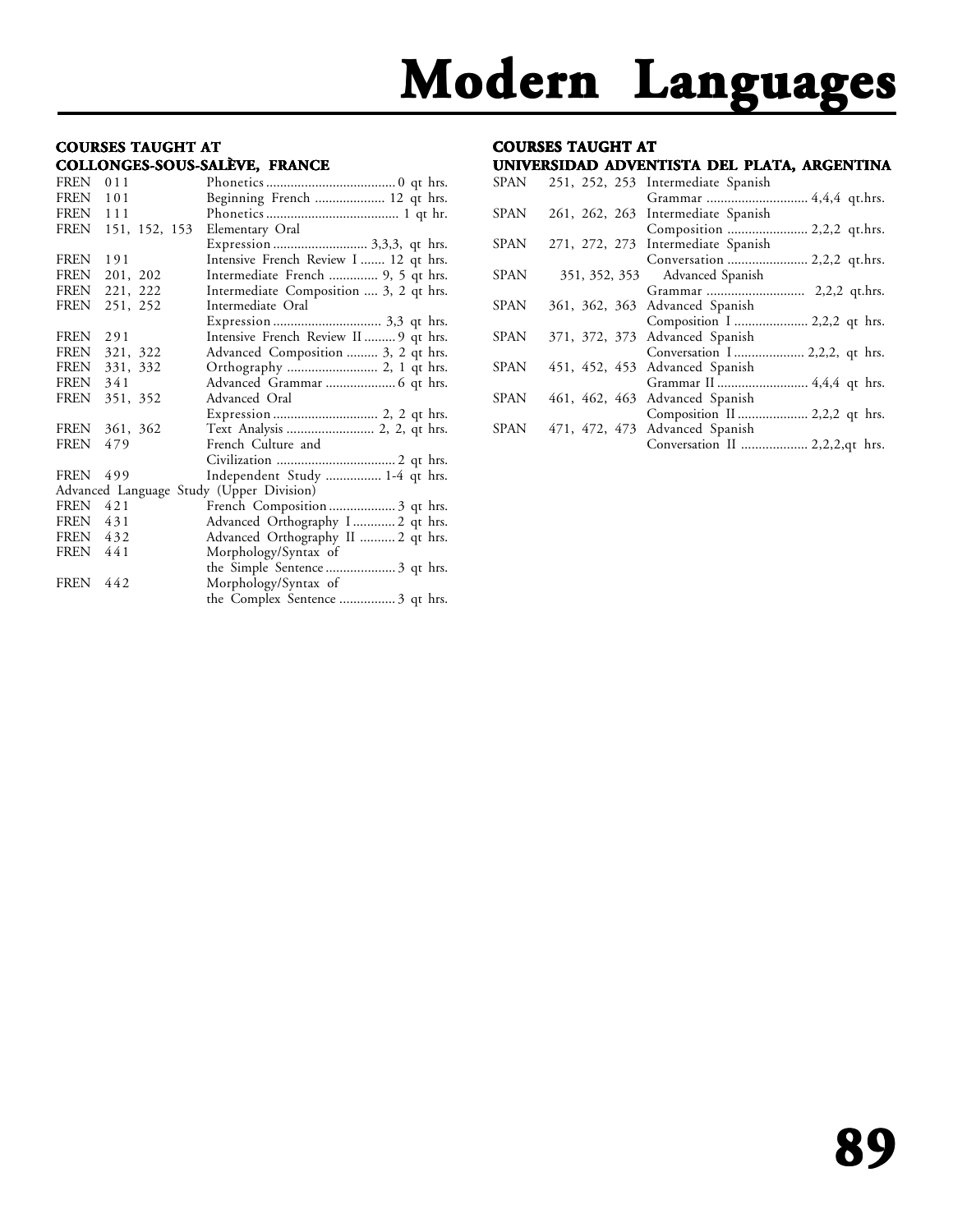# **Nursing Nursing Nursing**

Catherine Turner, Chair; Lavonne Adams, Jean Alway, Carol Dorough, Meriam Fabriga, Bonnie Gnadt, Joyce Melius, Penny Moore, Lolita Valdez

Bob Hadley, Director of Health Services

#### **MISSION STATEMENT**

The purpose of the SWAU Department of Nursing is to prepare a generalist in the profession of nursing with a Christian background in liberal arts, applied theology and natural, behavioral, and nursing sciences. The department seeks to provide a Christian environment which facilitates growth of the student as a whole person, as a contributing member of society, and as a member of the nursing profession. The program seeks to meet society's needs for health care leaders by providing a nursing foundation, educational and career mobility and life long learning.

#### **GOAL**

The goal of the nursing program is to graduate competent, employable, safe practitioners who are prepared to participate in the delivery of health care, who have the knowledge base on which to build advanced study, and who are contributing members of society. The curriculum prepares the student for graduation with an Associate of Science degree. The graduate of the A.S. program is eligible for licensure as a registered nurse (RN). The graduate of the B.S. completion program has advanced as an RN and is also prepared for graduate school.

#### **ACCREDITATION**

The program is accredited by the Board of Nurse Examiners for the State of Texas, by the National League for Nursing's Accrediting Commission. The address is: 61 Broadway, New York, New York 10006. Phone number: #212/363-5555 x 153.

#### **APPLICATION PROCESS**

- File an application form with Southwestern Adventist University.
- 2. File a nursing application form with the nursing department. Processing of applications will begin in March. Applications should be received prior to May 31 for consideration of acceptance into the fall semester. A \$75 nonrefundable deposit must be paid upon acceptance into the nursing program.
- Submit all high school and college/university transcripts. NOTE: No credits will be accepted for AS cognate courses (see listing under AS requirements) which were earned more than 7 years prior to enrollment in the AS nursing program at SWAU without written permission from the nursing department.
- 4. Provide three letters of recommendation from employers and/or teachers, which attest to professional competence or scholastic ability, emotional stability and physical health.
- 5. Provide proof of current CPR certification, physical examination, immunizations and TB testing.
- 6. An applicant whose first language is not English must have a score of at least 550 on the Test of English as a Foreign Language (TOEFL) or 80th percentile on the University of Michigan English Language Institute Test.
- 7. Applicants who have taken all their academic courses at Southwestern Adventist University will be given preferential consideration for admission to the nursing program.

*\*In compliance with the Texas State Board of Nurse Examiner's policy, completion of the nursing program does not guarantee eligibility for the registered nurse licensure examination. An individual who may be ineligible for licensure due to physical/emotional disabilities or past criminal convictions which are likely to affect professional practice and/or behavior should seek departmental/legal advising prior to enrolling in any professional nursing program in Texas.*

#### **ADMISSION CRITERIA**

#### **Associate Degree (2-year and 3-year options)**

- 1. Meet all admission requirements for enrollment at Southwestern Adventist University.
- Present a minimum SAT verbal score of 470 and a minimum math score of 430, or ACT composite of at least 19. (Requirement waived for applicants with 12 credit of college work.)
- High School
	- a. The following are required high school level courses:
		- i. Math *(2 years including 1 year of algebra and excluding consumer math)*
		- ii. Biology *(1 year)* \*
		- iii. Chemistry *(1 year)* \*
	- b. **Two-year option:** High school graduates with a GPA of 3.25 and B grades or better in the required courses and who meet other admission criteria are eligible for acceptance into clinical nursing courses their first year in the University.
	- c. **Three-year option:** High school graduates with a GPA less than 3.25 and/or C grades in any or all of the required high school level courses, must register as pre-nursing students and take required general education and nursing cognate courses. *NOTE: Admission to clinical nursing courses the following year is dependent on maintaining a minimum cumulative GPA of 2.75, with no cognate course grade lower than a C, and on meeting other admission criteria.*
	- d. Students entering the University with a GED certificate, and those who do not meet the above requirements (a,b,c) must register as pre-nursing majors and complete:
		- i. One semester of College Algebra (MATH 110)
		- ii. One semester of Introduction to Chemistry (CHEM  $101$ <sup>\*</sup>
		- iii. One semester of Anatomy and Physiology (BIOL 101)\*
- 4. College/University
	- a. Cumulative GPA of at least 2.75
- b. Required cognate courses with a grade not lower than C.
- 5. Proof of current CPR certification as a Health Care Provider.
- 6. Proof of current immunizations as required by the State of Texas.
- 7. Pre-admission nursing examination.

*\*Must be taken not more than seven years prior to admission to nursing program.*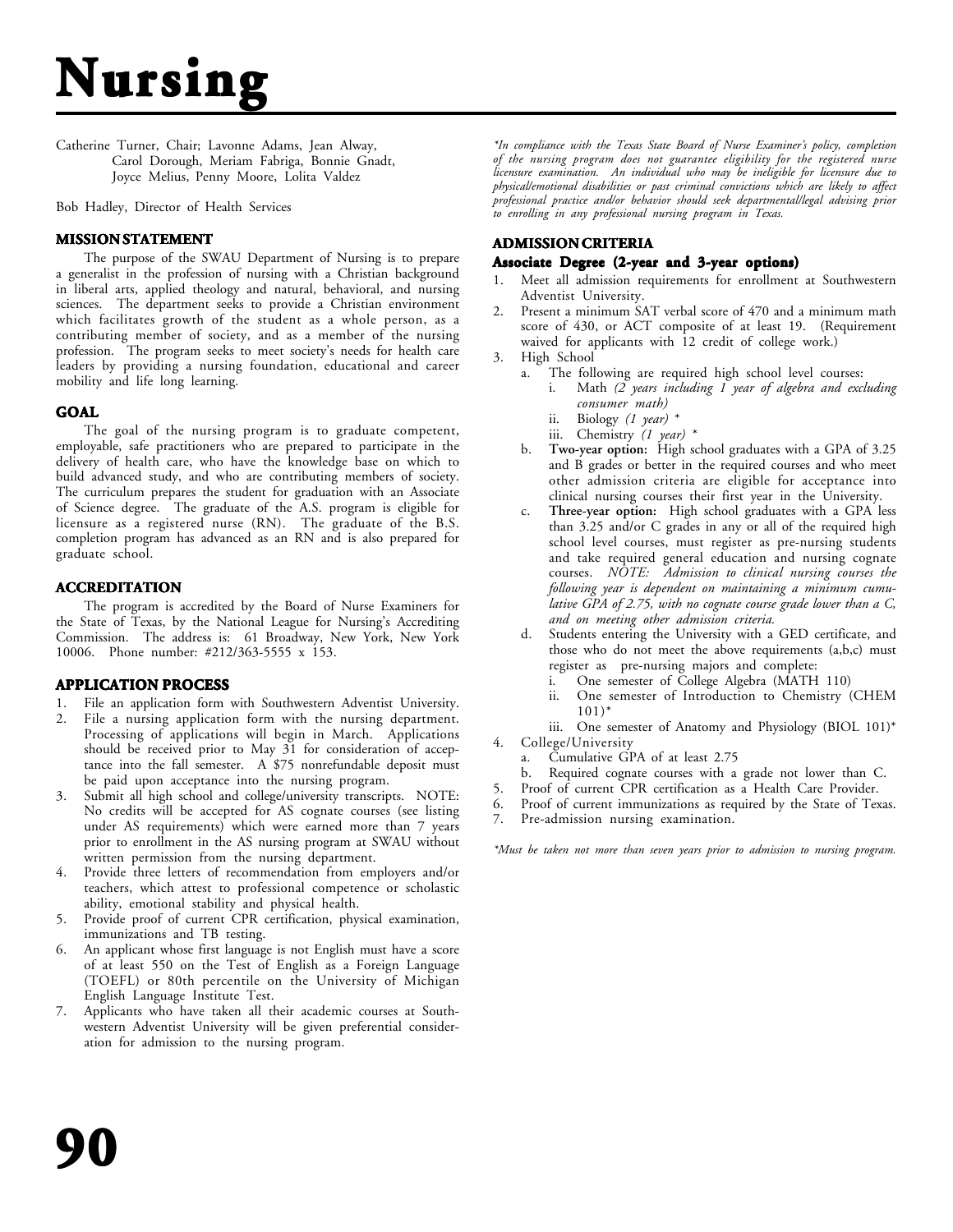#### **Baccalaureate Degree**

The graduate nurse with an Associate of Science degree or a diploma in nursing may enter the nursing program at SWAU at the junior level and will usually be prepared to graduate with a Bachelor of Science degree in two academic years. After having met all general education requirements and cognate courses designated for the nursing curriculum, students may be able to earn the Bachelor of Science degree in one academic year. The BS in Nursing is also provided through the Adult Degree Program.

Admission requirements include the following:

- 1. An Associate of Science degree in nursing from an NLN accredited associate degree program with requirements in nursing and cognate/general education courses comparable to those at SWAU.
- 2. A minimum cumulative GPA of 2.5 for lower division courses and a minimum 2.5 GPA for Nursing courses.
- 3. Eligibility for junior standing in the University, having completed a minimum of 58 semester units (87 quarter units).
- 4. Current registered nurse, licensure in the State of Texas.
- 5. Graduates of diploma programs must take proficiency examinations to validate college credit for nursing courses.
- 6. Proof of current CPR completion as a Health Care Provider.
- 7. Proof of current immunizations as required by the State of Texas. 8. Applicants may be granted provisional admission under the
	- following circumstances: a. Having a marginal academic record but excellent references in work experience;
	- b. Graduated from a non-NLN accredited nursing program.
- Students may be allowed to enroll in selected non-clinical courses under the following circumstances:
	- a. AS level students who receive the permission of the Progression, Evaluation and Testing Committee (PET).
	- b. Unlicensed AS graduates.

#### **LICENSED VOCATIONAL NURSE APPLICANTS**

The licensed vocational nurse who wishes placement with advanced standing to earn an Associate of Science degree in nursing must:

- 1. Fulfill the admission criteria for the Associate Degree Nursing program, except that no ACT or SAT scores are required.
- 2. Be currently licensed as an LVN/LPN.
- 3. Cognate grades cannot be lower than a C.<br>4 Successfully complete NRSA 110 Life Span
- Successfully complete NRSA 110 Life Span LVN.

Upon successful completion of NRSA 110, the LVN student may progress into NRSA 125 with the traditional Associate Degree students. (Credits for NRSA 115, and 118 are awarded as credit by exam or by transfer of LVN coursework. General Education, science, and cognate requirements are met through transfer of credit or completion of courses in residence.) NRSA 110 is offered spring semester only.

#### **SPECIAL STUDENT**

An applicant who wishes to enroll in nursing courses without pursuing a degree at SWAU should apply for enrollment as a special student. Consent for enrollment as a special student is subject to fulfillment of course prerequisites, instructor's consent, and space availability.

To be admitted later as a degree-seeking student, the special student must meet all the prescribed requirements and follow the usual admission procedure.

#### **PART-TIME STUDENTS**

Any qualified student may enroll on a part-time basis. Required general education or cognate courses may be taken before any or all nursing courses.

#### **TRANSFER STUDENTS**

Students wishing to transfer into the nursing program are required to have a minimum college GPA of 2.75. A minimum grade point of C (2.0) is required for any course accepted for transfer credit. Course descriptions or outlines will be required when necessary to determine the acceptability of a course or the amount of transfer credit to be granted for clinical nursing courses. The department reserves the right to require the transfer applicant to pass written and/or practical examinations in any course for which transfer credit is requested. Admission as a transfer student is subject to available space.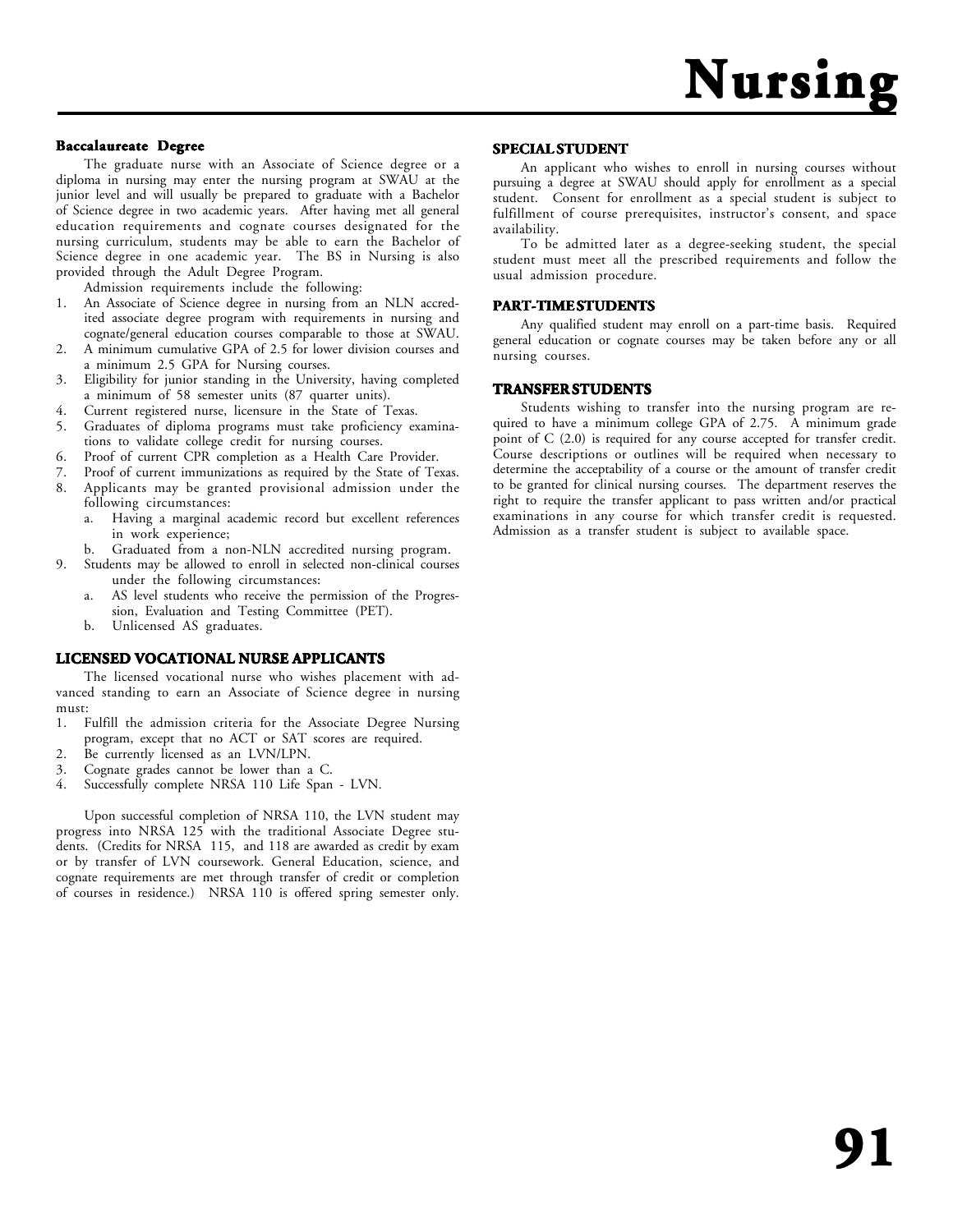#### **GENERAL CONTINUATION AND PROGRESSION POLICIES**

- 1. The department of nursing reserves the right to require withdrawal of a nursing student who fails to demonstrate competency and/or displays inappropriate/unprofessional behavior. Additional criteria for continuation in the program are physical health and stamina necessary to withstand the demands of nursing and emotional stability sufficient to cope with the stresses inherent in learning and practicing nursing.
- 2. Students must maintain a cumulative GPA of 2.5 in nursing. No grade lower than C will be accepted in nursing and nursing cognate courses.\*

2.1 Students accepted into nursing on probation must achieve a minumum GPA of 2.5 in their first semester of nursing coursework in order to continue into the following semester.

2..2 All first-year nursing students must achieve a minimum nursing GPA of 2.5 by the end of NRSA 119 to continue into NRSA 125.

2.3 Students whose nursing GPA falls below 2.5 at any time during the program other than previously mentioned, may continue in nursing coursework on a probationary basis for one semester, after which time the GPA must be 2.5 in order to continue further in nursing at that time.

2.4 All students who have had one semester of probation and who fail to achieve the minimum 2.5 GPA will be placed on suspension from nursing courses for the following semester, after which they may re-enter nursing courses as space permits and with the permission of the PET Committee.

2.5 A total of two long semesters of academic probation are allowed during the AD or BS programs (one prior to suspension, one after suspension).

- 3. No grade lower than C will be accepted in nursing and nursing cognate courses.\*
- 4. Students must complete their nursing courses at SWAU unless special permission is granted.
- 5. Students may withdraw from or repeat a nursing course only one time.
- 6. Proof of current Health Care Provider CPR certification and proof of current immunizations are required of all nursing students.
- 7. Registered Nurse students must provide the nursing department with proof of current Texas licensure.

*\*Nursing cognate courses:*

AS Nursing: BS Nursing: *BIOL 101, 102, 220 CHEM 101, 103 CHEM 101 PSYC 212, 311 SOCI 111*

#### **TRANSPORTATION POLICIES**

Students are expected to provide their own transportation to and from off-campus clinical labs. Faculty will not provide transportation. Students are advised not to transport clients in their own vehicles under any circumstances. This policy protects both the student and the client. Texas law requires proof of automobile liability insurance.

#### **RESIDENCY REQUIREMENT**

Transfer students must complete at least 15 semester hours of nursing courses at SWAU and must fulfill the University residence requirements as stated elsewhere in this bulletin to graduate with an Associate of Science degree in Nursing. The candidate for a bachelor's degree in nursing must take 28 semester hours of upper division nursing courses in residence at SWAU and must fulfill the University residency requirements as stated elsewhere in this bulletin.

#### **GRADUATION REQUIREMENTS**

#### **Baccalaureate Degree**

- Satisfactory completion of 130 semester hours including 65 semester hours of nursing courses and 65 semester hours of general education and cognate courses for nursing. Not fewer than seven hours of the electives must be upper division, of which three must be in religion.
- Fulfillment of the general education requirements for a BS degree. (Students of nursing fulfill the writing component of the English requirements with NRSB 316, NRSB 435 and the speech component with NRSB 455.)
- 3. A minimum nursing GPA of 2.5.
- 4. Successful completion of NLN exams at or above the 30th percentile.
- 5. Recommendation by the faculty for graduation.

#### **Associate Degree**

- 1. Satisfactory completion of a minimum of 72 semester hours to include 32 semester hours of nursing and 40 semester hours of general education and cognates for nursing.
- 2. A minimum nursing GPA of 2.50.
- Successful completion of NLN exams at or above the 30th percentile.
- 4. Upon successful completion of the comprehensive examination, the faculty will recommend the student as a candidate to write NCLEX examinations for licensure as a registered nurse. Students failing the comprehensive examination twice must show evidence of satisfactory completion of a review course before retaking the examination the third time.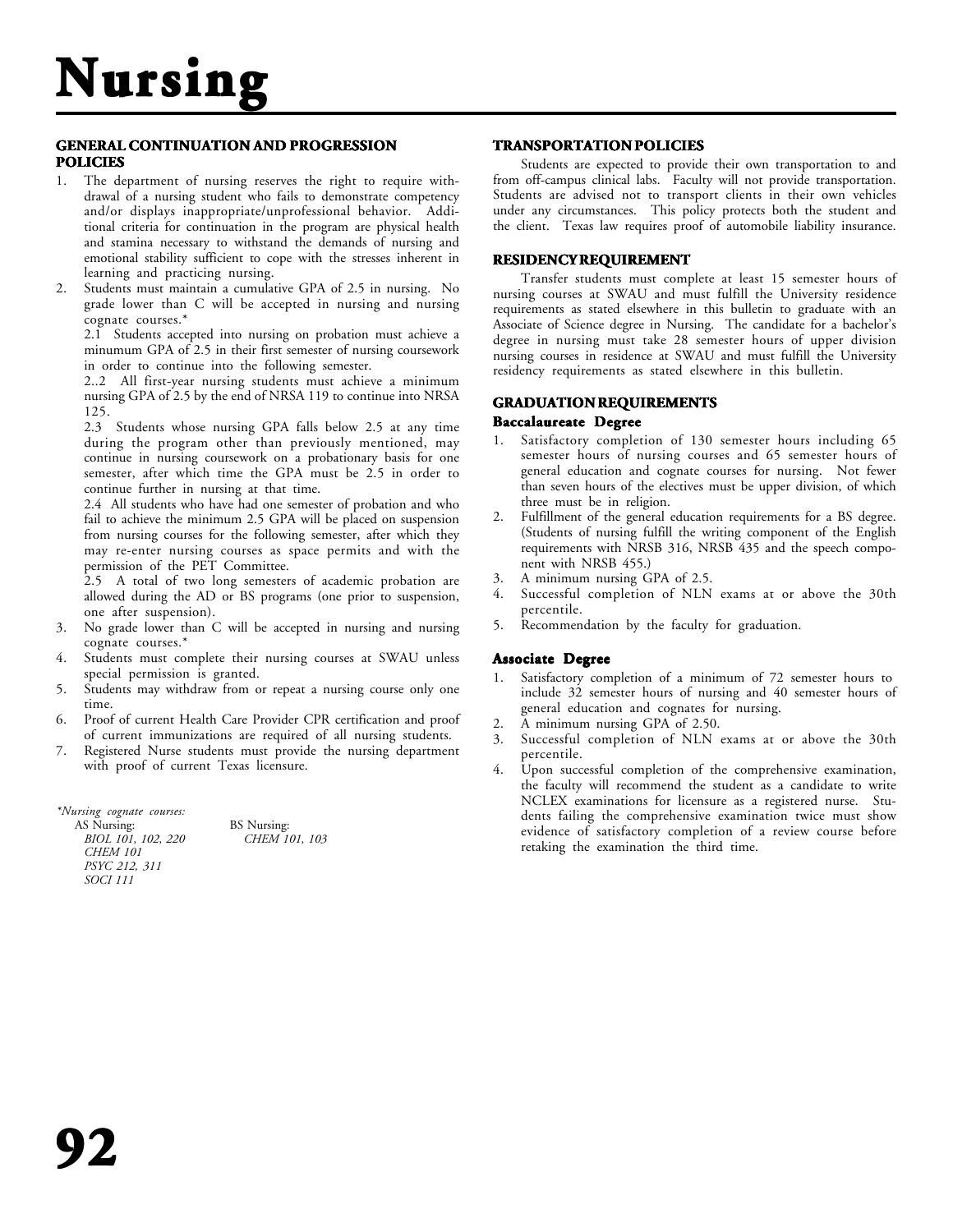# $N$ ursing

#### **ASSOCIATE OF SCIENCE MAJOR REQUIREMENTS**

| <b>NRSA</b> | 115 |    |
|-------------|-----|----|
| NRSA        | 118 |    |
| NRSA        | 125 |    |
| <b>NRSA</b> | 235 |    |
| NRSA        | 236 |    |
| <b>NRSA</b> | 245 |    |
| <b>NRSA</b> | 255 |    |
| <b>NRSA</b> | 260 |    |
|             |     | 32 |

#### **Required Cognate Courses:**

| BIOL        | 101 |    |
|-------------|-----|----|
| <b>BIOL</b> | 102 |    |
| <b>BIOL</b> | 220 |    |
| <b>HLED</b> | 216 |    |
| <b>PSYC</b> | 212 |    |
| <b>PSYC</b> | 311 |    |
| <b>SOCI</b> | 111 |    |
|             |     | 23 |
|             |     |    |

### **General Education**

| COLL 101    |     |  |
|-------------|-----|--|
| ENGL        | 121 |  |
| ENGL        | 220 |  |
| <b>CSIS</b> |     |  |
| PEAC        |     |  |
| RLGN        |     |  |
|             |     |  |

17

#### **BACHELOR OF SCIENCE MAJOR REQUIREMENTS**

**In addition to the Associate of Science curriculum, the Bachelor of Science includes the following requirements:**

| <b>NRSB</b> | 310 |                                          |              |
|-------------|-----|------------------------------------------|--------------|
| <b>NRSB</b> | 316 |                                          |              |
| <b>NRSB</b> | 326 |                                          |              |
| <b>NRSB</b> | 350 |                                          |              |
| <b>NRSB</b> | 375 |                                          |              |
| <b>NRSB</b> | 435 |                                          |              |
| <b>NRSB</b> | 436 |                                          |              |
| <b>NRSB</b> | 450 |                                          |              |
| <b>NRSB</b> | 455 | Advanced Nursing Seminar/Practicum3      |              |
| <b>NRSB</b> | 491 | Selected Topics in Professional Nursing3 |              |
|             |     |                                          | 33           |
|             |     | Required Cognate Courses:                |              |
|             |     | $CHEM = 101$ Introduction to Chemistry   | $\mathbf{z}$ |

|      | General Education: |                                                  |
|------|--------------------|--------------------------------------------------|
| ENGL |                    |                                                  |
| HIST |                    | History Electives (0-3 hours upper division) 6   |
| MATH | 2.41               |                                                  |
| PEAC |                    |                                                  |
| RLGN |                    | Religion Electives (3-6 hours upper division)  6 |
|      |                    |                                                  |

**A total of 7 upper division credits is required in addition to the nursing credits.**

## **CURRICULUM — SEQUENCE OF COURSES**<br>**First Year**

| First Year |              | 1 <sub>st</sub> | 2nd |
|------------|--------------|-----------------|-----|
|            |              | Sem-            | Sem |
| BIOL 101   |              |                 |     |
| COLL 101   |              |                 |     |
| ENGL 121   |              |                 |     |
| NRSA 115   |              |                 |     |
| PEAC       |              |                 |     |
| PSYC 212   |              |                 |     |
| BIOL 102   |              |                 |     |
| HLED 216   |              |                 |     |
| NRSA 118   |              |                 |     |
| PSYC 311   |              |                 |     |
|            | <b>TOTAL</b> | $17$ and $17$   | 17  |
|            |              |                 |     |
|            |              |                 |     |

#### **Summer**

| . |       |  |
|---|-------|--|
|   |       |  |
|   |       |  |
|   | TOTAL |  |
|   |       |  |

| Second Year |     | Sem                          | 1 <sub>st</sub> | 2nd<br>Sem |
|-------------|-----|------------------------------|-----------------|------------|
| BIOL.       | 220 |                              |                 |            |
| NRSA        | 235 | Mental Health Nursing (or) 4 |                 |            |
| NRSA        | 236 |                              |                 |            |
| NRSA        | 245 |                              |                 |            |
| RLGN        |     |                              |                 |            |
| ENGL        | 220 |                              |                 |            |
| NRSA        | 235 |                              |                 |            |
| NRSA        | 236 |                              |                 |            |
| NRSA        | 255 |                              |                 |            |
| NRSA        | 260 |                              |                 |            |
| RLGN        |     |                              |                 |            |
| SOCI        | 111 |                              |                 |            |
|             |     | TOTAL                        | 15              |            |

| Third Year  |     |                                             | 1st<br>Sem | 2nd<br>Sem |
|-------------|-----|---------------------------------------------|------------|------------|
| CHEM        | 101 |                                             |            |            |
| NRSB        | 310 |                                             |            |            |
| NRSB        | 326 | Assessment: Birth to                        |            |            |
|             |     |                                             |            |            |
| NRSB        | 350 | Community Health Nursing I  4               |            |            |
| PEAC        |     |                                             |            |            |
| CHEM        | 103 |                                             |            |            |
| NRSB        | 316 |                                             |            |            |
| NRSB        | 375 |                                             |            |            |
| RLGN        |     |                                             |            |            |
|             |     | TOTAL                                       | 13         | 14         |
| Fourth year |     |                                             | 1st        | 2nd        |
|             |     |                                             | Sem        | Sem        |
| ENGL        |     |                                             |            |            |
| HIST        |     |                                             |            |            |
| MATH        | 241 | Intro to Probability & Statistics  3        |            |            |
| NRSB        | 435 |                                             |            |            |
| NRSB        | 436 |                                             |            |            |
| HIST        |     |                                             |            |            |
| NRSB        | 450 |                                             |            |            |
| NRSB        | 455 | Advanced Nursing Seminar/                   |            |            |
|             |     |                                             |            |            |
| NRSB        | 491 | Selected Topics in Professional Nursing 1-3 |            |            |
|             |     | (Required Nursing Electives3)               |            |            |
| RLGN        |     | Religion Elective (upper division)  3       |            |            |
|             |     |                                             |            |            |
|             |     | TOTAL                                       |            | 15 14-16   |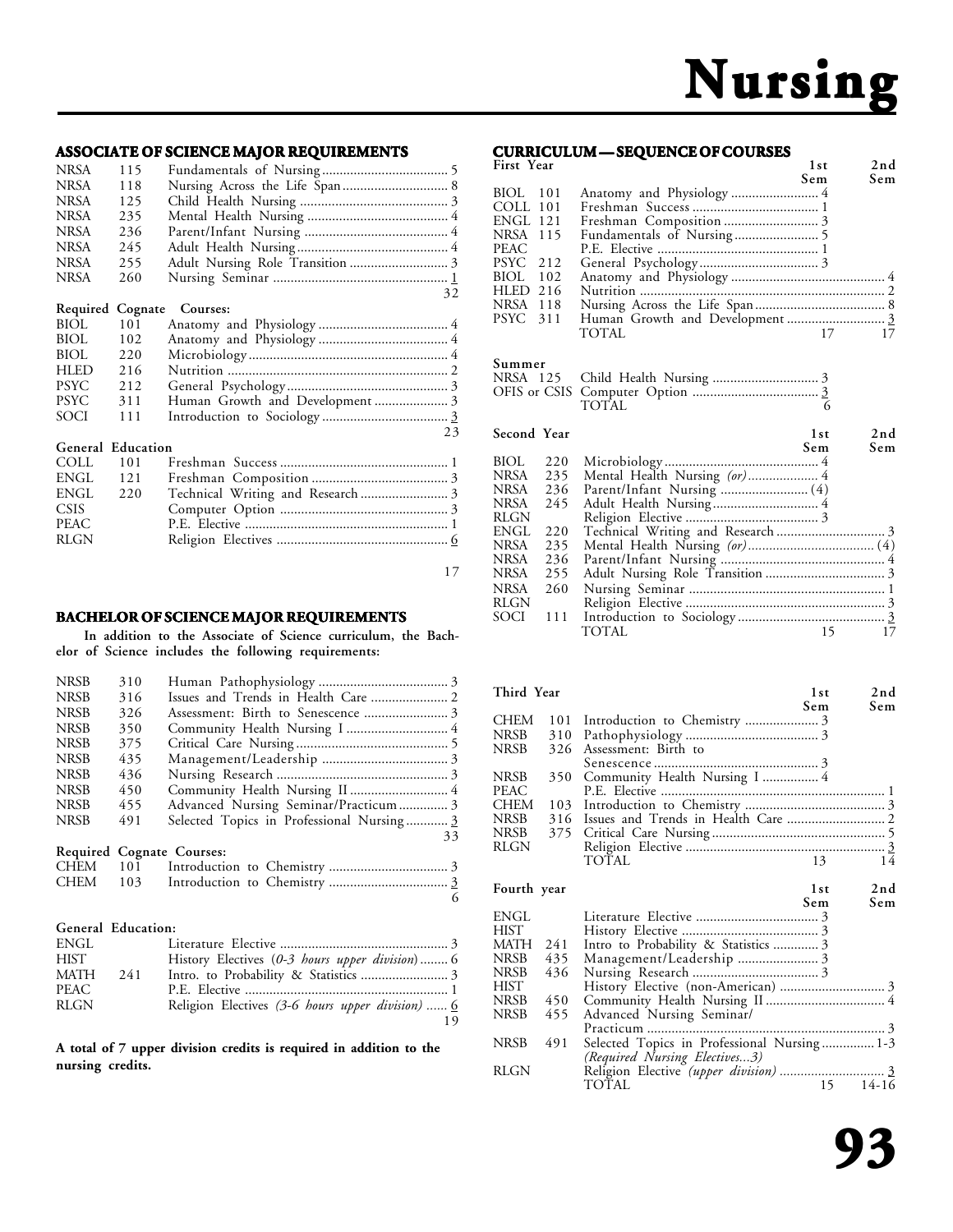# **Nursing Nursing Nursing**

#### **Sample Four-Year Degree Plan with One Year of Pre-Nursing**

| Pre-Nursing      |     |                              |
|------------------|-----|------------------------------|
| Fall             |     |                              |
| COLL             | 101 |                              |
| <b>CHEM</b>      | 101 |                              |
| <b>RLGN</b>      |     |                              |
| <b>PSYC</b>      | 212 |                              |
| ENGL             | 121 |                              |
| <b>PEAC</b>      |     |                              |
|                  |     | TOTAL<br>14                  |
| Spring           |     |                              |
| <b>CHEM</b>      | 103 |                              |
| <b>PSYC</b>      | 311 |                              |
| RLGN             |     |                              |
| HIST             |     |                              |
| ENGL             |     |                              |
|                  |     | TOTAL<br>15                  |
| Associate Degree |     |                              |
| Fall             |     |                              |
| NRSA             | 115 |                              |
| HLED             | 216 |                              |
| <b>BIOL</b>      | 101 |                              |
| CSIS or OFIS     |     |                              |
|                  |     | TOTAL<br>14                  |
|                  |     |                              |
| Spring           |     |                              |
| NRSA             | 118 |                              |
| BIOL             | 102 |                              |
| RLGN             |     |                              |
|                  |     | TOTAL<br>15                  |
| Summer           |     |                              |
| NRSA             | 125 |                              |
|                  |     | TOTAL<br>3                   |
|                  |     |                              |
| Fall             |     |                              |
| NRSA             | 235 | Mental Health Nursing (or) 4 |
| NRSA             | 236 |                              |
| NRSA             | 245 |                              |
| <b>BIOL</b>      | 220 |                              |
| ENGL             |     |                              |
| PEAC             |     |                              |
|                  |     | TOTAL<br>16                  |
|                  |     |                              |
| Spring<br>NRSA   | 235 |                              |
| NRSA             | 236 |                              |
| NRSA             | 255 |                              |
| NRSA             | 260 |                              |
| SOCI             | 111 |                              |
|                  |     |                              |
| MATH             | 241 |                              |
| RLGN             |     | TOTAL<br>17                  |

| <b>Bachelors</b> Degree |     |                                           |    |
|-------------------------|-----|-------------------------------------------|----|
| Summer                  |     |                                           |    |
| <b>NRSB</b>             | 310 |                                           |    |
| <b>NRSB</b>             | 326 |                                           |    |
|                         |     | TOTAL                                     | 3  |
| Fall                    |     |                                           |    |
| <b>NRSB</b>             | 310 |                                           |    |
| <b>NRSB</b>             | 326 |                                           |    |
| <b>NRSB</b>             | 350 |                                           |    |
| <b>NRSB</b>             | 435 |                                           |    |
| <b>NRSB</b>             | 436 |                                           |    |
| <b>HIST</b>             |     |                                           |    |
|                         |     | TOTAL                                     | 16 |
| Spring                  |     |                                           |    |
| <b>NRSB</b>             | 316 |                                           |    |
| <b>NRSB</b>             | 375 |                                           |    |
| <b>NRSB</b>             | 450 |                                           |    |
| <b>NRSB</b>             | 455 |                                           |    |
| <b>NRSB</b>             | 491 | Selected Topics in Professional Nursing 3 |    |
|                         |     | TOTAL                                     | 17 |

Many of the General Education Requirements as well as some of the Cognates can be changed in sequence to meet specific needs of students.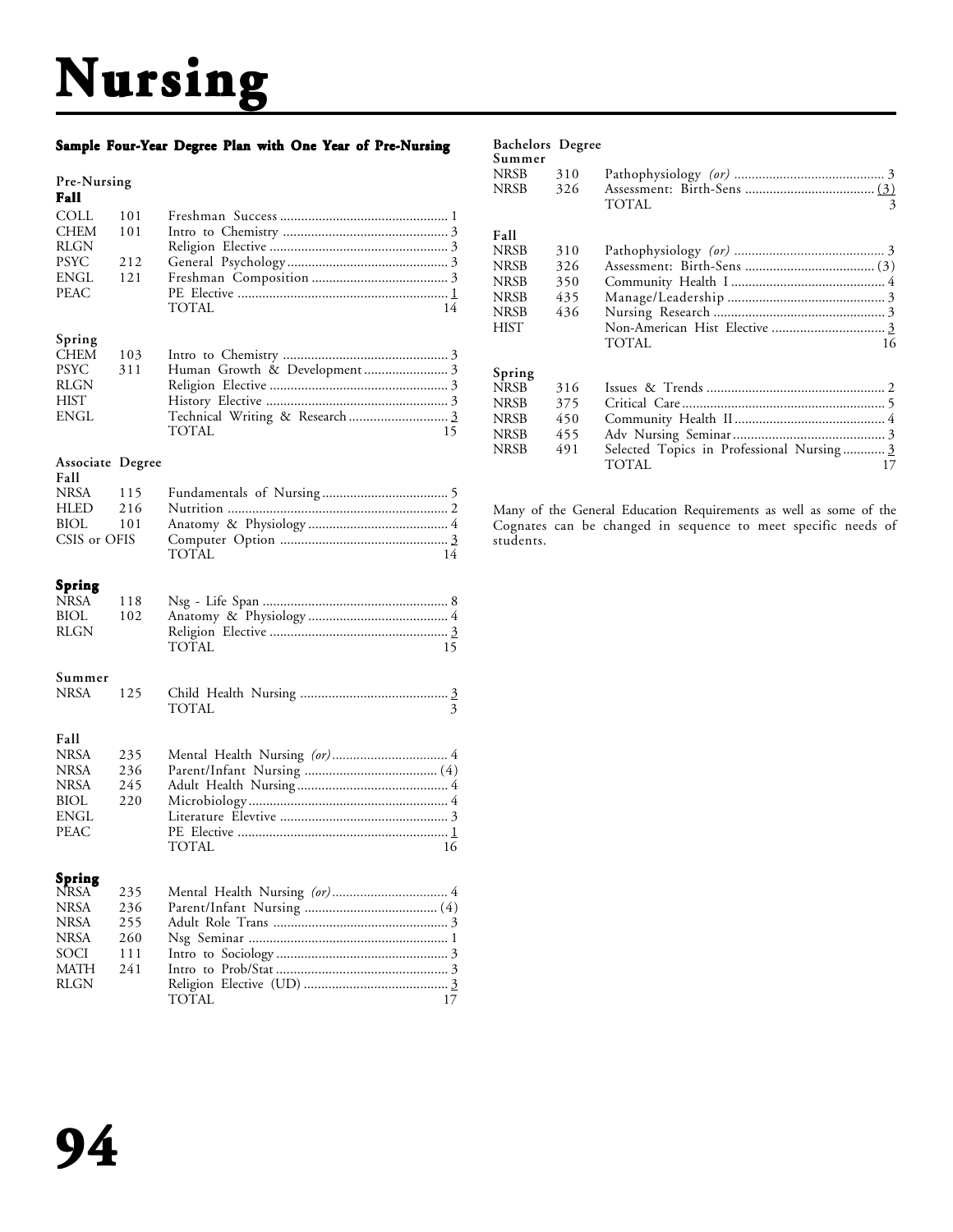Introduces the maternity cycle as a normal process, followed by

### **NRSA 245 Adult Health Nursing 4 hours**

Prerequisites: NRSA 125; HLED 216. Prerequisite or corequisite: BIOL 220.

Builds on selected concepts introduced in first-year courses while focusing primarily on the adult and elderly. The student applies the nursing process to clients with increasingly complex needs across the life span. Concepts of nutrition, communication, cultural perspectives, spirituality and pharmacology are integrated into this course. 2 Lec. 6 Lab.

#### **NRSA 255 Adult Nursing Role Transition 3 hours**

Prerequisites: NRSA 245; BIOL 220.

Additional complex medical-surgical nursing content, management and leadership concepts, skills, and professional issues for the

associate degree nurse are discussed. Clinical experiences focus on care of groups of clients, collaborative management activities and care of acutely ill clients in emergency or critical care environments. Experiences in both the classsroom and clinical settings are designed to assist the student in making the transition from nursing student to graduate. 1.5 Lec. 4.5 Lab.

### **NRSA 260 Nursing Seminar 1 hour**

Prerequisite: NRSA 245

A capstone course designed to provide structure and guidance in

### **NRSA 291 Selected Topics in Nursing 1-3 hours**

Prerequisite: Approval of PET Committee.

Subject of study is selected in conference between student and advisor and will consist mainly of guided study and/or preceptored clinical experience. Content and behavioral objectives must be approved by Curriculum Committee. May be repeated once for credit.

### **NRSA 236 Parent/Infant Nursing 4 hours**

#### Prerequisite: NRSA 125. **NRSA 115 Fundamentals of Nursing 5 hours**

Prerequisite or corequisite: BIOL 220.

obstetrical complications. The student applies the nursing process to the care of parents and infants during prenatal, natal and postnatal periods. Attention is given to the human reproductive system as well as sexually transmitted diseases. 2 Lec. 6 Lab.

Prerequisites or corequisites: NRSA 235 and 236; SOCI 111.

Corequisites: NRSA 255 and 235 or 236 preparation for the NCLEX-RN. A passing grade on the final exam is

required. 1 hour of theory per week.

#### beginning skills necessary to implement the nursing process. Physical, mental, sociocultural, and spiritual needs are discussed in relation to adaptation, developmental stage, environment, and health status. 2

**Life Span 8 hours**

**Prerequisites: NRSA 113, 115; BIOL 101.** Prerequisites or corequisites: BIOL 102; HLED 216.

**NRSA 118 Nursing Across the**

Expands general concepts of nursing practice introduced in NRSA 115. The student applies principles of health promotion and the nursing process as a provider of care for individuals and families across the life span. Common conditions of adults and aging requiring medical and surgical interventions are emphasized. Common pediatric conditions are also included. Concepts of nutrition, communication, cultural perspectives, spirituality, and pharmacology are integrated. Also included are basic principles and applications of pharmacology, dosage calculation, administration of medicines and drug classification. 4 Lec. 12 Lab.

Prerequisite or corequisite: BIOL 101 and acceptance into the nursing

Lec. 6 Lab. Basic Pharmacologic concepts are incorporated.

Introduces the student to fundamental concepts of nursing and

#### **NRSA 110 Life Span - LVN 4 hours**

**COURSES**

program.

Prerequisites or corequisites: BIOL 102; HLED 216, PSYC 311 Prerequisites: BIOL 101; ENGL 121; PSYC 212

The student applies principles of health promotion and the nursing process as a provider of care for individuals and families across the life span. Common conditions of adults and aging requiring medical and surgical interventions are emphasized. Concepts of nutrition, communication, cultural perspectives, spirituality, and pharmacology are covered. 4 Lec.

#### **NRSA 125 Child Health Nursing 3 hours**

Prerequisites: NRSA 115, 118, 119; PSYC 311 or NRSA 110.

Builds on beginning knowledge of child health problems developed in NRSA 118/119. Applies the nursing process to the nursing of children and their families with continued emphasis on growth and development, prevention, and treatment of illness in the hospital and community. Selected more complex health problems of children are examined including congenital and acquired conditions. **1.5 Lec. 4.5 Lab.**

### **NRSA 235 Mental Health Nursing 4 hours**

Prerequisites: NRSA 125; PSYC 212.

Involves the study of thoughts, emotions, and behavior and the application of mental health principles. The student applies the nursing process to clients with maladaptive behaviors in psychiatric settings. Emphasis is on the promotion of mental health. 2 Lec. 6 Lab.



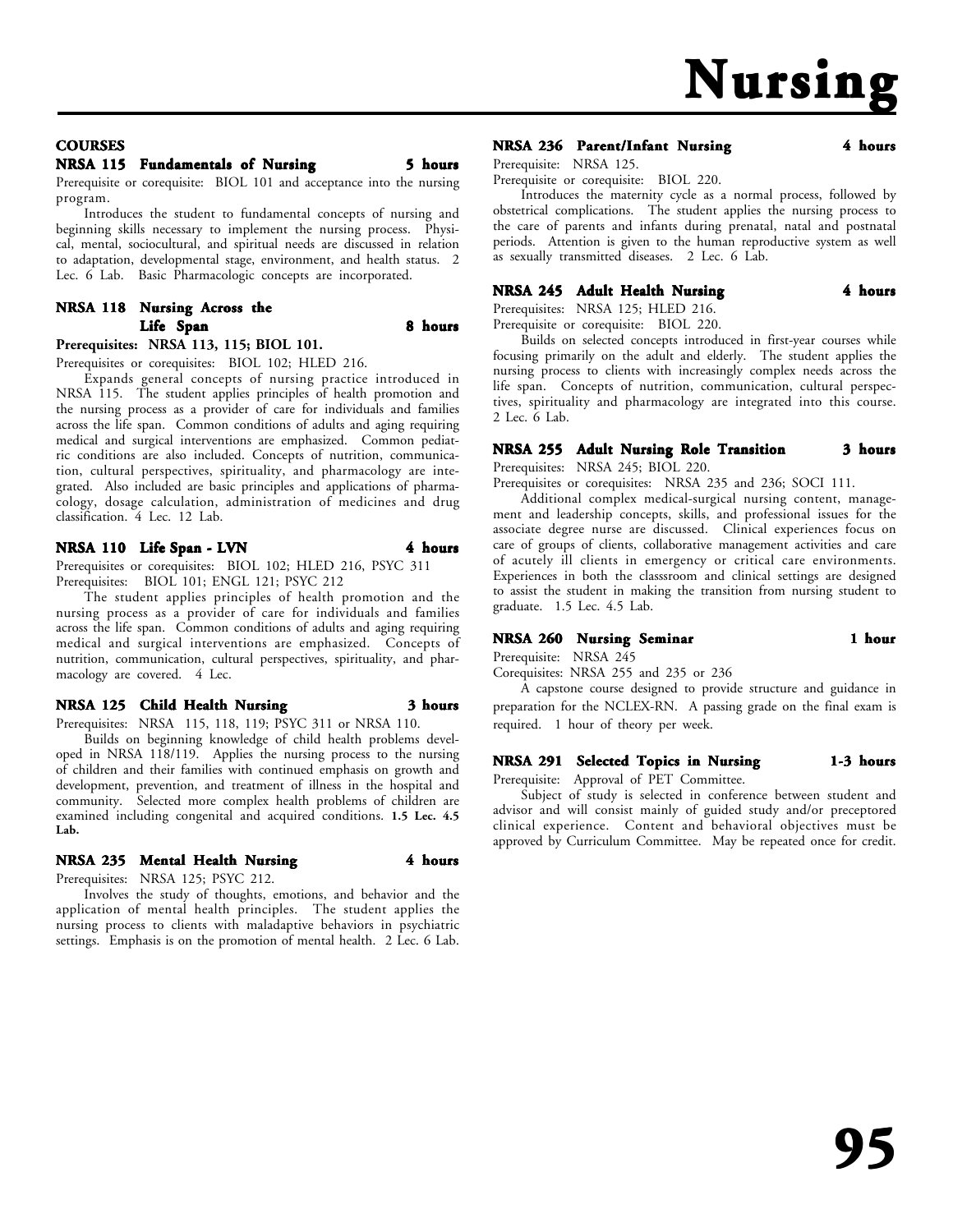# **Nursing Nursing Nursing**

#### **NRSB 310 Pathophysiology 3 hours**

Prerequisite: Admission to junior standing in nursing or permission of PET Committee.

Prerequisites or corequisites: CHEM 101.

Physiological changes that result from pathological processes are examined within the framework of systems theory. Students are assisted in integrating their knowledge with professional nursing care. 3 Lec.

#### **NRSB 316 Issues and Trends in Health Care 2 hours**

Prerequisite: Admission to junior standing in nursing or permission of PET Committee.

Focus is on recent trends, issues and concerns within professional nursing. The student has the opportunity to explore relevant topics related to clients, professional nursing, and the health care delivery system. 2 Lec.

#### **NRSB 326 Assessment: Birth to Senescence 3 hours**

Prerequisite: Admission to junior standing in nursing or permission of PET Committee.

Provides structured learning experiences to enable the student to perform complete nursing assessment, including systematic collection of data, history taking, physical examination and appropriate reporting of findings from infancy through senescence. The course will also include concepts of aging, chronic diseases and aspects of rehabilitation. Teaching/learning approaches include lecture, demonstration, skills laboratory practice and performing assessments for ambulatory clients and for residents of geriatric care facilities. 3 Lec.

#### **NRSB 350 Community Health Nursing I 4 hours**

Prerequisites or corequisites: NRSB 310, 326; RN licensure.

Introduction to the practice of nursing in community settings. Emphasis is placed on care of families at risk for physical, social, mental and spiritual dysfunction. Interventions for vulnerable individuals, families and groups across the life span are examined and practiced in a variety of community settings. 2.5 Lec. 4.5 Lab.

#### **NRSB 375 Critical Care Nursing 5 hours**

Prerequisites: NRSB 310, 326; RN licensure. Prerequisites or corequisites: CHEM 103.

Content is selected to increase breadth and depth in medical/ surgical nursing with integration of mental health and community health concepts. Students apply the professional roles in the provision of care in progressively complex situations. 2 Lec. 9 Lab.

#### **NRSB 435 Management and Leadership 3 hours**

Prerequisite: RN licensure.

Management and leadership merges theory and research and provides practical applications in today's health-care settings. The student examines concepts related to building teams, problem solving, decision making, effective communication, managing change and conflict, and more. 2 Lec. 3 Lab.

#### **NRSB 436 Nursing Research 3 hours**

Prerequisite: Admission to junior standing in nursing or permission of PET Committee.

Prerequisite or corequisite: MATH 241.

Focus is on understanding research concepts and the methodology involved in conducting needed research in nursing and health fields. Students learn how to evaluate research reports and how to utilize and conduct research. 3 Lec.

#### **NRSB 450 Community Health Nursing II 4 hours**

Prerequisite: NRSB 350 or permission of instructor.

Theory and application of comprehensive and complex community-based nursing services to individuals, families and high-risk groups across the life span. Focus is on health promotion, primary disease prevention and management of chronic health problems in home and community settings. 2.5 Lec. 4.5 Lab.

#### **NRSB 455 Advanced Nursing Seminar/Practicum 3 hours**

Prerequisites: RN licensure and permission of instructor. Theory and clinical course, under the guidance of faculty and preceptors, in which the student selects an area of interest for in-depth study. Synthesis and application of the professional roles in the provision of nursing care is emphasized. 1.5 Lec. 4.5 Lab.

#### **NRSB 491 Selected Topics in Professional Topics Nursing 1-3 hours**

Subject of study is selected in conference between student and advisor and will consist mainly of independent study, preceptored clinical experiences and/or research. Content and behavioral objectives must be approved by Curriculum Committee of the Department of Nursing prior to implementation. May be repeated.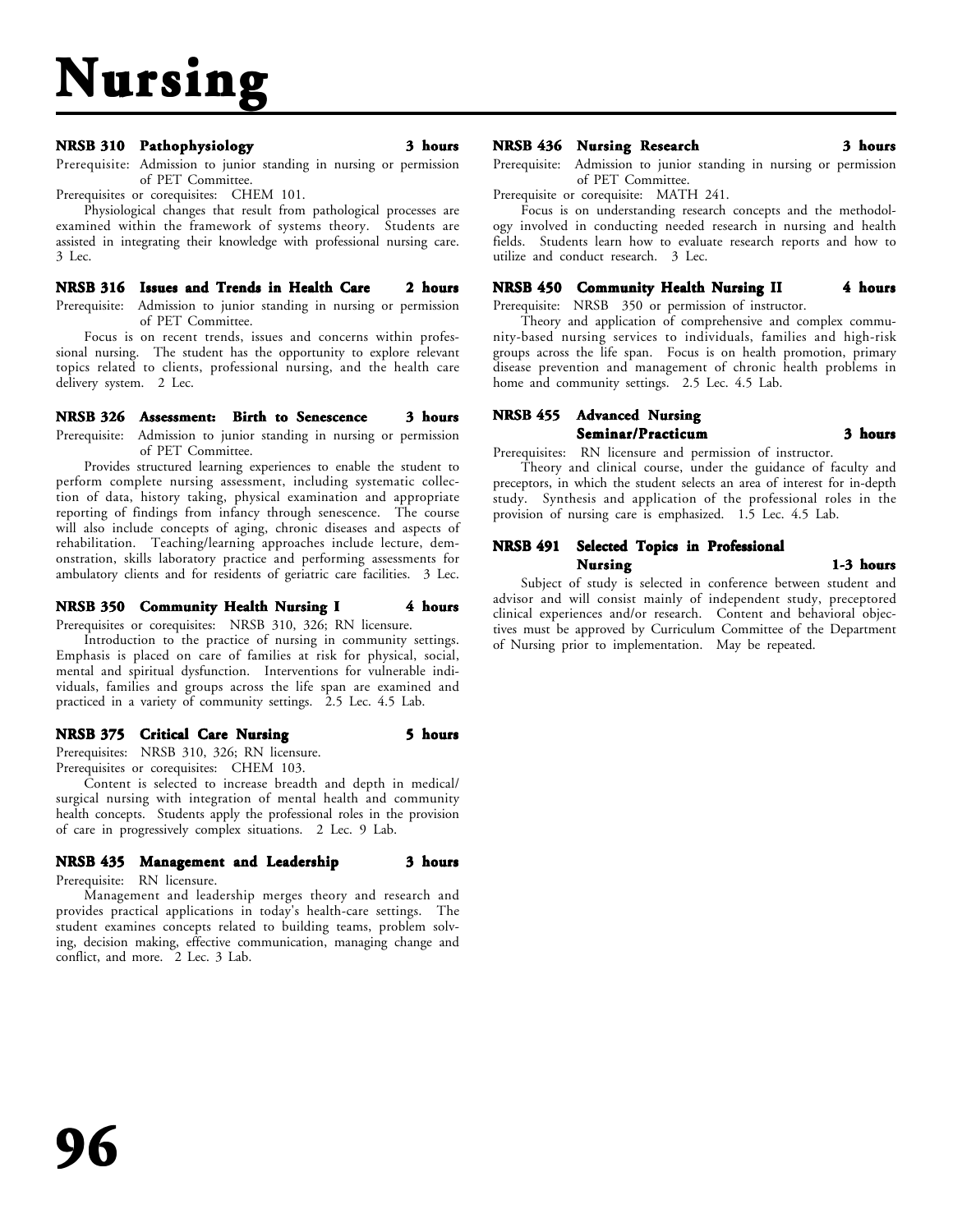#### **AS in Emergency Medical Systems**

| Prerequisites |
|---------------|
|---------------|

| Fall        |  |    |
|-------------|--|----|
|             |  |    |
|             |  |    |
| CHEM 101    |  |    |
| CSIS -      |  |    |
| <b>PEAC</b> |  |    |
|             |  | 13 |
|             |  |    |

#### **First Year - First Semester**

| $EMSP$ 100  |     |    |
|-------------|-----|----|
| <b>NRSA</b> | 113 |    |
| <b>BUAD</b> | 311 |    |
| RLGN        |     |    |
| NRSB        | 310 |    |
|             |     | 16 |

#### **First Year - Second Semester**

| $BIOL$ 102 |     |    |
|------------|-----|----|
| ENGL       | 121 |    |
| BUAD       | 301 |    |
| BUAD       | 317 |    |
| $PSYC$ 212 |     |    |
|            |     | 16 |

#### **Second Year - First Semester**

| EMSP        | 200 |    |
|-------------|-----|----|
| PSYC.       | 311 |    |
| BUAD        | 372 |    |
| <b>HCAD</b> | 311 |    |
|             |     | 15 |

#### **Second Year - Second Semester**

| EMSP 250    |     |    |
|-------------|-----|----|
| ENGL        | 220 |    |
| SOCI        | 111 |    |
| <b>RLGN</b> |     |    |
| PEAC        |     |    |
|             |     | 16 |

**TOTAL** 78

#### **COURSES**

#### **EMSP 100 Emergency Medical Procedures I 6 hours**

Pre-hospital management of medical and trauma related emergencies at the EMT-Basic level. After completion, students are eligible to sit for the state EMT-Basic certification exam. Clinicals include: ER and ambulance rotations (60 hours total).

### **EMSP 200 Emergency Medical Procedures II 6 hours**

Advanced airway management, shock management, IV fluid therapy, and patient assessment in the pre-hospital environment. After completion, students are eligible to sit for the state EMT-Intermediate certification exam. Clinicals include: ER, trauma surgery, and ambulance rotations (164 hours total).

### **EMSP 250 Emergency Medical Procedures III 6 hours**

Advanced pre-hospital management including, ECG interpretations, ACLS, emergency pharmacology, and trauma management. After completion, students are eligible to sit for the state EMT-Parmamedic exam. Clinicals include: 216 hours of ER, ICU, trauma surgery, labor and delivery, behavioral, and ambulance rotations (216 hours total).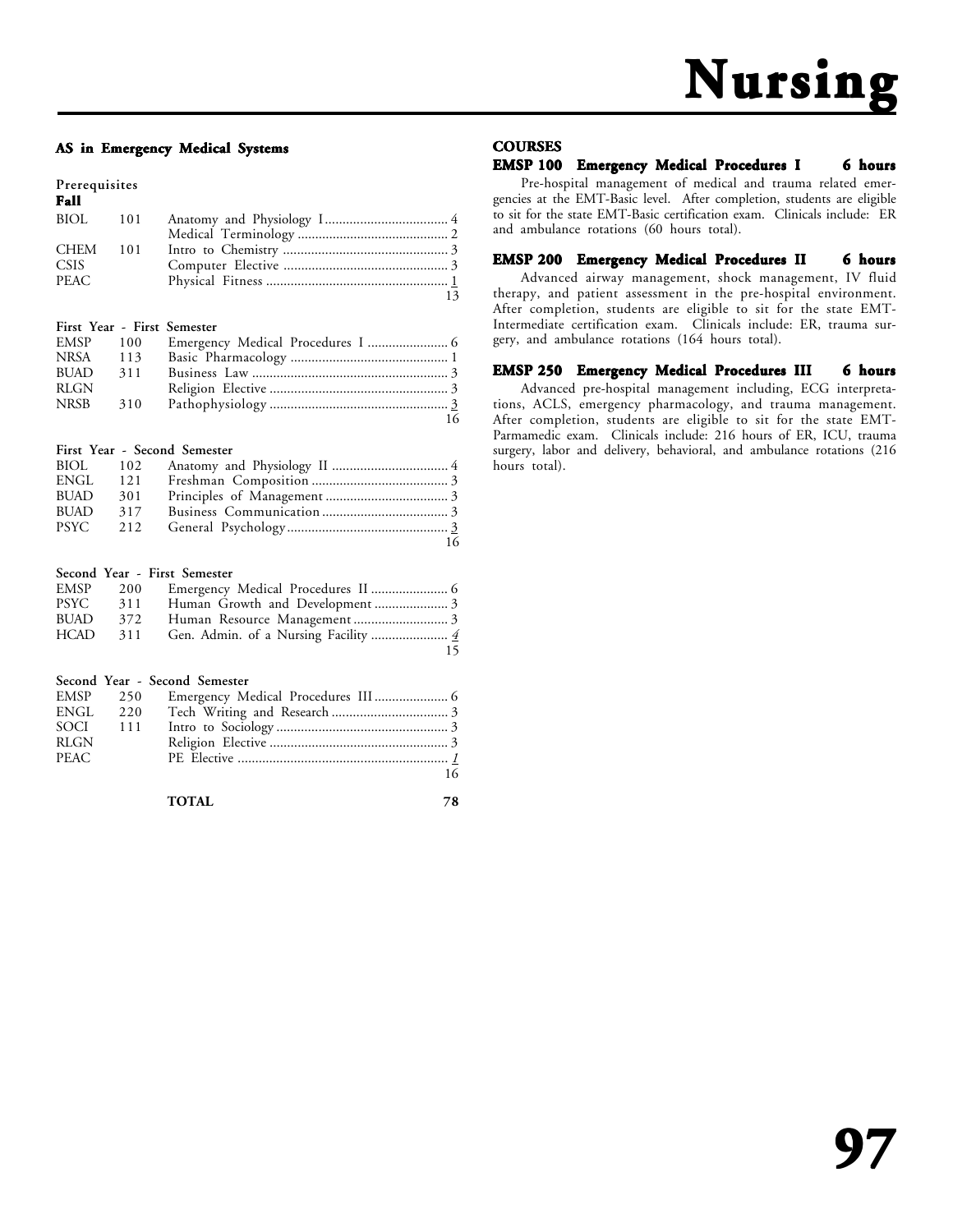# **Physical E hysical E hysical Education ducation ducation, Wellness ellness ellness**

Brian Sather, Chair; Barbara R. Harsany, Krystal Hauff, Vance Sather Michael England, Samuel Davi Abrantes

Adjunct: Myra Barber, Terry Emery, Jane Erickson, Kent Tucker

#### **AIMS OF THE DEPARTMENT**

The Department of Physical Education and Wellness primarily exists to help students draw closer to Christ through physical activity and healthy lifestyles. As a secondary purpose, department employees attempt to prepare individuals to encourage and teach others how to benefit from physical activity, sport, and healthful living.

"True education means more than the pursual of a certain course of study... It has to do with the whole period of existence possible to man. It is the harmonious development of the physical, the mental, and the spiritual powers." Education, P. 13

Physical Education and Wellness Department employees will fulfull the mission by

- 1. Graduating Physical Education majors with outstanding Christian ethics, teaching competency, coaching ability, and PE administration skills.
- 2. Graduating Wellness majors to enter the wellness industry in government, hospital, private, or corporate settings.
- 3. Developing majors in Physical Education, Exercise Science, and Wellness with the research skills and knowledge necessary to enter graduate school.
- 4. Encouraging all Southwestern Adventist University students, through the general education requirements, to learn sports and activities they can continue to participate in throughout life.
- 5. Scheduling facilities and equipment usage to provide optimal exercise and recreation opportunity for the majority of students regardless of skill level, size, sex, or activity interest.
- 6. Providing an atmosphere that encourages Christian conduct, respect for others, service, and appreciation for the human body as God created it.

#### **PROGRAMS**

- BS in Physical Education Secondary Teaching Certification, Option I
- Minor in Physical Education Secondary Teaching Certification, Option II
- Minor in Physical Education Elementary Teaching Certification, Option II

BS in Exercise Science

- BS in Wellness
- AS in Wellness
- Physical Education Minor
- Minor in Wellness

#### **Departmental Assessment**

In the spring semester of the calendar year in which they wish to graduate, physical education and wellness majors are required to take a Major Field Achievement Test. This comprehensive examination will cover material the student is expected to know as a graduating senior in his or her major.

#### **TEACHING CERTIFICATION PROGRAM**

This program is designed to prepare the students for both Texas state certification and Seventh-day Adventist denomination certification for secondary school teaching. Following the sophomore year, the student is elegible to apply for the Professional Development phase of the education certification process (see Education section of this bulletin). In addition, the student must fulfill special general education requirements as outlined in the Education section of this bulletin.

#### **Physical Education, BS - Secondary Teaching Certification, Physical Education, Certification, Option I**

| <b>HLED</b> | 111         |                                               |
|-------------|-------------|-----------------------------------------------|
| PEAC        | 115         |                                               |
| <b>PEAC</b> | 2.2.1       | Flag Football Teaching & Officiating  2       |
| PEAC        | 222         |                                               |
| <b>PEAC</b> | 223         | Basketball Teaching & Officiating  2          |
| PEAC        | 225         | Volleyball Teaching & Officiating  2          |
| <b>PEAC</b> | 230         | Baseball/Softball Teaching & Officiating 2    |
| PETH        | 110         | Fundamentals of Physical Education  3         |
| PETH        | 241         | Care and Prevention of Athletic Injuries 3    |
| PETH        | 243         | Health & PE in the Elementary School  3       |
| <b>PETH</b> | 250         |                                               |
| PETH        | 310         |                                               |
| PETH        | 321         |                                               |
| PETH        | 331         |                                               |
| PETH        | 351         |                                               |
| PETH        | 355         |                                               |
| <b>PETH</b> | 450         | Administration of PE & Athletics  3           |
| PETH        | 490         |                                               |
|             |             |                                               |
|             |             | PEAC 112 or 312 Aerobics or Advanced Aerobics |
|             | PEAC 131 or | 133 Swimming or Intermediate Swimming         |
|             | PEAC 142 or | 342 Tennis or Intermediate Tennis             |
| PEAC        | 143         | Racquetball                                   |
| PEAC        | 334         | Lifeguard Training*                           |
| PEAC        | 344         | $Golf^*$                                      |
| PEAC        | 429         | Gymnastics Team                               |
|             |             | 48-49<br><b>TOTAL</b>                         |
|             |             |                                               |

#### **Required cognates:**

| $BIOL$ 101 |  |  |  |
|------------|--|--|--|
| $BIOL$ 102 |  |  |  |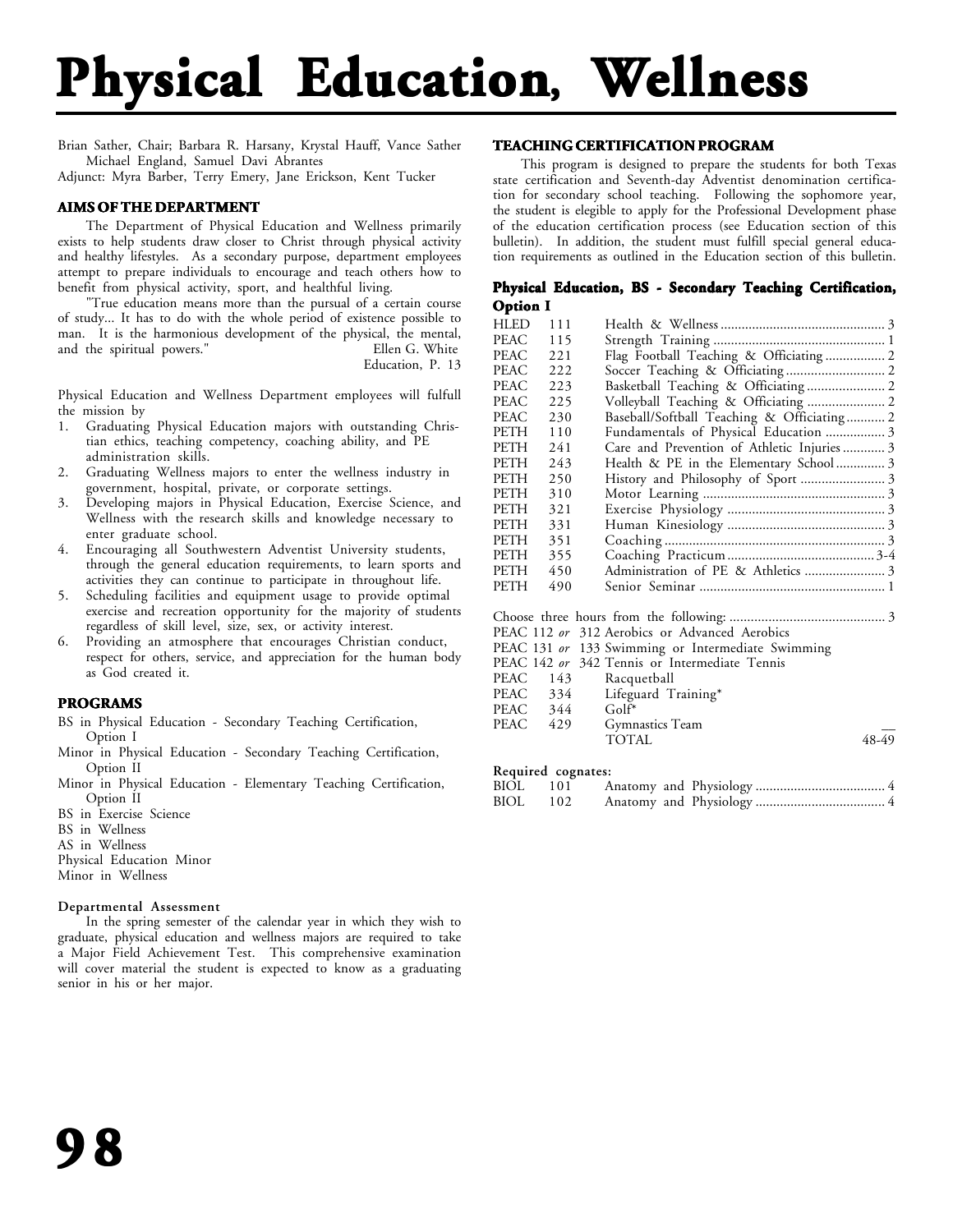#### **Physical Education Minor - Secondary Teaching Certification, Option II**

| ,                  |     |                                                     |
|--------------------|-----|-----------------------------------------------------|
| <b>PEAC</b>        | 115 |                                                     |
| <b>PETH</b>        | 110 | Fundamentals of Physical Education 3                |
| PETH               | 241 | Care and Prevention of Athletic Injuries  3         |
| PETH               | 250 |                                                     |
| PETH               | 321 |                                                     |
| PETH               | 351 |                                                     |
| PETH               | 355 |                                                     |
|                    |     | Choose two different courses from the following:  4 |
| <b>PEAC</b>        | 221 | Flag Football Teaching & Officiating                |
| PEAC               | 222 | Soccer Teaching & Officiating                       |
| PEAC               | 223 | Basketball Teaching & Officiating                   |
| PEAC               | 225 | Volleyball Teaching & Officiating                   |
| <b>PEAC</b>        | 230 | Baseball/Softball Teaching & Officiating            |
|                    |     |                                                     |
|                    |     | PEAC 112 or 312 Aerobics or Advanced Aerobics       |
|                    |     | PEAC 131 or 133 Swimming or Intermediate Swimming   |
|                    |     | PEAC 142 or 342 Tennis or Intermediate Tennis       |
| PEAC               | 143 | Racquetball                                         |
| PEAC 334           |     | Lifeguard Training*                                 |
| PEAC 344           |     | $Golf^*$                                            |
| PEAC 429           |     | Gymnastics Team                                     |
|                    |     | $24 - 25$<br><b>TOTAL</b>                           |
| Required cognates: |     |                                                     |

| Required cognates: |  |  |
|--------------------|--|--|
|                    |  |  |
|                    |  |  |

#### **Physical Education Minor - Elementary Teaching Area, Option II**

**See Education section.**

#### **Exercise Science, BS**

This major is intended for students interested in studying the science of exercise, particularly those who will continue their education in graduate school. The course requirements have been designed to meet some pre-professional requirements for schools specializing in physical therapy or medicine. Students should request guidance from their advisor about prerequisite courses for various professional schools.

| HLED    | 111  |                                              |    |
|---------|------|----------------------------------------------|----|
| HLED    | 216  |                                              |    |
| PEAC    | 115  |                                              |    |
| PETH    | 2.41 | Care and Prevention of Athletics Injuries  3 |    |
| PETH    | 310  |                                              |    |
| PETH    | 321  |                                              |    |
| PETH    | 331  |                                              |    |
| PETH    | 352  |                                              |    |
| PETH    | 354  |                                              |    |
| PETH    | 460  | Applied Social Research Methods              |    |
| or HNRS | 480  |                                              |    |
| PETH    | 480  |                                              |    |
| PEAC    |      |                                              |    |
|         |      | TOTAL                                        | 36 |
|         |      |                                              |    |

#### **Required Cognates:**

| $\cdots$ quite $\cdots$ |     |  |
|-------------------------|-----|--|
|                         |     |  |
| BIOL                    | 102 |  |
| CHEM                    | 111 |  |
| CHEM                    | 112 |  |
| MATH                    | 241 |  |
| PHYS.                   | 121 |  |
| PSYC                    | 212 |  |
| PSYC                    | 311 |  |
|                         |     |  |

#### **BS in Wellness**

| <b>HLED</b>     | 111       |                                              |
|-----------------|-----------|----------------------------------------------|
| <b>HLED</b>     | 151       | Introduction to Fitness Management  3        |
| <b>HLED</b>     | 216       |                                              |
| <b>HLED</b>     | 280       |                                              |
| <b>HLED</b>     | 330       | Healthful Living Programs  2-4               |
| <b>PEAC</b>     | 111       |                                              |
| PEAC 112 or 312 |           | Aerobics or Advanced Aerobics  1             |
| <b>PEAC</b>     | 115       |                                              |
| PEAC            | 116       |                                              |
| <b>PEAC</b>     | 333       |                                              |
| or PEAC         | 334       | Lifeguard Training                           |
| <b>PEAC</b>     | 415       | Advanced Strength Training  1                |
| <b>PETH</b>     | 241       | Care and Prevention of Athletics Injuries  3 |
| <b>PETH</b>     | 321       |                                              |
| <b>PETH</b>     | 331       |                                              |
| <b>PETH</b>     | 352       |                                              |
| <b>PETH</b>     | 354       | Strength and Conditioning Cert.*  3          |
|                 |           | TOTAL<br>33-37                               |
| Required        | Cognates: |                                              |
| ACCT            | 211       |                                              |
| <b>BIOL</b>     | 101       |                                              |
| COMM            | 111       |                                              |
| <b>COMM</b>     | 223       |                                              |
| <b>PSYC</b>     | 311       |                                              |
|                 |           |                                              |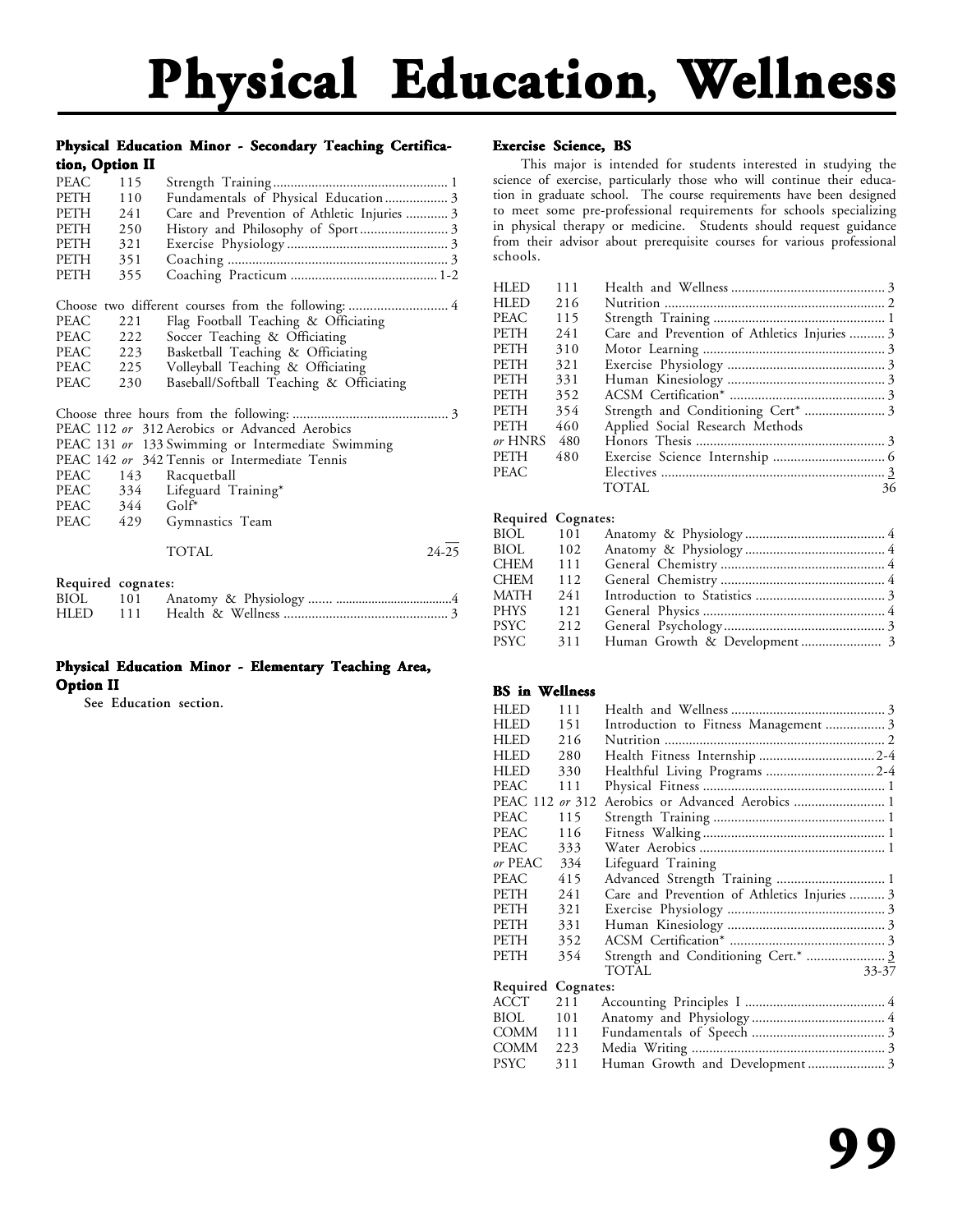#### **Wellness, AS**

| <b>HLED</b> | 111    |                                                               |
|-------------|--------|---------------------------------------------------------------|
| <b>HLED</b> | 151    |                                                               |
| <b>HLED</b> | 216    |                                                               |
| <b>HLED</b> | 280    |                                                               |
| <b>PEAC</b> | $-111$ |                                                               |
|             |        | PEAC 112 or 312 Aerobics or Advanced Aerobics  1              |
|             |        | PEAC 115 or 415 Strength Training or Adv. Strength Training 1 |
| PEAC        | 116    |                                                               |
| <b>PEAC</b> | 333    |                                                               |
| or PEAC     | 334    | Lifeguard Training                                            |
| <b>PETH</b> | 2.41   | Care and Prevention of Athletic Injuries  3                   |
| PETH        | 352    |                                                               |
|             |        | TOTAL<br>$21 - 23$                                            |
|             |        |                                                               |

## **Required Cognates:**

BIOL 101 Anatomy & Physiology ........................................ 4

#### **Physical Education Minor**

| PETH                                    | 110 |                                                   |
|-----------------------------------------|-----|---------------------------------------------------|
| PETH                                    | 241 | Care and Prevention of Athletic Injuries  3       |
| PETH                                    | 321 |                                                   |
| PETH                                    | 351 |                                                   |
|                                         |     |                                                   |
| PEAC                                    | 221 | Flag Football Teaching & Officiating              |
| PEAC                                    | 222 | Soccer Teaching & Officiating                     |
| PEAC 223                                |     | Basketball Teaching & Officiating                 |
|                                         |     | PEAC 225 Volleyball Teaching & Officiating        |
| PEAC 230                                |     | Baseball/Softball Teaching & Officiating          |
|                                         |     |                                                   |
|                                         |     |                                                   |
|                                         |     | PEAC 112 or 312 Aerobics or Advanced Aerobics     |
|                                         |     | PEAC 131 or 133 Swimming or Intermediate Swimming |
|                                         |     | PEAC 142 or 342 Tennis or Intermediate Tennis     |
|                                         |     | PEAC 143 Racquetball                              |
|                                         |     | PEAC 334 Lifeguard Training*                      |
| PEAC $344$ Golf*                        |     |                                                   |
|                                         |     | PEAC 429 Gymnastics Team                          |
|                                         |     | TOTAL<br>18                                       |
| Required cognates:                      |     |                                                   |
| $\mathbf{D} \mathbf{A} \cap \mathbf{A}$ |     | $\sim$ $\mathbb{R}^1$ $\cdot$ $\cdot$             |

| BIOL        | 101 |  |
|-------------|-----|--|
| <b>HLED</b> | 111 |  |

#### **Wellness Minor**

| <b>HLED</b>                                         | 111 |                                                               |    |
|-----------------------------------------------------|-----|---------------------------------------------------------------|----|
|                                                     |     |                                                               |    |
| <b>HLED</b>                                         |     |                                                               |    |
|                                                     |     |                                                               |    |
|                                                     |     | PEAC 115 or 415 Strength Training or Adv. Strength Training 1 |    |
|                                                     |     |                                                               |    |
| <b>PEAC</b>                                         |     |                                                               |    |
| or PEAC                                             |     | 334 Lifeguard Training                                        |    |
| <b>PETH</b>                                         | 241 | Care and Prevention of Athletic Injuries 3                    |    |
| PETH                                                | 352 |                                                               |    |
|                                                     |     | TOTAL                                                         | 18 |
|                                                     |     |                                                               |    |
| $\mathbf{n}$ $\mathbf{1}$ $\mathbf{0}$ $\mathbf{1}$ |     |                                                               |    |

#### **Required Cognates:**

| BIOL | 101 |  |  |  |
|------|-----|--|--|--|
|------|-----|--|--|--|

*\*Requires additional fee*

# **100**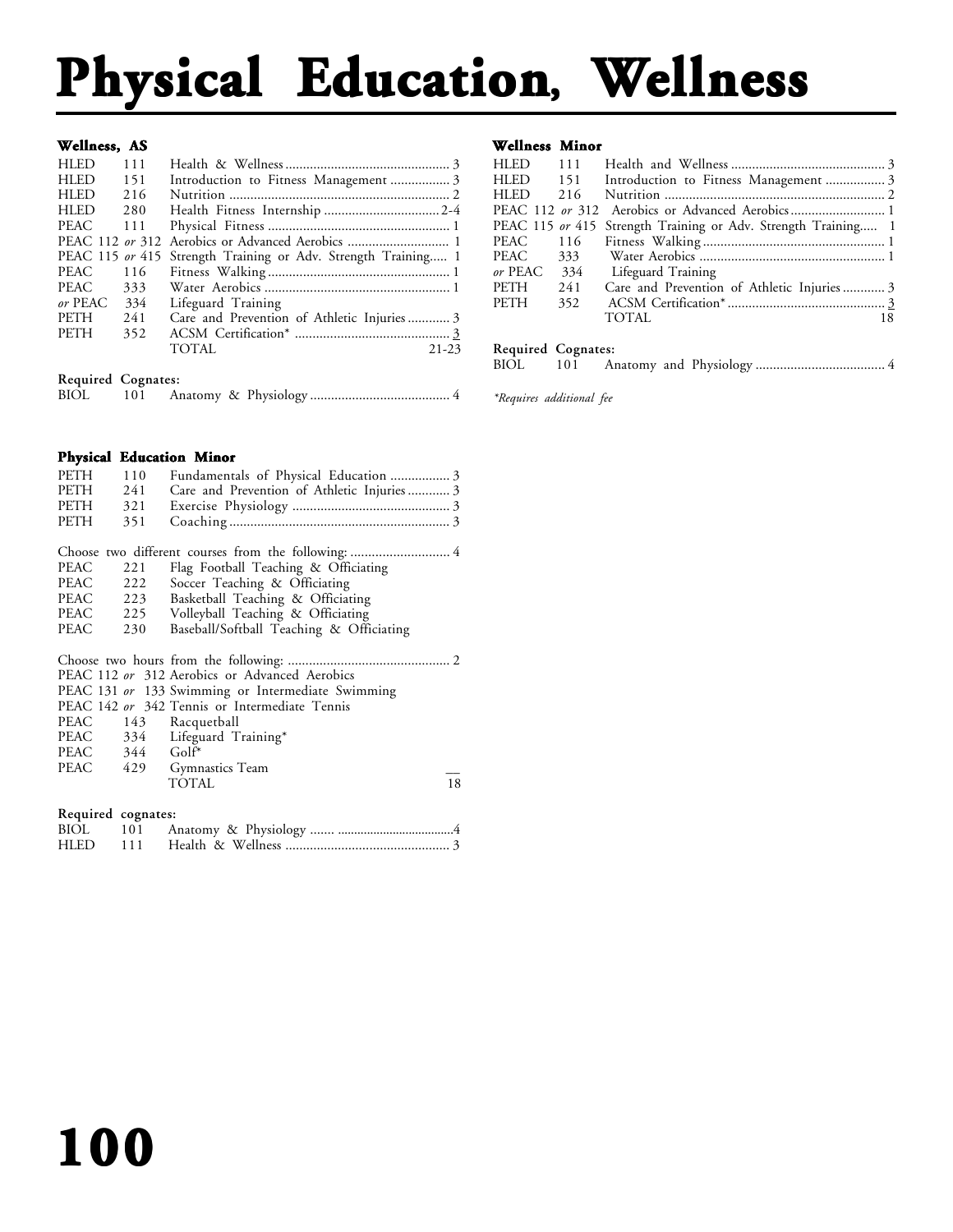#### **HEALTH EDUCATION COURSES**

#### **HLED 111 Health and Wellness 3 hours**

A study of wellness as it relates to personal fitness, nutrition, stress management, substance abuse, communicable diseases, cancer, heart disease, environmental health, and SDA health heritage. Each student participates in a 15 week personal fitness program in which they track their body composition strength and oxygen uptake.

#### **HLED 151 Introduction to Fitness Management 3 hours**

An introduction to the fitness marketplace with emphasis in administration. Laboratory experience includes selected aspects of fitness including fitness screening, weight management programs, and fitness assessments. Visitation to hospitals, private clubs, and corporate clubs are part of the class.

#### **HLED 216 Nutrition 2 hours**

A study of the nutrients now known to be required in the human diet and how to best obtain these nutrients. The student will learn to correlate dietary practice with physiological consequences and understand basic physiological functions of the nutrients in food.

#### **HLED 251 Emergency Medical Procedure 3 hours**

Basic procedure and development of skills in emergency medical care in classroom and clinical sessions. Students will also be required to make a minimum number of ambulance runs. Laboratory fee charged.

#### **HLED 280 Health Fitness Internship 2-4 hours**

Prerequisite: Approval by department chair.

This course offers the student on-the-job training at an approved fitness center. Rotation of duties is planned so the student will be exposed to a variety of experiences. Admission is limited to seniors with a GPA of 2.5 in health fitness. Forty-five hours of experience is required for each hour of credit earned.

#### **HLED 291 Selected Topics 1 hour**

Prerequisite: Approval by department chair.

A study in an area of student interest under the direction of a staff member. This study may involve research, laboratory, or library work. Content and method of study must be arranged prior to registration. May be repeated once for credit.

#### **HLED 330 Healthful Living Programs 2-4 hours**

There are two options available to the students in this course. Option I involves an internship with an approved wellness facility. Forty hours of work are required for each hour of earned credit. Option II involves organizing and running wellness programs for the community, under the direction of the Physical Education & Wellness Department.

#### **HLED 491 Selected Topics 1 hour**

Prerequisite: Approval by department chair.

Open to Wellness majors for research or special projects. Content and methods of study must be arranged prior to registration. May be repeated once for credit.

#### **PHYSICAL EDUCATION ACTIVITY COURSES**

**PEAC 111 Physical Fitness 1 hour** An introduction to personal fitness and application of training principles. Nutrition, weight mangement, and stress management are also monitored throughout the semester. This course also gives students an opportunity to explore our church heritage as it relates to healthful living.

#### **PEAC 112 Aerobics 1 hour**

An introduction to basic floor movements, calisthenics, and step aerobics. Students are also introduced to choreography.

#### **PEAC 115 Strength Training 1 hour**

An introduction to the development of muscular strength through the use of weighted resistance. Safety procedures are stressed.

**PEAC 116 Fitness Walking 1 hour** An introduction to cardiovascular fitness through walking.

**PEAC 121 Flag Football Football1 hour** This course develops fundamental skills, knowledge of rules, and implementation of strategy in flag football.

**PEAC 122 Soccer 1 hour** Students are taught the basic skills in kicking, passing, tackling and goal keeping. Offensive and defensive strategies are introduced.

**PEAC 125 Volleyball 1 hour** Students are taught basic skills in passing, setting, serving, and spiking. Offensive and defensive strategies are introduced.

**PEAC 130 Baseball/Softball Baseball Baseball Baseball Baseball Baseball Baseball Baseball Baseball Baseball Baseball Baseball Baseball Baseball Baseball Baseball Baseball Baseball Baseb** This course develops fundamental skills, knowledge of rules, and implementation of strategy in baseball and softball.

**PEAC 131 Beginning Swimming 1 hour** Students are introduced to basic aquatic safety, floating, freestyle, and elementary back stroke.

**PEAC 133 Intermediate Swimming 1 hour** Students are taught elementary rescue and intermediate skills in freestyle, back crawl, and side stroke. The butterfly stroke is introduced.

**PEAC 142 Tennis 1 hour** Students develop skill in the basic strokes (forehand, backhand, serve, volley, and lob). They are also introduced to strategy of play.

**PEAC 143 Racquetball 1 hour** An introduction to the basic strokes, rules, and sportsmanship of the game.

**PEAC 221 Flag Football Teaching & Officiating 2 hours** This course develops fundamental skills, knowledge of rules, implementation of strategy, and teaching experience in flag football. Students will assume leadership roles during drills, skill tests, and games and will teach lessons. In addition, students will participate in refereeing intramural flag football games.

## **PEAC 222 Soccer Teaching & Officiating 2 hours** This course develops fundamental skills, knowledge of rules,

implementation of strategy, and teaching experience in soccer. Students will assume leadership roles during drills, skill tests, and games and will teach lessons. In addition, students will participate in refereeing intramural soccer games.

**101**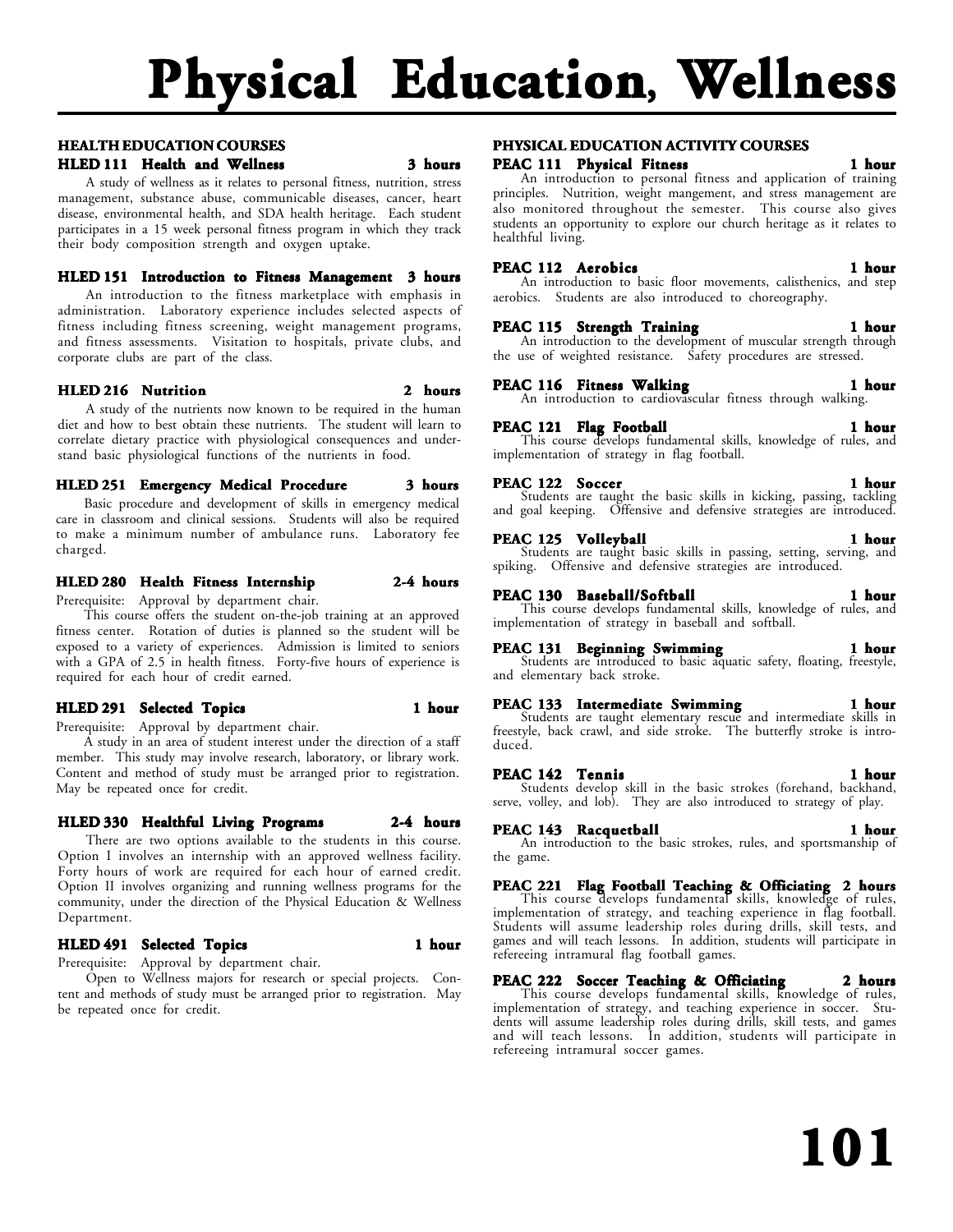## **PEAC 223 Basketball Teaching & Officiating 2 hours** This course develops fundamental skills, knowledge of rules,

implementation of strategy, and teaching experience in basketball. Students will assume leadership roles during drills, skill tests, and games and will teach lessons. In addition, students will participate in refereeing intramural basketball games.

**PEAC 225 Volleyball Teaching & Officiating 2 hours** This course develops fundamental skills, knowledge of rules, implementation of strategy, and teaching experience in volleyball. Students will assume leadership roles during drills, skill tests, and games and will teach lessons. In addition, students will participate in refereeing intramural volleyball games.

### **PEAC 230 Baseball/Softball**

 **Teaching & Officiating 2 hours** This course develops fundamental skills, knowledge of rules, implementation of strategy, and teaching experience in soccer. Students will assume leadership roles during drills, skill tests, and games and will teach lessons. In addition, students will participate in refereeing intramural baseball and softball games.

**PEAC 237 Canoeing 1 hour** An introduction to basic skills and safety procedures of recreational canoeing.

**PEAC 243 Snow Boarding 1 hour** An introduction to basic skills of snow boarding. Ski trip during

spring break. *Requires additional fee*.

### **PEAC 245 Snow Skiing 1 hour** An introduction to basic skills of downhill snow skiing. Ski trip during spring break. *Requires additional fee*.

## **PEAC 291 Selected Topics 1 hour** Prerequisite: Introductory course or approval of instructor.

A course designed for students who must complete a class independently.

#### **PEAC 312 Advanced Aerobics 1 hour**

High intensity aerobic class. May include step aerobics, kick boxing, or other popular routines.

#### PEAC 315 Intermediate Basketball 1 hour

Development of skills in shooting, passing, executing plays and understanding offensive and defensive strategy.

## **PEAC 316 Individual Conditioning 1 hour** Designed for special students who, because of physical limita-

tions, cannot mainstream in other physical education classes.

#### **PEAC 320 SCUBA 1 hour**

Development of skills necessary for PADI scuba certification. Check-off dives at Lake Travis. *Requires additional fee.*

#### **PEAC 333 Water Aerobics 1 hour**

An introduction to basic water movements for strength and flexibility.

### **PEAC 334 Lifeguard Training 1 hour**

Leads to Red Cross certification. Advanced swimming skills required. *Requires additional fee.*

### **PEAC 335 Advanced Swimming 1 hour** Prerequisite: Approval by department chair.

Opportunity is given for students to progress to advanced levels of swimming in backstroke, freestyle, breaststroke, and butterfly stroke.

### **PEAC 342 Intermediate Tennis 1 hour**

Prerequisite: Introductory course or approval of instructor. For the student who wants to develop advanced skills.

#### **PEAC 343** Intermediate Racquetball 1 hour Students have the opportunity to develop advanced skills and play in school or community tournaments.

#### **PEAC 344 Golf 1 hour** An introduction to the basic strokes in golf (driving, chipping, and putting). Scoring terminology and golf etiquette are also taught. Students play on community golf courses. *Requires additional fee*.

**PEAC 415 Advanced Strength Training 1 hour Students enhance their strength training routines with advanced methods of resistance training. Students are introduced to new training techniques and sport-specific routines.**

| PEAC 422 Softball Team (Women)<br>Students must participate as a team member. Pass/fail course.                 | 1 hour |
|-----------------------------------------------------------------------------------------------------------------|--------|
| PEAC 423 Basketball Team (Men or Women) 1 hour<br>Students must participate as a team member. Pass/fail course. |        |

| PEAC 425 Volleyball Team (Women)                              | 1 hour |
|---------------------------------------------------------------|--------|
| Students must participate as a team member. Pass/fail course. |        |
|                                                               |        |

**PEAC 427 Baseball Team (Men) 1 hour** Students must participate as a team member. Pass/fail course.

**PEAC 428 Soccer Team (Men) 1 hour** Students must participate as a team member. Pass/fail course.

- **PEAC 429 Gymnastics Team 1 hour** Students must participate as a team member. Pass/fail course.
- **PEAC 430 Golf Team 1 hour** Students must participate as a team member. Pass/fail course.

**PEAC 436 Water Safety Instructor 1 hour** Prerequisite: PEAC 334 Lifeguard Training and approval of instructor. Leads to Red Cross certification.

#### **PEAC 491 Selected Topics 1 hour**

Prerequisite: Approval by department chair. A course designed for students with intermediate skill level, who must complete a class independently.

#### **PHYSICAL EDUCATION THEORY COURSES**

#### **PETH 110 Fundamentals of Physical Education 3 hours**

General introduction to physical education teaching and careers. Includes aspects of teaching physical education such as class management, presentation of information, using appropriate drills, feedback to students, lesson planning, and various instructional techniques. Students are introduced to resources such as internet sites, professional organizations, periodicals, and books.

### **PETH 241 Care and Prevention of Athletic Injuries 3 hours**

Prerequisite: BIOL 101

An introduction to prevention and management of injuries resulting from athletic activities. Treatment options include: support methods, conditioning exercises, and therapeutic aids. Laboratory work includes bandaging and taping various athletic injuries.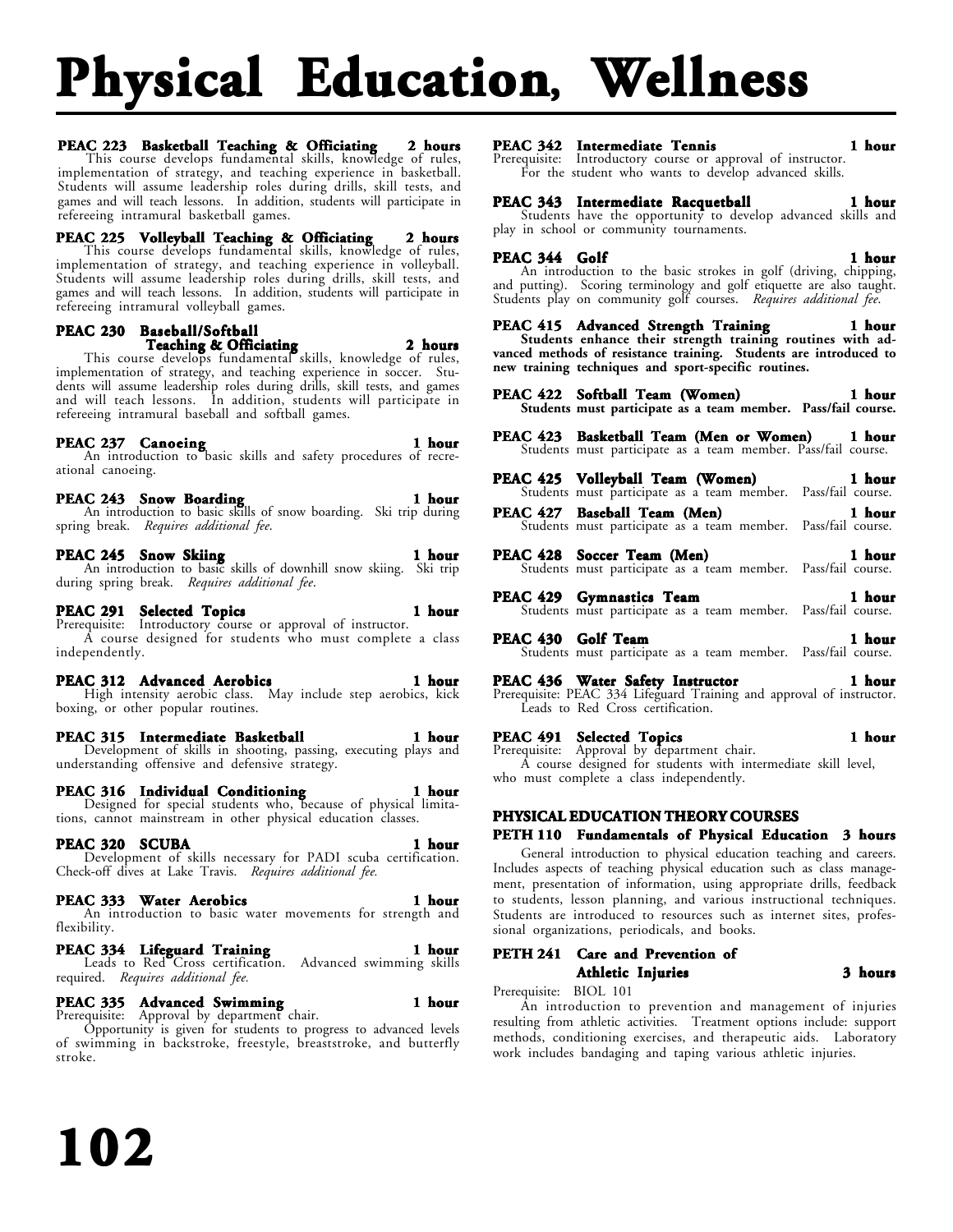#### **PETH 250 History and Philosophy of Sport 3 hours**

Lecture and discussion in this course focuses on the history ad philosophy of sport with special attention to religion in sport, Seventhday Adventist interscholastic sports, Ellen White's writings, and SDA physical educators' writings. Students redevelop their philosophy of sport and competition with information from selected readings, opinions of other students, and news in the sporting world. Students examine both acient and modern philosophies and practices relating to sport.

#### **PETH 243 Health and Physical Education in the Elementary School Elementary School 3 hours**

Prerequisite: Admission to teacher education.

The course provides the student with an extensive repertoire of teaching techniques in the elementary physical education program. Emphasis is placed on health-related fitness, skill development, special events, and game development. Students will have the opportunity to develop lesson plans. Includes field experience.

#### **PETH 253 AFAA Primary 2 hours**

Prerequisite: CPR

Provides an overview of both theoretical and practical subject areas of exercise physiology, kinesiology, injury prevention, nutrition, body alignment, and exercise selection.

#### **PETH 291 Selected Topics 1 hour**

Prerequisite: Approval by department chair

A study in an area of student interest under the direction of a faculty member. This study may involve research, laboratory, or library work. Content and method of study must be arranged prior to registration. May be repeated once for credit.

#### **PETH 310 Motor Learning 3 hours**

**Prequisite: BIOL 101**

Students will develop the ability to analyze motor behavior in a physical education setting, create solutions to motor problems, and coach athletes and students to better performance. Class includes laboratory activities, critical readings and a research study.

#### **PETH 321 Exercise Physiology 3 hours**

Prerequisite: BIOL 101

Emphasizes physiological response and adaptation to exercise with regard to human performance limitations, training effects, and health-related benefits. Class includes laboratory activities and fitness assessments.

#### **PETH 331 Human Kinesiology 3 hours**

This course teaches students to analyze, describe, and understand motion principles of the body that relate to sport and teaching movement skills. Class includes laboratory activities and quantitative research.

#### **PETH 351 Coaching 3 hours**

Prerequisite: BIOL 101

Prerequisites: PETH 231, 232.

This course is designed to introduce the student to coaching sports. It will consist of several types of learning activities: reading, lecture, discussion, videotape, and writing.

#### **PETH 352 ACSM Health & Fitness Instructor 3 hours** Prerequisite: BIOL 101.

Covers an in-depth knowledge of exercise physiology, health appraisal techniques, risk factor identification, sub-maximal exercise testing and exercise prescriptions for various populations. Class includes laboratory activities. *Testing requires additional fee.*

### **PETH 354 Certified Strength and Conditioning Specialist 3 hours**

Prerequisites: PETH 321, 331.

The study of safe and effective strength training, lifting, and spotting techniques. In depth study of anatomy and kinesiology affecting muscle strength and endurance. Testing requires an additional fee.

#### **PETH 355 Coaching Practicum 1-2 hours**

Prequisite or Corequisite: PETH 351 and approval by department chair.

The Physical Education Department coordinates placement of students with a sports team. During the practicum, the student works as an assistant with a team during practices and games. Credit earned depends on hours of work. May be repeated for credit. Pass/fail course.

#### **PETH 450 Administration of Physical Education and Athletics 3 hours**

Students develop basic skills and knowledge necessary to administer daily activities of a physical education department or athletic program. Topics include facility management, intramural activities, adapted physical education, fiscal managements, leadership, and legal issues related to physical education.

#### **PETH 460 Applied Social Research Methods 3 hours**

Prerequisite: MATH 241, ENGL 220

An introduction to applied research methods and their applications to the disciplines of Social Work, Criminal Justice and Law Enforcement, Physical Education, Psychology, and Sociology. Emphasis is on understanding basic terminology, the use of fundamental research tools, and the integration of research and practice. Students will gain experience with single subject designs, program evaluation methods, SPSS-driven data analysis, and case studies in data collection.

#### **PETH 480 Exercise Science Internship 3-6 hours**

Prerequisite: Approval by department chair.

The Physical Education Department coordinates placement of students. The nature of the work depends on the student's interest. Possibilities include medical clinic, sports team, athletic training, or physical therapy. Credit earned depends on hours of work. May be repeated for credit. Pass/fail course.

#### **PETH 490 Senior Seminar 1 hour**

This is a capstone course where students will study and discuss current issues and concepts within the Physical Education profession. In addition, the students will prepare for employment in the profession. The class also prepares students for the major exit exam.

#### **PETH 491 Selected Topics 1 hour**

Prerequisite: Approval by department chair.

Open to advanced physical education students for research or special project. Content and method of study must be arranged prior to registration. May be repeated once for credit.

**103**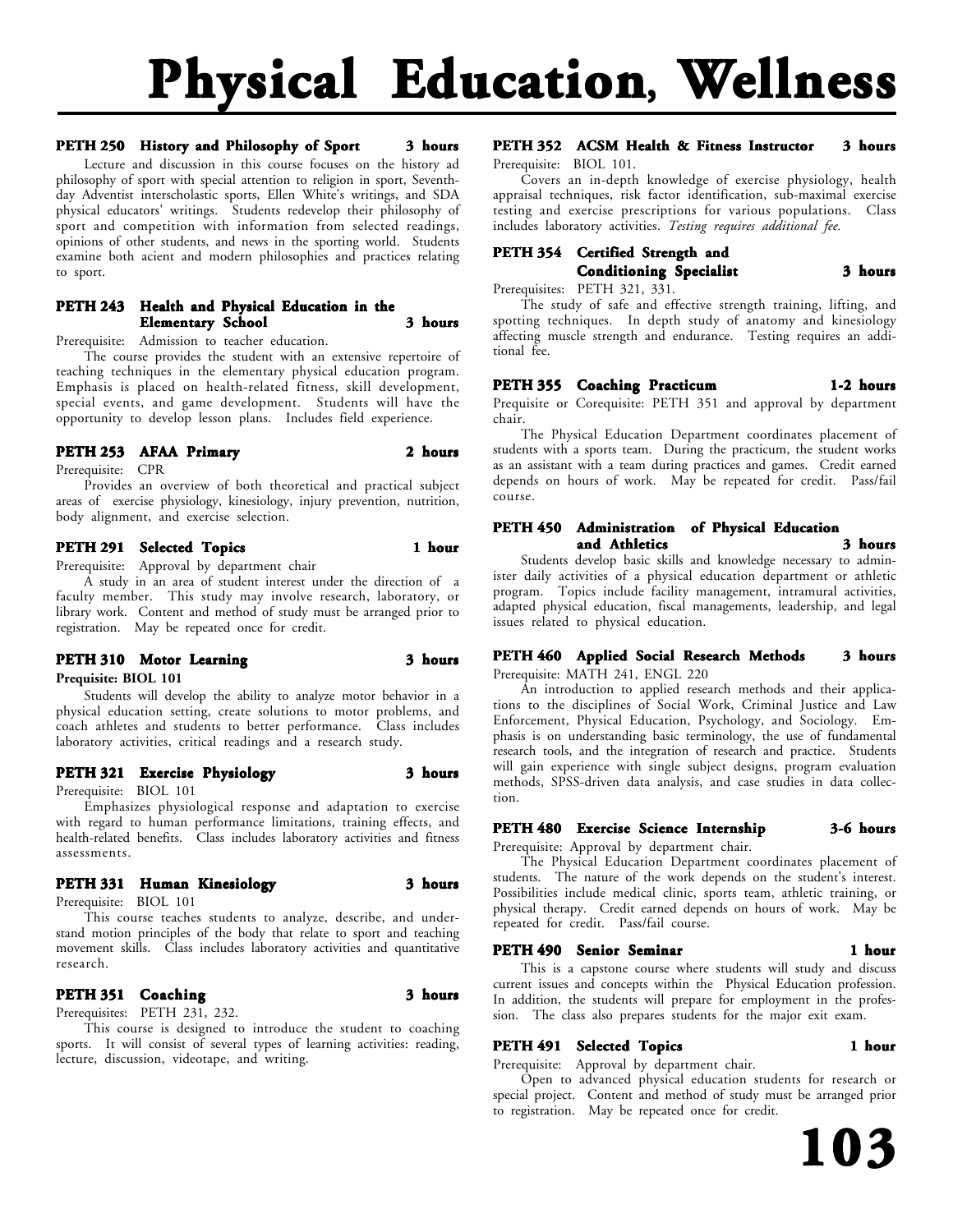# **Physics**

Karl Konrad, Chair; Roy K. Campbell, Lawrence E. Turner, Jr.

#### **AIMS OF THE PROGRAM**

Majoring in physics can be a valuable part of a broad education. Students who combine mastery of the basic principles and methods of physics with the outlook and adaptability provided by a liberal Christian education will find themselves well-prepared for a variety of careers. Recent physics graduates have gone into top graduate and professional schools and have successfully entered careers in industry.

The objectives of the physics program are to prepare majors for a professional career or graduate study, provide the training required by other programs and professional schools, and support the general education program of the University by providing courses of instruction for non-science students.

#### **PROGRAMS**

Bachelor of Science in Mathematical Physics (52 hours, 30 u.d.) Bachelor of Science in Physics (36 hours, 25 u.d.) Minor in Physics (18 hours, 6 u.d.) Teaching Areas — Secondary

#### **BS in Mathematical Physics, Major Requirements**

| <b>MATH</b> | 181      |                                   |  |
|-------------|----------|-----------------------------------|--|
| <b>MATH</b> | 282      |                                   |  |
| <b>MATH</b> | 283      |                                   |  |
| <b>MATH</b> | 321      |                                   |  |
| MATH        | 361      | Introduction to Linear Algebra  3 |  |
| <b>MATH</b> | 381      |                                   |  |
| MATH        | 411      |                                   |  |
| MATH        | 431      | Modern Algebra or                 |  |
| <b>MATH</b> | 471      |                                   |  |
| <b>MATH</b> | 451      |                                   |  |
| <b>PHYS</b> | 121, 122 |                                   |  |
| <b>PHYS</b> | 221, 222 |                                   |  |
| <b>PHYS</b> | 311      |                                   |  |
| <b>PHYS</b> | 322      |                                   |  |
| <b>PHYS</b> | 351      |                                   |  |
| <b>PHYS</b> | 411      |                                   |  |
|             |          | TOTAL                             |  |

The BS in Mathematical Physics is a composite major, therefore no minor is required.

#### **B.S. in Physics, Major Requirements**

| <b>PHYS</b> | 121, 122 |                 |    |
|-------------|----------|-----------------|----|
| <b>PHYS</b> | 221, 222 |                 |    |
| <b>PHYS</b> | 291      |                 |    |
| <b>PHYS</b> | 305      |                 |    |
| <b>PHYS</b> | 311      |                 |    |
| <b>PHYS</b> | 322      |                 |    |
| <b>PHYS</b> | 331      |                 |    |
| <b>PHYS</b> | 351      |                 |    |
| <b>PHYS</b> | 352      |                 |    |
| <b>PHYS</b> | 411      |                 |    |
| <b>PHYS</b> | 412      |                 |    |
|             |          | TOTAL (25 u.d.) | 36 |
|             |          |                 |    |

Required cognates: MATH 181, 282, 283, 321; CSIS 110; CHEM 111, 112

#### **Minor in Physics**

| - 311 |                  |     |
|-------|------------------|-----|
|       |                  |     |
|       | TOTAL $(6 u.d.)$ | 18. |
|       |                  |     |

#### **TEACHING CERTIFICATION PROGRAM**

The following physics major and minor are for teaching certification only. Requirements for certification are listed in the Education section of this bulletin.

#### **Physics BS - Secondary Teaching Area Option I**

| PHYS        | 112      |                 |    |
|-------------|----------|-----------------|----|
| PHYS        | 121, 122 |                 |    |
| <b>PHYS</b> | 221, 222 |                 |    |
| <b>PHYS</b> | 291      |                 |    |
| PHYS        | 311      |                 |    |
| <b>PHYS</b> | 322      |                 |    |
| PHYS        | 331      |                 |    |
| <b>PHYS</b> | 351      |                 |    |
| <b>PHYS</b> | 352      |                 |    |
| <b>PHYS</b> | 411      |                 |    |
| PHYS        | 412      |                 |    |
| <b>PHYS</b> | 491      |                 |    |
|             |          | TOTAL (21 u.d.) | 36 |
|             |          |                 |    |

#### **Physics Minor - Secondary Teaching Area**

#### **Option II** PHYS 112 Introductory Astronomy ............................... 3 PHYS 121, 122 General Physics ............................................. 8 PHYS 221, 222 General Physics with Calculus..................... 2 PHYS 311 Modern Physics ............................................. 3 PHYS 322 Classical Mechanics ...................................... 3 PHYS 351 Electromagnetic Fields.................................. 3 PHYS 411 Quantum Mechanics..................................... 3 TOTAL (12 u.d.) 24

#### **COURSES PHYS 101 Introductory Physics 3 hours**

A laboratory science course for the student with no previous background in physics. A conceptual, rather than mathematical, approach is emphasized. Topics include mechanics, heat, sound, electromagnetism, light, and modern physics. 2 Lec 3 Lab.

#### **PHYS 112 Introductory Astronomy 3 hours**

An introductory study of the solar system; stellar structure and evolution; star clusters, galaxies, quasars, the large scale structure of the universe, and cosmology. A conceptual, rather than mathematical, approach is emphasized, though some arithmetic calculations are required. 3 Lec 3 Lab.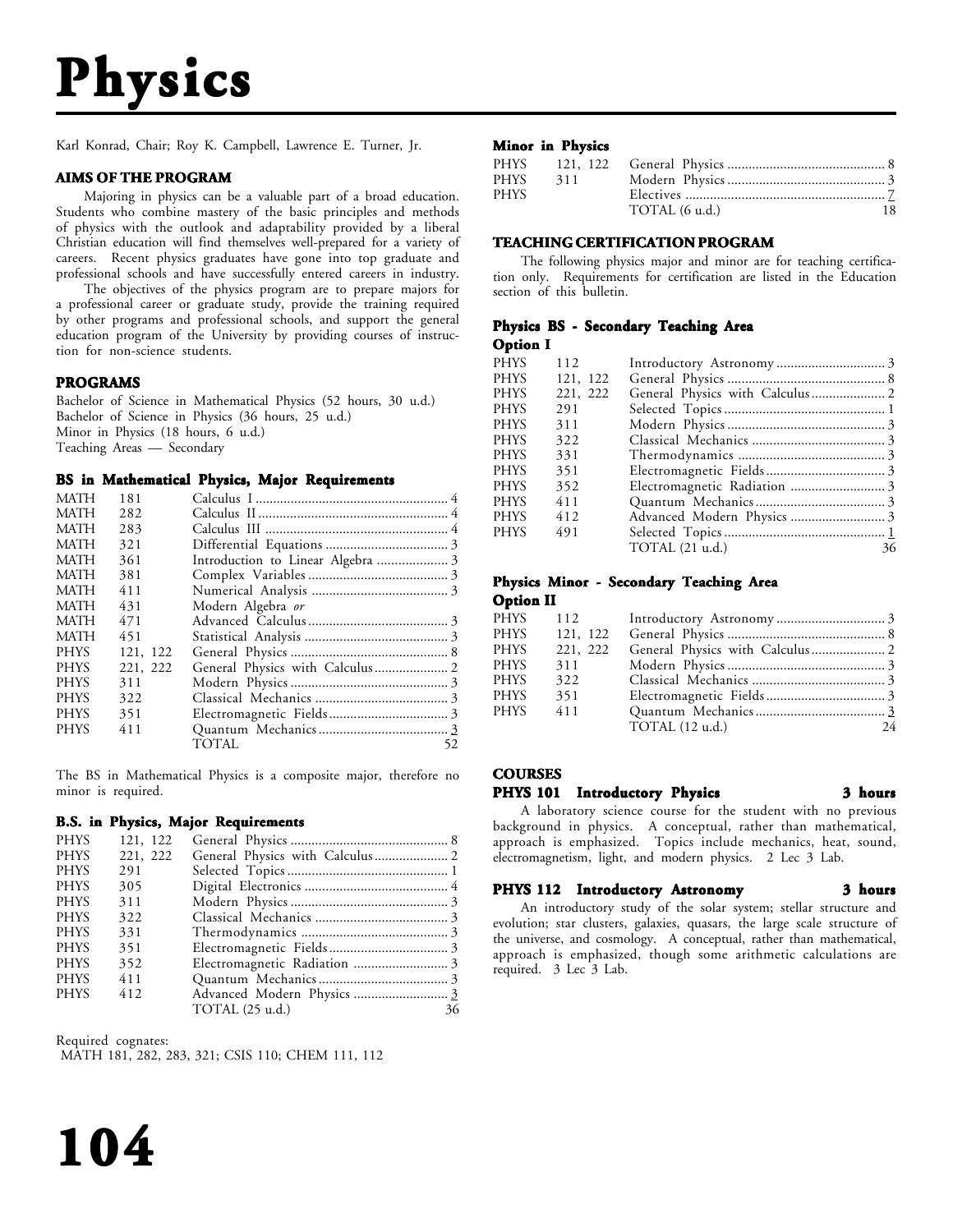## **Physics**

#### **PHYS 121, 122 General Physics 4, 4 hours**

Prerequisite: MATH 121 or equivalent.

An introduction to mechanics, heat, sound, light, electromagnetism, special relativity, quantum theory; and atomic, nuclear and particle physics using algebra and trigonometry. 3 Lec 3 Lab.

#### **PHYS 221, 222 General Physics with Calculus 1, 1 hour**

Prerequisite: MATH 181.

Corequisite: PHYS 121.

A calculus based course designed to supplement PHYS 121, 122. A student completing PHYS 121, 122 and PHYS 221, 222 will have taken the equivalent of a General Physics course with calculus.

#### **PHYS 291 Selected Topics 1 hour**

Prerequisite: Approval of department chair.

Study in areas of interest beyond those listed in the bulletin. May include lectures, lab or readings under the direction of staff member. Content and method of study to be arranged prior to registration. May be repeated once for credit.

#### **PHYS 305 Digital Electronics 4 hours**

Prerequisite: Permission of instructor.

An introduction to the theory and application of digital logic circuits. Combinatorial and sequential logic design principles and practices. Microcomputer interfacing: I/O programming, system bus structures and I/O interfaces. 3 Lec 3 Lab.

#### **PHYS 311 Modern Physics 3 hours**

Prerequisite: PHYS 122, PHYS 222. Corequisite: MATH 282.

Special relativity and quantum theory applied to atoms, molecules, solids, nuclei and elementary particles.

#### **PHYS 322 Classical Mechanics 3 hours**

Prerequisite: PHYS 122, 222. Corequisite: MATH 282.

The Newtonian dynamics of particles and rigid bodies; central forces, harmonic motion, many particle systems, and an introduction to the formulisms of Lagrange and Hamilton.

#### **PHYS 331 Thermodynamics 3 hours**

Prerequisite: PHYS 122, 222. The laws and application of thermodynamics, kinetic theory, transport theory and statistical mechanics.

#### **PHYS 351 Electromagnetic Fields 3 hours**

Prerequisite: MATH 283.

Electric and magnetic fields in the presence of matter, scalar, and vector potentials, multipole expansions, Poisson's and LaPlace's equations, and an introduction to Maxwell's equations.

#### **PHYS 352 Electromagnetic Radiation 3 hours**

Prerequisite: PHYS 351.

Maxwell's equations and electromagnetic waves; plane waves in infinite media, reflection and refraction, guided waves, and multipole radiation.

### **PHYS 411 Quantum Mechanics 3 hours**

Prerequisite: PHYS 311; MATH 283.

The Schrödinger equation, operators, angular momentum, perturbation theory, scattering theory, and may particle systems. Techniques from the theory of partial differential equations and linear algebra will be introduced as needed.

### **PHYS 412 Advanced Modern Physics 3 hours**

Prerequisite: PHYS 411.

Applications of quantum mechanics to atoms, molecules, solids, nuclei and elementary particles.

#### **PHYS 491 Selected Topics 1-3 hours**

Prerequisite: Approval of department chair.

Study in areas of interest beyond these listed in the bulletin. May include lectures, lab or readings under the direction of staff member. Content and methods of study to be arranged prior to registration. May be repeated once for credit.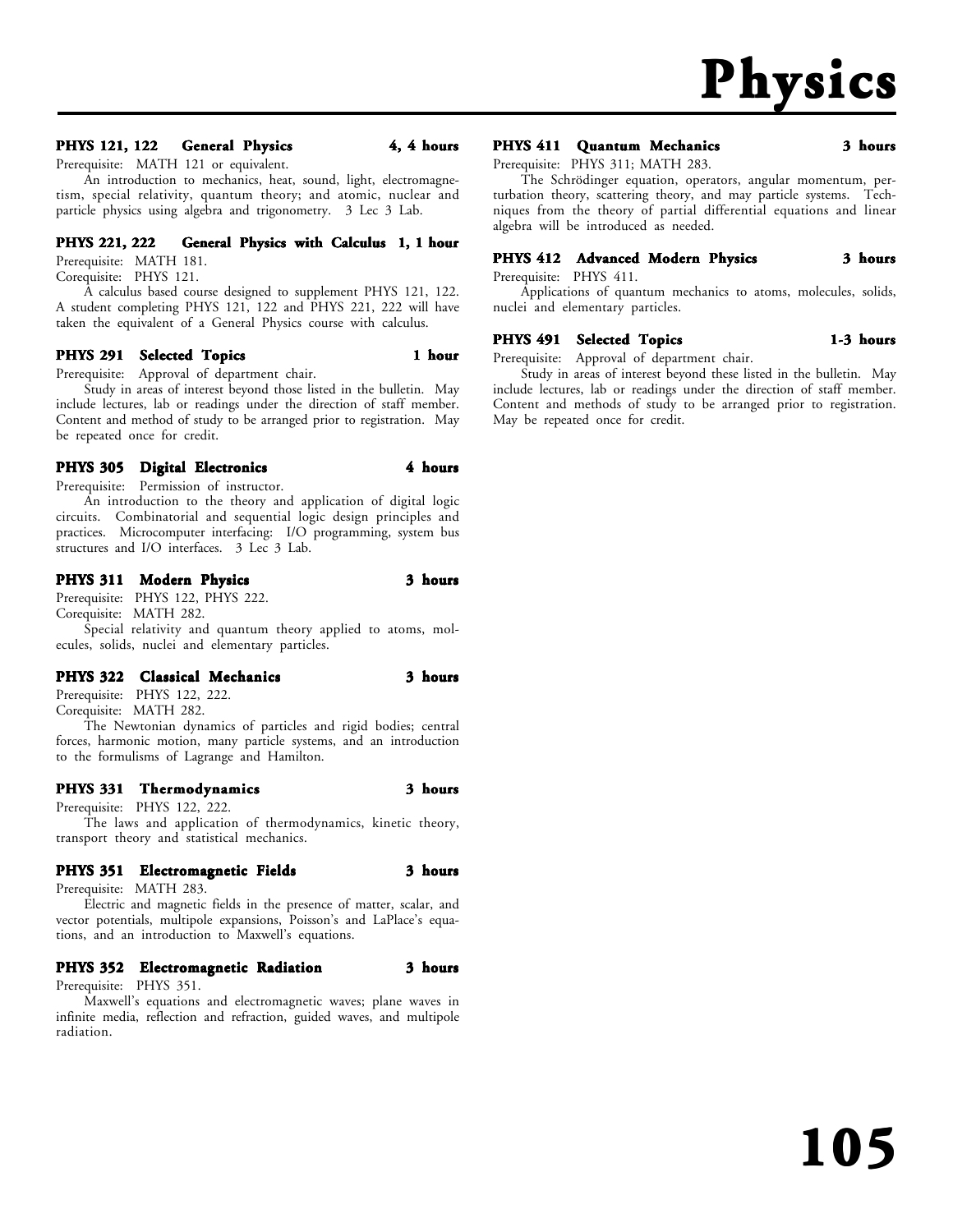# **Psychology chology chology**

Dee Anderson, Chair; Bonnie Gnadt, Steve Stafford Adjunct: Ellen McCrady, W. Rob Sheppard

#### **AIMS OF THE DEPARTMENT**

The goals of the department are to serve those who are interested in majoring in psychology and those who wish to pursue advanced degrees in the areas of psychology and counseling. This degree is designed as a basis for graduate work which provides a basic understanding of Christian psychological principles and to provide a background for a wide variety of careers that involve working with people.

#### **PROGRAMS**

#### **Psychology, B.S. B.S.**

| <b>PSYC</b> | 2.12 |                                      |    |
|-------------|------|--------------------------------------|----|
| <b>PSYC</b> | 311  |                                      |    |
| <b>PSYC</b> | 312  |                                      |    |
| <b>PSYC</b> | 322  |                                      |    |
| <b>PSYC</b> | 326  |                                      |    |
| <b>PSYC</b> | 340  |                                      |    |
| <b>PSYC</b> | 344  |                                      |    |
| <b>PSYC</b> | 360  | Personality Theory & Developement  3 |    |
| <b>PSYC</b> | 450  |                                      |    |
| <b>PSYC</b> | 460  |                                      |    |
| <b>PSYC</b> | 470  |                                      |    |
| <b>PSYC</b> |      |                                      |    |
|             |      | Total                                | 36 |

#### **Psychology Minor**

18 semester hours (9 hours upper division), which must include PSYC 212, 311, and 340.

#### **COURSES**

#### **PSYC 212 General Psychology 3 hours**

A beginning course in the basic principles and concepts of psychology. Attention given to the concepts of Christian psychology. Recommended as a preliminary to other courses in the field.

#### **PSYC 291 Selected Topics 1 hour**

Prerequisite: Approval of department chair.

A study in an area of student interest under the direction of a staff member. This study may involve research, laboratory or library work. Content and method of study must be arranged prior to registration. May be repeated once for credit.

#### **PSYC 311 Human Growth and Development 3 hours**

A study of the basic principles of human growth and development. The environmental and psychological functions of human development are examined. Includes case studies.

#### **PSYC 312 Educational Psychology 3 hours**

A study of psychology as it relates to the learning processes and teaching methods. Principles and theories of learning are reviewed, and individual differences and psychological concepts examined. Attention is given to exceptional learners. Includes field experience.

#### **PSYC 320 Parenting Skills 3 hours**

A study of the care and guidance of the young child. Strategies for handling problems and behaviors are discussed.

#### **PSYC 322 Adolescent Psychology 3 hours**

An overview of the physical, mental and emotional phases of human development during the adolescent years. A study of the environmental and educational problems of the teenager.

#### **PSYC 326 Exceptional Children 3 hours**

A study in understanding educational and psychological problems in all areas of exceptionality. Study will include the characteristics, assessment, admission, review, and dismissal processes for special students requiring individualized or specialized programs. Includes field experience.

#### **PSYC 334 Principles of Testing, Assessment, and Classroom Management 3 hours**

The psychological basis for the construction and use of standardized testing procedures and teacher-made evaluation techniques. Consideration is given to selection, demonstration, scoring, and interpretation of standardized evaluation instruments; construction of various teacher-made tests; and the problems of validation and grading. This course includes also competencies related to effective classroom management, the use of existing research and models, and application of classroom controls.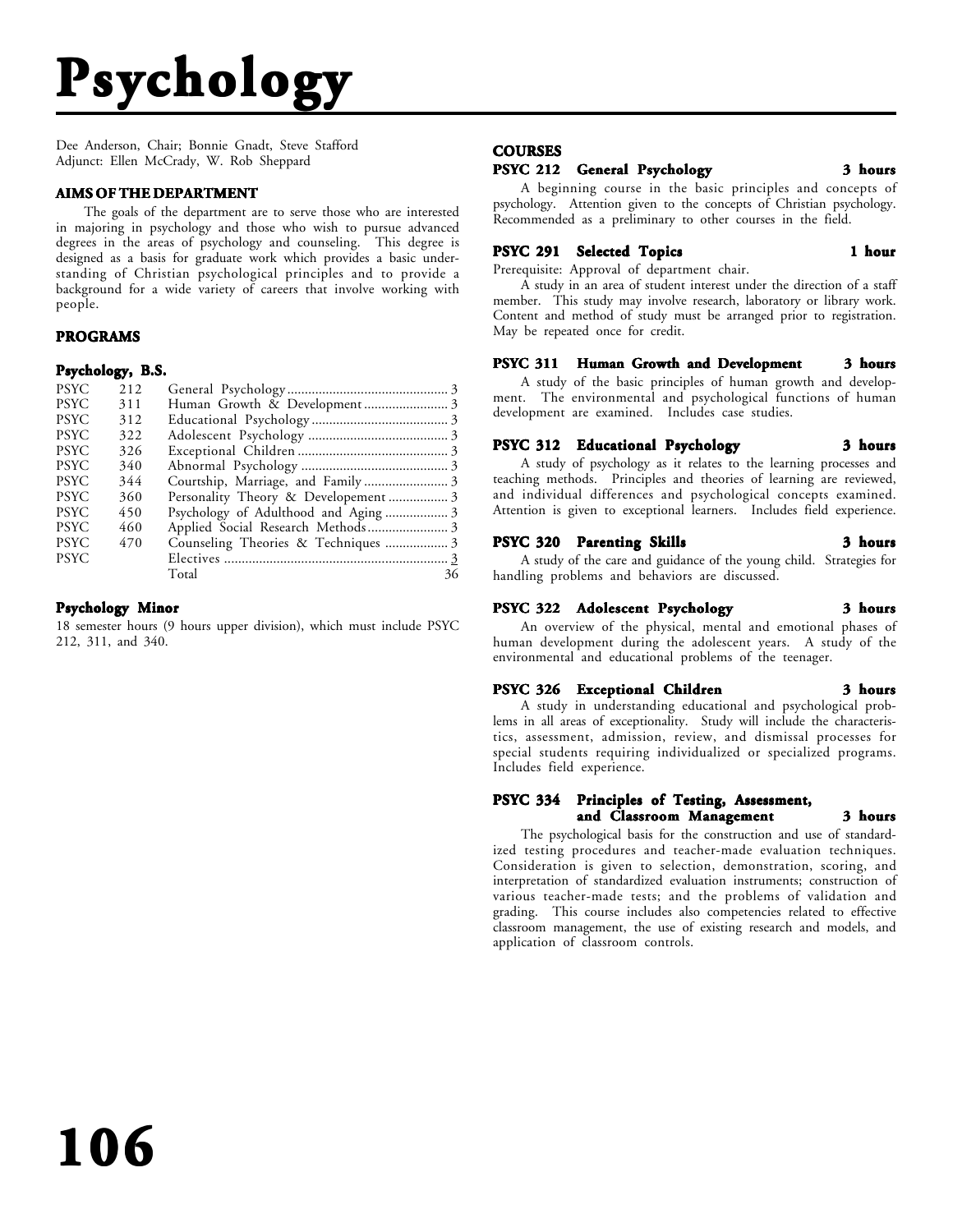#### **PSYC 340 Abnormal Psychology 3 hours**

Prerequisite: PSYC 212.

A study of maladaptive and disorganized behavior patterns within a personal and social context, including their development, symptoms, and treatment. Focus on the various etiologies of mental illness and treatment modalities.

#### **PSYC 344 Courtship, Marriage, and Family 3 hours**

Emphasis on dating, engagement, marriage, and successful family lifestyles. Good communication and relationship skills are studied.

#### **PSYC 360 Personality Theory & Development 3 hours** A study of major theories and the development of personality.

**PSYC 445 Deviant Behavior 3 hours**

An examination of what deviant behavior is (including specific examples of behavior which is so labeled) and social explanations for its existence.

#### **PSYC 450 Psychology of Adulthood and Aging 3 hours**

A study of adult development covering the full range of adult years from 18 to 100 or more. Consideration is also given to death and dying. Biological, social, and psychological forces that govern the process of development are the focus of the course and how adult differences affect the process and pattern of development.

#### **PSYC 460 Applied Social Research Methods 3 hours** Prerequisite: MATH 241.

An introduction to applied research methods and their applications to the disciplines of Social Work, Criminal Justice and Law Enforcement, Physical Education, Psychology, and Sociology. Emphasis is on understanding basic terminology, the use of fundamental research tools, and the integration of research and practice. Students will gain experience with single subject designs, program evaluation methods, SPSS-driven data analysis, and case studies in data collection.

#### **PSYC 470 Counseling Theory & Techniques 3 hours**

A study of various theories and techniques used in the counseling process. Study will also include techniques for interviews, administration and interpretation of tests, questionnaires, and records used in guidance work by teachers, ministers, counselors, and psychologists. Study will include the ethics and principles involved in the counseling process as they related to the counselor, as well as the situation.

#### **PSYC 480 Psychology Internship 1-6 hours**

Prerequisite: Senior status, cumulative GPA 3.0, and approval of department chair.

This course is designed to provide the student with the opportunity for training in practical work situations and areas of interest dealing in the area of psychology. There are 45 clock hours required for each credit hour. Admission is limited to students who have completed at least 24 hours in psychology. Pass/fail grade.

#### **PSYC 491 Selected Topics 1 hour**

Prerequisite: Approval of the department chair.

A study in an area of student interest under the direction of a staff member. This study may involve research, laboratory or library work. Content and method of study must be arranged prior to registration. May be repeated once for credit.

## **107**

**Psychology chology chology**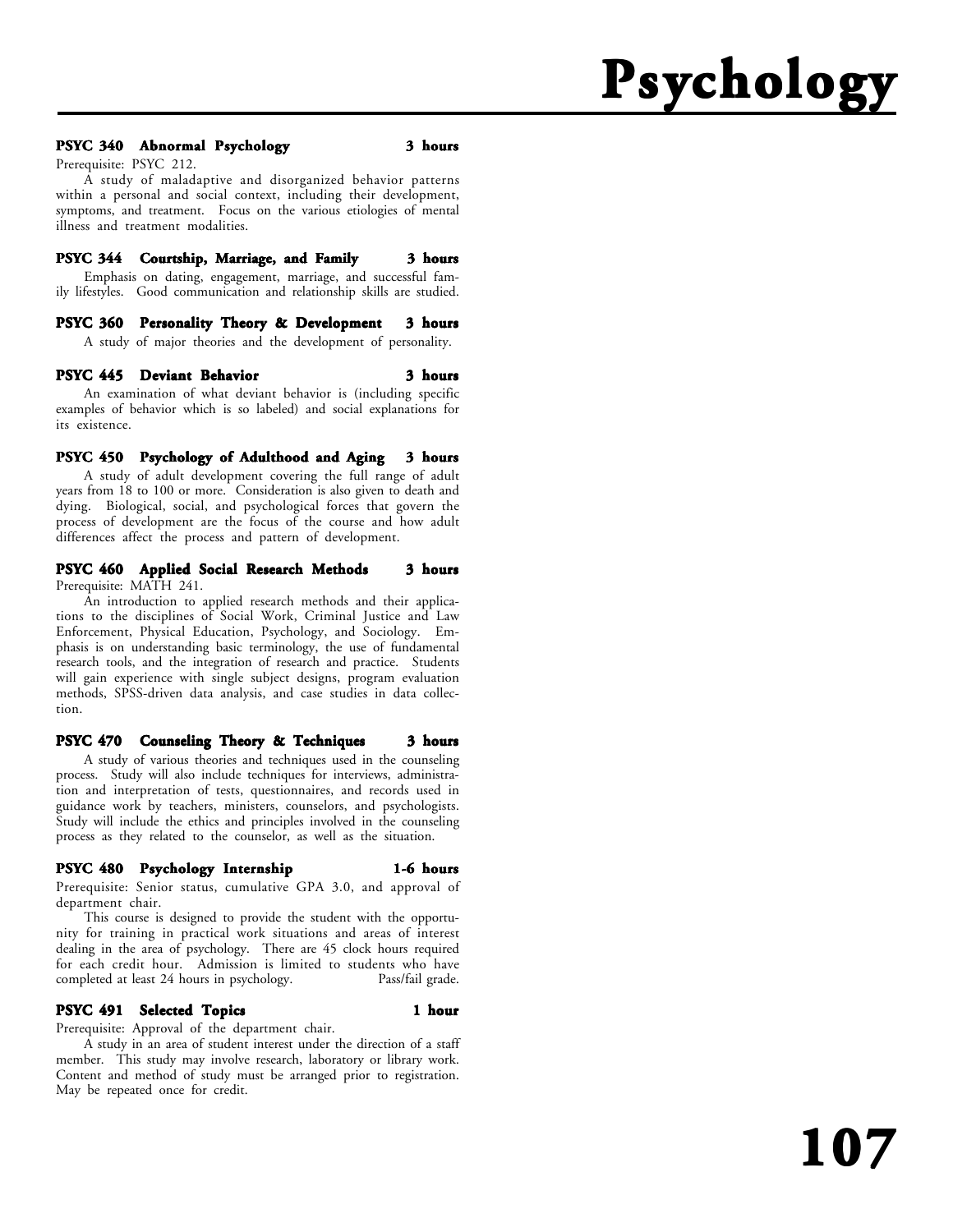# **Religion Religion Religion**

Lloyd Willis, Chair; Willie Hucks, Bill Kilgore, Ingo Sorke Adjunct: Ron Halvorsen, Russ Laughlin, Jay Perez, Tim Peterson

#### **AIMS OF THE DEPARTMENT**

This department seeks to introduce the student to a personal, vital and living experience with Jesus Christ, and to foster the growth of that experience. By careful examination and analysis of the written Word and its implications, every effort is made to determine the purposes and will of God, as well as His universal truths and ideals. Instruction is designed to provide students with a concept of service as well as to supply the methods which will enable them to share their experience, either in the ministry, or in effective lay witnessing in the church and the world at large, with the objective of advancing the proclamation of God's final message to the world.

#### **PROGRAMS**

Besides providing courses designed to develop religious insights and skills in all students of the University, the department offers several programs to meet specific needs:

BA in Theology (Professional - for Pastoral Work and Seminary) BA in Religion (for General Study Purposes)

Minor in Religion

Minor in Biblical Languages

#### **BA IN RELIGION**

| <b>RLGN</b>                 | 101        |                                   |  |
|-----------------------------|------------|-----------------------------------|--|
| <b>RLGN</b>                 | 211        |                                   |  |
| <b>RLGN</b>                 | 230        |                                   |  |
| <b>RLGN</b>                 | 331, 332   |                                   |  |
|                             | $RLGN$ 313 |                                   |  |
| <b>RLGN</b>                 |            |                                   |  |
| 9 hours from the following: |            |                                   |  |
|                             |            | RLGN 315, 316 Old Testament I, II |  |
|                             |            |                                   |  |
|                             |            | TOTAL<br>30                       |  |

#### **BA IN THEOLOGY**

| <b>RLGN</b>                | 101            |                     |    |
|----------------------------|----------------|---------------------|----|
| <b>RLGN</b>                | 211            |                     |    |
| <b>RLGN</b>                | 220            |                     |    |
| <b>RLGN</b>                | 230            |                     |    |
| <b>RLGN</b>                | 313            |                     |    |
| <b>RLGN</b>                | 323, 324       |                     |    |
| <b>RLGN</b>                | 320            |                     |    |
| <b>RLGN</b>                | 331            |                     |    |
| <b>RLGN</b>                | 405            |                     |    |
| <b>RLGN</b>                | $410$ or $410$ |                     |    |
| <b>RLGN</b>                | 427            |                     |    |
| <b>RLGN</b>                | 423            |                     |    |
| <b>RLGN</b>                | 424            |                     |    |
| 9 hours from the following |                |                     |    |
| <b>RLGN</b>                | 315, 316       | Old Testament I, II |    |
| <b>RLGN</b>                | 317, 318       |                     |    |
|                            |                | TOTAL               | 49 |

Required Cognate: HIST 332.

\*\* A Biblical Languages Minor is required to complete the Theology Program and for Seminar entrance.

|       | RLGN 101                     |                                      |    |
|-------|------------------------------|--------------------------------------|----|
|       |                              |                                      |    |
| RLGN. |                              |                                      |    |
|       | Select any two classes from: |                                      |    |
|       |                              | RLGN 313 Prophetic Studies           |    |
|       |                              | RLGN 315, 316 Old Testament I, II or |    |
|       |                              |                                      |    |
|       |                              | TOTAL                                | 18 |
|       |                              |                                      |    |

#### **BIBLICAL LANGUAGES MINOR**

|       | RELL 240, 241 |                                    |  |
|-------|---------------|------------------------------------|--|
| RELL. | 340           | Intermediate New Testament Greek 3 |  |
| RELL. | 343. 344      |                                    |  |
| RLGN  | 314           | Origin & Development of the Bible3 |  |
|       |               | TOTAL                              |  |

#### **MINISTERIAL PROGRAM**

Completion of the major in Theology meets minimal requirements for admission to the seminary or entrance into the ministry.

The department warmly welcomes persons who are moved to offer their lives in full-time service to God and humanity. The faculty is available to assist such applicants who wish to evaluate and deepen their experience as well as to explore the expanding opportunities for service. The department will not recommend to the ministry any student who has not completed the course of study as outlined or who has a GPA of less than 2.5, the minimum required for entrance to the SDA Theological Seminary. It is the student's personal responsibility to plan a course of study that includes all requirements for the degree sought.

#### **BA in Theology**

This program follows a special two-stage composite sequence, each stage approximately two years in length. During the first stage (freshman and sophomore years), attention is concentrated on fulfilling the requirements of the core curriculum of the University, together with introductory Religion classes. During the sophomore year, students begin the study of New Testament Greek.

The second stage provides for completion of requirements for the bachelor of arts degree including specific professional studies.

Theology students will be guided into an increasing involvement in the practical aspects of church work. Under the direction of the department, they will be given steadily enlarging responsibilities to serve nearby congregations, institutions and evangelistic programs. This area of development is especially catered for in a student pastoral program coordinated by the SWAU Religion department in conjunction with the Texas Conference and the Southwest Region Conference.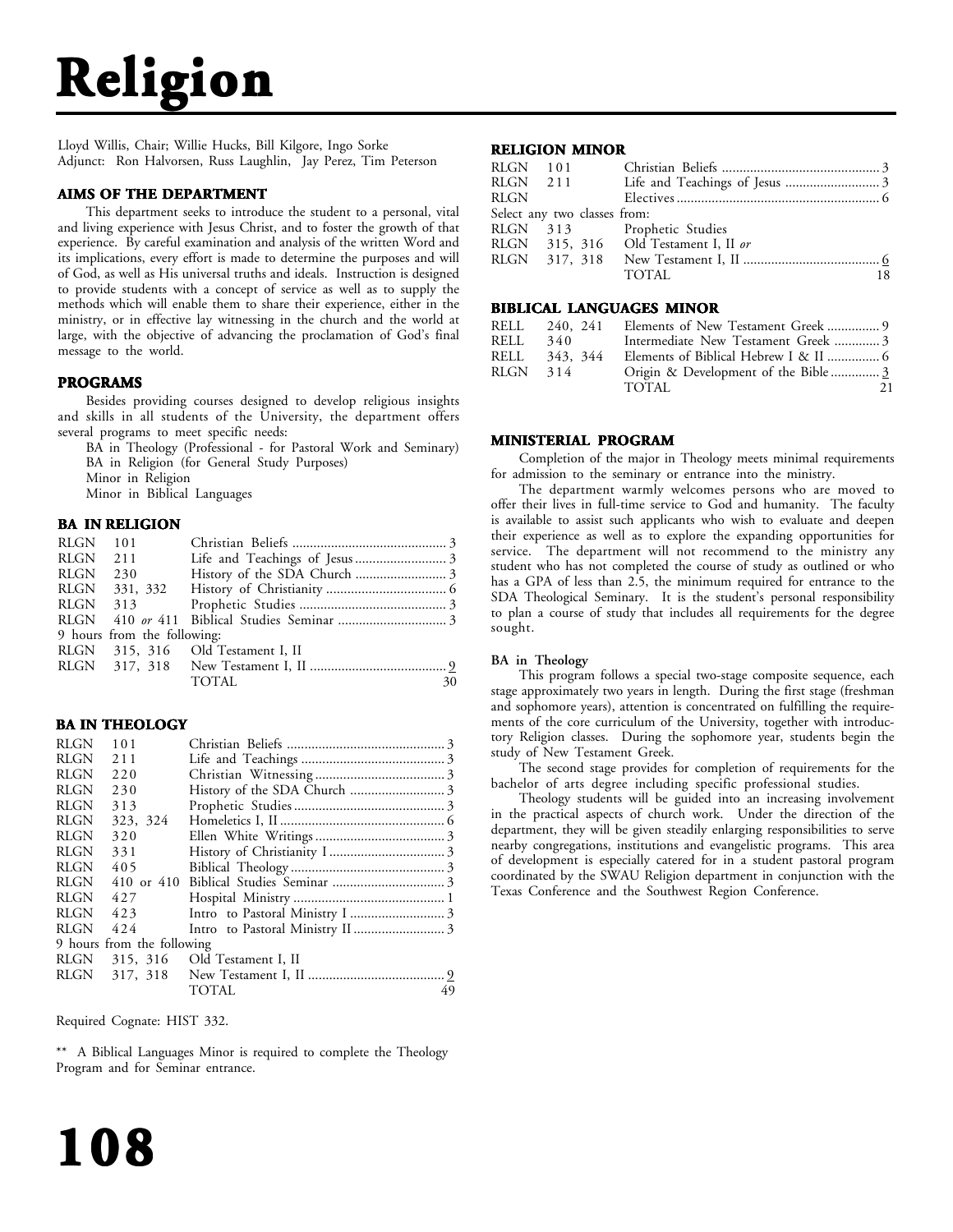#### .**Ministerial Profile and Progression**

A call to the pastoral ministry, or any related form of ministry, is very personal. The faculty of the Religion Department recognizes that students who come to the department will either have a sense of divine calling, or will be currently wrestling with this issue. The choice of ministry implies a high level of spiritual commitment and an exemplary life style.

Since graduates from the department will desire and need recommendation from the Religion Department in order to be seriously considered for ministerial work, and for admission to the Theological Seminary, a progressive procedure for guidance of prospective ministerial candidates has been set up. At the end of the first semester of the sophomore year, a personality profile inventory test is administered to all those pursuing the theology program. A small fee, in advance, is met by the student. After the test is processed, the department faculty sets up an appointment with each individual student for the purpose of analyzing the results and of providing the student with an opportunity for self-evaluation.

Continuation in the theology program is at all times contingent upon the student's maintaining satisfactory academic progress, exemplary social and cultural development, and dedication to the principles of the Christian faith and practice as taught by the Seventh-day Adventist Church.

In fulfillment of the requirements for the class, RLGN 423 & 424 Introduction to Pastoral Ministry, senior theology students prepare a paper describing their personal call and philosophy of ministry. Each paper is reviewed by the members of the Religion faculty, and followed by a personal exit interview with the combined Religion faculty. The composite results of this paper and interview constitute the basis for departmental recommendation for both ministerial work and the Theological Seminary. Subsequently, arrangements are made for senior theology majors to be interviewed by conference presidents on the University campus.

#### **COURSES**

#### **BIBLICAL STUDIES AND THEOLOGY RLGN 101 Christian Beliefs 3 hours**

A study of the basic concepts of Christian faith and practice with emphasis upon fundamental doctrines held by Seventh-day Adventists.

#### **RLGN 201 Bible Study Methods 1 hour**

This course will teach the student a variety of methods for studying the Bible in order to gain a greater understanding of its message. It will contribute to both skill and confidence in the Bible student.

#### **RLGN 211 Life and Teachings of Jesus 3 hours**

A survey study of the life and teachings of Jesus as outlined in the Gospels. His principles, methods, and teachings are studied in light of their application to modern life.

#### **RLGN 212 Basic Christian Ethics 3 hours**

An introduction to the theory and practice of Christian morality; its Biblical origins, norms, and sources of authority, including Christian approaches to basic issues such as decision-making, churchworld relations, war and peace, morality in economics, marriage and divorce, and methods of social change.

#### **RLGN 291 Selected Topics 1 hour**

Prerequisite: Approval of department chair. A study in an area of interest under the direction of a staff member. This study may involve research laboratory or library work. May be repeated once for credit.

#### **RLGN 313 Prophetic Studies 3 hours**

An introduction to and survey of the books of Daniel and Revelation. The prophetic themes of Daniel and Revelation important to Seventh-day Adventist theology will be a major focal point.

#### **RLGN 314 Origin and Development of the Bible 3 hours**

A careful study of the history and development of the written material and canon of Scripture, covering Old Testament, intertestamental literature and New Testament. It also reviews the development of the English Bible and seeks to assist in the evaluation of modern versions.

#### **RLGN 315, 316 Old Testament I, II 3, 3 hours**

An introduction to the history, literature, and thought of the Old Testament. Study is given to the contemporary objectives of each book and application to life in modern times. Fall topics: Background, Pentateuch, The Writings. Spring topics: Prophets, Historical Books.

#### **RLGN 317, 318 New Testament I, II 3, 3 hours**

The study of the New Testament: its world and literature. Study is given to the theme and purpose of each book and applications to Christian life. Fall topic: Romans to Revelation. Spring topic: Gospels and Acts.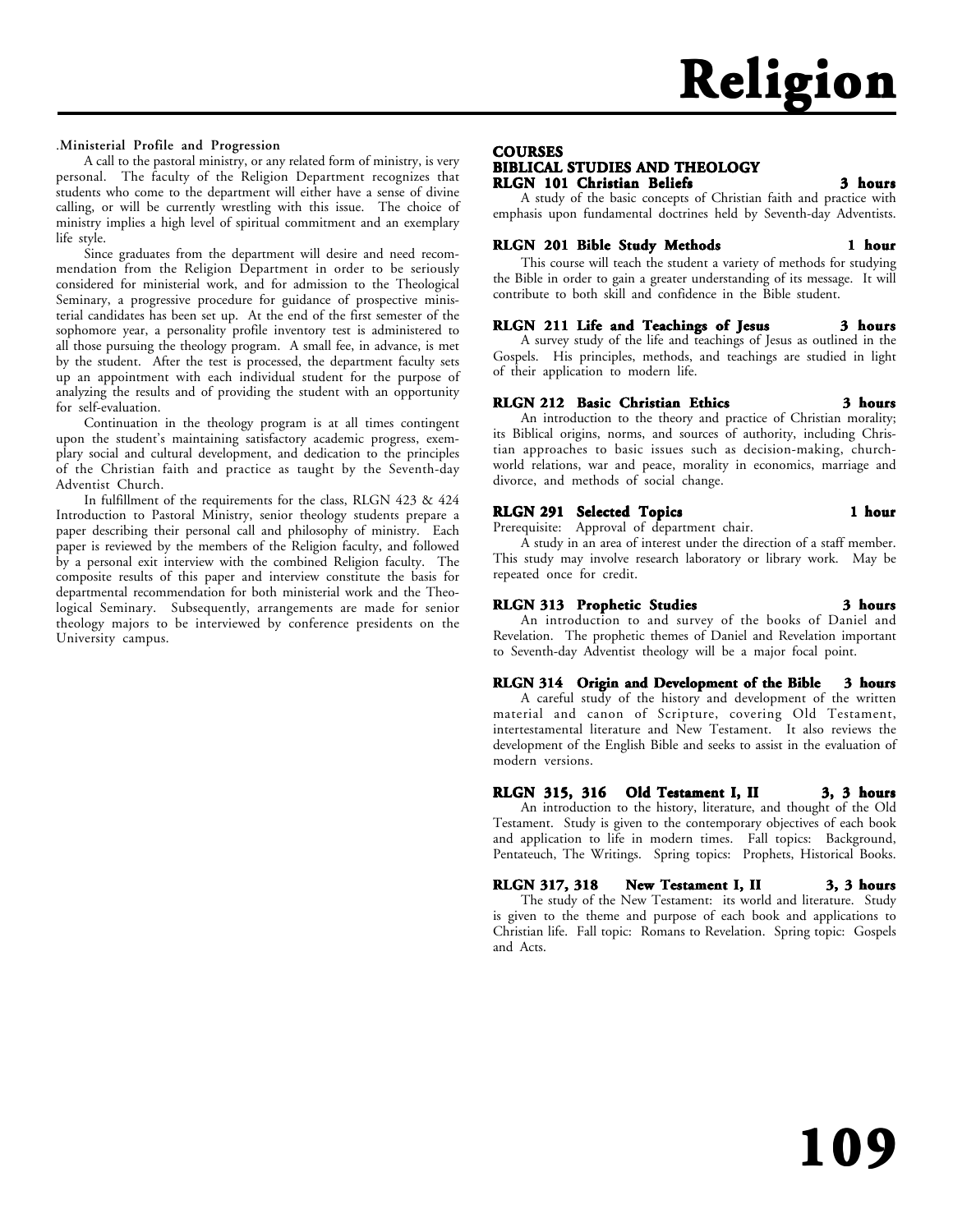# **Religion Religion Religion**

#### **RLGN 320 Ellen White Writings 3 hours**

Prerequisite: RLGN 230

A course designed to give experience and guidelines in the study of the writings of Ellen G. White. The four major foci of the course are the historical context of the life of Ellen White, the development of her major literary works, the themes that tie her writings together across time, and principles for sound interpretation and current application of her writings. Recommended for theology majors.

#### **RLGN 405 Biblical Theology 3 hours**

Prerequisite: RLGN 101 and a RLGN 300 level course.

This course in Biblical Theology consists of the study of several selected topics approached from a biblical perspective. Topics for study will be selected from the following: biblical inspiration and interpretation, the doctrine of God, the doctrine of Christ, the doctrine of Salvation, the doctrine of the Church, eschatology, and the doctrine of Man. These studies will focus upon the contributions of severa biblical writers to each doctrinal issue. Some attention will also be given to the way in which selected recent writers have handled the biblical material.

#### **RLGN 410, 411 Biblical Studies Seminar 3, 3 hours**

Prerequisites: 3 hours from RLGN 315, 316, 317 or 318, with an additional prerequisite of RELL 240 for RLGN 411 only.

A seminar on a biblical topic, book, or body of literature designed to encourage careful, responsible investigation and interpretation. May be repeated for credit. Fall semester: O.T. topic. Spring semester: N.T. topic.

#### **RLGN 419 Philosophy of Science 3 hours**

(See description of BIOL 419 under Biology courses.)

#### **RLGN 491 Selected Topics 1 hour**

Prerequisite: Approval of department chair. Intensive study of a single approved topic in the field of religion. The course takes the form of a seminar, preparation of a research report, or other guided study as arranged with the department. Content and method of study must be arranged prior to registration.

#### **APPLIED RELIGION**

#### **RLGN 210 Introduction to Missions 1-2 hours**

Required for all student missionaries prior to service abroad. An introduction to issues and ideas in missions. Examines cultures and religions from the perspective of the national and the student missionary.

#### **RLGN 220 Christian Witnessing 3 hours**

A study of the biblical principles of the art and technique of personal evangelism. The student is taught to use the Scriptures effectively, to give specific Bible studies, to meet objections, and to gain decisions for Christ.

#### **RLGN 263 Religion in the SDA School in 2 hours**

A course designed to acquaint the student with the objectives, methods, and available materials for effective teaching of religion in the elementary school. The student will have opportunity for creative development of materials and lesson planning.

#### **RLGN 323, 324 Homiletics 3, 3 hours**

Prerequisite: COMM 111. A study of the basic concepts of biblical preaching and sermon preparation, including persuasion, human responses, the art of illustration and effective structure. The second semester features actual practice in preparation and delivery.

#### **RLGN 420 Pastoral Practicum 1 hour**

Prerequisite: RLGN 323, 324 completed or taken concurrently.

Supervised field work in area churches as assigned by the department. Designed to give practical experience in a wide variety of pastoral situations. May be repeated once for credit upon approval of the religion faculty.

#### **RLGN 355 Music and Worship 1 hour**

**This course will acquaint the student with the variety of worship structures, musical styles and instruments available for the worship service. Students will be instructed in the purpose and design of worship services, in hymnology, in conducting and in rudimentary part-singing and choral conducting.**

#### **RLGN 423, 424 Introduction to Pastoral Introduction Pastoral Ministry 3, 3 hours** Prerequisite: PSYC 212.

For senior ministerial students. Applied studies in church and ministry, leadershp, pastoral care, visitation, counseling, organization and finance. The course is enriched by visits of specialists.

#### **RLGN 425 Field Evangelism 3 hours**

**Prerequisite: RLGN 220.**

**This course provides classroom instruction by a successful professional evangelist, accompanied by actual participation in a three-week series of meetings. All facets of the course are taught in the city where the series is conducted. Taught on an arranged basis.**

#### **RLGN 427 Hospital Ministry 1 hour**

Prerequisite: Admission to junior or senior-level standing.

This course provides opportunity for students to expand mission focus to include ministry in specialized settings. Emphasis is given to the advancement of communication and assessment skills. Concentration will also be placed on the development of personal and professional identity and their related issues.

#### **RELIGIOUS HISTORY RLGN 230 History of the Seventh-day Adventist Church 3 hours**

A historical study of the Adventist awakening of the 19th century and the subsequent rise, growth, and world-wide expansion of the Seventh-day Adventist Church. Special attention is given to the role of Ellen G. White in the growing church.

#### **RLGN 233 Introduction to Biblical Archaeology 3 hours**

A study of the history of archaeology, recent achievements, and archaeological method.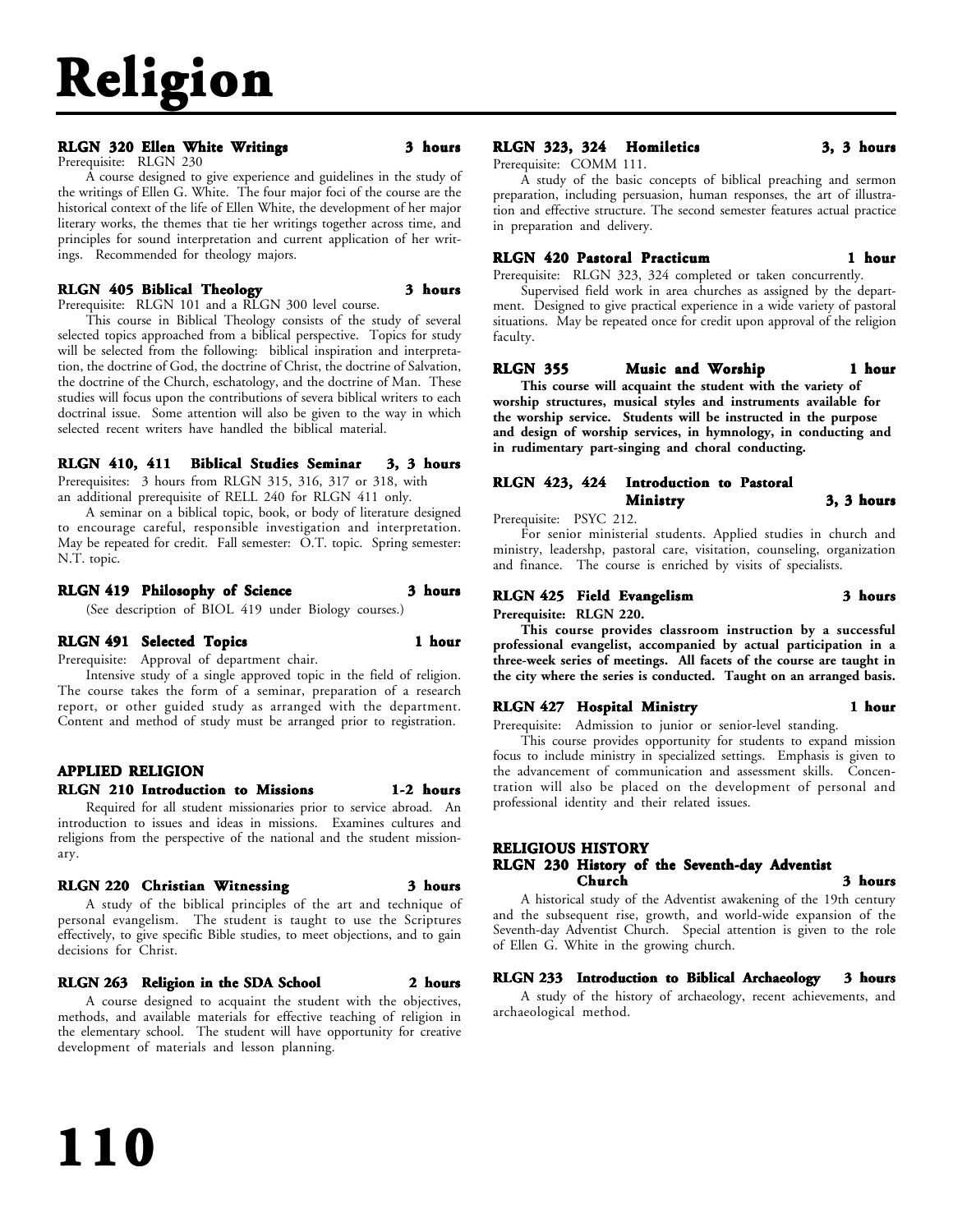#### **RLGN 331, 332 History of Christianity 3, 3 hours**

A study of the rise and impact of Christianity in the Roman world and western culture. Attention is given to theological and social movements, the influence of Islam, the crusades, expansionism, and religious adaptation to modern life. The second semester traces development from the Reformation through the growth of American religion.

#### **RELL 491 Selected Topics 1 hour**

Prerequisite: Approval of department chair.

A study in an area of student interest under the direction of a staff member. This study may involve research, laboratory or library work. May be repeated once for credit.

#### **BIBLICAL LANGUAGES RELL 240, 241 Elements of New Testament Greek 5, 4 hours**

An introductory study of the elements of New Testament Greek. Emphasis upon the fundamentals of grammar and vocabulary. Translation from the first epistle of John and portions of John's Gospel. One semester may be applied toward general education religion requirements.

#### **RELL 340 Intermediate New Testament Greek 3 hours**

Continued reading in the Greek New Testament with emphasis on grammar and syntax, with interpretive translation of selected portions of the New Testament. This class is taught only in the summer (first module) each year.

#### **RELL 343, 344 Elements of Biblical Elements of Biblical Hebrew I, II 3, 3 hours**

An introductory course in the elements of Biblical Hebrew with emphasis on basic grammar and a working vocabulary. Translation from passages in the Old Testament. The second semester will include grammar review, but will focus upon translation from selected Old Testament passages.

## **111**

**Religion Religion Religion**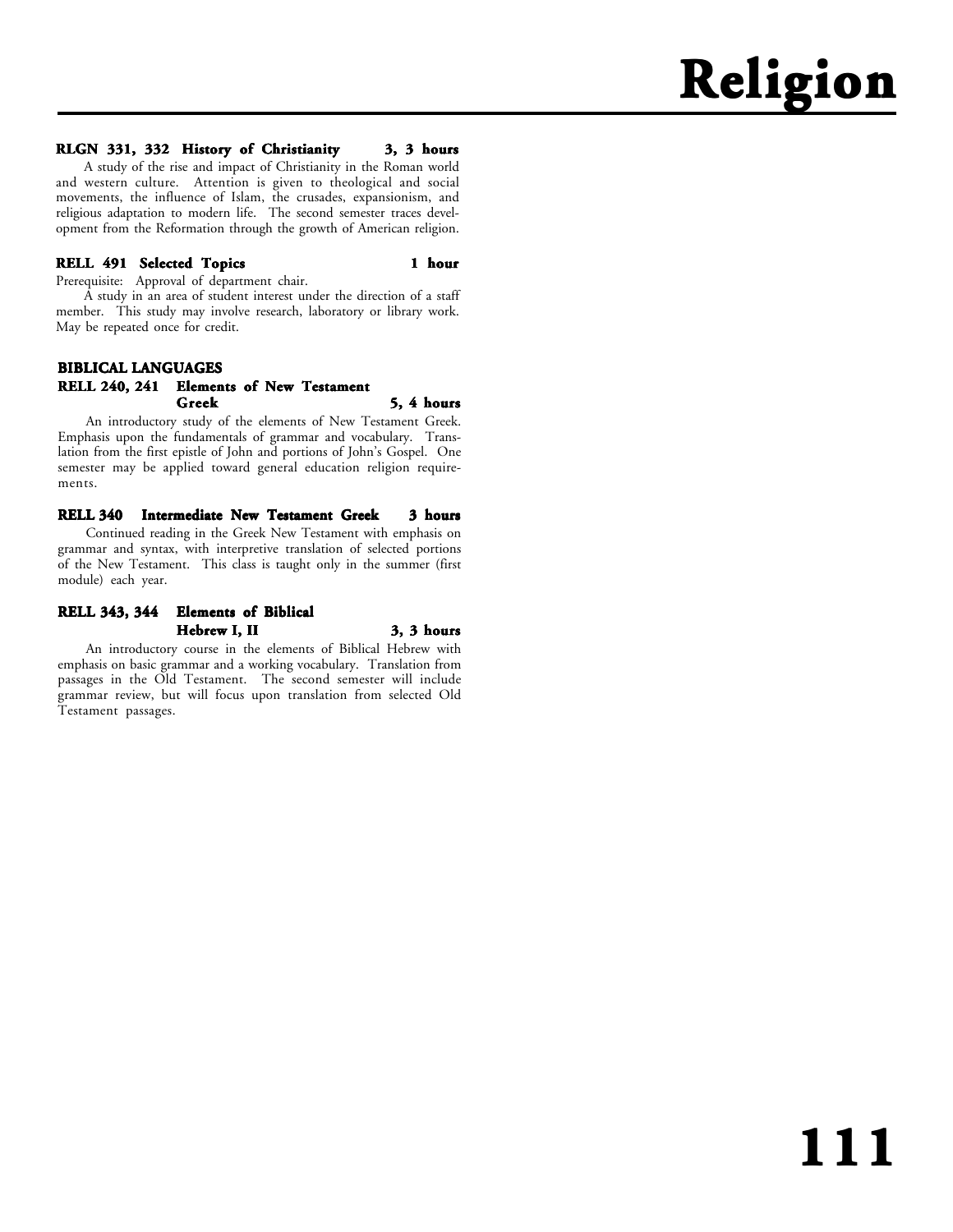## **Social Work**

Phil Hieger, Chair; Nancy Rodriguez

#### **SOCIAL WORK PROGRAM OBJECTIVES**

The objectives of the Social Work Program are:

- 1. To prepare students for professional entry-level generalist social work practice on various levels with sensitivity to the needs of diverse populations;
- 2. To promote a foundation for future learning including graduate social work education;
- 3. To provide students with the basic knowledge, values and professional skills for social work, while integrating a liberal arts base consistent with the mission of Southwestern Adventist University.

#### **ACCREDITATION**

The Social Work program is accredited by the Council on Social Work Education, a specialized accrediting body recognized by the Council on Postsecondary Accreditation.

#### **ADMISSION**

Students seeking admission into the Social Work Program must: 1. Have completed all general admission requirements and be

- accepted to the University. 2. Have completed SOWK 112, Introduction to the Field of Social Work, SOWK 221, History and Policy of Social Institutions, and SOCI 331, Strength in Diversity with a GPA of 2.5;
- 3. Submit an application to the Social Work Department. Application forms are available in the Social Work office;
- 4. Have an overall GPA of 2.0;
- 5. Submit three reference forms by employers, educators or professional colleagues which attest to the professional competence or scholastic ability, emotional stability and physical health of the student;
- 6. Have successfully completed the following liberal arts courses: BIOL 100, ENGL 220, HIST 111 or 112, PSYC 212 and SOCI 111.

For currently enrolled students, these materials must be submitted no later than April 15, the year of admission. The Social Work faculty meets during the last week in April to review all applications to the program.

Transfer students may apply to the program after their enrollment at Southwestern Adventist University during their first semester at the University.

The Admissions Committee uses the following criteria as a basis for acceptance into the Social Work program: a completed application form, transcripts indicating adherence to the GPA standards and completion of prerequisites, and three letters of reference. These forms are available in the Social Work office. Additionally, input from agency supervisors with whom students completed volunteer hours will be solicited.

Students expecting to enroll in field practicum must apply at least one semester prior to enrollment. The Social Work Program requires completion of 500 clock hours of field practicum at an approved agency. Transportation for field practicum is the responsibility of the student. Enrollment in field practicum, seminar, and methods courses are restricted to social work majors.

Further details and information regarding the social work curriculum are available from the Social Work Department.

#### **RETENTION POLICY**

Students admitted to the Southwestern Adventist University Social Work Program are retained in the major, subject to the following "Criteria for Retention."

- Maintaining an overall GPA of 2.0, 2.5 in Social Work courses.
- Adherence to the National Association of Social Worker's Code of Ethics.
- 3. Maintenance of social functioning that allows for effective beginning level professional social work practice. *(Social functioning refers to the students' ability to cope with the demands generated by their interaction with their environment including areas such as school, work, family, and personal relationships.)*
- 4. Demonstration of effective verbal and written communication skills.
- 5. Continued enrollment as a student in good standing at SWAU.

Students who do not conform to the Criteria for Retention may be terminated from the program.

### **BACHELOR OF SOCIAL WORK DEGREE**

#### **General Education Requirements**

See page 34 for a description of regular General Education requirements. The mathematics, one science course requirement, and two of the social science and humanities requirements are met through the cognate requirements.

#### **MAJOR REQUIREMENTS**

#### **Social Welfare Policies and Services: Policies and**

|  | SOWK 112 Introduction to the Field of Social Work3  |
|--|-----------------------------------------------------|
|  | SOWK 221 History and Policy of Social Institutions3 |
|  |                                                     |

#### **Human Behavior and the Social Environment: Human and the Social**

|  |  |  | SOWK 332 Human Behavior and Social Environment I  3  |  |
|--|--|--|------------------------------------------------------|--|
|  |  |  | SOWK 333 Human Behavior and Social Environment II  3 |  |

#### **Social Research: Research:**

SOWK 460 Applied Social Research Methods........................... 3

#### **Social Work Practice:**

#### **Field Practicum: Field**

| TOTAL |  | 50 |
|-------|--|----|

**Social Work is a composite major and does not require a minor.**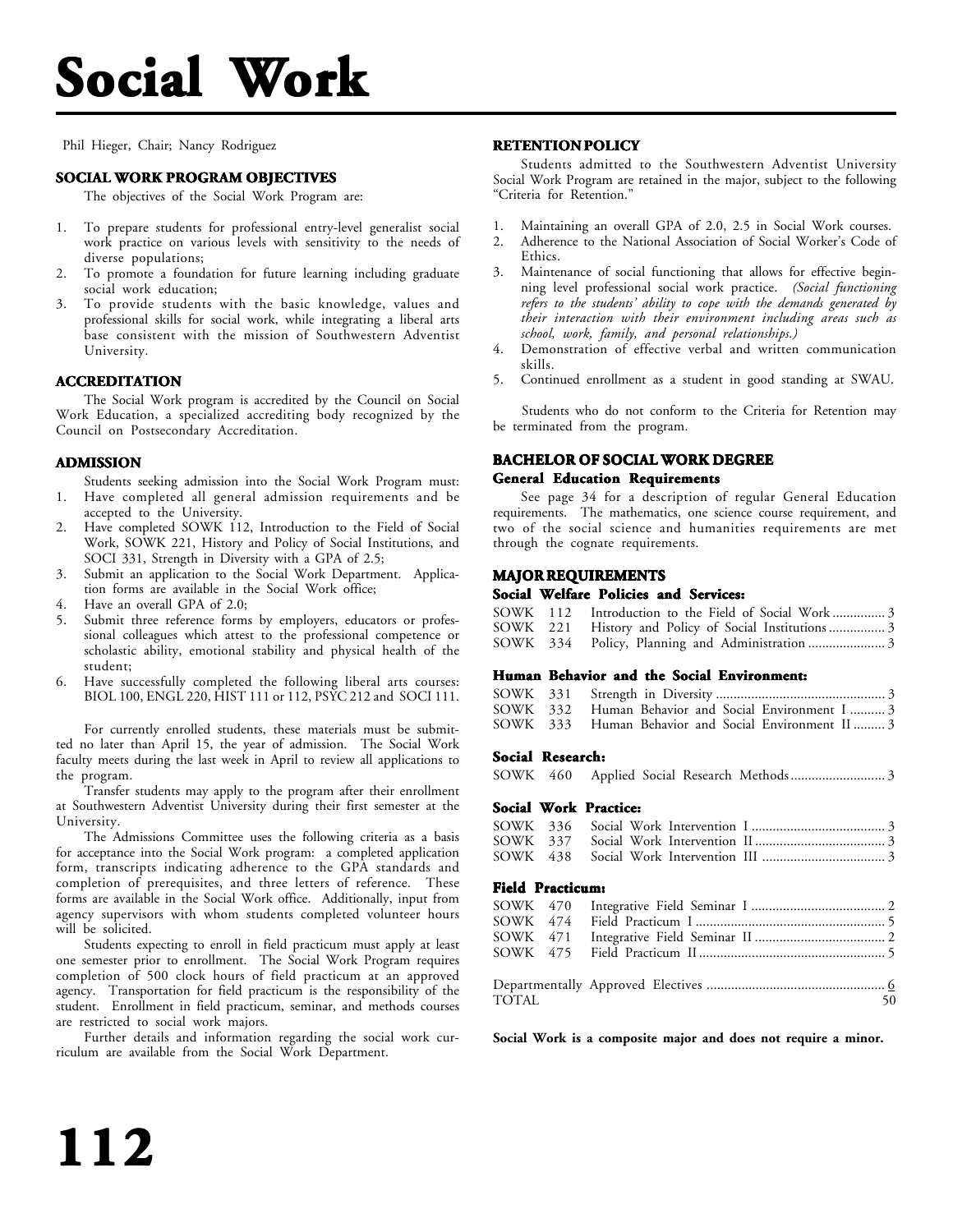## **Social Work**

| Required Cognates: |  |
|--------------------|--|
|                    |  |
|                    |  |
|                    |  |
|                    |  |
| MATH 241           |  |
|                    |  |
|                    |  |

#### **Departmentally Approved Electives:**

| <b>PSYC</b> | 311 | Human Growth and Development3       |  |
|-------------|-----|-------------------------------------|--|
| <b>PSYC</b> | 320 |                                     |  |
| <b>PSYC</b> | 322 |                                     |  |
| <b>PSYC</b> | 326 |                                     |  |
| <b>PSYC</b> | 340 |                                     |  |
| <b>PSYC</b> | 344 |                                     |  |
| <b>PSYC</b> | 360 | Personality Theory and Development3 |  |
| <b>PSYC</b> | 450 | Psychology of Adulthood and Aging 3 |  |
| <b>PSYC</b> | 470 | Counseling Theory and Techniques 3  |  |
| SOCI        | 334 |                                     |  |
| <b>BUAD</b> | 261 |                                     |  |
| <b>BUAD</b> | 372 | Human Resources Management  3       |  |
| <b>BUAD</b> | 423 |                                     |  |
|             |     |                                     |  |

#### **CURRICULUM - SEQUENCE OF COURSES**

| First Year  |     |                             | 1st | 2nd |
|-------------|-----|-----------------------------|-----|-----|
|             |     |                             | Sem | Sem |
| ENGL        | 121 |                             |     |     |
| COLL.       |     |                             |     |     |
| RLGN        |     |                             |     |     |
| <b>COMM</b> |     |                             |     |     |
| <b>HIST</b> | 111 | American History or         |     |     |
| HIST        |     |                             |     |     |
| <b>HLED</b> | 111 |                             |     |     |
| <b>PSYC</b> |     |                             |     |     |
| SOCI        | 111 |                             |     |     |
| <b>SOWK</b> |     |                             |     |     |
| CSIS/OFIS   |     |                             |     |     |
|             |     |                             |     |     |
|             |     | <b>Total Semester Hours</b> | 16  | 15  |
|             |     |                             |     |     |

| Second Year |     |                                                | 1 <sub>st</sub> | 2nd |
|-------------|-----|------------------------------------------------|-----------------|-----|
|             |     |                                                | Sem             | Sem |
| ECON.       |     |                                                |                 |     |
|             |     | GOVT 211 National and Texas Constitutions  3   |                 |     |
|             |     |                                                |                 |     |
|             |     | SOWK 221 History and Policy of Social Inst.  3 |                 |     |
|             |     |                                                |                 |     |
| ENGL        |     |                                                |                 |     |
| <b>HIST</b> |     |                                                |                 |     |
| BIOL        | 100 |                                                |                 |     |
| SOWK        |     |                                                |                 |     |
| <b>RLGN</b> |     |                                                |                 |     |
|             |     | <b>Total Semester Hours</b>                    | 16              |     |
|             |     |                                                |                 |     |

| Third Year  |     | 1st                                    | 2nd |
|-------------|-----|----------------------------------------|-----|
|             |     | Sem                                    | Sem |
| SOWK        | 332 |                                        |     |
| SOWK        | 336 | Social Work Intervention I  3          |     |
| MATH        | 241 |                                        |     |
| <b>ENGL</b> |     |                                        |     |
| RLGN        |     |                                        |     |
| <b>PEAC</b> |     |                                        |     |
| SOWK        | 333 |                                        |     |
| SOWK        | 334 | Policy, Planning and Administration  3 |     |
| SOWK        | 337 |                                        |     |
|             |     |                                        |     |
|             |     | 16<br>Total Semester Hours             | 17  |
| Fourth Year |     | 1st                                    | 2nd |
|             |     | Sem                                    | Sem |
| SOWK        | 438 | Social Work Intervention III  3        |     |
| SOWK        | 460 | Applied Social Research Methods 3      |     |
| SOWK        | 470 |                                        |     |
| SOWK        | 474 |                                        |     |
| RLGN        |     |                                        |     |
| SOWK        | 471 |                                        |     |
| SOWK        | 475 |                                        |     |
|             |     |                                        | 2   |
|             |     | Total Semester Hours  16               | 16  |
|             |     | TOTAL HOURS                            | 128 |

#### **COURSES**

#### **SOWK 112 Introduction to the Field of to Social Work**

| юш<br>п<br>c |
|--------------|
|              |

An introduction to the development of the social work profession, intervention services and values. This course introduces the student to the field of generalist social work. Open to non-majors.

#### **SOWK 221 History and Policy of Social Institutions 3 hours**

A study of the historical development of social welfare programs, practices, and policies. Open to non-majors.

#### **SOWK 291 Selected Topics 1 hour**

Prerequisite: Approval of department chair.

Designed for the student who wishes to do independent study or research. Content and method of study must be arranged prior to registration. May be repeated once for credit.

#### **SOWK 331 Strength in Diversity 3 hours**

A study of racial and ethnic groups in American society featuring an examination of their history, cultural heritage, contributions, struggles, and hopes for the future. Emphasis will be placed on a strengths-based analysis of diverse groups.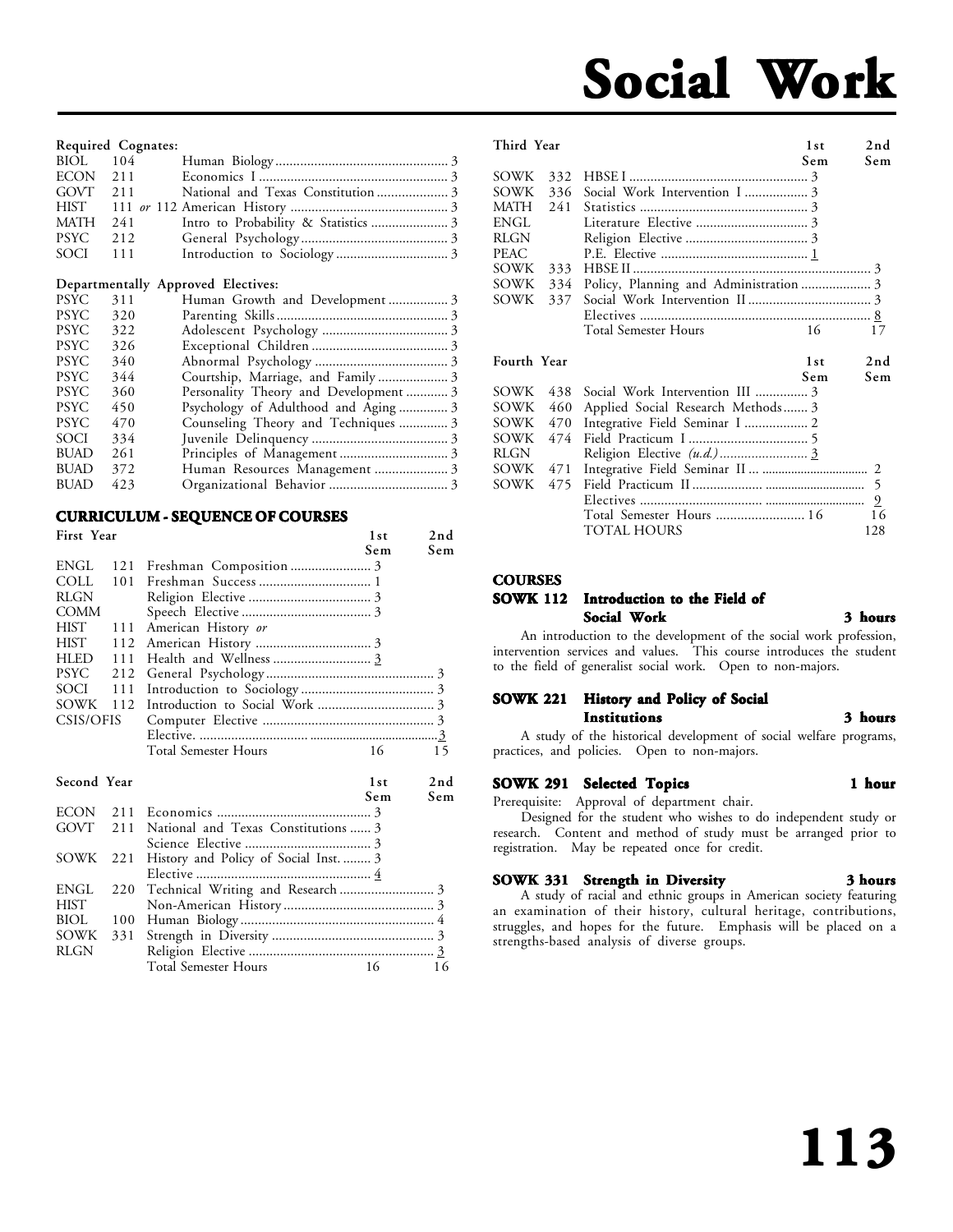#### **SOWK 332 <b>Human Behavior** and Social **Environment I 3 hours**

Prerequisite: BIOL 100; PSYC 212; SOCI 111 & 331; SOWK 112.

A study of the biological, psychological, social, cultural, and spiritual foundations of human development; their interrelatedness for normal and abnormal behavior from infancy through adolescence. The lifespan is examined using a systems approach and focuses on social and family systems, groups, and communities.

#### **SOWK 333 Human Behavior and Social Human Behavior Environment II 3 hours**

Prerequisite: SOWK 332.

A continuation of SOWK 332. A study of biological, psychological, social, cultural, and spiritual foundations of development; their interrelationship for normal and abnormal behavior from young adulthood through old age, and social functioning in social environments.

#### **SOWK 334 Policy, Planning and Adnimistration 3 hours**

Prerequisite: SOWK 112, 221; HIST 111 *or* 112; ECON 211, GOVT 211.

An analysis of the formation and administration of federal, state, and local social welfare policies. Emphasis will be upon understanding both the processes by which social welfare policies are designed as well as the organizational contexts in which they are administered. Students will examine the effects of legislation on minorities and populations-at-risk.

#### **SOWK 336 Social Work Intervention I 3 hours**

Prerequisite: SOWK 112. Corequisite: SOWK 332.

An introduction to generalist social work practice with emphasis on individuals and families. Social work with groups, communities and organizations will also be discussed. This is the first practice course in the Social Work Practice Sequence. It introduces the student to beginning intervention methods of the generalist Social Worker. The student is introduced to the process engagement, data collection, assessment, intervention, evaluation and termination. Basic interviewing and communication skills are emphasized.

#### **SOWK 337 Social Work Intervention II 3 hours**

Prerequisite: SOWK 336. Corequisite: SOWK 333.

A continuation of generalist social work intervention methods, with an in-depth study of the problem-solving directed toward groups. The group process is stressed.

#### **SOWK 438 Social Work Intervention III 3 hours**

Prerequisite: SOWK 337. Corequisites: SOWK 470, 474.

This is the final course within the practice sequence. Intervention III assists the student in developing a more in-depth knowledge, value, and skill base when working with communities and institutions. Students will be exposed to the impact of these systems on persons most at risk of oppression as preparation for entry into generalist social work practice. Students will interface with Agency/Community/Institutional Personnel through in-class participation and assigned projects.

#### **SOWK 460 Applied Social Research Methods 3 hours** Prerequisite: MATH 241, ENGL 220.

An introduction to applied research methods and their applications to the disciplines of Social Work, Criminal Justice and Law Enforcement, Physical Education, Psychology, and Sociology. Emphasis is on understanding basic terminology, the use of fundamental research tools, and the integration of research and practice. Students will gain experience with single subject designs, program evaluation methods, SPSS-driven data analysis, and case studies in data collection.

#### **SOWK 470 Integrative Field Seminar I 2 hour**

Prerequisites: SOWK 333, 334, 337. Corequisite: SOWK 474.

Assists students in strengthening and integrating their various field experiences. Examines the dynamics of actual practice while utilizing classroom knowledge.

#### **SOWK 471 Integrative Field Seminar II 2 hour**

Prerequisite: SOWK 470.

Corequisite: SOWK 474.

A continuation of SOWK 470 with emphasis on future professional career planning.

#### **SOWK 474 Field Practicum I 5 hours**

Prerequisite: SOWK 333, 334, 337. Corequisite: SOWK 470.

A laboratory course designed to provide the student with supervised field practice in an approved agency selected by the University.

#### **SOWK 475 Field Practicum II 5 hours**

Prerequisite: SOWK 474.

Corequisite: SOWK 471 (seminar).

A continuation of SOWK 474, in the same agency. Students demonstrate use of the general problem-solving method with more depth and independence.

#### **SOWK 491 Selected Topics 1 hour**

Prerequisite: Approval by department chair.

Designed for the student who wishes to do independent study or research. Content and method of study must be arranged prior to registration. May be repeated once for credit.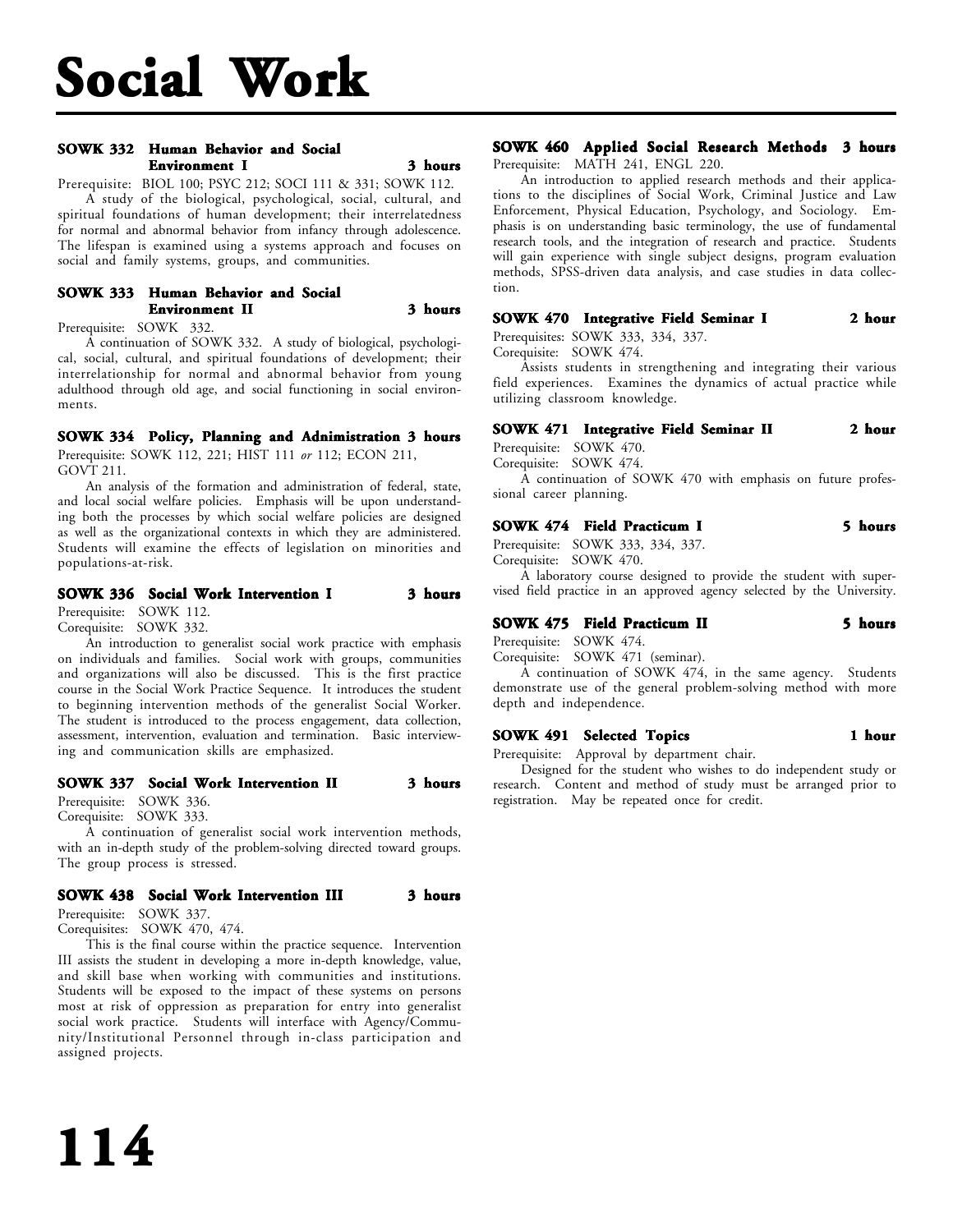# **Board of Trustees**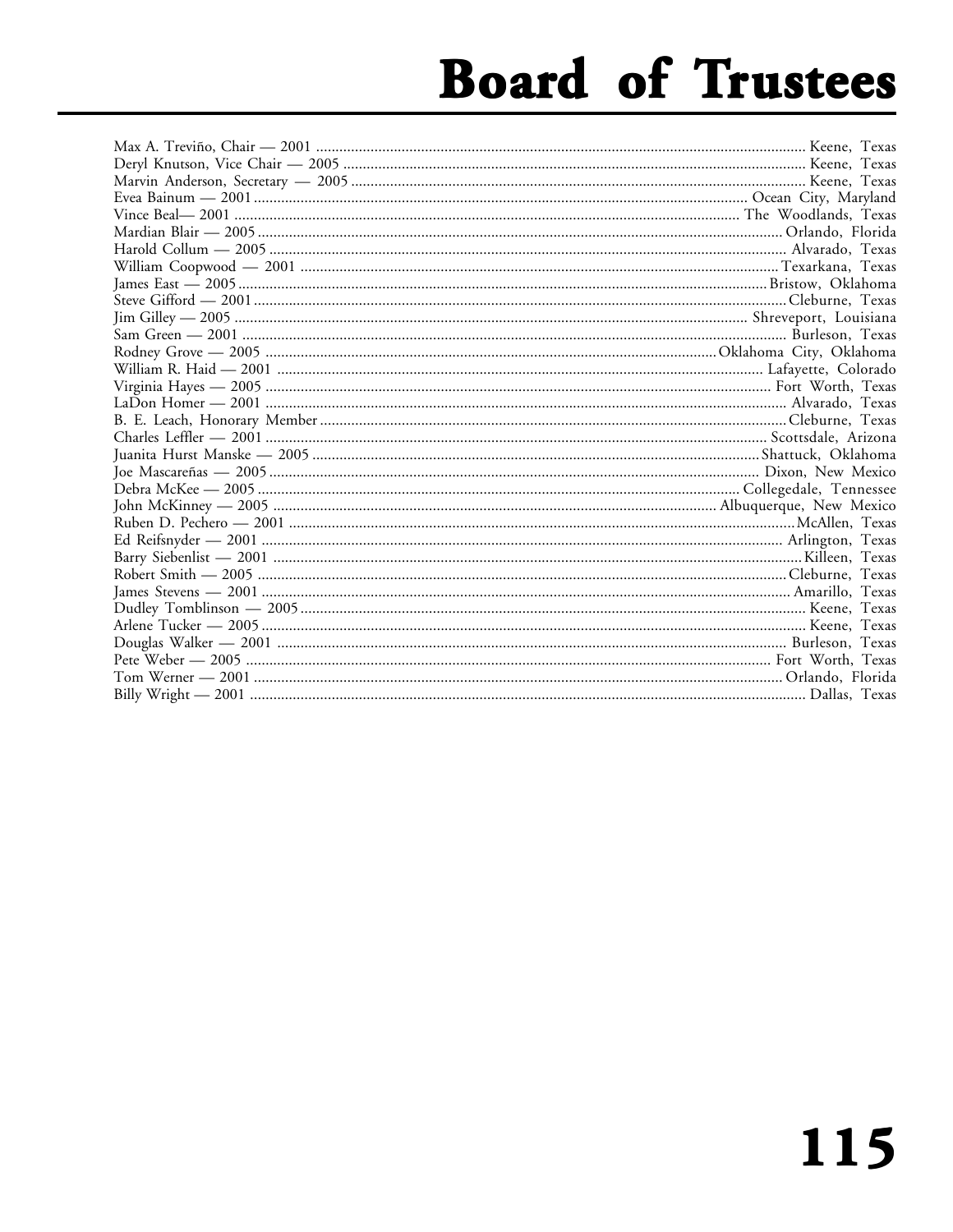## $Administration$

#### **OFFICERS OF ADMINISTRATION**

|                                                | Graduate Dean |
|------------------------------------------------|---------------|
| David M. Hope, M.Ed.  Financial Vice President |               |

#### **ADMINISTRATIVE SERVICES**

| Brent Baldwin, M.Ed.  Enrollment Vice President              |
|--------------------------------------------------------------|
| Thomas G. Bunch, Ed.D. Student Services Vice President,      |
| Registrar                                                    |
|                                                              |
|                                                              |
|                                                              |
|                                                              |
|                                                              |
|                                                              |
| Steve Stafford, M.Ed.  Director of Counseling and            |
| Testing Center                                               |
|                                                              |
| Charles Lewis, B.A.  Director of Administrative Computing    |
| Ronald Macomber, B.S.  Director of Network Services          |
| Teresa Macomber, M.S.WStudent Accounts Advisor               |
| Beverly Mendenhall, B.S.  Alumni Relations Director          |
| Patricia Norwood Assistant Vice President of Student Finance |
|                                                              |
| Larry Philbeck, Ed.D.  Director of Adult Degree Program      |
| Jerry Potter, B.B.A.  Assistant Student Accounts Director    |
| Marsha Rasmussen, A.M.L.S.  Associate Librarian              |
|                                                              |
|                                                              |
| Lawrence Turner, Ph.D.  Director of Institutional            |
| Effectiveness                                                |
|                                                              |
|                                                              |

#### **CAMPUS SERVICES**

| Randell Chastain, B.S.  Bookstore and Media Services |                                                 |
|------------------------------------------------------|-------------------------------------------------|
|                                                      |                                                 |
|                                                      |                                                 |
|                                                      |                                                 |
|                                                      |                                                 |
| Kimberly McClain, B.S.  Assistant Dean of Women      |                                                 |
|                                                      |                                                 |
|                                                      |                                                 |
|                                                      |                                                 |
|                                                      |                                                 |
|                                                      |                                                 |
|                                                      |                                                 |
|                                                      |                                                 |
|                                                      |                                                 |
|                                                      | Student Employment and Transportation, Security |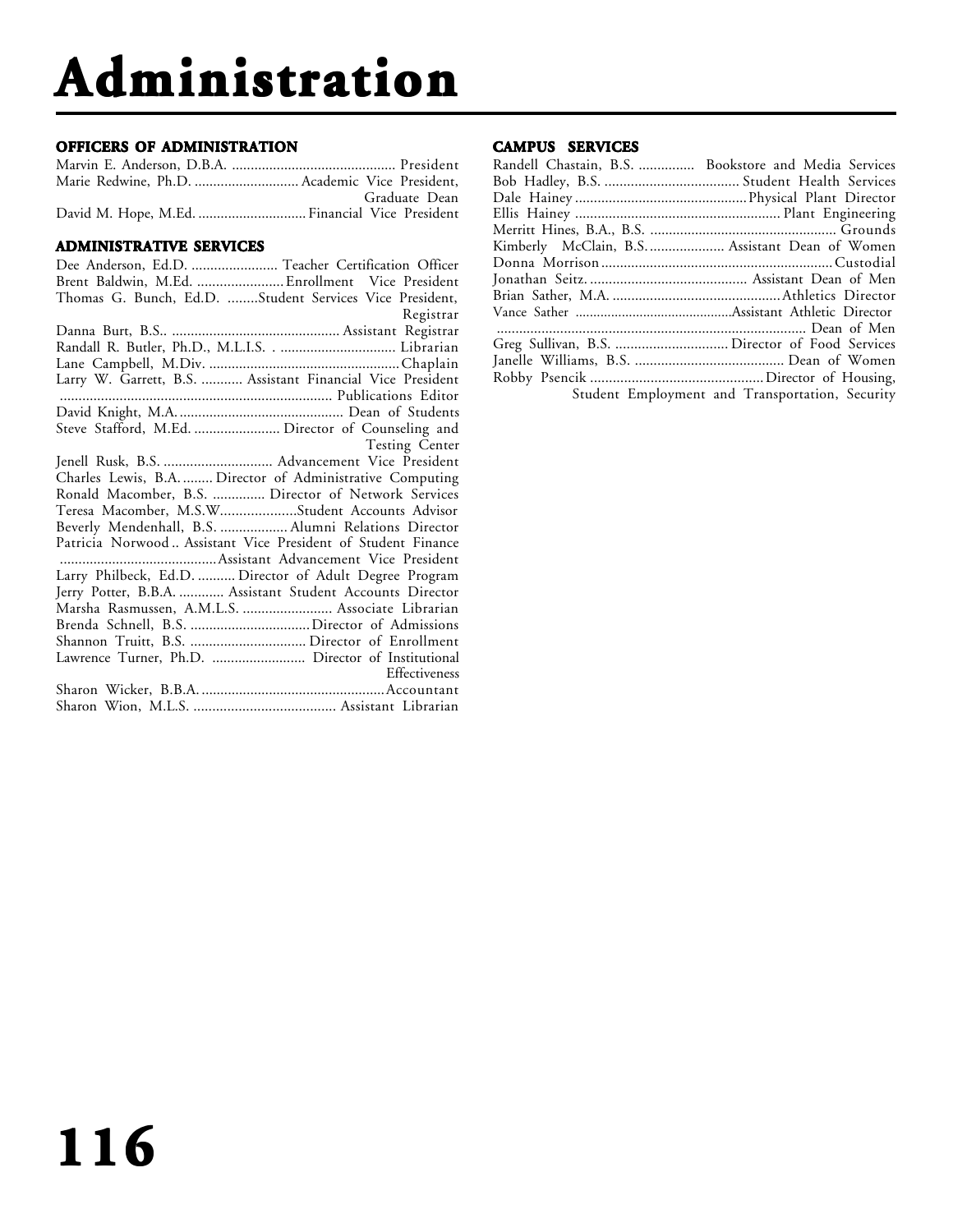# **Faculty**

#### **EMERITI FACULTY/ADMINISTRATION**

- Harold T. Burr, M.A. ........................................................................ Religion B.A., Union College; M.A., Andrews University.
- Robert Cooper, M.S. .......................................................................Librarian B.S., Columbia Union College; M.S., in Library Science, University of Southern California.
- Laurice Durrant, Ed.D. .................................................................... Nursing B.S., Nursing Union College; Masters, Health Ed.., Stanford University; Ed.D., Stanford University.
- Lewis J. Larson, Ed.D. ................................. Dean, Education and English B.S., Madison College; M.A., George Peabody College for Teachers of Vanderbilt University; Ed.S., George Peabody College for Teachers of Vanderbilt University; Ed.D., George Peabody College for Teachers of Vanderbilt University.
- Morris Lowry, M.A. ............................................................................ History B.A., Pacific Union College; M.A., Texas Christian University; M.A., Seventh-day Adventist Theological Seminary. Additional graduate study at University of Colorado, Texas Christian University.
- Frances S. Mosley, Ph.D. ........................................ Education and History B.A., University of the Americas, Mexico; M.A., Sam Houston State University; Ph.D., Texas A&M University.
- Ruth A. Nelson Foll, M.A. .............................................. Secretarial Science B.A., Washington Missionary College; M.A., Northwestern University.
- Richard Norman, M.A. ...................................................... Communication B.A., La Sierra University; M.A., University of Redlands.
- Carl Pinterich, Ed.D. ..................................................................... Education B.S., Columbia Union College; M.A., Andrews; Ed.D., Baylor University.
- Shirley Pinterich, M.S. ..................................................................... Nursing B.S., Columbia Union College; M.S., Texas Woman's University.
- Carol Sample, Ph.D. ......................................................................... English B.A., Union College; M.A., East Tennessee State University; Ph.D., Texas Christian University. Additional graduate study at University of Maryland.
- Arthur L. White, M.B.A. ...................................... Business Administration B.S., Walla Walla College; M.B.A., University of Washington. Additional graduate study at University of Washington.

#### **TEACHING FACULTY**

- Lavonne Adams, M.S. ..................... Assistant Professor of Nursing, 1999 B.S.N., Wright State University; M.S., Andrews University.
- Jean Alway, M.S.N. .......................... Assistant Professor of Nursing, 1995 B.S., Loma Linda University; M.S.N., University of New Mexico.
- David R. Anavitarte, M.A. ................... Assistant Professor of Music, 1991 B.S., Columbia Union College; M.A., Indiana University of Pennsylvania.
- Dee Anderson, Ed.D. .............................................. Professor of Education and Psychology, 1979 B.S., Oakwood College; M.Ed., Texas Christian University; Ed.D., Texas Woman's University. Additional graduate study at Texas Woman's University.
- Marvin E. Anderson, D.B.A. ............................................... President, 1970 B.S., Union College; M.B.A., Athens College; D.B.A. Western Colorado University.
- Luz Arauzo, M.A. .......... Assistant Professor of Modern Languages, 1979 B.A., University of Texas at Austin; M.A., Texas Christian University.
- Thomas G. Bunch, Ed.D. ............................... Registrar/Vice President for Student Services, 1977 B.S., Pacific Union College; M.A., California State University at Sacramento; Ed.D., Brigham Young University.
- Randall R. Butler, Ph.D., M.L.I.S. ... Librarian, Professor of History, 1996 B.A., Walla Walla; M.A., Loma Linda University; Ph.D., Brigham Young University; M.L.I.S., Brigham Young University. Additional graduate study at the University of Michigan.
- Roy K. Campbell, Ph.D. ................................... Professor of Physics, 1984 B.S., Southern Missionary College; Ph.D., Florida State University.
- Arthur V. Chadwick, Ph.D. ....... Professor of Biology and Geology, 1984 B.A., La Sierra College; Ph.D., University of Miami. Additional graduate study at the University of California.
- Jerry L. Chi, Ph.D., Ph.D. .......................................... Associate Professor of Business Administration, 1996 B.A., Taiwan Adventist College; M.B.A., Andrews University; Ph.D., Andrews University; Ph.D., Illinois State University.
- Watson L. Chin, Ph.D. ............................ Professor of Mathematics, 1973 B.A., Andrews University; M.A., Ohio State University; Ph.D., Illinois Institute of Technology.
- Dale L. Clayton, Ph.D. ...................................... Professor of Biology, 1981 B.S., Andrews University; M.A., Loma Linda University; Ph.D., Michigan State University.
- R. Edwin Connell, M.S. .............................................Assistant Professor of Computer Science, 1989 B.A., Union College; M.S., Andrews University.
- Murray Cox, M.S. ....................................Instructor of Mathematics, 2001 B.A., Union College; M.S., University of California in Riverside.
- Renard K. Doneskey, Ph.D. ............ Associate Professor of English, 1999 B.A., Southwestern Adventist College; M.A., Andrews University; Ph.D., University of California.
- Carol Dorough, M.S ........................ .Assistant Professor of Nursing, 1999 B.S.N., Southern Nazarene University; M.S., University of Texas.
- Robert Durkin, M.D. ...... Assistant Professor of Computer Science, 2000 B.S., Southwestern Adventist College; M.D., Loma Linda University.
- Michael G. England, Ed.D. ........ Associate Professor of Education, 1996 B.S., Andrews University; M.A., Western Carolina University; M.Ed., Walla Walla College; Ed.D., Andrews University.
- Meriam Fabriga, M.S. ...................... Assistant Professor of Nursing, 1992 B.S., Mountain View College; M.S., Philippine Union College.
- Bonnie Gnadt, M.S.N. ..................... Associate Professor of Nursing, 1988 B.S., Union College; M.S., Washington University, Graduate work Texas Woman 's University.
- Randy Gilliam, EdD. ................... Associate Professor of Education, 1998 B.S., Colorado University; M.Ed., Central State University; Ed.D., Oklahoma University.
- Mariaelena Godinez, M.A. ...... Assistant Professor of ESL Program, 2000 B.S., University of Texas at El Paso; M.S., University of Texas at El Paso.
- Janeric Gustavsson, Ph.D. ........................................ Associate Professor of Business Administration, 2000 B.S., University of Gothenburg, Sweden; M.S., Andrews University; Ph.D., Andrews

University.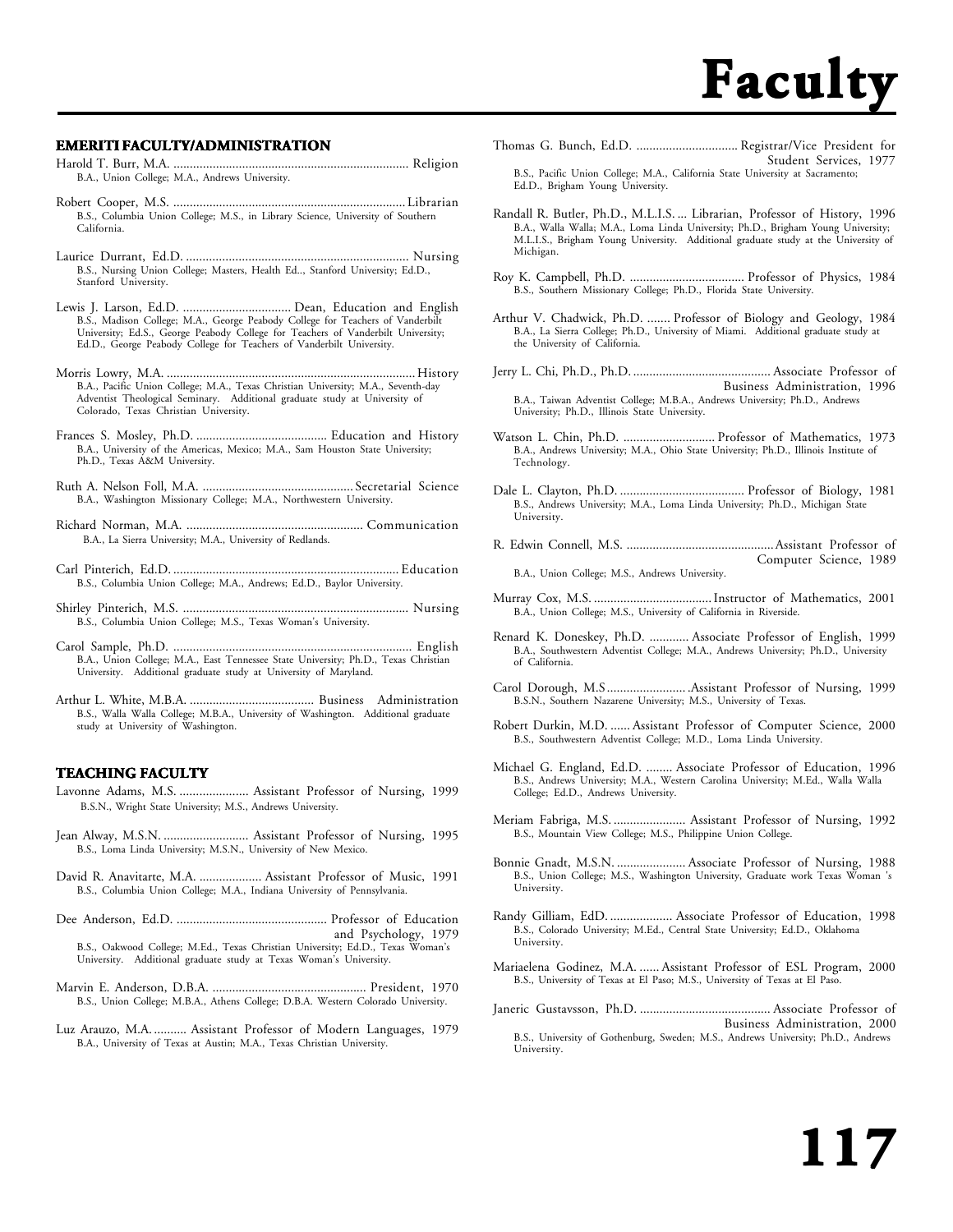## **Faculty**

- Kirsten Harrington, J.D. ............................................Assistant Professor of Business Administration, 2000 B.A., in Harvard University; M.A., Tulane University; J.D., University of Idaho.
- Barbara R. Harsany, M.S. ....... Associate Professor of PE/Wellness, 1977 B.S., Walla Walla College; M.S., University of Southern California.
- Krystal Hauff, M.Ed. .............................. Instructor of PE/Wellness, 2000 B.S., Pacific Union College; M.Ed., University of Nebraska.
- Phil Hieger, M.S.W. ................. Assistant Professor of Social Work, 1998 M.S.W. Andrews University; M.P.A., Western Michigan University, B.S.W., Andrews University
- Willie Hucks, M.Div. ...................... Assistant Professor of Religion, 1999 B.A., Oakwood College; M.Div., Andrews University.
- R. Steven Jones, Ph.D. ..................... Associate Professor of History, 1997 B.A., Northern Oklahoma State University; M.A., Oklahoma State University; Ph.D., Oklahoma State University
- William L. Kilgore, M.Div. ............. Associate Professor of Religion, 1989 B.A., Columbia Union College; M.Div., Andrews University. Post-graduate doctoral study at Southwestern Baptist Theological Seminary.
- Karl Konrad, Ph.D. ...................................... Professor of Chemistry, 1968 B.A., Andrews University; M.S., Illinois Institute of Technology; Ph.D., Illinois Institute of Technology.
- Judy Myers Laue, Ph.D. ................... Associate Professor of English, 2000 B.A., Andrews University; M.A., Andrews University; Ph.D., University of Southern California.
- Robert L. McChesney, Ed.D. .................................................... Professor of Business Administration, 1997 B.A., Walla Walla College; M.A., Andrews University; Ed.D., University of Northern Colorado.
- Richard L. McCluskey, Ph.D. ........................... Professor of Biology, 1997 B.A., Andrews University; M.A., Walla Walla College; Ph.D., University of North Texas.
- Joyce L. Melius, M.S.N. ................... Assistant Professor of Nursing, 1996 B.S.N., Southwestern Adventist University; M.S.N., University Texas at Arlington.
- Robert R. Mendenhall, Ph.D. ............ Professor of Communication, 1970 B.S., Pacific Union College; M.A., Texas Christian University; Ph.D., University of Texas at Austin.
- Mitchell Menzmer, Ph.D. ............................ Professor of Chemistry, 2000 B.S., Southwestern Adventist College; M.S.W., University of Texas at Arlington.
- Judith Foll Miles, M.A. .............................................. Associate Professor of Business Administration/Computer Science, 1979 B.S., Andrews University; M.A., Loma Linda University.
- Penny K. Moore, Ph.D. ................... Associate Professor of Nursing, 1996 B.S.N., University of Texas at Houston; M.S.N., University of Texas at Arlington; Ph.D., Texas Woman's University.
- Daniel Petr, M.A. .............................. Associate Professor of Biology, 1982 B.S., Andrews University; M.A., Andrews University. Post-graduate doctoral study at University of North Texas.
- Larry G. Philbeck, Ed.D. ............. Assistant Professor of Education, 1994 B.A., Southwestern Adventist University; M.A., University of Arkansas; Ed.D., University of Arkansas.
- Marie Redwine, Ph.D. ............................... Academic Vice President, 1973 B.S., Union College; M.S., Northern Illinois University; Ph.D., Texas Woman's University.
- Glendal P. Robinson, M.A. ...................................... Assistant Professor of Communication, 1998 B.A., Pacific Union College; M.A., California State University.
- Nancy Rodriguez, M.S.W. ...................... Instructor of Social Work, 1999 B.S., Southwestern Adventist College; M.S.W., University of Texas at Arlington.
- Brian Sather, M.S. .................... Assistant Professor of PE/Wellness, 1999 B.S., Walla Walla College, B.A., Atlantic Union; M.S., Bringham Young University.
- Erwin Sicher, Ph.D., Ph.D. ........................... Professor of Social Sciences/ Modern Languages, 1976 B.A., Atlantic Union College; M.A., Pacific Union College; Ph.D., University of Southern California; Ph.D., Texas Woman's University.
- Ingo Sorke, M.Div ........................... Assistant Professor of Religion, 2000 B.A., Southwestern Adventist College; M.Div., Andrews University.
- Daryl D. Thomas, Ph.D. ........................................... Associate Professor of Computer Science, 1995 B.S., Louisiana State University; Ph.D., Louisiana State University.
- Catherine K. Turner, Ph.D. ............................. Professor of Nursing, 1996 B.S., Columbia Union College; M.S.N., University of Tennessee; Ph.D., Andrews University.
- Lawrence E. Turner, Ph.D. ................................. Professor of Mathematics and Physics, 1996 B.S., Pacific Union College; M.A., Pacific Union College; M.S., Michigan State University; Ph.D., Michigan State University.
- Charles M. Underhill, Ed.D. ....... Professor of Education/Religion, 1961 B.A., Union College; M.A., Colorado State College of Education; Ed.D., Texas A&M University.
- John D. Williams, M.A. ..... Associate Professor of Communication, 1987 B.A., Mansfield State College; M.A., Bowling Green State University.
- Edith Willis, M.A. .................... Assistant Professor of ESL Program, 1992 B.A., Avondale College; M.A., Andrews University; M.A., University of North Texas; A. Mus. A., Australian Music Ex. Board; L.T.C.L., London Trinity College of Music
- Lloyd A. Willis, Ph.D. ...................................... Professor of Religion, 1989 B.A., Pacific Union College, Avondale Campus; M.A., Andrews University; Ph.D., Andrews University.
- Andrew P. Woolley III, Ph.D. .......................... Professor of English, 1978 B.A., Southern Missionary College; M.A., Andrews University; Ph.D., University of Tennessee.

#### **ADJUNCT FACULTY**

#### **Business Administration**

| Lizardo, Radhamés, M.B.A., C.P.A.  Finance & Accounting |  |
|---------------------------------------------------------|--|
|                                                         |  |
|                                                         |  |

#### . **Communication**

Lewis, Shawna, M.A. .......................................................... Communication

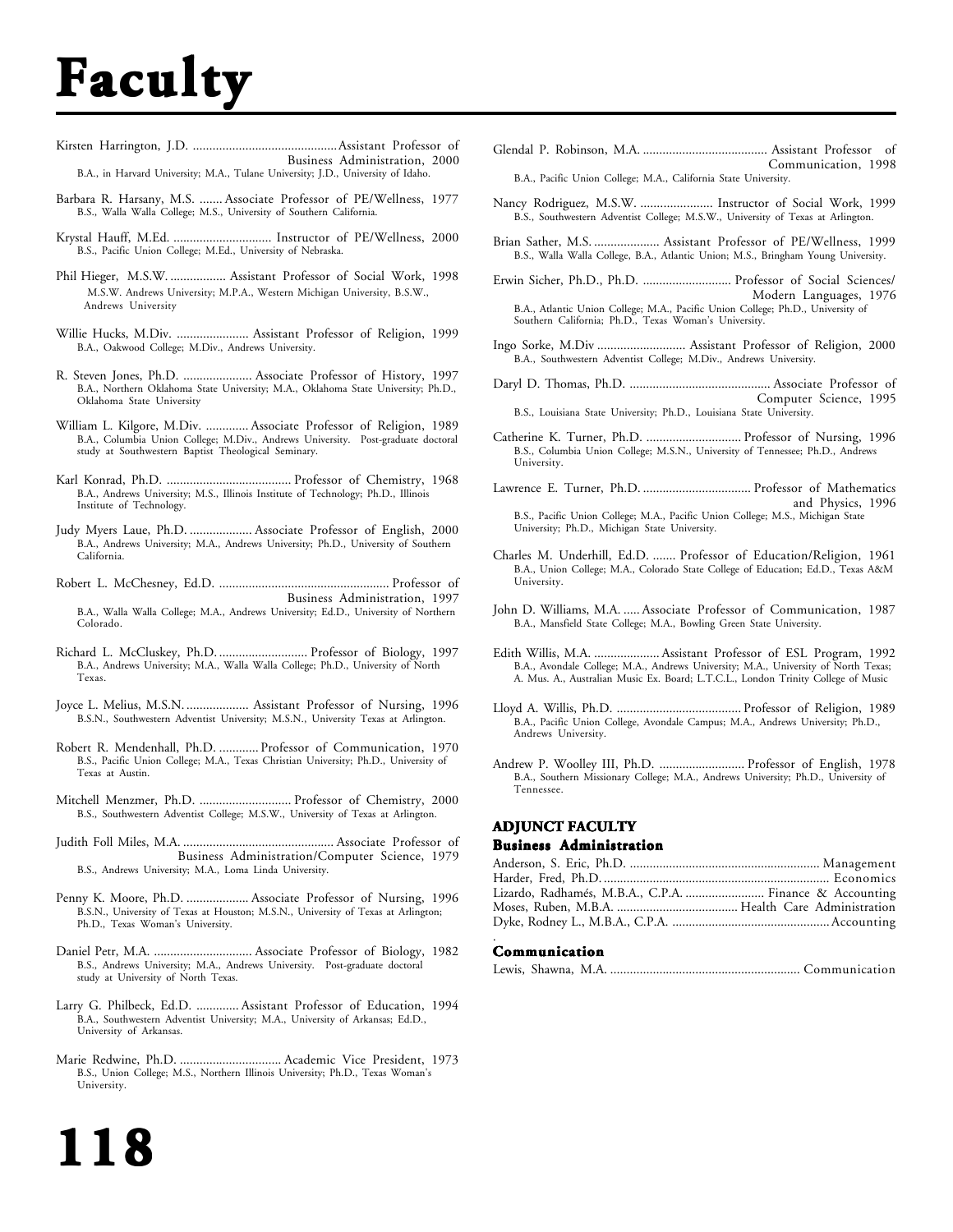# **Faculty**

#### **Education & Psychology**

#### **English**

**Southwestern Union Conference of Seventh-day Adventists** Walker, Doug, M.A. .................................................. Director of Education Campbell, Carol, Ph. D. .......................... Associate Director of Education

**Arkansas-Louisiana Conference of Seventh-day Adventists** Hevener, Don, M.Ed. ............................................ Assistant in Supervision

**Oklahoma Conference of Seventh-day Adventists** Francisco, Jack, M.Ed. .......................................... Assistant in Supervision

**Southwest Region Conference of Seventh-day Adventists** Warfield, Eunice, M.A. .......................................... Assistant in Supervision

#### **Texas Conference of Seventh-day Adventists**

**Texico Conference of Seventh-day Adventists**

Workman, Chuck ................................................. Assistant in Supervision

#### Fine Arts, Art & Music

#### **History, Social Science, & Criminal Justice**

#### **including Modern Languages**

#### **Medical Technology**

| Andrews University — Berrien Springs, Michigan                   |
|------------------------------------------------------------------|
|                                                                  |
| for Clinical Laboratory Sciences                                 |
| Kilsby, Marcia A., M.S., M.T. (ASCP), CLS (NCA)  Chair & Program |
| Director, Allied Health Department                               |
| McMullen, Albert W., M.A., M.T. (ASCP)  Hematology Professor     |
| Show, Richard D., M.S., M.T. (ASCP) SC, DLM  Clinical Chemistry  |
| Professor, Program Director of MS in Clinical Laboratory Science |
| Sutherland, Clifford A., B.S., M.T. (ASCP) SM  Microbiology      |
| Professor                                                        |
| Florida Hospital - Orlando, Florida                              |
|                                                                  |

```
Medical Technology
Rogers, Patricia L., B.S., M.T., (ASCP) SBB ................... Program Director,
                                          School of Medical Technology
```

| Tarleton State University — Fort Worth, Texas                      |
|--------------------------------------------------------------------|
| Murray, Karen, M.B.A., M.T., (ASCP) SC Program Director, School of |
| Medical Technology                                                 |
|                                                                    |
|                                                                    |
|                                                                    |
|                                                                    |
| Smith, Patricia, M.T. (ASCP) SH  Instructor/Student Coordinator    |
|                                                                    |

#### **Physical Education, Physical Education, Wellness**

#### **Religion**

#### **Social Work**

| American Cancer Society                          |
|--------------------------------------------------|
|                                                  |
| Child Protective Services                        |
|                                                  |
| Cook Children's Hospital                         |
|                                                  |
| <b>Harvest</b> House                             |
|                                                  |
| Hill County Adult Probation                      |
|                                                  |
| Hill County Child Protective Services            |
|                                                  |
| <b>Huguley Nursing Center</b>                    |
|                                                  |
| John Peter Smith Hospital                        |
|                                                  |
| Johnson County Family Services                   |
|                                                  |
| Johnson County Juvenile Services                 |
|                                                  |
| Federal Medical Center Prison                    |
|                                                  |
| Communities in Schools of Greater Tarrant County |
|                                                  |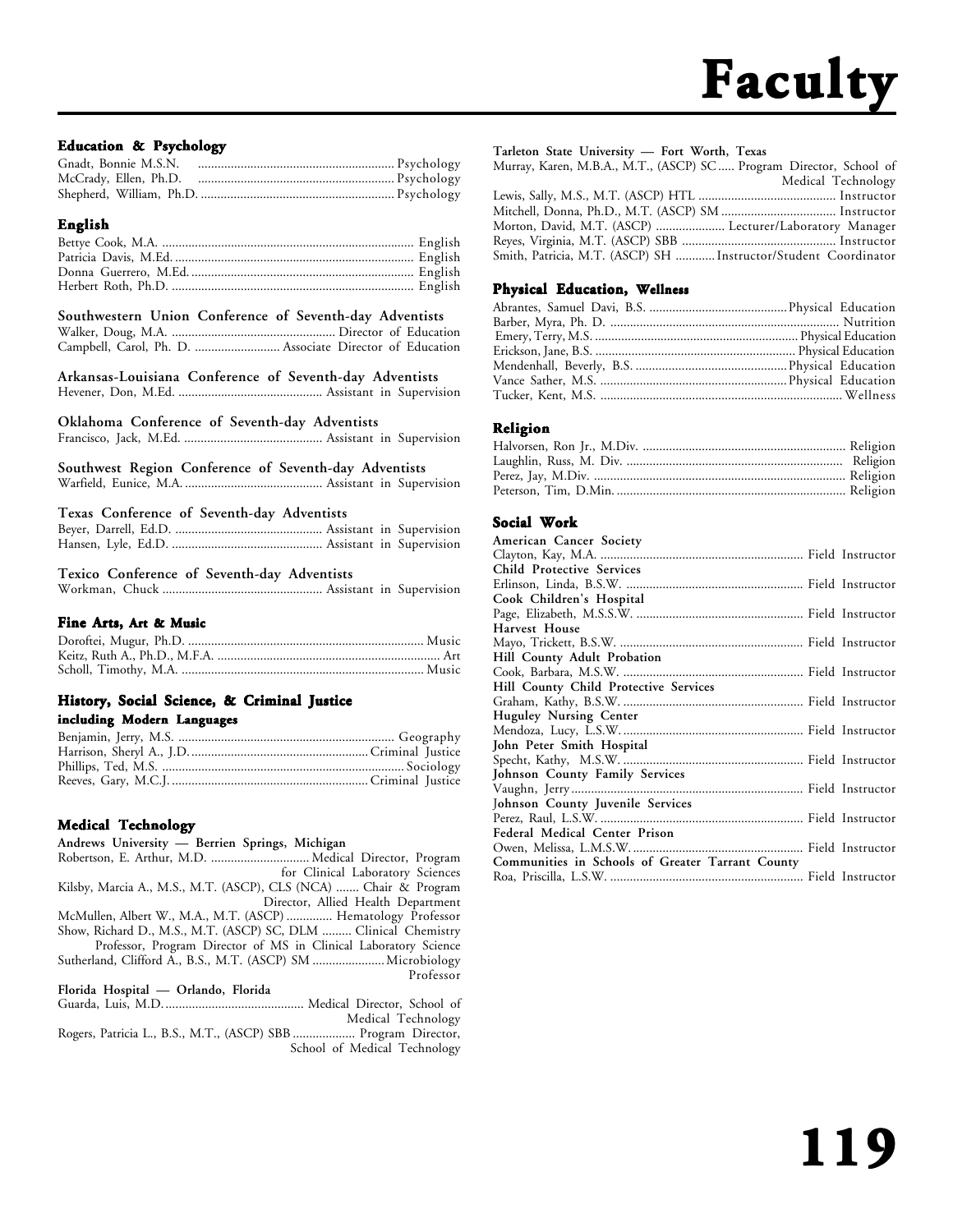## **Departments**

*First name listed is chair.*

#### **Department of Biology including Medical Technology**

Arthur Chadwick, Ph.D. Dale Clayton, Ph.D. Richard L. McCluskey, Ph.D. Dan Petr, M.A.

#### **Department of Business Administration**

Robert L. McChesney, Ed.D. Jerry L. Chi, Ph.D. Janeric Gustavsson, Ph.D. Kristen Harrington, JD Judith Miles, M.A.

#### **Department of Communication**

Robert R. Mendenhall, Ph.D. Glendal P. Robinson, M.A. John Williams, M.A.

#### **Department of Computer Science**

Daryl D. Thomas, Ph.D. Ed Connell, M.S. Rob Durkin, M.D. Judith Miles, M.A.

#### **Department of Education & Psychology**

Dee Anderson, Ed.D. Michael England, Ed.D. Randy Gilliam, Ed.D. Mel Underhill, Ed.D.

#### **Department of English**

Judy Myers Laue, Ph.D. Renard Doneskey, Ph.D. Andrew Woolley III, Ph.D.

#### **Department of Fine Arts/Art, Music**

David Anavitarte, M.A. Mugur Doroftei, Ph.D. Timothy Scholl, M.A.

#### **Department of History, Social Sciences, & Criminal Justice including Modern Languages**

Erwin Sicher, Ph.D. Luz Arauzo, M.A. Randall R. Butler, Ph.D. R. Steven Jones, Ph.D.

#### **Department of Mathematics & Physical Sciences including Chemistry, Physics**

Karl Konrad, Ph.D. Roy Campbell, Ph.D. Watson Chin, Ph.D. Ed Connell, M.S. Murray Cox, M.S. Lawrence E. Turner, Ph.D.

#### **Department of Nursing**

Catherine K. Turner, Ph.D. Lavonne Adams, M.S. Jean Alway, M.S.N. Carol Dorough, M.S.N. Meriam Fabriga, M.S. Bonnie Gnadt, M.S.N. Joyce Melius, M.S.N., C.N.P. Penny K. Moore, Ph.D. Lolita Valdez, M.N.

#### **Department of Physical Education, Wellness**

Brian Sather, M.S. Barbara R. Harsany, M.S. Krystal Hauff, M.S.

#### **Department of Religion**

Lloyd Willis, Ph.D. William Kilgore, M.Div. Willie Hucks, M.Div. Ingo Sorke, M.Div.

#### **Department of Social Work**

Phil Hieger, L.M.S.W., C.S.W.M. Nancy Rodriguez, M.S.W.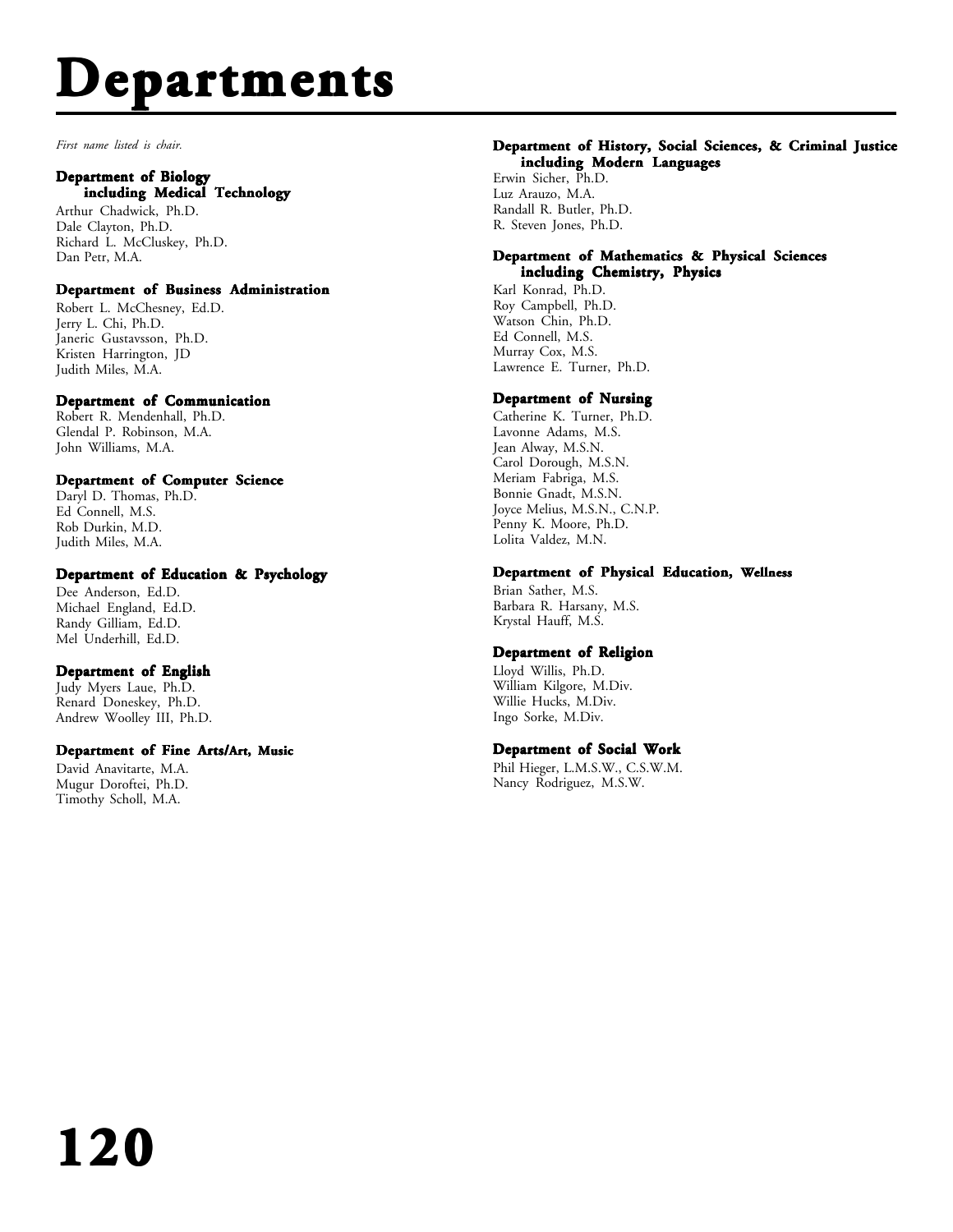#### **COMMITTEES OF THE FACULTY**

For the Academic Year 2001-2002

*First name listed is chair. All University officers are* ex-officio *members of all committees, standing and* ad hoc.

#### **Academic Policies**

Marie Redwine, Dee Anderson, John Boyd, Tom Bunch, Randall Butler, Arthur Chadwick, Renard Doneskey, Phil Hieger, Karl Konrad, Judy Laue, Robert McChesney, Robert Mendenhall, Larry Philbeck, Brian Sather, Erwin Sicher, Daryl Thomas, Catherine Turner, Lloyd Willis, Student Senate President.

#### **Administrative Services Committee**

David Hope, Marvin Anderson, Brent Baldwin, Tom Bunch, Randall Butler, Lane Campbell, Randell Chastain, Larry Garrett, Dale Hainey, David Knight, Sharon Leach, Patricia Norwood, Marie Redwine, Jenell Rusk, Steve Stafford, Greg Sullivan, Larry Turner, Janelle Williams, Dean of Men, student.

#### **Admissions**

Brent Baldwin, Tom Bunch, Patty Norwood, Ingo Sorke, Marie Redwine, Glen Robinson, Brenda Schnell, Steve Stafford, Shannon Truitt, Janelle Williams, Dean of Men, student.

#### **Adult Degree**

Larry Philbeck, Tom Bunch, Danna Burt, Randy Gilliam, Willie Hucks, Robert McChesney, Penny Moore, Marie Redwine, student.

#### **Assembly**

John Williams, Lane Campbell, Rob Durkin, Krystal Hauff, David Knight, Joyce Melius, Marie Redwine, Steve Stafford, student.

#### **Athletic Council Athletic**

Tom Bunch, Barbara Harsany, Phil Hieger, David Hope, David Knight, Patricia Norwood, Brian Sather, Vance Sather, Steve Stafford.

#### **Cultural Affairs**

Luz Arauzo, David Anavitarte, Jerry Chi, Watson Chin, Meriam Fabriga, Barbara Harsany, Erwin Sicher, John Williams, Edith Willis, student.

#### **Discipline**

Judy Miles, Rob Durkin, Bonnie Gnadt, Kristen Harrington, Willie Hucks, Nancy Rodriguez, Brian Sather, Janelle Williams, John Williams, Dean of Men.

#### **Exceptions**

Tom Bunch, Lavonne Adams, Danna Burt, Renard Doneskey, Michael England, Steve Jones, Marie Redwine.

#### **Executive Cabinet**

Marvin Anderson, Brent Baldwin, Tom Bunch, Larry Garrett, David Hope, David Knight, Patricia Norwood, Marie Redwine, Jenell Rusk, Larry Turner.

#### **Faculty/Staff Handbook Revision**

Marie Redwine, Lavonne Adams, Dale Clayton, Steve Jones, Daryl Thomas, Andrew Woolley.

#### **Faculty/Staff Social Activities**

Dickie Martin, Michael England, Mariaelena Godinez, Krystal Hauff, Joyce Melius, Judy Miles, Dan Petr.

#### **General Education**

Roy Campbell, Tom Bunch, Rob Durkin, Michael England, Phil Hieger, Krystal Hauff, Steve Jones, Karl Konrad, Mitch Menzmer, Marie Redwine, Catherine Turner, Lloyd Willis, student.

#### **Graduate Academic Policies**

Marie Redwine, Dee Anderson, John Boyd, Tom Bunch, Randall Butler, Arthur Chadwick, Renard Doneskey, Phil Hieger, Karl Konrad, Judy Laue, Robert McChesney, Robert Mendenhall, Larry Philbeck, Brian Sather, Erwin Sicher, Daryl Thomas, Catherine Turner, Lloyd Willis, Student Senate President.

#### **Graduate Admissions**

Marie Redwine, Dee Anderson, Tom Bunch, Jerry Chi, Randy Gilliam, Robert McChesney, Brenda Schnell, Andrew Woolley.

#### **Graduate Education Council Council**

Dee Anderson, Tom Bunch, Randall Butler, Arthur Chadwick, Michael England, Randy Gilliam, Karl Konrad, Judy Laue, Marie Redwine, Mel Underhill, student.

#### **Honors**

Renard K. Doneskey, Roy Campbell, Art Chadwick, Watson Chin, Marie Redwine, Erwin Sicher, Larry Turner, Andrew Woolley, Current Seminar Faculty, student.

#### **Human Subjects Committee**

Richard McCluskey, Dee Anderson, Dale Clayton, Phil Hieger, Dan Petr, Mitchell Menzmer, Louie Torres, Catherine Turner, Lloyd Willis.

#### **Information Services**

Larry Turner, Tom Bunch, Roy Campbell, Jerry Chi, Watson Chin, Renard Doneskey, Barbara Harsany, David Hope, Charles Lewis, Ron Macomber, Brian Sather, Marie Redwine, student.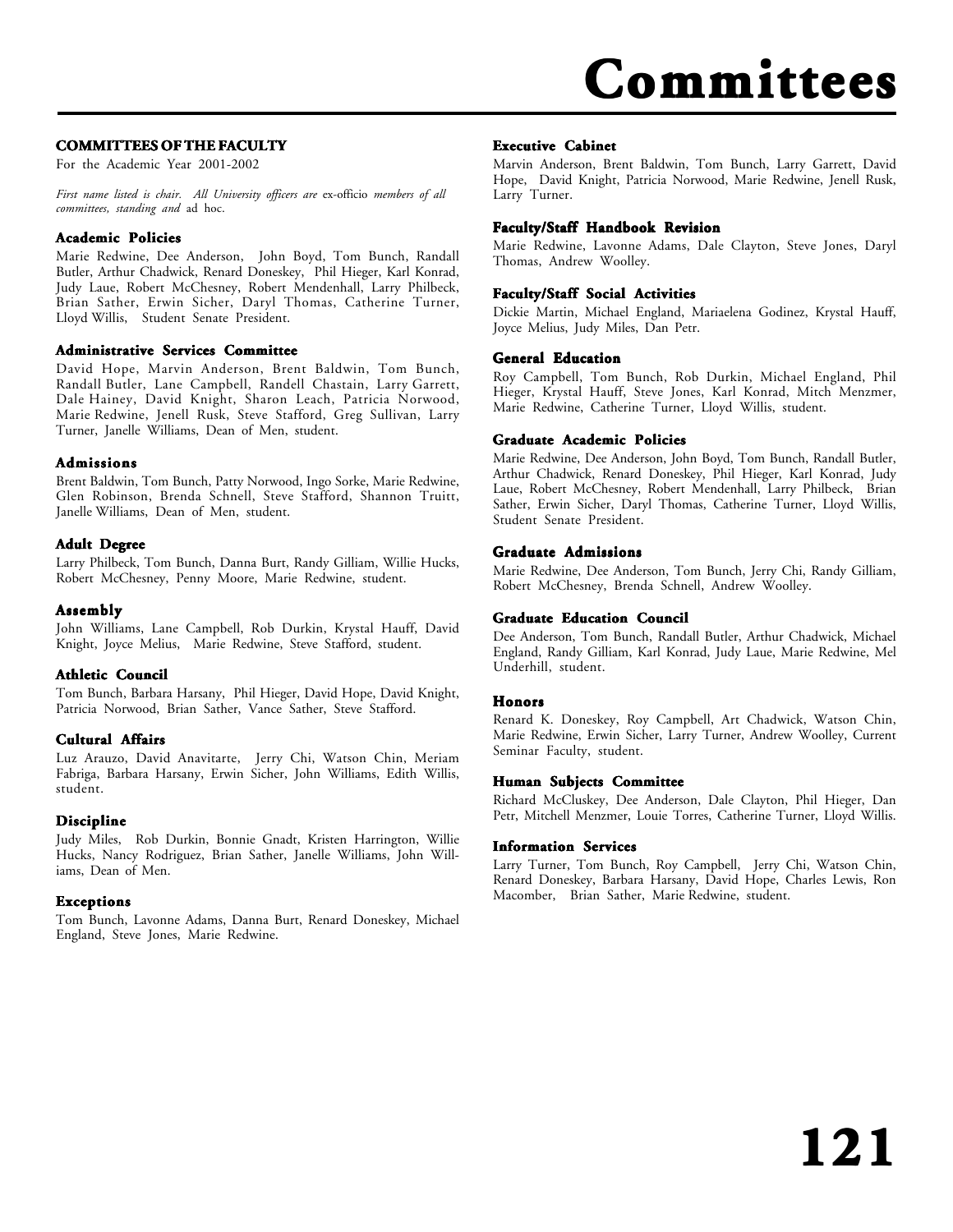## **Committees Committees Committees**

#### **Institutional Assessment and Effectiveness**

Larry Turner, Tom Bunch, Dale Clayton, Dave Hope, David Knight, Penny Moore, Marie Redwine, Erwin Sicher.

#### **Institutional Planning**

Marvin Anderson, Brent Baldwin, Tom Bunch, Dale Hainey, David Hope, Daryl Knutson, Karl Konrad, Robert Mendenhall, Marie Redwine, Cathy Turner, Larry Turner, Lloyd Willis, student.

#### **Institutional Research and Strategic Planning**

Larry Turner, Tom Bunch, Art Chadwick, Dale Clayton, Bonnie Gnadt, Janeric Gustavsson, Marie Redwine.

#### **Institutional Safety and Hazardous Materials**

Larry Garrett, Dale Hainey, Merritt Hines, David Hope, Karl Konrad, Donna Morrison, Janelle Williams, Dean of Men.

#### **Library Advisory**

Randall Butler, David Anavitarte, Carol Dorough, Randy Gilliam, Kirsten Harrington, Marie Redwine, John Williams, student.

#### **Nursing Admissions**

Catherine Turner, Brent Baldwin, Tom Bunch, Marie Redwine, Brenda Schnell, Steve Stafford, all Nursing faculty.

#### **Preprofessional Preprofessional**

Marie Redwine, Arthur Chadwick, Dale Clayton, Karl Konrad, Mitchell Menzmer, Steve Stafford, Janelle Williams, Lloyd Willis, Dean of Men.

#### **Rank and Continuous Appointment**

Marie Redwine, Roy Campbell, Karl Konrad, Robert Mendenhall, Erwin Sicher, Lloyd Willis.

#### **Recruitment**

Brent Baldwin, Tom Bunch, Lane Campbell, Bill Kilgore, David Knight, Robert Mendenhall, Judy Miles, Patricia Norwood, Brenda Schnell, Cathy Turner, Assistant Recruiters.

#### **Religious Interests**

Lane Campbell, Jean Alway, Steve Jones, William Kilgore, David Knight, Nancy Rodriguez, Ingo Sorke, Student Association Religious VP, two students, Student Chaplain.

#### **Retention**

Tom Bunch, Brent Baldwin, Lane Campbell, Carol Dorough, Randy Gilliam, Judy Laue, Marie Redwine, Brian Sather, Steve Stafford, two students.

#### **Social Activities**

David Knight, Jean Alway, Brent Baldwin, Brian Sather, Janelle Williams, SA Social Vice President, Dean of Men, three students.

#### **Student Finance**

David Hope, Brent Baldwin, Sandie Adams, Tom Bunch, Larry Garrett, Barbara Harsany, David Knight, Patricia Norwood, Jerry Potter, Marie Redwine, Glen Robinson.

#### **Student Life**

David Knight, Tom Bunch, Lane Campbell, Bob Hadley, Brian Sather, Steve Stafford, Janelle Williams, Assistant Deans, three students, Dean of Men.

#### **Student Missionary Council Missionary Council**

Lane Campbell, Tina Bottsford, Janeric Gustavsson, David Knight, Benjie Leach, Patricia Norwood, Brenda Schnell, Ingo Sorke, Steve Stafford, Janelle Williams, Student Missionary Club President, Four returning student missionaries, Dean of Men.

#### **Teacher Education Council Teacher Education**

Dee Anderson, Tom Bunch, Randall Butler, Arthur Chadwick, Michael England, Randy Gilliam, Karl Konrad, Marie Redwine, Andy Woolley.

#### **Trust Acceptance Committee**

Marvin Anderson, Larry Garrett, David Hope, Marie Redwine, Jenell Rusk.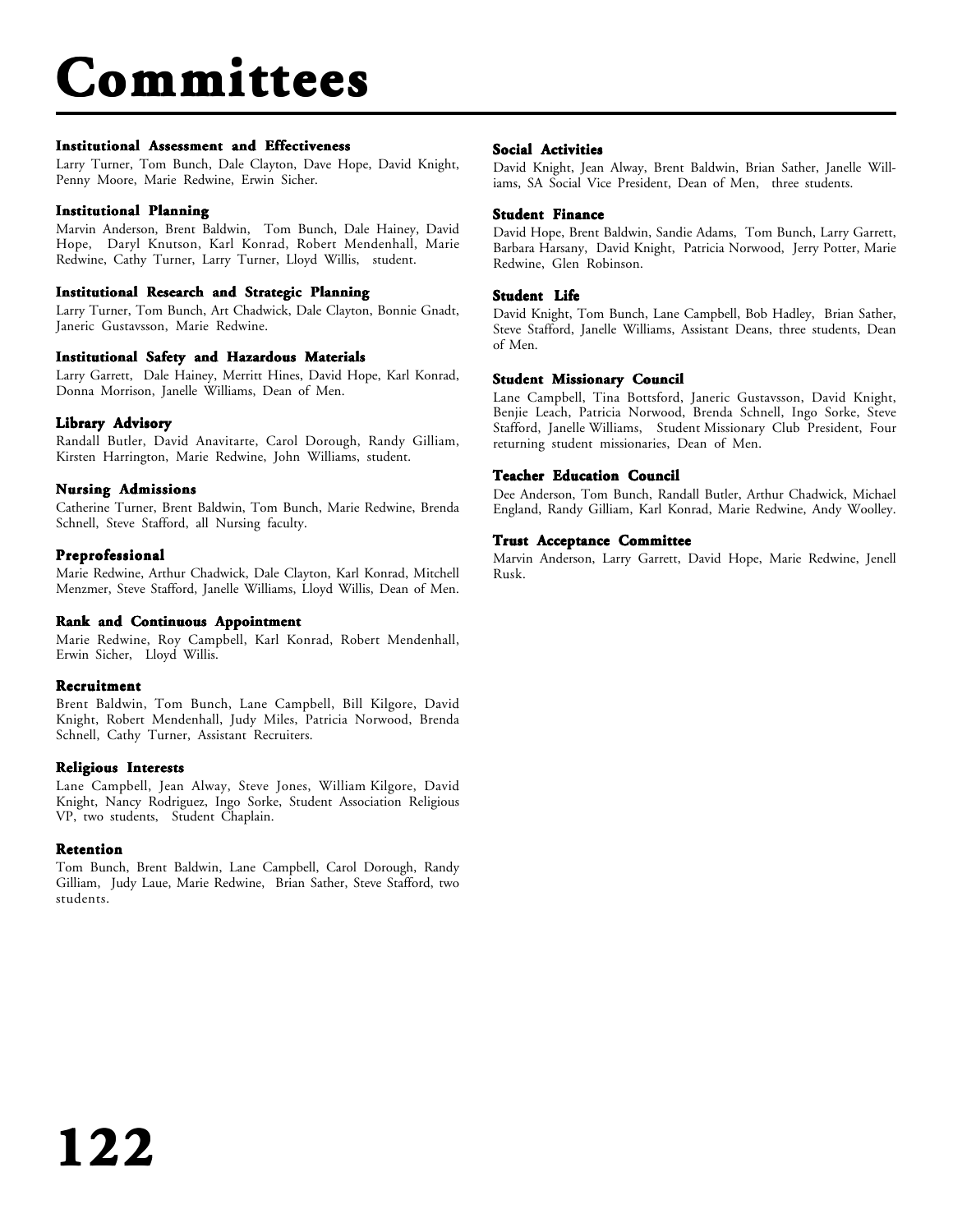# **Index**

### **A**

| Academic Calendar  Inside Front Cover      |
|--------------------------------------------|
|                                            |
|                                            |
|                                            |
| Academic Suspension  24                    |
|                                            |
|                                            |
|                                            |
| Academic Scholarships  16                  |
|                                            |
|                                            |
| Accreditation/Non-Discrimination Policy. 5 |
|                                            |
|                                            |
|                                            |
| Adjunct Faculty  118, 119                  |
|                                            |
|                                            |
| Adult Degree Program  8, 12, 29, 35        |
| Advanced Placement Exams 26                |
| Adventist Colleges Abroad  29, 87          |
| Advisors, Major Studies 35                 |
|                                            |
| Application  Colored Insert                |
|                                            |
| Associate Degree General Ed  28            |
|                                            |
| Athletics Scholarship  18                  |
|                                            |
|                                            |

### **B**

## **C**

| Calendar, Academic  Inside Front Cover |
|----------------------------------------|
|                                        |
| Campus Services Personnel  116         |
|                                        |
|                                        |

| Classification of Students  24       |  |
|--------------------------------------|--|
|                                      |  |
| Committees of the Faculty  121       |  |
|                                      |  |
|                                      |  |
|                                      |  |
|                                      |  |
| Corporate Communication 52           |  |
| Correspondence Credit  27            |  |
|                                      |  |
| Counseling, Academic  35             |  |
| Counseling & Testing Center  31      |  |
| Course Numbering Systems  32         |  |
|                                      |  |
|                                      |  |
| Credit by Examination  25            |  |
|                                      |  |
| Criminal Justice Program  12, 76, 81 |  |
|                                      |  |
|                                      |  |

### **D**

| Dean's Distinguished List  25 |  |
|-------------------------------|--|
|                               |  |
|                               |  |
|                               |  |
|                               |  |
|                               |  |
|                               |  |
|                               |  |
|                               |  |
|                               |  |
|                               |  |

### **E**

| Education, Early Childhood            | 61 |
|---------------------------------------|----|
|                                       |    |
| Elementary Education  62              |    |
| Emergency Medical Systems 97          |    |
|                                       |    |
| Employment Programs 14                |    |
| Employment, Student  16               |    |
|                                       |    |
|                                       |    |
| English as a Second Language9, 12, 70 |    |
|                                       |    |
| Exams, Advance Placement  26          |    |
|                                       |    |
| Examination, Major Field 27           |    |
|                                       |    |
|                                       |    |
| Examination Policy, Final  25         |    |
|                                       |    |

|  | Examination, Proficiency  25 |  |
|--|------------------------------|--|
|  |                              |  |

### **F**

| Faculty Committees  121                  |
|------------------------------------------|
|                                          |
| Family Education Rights & Privacy Act 30 |
|                                          |
|                                          |
|                                          |
|                                          |
|                                          |
| Financial Aid Academic                   |
|                                          |
| Financial Aid Appeal Process  15         |
| Financial Aid Availability  14           |
| 12                                       |
| Financial Aid Disbursement<br>15         |
| 24                                       |
| Freshman Success Course  35              |
| Freshman Scholarships  16                |

## **G**

| General Admission Requirements  6 |
|-----------------------------------|
|                                   |
|                                   |
| General Education Purposes  34    |
|                                   |
| General Studies Advisors 35       |
|                                   |
|                                   |
|                                   |
|                                   |
| Graduation Application 28         |
| Graduation Ceremonies28           |
|                                   |
|                                   |
| Graduation Honors 25, 29          |
| Graduation Programs, Special  12  |
| Graduation Requirements  27       |
|                                   |
|                                   |

### **H**

| Health Care Administration  40         |
|----------------------------------------|
| Health Care Administration Courses  46 |
|                                        |
|                                        |
|                                        |
| Hour/Course Credit  21                 |
|                                        |
|                                        |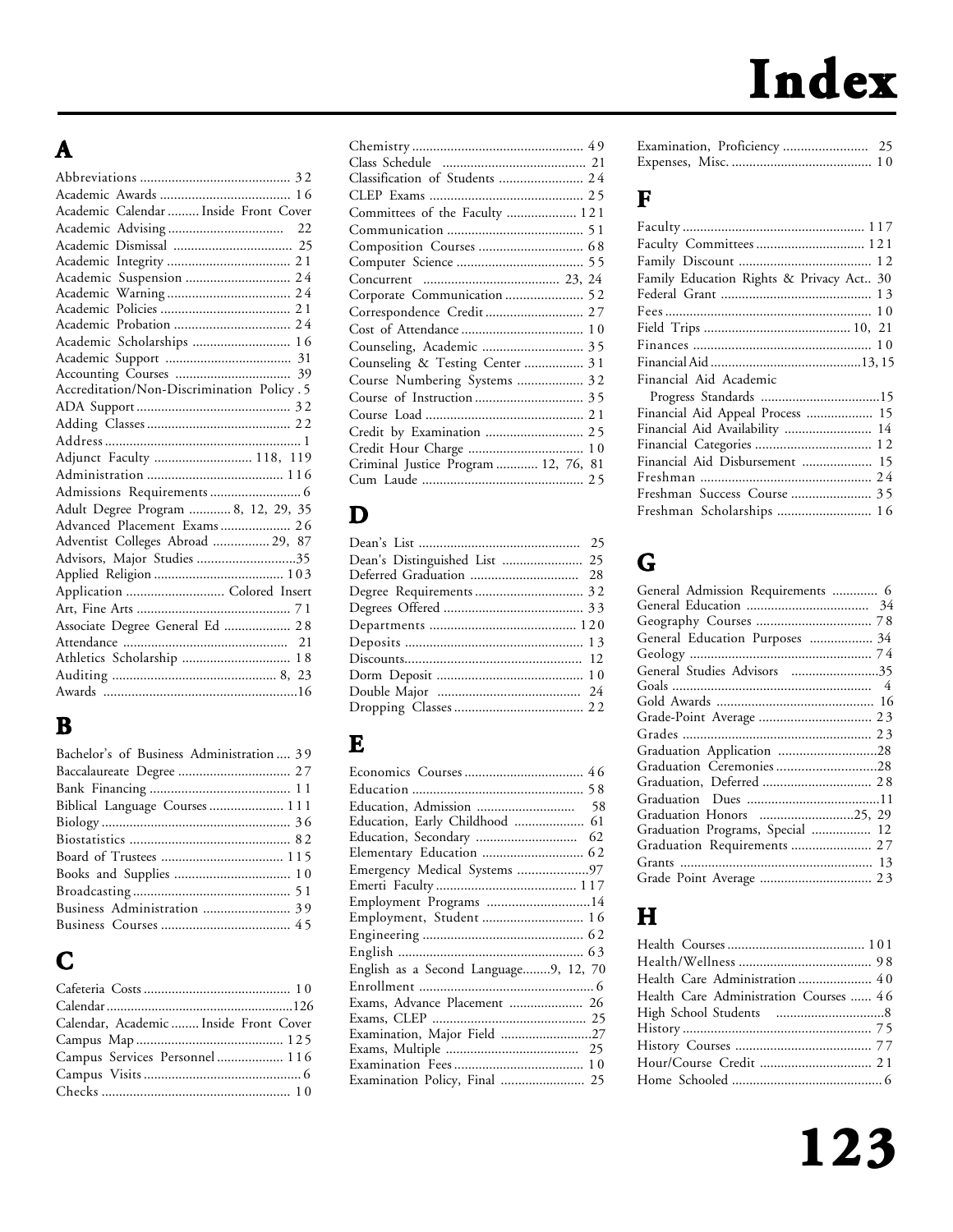# **Index**

### **I**

| Information Services Center31 |
|-------------------------------|
|                               |
|                               |
|                               |
|                               |
|                               |

## **J**

### **K**

|  | Kindergarten Endorsement  61 |  |
|--|------------------------------|--|
|--|------------------------------|--|

### **L**

| Leadership Scholarship  16     |  |
|--------------------------------|--|
|                                |  |
|                                |  |
| Library Instruciton Program 31 |  |
|                                |  |
|                                |  |
|                                |  |
| Long Term Health Care  40      |  |
| Lower Division Courses  22     |  |

### **M**

| Management Information Systems  41 |
|------------------------------------|
| Marketing and E-Commerce 37        |
|                                    |
|                                    |
| Medical Technology  11, 85, 118    |
|                                    |
|                                    |
|                                    |
|                                    |
|                                    |
|                                    |
|                                    |

### **N**

National Honors Society Scholarship ...... 17 Nursing ...............................................11, 90

### **O**

| Objectives of General Education  21      |  |
|------------------------------------------|--|
| Office Systems Administration  43        |  |
| Office Systems Administration Courses 48 |  |
|                                          |  |

### **P**

| Perkins Loam Program  14, 15      |
|-----------------------------------|
|                                   |
|                                   |
|                                   |
|                                   |
| Portfolio Development  35         |
| Post-baccalaureate Student 12, 32 |
| Preprofessional Programs  34, 36  |
|                                   |
| Probation, Academic  24           |
|                                   |
|                                   |
|                                   |
|                                   |

### **R**

| Regulations  Inside Front Cover |  |
|---------------------------------|--|
|                                 |  |
|                                 |  |
| Residency Requirements  24      |  |
|                                 |  |
| Room and Board  10, 12          |  |

### **S**

| Social Work Admission  112 |  |
|----------------------------|--|
|                            |  |
|                            |  |
|                            |  |
|                            |  |

### **S**

| Spouse Tuition Discount  12           |
|---------------------------------------|
|                                       |
|                                       |
| Student Employment  16                |
| Student Financial Aid  13, 15         |
|                                       |
|                                       |
| Student Loan Programs 14              |
| Student Missionary Program  12, 30    |
| Student Program Form  28              |
|                                       |
|                                       |
|                                       |
|                                       |
|                                       |
|                                       |
| Teacher Certification Students  8, 58 |
|                                       |

### **T**

| Teacher Certification  8, 58   |  |
|--------------------------------|--|
|                                |  |
|                                |  |
| Transcripts  11, 21, 24        |  |
|                                |  |
|                                |  |
|                                |  |
|                                |  |
|                                |  |
| Tuition Equalization Grant  13 |  |
|                                |  |

### **U**

|  |  | Upper/Lower Division Courses  22 |  |
|--|--|----------------------------------|--|
|--|--|----------------------------------|--|

### **V**

### **W**

| Who's Who Scholarship  17 |  |
|---------------------------|--|
| Work Study Programs  14   |  |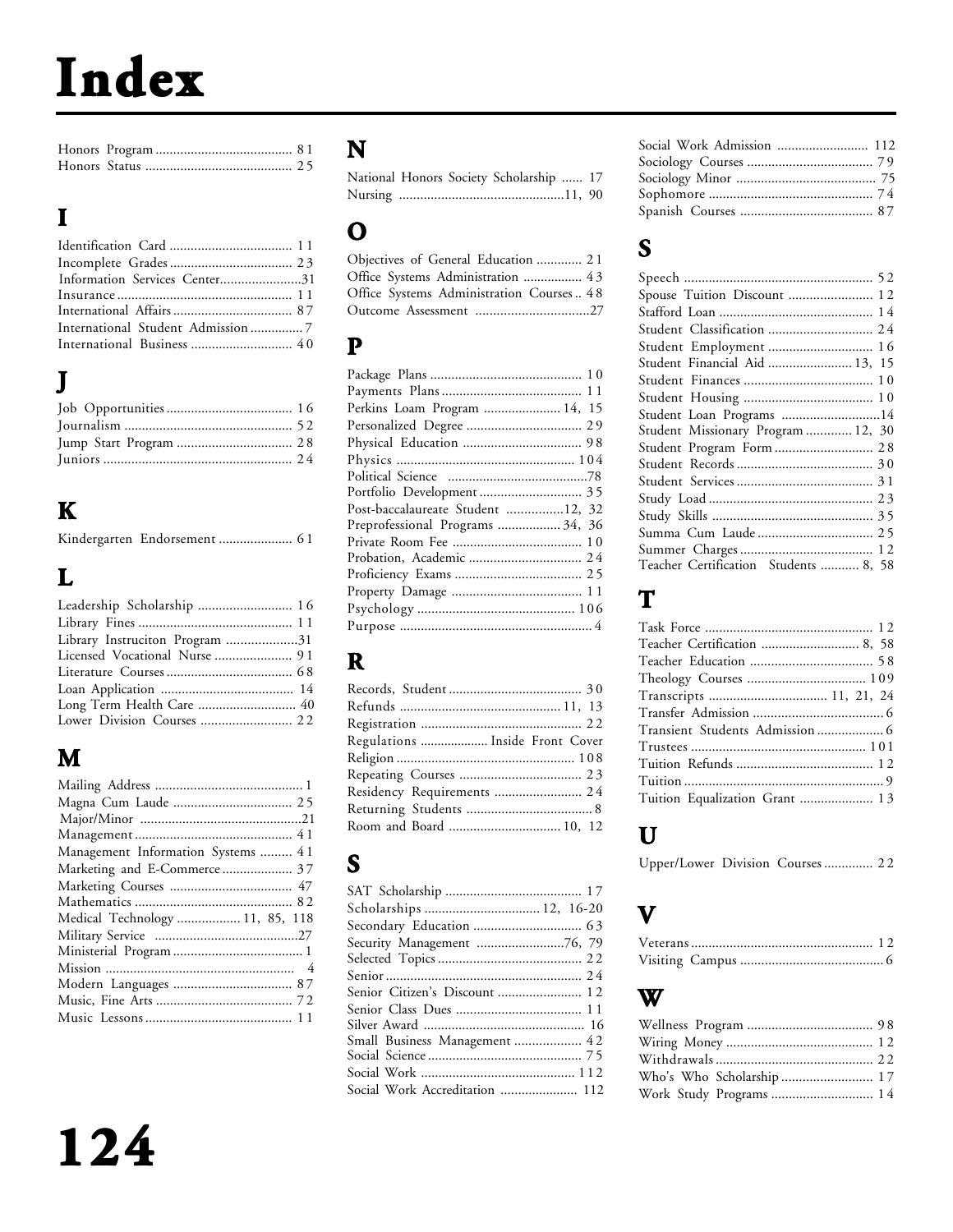# **Campus M ampus Map**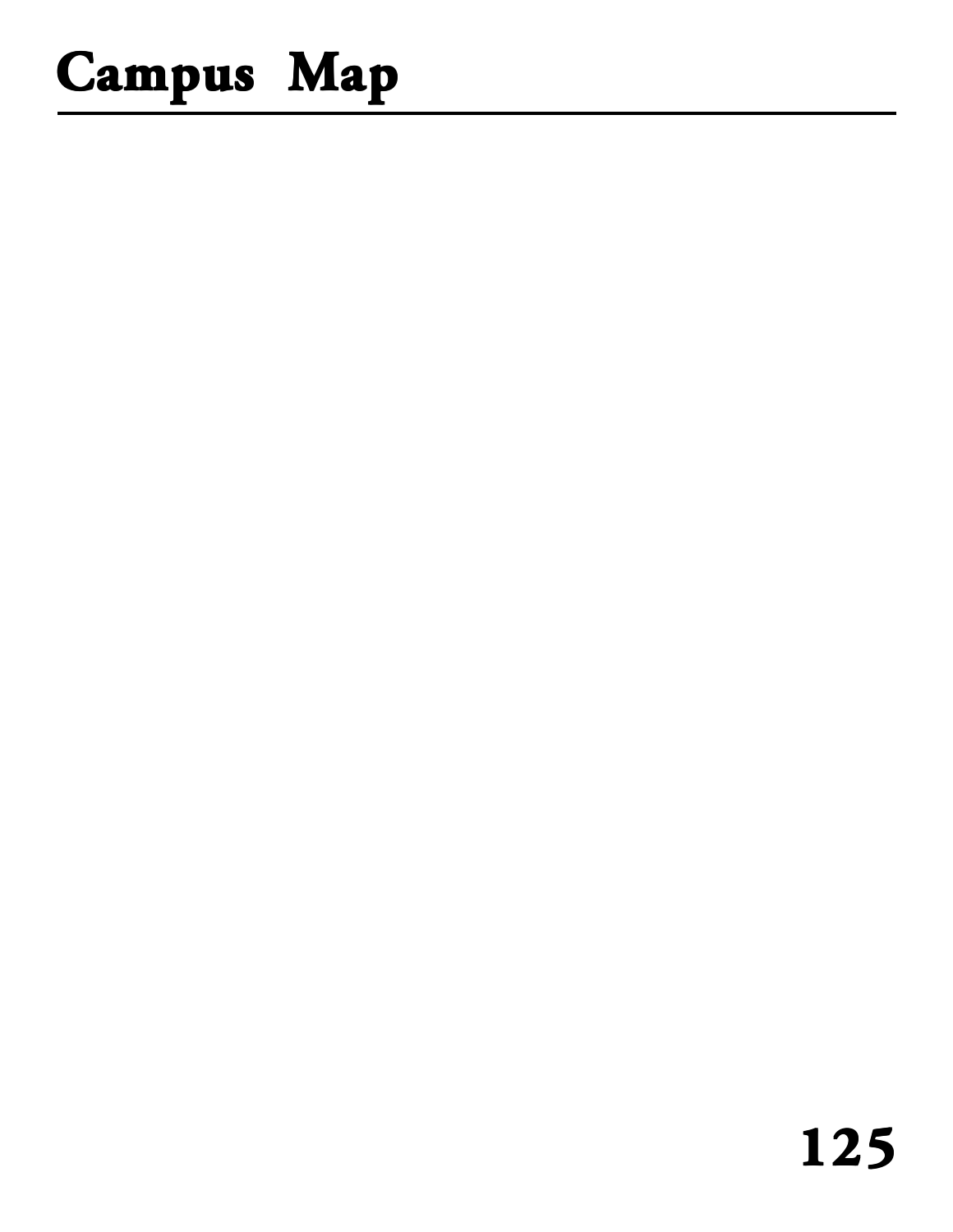## **Calendars alendars alendars alendars alendars — 2001-2002 2001-2002 2001-2002 2001-2002 2001-2002**